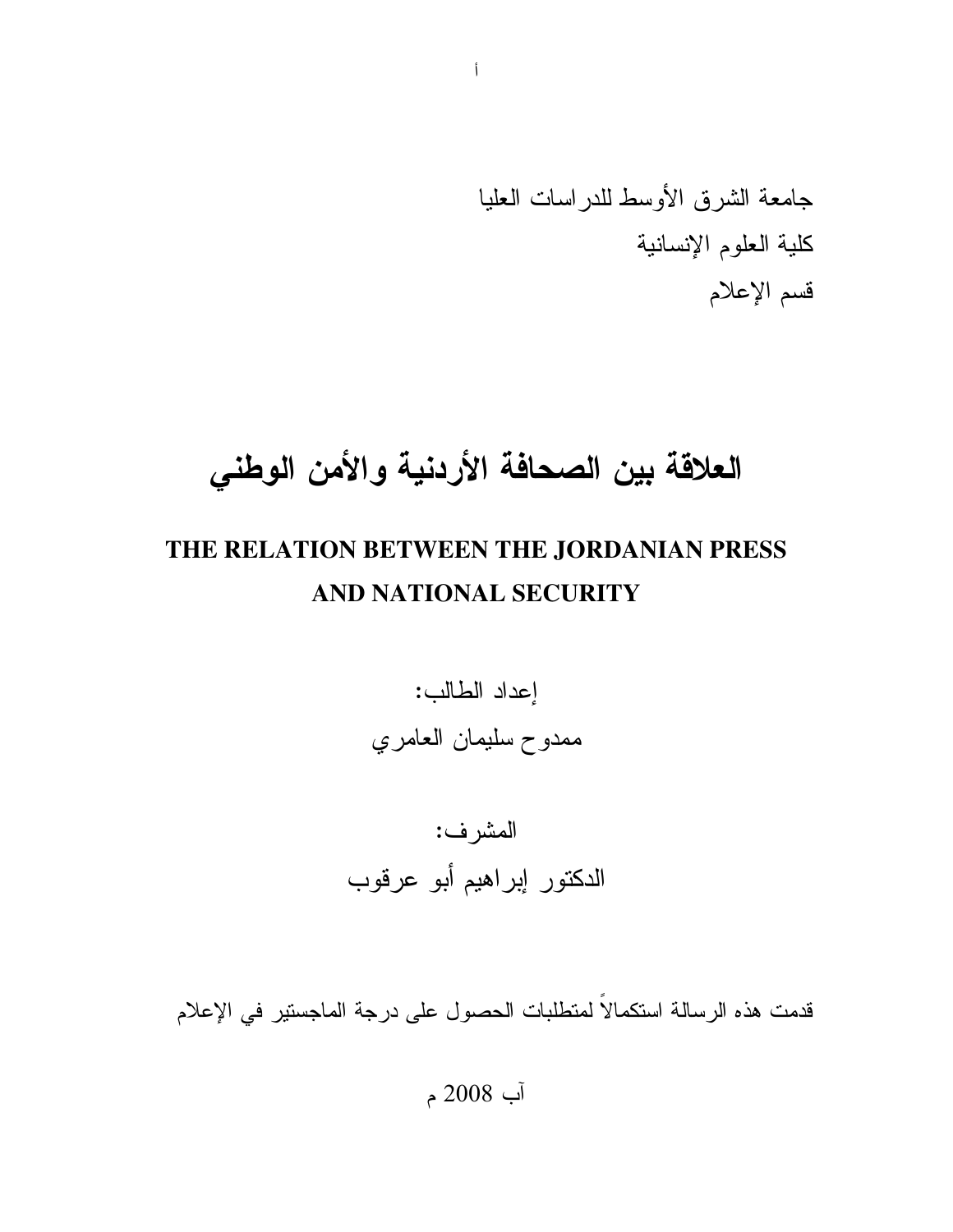نموذج تفويض

أنا الطالب **ممدوح سليمان حسين العامر**ي أفوض جامعة الشرق الأوسط للدراسات العليا بنزويد نسخ من رسالتي للمكتبات أو المؤسسات أو الـهيئات أو الأشخاص عند طلبها.

> ................................... ::-% ................................... :7- %

### **Authorization Form**

I, Mamdoh Suleiman Hussein Al Ameri, authorize the Middle East University for Graduate Studies, to provide copies of my dissertation to libraries or Institutions or Individuals on request.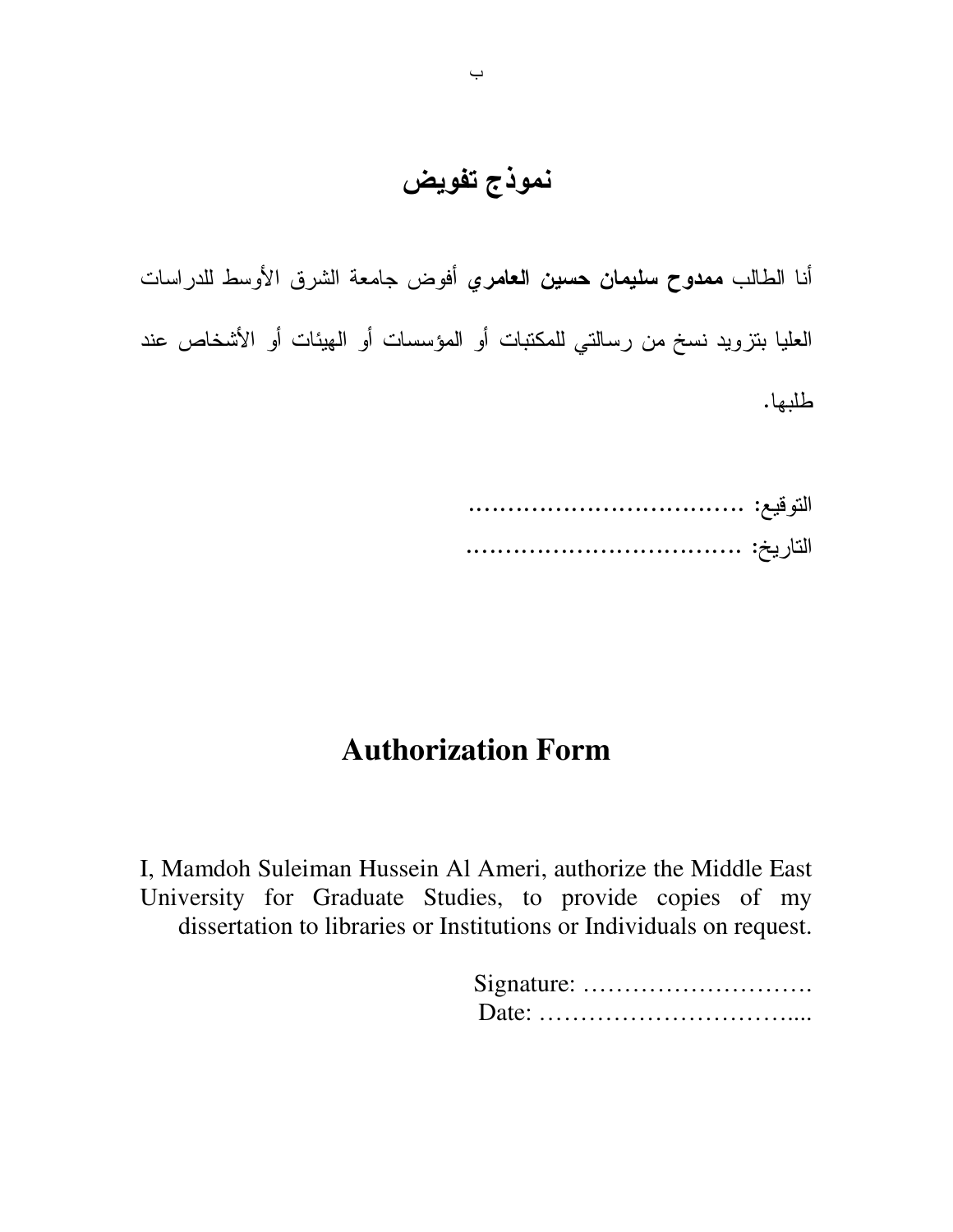قرار لجنة المناقشة

نوفشت هذه الرسالة(العلاقة بين الصحافة الأردنية والأمن الوطني) وأجيزت بتاريخ:  $.2008/8/12$ 

| أعضاء لجنة المناقشة:                                           |
|----------------------------------------------------------------|
| الدكتور: إبراهيم أحمد أبو عرقوب، رئيساً<br>أستاذ مشارك – إعلام |
| الدكتور: عصام سليمان الموسى، عضوا<br>أستاذ – إعلام             |
| الدكتور: عزت حجاب، عضواً<br>أستاذ مشارك – إعلام                |
| الدكتور: محمود شلبية، عضوا<br>أستاذ مشارك− إعلام               |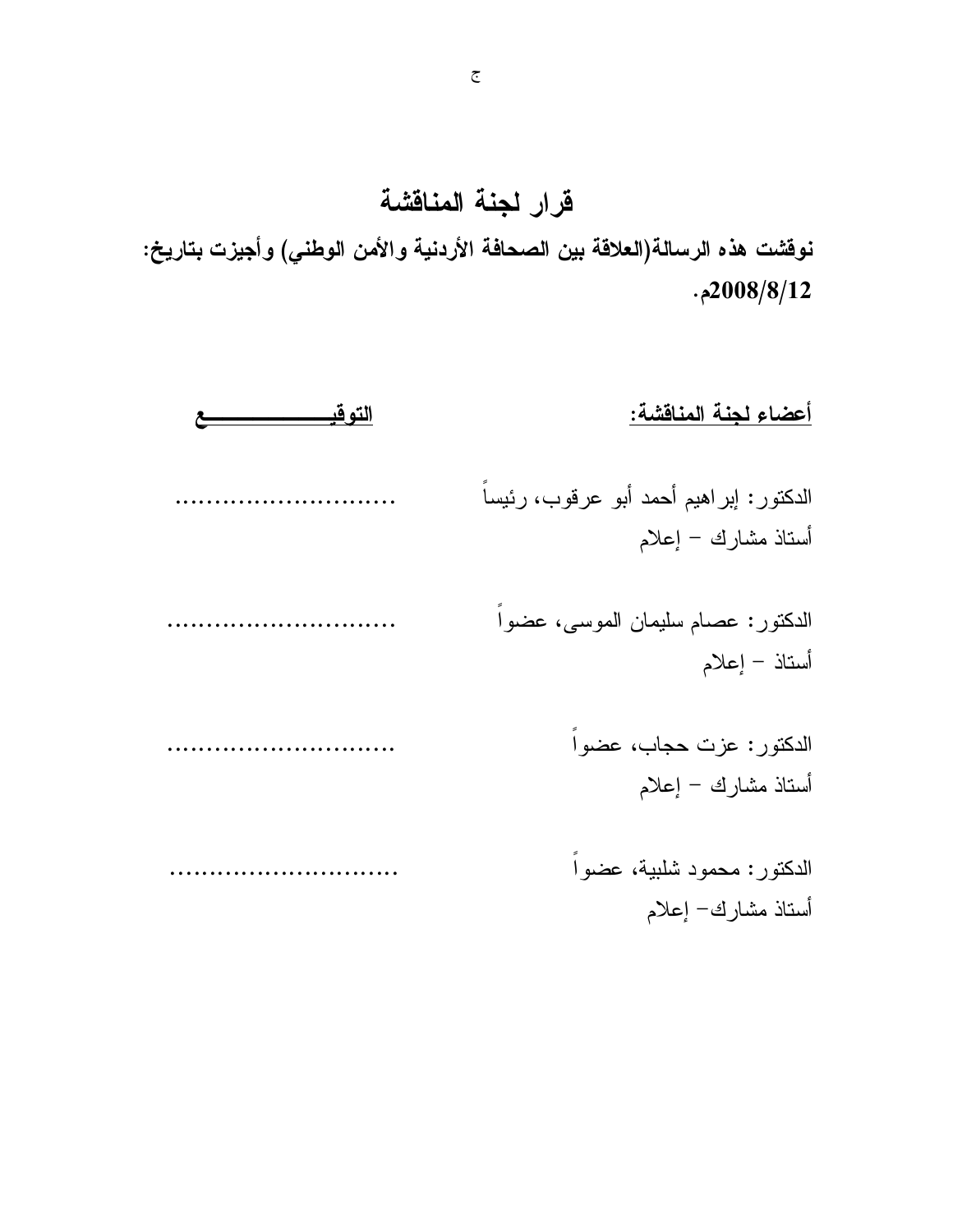# الإمداء إلىي التي قدمت الكثير وتعملته أعباء الزمان .. والدتيى الغالية.

إلىي أخيى وأخواتي.

إلىي فلخة كبحيى ابنتيى نور

وإلى كل من وقف ببانبي أمدي مذا العمل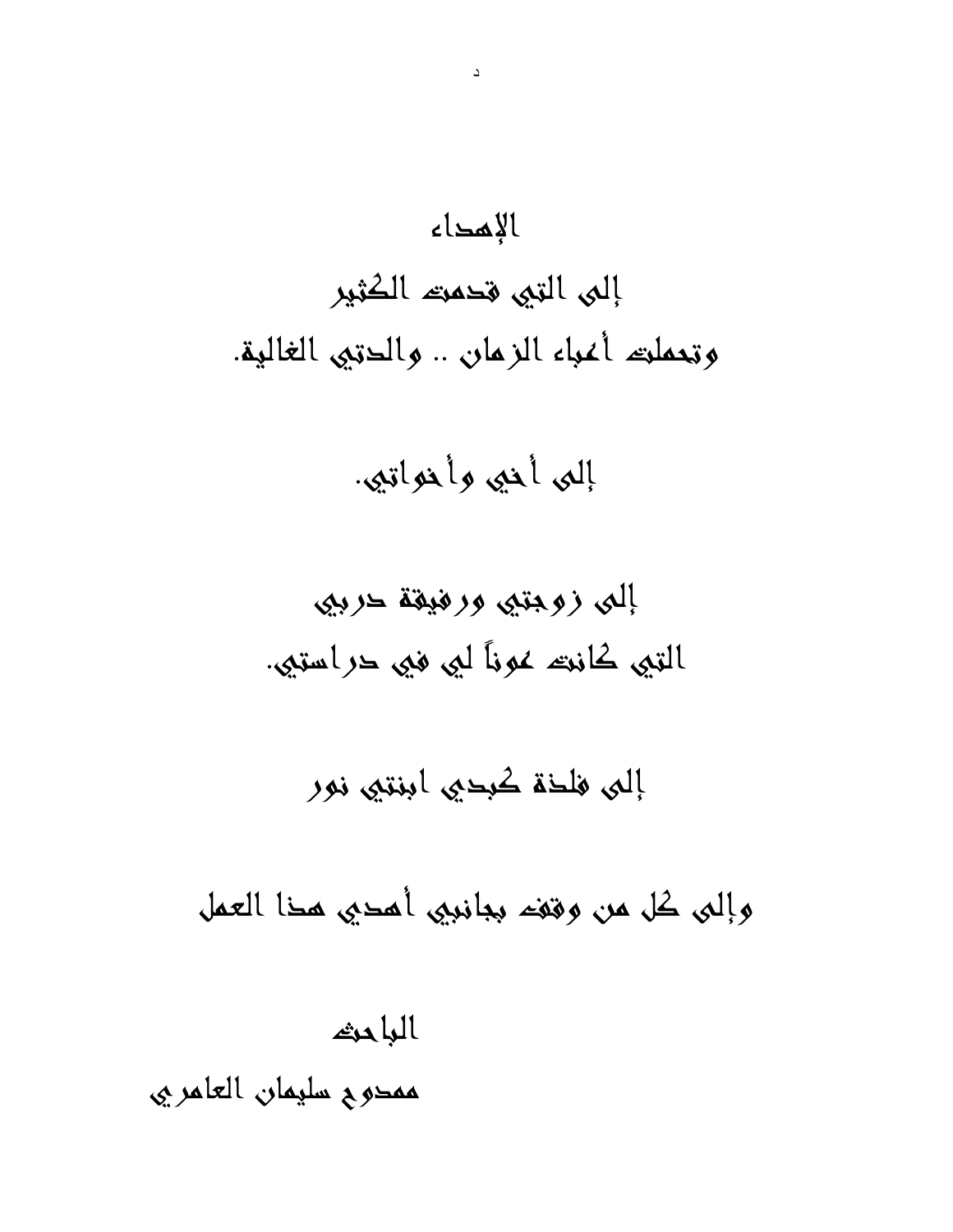# شكر وتقدير

الحمد لله رب العالمين الذي أعاننى على إتمام هذا الجهد المتواضع ويسر لي سبل النجاح والتوفيق لإنجاز هذا العمل, ويـــسعدني في هذه المناسبة أن أتقدم بجزيل الشكر وعظيم الامتنان والتقدير إلى مقام مولاي صاحب الجلالة الهاشمية الملك عبدالله الثــــانى ابــــن الحسين القائد الأعلى للقوات المسلحة, الذي غرس فينا حـــب العلم والبحث والمعرفة, لما فيه خير ومصلحة الوطن.

كما يسعدني أن أتقدم بالشكر الجزيل إلى عطوفة رئيس هيئـــة الأركان المشتركة الفريق أول الركن خالد جميل الصرايرة, وإلى زملائي في القوات المسلحة الأردنية درع الوطن وسياجه وسوطه وصوته وقرة عين مليكه.

ويسعدني وقد شارفت على إنجاز هذه الرسالة أن أنسب الفضل لأهله .. فأتقدم بالشكر الجزيل والعرفان لأســـتاذي الفاضــــل الدكتور إبراهيم أبو عرقوب الذي أكرمني بالإشراف علسى رسالتي .. وملَّ لي يد العون فكان نعم المعين.. وقدم المـــساعدة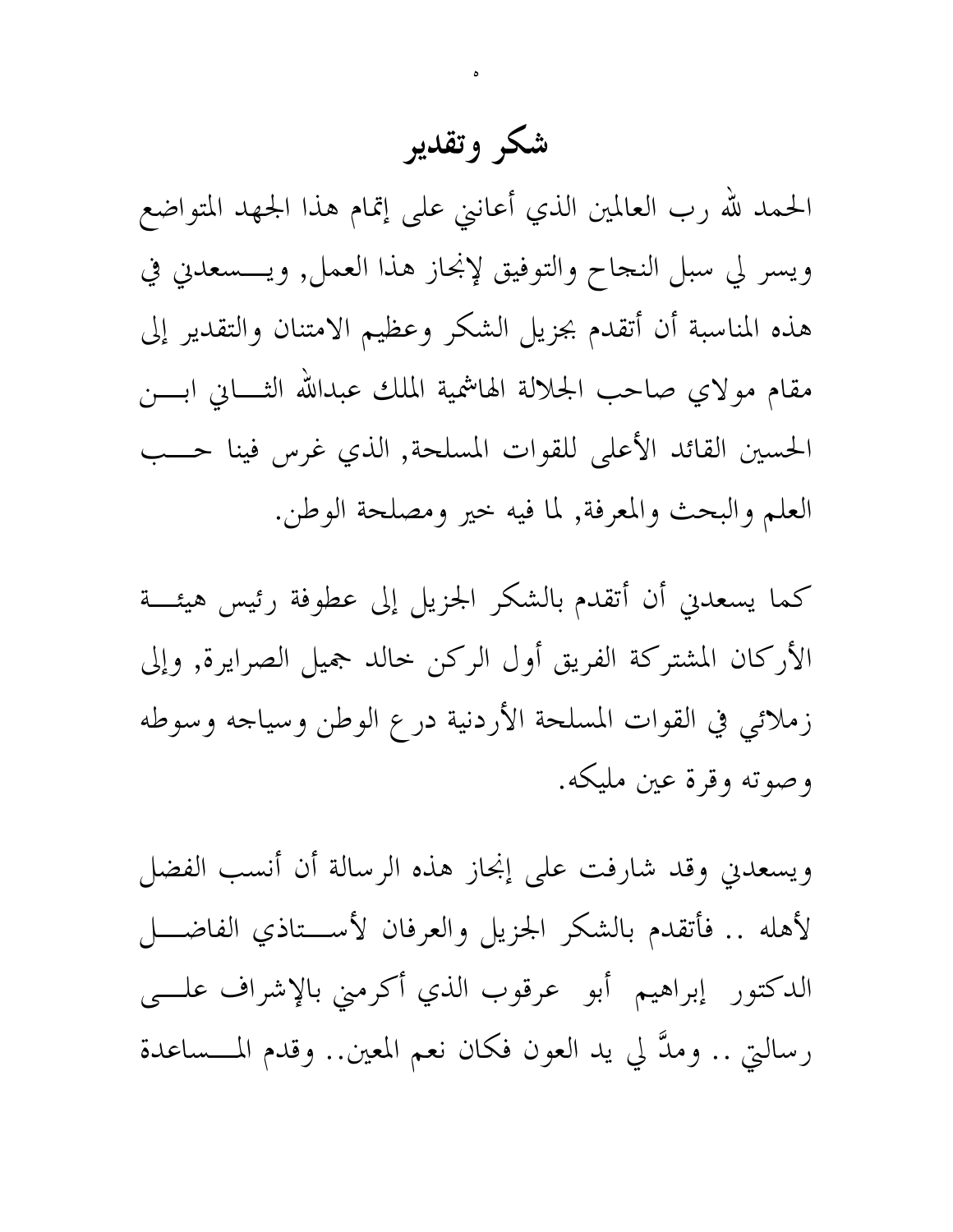بكثير من الصبر وفيض من الخلق الرفيع .. وكان له الفــضل في إبراز هذا العمل إلى حيز الوجود .. فله جزيل الـــشكر وكـــل التقدير والامتنان .. والشكر موصول إلى أعضاء لجنة المناقـــشة المكرمين على تفضلهم بقبول مناقشة هذه الرسالة ممثلة: بالأستاذ الدكتور عصام الموسى, والدكتور عزت حجـــاب, والـــدكتور محمود شلبية.

أساتذتي الأكارم .. إن وجود أسمائكم وسامٌ شرفٍ سُطَرَ علـــي رسالتي في صفحتها الأولى, فلكم ولكل أساتذتي الأفاضل الذين كانوا منارة للعلم في جامعة الشرق الأوسط للدراسات العليـــا الشامخ كل الشكر والتقدير .. إن أصــــبت فبتوفيــــق مــــن الله وفضله, وإن قصرت فمن نفسي, والله ولي التوفيق.

الباحث ممدوح سليمان العامري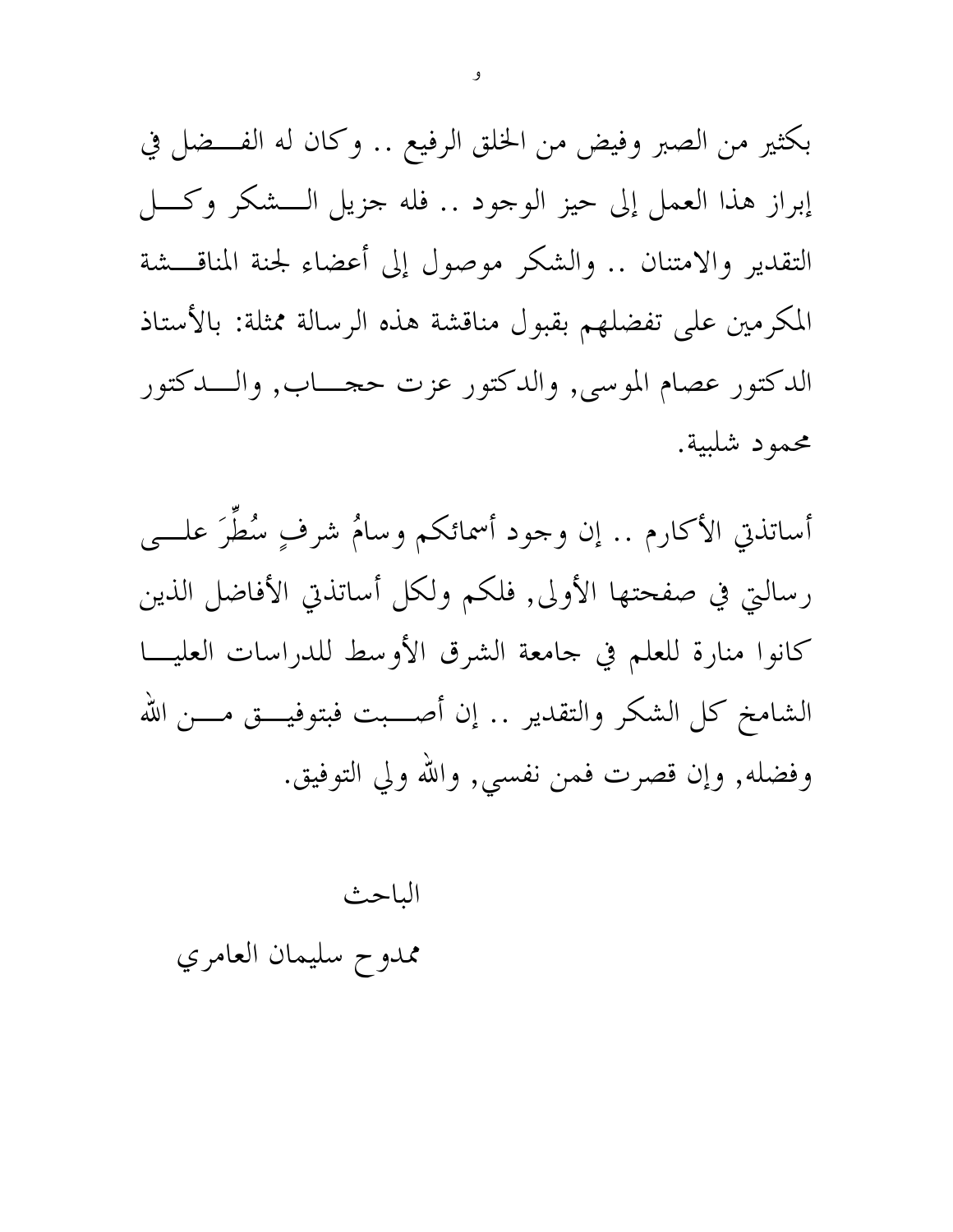فهرس المحتويات

| الصفحات                  | الموضوع                            |              |
|--------------------------|------------------------------------|--------------|
| $\overline{\phantom{0}}$ | نموذج تفويض                        |              |
| $\overline{\mathbb{C}}$  | قرار لجنة المناقشة                 |              |
| $\Delta$                 | الاهداء                            |              |
| هـــ – و                 | شكر وتقدير                         |              |
| ز- ط                     | فهرس المحتويات                     |              |
| ي                        | فهرس الجداول                       |              |
| ك - ل                    | الملخص باللغة العربية              |              |
| م – ن                    | الملخص باللغة الانجليزية           |              |
|                          |                                    | الفصل الأول  |
| $\mathbf{1}$             | تمهيد                              |              |
| $\overline{2}$           | العلاقة بين وسائل الإعلام والحكومة |              |
| $\overline{4}$           | مشكلة الدراسة                      |              |
| 5                        | أهداف الدراسة                      |              |
| 5                        | أسئلة الدراسة                      |              |
| 6                        | أهمية الدراسة                      |              |
| $\overline{7}$           | التعريفات الإجرائية                |              |
| 9                        | الإطار النظري                      |              |
| 16                       | الدر اسات السابقة                  |              |
| 22                       | ما يميز هذه الدراسة                |              |
| 22                       | محددات الدراسة                     |              |
|                          | الصحافة الأردنية                   | الفصل الثاني |
| 23                       | مفهوم الصحافة                      | المبحث الأول |
| 25                       | حرية الصحافة                       |              |
| 26                       | المبثاق العربي لحقوق الإنسان       |              |
| 27                       | الدستور الأردني                    |              |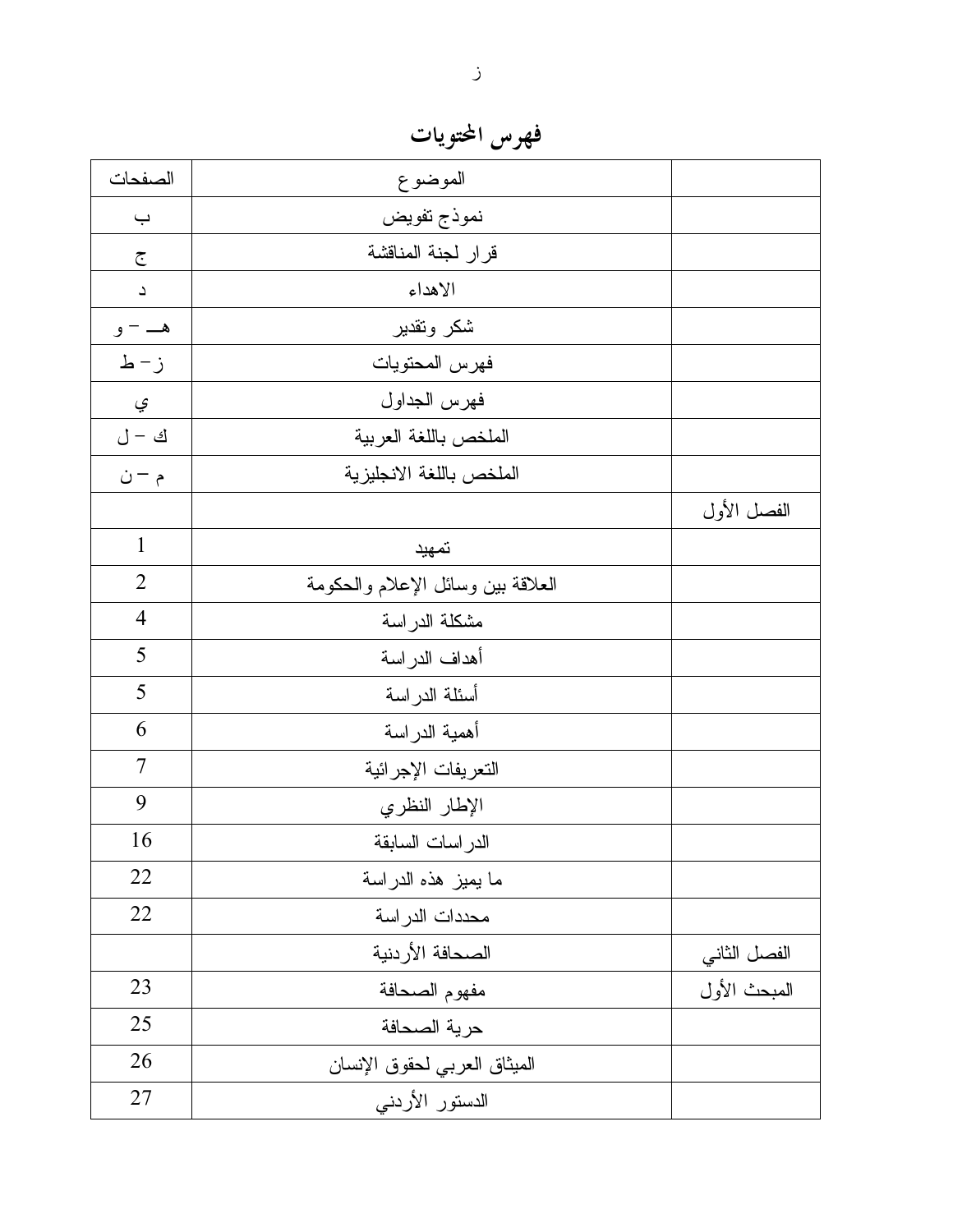| 28 | المبثاق الوطني الأردنبي                                          |               |
|----|------------------------------------------------------------------|---------------|
| 29 | الرسالة الملكية حول نشكيل المجلس الأعلى للإعلام                  |               |
| 29 | إلغاء وزارة الإعلام                                              |               |
| 30 | تشكيل المجلس الأعلى للإعلام                                      |               |
| 31 | قانون نقابة الصحفيين الأردنيين                                   |               |
| 31 | ميثاق الشرف الصحفى                                               |               |
| 32 | القضاء الأردني                                                   |               |
| 35 | نشأة الصحافة الأردنية ونطورها                                    | المبحث الثاني |
| 35 | المرحلة الأولى: نأسيس الإمارة                                    |               |
| 38 | المرحلة الثانية: ما بعد الاستقلال                                |               |
| 43 | المرحلة الثالثة: صحافة المؤسات                                   |               |
| 44 | المرحلة الرابعة: صحافة المرحلة الديمقراطية                       |               |
| 47 | الصحافة الأسبوعية                                                |               |
| 50 | الصحافة العسكرية                                                 |               |
| 54 | النشريعات والقوانين المنعلقة في الصحافة الأردنية                 | المبحث الثالث |
| 55 | نطور القوانين والنشريعات الإعلامية الأردنية                      |               |
| 55 | أو لا: قوانين المطبوعات والنشر 1921م – 1952م                     |               |
| 56 | ثانيا: قوانين المطبوعات والنشر 1952م – 1999م                     |               |
| 63 | ثالثا: قوانين المطبوعات والنشر 1999م – 2008م                     |               |
| 66 | القضـاء الأردنـي وقضـايـا المطبوعات والنشر فـي الفترة من 7 شبـاط |               |
|    | 1999م – 7 شباط 2008م                                             |               |
|    | الأمن الوطنبي                                                    | الفصل الثالث  |
| 70 | مفهوم الأمن الوطنبي                                              | المبحث الأول  |
| 71 | ظهور مصطلح الأمن الوطنبي                                         |               |
| 72 | نطور مفهوم الأمن                                                 |               |
| 73 | مرتكزات الأمن الوطنى                                             |               |
| 75 | الأمن الوطني الأردنبي                                            | المبحث الثاني |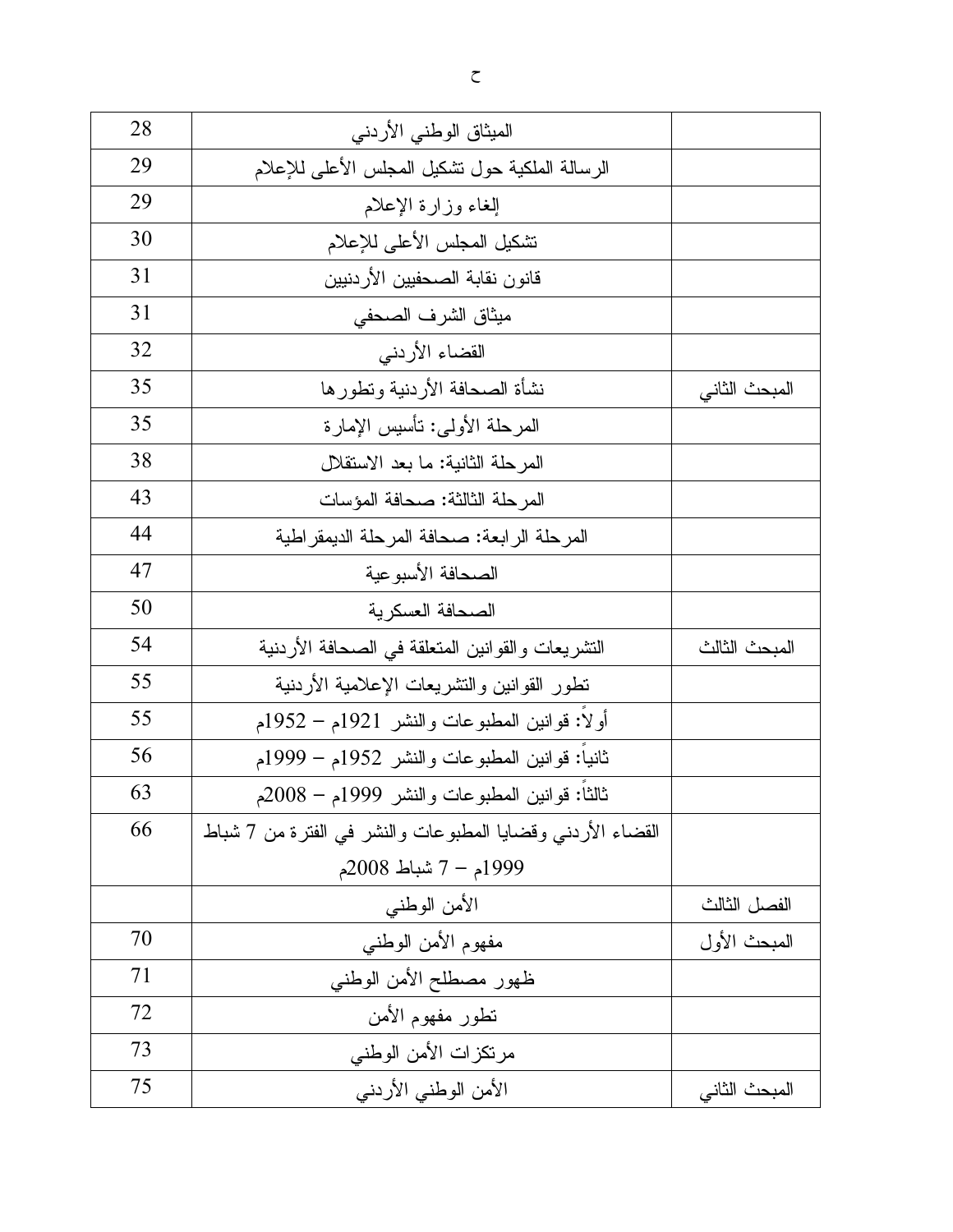| 75  | نظرية الأمن الوطني الأردنبي            |               |
|-----|----------------------------------------|---------------|
| 78  | أولويات الأمن الوطنبي الأردنبي         |               |
| 80  | خصائص الأمن الوطني الأردنبي            |               |
| 83  | قضايا الأمن الوطني في الصحافة الأردنية | المبحث الثالث |
| 91  | الإجراءات المنهجية                     | الفصل الرابع  |
| 92  | منهجية البحث                           |               |
| 93  | مجتمع الدراسة وعينتها                  |               |
| 101 | أدوات الدراسة                          |               |
| 102 | متغيرات الدراسة                        |               |
| 103 | إجراءات الدراسة                        |               |
| 104 | المعالجة الإحصائية للبيانات            |               |
| 105 | نتائج الدراسة                          | الفصل الخامس  |
| 133 | مناقشة النتائج والتوصيات               | الفصل السادس  |
| 133 | أولاً: النتائج                         |               |
| 143 | ثانيا: التوصيات                        |               |
| 145 | المصادر والمراجع                       |               |
| 157 | استبانة الدر اسة                       |               |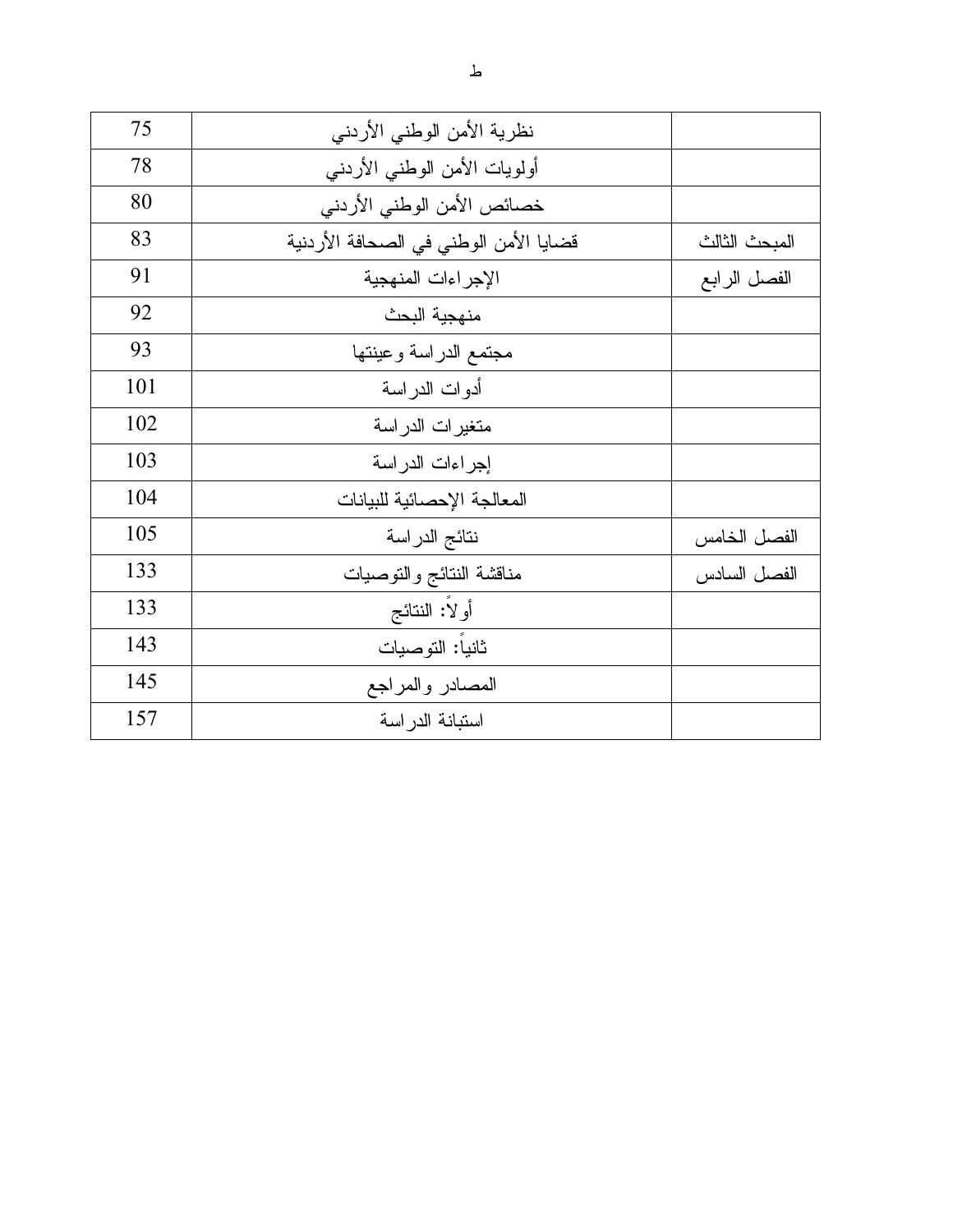| الصفحات | الموضوع                                                  | رقم الجدول     |
|---------|----------------------------------------------------------|----------------|
| 98      | نوزيع عينة الدراسة حسب الخصائص الشخصية والوظيفية         |                |
| 105     | الوسط الحسابي للنسب المئوية لمؤشرات حرية الصحافة         | $\overline{2}$ |
| 107     | قياس المؤشر ات الفر عية لحرية الصحافة حسب الدرجات        | 3              |
| 108     | قياس مؤشرات حرية الصحافة مع متغير الجنس                  | 4              |
| 109     | قياس مؤشرات حرية الصحافة مع متغير العمر                  | 5              |
| 110     | استخدام طريقة Tukey للتعرف على الفروق ذات الدلالة        | 6              |
|         | الإحصائية                                                |                |
| 111     | استخدام طريقة Tukey للتعرف على الفروق ذات الدلالة        | 7              |
|         | الإحصائية                                                |                |
| 112     | قياس مؤشرات حرية الصحافة مع متغير المستوى التعليمي       | 8              |
| 114     | قياس مؤشرات حرية الصحافة مع متغير التخصص العلمي          | 9              |
| 117     | قياس مؤشرات حرية الصحافة مع متغير سنوات الخبرة           | 10             |
| 118     | استخدام طريقة Tukey للتعرف على الفروق ذات الدلالة        | 11             |
|         | الإحصائية                                                |                |
| 119     | قياس مؤشرات حرية الصحافة مع متغير المؤسسة التي تعمل فيها | 12             |
|         | (يومية، أسبوعية)                                         |                |
| 120     | قياس مؤشرات حرية الصحافة مع طبيعة العمل في المؤسسة       | 13             |
| 121     | استخدام طريقة Tukey للتعرف على الفروق ذات الدلالة        | 14             |
|         | الإحصائية                                                |                |
| 122     | استخدام طريقة Tukey للتعرف على الفروق ذات الدلالة        | 15             |
|         | الإحصائية                                                |                |

فهرس الجداول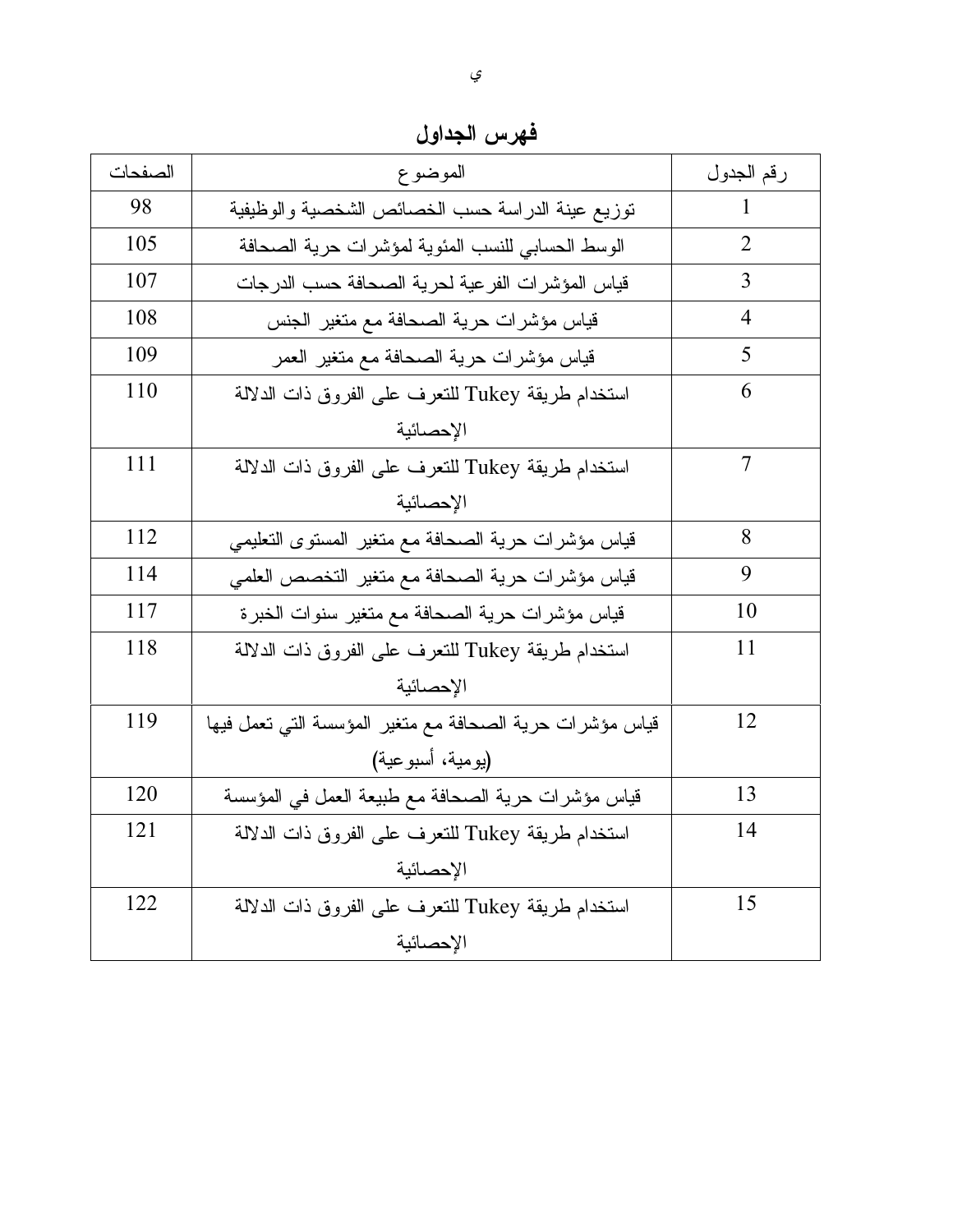العلاقة بين الصحافة الأردنية والأمن الوطني إعداد الطالب: ممدوح سليمان العامري المشرف: الدكتور إبراهيم أبو عرقوب

#### الملخص

هدفت الدراسة إلى النعرف على طبيعة العلاقة بين الصحافة اليومية والأسبوعية الأردنيـــة ومؤسساتِ الأمن الوطني (القوات المسلحة والأجهزة الأمنية). وركَزَت الدراســـة علــــى واقــــع الصحافة، ومدى قدرتها على ممارسة حرية الصحافة بما يخدم المصلحة الوطنية. كمـــا ركَّـــزتْ الدراسة على مدى قابلية التشريعات والقوانين ذات العلاقة في الحرية الصحفية على صونها بدون انتهاك وتَهديد الأمن الوطنبي.

وُرْحِت استبانة على رؤساء ومديري وسكرنيري النحرير في (3) صحف بوميّة و(3) صُحُف أسبوعيةِ وكان عددها(57) استبانة. بالإضافة إلى إجراء مقابلات شخصية مَع بَعْــض الخبـــراءِ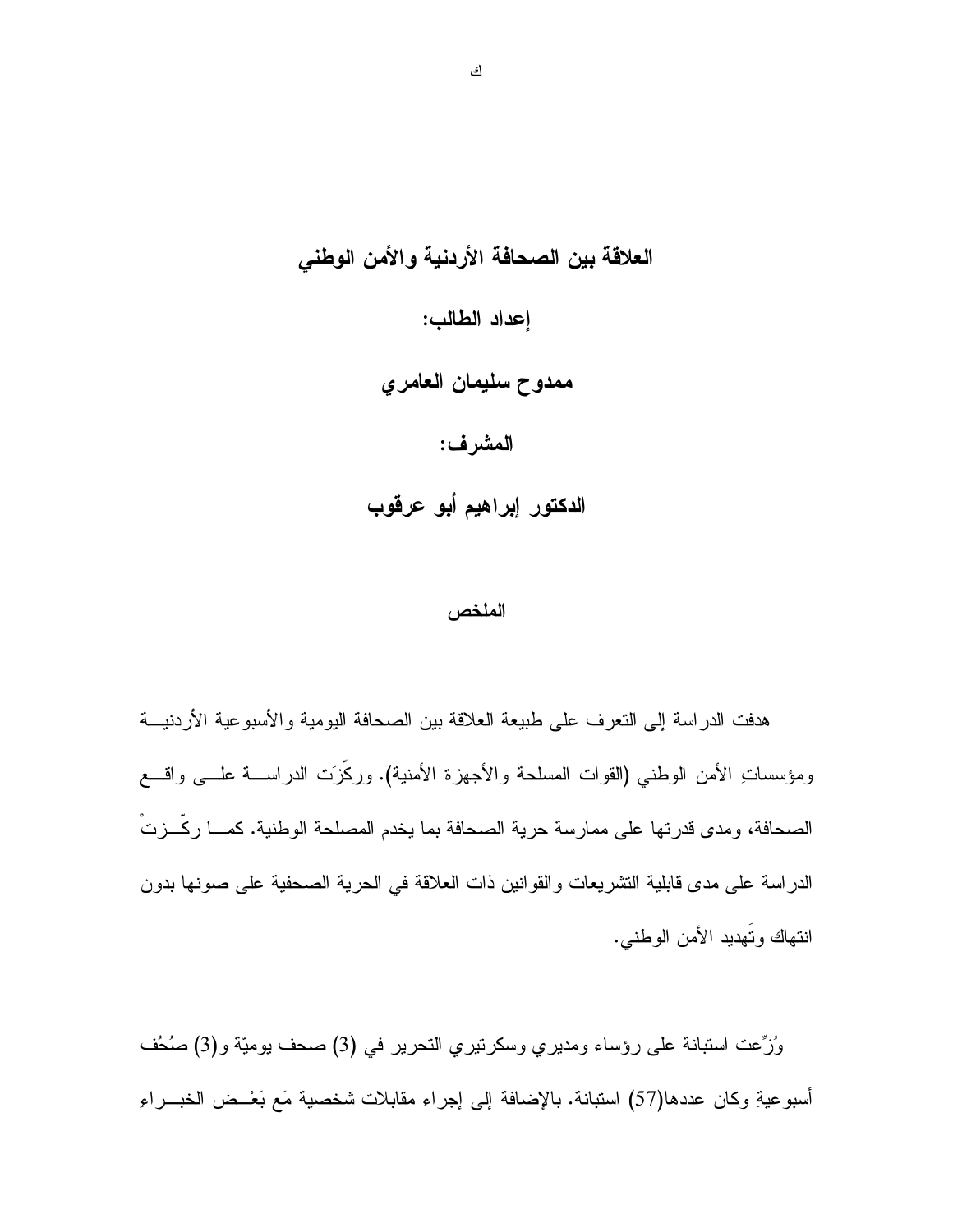للتحقق من طبيعة العلاقة بين الصحافة الأردنية و أجهز ة الأمن الوطني.

توصلت الدراسةُ إلى أن هناك علاقة إيجابية وتعاونية بسين السصحافة ومؤسسسات الأمسن الوطني. ركَّزتْ الصحافة الأردنية على هموم المواطنين وغَطَّتْ أخبارَ الفساد. ولكن على الرغم من أن التشريعات والقوانين الصحفية ضَمَنت حريةَ الصحافة، إلا أن الصحافة الأردنية لم تـــستفد من أجواء الحرية بالكامل لكي تقدم صحافة حرة ومسؤولة لخدْمَة المصالح الوطنية، والسبب في ذلك أن هيئات التحرير ً في الصحافة الأر دنية فر ضت على نفسها ر قابة ذاتية فيما يتعلق بـــالأمن الوطنبي.

أو صتْ الدر اسةُ بِأنّه بِجِب على المحرّر بن أَنْ يمار سو ا الحر ية الصبحفية كاملة، و أن يأخـــذو ا بالاعتبار المسؤولية الاجتماعية بخصوص الأمن الوطني الأردني.

### THE RELATION BETWEEN THE JORDANIAN PRESS AND NATIONAL SECURITY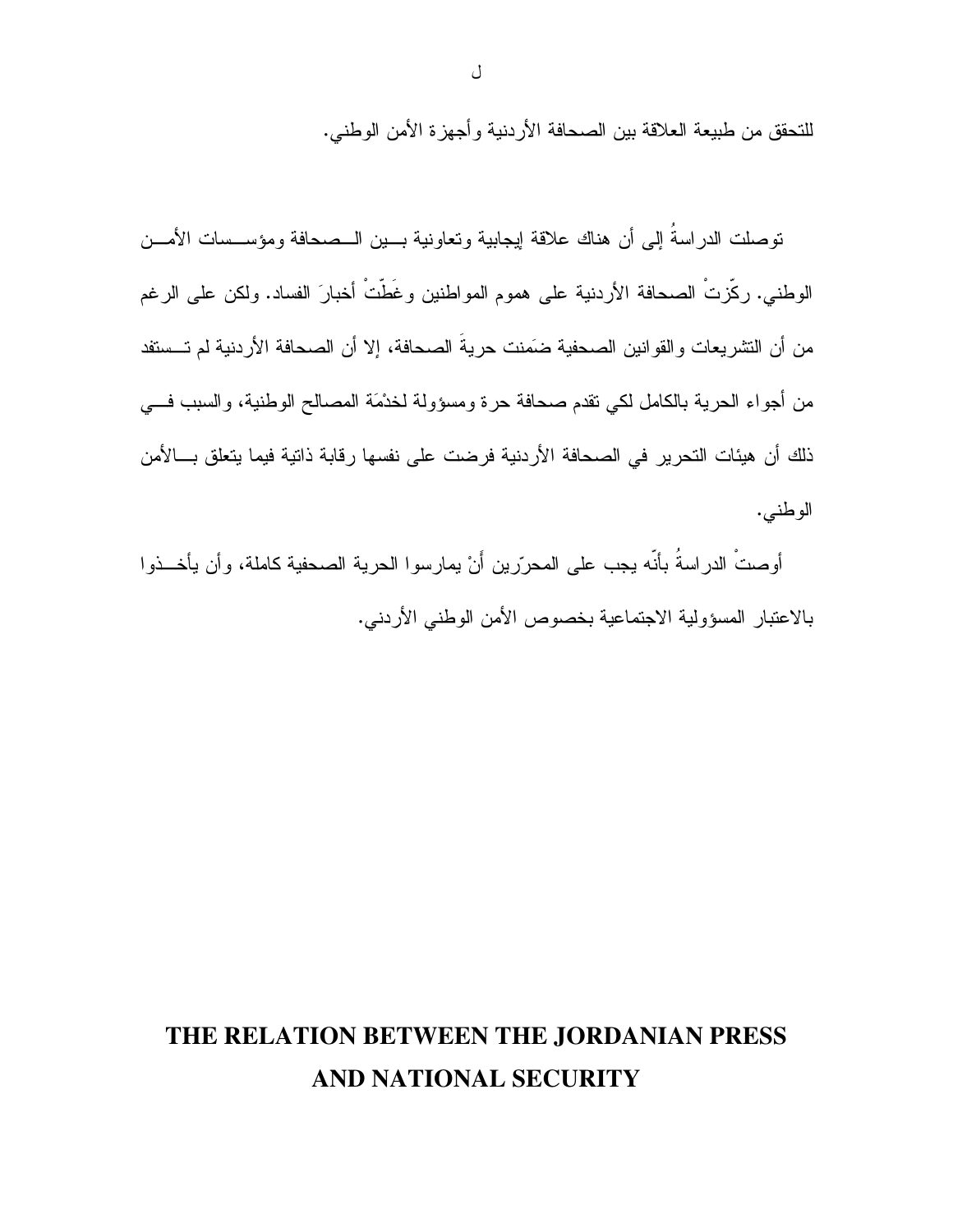### **By: Mamdoh Suleiman Al Ameri**

### **Supervisor Dr. Ibrahim Abu-Argoub**

#### **ABSTRACT**

This study aimed at recognizing the nature of the relationship between the Jordanian daily and weekly press and the national security institutions. It focused on the press and its ability to practice freedom of the press in order to serve the national interest. Further more, the study concentrated on the extent of the capability of the press freedom legislations and laws in protecting the freedom of the press without violating and threatening national security.

A questionnaire was distributed to  $(57)$  editors – in chief, managing editors, and secretaries editors of the (3) dailies and the (3) weeklies news papers. In addition personal interview conducted with some experts to examine the relationship between the press and national security institutions.

The study concluded that there is a positive and co-operative relationship between the press and national security institutions. The Jordanian press focused on the citizens' concerns and covered the news of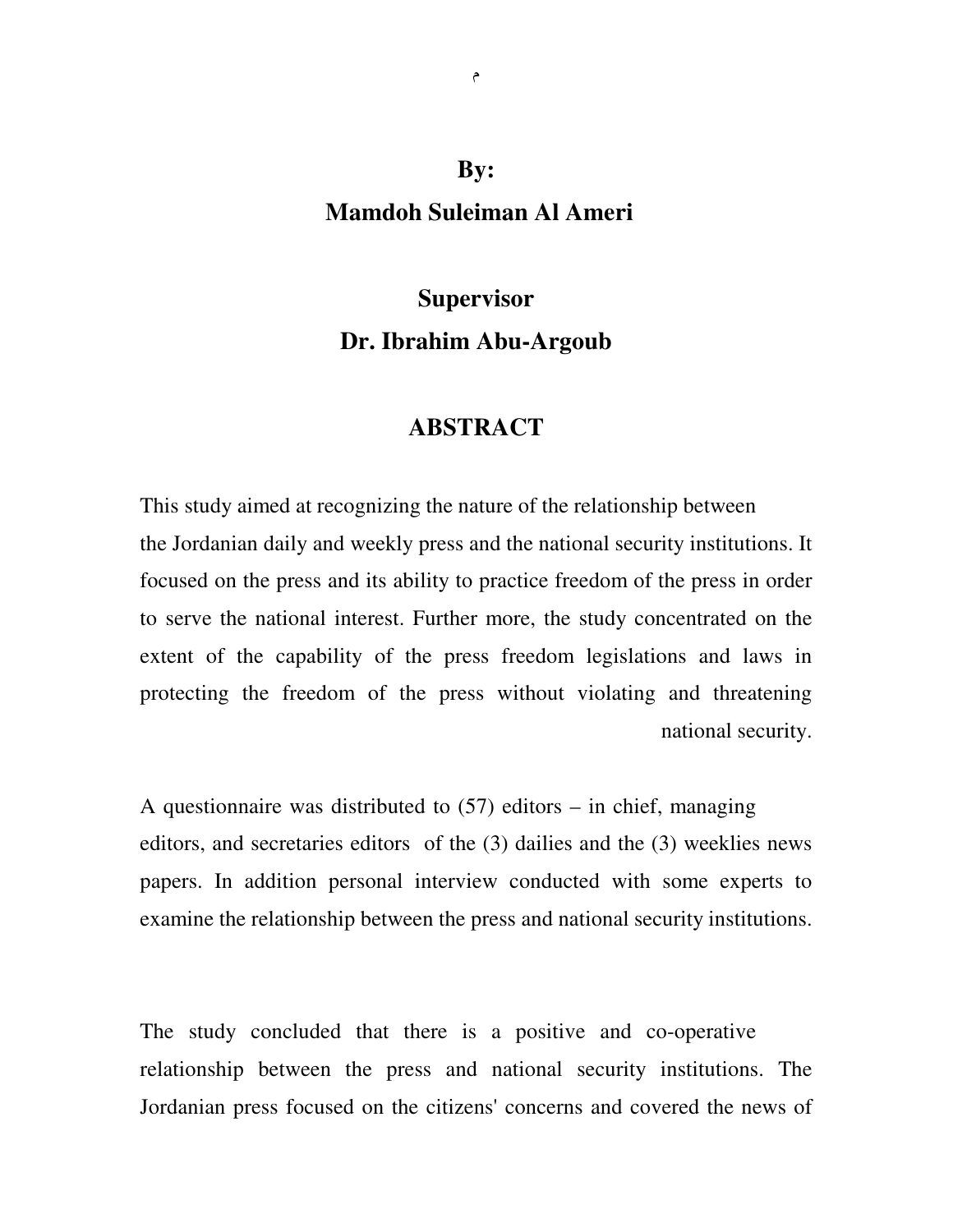corruption. Although the press legislations and laws guaranteed the freedom of the press, the Jordanian press doesn't benefit from them fully in order to act as a national responsible and free editor press to serve the national interests and fulfill the aspirations of the society, because the editorial board of the Jordanian press imposed self-censorship on themselves regarding national security.

The study recommended that the editors must practice the freedom of the press fully bearing in mined the social responsibility regarding the Jordanian national security issues.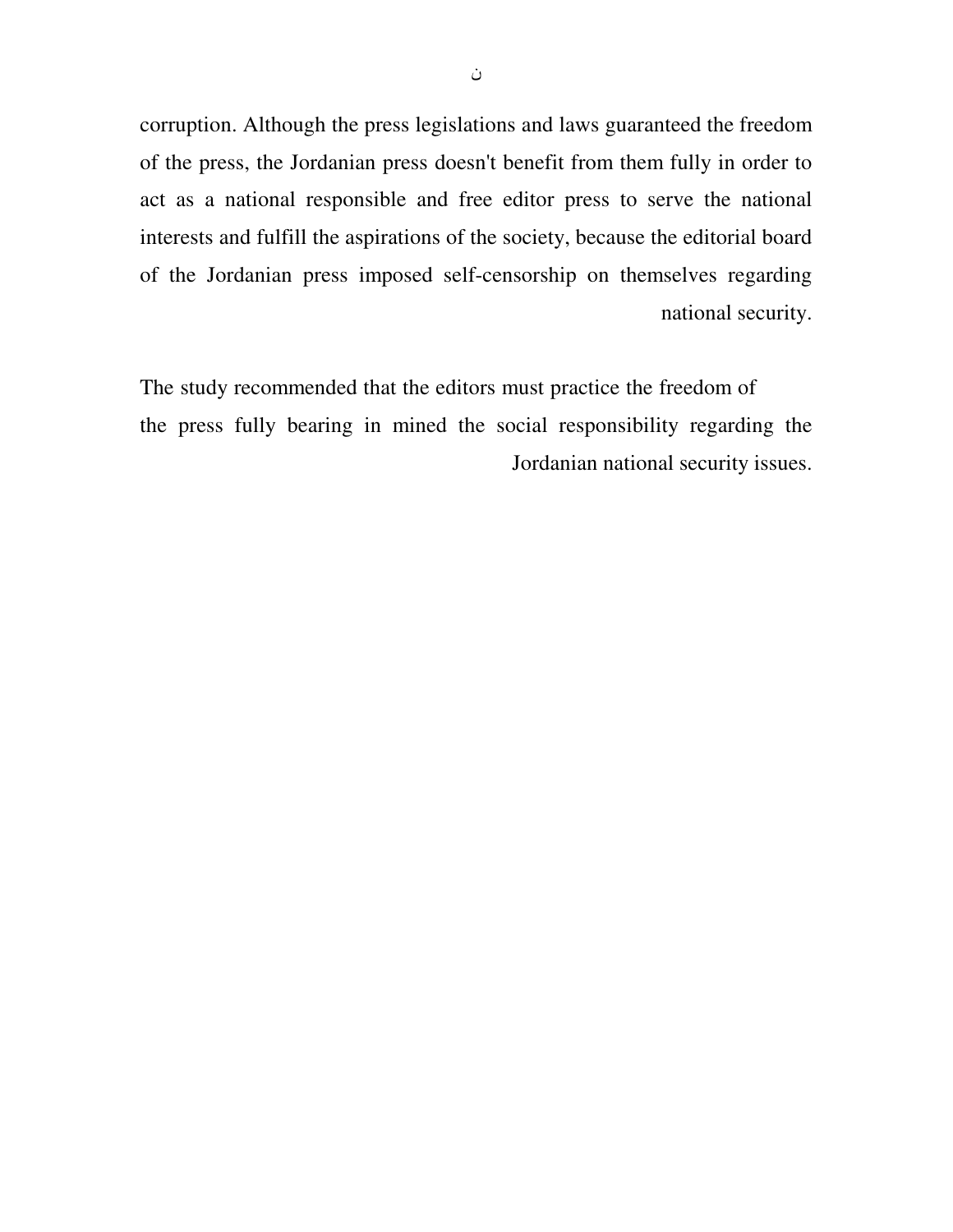#### الفصل الأول

### مدخل إلى الدراسة

تمهيد :

تعد الصحافة من وسائل الاتصال الجمـــاهيري التــــى تـــزود الجمهـــور بالأخبــــار والمعلومات، ومراقبة أداء مؤسسات الدولة، وحثها على نصحيح أساليب أدائها وممارســـاتها، في إطار من الحرية دون قيود أو رقابة إلا في أضبق الحدود، فيما يتصل بالأمن السوطني – مع نحديد نطاق ذلك – وما يتصل بحرمة الآداب العامة والقيم الدينية والحق فسى الكرامسة و احتر ام السمعة و حماية الخصوصية (عبد المجيد، 2002م).

وتعد الصحافة سلطة قائمة بحد ذاتها في بعض البلدان، فمـــثلاً فـــي فرنـــسا تــسمى الصحافة بالسلطة "الرابعة" وكذلك في اسبانيا ومصر ، وفي الولايات المتحدة الأمريكية بطلقون عليها "الفرع الرابع" وكذلك نتشابه التسميات في الكثير مـــن دول العـــالم(حمـــادة، 1993م). ونكمن القيمة الحقيقية للصحافة في كونها وسيلة يتم الوصول من خلالها إلى نوحيد مـــشاعر الناس وأرائهم وتشكيل نظرتهم ومواقفهم وما يعتقدونه إزاء شتبي الموضوعات التسبي تتعلسق بالمجتمع وبهم كأفراد وجماعات (عمر ،2001م).

ونعد الصحافة من أكثر وسائل الانصال الجماهيري قدرة على نكوين الثقافة السياسية حتى في المناطق النائية والبعيدة عن مركز المدينة، وهي في معظم الأحيـــان قـــادرة علــــي الوصول إلىي شرائح مختلفة من المجتمع، ونكوين الانطباع الأول لديها أو تعزيز وجهة نظر موجودة من خلال نكر ار نشر ها، لا بل وفي بعض الأحيان نكون الصحف قادرة على خلَّــق ونكوين الرأي العام وتسبيره في اتجاهات معينة (Smith, 1999).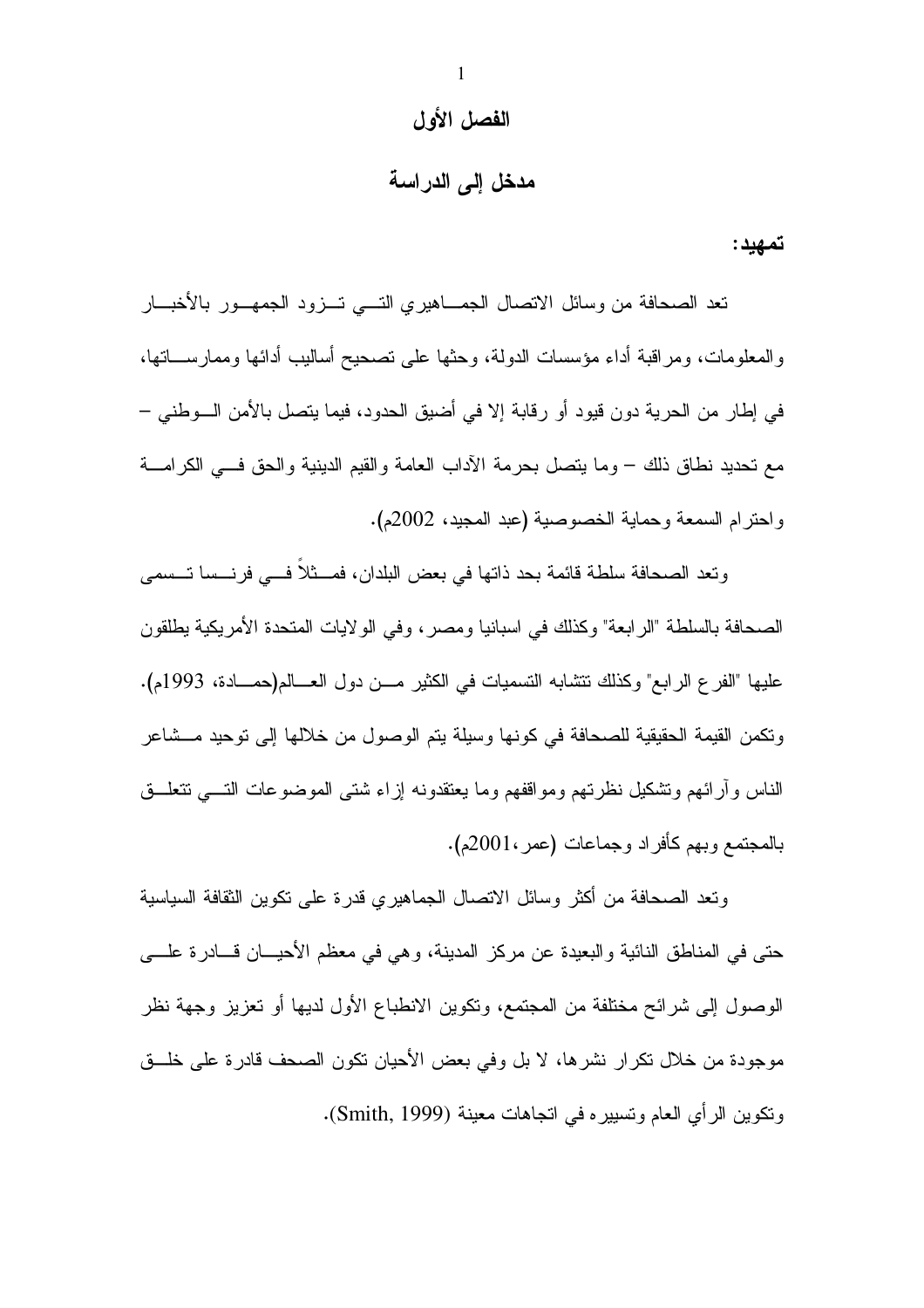ويقول البرفوسور مونرو برايس أستاذ الصحافة في جامعة بنسلفانيا:"وهنا تبرز أهمية الدور الذي تلعبه الصحافة وخطورته في ميادين الحياة المختلفة، وعند هــذه النقطـــة تظهـــر اشكالية العلاقة بين الصحافة والمؤسسات العسكرية والأمنية، حيث يأخذ عمل هذه الأجهـــزة طابع السرية دائما وهي نؤمن أن من واجبها المحافظة على هــذه الـــسرية، بينمــــا نحــــاول الصحافة دائما الحصول على الأخبار والمعلومات ونشر ها" (بر ابس، مقابلـــة شخـــصبة،25 آذار 2008م).

#### العلاقة بين وسائل الاتصال والحكومة

في دراسة للباحث ديفيد ساكسمان، نتاولت العلاقة بين الحكومة والسصحافة، انتهت الدراسة إلى أن العلاقة بين الصحافة والحكومة، تأخذ أحد شكلين:

العلاقة العدائية (antagonistic)، بين الصحافة والحكومة، ونوجد فقط، في أ. الدول، التي نتتهج الفلسفة الليبر الية، التي نقوم على أساس حرية الرأى والصحافة، حتى يتمكن الفرد من الإدلاء برأيه، تجاه الأحداث والقضايا التي يمر بها المجتمع، ويشارك إيجابيا في الحياة السياسية، حيث نقوم الفلسفة الليبرالية على حق وسائل الاتصال في تقييم أنشطة الحكومات وانتقادها. وقد خلق هذا الوضع علاقة صراع وعداء، بين الحكومة ووسائل الاتصال، ونشأ الخلاف بين الجانبين، في العديد من القضايا والأمور . وفي مقابل ذلك، فإن الحكومة تستطيع أن تفرض سرية كاملة، على اجتماعات مهمـــة، وتستخـــدم دافـــع الحفـــاظ علـــى الأمـــن الوطنـــى لحجـــب المعلومـات عــن الصحافة (Hiebert, 1988).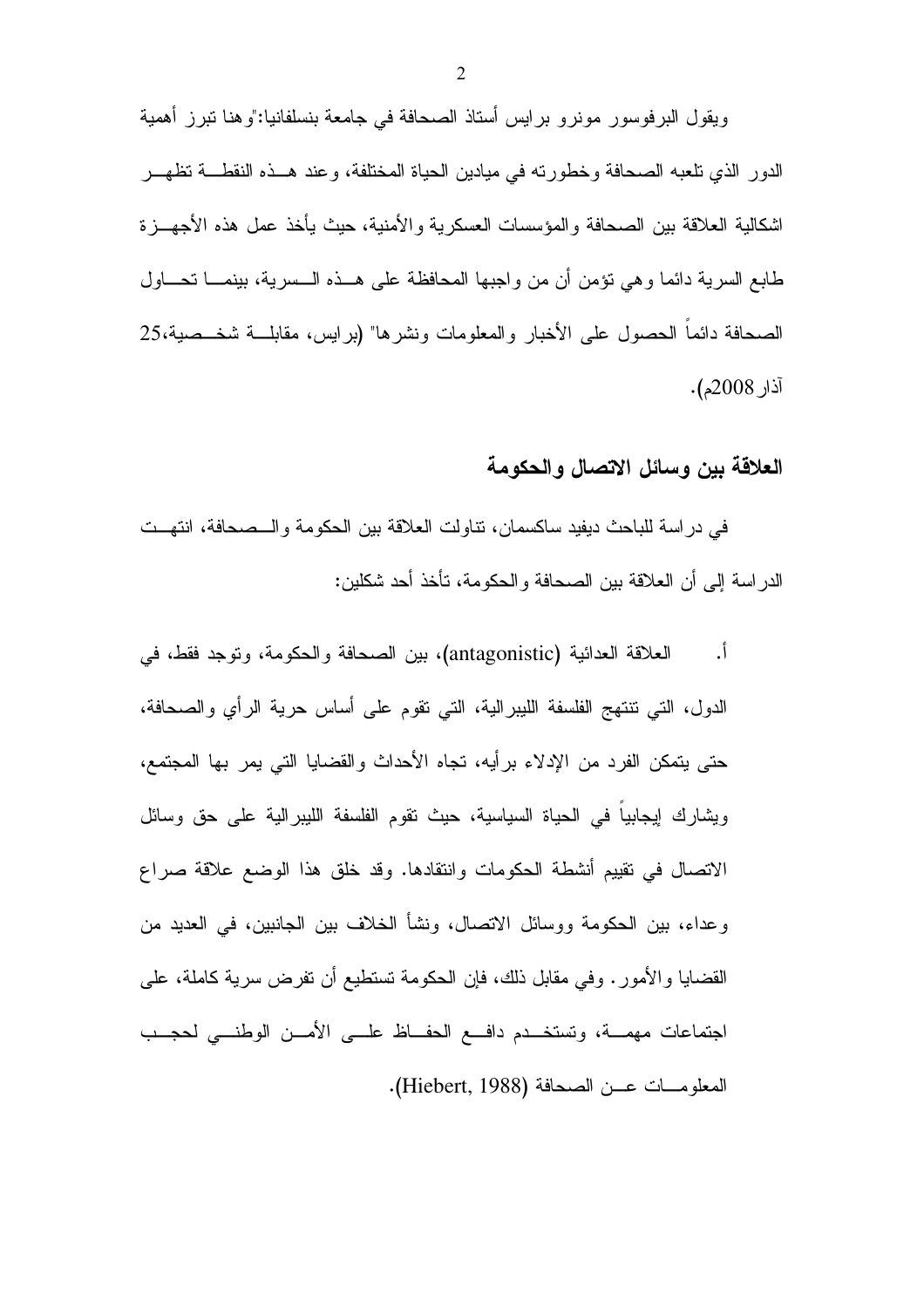العلاقة التعاونية (cooperation)، بين الصحافة والحكومة، وتوجد هذه ب. العلاقة، في الدول النامية، والدول التي نرتبط فيها وسائل الاتصال بالحكومة. وتقوم الصحافة هنا بنشر أخبار الحكومة بما يكسبها الشعبية، مقابل الحصول على المعلومات والنقارير عن أنشطة الحكومة ومؤسساسانها، فالصحافة تحتاج إلى الأخبار ، والحكومة تحتاج إلى النشر ، وبالتالي بمكن أن يخدم كل منهما الآخر ، لما فيه مصلحة المجتمع (مرجع سابق، 1988م).

ير ي الباحث أن الصحافة ليست في حاجة لأن نكون عدائية أو متعاونة، ولكنها يجب أن نظل في مواجهة الحكومة (counteractive)، ولديها الرغبــــة فــــي اختبــــار القـــــرارات الحكومية وتحديها، والحصول على المعلومات والحقائق، ونسليط الضوء على مواقع الخلـــل في أداء المؤسسات الحكومية، الأمر الذي يسهل إمكانية معالجة وتصويب الأخطاء بما يحقق في النهاية المصلحة العامة للمجتمع. وبناءً على ذلك، فإن إظهار عداء الصحافة للحكومة، لا بد من أنه سوف يجعلها تخسر مصادر رسمية للأخبار، ويفقدها معلومات كثيرة تعوق القيـــام بنشاطها، على الوجه الأكمل، في مراقبة الحكومة. وفي ظل علاقات الصراع والعداء هـــذه، تظهر الحاجة الماسة لنظام يقوم على أساس المسؤولية الاجتماعية للصحافة، والتبي نقوم على أساس أن للصحافة حق الحصول على المعلومات، ونشرها، وحق انتقاد سلبيات ممارســـات المؤسسات الحكومية، وعليها أيضاً واجب إظهار الإيجابيات، في ممارسات الحكومـــة، وأن تلتزم المثل العليا لآداب المهنة، تحقيقاً للمصلحة العامة، وبما لا يمس الأمن الوطني للدولة.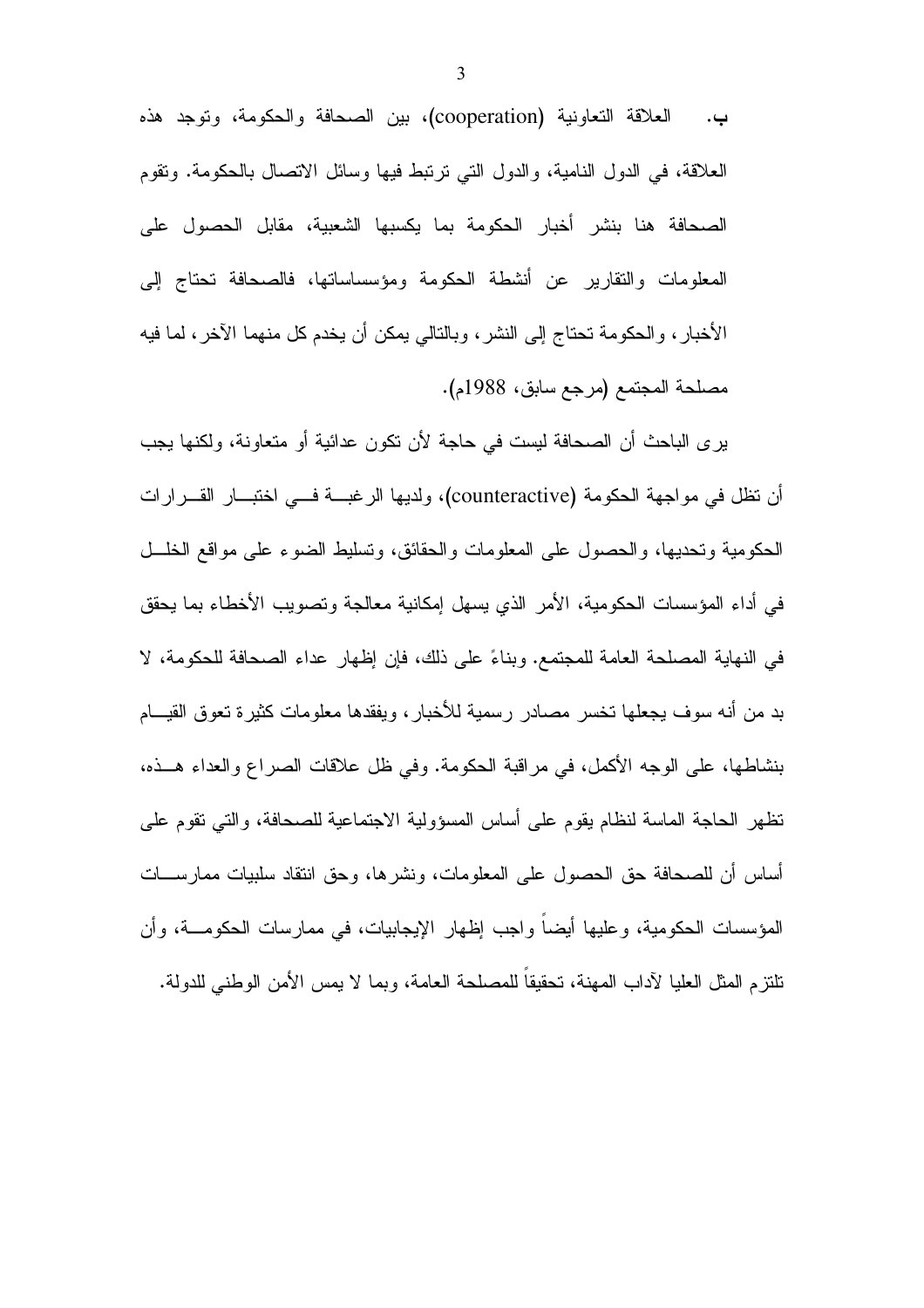مشكلة الدر اسة:

نتمثِّل مشكلة الدراسة في البحث في العلاقة بين الصحافة الأردنية والأمن الوطني في ظل التحديات التي يواجهها الأردن بسبب موقعه الجيوسياسي واتــصاله بالــصراع العربـــي الإسرائيلي، وكافة بؤر النَّوتر في منطقة الشرق الأوسط؛ مما يجعل الأمن الوطني الأردني لا يتوقف عند الحدود الجغرافية للدولة ولكنه يتصل مباشرة بهذه الأحداث يؤثر ويتسأثر بهسا. والأمن الوطني يعني الإحساس الجمعي بعدم وجود أو نأنثير التهديدات الداخليـــة والخارجيـــة لبنبي المجتمع في جوانبها العسكرية والسياسية والاجتماعية والاقتصادية والثقافية.

تستطيع الصحافة أن تقوم بدور هام في قضايا الأمن الوطني، وذلــك عـــن طريـــق مشاركتها في عملية النثقيف والنوعية الجماهيرية. "فعلاقة الصحافة بقضايا الأمن الوطني نقع في الإطار الارتباطي لأن كل منهما ضروري للآخر، فإذا ترسخ دور الصحافة ترسخت معه قضايا الدفاع والأمن الوطني وتغيب في حالة غيابه" (خليل، 2003م).

فالدعوة لمزيد من الحرية للصحافة يجب أن يرافقها مزيد من الحرص على تعزيـــز وحماية الأمن الوطني في ظل الظروف التي تعيشها المنطقة، وفي ضوء ذلك تحددت مشكلة الدر اسة في البحث في العلاقة بين الصحافة الأردنية والأمن الوطني، من الجوانب التالية:

- حق الصحافة في الوصول والحصول على المعلومـــات، وتقـــديم الأخبـــار  $\overline{\phantom{a}}$ والمعلومات للمجتمع بدون خضوعها للرقابة الحكومية بكافة أشكالها، وحقهــا فـــي الحفاظ على سرية مصادر ها.
- ب. حق الحكومات في الحفاظ على بناء المجتمع وأمنه، وعدم إفـــشاء الأســــرار العسكرية والسياسية والاقتصادية، والتصدي للذين يريدون اختراقها والنيل منها.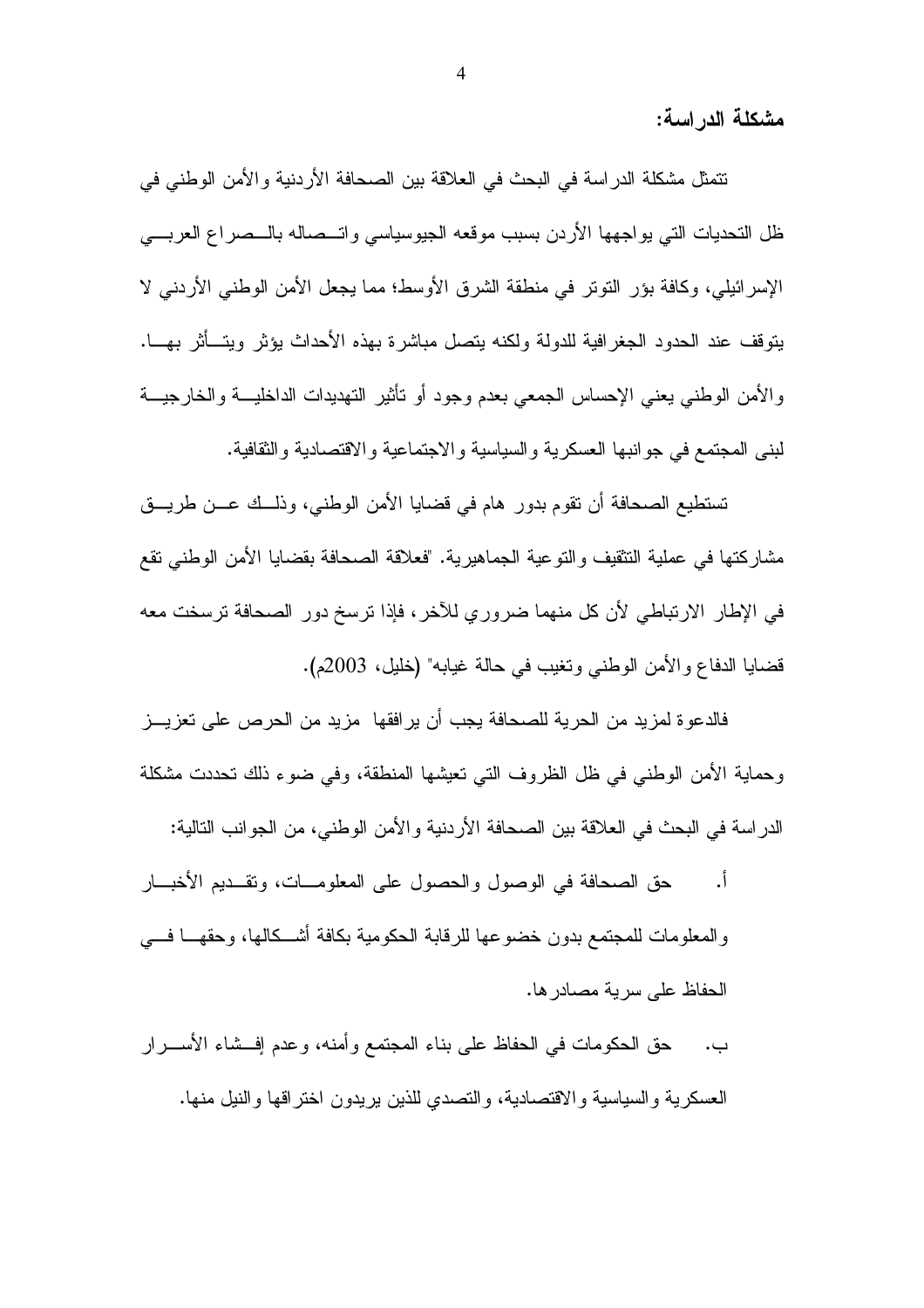أهداف الدر اسة:

في ضوء المشكلة التي نتعامل معها هذه الدراسة والإطار النظري الذي نستند إليسه، فإنها تسعى إلى تحقيق الأهداف التالية:

قياس مدى حرية الصحافة في الأردن تبعاً لآراء الصحفيين (رئيس تحريـــر ، مــــدير  $\cdot$ 1 تحرير ، سكرتير تحرير ) خلال فترة البحث.

النعرف على العلاقة بين حرية الصحافة ومنغيرات: الجنس، السن، المسنوى العلمي،  $\cdot$ .2 التخصص العلمي، سنوات الخبر ة، المسمى الوظيفي.

> النعرف على طبيعة العلاقة بين الصحافة الأردنية والأمن الوطني.  $\cdot$ .3

النعرف إلى الحالات التي تستطيع فيها الصحافة أن تطالب مؤسسات الأمن السوطني  $.4$ الأردني أن تعمل في إطار الشفافية والوضوح.

أسئلة الدر اسة:

تسعى هذه الدراسة إلى الاجابة عن الأسئلة التالية:

ما درجة حرية الصحافة في الأردن؟  $\ddot{\phantom{1}}$ 

هل هناك علاقة ارتباطية ذات دلالة إحصائية بين حرية الصحافة ومتغيرات: الجنس،  $\cdot$  2 السن، المستوى العلمي، التخصص العلمي، سنوات الخبرة، المسمى الوظيفي؟

ما طبيعة العلاقة بين الصحافة الأردنية والأمن الوطني من وجهة نظـــر الـــصحفيين  $\cdot$ 3 والمسؤولين في مؤسسات الأمن الوطني (القوات المسلحة والأجهزة الأمنية)؟

ما الحالات التي تستطيع فيها الصحافة الأردنية أن تطالب مؤسسات الأمن السوطني  $\cdot$ 4 الأردنبي أن تعمل في إطار الشفافية والوضوح؟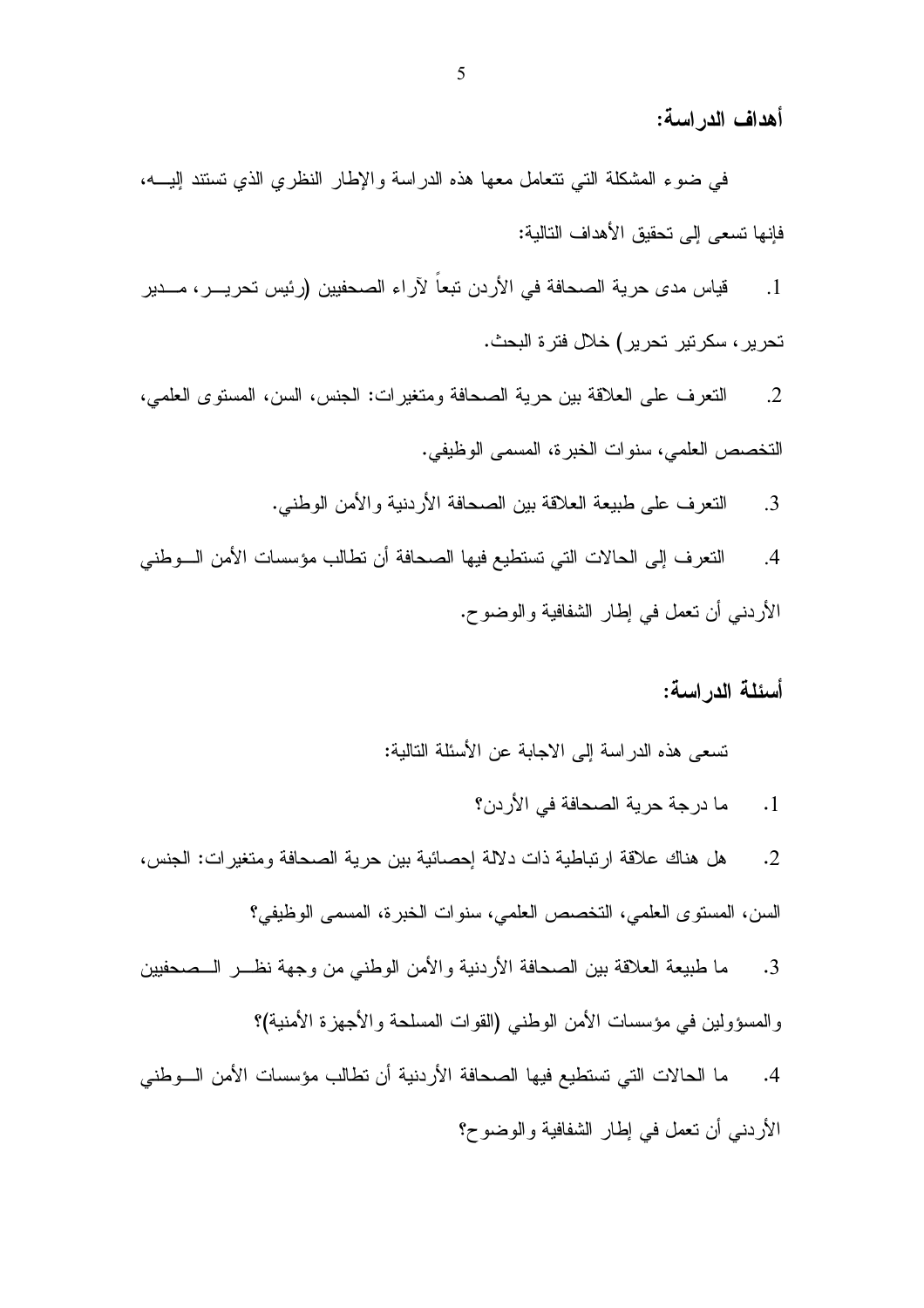أهمية الدراسة:

نكمن أهمية هذه الدراسة في كونها نتناول إحدى أهم القضايا التي نشكل ملامح  $\cdot$ 1 العلاقة بين الصحافة الأردنية والحكومة وهي قضية الأمن الوطني.

قلة الدراسات السابقة التي نتاولت العلاقة بين الصحافة الأردنية والأمن الوطني.  $\cdot$ .2

محاولة الدراسة إيجاد توازن في العلاقة بين حــق الــصحافة فــي نــشر الأخبـــار  $\cdot$ 3 والمعلومات، وفي المقابل ضمان حق ( في الحماية من أي اختراق قد يحصل نتيجة نشر نلك الأخبار والمعلومات.

يؤمل أن تساهم نتائج هذه الدراسة بمساعدة المشرع الإعلامي لتعديل القـوانين ذات  $.4$ العلاقة وعلى رأسها قانون المطبوعات والنشر، وقانون العقوبات، وقانون محكمة أمن الدولة، وفانون حماية أسرار ووثائق الدولة، وغيرها، بما بتلاءم مع حرية الصحافة ويعززها، وبما لا يمس الأمن الوطني.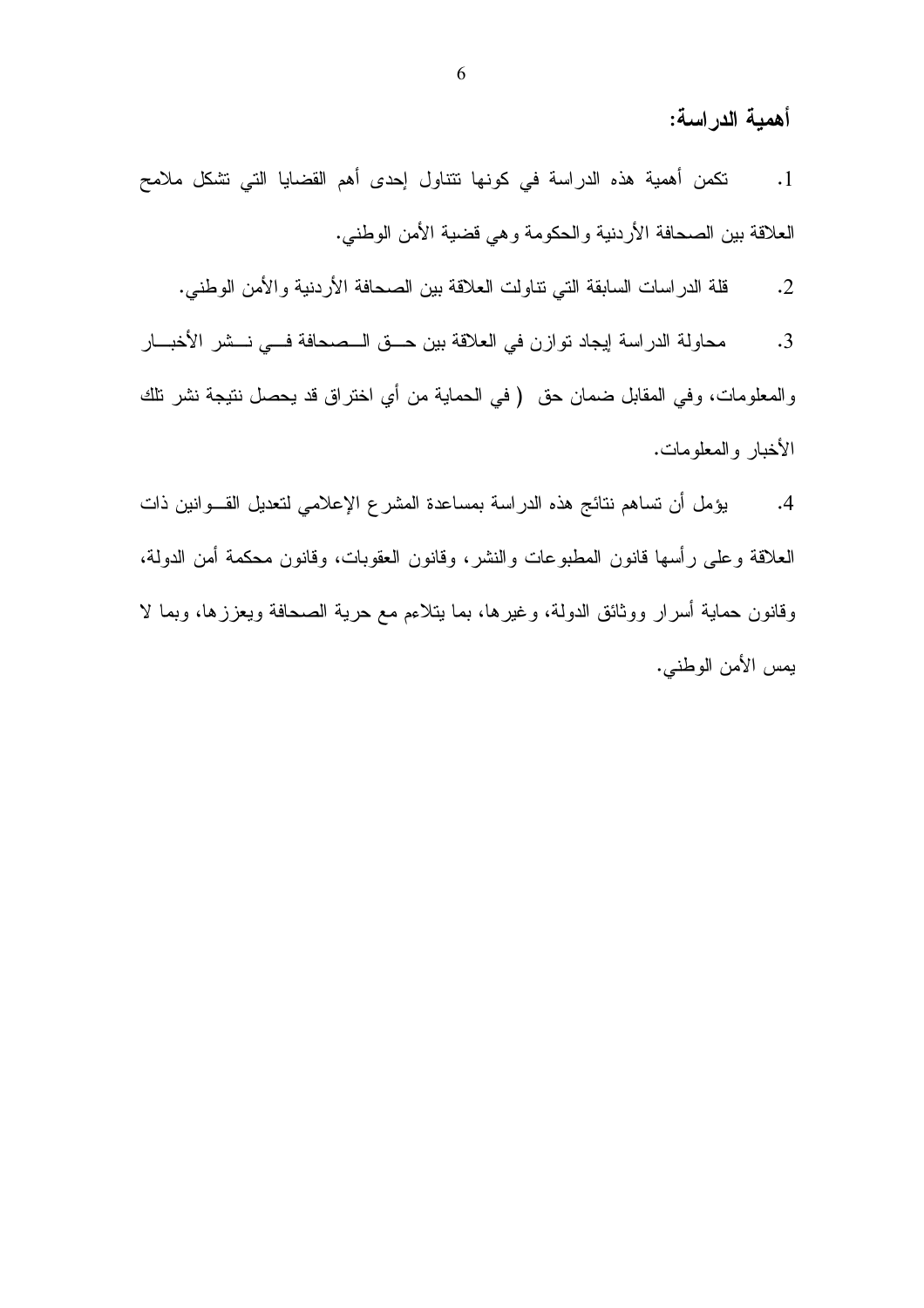التعريفات الإجرائية:

الصحافة: كما عرفها قانون المطبوعات والنشر النافذ حاليـــا رقـــم 8 لـــسنة  $\cdot$ , 1998م وتعديلاته، وكما جاءت في المادة (2،ج): مهنة إعداد المطبوعات الـمصحفية وتحريرها وإصدارها وإذاعتها.

حرية الصحافة: تشمل حرية الصحافة كما جاءت في المادة (6) من قـــانون ب. المطبو عات والنشر النافذ حالبا:

- (1) إطلاع المواطن على الأحــداث والأفكـــار والمعلومـــات فـــي جميــــع المجالات.
- (2) إفساح المعجال للمواطنين والأحـــزاب والنقابـــات والهيئـــات الثقافيـــة والاجتماعية والاقتصادية للتعبير عن أفكارهم وأرائهم وإنجازاتهم.
- (3) حق الحصول على المعلومات والأخبـــار والإحـــصاءات النســي نهـــم المواطنين من مصادر ها المختلفة وتحليلها ونداولها ونشرها والنعليق عليها.
- (4) حق المطبوعة الدورية والصحفي في إبقاء مصادر المعلومات والأخبار

التي تم الحصول عليها سرية.

و هي أيضاً: "حق الصحفي في الحصول على المعلومات مـــن مـــصـادر ها الأصــــلية ونحليلها ونشرها بتفويض من المجتمع، وذلك نظراً لنحول معظــم الـــصحف مـــن صحافة الرأي إلى صحافة الخبر إلى صحافة التحليل" (بدر ، 1982م).

جـــ. الأمن الوطني: عرفت كلية الدفاع الوطني الملكية الأردنية الأمن الـــوطني بأنه : "القدرة على توفير أكبر قدر من الحماية والاستقرار للعمل الوطني والقومي في كافة المجالات السياسية والاقتصادية والاجتماعية والأيدلوجية والعسكرية والبيئية في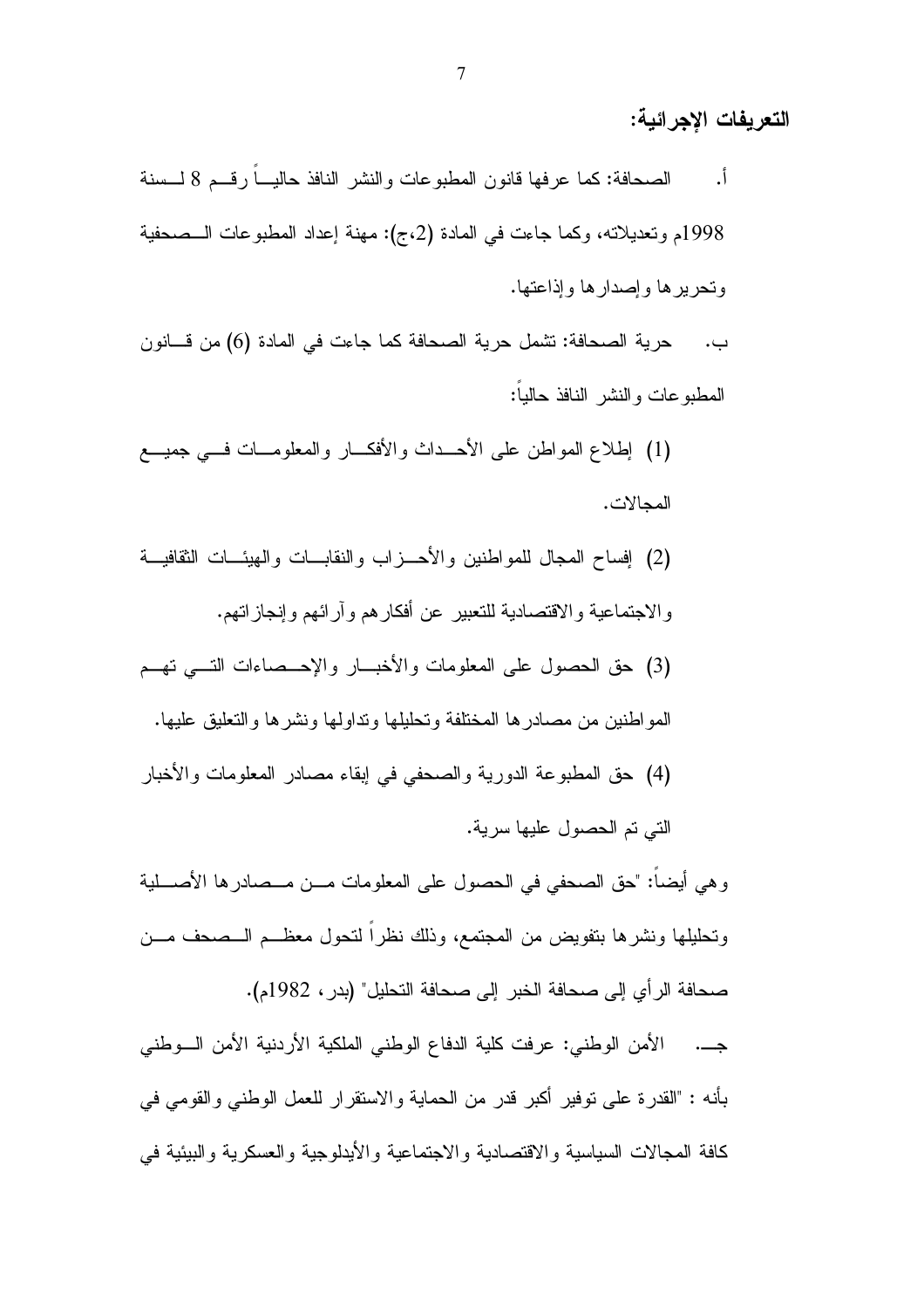الدولة ضد كافة أنواع التهديدات الداخلية والخارجية سواء إقليمية أو عالمية" (العلاف، 2004م). ولغايات هذه الدراسة يعرف الأمن الوطني على أنه الإحساس الجمعي بعدم وجود أو تأثير التهديدات الداخلية والخارجية، لبني المجتمع في جوانبهـــا العـــسكرية والسياسية والاجتماعية والاقتصادية والنقافية.

النَّوازن: ويعني أن علي الصحفيين أن ينقلوا وجهات النظر المختلفة (الـــرأى د. وِ الرَّايِ الآخرِ ) في أي قضية محل جدلٍ أو نقاشٍ (صالح، 2002م).

هــ. حراس البوابة الإعلامية (Gate-Keepers): "يشير هذا المصطلح إلى كافة الإعلاميين الذين يعملون في اختيار المعلومات، والتحكم في مرورها عبـــر سلــسلة الإعلام، واتخاذ القرارات المناسبة بشأنها، قبل السماح بخروجها في شكلها النهـــائـي إلى الجمهور " (الموسى، 1998م).

نظرية المسؤولية الاجتماعية: "وهي نظرية ترى أن للناس حقاً في المعرفة  $\cdot$  , والاطلاع على ما يجري من أمور، وأن وسائل الإعلام مسؤولة عن نزويـــد النـــــاس بالمعلومات واطلاعهم على الأحداث، ولهذ يقوم الإعلام بنزويد الناس بالمعلومـــات، شريطة النزامه بمسؤولية أن نكون هذه المعلومات صحيحة وصادقة وممثلة لوجهات النظر المختلفة بصورة عادلة، وأن نكون المعلومات كافية لنتيح الفرصة للناس لاتخاذ القرار المناسب. وفي حالة عدم تمكن وسائل الإعلام من القيام بهــذه الأدوار علــــي الوجه الصحيح، فلا بد حينئذ من ندخل الحكومة والشعب لتصحيح الوضع" (الموسى،  $.1998$ م).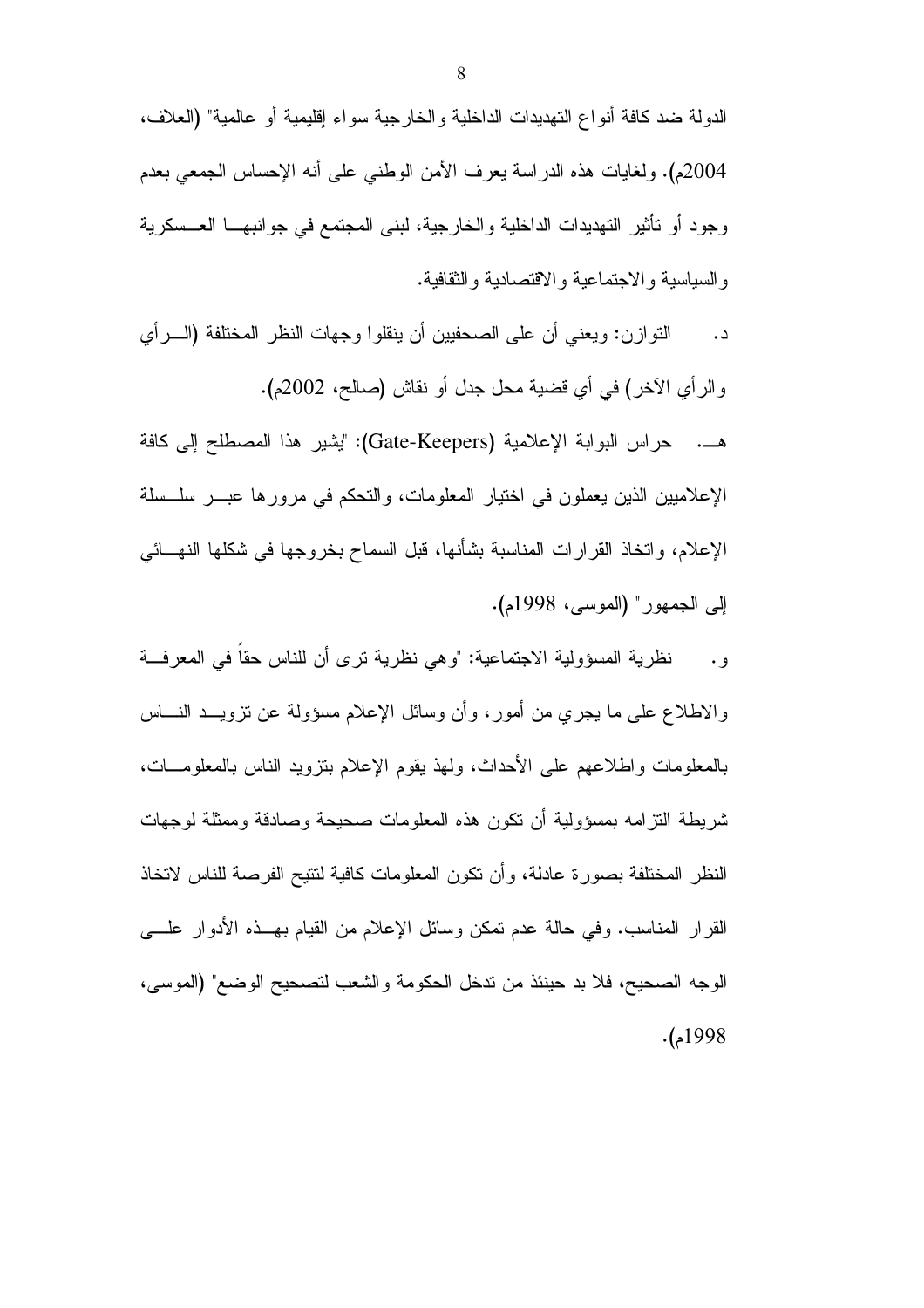الإطار النظرى:

نتبع هذه الدراسة نظرية ( المسؤولية الاجتماعية) ونظرية (حارس البوابة الإعلامية)، ونرنكز نظرية المسؤولية الاجتماعية على أن الدستور يكفل حرية وسائل الاتصال ما دامــت ملتزمة بمهام جو هرية تجاه المجتمع أما اذا قصرت فإن هيئات أخرى في الدولة ومنها القضاء، يجب أن تجعلها ترتفع إلى مستوى مسؤوليتها. أما نظرية حارس البوابة الإعلامية فترتكز على أن الرسالة في مسارها من المصدر إلى المتلقى نمر في مراحل متعددة، ونشبه هذه المراحـــل السلسلة المكونة من عدة حلقات، أي وفقاً لاصطلاحات هذه النظرية فإن المعلومات في عملية الاتصال هي مجرد سلسلة تتصل حلقاتها.

### أو لاً: نظر بـة المسوّ ولبـة الاجتماعيـة:

سادت لفترة طويلة من الزمن في الغرب رؤية تقول: إن الالتـــزام الوحيـــد بالنـــسبة للصحافة، هو الالتزام بحريتها. وأدت التطورات في مجال الاتصال إلى ظهور رؤية أخـــرى تقول إن حرية الصحافة ليست حقاً طبيعياً، لكنها امتياز منح علـــى أســــاس أن تـــشكل فائـــدة للمجتمع، ولذلك فإن هذه الحرية لا يمكن أن تستمر إلا إذا كانت حرية مسؤولة. ولذلك ولكـــى يستمر المجتمع في حماية حرية الصحافة، على الصحافة أن تعمل على حماية المجتمــــع، و أن يتم نقليل الضرر الذي يمكن أن يلحق بالمجتمع نتيجة حرية الصحافة إلى أدنى حـــد ممكـــن. ظهرت هذه النظرية في الولايات المتحدة الأمريكية من خلال تقرير نشر عام 1947 بواسطة لجنة هوتشينـــز وقد استهدفت النظرية وضع ضوابط أخلاقية للصحافة والتوفيق بـــين حريــــة الصحافة والمسؤولية الاجتماعية في المجتمعات الليبر الية (صالح، 2002م).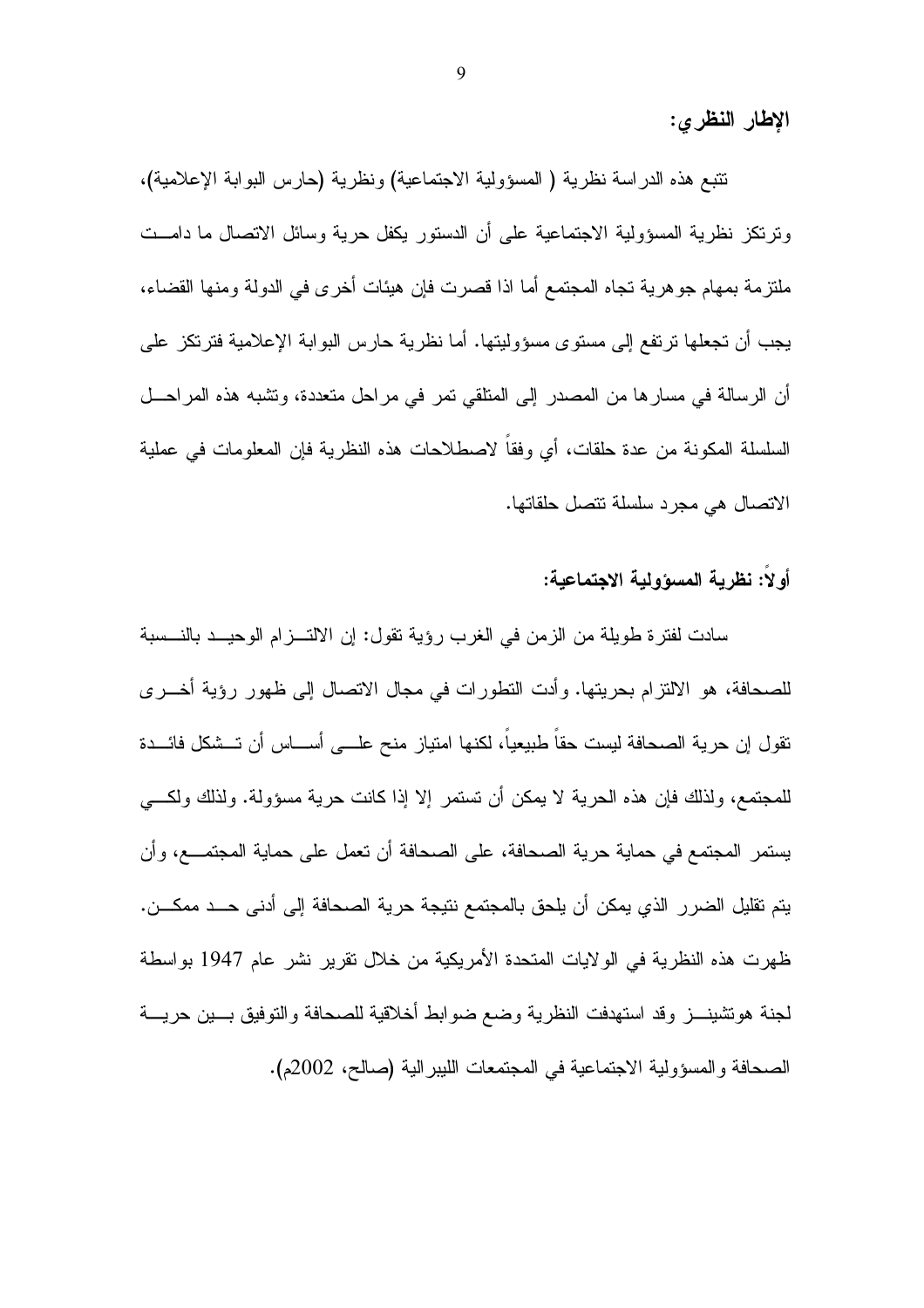قامت نظرية المسؤولية الاجتماعية على محاولة إيجاد مصالحة بين استقلال الصحافة، والنَّزامها نحو المجتمع، وعلى ذلك فلا بد أن تلتزم الصحافة بمجموعة من المعايير المهنيـــة، وأن تتجنب نشر ما يمكن أن يؤدي إلى الجريمة والعنف والفوضىي الاجتماعية، أو نوجيه أيـــة إهانـة إلـى الأقليات، و أن الندخل الـعام بمكن أن يكون مبر ر ا فقط لنحقيق المصلحـة الـعامـة. و و فق هذه النظر ية يمكن أن نساهم الصحافة بدور فعال ومنـــو از ن فـــى المجتمـــع لأن المـــسوَولية الاجتماعية تحتم عليها التعبير عن رغبات وتطلعات المواطنين وتوجيه إلى السلطة السسياسية في حالة خروجها عن الشرعية (Mcquail, 1989).

و يلخص دينيس ماكو يل المبادئ الأساسية، لنظرية المسؤولية الاجتماعية، في الجوانب النالية الشرعية (Mcquail, 1989):

إن الصحافة، وكذلك وسائل الإعلام الأخرى، يجب أن نقبل، وأن نتفذ أ. النز امات معينة تجاه المجتمع.

يمكن تتفيذ هذه الالتزامات، من خلال الالتزام بالمعايير المهنية، لنقل ب. المعلومات، مثل الحقيقة والدقة، والموضوعية والنوازن.

جـــ. لتنفيذ هذه الالتز امات يجب أن نتظم الصحافة نفسها بشكل ذاتي.

- إن الصحافة يجب أن نتجنب نشر ما يمكن أن يؤدي إلى الجريمة، والعنف  $\overline{\phantom{a}}$ . و الفوضبي الاجتماعية، أو توجيه أية إهانات إلى الأقليات.
	- إن الصحافة يجب أن تكون متعددة، وتعكس نتوع الآراء، وتلتزم بحق الرد.
- إن للمجتمع حقا، على الصحافة، فيأن تلتزم بمعايير رفيعة، في أدائها و . لو ظائفها.

ز . إن الندخل العام يمكن أن يكون مبررا لنحقيق المصلحة العامة.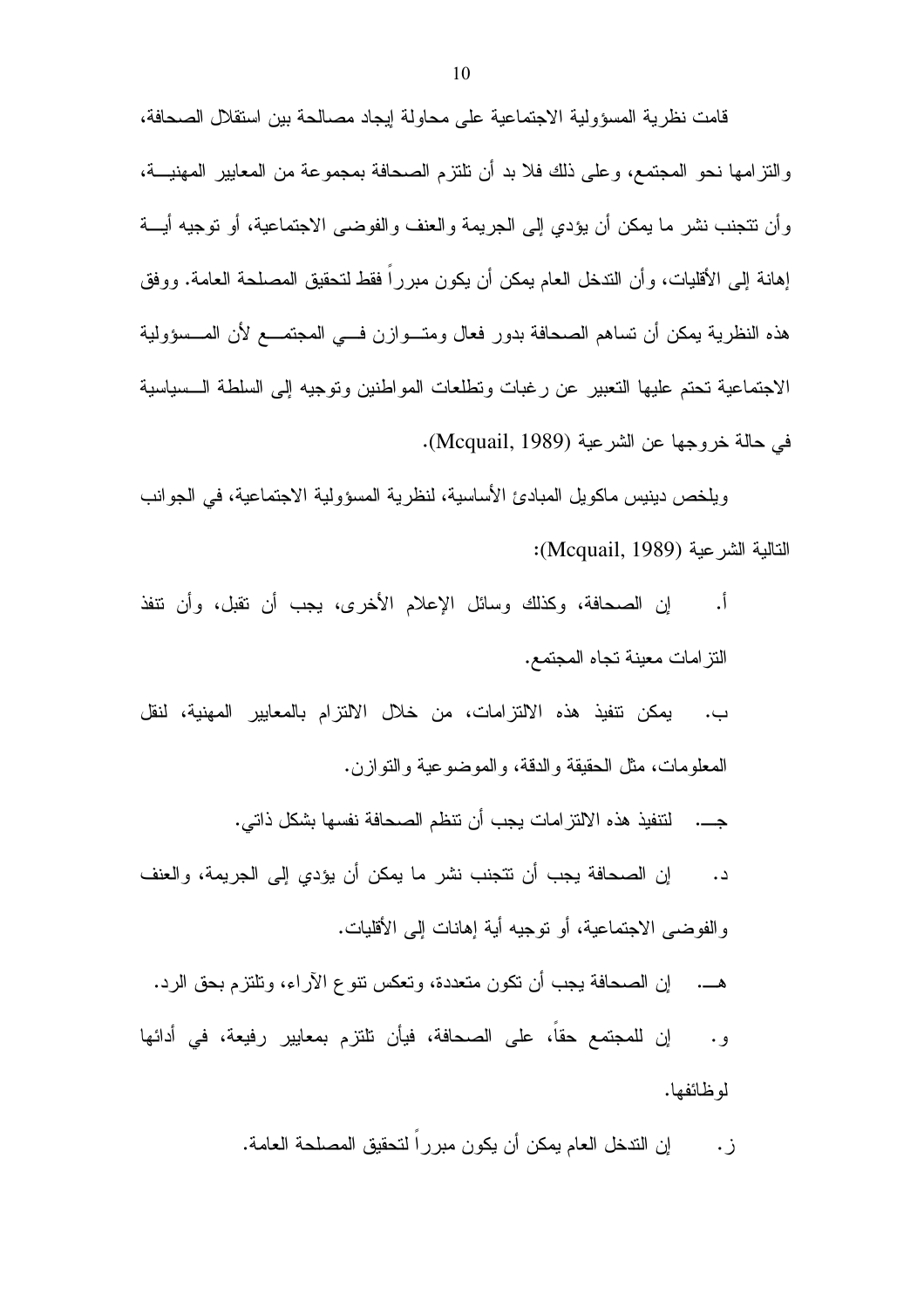قدمت نظرية المسؤولية الاجتماعية عدداً كبيراً من الأفكار في التنظيم الذاتي لمهنـــة الصحافة من أهمها(Betrand, 1998):

- أ. إنشاء مجالس للصحافة نكون مهمتها المحافظـــة علـــى حريـــة الـــصحافة، والمعايير المهنية.
	- ب. إصدار مو اثبق أخلاقية مهنية.

جـــ. النقد الذاتبي؛ بمعنى أن نقوم الصحافة بتعيين نقاد داخليين يقومون بنقد ونقييم ما نقدمه الصحافة للمجتمع. مما يشجع الصحفيين على الالتـــزام بالمعــــايير المهنيـــة والأخلاقية، ويحسن جودة المضمون الذي نقدمه الصحف إلى الجمهور .

النقد الخارجي، وهذا لابد أن يعمل على تحسين نوعية المضمون الذي يقــدم د. الی الجمهور .

هـــ. النعليم والندريب، وذلك لزيادة معرفة الصحفيين ونحسين قدراتهم المهنيـــة، وتحسين نوعية ما يقدم للجمهور .

- الالنزلم بنشر الأراء المؤيدة والمعارضة في كل القضايا العامة. و ٠
	- ز . نشر رسائل القراء إلى المحرر .

ونهدف هذه النظرية إلى رفع مسنوى النصادم إلى مسنوى النقاش الموضوعي البعيد عن الانفعال. حيث يحظر على الصحافة نشر ما يساعد على الجريمة أو العنف أو ما له تأثير سلبي على الأقليّات في أي مجتمع، كما يحظر عليها التـــدخل فـــي حيـــاة الأفـــراد الخاصــــة (Mcquail, 1989).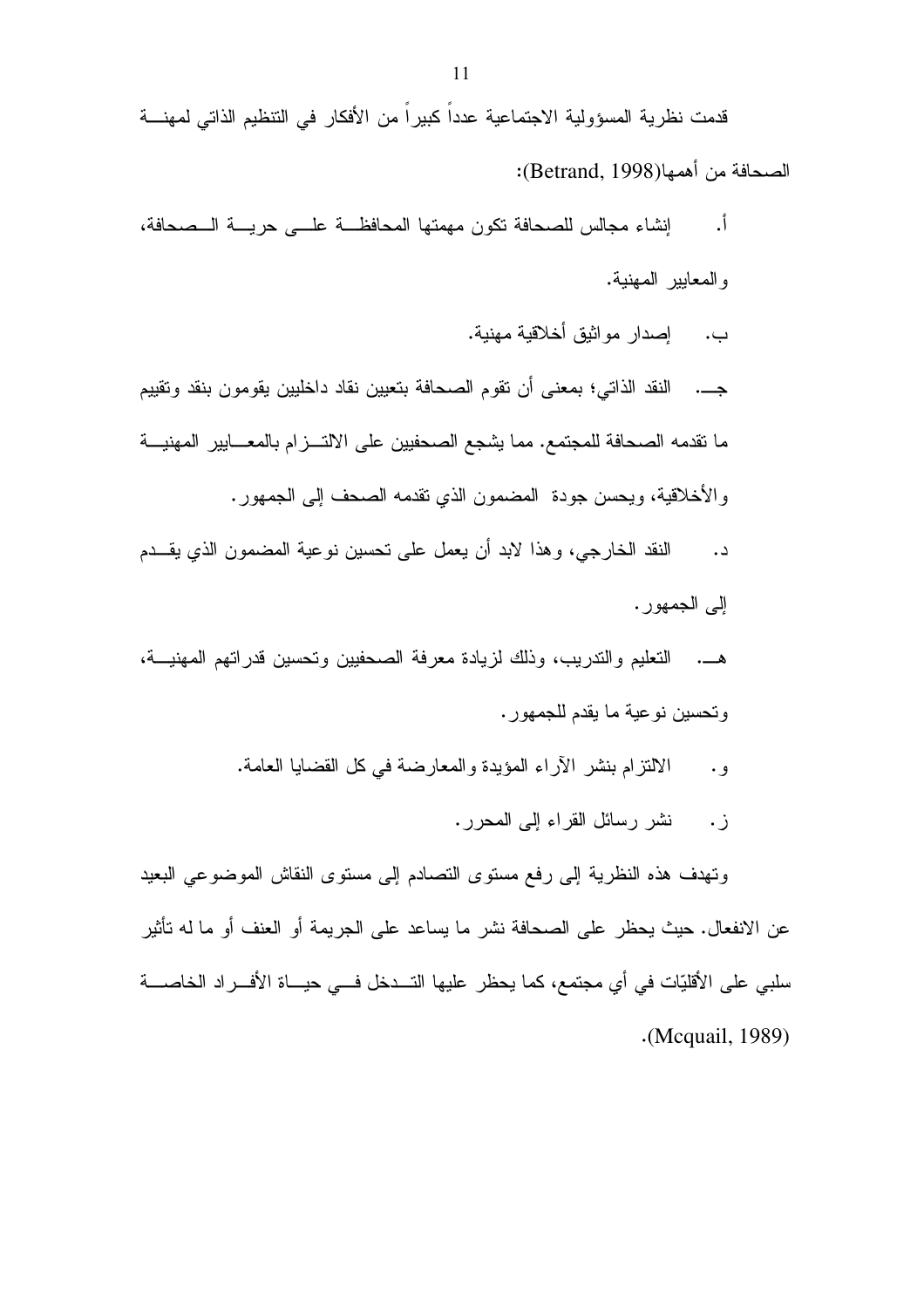وهناك ست وظائف للاتصال الجماهيري في هذه النظرية (الموسى، 1998م): <u>أ.</u> خدمة النظام السياسي من خلال نوفير المعلومات المتعلقة بالشؤون العامــــة، ومناقشتها والتعلبق علبها. تتوير الجمهور كي يستطيع أن يحكم نفسه. ب. جـــ. حماية حقوق الأفراد من خلال قيام وسائل الاتصال بدورها كحارس ورقيب على الحكومة. خدمة النظام الاقتصادي عن طريق الاعلانات.  $\overline{\phantom{a}}$ . هـــ. نقديم بر امج النرفيه والنسلية.

تحقيق الاكتفاء الذاتبي، بهدف أن تكون وسائل الاتصال متحررة من ضغوظ و . المصالح الخاصة.

ثانياً: نظرية حارس البوابة الإعلامية:

يعتبر مفهوم حراسة البوابة الإعلامية واحداً من أقدم الأفكار النظرية التي درسها الباحثون الإعلاميون، وتتلخص النظرية التي اكتشفها الباحث (كورت لوين)، عالم النفس الاجتماعي الذي لاحظ أن المعلومات نقطع رحلة طويلة حتى نصل إلى الجمهور، وأنها نمر في نلك الرحلة عبر شبكات، بنم فيها انخاذ قرارات، نماماً مثل مرور المياه في قنوات الري التي يتحكم في توزيعها حراس هذه القنوات (الموسى، 1998م).

واعتبر لوين أن جميع أصحاب القرار، في كل مفصل ونقطة رئيسة على مدى رحلة المادة الإعلامية هم من حراس البوابة الإعلامية. يتمتع أولئك الحراس بالحق في أن يفتحوا البوابة أو يغلقوها أمام أي رسالة نأنتي إليهم، كما أن من حقهم إجراء نعديلات على الرسالة النبي سنمر . هناك دائماً أخباراً أكثر مما يمكن إرسالها وأخباراً أكثر مما يمكن نشرها. لذلك لا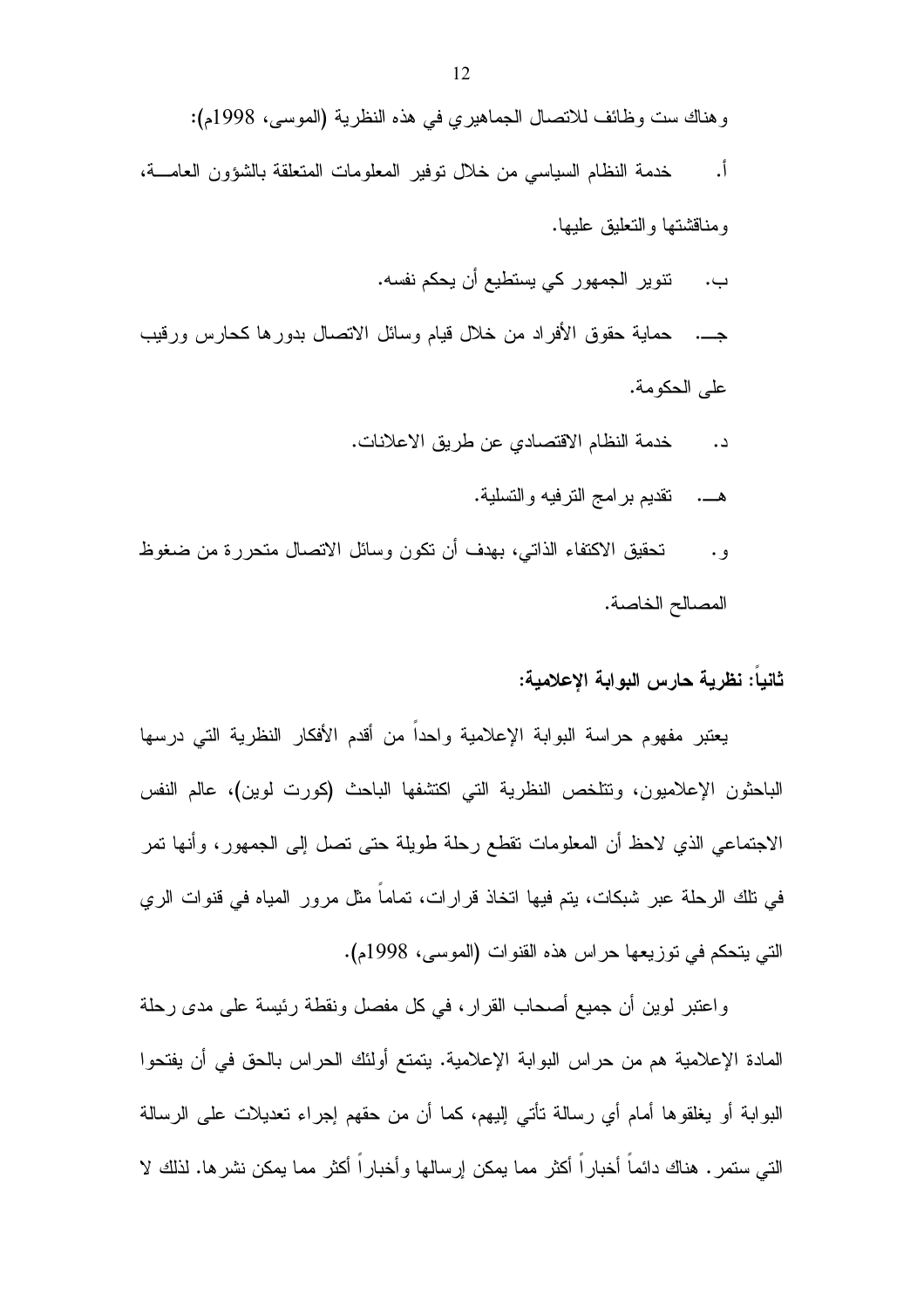بد في النهاية من الاختيار بين المواد الكثيرة التي تصل وكالة الأنباء أو الصحيفة (رشتي،  $.1978$ .

أجريت في الخمسينات دراسات هامة ركزت على الجوانب الأساسية لعملية (حراسة البوابة)، وقدمت نلك الدراسات تحليلا وظيفيا لأساليب السيطرة أو التحكم التنظيمي والاجتماعي في حجرة الأخبار، والعوامل التي نؤثر على اختيار المحررين وعرضهم للأخبار. قام بهذه الدراسات مجموعة من الباحثين الأمريكيين أمثال وارن بريد(Breed)، وروي كارنر(Carter)، وستارك(Stark)، وجيبر(Gieber)، وروبرت جاد(Judd)، ووايت(White)، وكن مكروري(Macrorie) وغيرهم. وقد لخص الباحث الأمريكي ولتر جيبر نتائج الأبحاث الأساسية التي أجريت على حراس البوابة وكانت العوامل المؤثرة على المحررين في حجرة الأخبار كما يلي (رشتي، 1978م):

- المحافظة على قيم المجتمع ونقاليده والاندماج الاجتماعي والثقافي.
	- تحقيق الاتفاق على الأساسيات.
		- تأثير سياسة الناشر .
- نَأْتُيْرِ وَكَالَاتَ الأَنْبَاءَ وَوَكَالَاتَ الأَعْمَدَةُ عَلَى زِيادَةِ النَّمَاتُلُ بَيْنِ الصَّحْف.
	- تأثير الاعتبار ات الذاتبة و الضغوط المهنبة على القائم بالاتصال.
	- الدور الذي يلعبه الجمهور في التأثير على ما يختاره القائم بالاتصال.

بصنف وليم روو الإعلام العربي تصنيفا رباعي الأطواق منه الذي يتبع نهج السلطة ويسمى السلطوي، والمؤيد لمذهب الحرية، والمسؤولية الاجتماعية، والدكتاتوري. ويرى روو أن الإعلام العربي لا يأخذ مكانه في أي من النصنيفات السابقة بشكل كامل ومحدد، ولكنه يعمل "في معظم البلاد العربية – ليس كلها – تحت أشكال مختلفة من النظرية السلطوية"،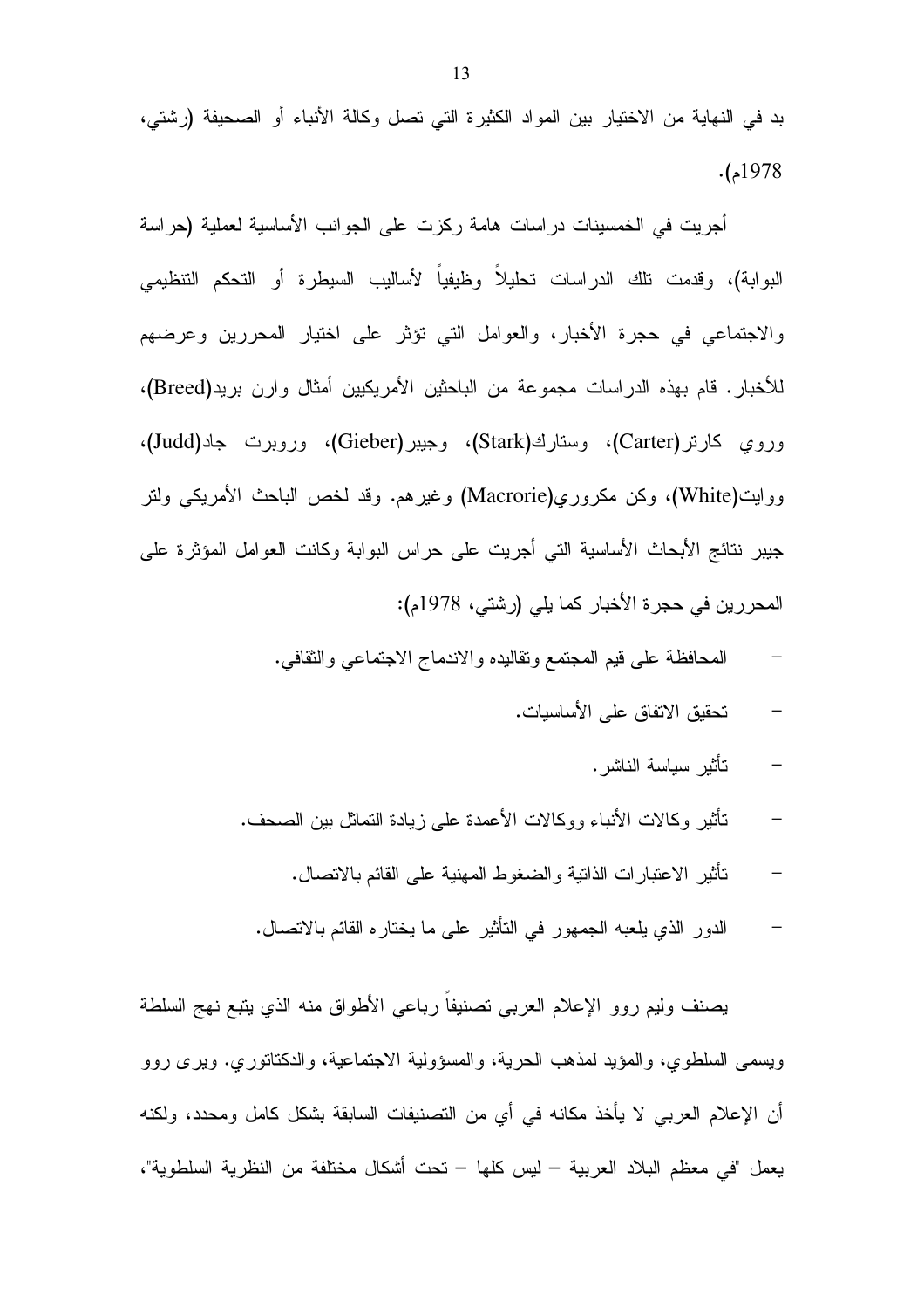حيث يقوم الإعلام في النظام السلطوي، بدعم وتعزيز سياسات الحكومة، التي تسيطر على الإعلام بطريقة مباشرة أو غير مباشرة، من خلال إعطاء الإجازات (الترخيص)، أو ربما بالوسائل المالية (Rugh, 1989).

ويصف روو الصحف الأردنية بالموالية، ولذلك فإن التغطية والمعالجة الصحفية للقضايا في الأر دن غالبا ما تكون متناسبة أو داعمة لسياسات الحكومة، تجاه القضايا الوطنية، ويكون رد فعل الصحافة سريعاً جداً على القضايا الخارجية متبنية وجهة نظر الحكومة حتى لو كانت ملكيتها خاصة، ونادر ا ما تتتقد الصحافة الحكومة وإذا ما فعلت فإنها تتتقدها بطريقة ودية وبكل لطف (Rugh, 1989).

ونتجنب الصحف الموالية معالجة بعض القضايا الحرجة، ومع ذلك قد نتنقد هذه الصـحف الـخدمات التـى تقدمها الـحكومة، مثل نقص المياه والفشل فـى السيطر ة علـى التضـخم. وفي الأردن تميل الصحف ذات العلاقة مع الحكومة لأن تكون متفائلة أكثر في القضايا الداخلية والخارجية، وتستجيب بسرعة للدفاع عن الأردن في وجه الانتقادات الخارجية، في حين أن الصحف الأخرى تميل إلى أن تكون متشائمة شيئا ما وتتشر من حين لآخر أخبارا ذات مضـامين تحتية سلبية، ولكن دون أن تكون انتقادية بشكل مفتوح (Rugh, 1989).

بقول الدكتور عصام الموسى: "إن التحرك من صحافة موالية في ظل النظرية السلطوية، إلى صحافة تعددية في ظل الديمقراطية، يلقى على الصحافة والصحفيين، مهمات جسيمة. ولذا فإن الارنقاء إلى مسنوى السلطة الرابعة، الرقيبة على الأحداث والأمور، بحول الصحافة إلى منبر منوازن لننبادل الرأي والحوار، فتغدو عين الشعب، وحلقة الوصل الأمينة بينه وبين السلطات الثلاث. وهذه تحديات ستتمكن الصحافة من مواجهتها بنجاح" (الموسى،  $.1998$ م).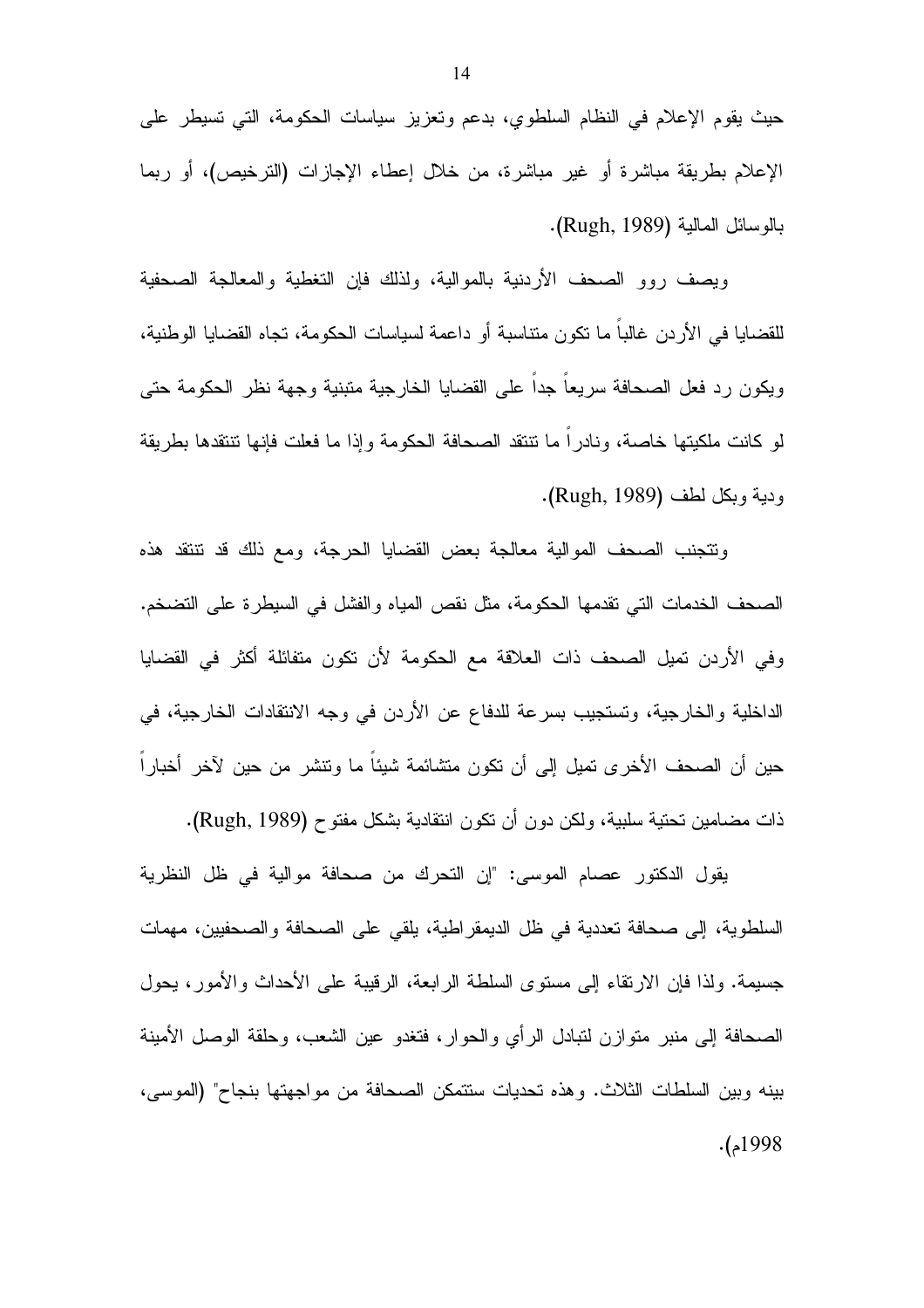يرى الباحث أن حرية الصحافة في الحصول على الأخبار والمعلومات ونشرها، لا بد أن يقابلها مسؤولية الصحافة نحو المجتمع (احترام الحياة الخاصة للأخرين وصـــون الأمـــن الوطني والوحدة الوطنية والآداب العامة). لذلك "يجب أن يتسق مفهوم الحرية مع المـــسؤولية الاجتماعية الملتزمة بالصالح العام، والتبي نركز على الإحـــساس بالمـــسؤولية الاجتماعيـــة والحرص على نأمين حقوق الاتصال للأفراد والمجتمعات" (أبو أصبع، 2006م). إن الصحافة المبنية على هذه النظرية صحافة لا تثير غرائز القراء، بقدر ما تثير عقولهم، وتستبع هــذه العقول. إنها صحافة نسد حاجات القارئ السريعة، وهي في الوقت نفسه تحافظ علمي القسيم الأخلاقية له وللمجتمع، ولا تهمل البحث عن الحقيقة، وتحاول توصيلها إلى القراء وتحملهــم على السعي وراءها ولا هدف لها من وراء ذلك غير نتوير القارئ، ونتقيف بكــل الطـــرق الممكنة. وعندما يرفض حارس البوابة نمرير بعض الأخبار أو المعلومات، أو اقتطاعه أجزاء منها، فإنه بمارس أقصبي درجات المسؤولية والوعبي الكامل. فعملية اختيار معلومات بعينهـــا من الكم المهائل الذي يرد إلى الإعلامي، وإعداده بصيغة مناسبة، ثم تمريــــره عبــــر البوابــــة الأخيرة إلى الجمهور المنلقى، يعني أن الإعلامي قد مارس عملا سيكون له أثره فـــي حيـــاة الناس وأذواقهم. وهذا بسندعي أن يكون الإعلامي واسع الأفق والثقافة، صادقاً بدفع النـــاس للثقة به، بهتم بالمشاكل الصغير ة والكبير ة على حد سواء، جربئا في قول الحــــق(الموســـــي،  $.1998$ م).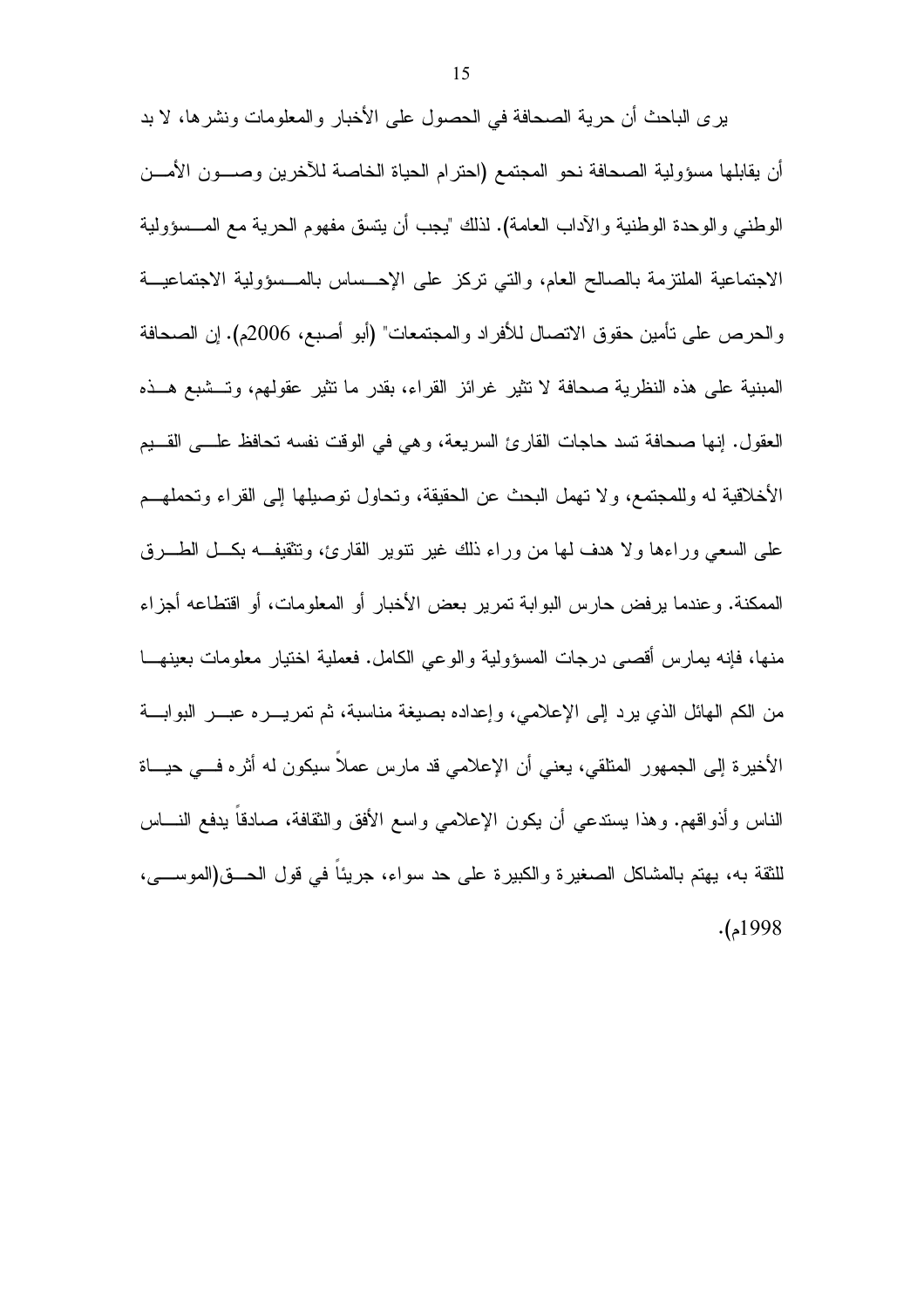الدر اسات السابقة:

نعرضت عدة مؤلفات ودراسات وورش عمل لموضوع الصحافة والأمـــن وقـــضايا حرية النشر وموضوع الأمن بشكل جزئي ومنها بشكل كلي.

أو لا: الدر اسات العربية:

دراسة عبد الرحمن العسيري (2000م) بعنوان العمل الإعلامسي الأمنسي العربسي **المشكلات والحلول.** هدفت الدراسة إلى نحديد ماهية العمل الاعلامــــى الأمنــــى واهتماماتــــه، وتحديد المشكلات المرتبطة بالعمل الاعلامي الأمنى في العالم العربي، واقتـــراح الحلـــول لمو اجهة تلك المشكلات.

أوضحت الدراسة أن الإعلام الأمنى العربي، مطلب أساسى وضرورة ملحة تقتضبها ظروف العصر الحديث، في ظل التكتلات الإقليمية الدولية، حيث أصبح من الصعوبة إغــــلاق الحدود الجغرافية تماماً نظراً للتقدم الهائل في وسائل الاتصال والمواصلات.

بينت الدراسة أن المؤسسات الإعلامية غير الرسمية تمثل حالياً أكثر التحديات للأمن العربي، نظراً لما نقوم به من نجاوزات إعلامية نتيجة الحرية الإعلامية من جهـــة، وتجـــارة الإعلام من جهة أخر ي، حيث أن بعض نلك المؤسسات الإعلامية العربيــــة يــــتم اســـنئجار ها لأغراض إعلانية ودعائية وترويجية لبعض الأفكار الهدامة، والانحرافات الأخلاقية، والدعاية للجريمة، والجنس، والفساد الأخلاقي من قبل بعض المؤسسات الهادفة إلى ندمير العالم العربي أخلاقياً وأمنباً.

نطرفت الدراسة إلى مشكلة الحرية الإعلامية الناشئة في الوطن العربي التسي نمثــل إحدى المشكلات المهمة التي تحد من فعالية الإعلام الأمني العربي. وذلــك لأنــــه اتـــضح أن الإعلام الحر في بعض البلدان العربية يلجأ إلى نزوير الحقائق، ونشر المعلومات عن الجرائم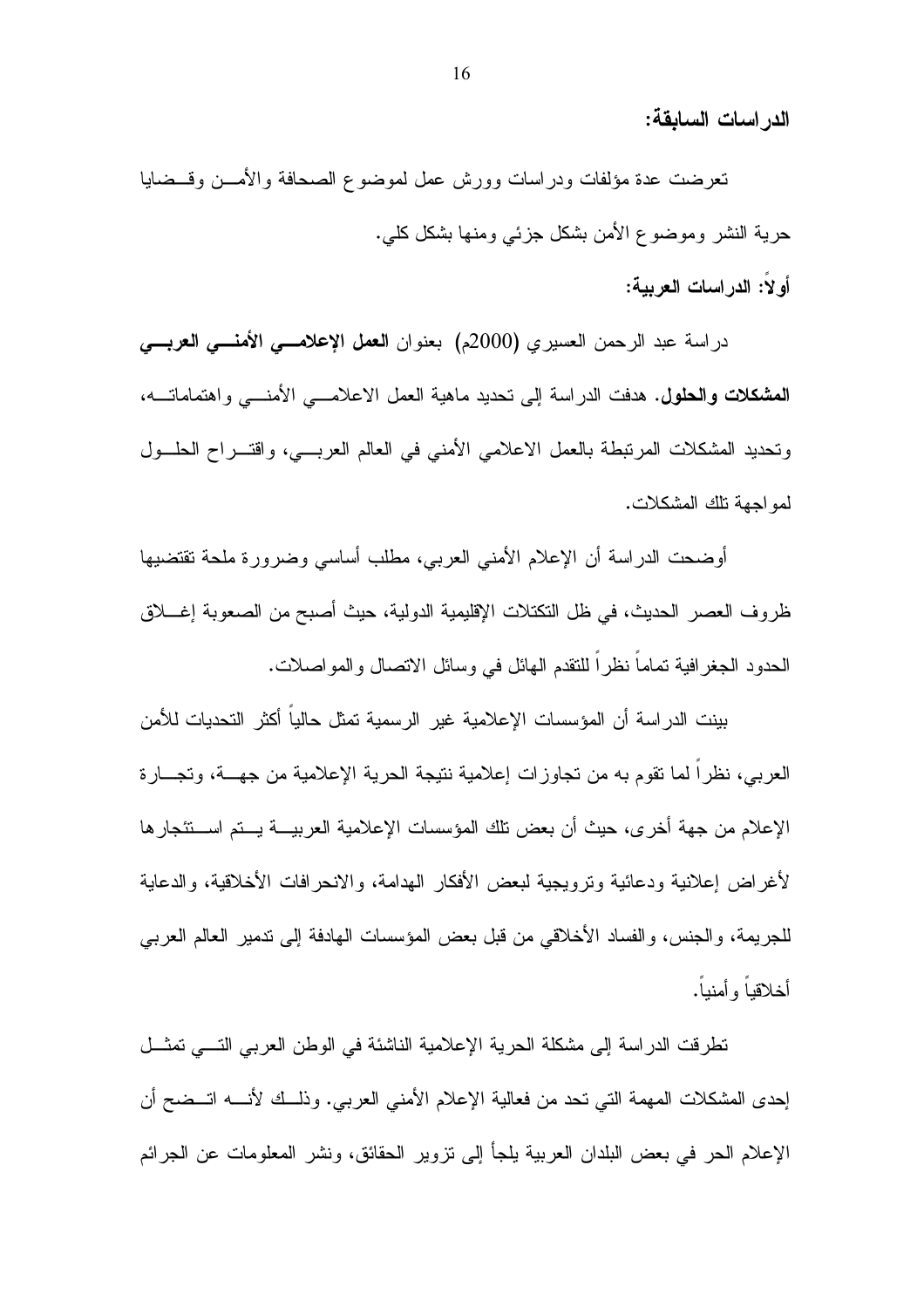والحوادث الجنائية، دون نرو أو رجوع إلى المصادر الأمنية، مما يتسبب في نشويه الحقائق، وبلبلة الفكر العربي.

أما مشكلة العولمة فإنها نعد من المشكلات التي لم يقتصر مجال نفوذها على السوطن العربي فحسب. بل تجاوزت ذلك إلى كافة الأقطار العالمية، مما يجعل التحكم الـــداخلي، فـــي القضايا الأمنية للدول العربية، أمرا في غاية الصعوبة. سيما أن هناك مـــشكلة أخــــرى، هــــي مشكلة القصور الفني والنقني، الذي نعاني منه أجهزة الإعلام العربي، مما لا يجعلها خـــار ج نطاق المنافسة فقط بل وخارج نطاق المقاومة أيضا. فالإعلام العرببي عـــاجز عـــن مقاومــــة الإعلام العالمي أو منافسته، كونه بملك الخبرة والتجهيزات البشرية والنقنية، التي تجعله بتحكم في العديد من مجريات الإعلام المحلي.

نوصلت الدراسة إلى أن مفهوم الاعلام الأمنى ما زال غير واضح المعالم والأبعـــاد والأهداف لدى شريحة كبيرة من الأكاديميين الإعلاميين، وبالنالي يستمر الجهل – كنتيجة لذلك – لدى طلبة الإعلام الأمني، لذلك يرى الباحث ضرورة الإسراع في وضع أسس علمية نتطور تدريجيا مع الزمن حتى يمكن إيجاد قاعدة علمية قوية لهذا التخصص (عسير ي، 2000م).

در اسة حسن عماد مكاوى (2003م) بعنو ان أ**خلاقيات العمل الإعلامي در اسة مقارنة.** نتطلق هذه الدراسة من منظور أن وسائل الاتصال كثيراً ما نضحى بالجانب الأخلاقـــى عنـــد الممارسة في سبيل الحصول على الأرباح وتحقيق السبق الصحفي. ويصطدم حــق وســـائل الاتصال في الحصول على الأخبار والمعلومات، ونقل الثقافة والفنون والعلوم مع حق المجتمع في الحفاظ على بنائه وأمنه وقيمه وتقاليده، وكذلك حق المواطنين في حماية سمعتهم من القذف و التشهير ، و الحفاظ على أسر ار حياتهم الخاصبة.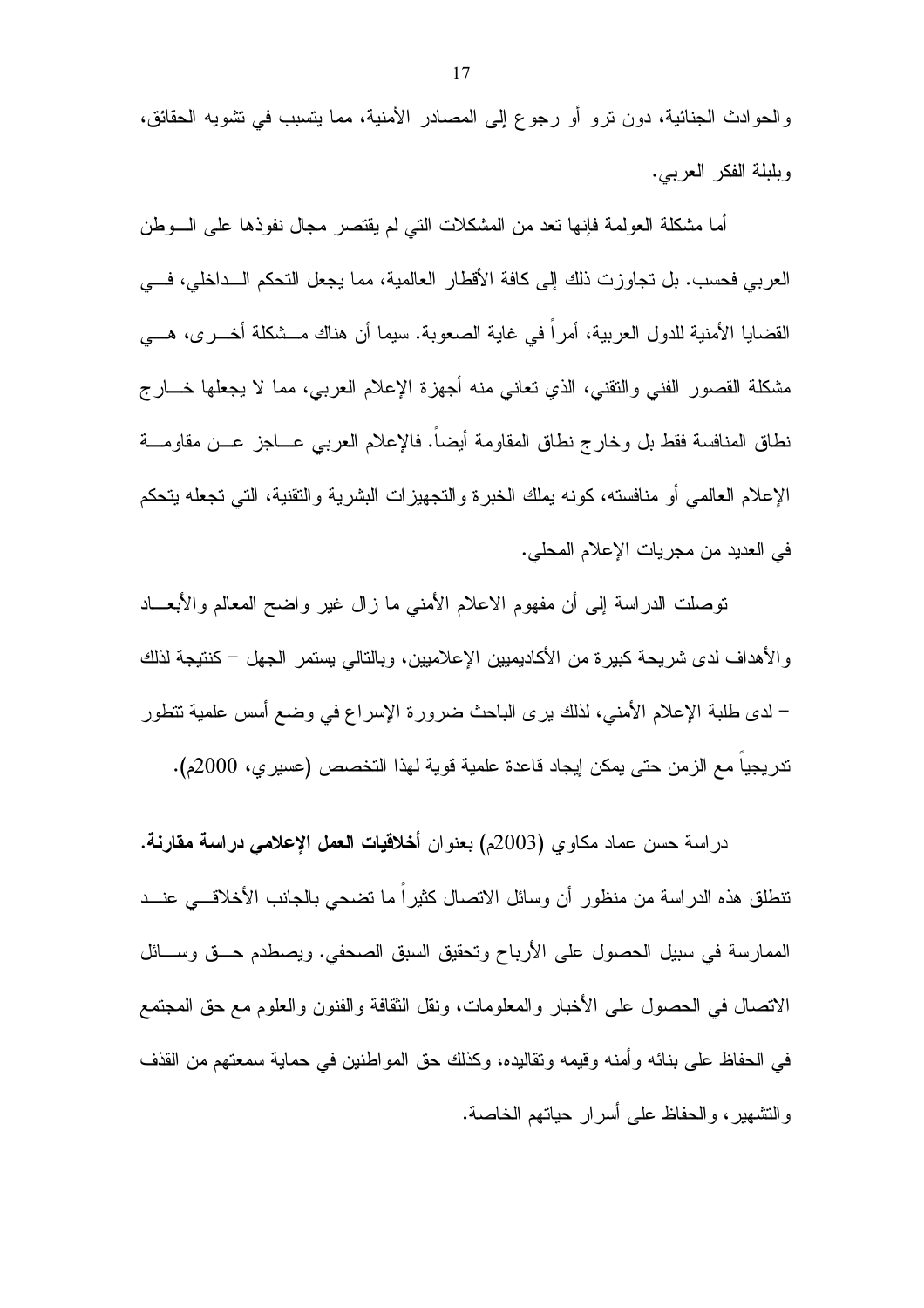تعد هذه الدراسة من الدراسات الكيفية التي نتيح للباحث التعمق في الظاهرة موضوع الدراسة وسبر أغوارها، واستخدم الباحث المنهج التاريخي والمنهج المقارن لدراســــة حريــــة النعبير والإعلام والنشريعات المنظمة لها في المجتمعين الأمريكي والمصري، كمـــا اســـنخدم الباحث أسلوب در اسة الحالة لكشف أساليب الممارسة غير المسؤولة في بعض القضايا النسي نتاولتها وسائل الاتصال.

تعرضت الدراسة إلى شرح مفهوم حرية التعبير في الأزمنة المختلفة، وتطور حريسة وسائل الانصال، والدور الذي نقوم به لخدمة مصالح المجتمع، والقيود المسبقة التبي نفرضــــها الحكومات على ممارسات وسائل الاتصال، ودور المنظمات غير الحكومية في مراقبـــة تلـــك الوسائل، ودراسة التشريعات التبي نكفل حق وسائل الإعلام في ممارسة دورها في معرفة مـــا يدور في المجتمع، وحقها في حماية سرية المصادر التي تستخدمها، وحـــق الحكومـــات فـــي صبيانة الأمن القومي والحفاظ علىي بناء المجتمع وأسسه، وضمان نتفيذ السياسات التبي تخـــدم صـالـح المـجتمـع، وكذلك حق المواطنين فـي الـحفاظ علـي أسرار هم الـخاصـة وحمايـة سمعتهم من القذف والتشهير .

خلصت الدراسة إلى أن التمادي في ممارسة كل حق من الحقوق السابقة سيكون على حساب الانتقاص من الحقوق الأخرى، مما يتطلب إيجاد توازن في الحقوق، تجنبـــا للـــصر اع الذي يمكن أن يدمر المجتمع (مكاوي، 2003م).

دراسة عبدالحليم يعقوب(2003م) بعنوان حرية التعبير الصحفى في ظـل الأنظمــــة **السياسية العربية**، دراسة تحليلية مقارنة للصحف والقوانين السودانية والأردنية في الفترة من 1989م – 1999م. هدفت الدر اسة للتعرف على مدى النباين الذي يطر أ على العلاقـــة بـــين الحكومات العربية والصحافة خلال فترتي حكم مختلفتين(عسكرية وتعددية).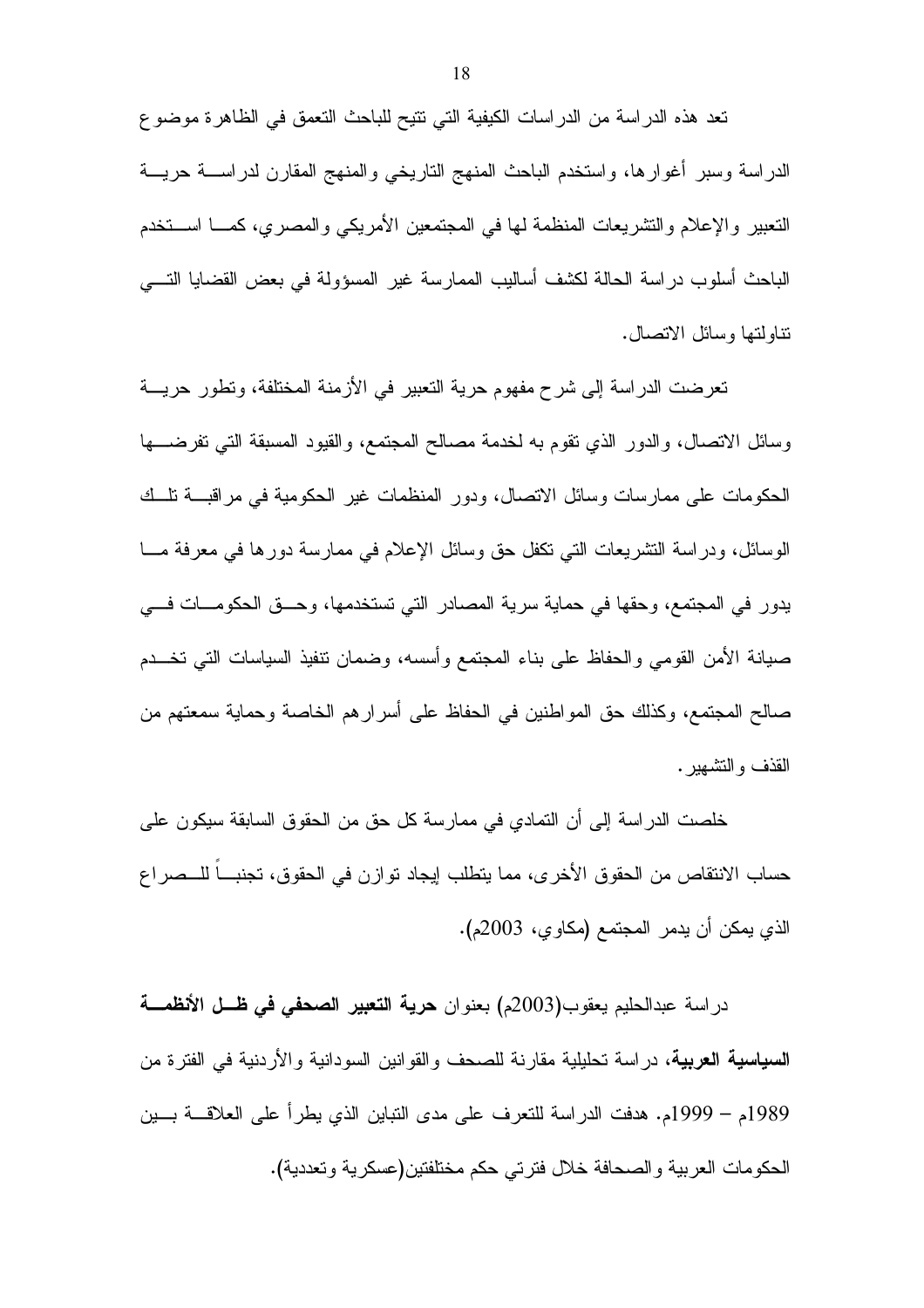كانت أهم النتائج التي توصلت لها الدراسة على النحو التالي:

خلَّف المستعمر البريطاني في السودان والأردن إرثاً من التشريعات الصحفية  $\cdot$   $\frac{1}{2}$ النّي استمدت منها قوانين الصحافة في البلدين سماتها، مما أفرز واقعا صحفياً اتـــسم بعدم الاستقرار نتيجة لهيمنة الحكومات على الصحافة.

في الأردن وبالرغم من أنه شهد تحو لا ديمقر اطياً فـــي عـــام 1989م إلا أنّ  $\overline{\phantom{a}}$ أو ضاع الصحافة بعد تجربة قصيرة في ظل الديمقر اطية عانت من إصـــدار قـــانون المطبوعات المؤقت للعام 1997م، والذي أعاد الصحافة إلى حقبة الأحكام العرفيـــة. ولم يستمر هذا القانون لفترة طويلة حيث استأنف الأردن مسيرته السصحفية بالغساء قانون المطبوعات المؤقت للعام 1997م، فعادت الصحف إلى الصدور مرة أخــرى أكثر النتزاما بمسؤولياتها نجاه المجتمع بعد فترة شهدت انفلانناً أخلاقياً شهدته صفحات الصحف الأسبوعية، والتبي لم تستطع مواصلة مسيرتها الصحفية، فلم يبق إلا القليـــل من الصحف الأسبوعية التي لم تسلم من المثول أمام المحاكم بتهم مختلفة (يعقـــوب،  $. (2003)$ 

دراسة عودة الله البطوش(2004م) **الإعلام وأثره على الأمن الوطني**، دورة الــــدفاع الوطني 2004/1م، كلية الدفاع الوطني الملكية الأردنية، عمان. والتي خلص فيها للقـول أن الإعلام يشكل السلطة الرابعة في المجتمعات الديمقر اطية، ويرتبط بعلاقة متداخلة ومتينة مـــع السلطات الثلاثة (التشريعية والتنفيذية والقضائية)، حيث يؤدي الإعلام دورا رقابيا بساعد القادة والقيادات على مواجهة التلاعب والفساد، ويمكِّن الشعوب من كشف الأخطاء والفساد الإدار ي في مؤسسات الدولة، كما يتمكن من متابعة نتفيذ الاستر انيجيات والخطط المتعلقة بالتتمية، ولكن من المؤسف أن الحكومة لا نزال نتظر إلى الإعلام كسلطة ببدها وليس سلطة رابعـــة، ممـــا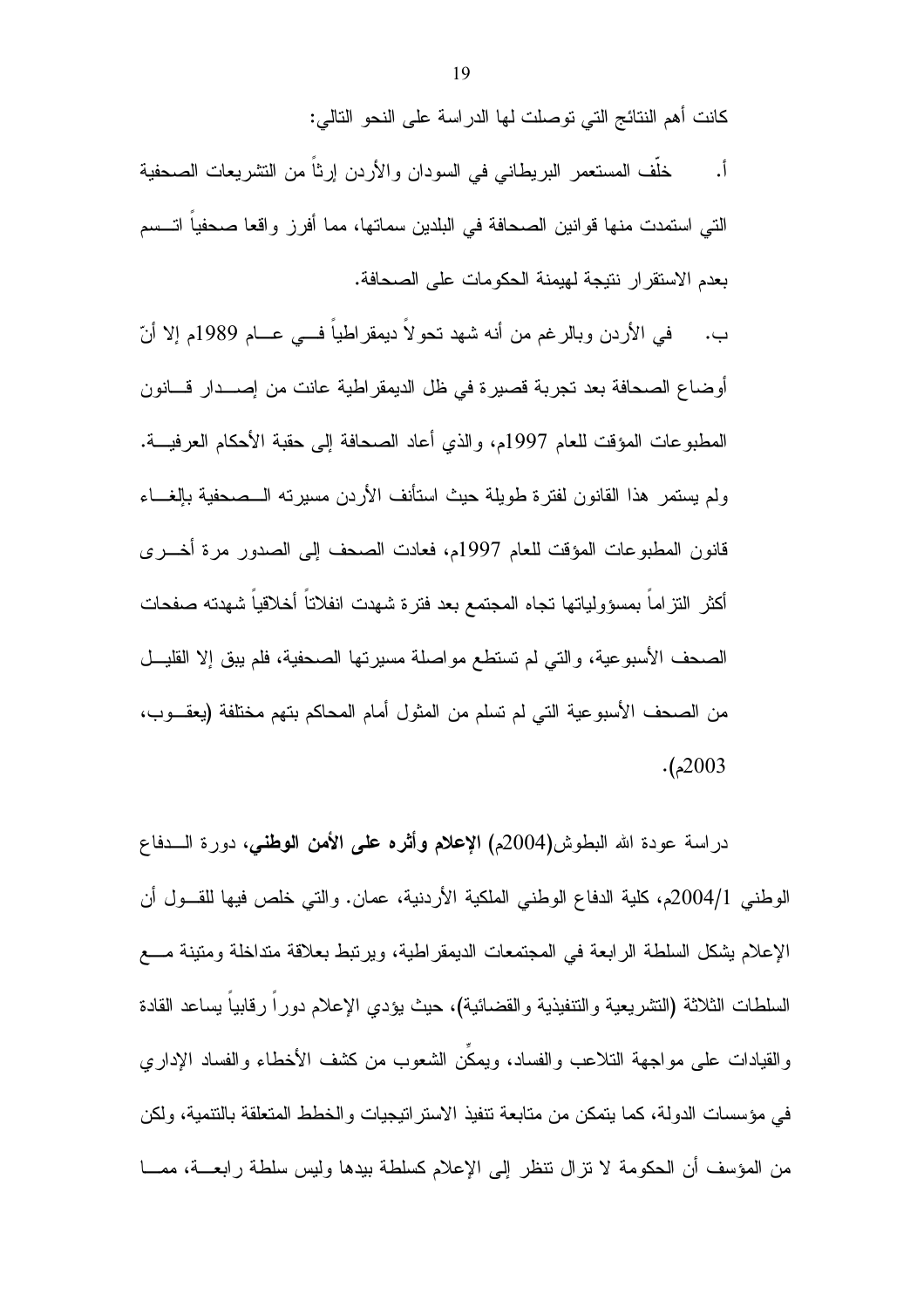يتطلب منها العمل على تحريره، ورفع الرقابة عنه، ونوفير الدعم المادي، والمعنوي له لتسهيل مهامه خدمة للأمن الوطني(كلية الدفاع الوطني الملكية الأردنية، 2004م).

دراسة مشهور السعايدة(2006م) الإعلام الوطني والإعلام العسمكري فسي ترسسيخ قضايا الدفاع الوطني، دورة الدفاع الوطني 2006/3م، كلية الدفاع الوطني الملكية الأردنية، عمان. والتي خلص فيها إلى القول بأن نطور السياسة الإعلامية أدى إلى نوعية الناس ونوجيه الرأي العام، حول مجمل القضايا والأحداث المحلية والإقليمية والدوليـــة، ومنابعـــة وقائعهـــا منتهجة بذلك سياسة الاعتدال والوسطية في طرحها لمجمـــل القـــضايا الـــساخنة فـــي البيئـــة الإستراتيجية السائدة، لضمان تحصين الرأي العام، وضرورة إلمامه بما يجري حوله لاتخـــاذ الندابير اللازمة حول هذه القضايا، وبما يضمن أمن وسلامة الـــوطن، وإن وجـــود منافـــسة إعلامية كبيرة بين المؤسسات الإعلامية الوطنية التي نعمل وفق التشريعات، وبين المؤسسات الإعلامية الدولية، التي تعمل بحرية ودون رقابة من دولها، أوجد فجوة إعلامية بين الطـــرفين من حيث الشكل والمضمون(كلية الدفاع الوطني الملكية الأردنية، 2006م).

ثانياً: الدر اسات الأحنيية:

در اسة سنيفن أوبن (Stephen P. Aubin, 1998) بعنو ان:

### "Distorting Defense: Network News and National Security"

نتاول أوبن في دراسته نأثير نقارير شبكات الأخبار على قضايا الدفاع والأمن الوطني الأمريكي. ومن خلال استخدام المعايير الخاصة بالصحفيين كمقياس، تم تحليل 3000 تقريـــر إخباري من عهد الرئيس رونالد ريغان مرورًا بعهد الرئيس جورج بوش الأب وصـــولا إلــــي إدار ة الرئيس بيل كلنتون، حيث كشف التحليل أن تقارير الشبكات الإخبارية يمكن أن تـــضلل الجمهور الأمريكي أكثر مما تعطيه أخباراً فيما يتعلق بالمسائل المعقدة للأمن الوطنبي.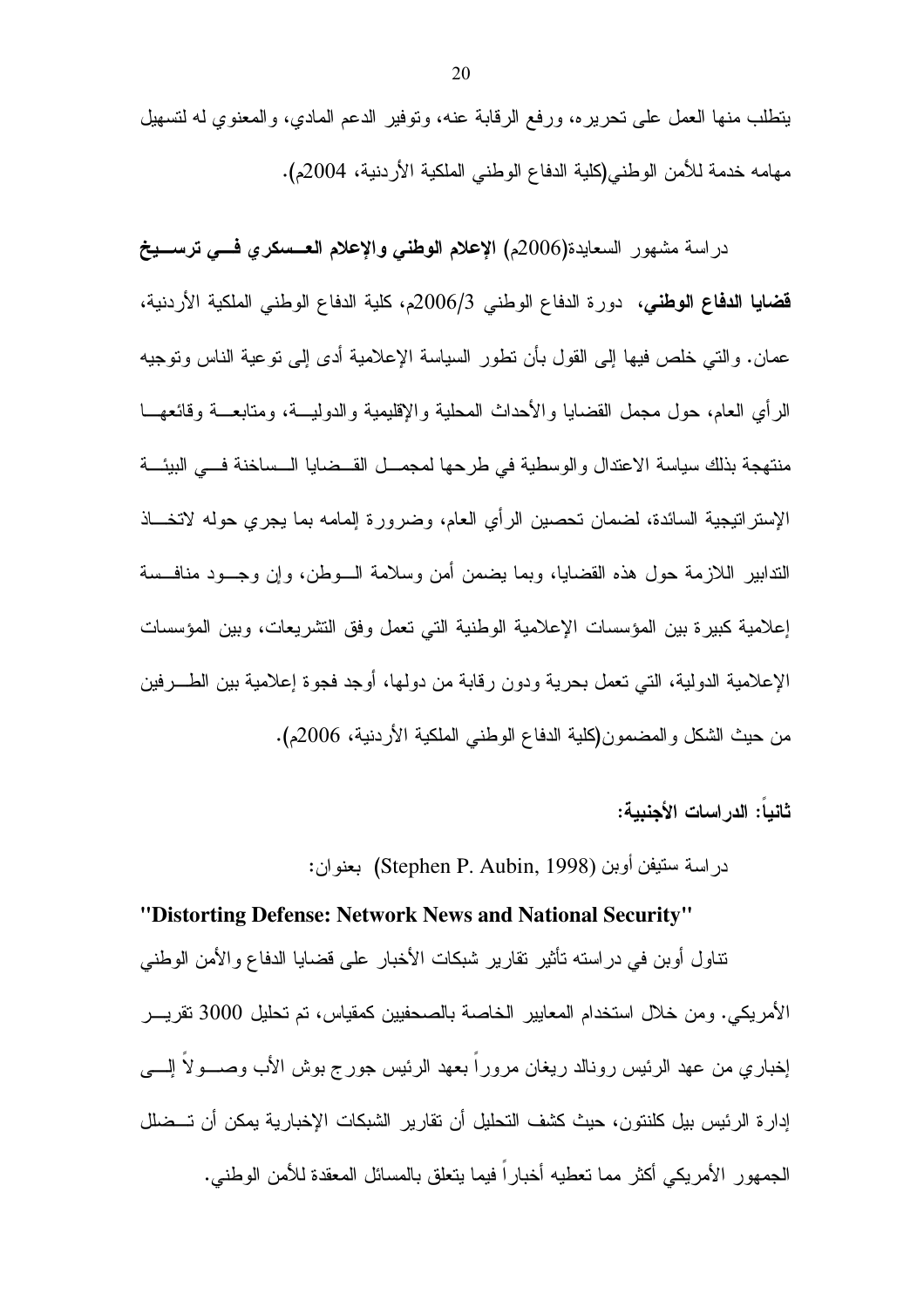وتبسين الدراسسة أن البسرامج الإخباريسة المسسائية للسشبكات الإخباريسة (ABC,CBS,NBC) التبي يتابعها ملايين المشاهدين غير كاملة ومنقوصة ومشوشة.

ويستتتج (أوبن) أن تغطية شبكات الأخبار لقضايا الدفاع غالباً ما تكون مصبوغة بالمواقف والمعابير الصحفية للشبكات الإخبارية، إضافة إلى أن التغطية منقوصة وغير كاملة ونتبع المعايير الصحفية للشبكات حيث نقوم هذه الشبكات على حرمان الشعب الأمريكي من حقه في تغطية متوازنة لأخبار الاستثمارات في مجال الأسلحة ذات التقنية العالية التي لم يتم الكشف عنها إلا في حرب الخليج. ومع أن شبكات الأخبار حصلت على علامات عالية في مجال تغطية السياسة الخارجية، إلا أنها بحاجة إلى تحسين نوعية التقارير الخاصة بالنواحي الدفاعية، لأن الشعب الأمريكي بحاجة إلى أن يعرف أكثر عن النواحي التي أخفقت فيها شبكات الأخبار (Aubin, 1998).

دراسة جيفري الآن سميث (Jeffery A. Smith, 1999 ) بعنوان:

#### (War and Press Freedom: The Problem of Prerogative Power)

تناول سميث في در استه موضوع زيادة الرقابة على الصحافة في وقت الحرب، مبينـًا الخلافات التي تظهر بين قيم حريبة الصحافة واهتمامات الحكومية واحتياجاتها الأمنيية وقت الحرب

ويؤرخ سميث في هذه الدراسة لطبيعة النزاع بين متطلبات الحكومة للعمل بسرية في أوقات الحرب والأز مات وبين حق الصحافة في حرية النشر .

وفي مراجعة تاريخية يبرز سميث أهمية التعديل الأول في الدستور الأمريكي الذي بنص على حربة الصحافة

ويستنتج سميث أن القوات المسلحة (في حرب الخليج 1991م) بررت رفض السماح بالنشر بسبب الحاجة إلى حماية أسرار الدفاع وضرورة وضع قيود على حرية النشر ويرى الباحث أن تلك القيود الموضوعة غير دستورية وتتنافى مع التعديل الأول على الدستور الأمريكي، كما أنها غير ضرورية أيضاً، وأن على العسكريين والصحفيين أن يتعلموا كيف يحترمون بعضهم البعض في ظل نظام ديمقراطي حر(Smith, 1999).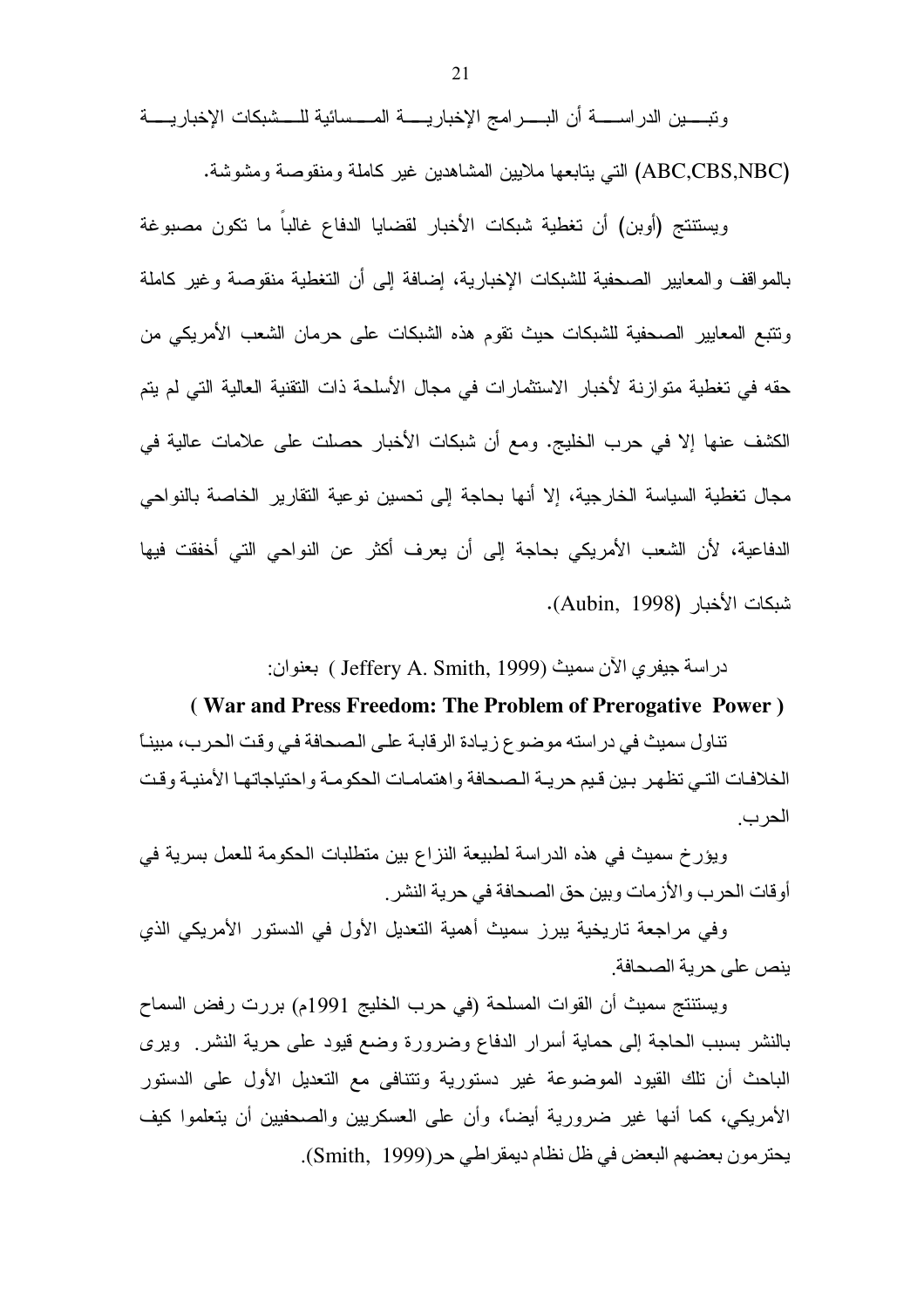ما يميز هذه الدراسة عن الدراسات السابقة :

تتميز هذه الدراسة كونـها من الدراسات الميدانية القليلة – بحدود علم الباحث– في الأردن التي تبحث في العلاقة بين الصحافة الأردنية والأمن الوطني. حيث يُتوقع أن تستخدم نتائج هذه الدراسة في مساعدة المهتمين بالسياسات الإعلامية وواضعيها عند التشريع والتخطيط ووضع استراتيجيات لعمل الاعلام الأردني.

محددات الدر اسة:

أولا: الإطار الزمني للدراسة. تغطي هذه الدراسة مسيرة الصحافة الأردنية منذ نشأتها مع التركيز على فترة زمنية محددة منذ تسلم جلالة الملك عبد الله الثاني سلطاته الدستورية في 7 شباط 1999م ۖ إلى نهاية عام 2007م، وذلك لأهمية هذه الفترة وما شــــهدته مــــن تـحـــولات ونطورات في شتى الميادين، وبخاصة في مجال الصحافة وحريتها. ثانياً: الإطار التحليلي للدراسة. تتناول الدراسة موضوع العلاقة بين الــصحافة الأردنيـــة والأمن الوطني من خلال دراسة واقع الصحافة المكتوبة فسي السصحف المحليسة اليوميسة والأسبوعية وعلاقتها بالأمن الوطني. **ثالثا:** اقتصرت هذه الدراسة على دراســـة الــصحف اليوميـــة(الـــرأى، والعـــرب اليـــوم،

والغد)،والصحف الأسبوعية( السبيل، وشيحان، والشاهد) وعليه فلا نُعمَّم النتـــائج إلاَّ علــــي مجتمع الدراسة والمجتمعات المماثلة.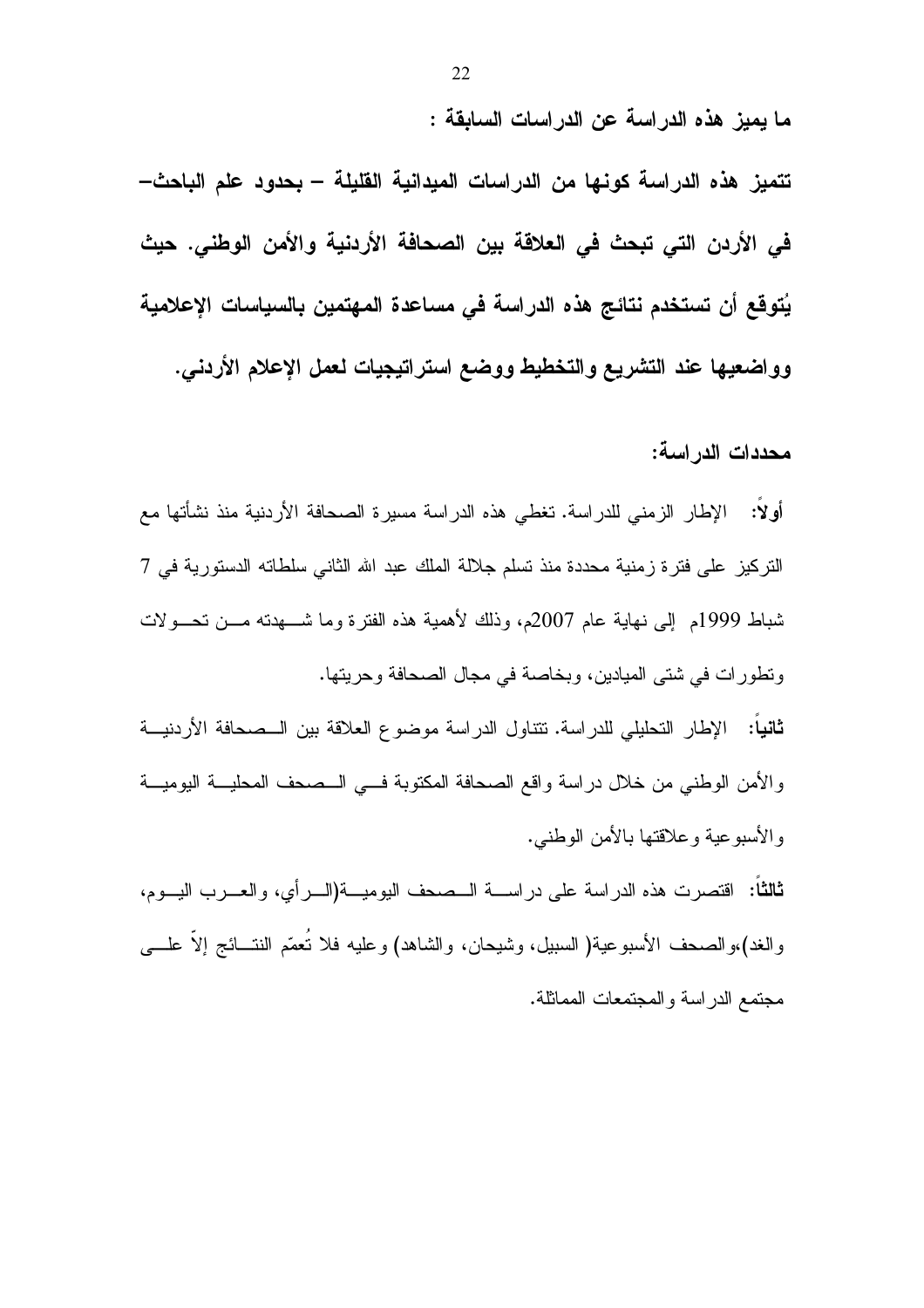#### الفصل الثاني

## الصحافة الأردنية

المبحث الأول

مفهوم الصحافة:

تعد الصـحافةُ وسبلةً اتصـالبةً جماهبر بـةً مكتوبةً ومنبر أ للتعبير عن الر أي و أداة لتكوين الرأي العام، فضلا عن كونها وسيلة للإبلاغ ونشر الأخبار (الحلو، 2006م). ولكلمة الصحافة معنيان: معنى ضيق تقليدي يجعلها تقتصر ً على المطبو عات الدور ية كالـــصـحف اليوميـــة أو الأسبوعية، ومعنى واسع حديث يشمل إلى جانب الصحافة المطبوعة أو المكتوبة، الـــصحافة المسموعة أو المرئية، وأضيف إليها في فترة لاحقة الصحافة الإلكترونية، إلا أنه رغم التطور النكنولوجي لا تزال أهمية الصحافة المطبوعة في الاتصال وتبادل الأفكار كبيرة وأساسية.

الصحافة، بكسر الصاد، من صحيفة. وجمعها: صحائف أو صحف. والصحيفة هــــى الصفحة، وصحيفة الوجه، أو صفحة الوجه، هي بشرة جلده. والــصحف والــصحائف هـــي الكتاب، بمعنى الرسالة، وجاء ذكر الصحف، في عدة مواضع في القرآن الكريم، بمعنى الكتب المنزلة، قال تعالى:" وَقَالُوا لَوْلَا يَأْتِينَا بِآيَةٍ مِّن رَّبِّهِ أَوَلَمْ تَأْتِهم بَيِّنَةُ مَا فِي الصُّحُفِ الْأُولَى" الآية 133 من سورة طه، "أَمْ لَمْ يُنَبَّأْ بِمَا فِي صُحُفِ مُوسَى" الآية 36 من سورة النجم،" إنَّ هَذَا لَفِي الصُّحُفِ الْأُولَى، صُحُفِ إبْرَاهِيمَ وَمُوسَى" الآية 18 و 19 من سورة الأعلى، "وَإِذَا الــصُحُفَ نُشرَتْ" الآية 10 من سورة النكوير.

الصحافة لغوياً مشتقة من كلمة صحف وهي جمع صحيفة، والصحيفة كما جاء فـــي لسان العرب لابن منظور هي التي يكتب فيها (مروة، 1961م). والصحيفة فسي القــاموس المحيط، هي الكتاب وجمعها صحائف وصحف، والصَّحَفي هو مـــن يخطـــئ فـــي قـــراءة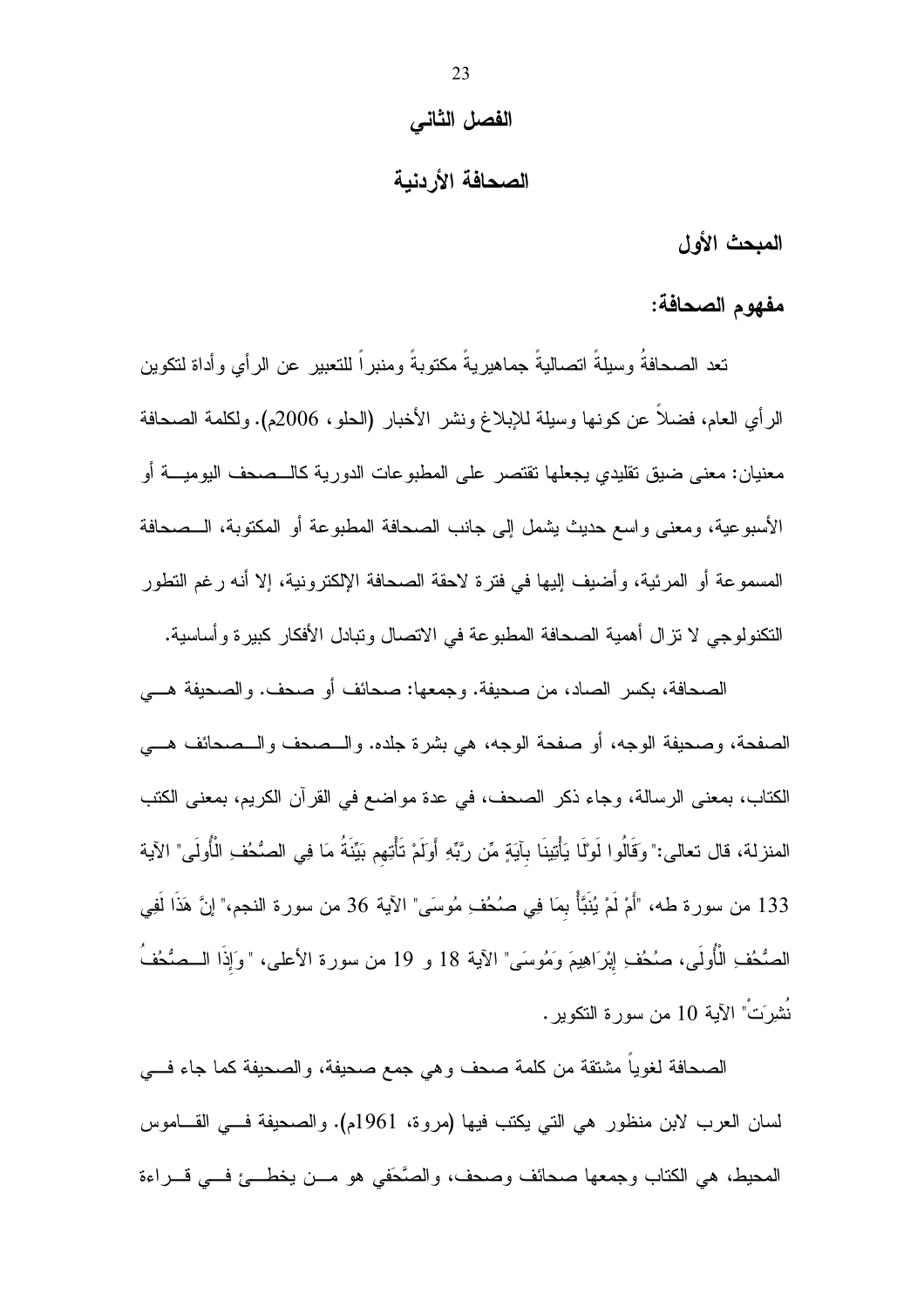الصحيفة، والتصحيف الخطأ في الصحيفة (صابات، 1967م). وفي المعجم الوسيط تُعــرَّف الصحافة بأنها مهنة من يجمع الأخبار والآراء وينشر في صحيفة أو مجلة، والصحفي مـــن يأخذ العلم من الصحيفة لا من الاستاذ، ومن يزاول مهنة الصحافة، والصحيفة هي الــضمامة من الصفحات تصدر يوميا أو في مواعيد منتظمة بأخبار السياسة، والاجتمـــاع، والاقتـــصـاد والنقافة وما يتصل بذلك (صابات، 1967م).

والصحافة اصطلاحاً وكما جاء في معجم مصطلحات الإعلام هي صـــناعة إصـــدار الصحف، باستقاء الأنباء ونشر المقالات، بهدف الإعلام ونشر الرأي والتعليم والتسلية، كمـــا أنها واسطة لنبادل الآراء والأفكار ببن أفراد المجتمع وببن الهبئة الحاكمة والهبئة المحكومـــة فضلاً عن أنها من أهم وسائل نوجيه الرأى العام (بدوى، 1985م).

أول من استعمل لفظ الصحافة، بمعناها الحالي، كان الشيخ نجيــب الحـــداد، منـــشـيَّ جريدة "لسان العرب" في الإسكندرية، وحفيد الشيخ ناصيف اليازجي، وإليه يرجع الفضل في هذا المصطلح "صحافة"، ثم قلده سائر الصحفيين، بعد ذلك (مروة، 1961م).

يتفق الباحث مع تعريف الدكتور (حسين عبدالله قايد) الذي يعرف الصحافة بأنها " كل مطبوع يصدر بصفة دورية ومنتظمة تحت عنوان دائم ومحدد ويساهم فسي تكسوين السرأي العام"(قايد، 1994م). وتُعدُّ الصحافة سلطة رابعة ووسيلة للرقابة على مؤسسات الدولة مـــن خلال النقد ونشر الأخبار والمعلومات، في إطار من الدستور والقانون مع احترام المقومـــات الأساسية للمجتمع وحقوق وحريات الأخرين. ونؤدي الصحافة دوراً مهماً في تشكيل السرأي العام. كما نعد الصحف وسيلة ممتازة، لمتابعة الأحداث الجارية، حيث نمتاز علـــي الوســـائل الإخبارية الرئيسة مثل الإذاعة والنلفزيون، بأنها تغطي الأحداث والأخبار بمزيد من التحليــل وبتفاصيل أكبر (مرجع سابق، 1994م).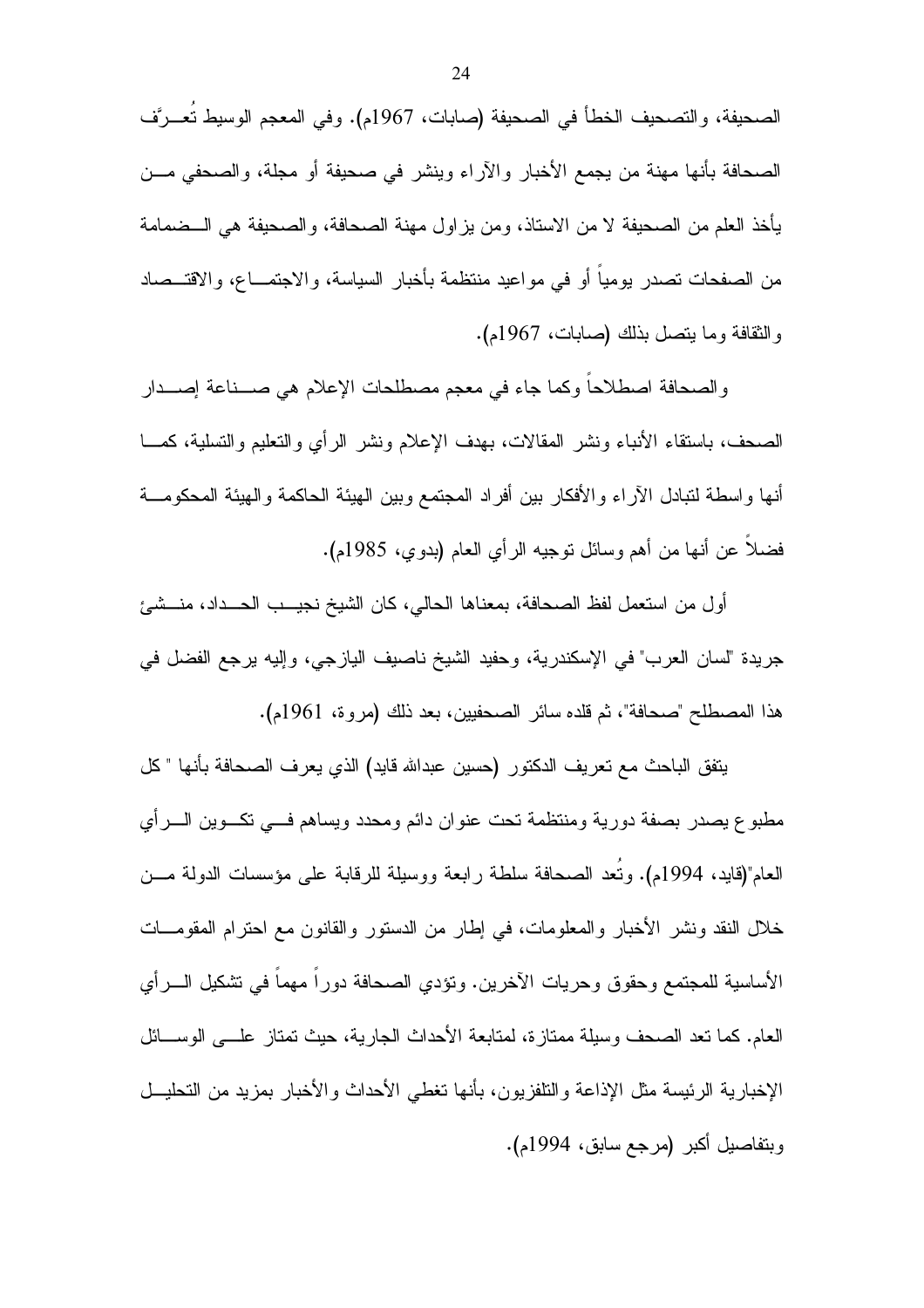حربة الصحافة:

يرنبط مفهوم حرية الصحافة بمفهوم أكثر انساعا وشمولا، وهو حرية النعبير، الـــذي يعتبر الوعاء الأكبر لحريات الإعلام ووسائله المختلفة (المقروءة والمسموعة والمرئية). وتعد حرية الصحافة مقياسا للديمقر اطية في المجتمع، و هي تعني (الشلبي، 2000م):

أ. توافر أدوات النعبير عن الرأي العام بدون قيود. ب. نوافر الأجواء الحرة للصحافة والصحفيين وجمهور القراء. جـــ. حرية الصحافة لا تعني بأي حال من الأحوال الانفلات من القيود الأخلاقيـــة والاجتماعية والدينية، بل لا بد من وجود قيود تشريعية نتظم العمل الصحفي وندفعه البي الأمام.

أكدت المادة 19 من الإعلان العالمي لحقوق الإنسان (10 كانون الأول 1948م) على حق كل شخص في حرية الرأي والتعبير وإصدار الصحف وحرية استقاء الأنبـــاء والأفكـــار وإذاعتها بأي وسيلة وبغض النظر عـــن الحـــدود (الإعــــلان العـــالمـي لـحقـــوق الإنـــسان، ( . www.un.org/overview/rights.html

كما أكدت المادة 19 من الاتفاقية الدولية للحقوق المدنية والسياسية 1966 في الفقرة الأولى والثانية على الحق في اعتناق الأراء والحق في النعبير والمعلومات، وكان الأردن قد صادق على هذه الاتفاقية في 1975/5/28 ونشرت في عدد الجريدة الرسمية 4764 بتاريخ 2006/6/15م (الاتفاقية الدولية للحقوق المدنية والسياسية،(www.unhchr.ch/html).

ونزنتبط ممارسة الحقوق المنصوص عليها، في الفقرة الثانية، من هذه المادة، بواجبات ومسؤوليات خاصة، لذلك فإنها تخضع لقيود معينة، ولكن ـــ فقط ـــ بالإستناد إلىي نصوص القانون، وشرط أن نكون ضرورية (محمصاني، 1979م):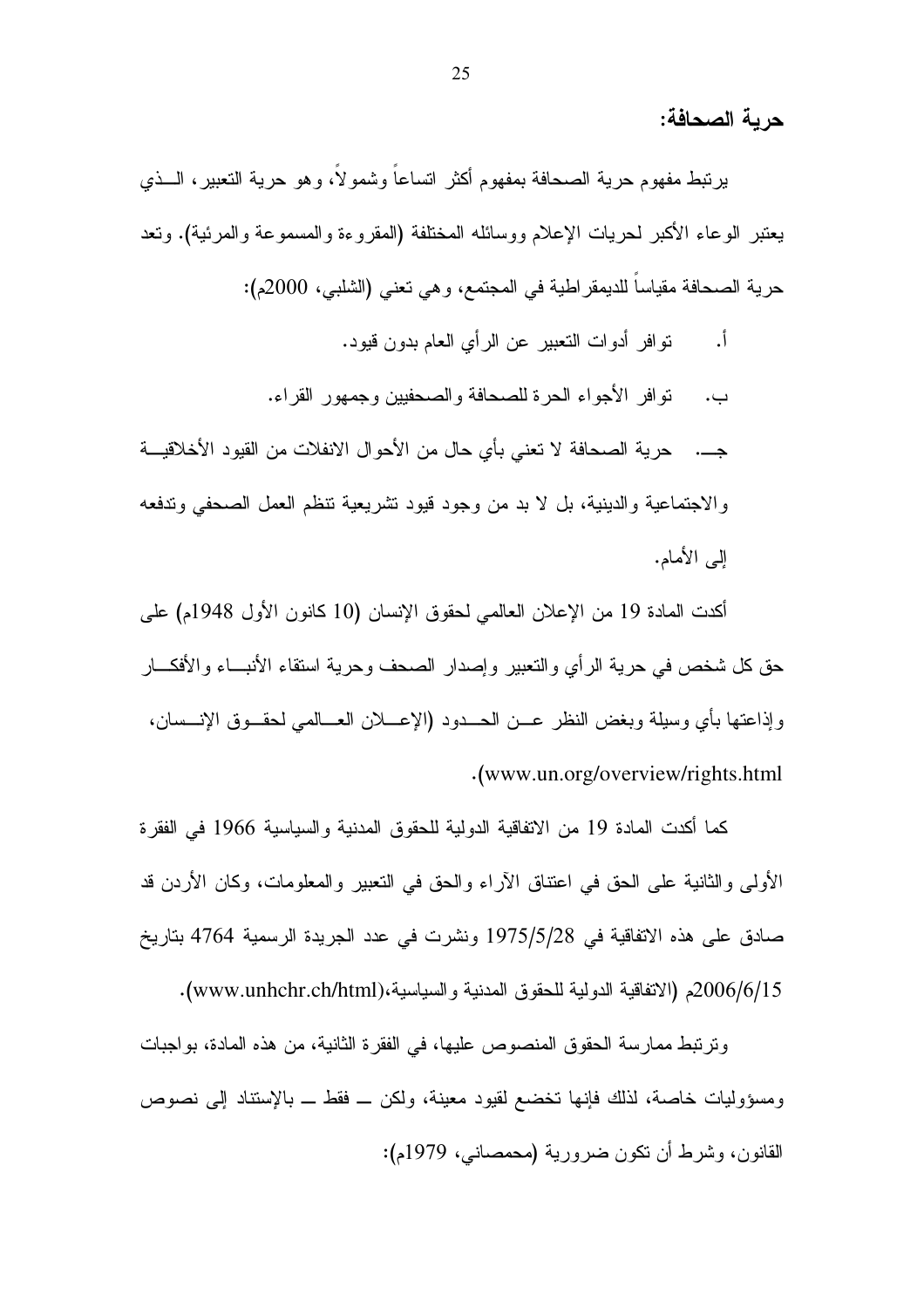أ. من أجل احترام حقوق الآخرين أو سمعتهم. ب. ومن أجل حماية الأمن الوطني، أو النظام العام، أو الصحة العامة، أو الأداب العامة.

شكل صدور الإعلان العالمي لحقوق الإنسان عام 1948م، نقطة الانطلاق في التأثير علي تطوير تشريعات حقوق الإنسان عالمياً وإقليمياً ومحلياً، ومن هذه الحقوق، حق حرية النعبير وحرية الصحافة. وقد نصت دسانير معظم الدول، على حرية الرأى والنشر، وحرية الصحافة كأحد أشكال حرية النعبير هي إحدى صور حرية الرأي، وهذه بدورها واحدة من الحريات العامة كحرية الاجتماع، حرية تكوين الجمعيات،..إلخ، وهي نتعلق بهذا الجزء، من سلوك الفرد، الذي يتصل بالآخرين.

### الميثاق العربي لحقوق الانسان:

صادق الأردن على هذا الميثاق مبكر ا وتم نشر ه في الجريدة الرسمية مرتين الأولى بتاريخ 2004/5/16م بعدد 4658 والثانية بتاريخ 2004/9/16م بعدد 4675 وذلك لوقوع خطأ في نشره بالصبغة التي بتطلبها القانون.

أصبح الميثاق العربي نافذا بعد مصادقة 7 دول عربية وواجب التطبيق في الأرن حيث يعد الآن أحد النشريعات الوطنية. ونتص المادة 32 من الميثاق:

يضمن هذا الميثاق الحق في الإعلام وحرية الرأي والنعبير وكذلك الحق في استقاء الأنباء والأفكار ونلقيها ونقلها الى الآخرين بأي وسيلة ودونما اعتبار للحدود الجغرافية.

تمارس هذه الحقوق والحريات في اطار المقومات الأساسية للمجتمع ولا تخضع الا للقيود التي يفرضها احترام حقوق الأخرين أو سمعتهم أو حماية الأمن الوطني أو النظام العام أو الصحة العامة أو الآداب العامة.(الميثاق العربي لحقوق الانسان، 2004م).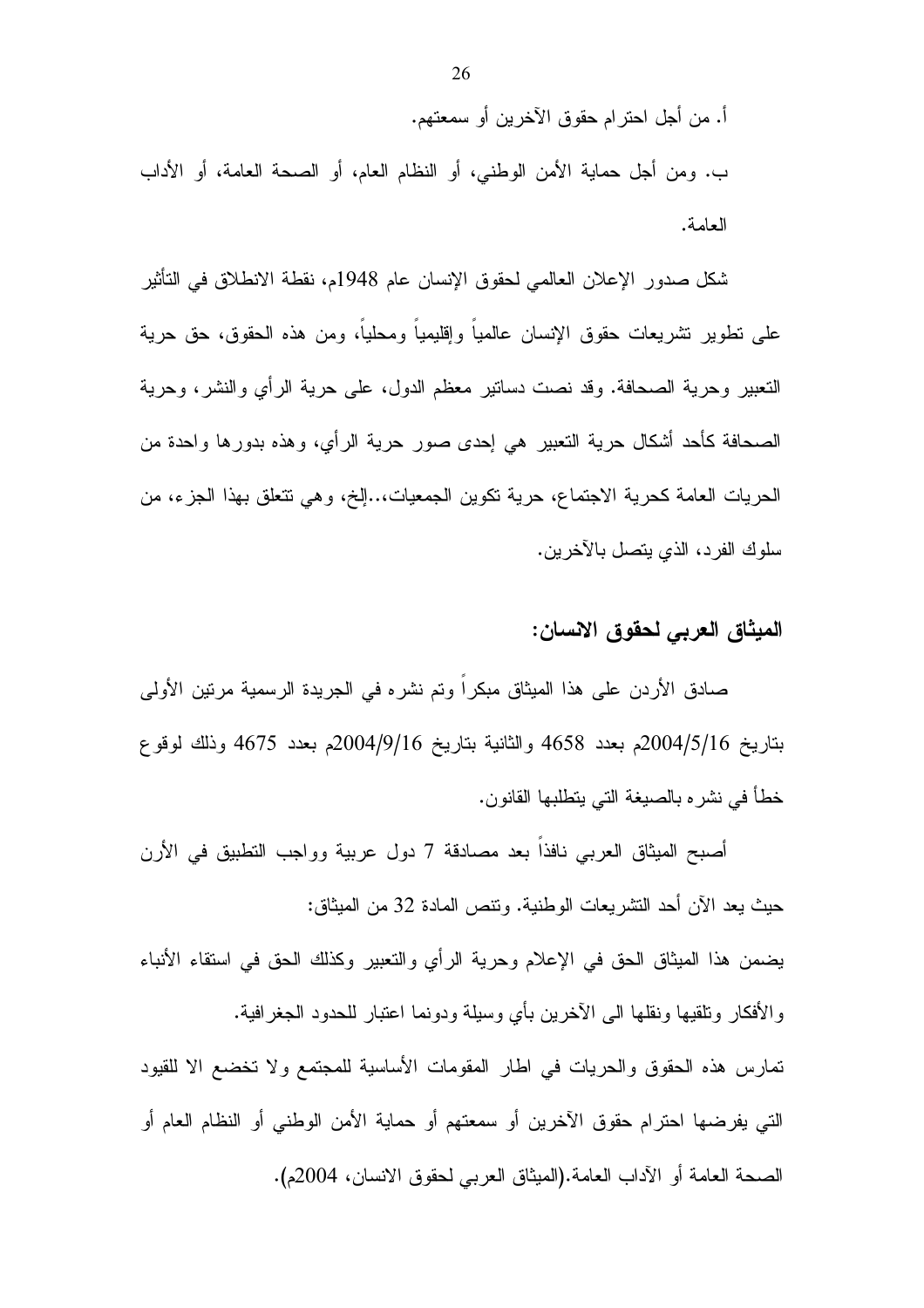الدستور الأردني:

يعتبر الدستور الأردنبي الذي صدر في عهد المغفور له جلالة الملك طلال ونشر فسي عدد الجريدة الرسمية رقم 1093 بتاريخ 1952/1/8م المرجعية الأساسية لوضــــع قـــوانين الدولة، ويتضمن في مواده ذات الأرقام (7، 9، 12، 14، 18، 19، 21) نصوصا عنيــت بالحريات العامة( الدستور الأردني، 1952م).

ورد في الدستور الأردني العديد من المواد المتعلقة بحرية الصحافة، إلا أنه قيَّد نلَّــك الحرية بعبارة "ضمن حدود القانون"، وعلى الرغم من ذلك فإن ما ورد فيه من نصوص نعني بحرية الصحافة تعد أكثر تطوراً وانسجاماً مع قواعد الحرية في بلدان عربية أخـــرى نـــص دستورها على عبارات مثل: "تلتزم الصحافة بالعمل في إطار إستراتيجية الحـــزب الحـــاكم" (نوار، 2004م)، حيث ينص الدستور الأردني في المادة 15 منه على ما يلي :

أ. تكفل الدولة حرية الرأى، و لكل أردنبي أن يُعرب بحرية عن رأيه بالقول والكتابة والنصوير بشرط أن لا بتجاوز حدود القانون. ب. الصحافة والطباعة حر تان ضمن حدود القانون.

جـــ. لا يجوز تعطيل الصحف ولا الغاء امتياز ها الا وفق أحكام القانون.

د. يجوز في حالة إعلان الأحكام العرفية أو الطوارئ أن يفرض القانون على الصحف والنشرات والمؤلفات والإذاعة رقابة محددة في الأمور التي نتصل بالسلامة العامة وأغراض الدفاع الوطنبي.

هـــ. ينظم القانون أسلوب المراقبة على موارد الصحف.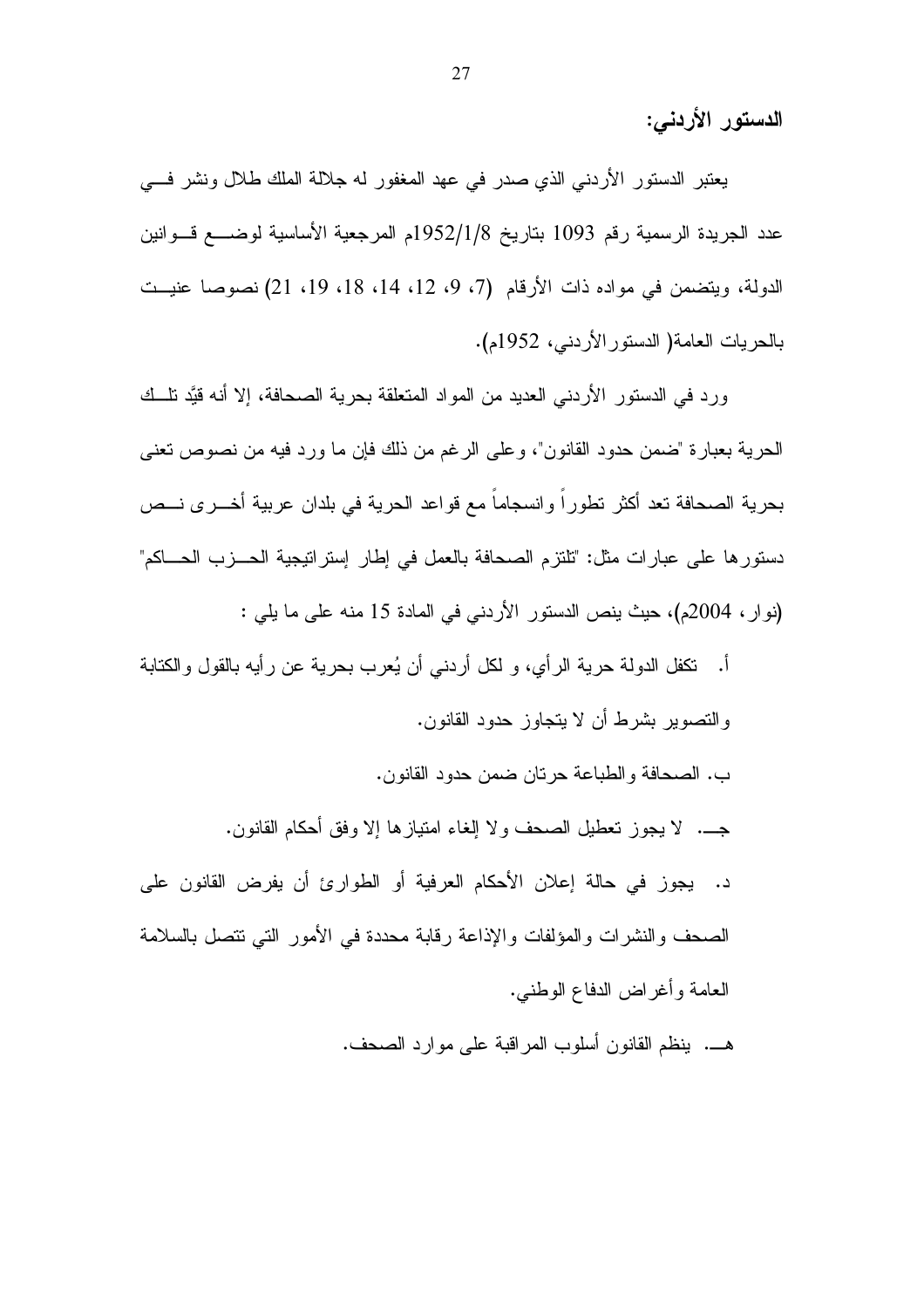لم ينص الدستور الأردني على كون الصحافة سلطة، لكنه وضع حرية الرأي والصحافة في مقدمته ضمن الحريّات الأساسية للمواطن. ويرى الباحث أنه ومن خلال قراءة المادة 15 من الدستور الأردني التي تتعلق في الصحافة وحريتها. يعد الدستور الضمانة الأساسية لبحرية الصحافة في الأردن، ومنذ إنهاء الأحكام العرفية عام 1991م أعيد تأكيد هذا الالتزام وتم تفصيل مبادئه المحورية في عدة مناسبات.

# الميثاق الوطني الأردني:

في الفصل السادس منه أكد الميثاق الوطني على حرية الصحافة، حيث جاء فيه (الميثاق الوطني الأردني، 1991م):

تعتبر حرية الفكر والرأي والنعبير والاطلاع حقا للمواطن كما هي حق  $\cdot$ . للصحافة وغيرها من وسائل الإعلام والاتصال الوطنية، وهي حرية كفلها الدستور ولا يجوز الانتقاص منها أو انتهاكها.

ب. يكون للمواطن الحق في النماس الحقيقة والمعرفة والمعلومات من خلال مصادر البث والنشر المشروعة في داخل البلاد وخارجها ولا يجوز أن نحول الرقابة على المصنفات الاعلامية دون ممارسته لهذا الحق.

جــ. تعتبر حرية تداول المعلومات والأخبار جزءا لا يتجزأ من حرية الصحافة والإعلام، وعلى الدولة أن نضمن حرية الوصول إلى المعلومات في الحدود التي لا نضر بأمن البلاد ومصالحها العليا، وأن نضع النشريعات اللازمة لحماية الصحفيين والإعلاميين في أدائهم لواجباتهم، ونوفير الأمن المادي والنفسي لهم.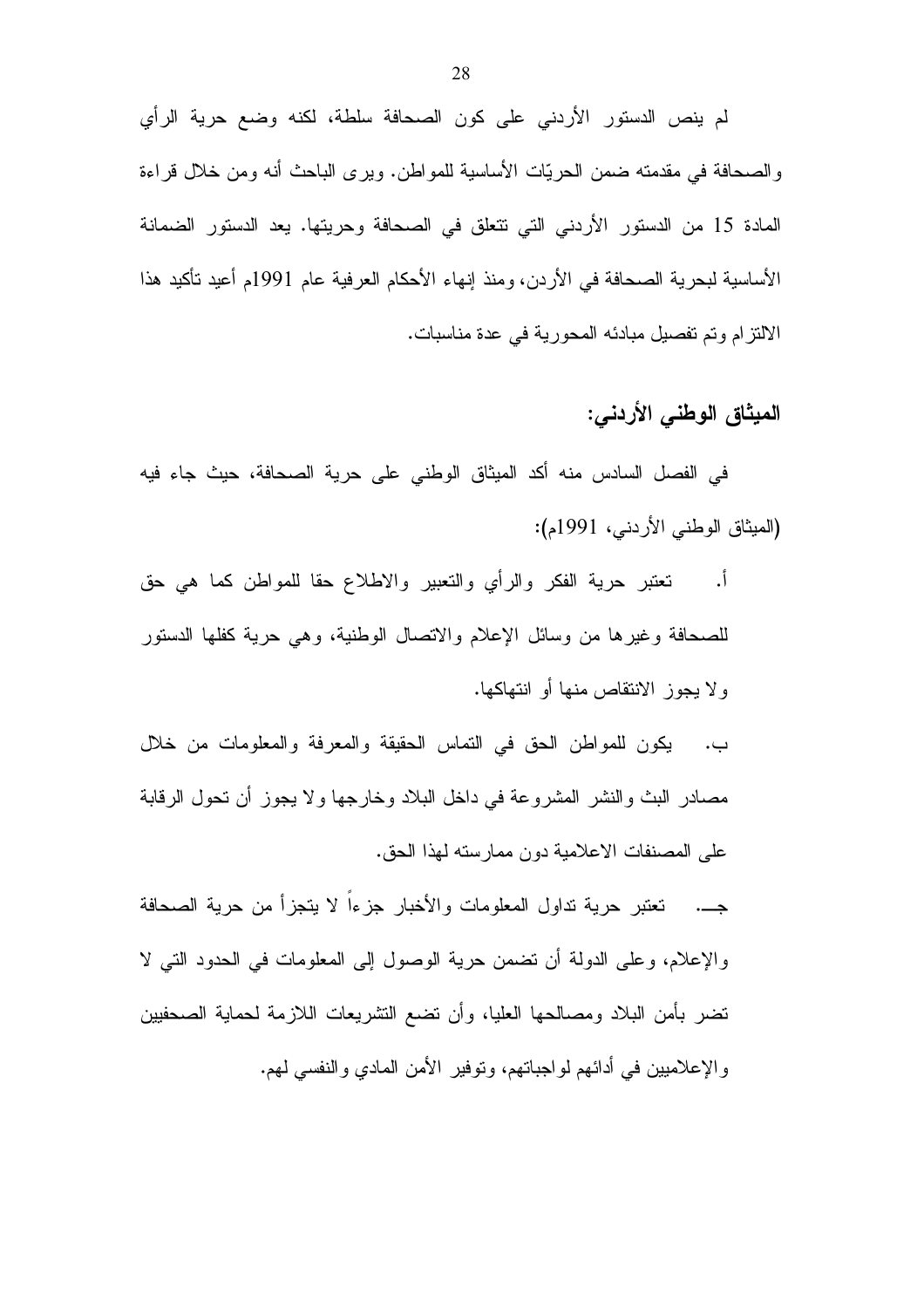مما سبق بر ي الباحث أن المبثاق الوطني اعتبر حرية نداول المعلومات والأخبار جزءا لا يتجزأ من حرية الصحافة والإعلام، وعلى الدولة أن نضمن حرية الوصول إلى المعلومات فـــي الحدود التبي لا تضر بأمن البلاد ومصالحها العليا.

# الرسالة الملكية حول تشكيل المجلس الأعلى للإعلام:

عبرت الرسالة الملكية حول تشكيل المجلس الأعلى للإعلام عن رؤية جلالة الملك عبدالله الثاني للإعلام الأردني، واعتبرت هذه الرسالة وثيقة مرجعية في تعديل القوانين المرتبطة بالصحافة، حيث تدعو إلى بناء نظام إعلامي أردني حديث، يشكل ركيزة لتحقيق التنمية السياسية والاقتصادية والاجتماعية والثقافية، ويتماشى وسياسة الانفتاح الاقتصادي والاجتماعى والثقافى التبي ينتهجها الأردن، ويواكب النطورات الحديثة التبي يشهدها، ويتيح لوسائل الإعلام ممارسة دورها الرقابي، إلى جانب قدراتها على النتافس في سوق الإعلام(الرسالة الملكية حول تشكيل المجلس الأعلى للإعلام، 2002م).

## إلغاء وزارة الإعلام:

اتخذت الحكومة عددا من القرارات التي هدفت إلى تحقيق الرؤية الملكية للإعلام برفع سقف حرية الصحافة ونحرير سوق الإعلام، وجاء إلغاء وزارة الإعلام عام 2003م كأحد أهم هذه القرارات، إلا أن مراقبين يرون أن دورها ألغي كإجراء شكلي فيما بقيت جميع وظائفها لنقوم بها مؤسسات إعلامية أخرى لا يوجد أي رابط نتظيمي أو فكري بينها "إن الندخل في الإعلام وإصدار الأوامر والنواهي لم يخنف باختفاء وزارة الإعلام فهناك جهات أخر ي نقوم بالمهمة التي كانت دوما نقوم بها سواء كان لدينا وزارة إعلام، أم لم نكن" (الفانك، الرأى، ص44، 2006م).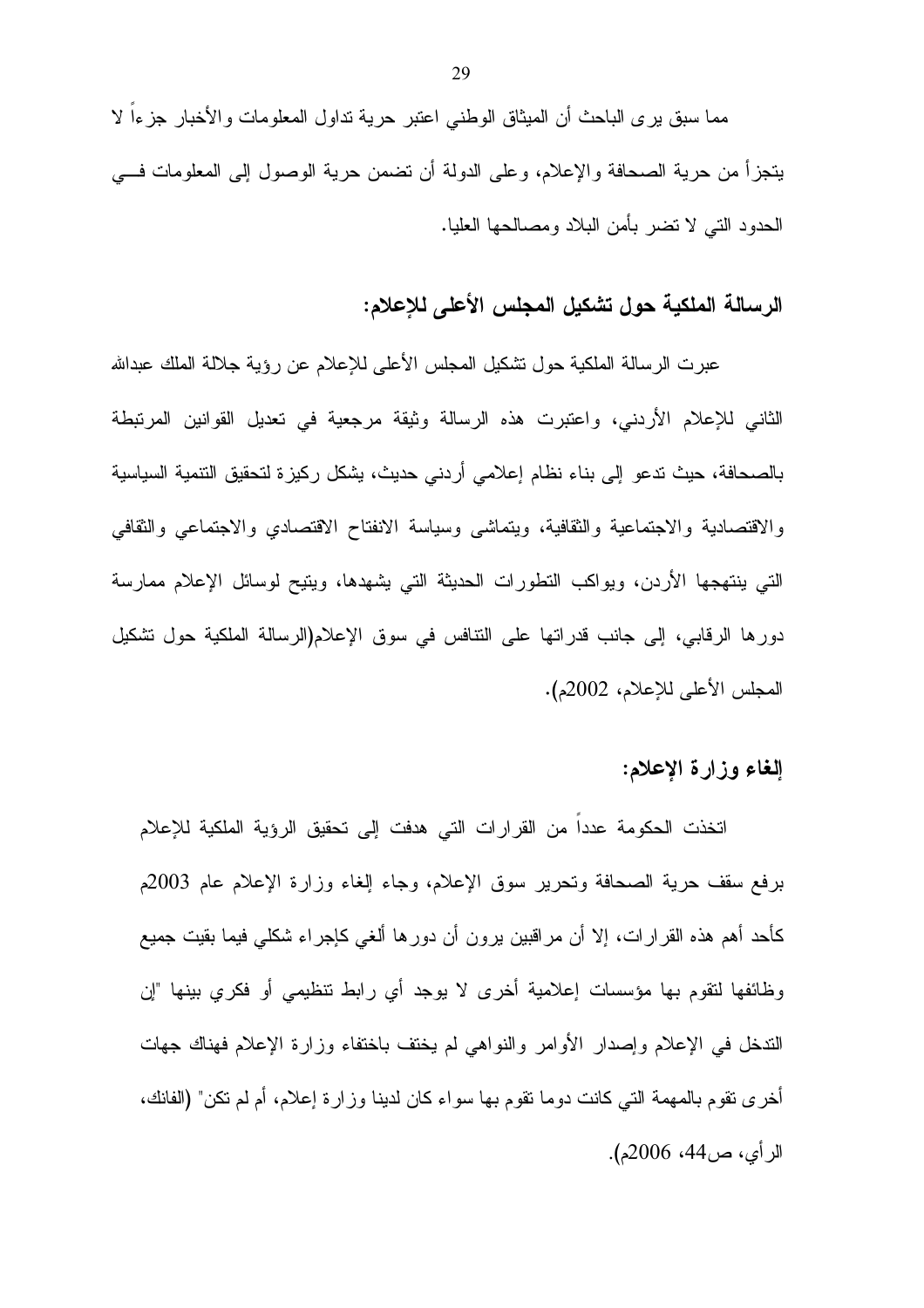تشكيل المجلس الأعلى للإعلام:

لقد وضعت وثيقة "الإعلام الأردنبي.. رؤية ملكية" التي أطلقها جلالة الملك عبــد الله الثاني رؤية شاملة متكاملة لقطاع الإعلام باعتباره عنصراً حاسماً في البنساء السديمقراطي، وجاء نأسيس المجلس الأعلى للإعلام بإلغاء وزارة الإعلام من النشكيل الحكومي في إطــــار العمل على تنظيم العمل الإعلامي وتعزيز استقلالية مؤسسات الإعلام ونطوير هـــا. وأصــــبح المجلس هيئة مرجعية تنظيمية غير نتفيذية، يسهم في اقتراح التــشريعات الخاصــــة بقطــــاع الإعلام ويعمل على نسوية القضايا الإعلامية، والنحقق من إناحة الفرصة لحرية النعبير ، إلى جانب قيامه بتوفير فرص التأهيل والتدريب للعاملين في القطاع الإعلامي من خلال المركـــز الأردني للتدريب الإعلامي، إضافة إلى إعداد البحوث والدراسات في المجــالات الــصحفية و الإعلامية المختلفة (المجلس الأعلى للإعلام، 2003م).

وقد وضع المجلس عدداً من الثوابت والتي يتم على أساسها نوجيه الإعلام الأردنـــي وهــذه النوابت هي(المجلس الأعلى للإعلام، 2003م) :

- الإيمان بالله والانتماء للوطن والولاء للملك. أ.
	- الالتزام بمبادئ الثورة العربية الكبرى. ب.
- الالتزام بأحكام الدستور والتشريعات والاسترشاد بمبادئ الميثــاق الـــوطنبي  $\rightarrow$ ووثيقة الأردن أولا في ضمان حرية التعبير عن الرأي وتعزيز الديمقراطية.
	- نعزيز مبادئ العدل والمساواة وسيادة القانون. د.
	- نوفير مناخ للإبداع الفكري والفني والعلمي والثقافي.
- احترام عقل الإنسان وكرامته وعدم المس بحريته أو الإساءة لحياته الخاصة  $\cdot$  , , والحرص على المصداقية في إظهار الحقيقة.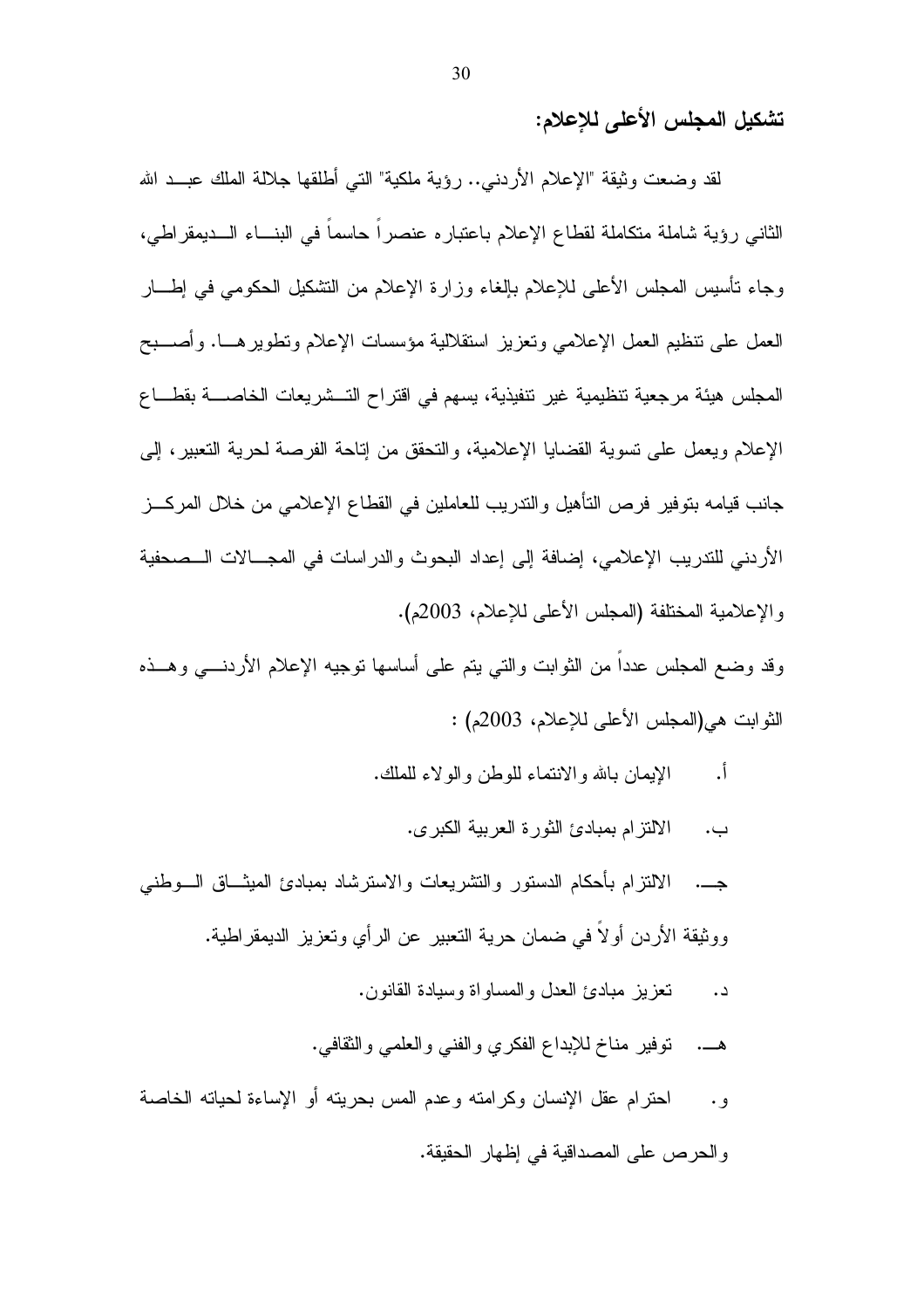تنمية الحس الوطني والإنساني لدى المواطن ونوعيته بحقوقه وواجباته.  $\cdot$ 

في دراسة للمجلس الأعلى للإعلام أُجريت عام 2005م، ظهر بأن في طليعة العوائق التي يتعرض لها الصحفي أثناء محاولة القيام بعمله، هي صعوبة الحصول على المعلومات، إضافة إلى الندخل في العمل الصحفي والمنع من حضور الفعاليات العامة، والإحالة إلى المحاكم والاعتقال وممارسة الضغوط على الصحفى لكي لا ينفتح على الرأي الآخر، والرقابة المسبقة على المادة الصحفية (شقير ،ص3).

## قانون نقابة الصحفيين الأردنيين:

مرت على نقابة الصحفيين الأردنيين ثلاثة قوانين منذ إنشائها. فقد تم إصدار قسانون لنقابة الصحفيين في عهد حكومة توفيق أبو الهدى في 1952/12/29م، لكن وبـــسبب عـــدم استيفاء القانون المراحل الدستورية، لم يقيد في السجلات الرسمية. ثم جاء اصدار أول قانون نقابة الصحفيين الأردنيين رقم 17 لسنة 1953م. وأقر القانون الثاني كقانون مؤقت رقــم 1 لسنة 1983م. وصدر القانون الحالي لنقابة الصحفيين الأردنيـــين رقـــم 15 لـــسنة 1998م (الكيلاني وأخرون، 2005م).

## ميثاق الشرف الصحفي:

صدر ميثاق الشرف الصحفي الأردني بتاريخ 2003/4/25 بعد إقراره من الهيئة العامة لنقابة الصحفيين الأردنيين، اعترافاً من النقابة بأهمية وجود ميثاق أخلاقي يلتزم به أعضائها ويسهم في وضع حدود ذاتية يلتزم بها الصحفي. " ويعتبر ميثاق الشرف الصحفي لأي دولة بمثابة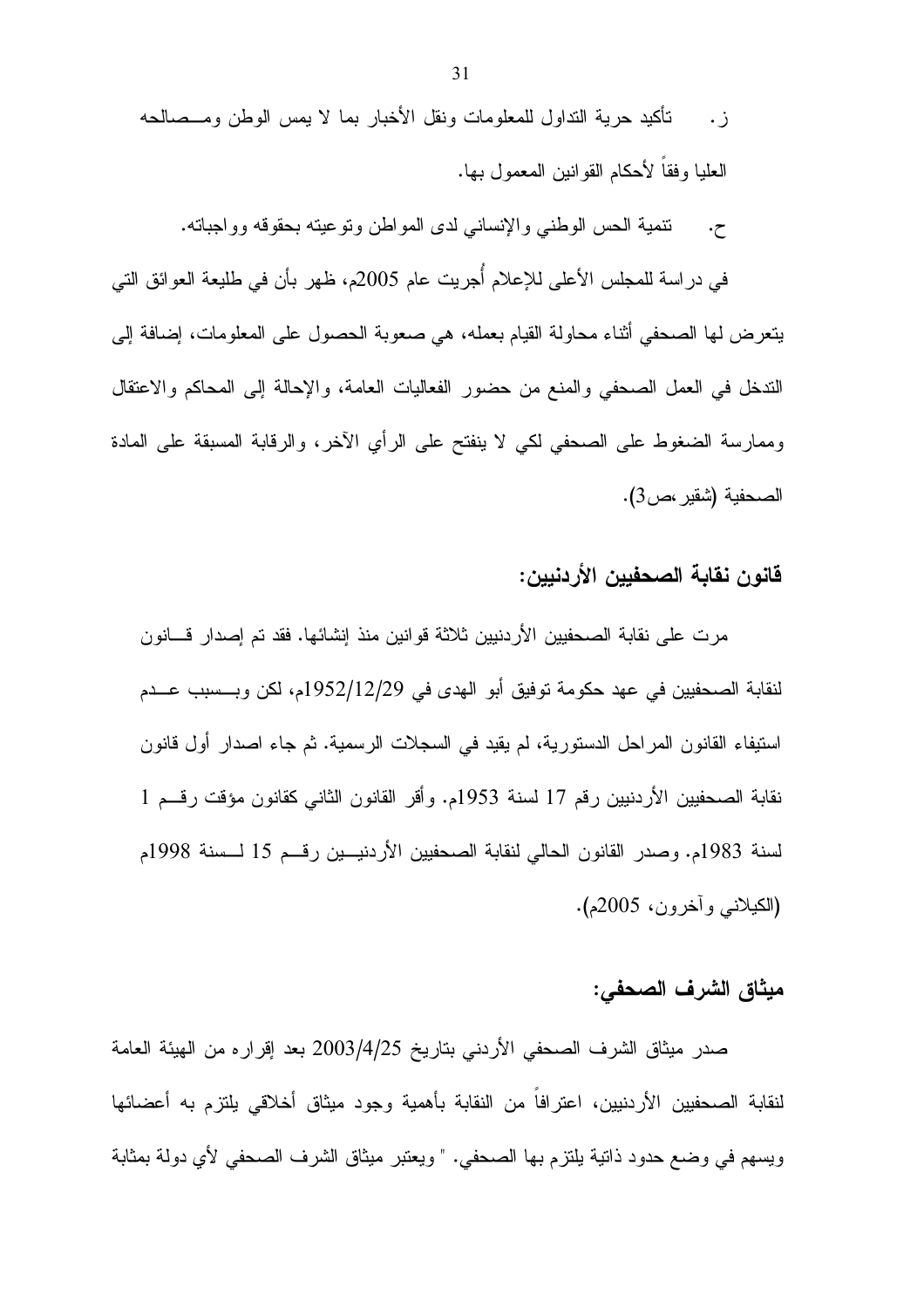دستور أخلاقي يعمل على ربط الحرية بالمسؤولية المهنية للصحفيين، وهي ليست قوانين بل مبادئ وقيود وضعها الصحفيون طواعية لأنفسهم وبأنفسهم إلا أن بعض الدساتير نصت على تشكيل هيئات من أعضاء النقابات الصحفية للتحقيق في الخروقات التي قد يقوم بها البعض من الصحفيين للمبادئ الواردة فيه" (خور ي،2004م).

القضاء الأردنبي:

بين الدستور الأردنبي الأسس التبي يقوم عليها النظام القضائبي، ووفقاً لنص المادة 110 منه فإن السلطة القضائية نتولاها المحاكم على اختلاف أنواعها ودرجاتها، ونصدر جميع أحكامها وفق القانون وباسم الملك.

يمثل المجلس القضائي الأردني بموجب قانون استقلال القضاء رقم 15 لسنة 2001م قمة هرم السلطة القضائية في المملكة، ويجسد مع مجلسي الأمة والوزراء مبدأ الفصل بين السلطات التشريعية والتتفيذية والقضائية، جاء في المادة 3 من قانون استقلال القضاء "القضاة مستقلون لا سلطان عليهم في قضائهم لغير القانون".

ووفقاً لنص المادة 102 من الدستور "تمارس المحاكم النظامية في المملكة الأردنية الْمَاشْمِية حقَّ القضاء على جميع الأشخاص في جميع المواد المدنية والجزائية بما فيها الدعاوي التبي نقيمها الحكومة أو نقام عليها باستثناء المواد التبي قد يفوض فيها حق القضاء إلى محاكم دينية أو محاكم خاصة بموجب أحكام هذا الدستور أو أي تشريع آخر نافذ المفعول، بموجب التعديل المنشور في العدد 1380 من الجريدة الرسمية تاريخ 1958/5/4م (الدستور الأردني، 1952م).

وبذلك تعتبر المحاكم النظامية هي صاحبة الاختصاص بمارسة حق القضاء في جميع القضايا المدنية والجزائية، باستثناء القضايا التي نص القانون على حق تفويضها إلى المحاكم الدينية أو المحاكم الخاصة.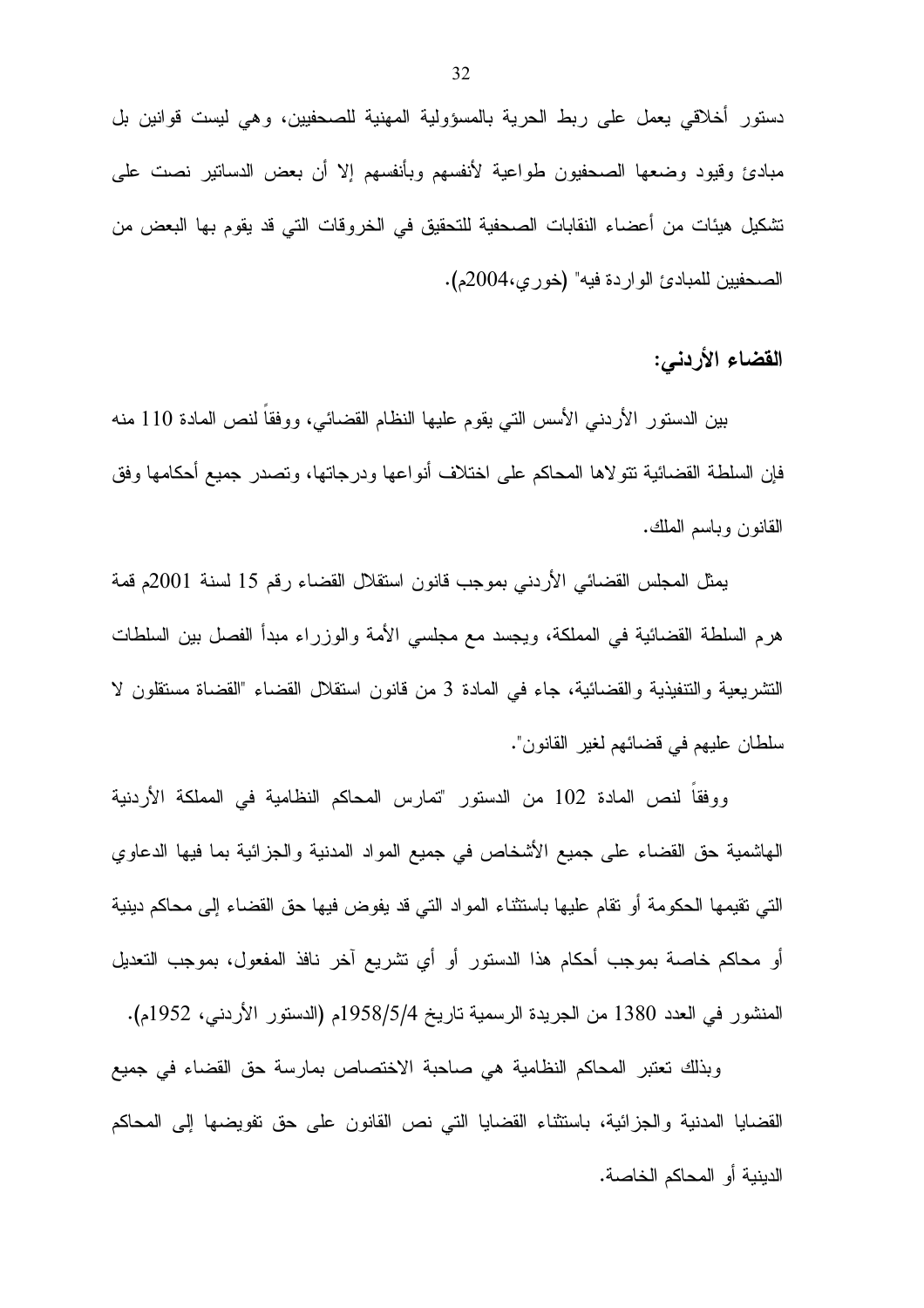مما سبق پر ي الباحث:

أن الدستور الأردني كفل الحريات بشكل عام، وأولـــي اهتمامــــه بحريــــة الـــصحافة والطباعة التي ورد فيهما نصاً صريحاً بضمان حريتهما، إلا أن ورود عبارة "وفــق أحكـــام

القانون" تتيح المشرع وفقا لثقافته وقناعاته المجال لتضبيق حرية الصحافة أو رفع سقفها.

أن الميثاق الوطني أوضح في مواده المتعلقة بحرية التفكير والتعبير قواعــد العمـــل الإعلامـي، إلا إنه وعلـي الرغم من استمرارية الـجهات الإعلامية الرسمية باعتبار أن الميثاق يشكل مرجعية تستند إليها عند الحديث عن مرتكز ات الإعلام الأردني فان الواقع يشير إلى أن هذه الوثيقة التي صدرت قبل 17 عاماً لم تعد نتسجم تماما مع المعطيات والمتغيرات الجديدة التي طر أت على الأردن خلال تلك السنوات.

أنه واستناداً إلى الرؤية الملكية للإعلام فإن الإجراءات التي تم نتفيذها حتى الآن مـــا زالت دون الطموح ولم نؤدي برامج الحكومات المتعاقبة إلى نتفيذ نلك الرؤية إلا في الإطار الشكلبي مثل إلغاء وزارة الإعلام الذي أدى غيابها إلىي غياب المرجعية الإداريسة والقانونيسة الناظمة للعمل الصحفي في حين لم يؤثر ذلك إيجابيا على رفع ســـقف حريــــة الـــصـحافة أو تحسين مستوى الأداء المهنى للصحفيين كما كان مرجوا عند اتخاذ ذلك القرار .

أن قانون نقابة الصـحفيين الأردنيين يسهم في نتظيم علاقة الصـحافة مـع الـحكومة والمواطنين ونتظيم مهنة الصحافة ووضع قواعد لمزاولتها والمحافظة علىي أدابها ومبادئها ورفع مستواها، كما يحظر القانون ممارسة المهنة الصحفية بصورة تخالف التشريعات النافذة ومبثَّاق الشَّر ف الصحفي.

أن ميثاق الشرف الصحفى المنبثق عن الهيئة العامة لنقابة الصحفيين الأردنيين وفانون نقابة الصحفيين الأردنيين يعدان من الوسائل القادرة على تنظيم مهنة الصحافة ويرى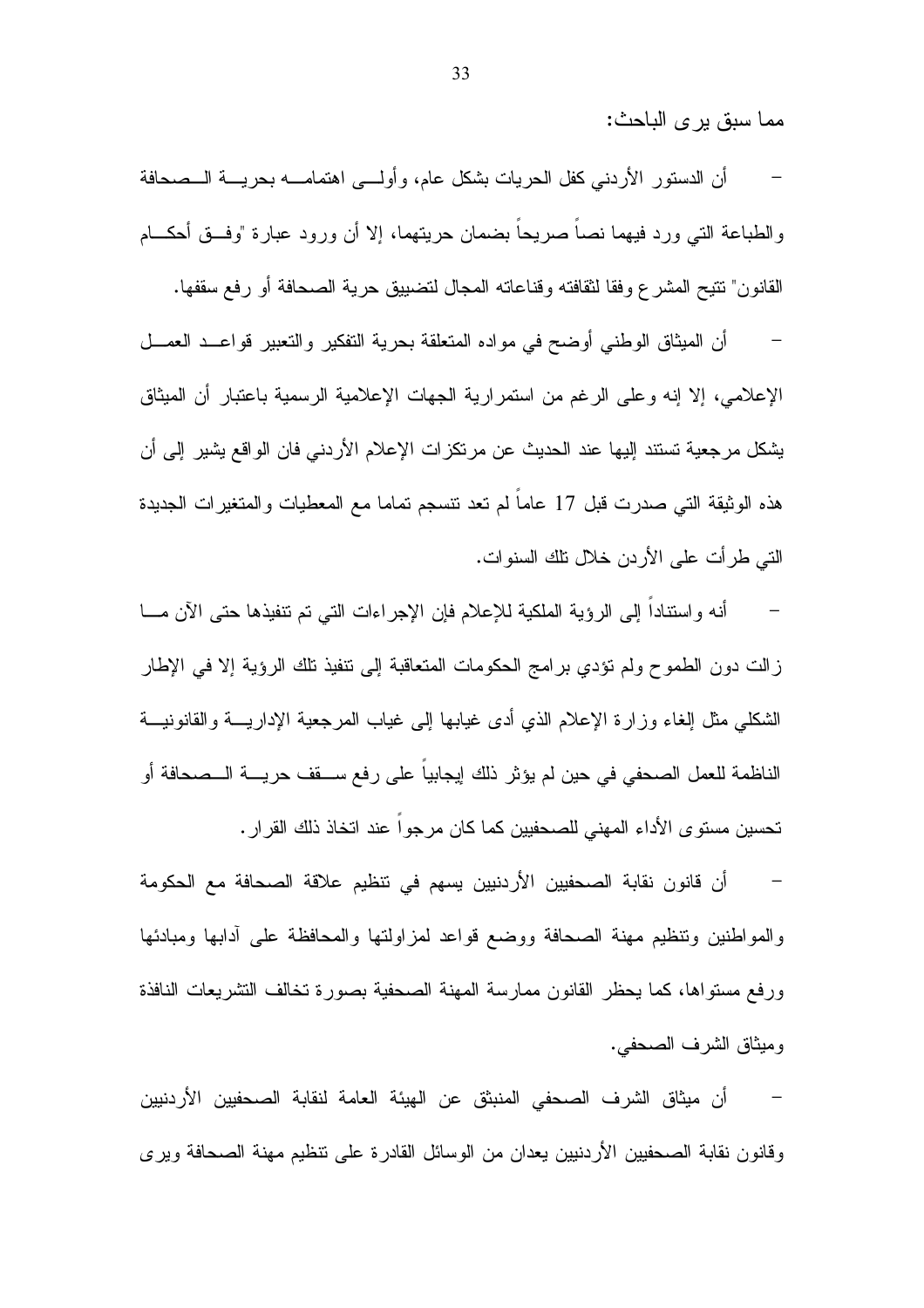الباحث أن الالتزام الأدبي والأخلاقي الذي يمارسه الصحفي من خلال التزامه ببنود هذا الميثاق وقانون النقابة يؤدي إلى نعزيز الأمن الوطني من جهة وتقليل مخاطر تعرض الصحفي إلى العقوبات المنصوص عليها في القانون ويؤطر بالتالي العلاقة بين مهنة الصحافة والحرية المسؤولة بما فيه خدمة المصلحة الوطنية.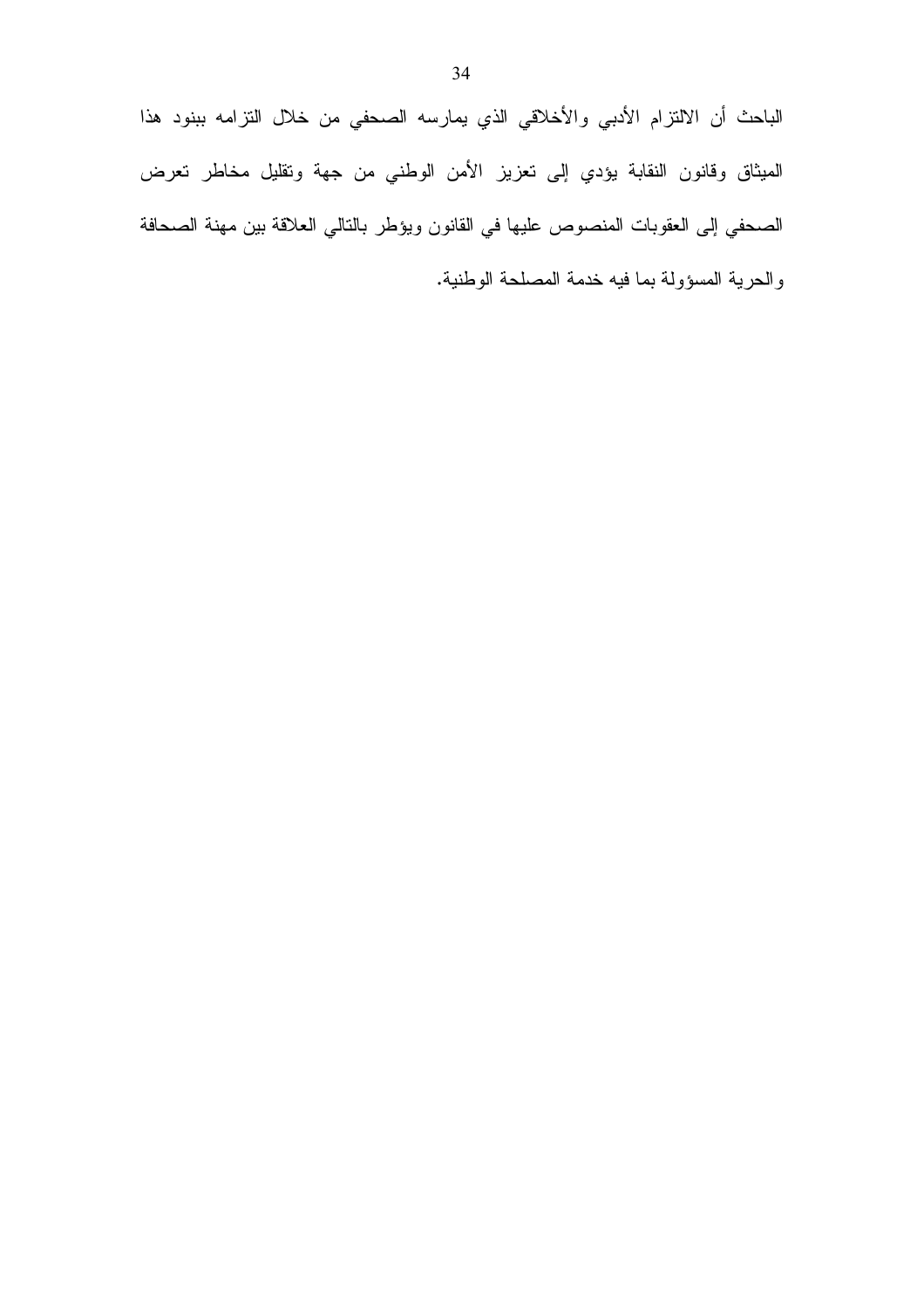#### المبحث الثاني

## نشأة الصحافة الأردنبة وتطور ها

لقد كانت الصحافة الأردنية هي الخطوة الأولى في مسيرة الإعــــلام الأردنــــي، ومــــرت الصحافة الأردنية عبر رحلة تطورها في محطات كثيرة شهدت نجاحات وإخفاقات ومدا وجـــزراً وانطلاقاً ونوقفاً إلى أن وصلت إلى المرحلة الحاضرة التي نتسم بخـــصوصية تـــستحق التوقـــف عندها لدراستها والتعرف عليها. "لكن دراسة تاريخ الصحافة الأردنية, ومتابعة تطورها وتطــور قوانينها, تمكننا من استثنفاف مراحل أربعة مرت بها منـــذ تأسيـــسها وحتـــى الآن" (الموســــى,  $.1998$ م).

المرحلة الأولى: تأسيس الإمارة.

يربط الدكتور عصام الموسى ظهور الصحافة في الأردن بتأســـيس الإمـــارة عـــام 1921م. حيث لم تعمل الحكومة العثمانية على إدخال المطبعة أو إصدار الصحف فسي هــذه المنطقة (مرجع سابق, 1998م).

نشأت الصحافة الأردنية عام 1920م مع تأسيس إمارة شرق الأردن حيث كانت أول صحيفة هي (الحق يعلو) وصدرت في مدينة معان في مخيم الأمير عبد الله بن الحسين أنذاك وكان شعارها "عربية ثورية" وكان يعمل في نحريرها محمد الأنسى وعبداللطيف شاكر، وقد صدر من هذه الجريدة أربعة أعداد في معان وعددان في عمان، ولم نكن منتظمة الـــصدور ، وكانت نوزع بالمجان على المواطنين الأحرار في شرق الأردن وسوريا ولبنـــان وفلـــسطين (مرجع سابق، 1998م).

"عملت الحكومة الأردنية على ابتياع مطبعة حديثة عام 1923م. ونقلت هذه المطبعة من القدس إلى عمان بواسطة البغال, واستقرت في دكان متواضع اكترته الحكومة. وفي ذلك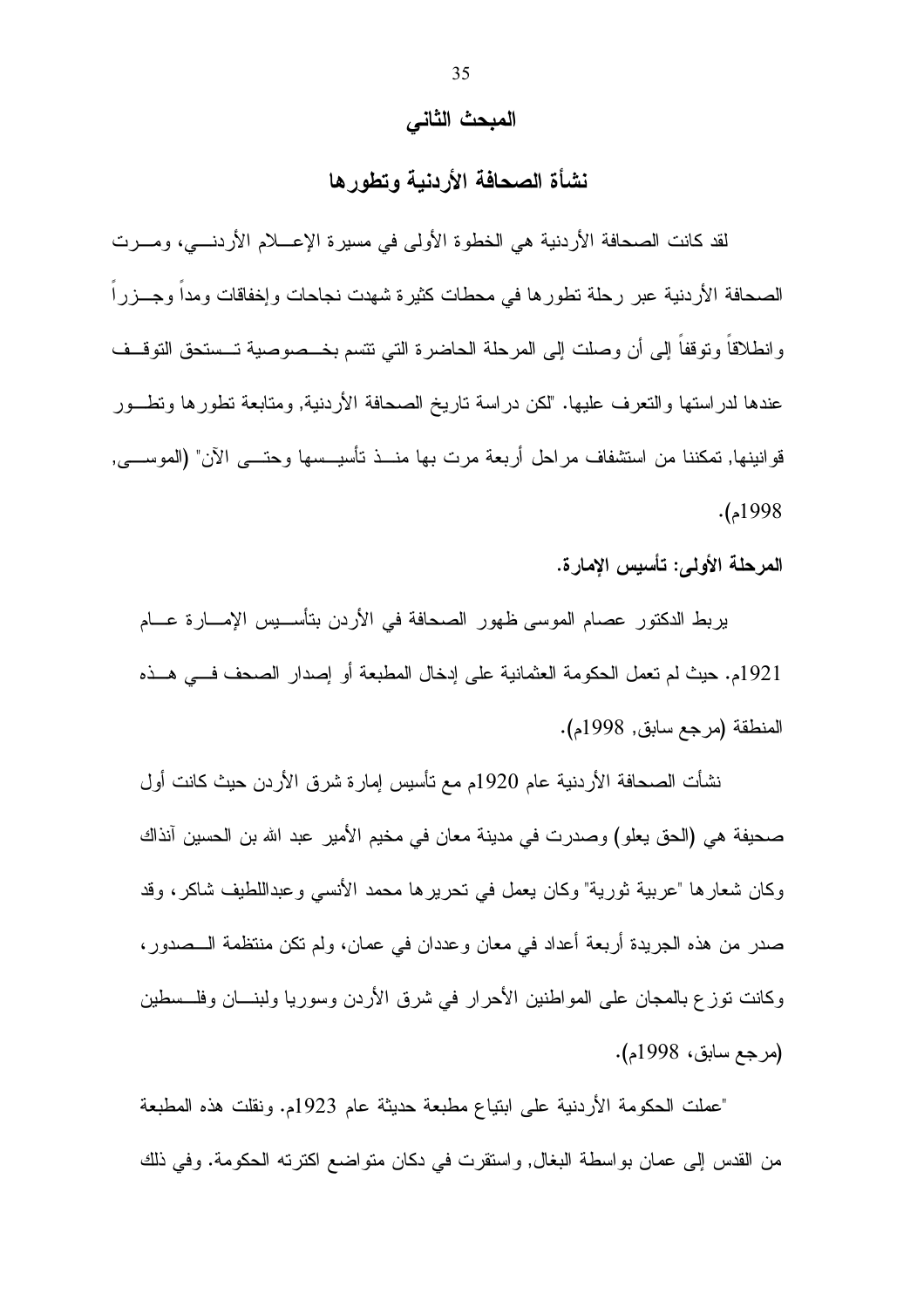الدكان طُبعت أولى صحف الأردن: الشرق العربي" (مرجع سابق, 1998م). صدرت جريدة الشرق العربي في الإمارة الأردنية، ونرأس نحريرها محمد الشريقي، وكانت جريـــدة شــــبه رسمية، تحولت إلى نشر القوانين الرسمية عام 1926م. "ويلاحظ معن أبو نوار أن من يقرأ مذكرات الملك عبدالله بن الحسين وخطبه العديدة, يجد فكره وروحه وأسلوبه الأدبى العربسي في كل مقال من نلك المقالات التي عبرت تعبيراً صـادقاً عن فكره القومي الأصبل النابع من عقيدته الإسلامية, إلا أنها نشرت باسم الشريقي" (مرجع سابق, 1998م).

بقيت الإمارة خالية من أي صحيفة يومية، واقتصر الأمر علـــي صــــدور صــــحف أسبوعية قصيرة العمر، ومن أبرز صحف هــذه المرحلـــة، الأردن، والمبثـــاق، والوفـــاء، والجزيرة، والنسر . وكان تعطيل الصحف في نلك الفترة أمراً مفروغاً منه إذا ما أقدمت علي نشر ِ أي شيء يخالف قانون المطبوعات، الذي كان امتدادا لقـــانون المطبوعـــات العثمـــانـي الصادر عام 1909م، والذي بقى معمولا به حتى عام 1953م (مرجع سابق، 1998م).

صدرت جريدة جزيرة العرب عام 1927م، أصدرها حسام الدين الخطيب، وهو من مواليد حلب في سوريا. وله يعزى الفضل في إصدار أول صحيفة أردنية خاصة إبتداء مـــن 1927/6/23م. ثم صدرت جريدة صدى العرب في نفس العام، وأصدر ها صالح الـــصمادي في 1927/10/13م. ولم نكن صدى العرب منتظمة الصدور . وكانت نتمثل بقولين مأثورين (قوة الشعب لا نغلب) و (يد الله مع الجماعة) (مرجع ســـابق، 1998م). وصــــدرت جريــــدة الشريعة وجريدة الأردن في عام 1927م، وفي عام 1929م صدرت جريدة فلسطين وبقيــت تصدر حتى عام 1967م عندما اندمجت مع المنار وصدرت صحيفة جديدة باســم الدســـنور (نصار، 2002م). وتميزت صحف هذه المرحلة بعدم الانتظام في الصدور، إما بسبب ســـوء الأحوال الأمنية، أو بسبب عجز النمويل (عبيدات، 2003م).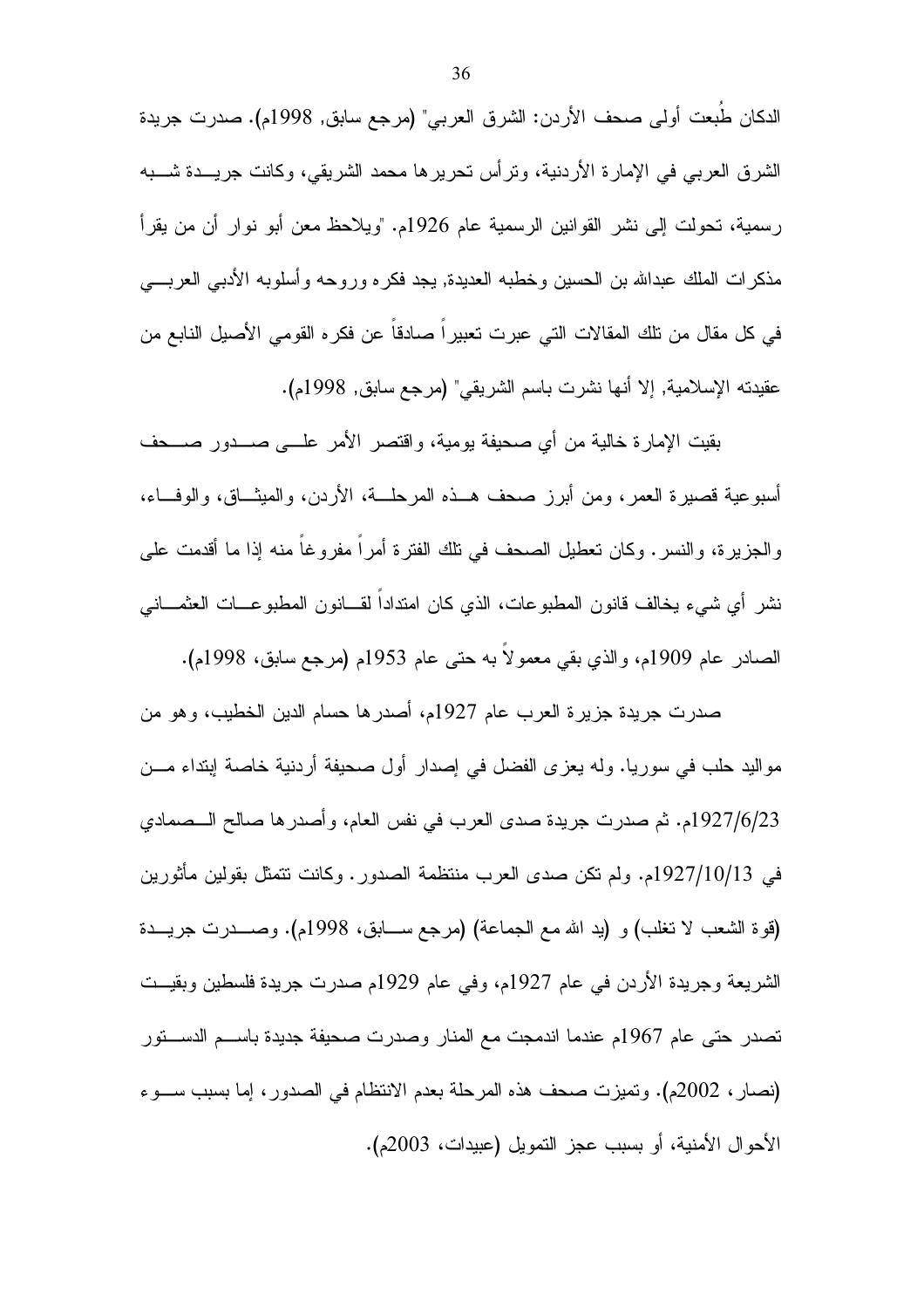لم نقتصر صحافة العشرينات على نشر القوانين والأنظمة والبلاغـــات والإعلانـــات الرسمية، بل نشرت أيضا المقالات السياسية والأدبية والعلمية والقصائد في السنوات الـــثلاث الأولى من عمرها. وكان بِشرف على نحريرها الأديب الشاعر محمد الشريقي بوصفه مديراً للمطبوعات. والشريقي أحد رجالات سوريا الذين انضموا إلى الحركة العربية، وقدموا إلـــي الأردن بعد سقوط حكومة فيصل في دمشق. وكجريدة رسمية عملت الشرق العربي على الرد على الافتر اءات و الهجمات الدعائية التي تعرض لها الأردن في تلك الفترة، فنشرت الصحيفة رد رئيس الديوان الأميري، الذي دحض فيه ما نشرته جريدنا ألف بـــاء وصــــوت الـــشعب السوريتان، حول إرسال أهالي عجلون برقية للأمير يقولون فيها إن "الحالة قد ساءت في هذه المنطقة مالياً وإدارياً واقتصادياً" نافياً أن تكون تلك البرقية قد وصلت للأمير . كمـــا تـــصدت الجر بدة لحملتين إعلاميتين شنتهما الصحف المصرية، الأولى حول تمرد العدوان، والثانيـــة حول المحمل المصري (الموسى، 1998م).

ركزت صحف عقد العشرينات في أخبارها وتعليقاتها وتحليلاتهـــا ومقالاتهـــا علــــي مواضيع محاربة الاستعمار والانتداب والصهيونية ومحاربة قرارات كبت الحريات والمناداة بالديمقر اطية، وكتبت عن المحسوبية والرشوة والفساد الأخلاقي والإقليمية، ودعت إلىي التغيير والحداثة والنتمية (عبيدات، 2003م)

صدرت في فتر ة الثلاثينات عدة صحف منها صحيفة الميثاق، وكانت الميثاق أسبو عية صدر عددها الأول في 933/8/6م. ولم يصدر منها سوى بضعة أعداد ثم توقفت بعد ذلــك لأسباب سياسية كانت تسود البلاد حينذاك (الموسى، 1998م). ثم صدرت صحيفة الوفاء في 1938/4/21م، واستمرت في الصدور حتى نهاية عام 1947م، وكانت أسبوعية تصدر بوم الثلاثاء من كل أسبو ع وتعالج مواضيع سياسية وأدبية. كما صدرت صحيفة الجزيرة في نهاية الثلاثينيات، وصدر العدد الأول منها في عمّان بتاريخ 1939/10/27م. وكانت يومية سياسية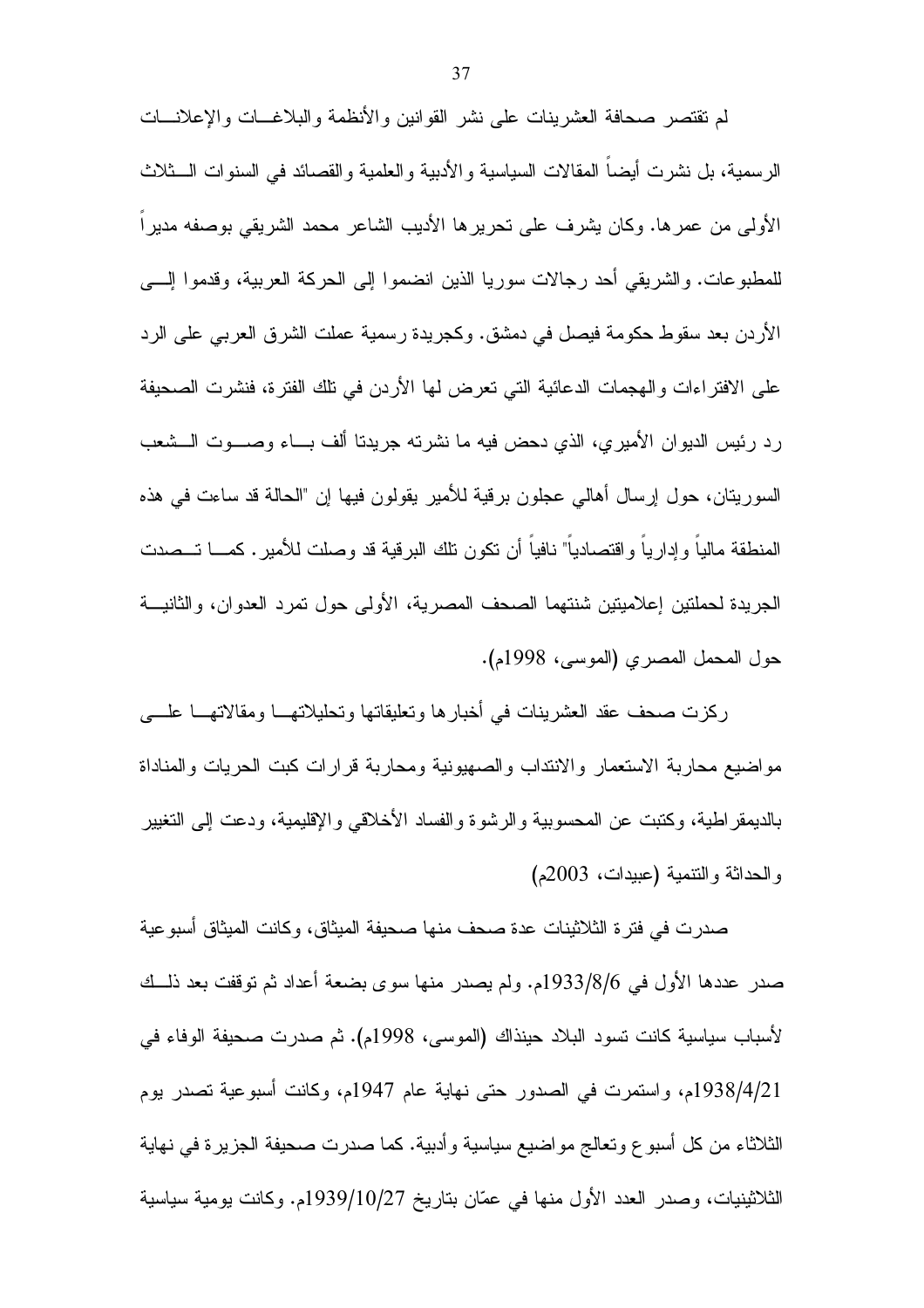أدبية حرة تصدر كل يوم، عدا السبت. وبعد شهر واحد من صدورها، تحولت الجزيرة مـــن صحيفة يومية إلى صحيفة تصدر يوما بعد يوم ثم صارت أسبوعية، ثم أوقفت بين 1941م – 1945م، ثم عادت للصدور صحيفة يومية مسائية عـــام 1945م (الموســـي، 1998م). وقـــد تميزت هذه الصحف باهتماماتها السياسية خاصة في محاربة الاستعمار ، والـــدعوة للوحـــدة الوطنية والقومية، والمناداة بالاستقلال، ومعالجة كافة الجوانب الثقافيـــة والاجتماعيـــة، أمـــا المجلات فكانت مجلة الحكمة، القضائية، وبعض المجلات المدرسية. وكما هو الحال بالنسسبة لصحافة العشرينات، تميزت هذه الفترة بعدم الاستقرار، وعدم الانتظام في الصدور(عبيدات،  $. (2003$ 

المرحلة الثانية: ما بعد الاستقلال.

حصل الأردن على استقلاله بوم 25 أيار 1946م، واشترك الجيش العربي في حرب 1948م على الأراضي الفسطينية. "أعقبها النكبة الفلسطينية ونوحيد الضفتين, وهجرة بعــض الصحف الفلسطينية إلى الأردن وصدورها منها. كما صدر الدستور الأردنبي – المعمول بــــه حاليا عام 1952م، ونشطت الأحزاب العقائدية في العمل, وأصدرت صــــحفا خاصـــــة بهــــا" (الموسى, 1998م).

في بداية هذه المرحلة عملت الصحافة في ظل قانون المطبوعات رقم 20 لسنة 1945م. وبسبب حرب عام 1948م, صدر نظام مراقبة المطبوعات الذي أعطي للرقيب صلاحيات مطلقة تخوله مصادرة أي مادة تضر بالطمأنينة والأمن العام (مرجع سابق, 1998م). استمر العمل بهذا النظام إلى حين صدور الدستور الأردني في عهد المغفور له جلالة الملك طلال ونشر في عدد الجريدة الرسمية رقم 1093 بتاريخ 1/1/252/1م المرجعية الأساسية لوضع قوانين الدولة، ويتضمن في مواده ذات الأرقام (7, 9, 12, 14, 15، 18, 19, 19) نصوصا عنيت بحرية الصحافة والطباعة والحريات العامة ( الدستور الأردني, 1952م).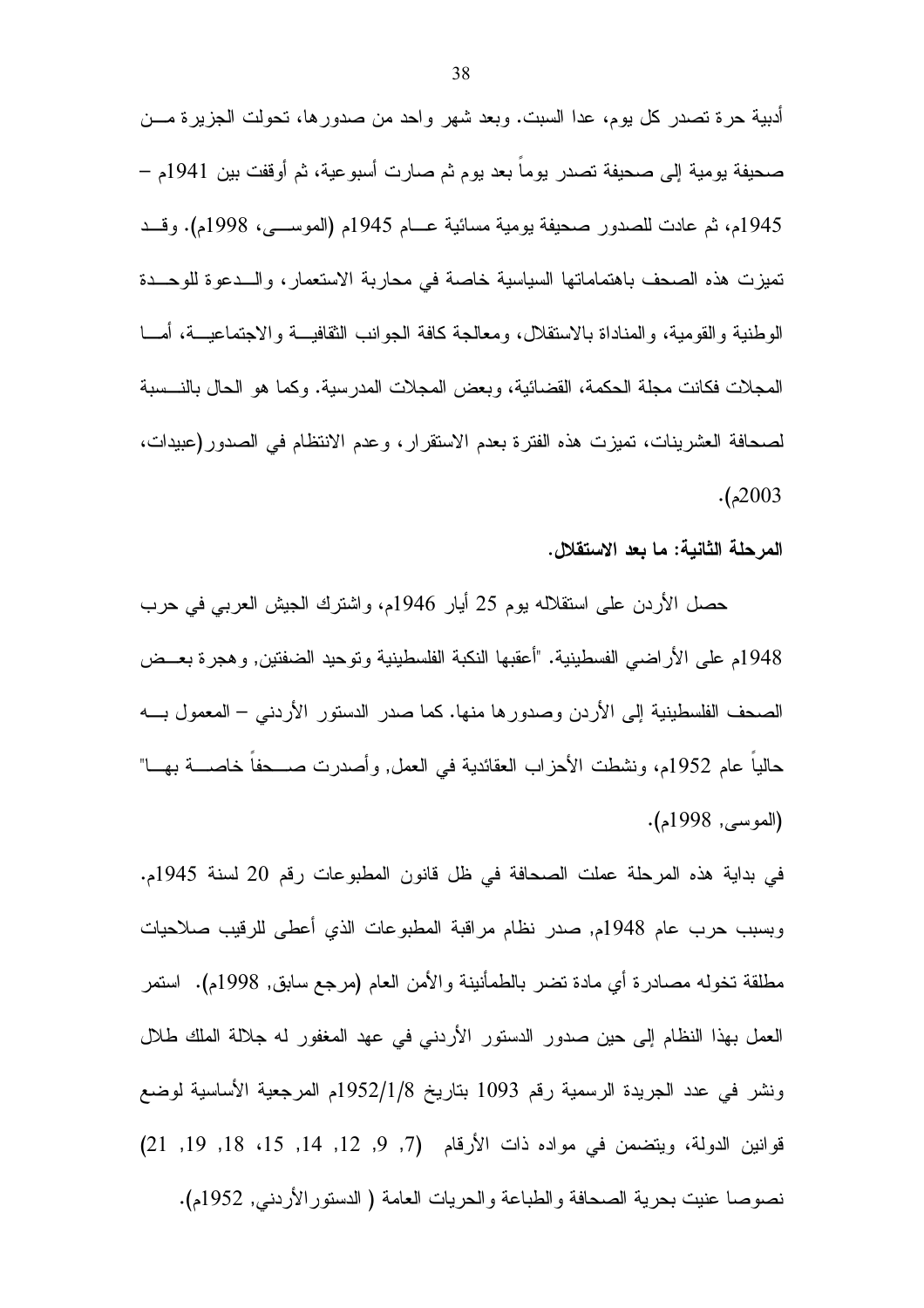ورد في الدستور الأردني العديد من المواد المتعلقة بحرية الصحافة، إلا أنه قيَّد نلك الحرية بعبارة "ضمن حدود القانون"، وعلى الرغم من ذلك فإن ما ورد فيه من نصوص نعني بحرية الصحافة تعد أكثر تطوراً وانسجاماً مع قواعد الحرية في بلدان عربية أخرى نص دستورها على عبارات مثل: "تلتزم الصحافة بالعمل في إطار إستراتيجية الحزب الحاكم"  $(2004, 4)$ 

وفي ظل دستور 1952م, صدر أول قانون للمطبوعات والنشر عــام 1953م، شــم صدرت بعده أربعة قوانين كان أولمها في عام 1955م, والثاني في عام 1967م (لم يـــصـادق عليه مجلس الأمة رغم العمل به بشكل مؤقت لمدة عام), أما الثالث فصدر في عـــام 1973م (تم تعديل بعض مواده عام 1978م وعام 1988م)، في حين صدر القانون الرابع فسي عسام 1993م واستمر العمل به حتى منتصف أيار 1997م. أثرت الأحــداث الــسابقة، علـــي أداء الصحافة الأردنية ونطورها. وما يميز الصحافة الأردنية في هذه المرحلة، ظهور الــصحافة اليومية ورسوخها (الموسى، 1998م).

تعد صحيفة النسر التي أصدرها صبحي جلال القطب اليومية الأولى التي صــــدرت بانتظام في مرحلة الأربعينات، حيث صدرت أول الأمر أسبوعية بين تموز 1947م وتمـــوز 1948م، وبعد ذلك تحولت إلى يومية. وقد واصلت النسر الصدور إلى أن توقفت نهائيا في 6 حزير ان 1950م. وكانت النسر الحيفة اليومية الوحيدة التي تصدر في الأردن أثنساء حسرب 1948م. وبسبب تغيطيتها الجيدة لأخبار حرب 1948م، عمد المراسلون الصحفيون المقيمون في عمّان إلى اعتمادها كمصدر رئيسي لأخبار الحرب (الموسى، 1998م).

أما مرحلة الخمسينات فتعتبر مرحلة هامة في تاريخ المملكـــة الأردنيـــة الهاشـــمية ومنعطفا هاما في تاريخ المنطقة. حيث استلم جلالة الملك حسين سلطاته الدستورية فـــي 11 آب 1952م، وقام بنعريب قيادة الجيش العربي الأردني في الأول من أذار 1956م. وفي نلك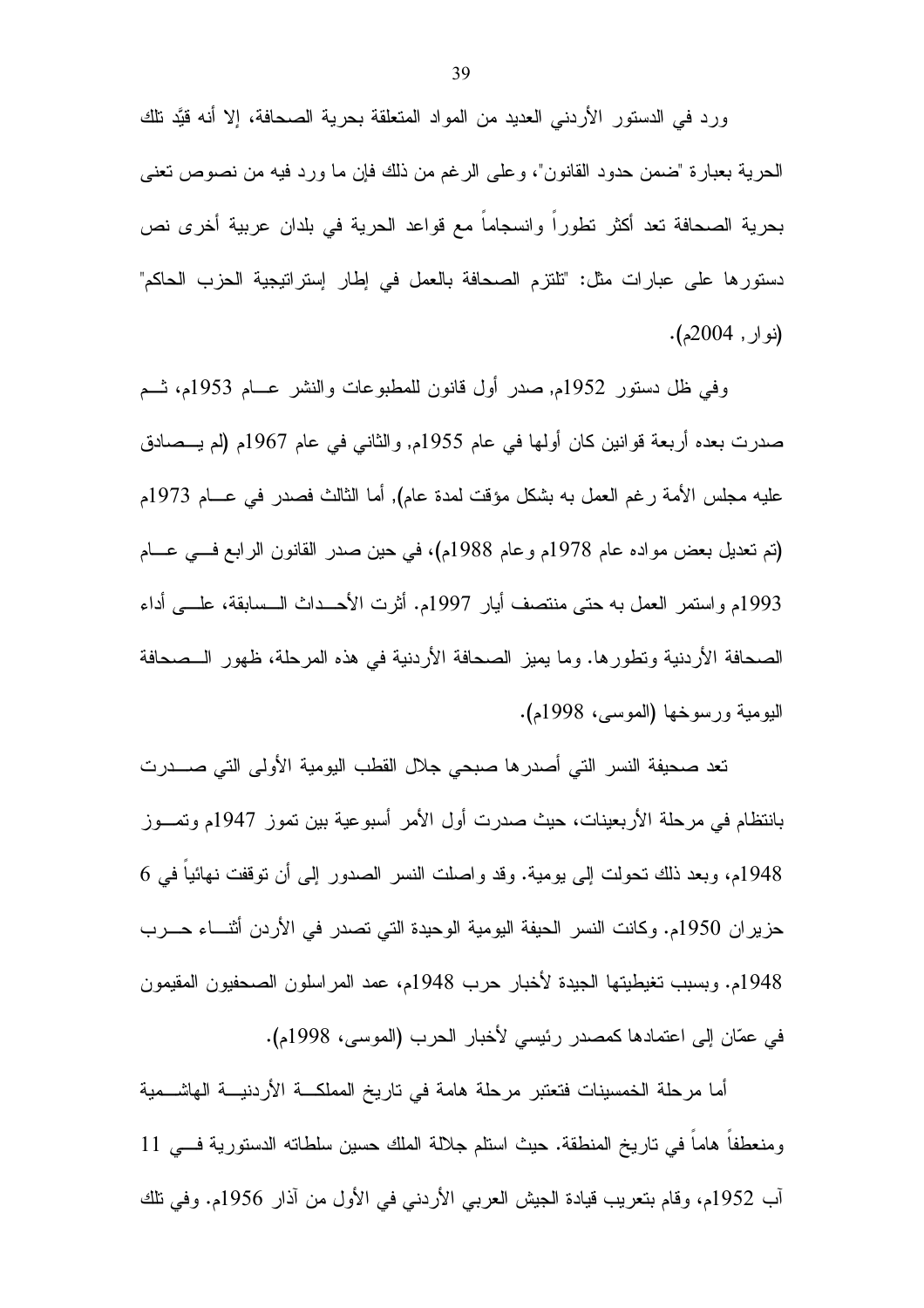الفترة صدر قانون المطبوعات لإنشاء دائرة المطبوعات والتسى ارتبطــت أنــذاك برئاســـة الوزراء، والمسؤول عنها مدير المطبوعات. ويرى (راضي صدوق) ان صحافة هذه المرحلة كان يغلب عليها الطابع الحزبي والعقائدي، الأمر الذي أدى بها إلى الغيـــاب عـــن الـــساحة الصحفية في الأردن (جريدة الدستور ، 1995م). "صدر في الأردن فـــي ضــــفتيه الـــشرقيه والغربية في فترة الخمسينات 47 صحيفة بوميسة وأسب وعية سياسبية ومجلسة سياسبية ومتخصصة، لكن نطور الأوضاع السياسية والأمنية المتسارعة والظروف المالية ابتداء مـــن عام 1956م، كان السبب في عدم استمرار هذه الصحف" (الكيلانـي وأخرون، 2005م). كانت الدفاع أول صحيفة يومية تصدر في القدس، وكان ذلك في منتصف عـــام 1949م بإشــــراف الشقيقين لِبراهيم وصادق الشنطي، وكان من أعضاء هيئة التحرير سليم الشريف ومحمود أبو الزلف ومحمود يعيش، وفي نفس الوقت صدرت جريدة فلسطين فسي عمّـــان، وقـــد صــــدر امتياز ها بإسم داود العيسى، ولكنه انتقل بـها إلـى القدس بـعد شـهر واحد من ذلك (مرجـع سـابق، 2005م). صحيفة الجهاد صدرت في الفترة (1953م – 1967م)، واعتبرت الجهـــاد بأنهـــا أوجدت التنافس في مضامين الصحف(الدفاع وفلسطين)، فاهتمت بالأخبار والتحليلات التسبي تبحث في مشكلات الناس الخدمية والقضية الفلسطينية، وكانت تعتمــد المانـــشيت الأحمـــر العريض لجذب القارىء (عبيدات، 2003م). صحيفة المنار صدرت في الفتــرة (1960م – 1967م)، واصلت المنار الصدور في القدس حتى عام 1966م، ثم انتقلت إلى عمّان بـــسبب عدم وجود صحيفة مستقرة ومنتظمة الصدور فيها (الموسى، 1998م).

نميزت مرحلة الخمسينيات بتكاثر إصدار الصحف والمجلات السسياسية وغيرهـــا. وظهرت الصحافة الحزبية، ويعتبر البعض أن نلك الفترة من أكثر الفترات انفتاحـــا بالنـــسبة للجو السياسي وحرية الصحافة (الكيلاني وأخرون، 2005م).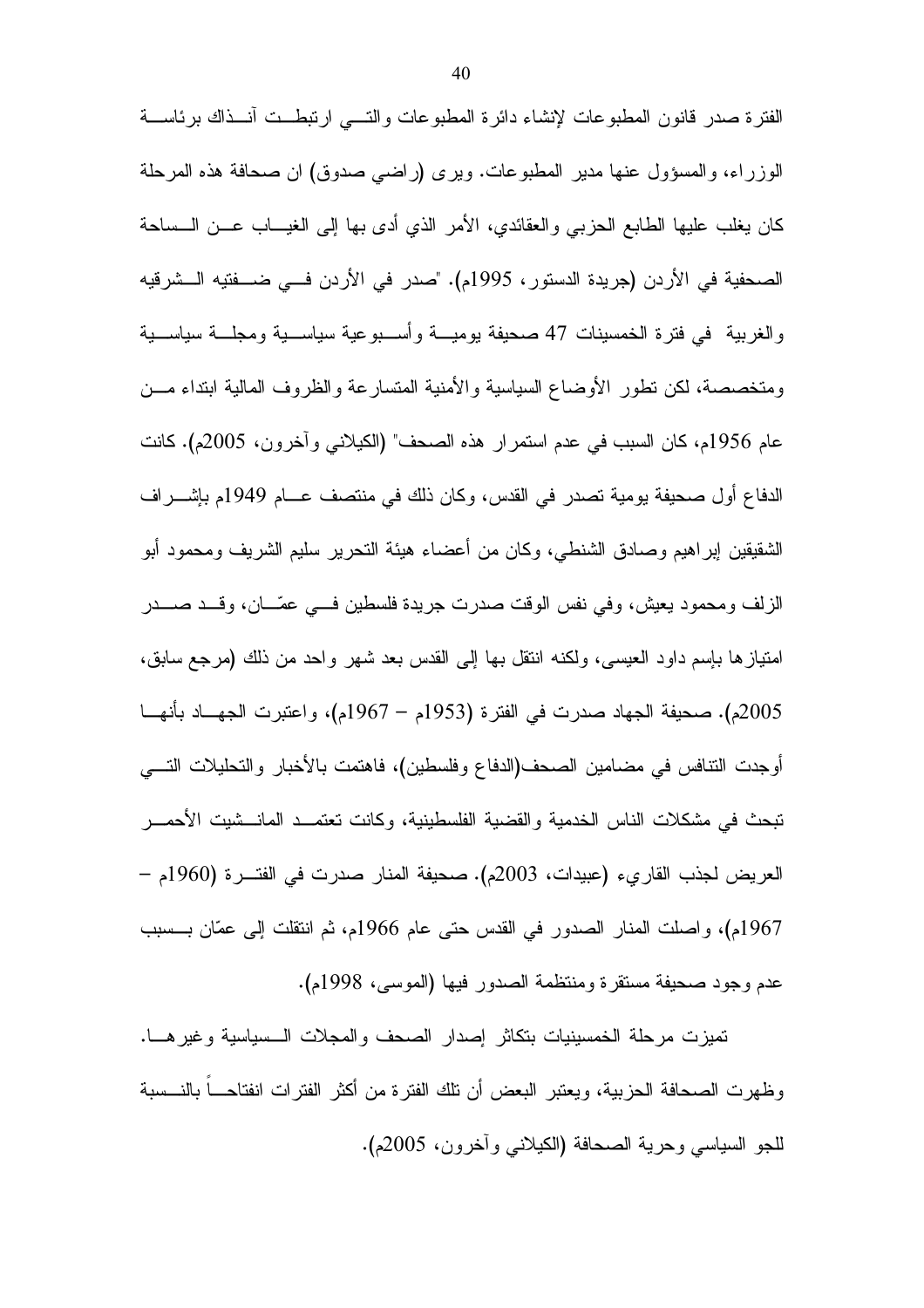وفي عقد الستينات صدرت العديد من الصحف والمجلات التسى عالجست القسضايا الوطنية والقومية، وبرزت مجلات متخصصة تطرقت لموضوعات ومشاكل كثيرة وســـاهمت في خدمة الشباب والأطفال إضافة إلى إثراء النقافة العامة والسسياسة، وقـــد صـــدر قـــانون الصحافة والمطبوعات المؤقت لعام 1967م بعد رحيل عدد من صحف الضفة الغربية إلـــي الضفة الشرقية مثل صحيفة فلسطين والدفاع والجهاد والمنار (نصار، 2002م).

بعد حرب حزير ان 1967م، شهدت الساحة الأردنية مرحلة من عدم الاستقرار ، كان من أبرز أحداثها معركة الكرامة في 21 آذار 1968م، ونصاعد العمل الفدائي الفلسطيني من أراضـي الأردن، ونصـاعد الاحتكاك بين الفدائيين وقوات الـجيش والمواطنين، وكانت الدستور والدفاع نتشران بلاغات المنظمات على صفحاتهما أحيانا نحت التهديد المسلح. وبلغت الأزمة أشدها في منتصف حزير ان 1970م حين نشرت الجريدتان بلاغا للجنة المركزية لحركة فتح، وبسبب الأكاذيب التي حفل بها البلاغ، أصدرت الحكومة أمراً بإيقاف الجريدتين، وكـــان رد منظمة فتح إصدار جريدة خاصة بها في 15 حزيران 1970م دون ترخيص من الحكومـــة. وأصدرت المنظمات الأخرى صحفا خاصة بها، حيث أصدرت منظمة الأنصار جريدة صوت الجماهير، ومنظمة الصاعقة جريدة الطلائع، ومنظمة الجبهة الديمقراطية جريــدة الـــشرارة (الموسى، 1998م).

مع ازدياد الضغط الإعلامي السياسي الخارجي على الأردن رأت الحكومة أن تـــدمج الصحف اليومية الأربع في شركتين تصدر عن كل منهما صحيفة واحدة. ونتيجــــة لاتحــــاد صحيفة فلسطين والمنار في الشركة الأردنية للصحافة والنشر صدر عنها صحيفة الدســـتور، واتحاد صحيفة الدفاع والجهاد في شركة القدس للصحافة والنشر صدر عنها صحيفة القدس. ولنعزيز الإمكانات المادية لهذه الصحف، التي قدرت موجودات كل واحدة منها بمبلغ ثلاثسين ألَّف دينار ، ر أت الحكومة زيادة ر أسمال هذه الصـحف، فدخلت شريكا مساهما بمبلغ 50 ألف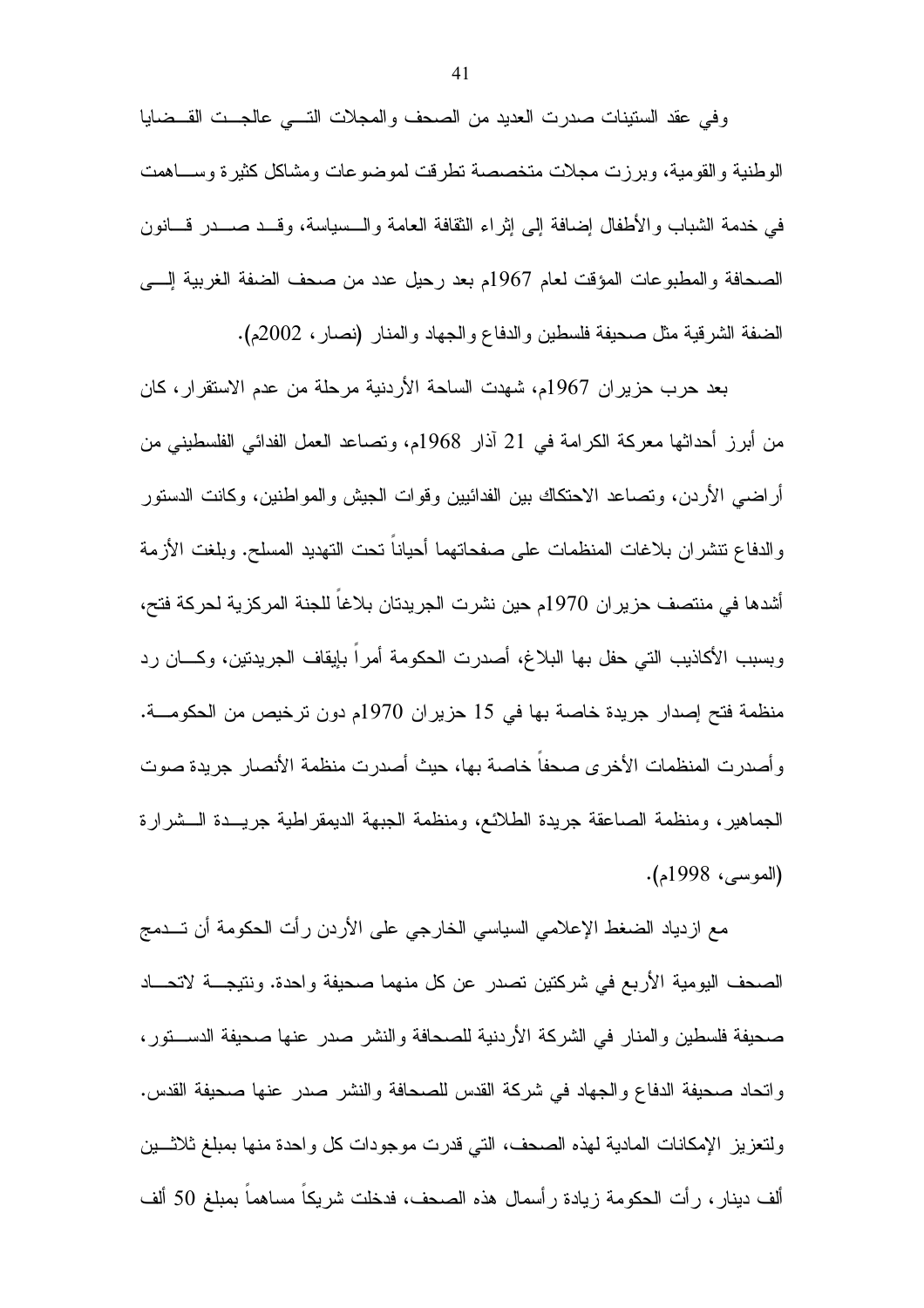دينار — أي المساهمة بمبلغ 25 ألف دينار في رأسمال كل شركة من الشركتين (مرجع سابق، 1998م). وعلى أثر ذلك دخلت الحكومة الأردنية شريكاً مساهماً مع هذه الشركات وعملــت على نجنيد ذوي الخبرات من موظفي وزارة الإعلام للمهمة الجديدة. ومـــن هـــؤلاء، بـــرز صحفيون مرموقون منهم محمود الكايد (رئيس نحرير الرأي فترة طويلة من الزمن) وركــــان المجالي (رئيس تحرير الأخبار والرأى ونقيب الصحفيين) والياس جريسات ( الــذى عمـــل سكرنيراً لتحرير الرأي ردحاً من الزمن). حققت الدولة بهذه العملية أكثر مـــن هـــدف. فقـــد ضمنت أولا وجود ممثل لها في مجلس إدارة كل صحيفة رئيسية. كما ضمنت ثانيـــا تقويـــة البنية الاقتصادية للصحف، الأمر الذي سيؤدي إلى رفع مستوى الخدمات التي تقدمها للقـــراء بما يقود في النهاية إلى مأسستها، وفوق هذا ضمنت الحكومة توزيع إصدار الصحف اليومية بين عمّان والقدس(مرجع سابق، 1998م).

لم تستمر تجربة الدمج طويلاً فانسحبت الحكومة في عام 1969م من الشراكة مبقيـــة العمل الصحفي في يد القطاع الخاص. ولا بد أن حرب حزير ان 1967م، وما أعقبهــــا مــــن أوضاع غير مستقرة عاشها الأردن، كانت من جملة الأسباب التي أدت إلـــي اتخـــاذ قــــرار الانسحاب من الشراكة. ومن ناحية أخرى، فإن عملية الدمج لم نكن سلبية تماما، إذ إن تعـــدد الصحف وصغرها وضعفها كان بحاجة لحل جذري. لذا يمكن القول إن خطوة الدمج كانست خطوة عملية تصدت لبعض المشاكل التي عانت منها صحافة تلك الحقبـــة (مرجـــع ســــابق، 1998م). "وللإنصاف، فإن قرار الحكومة كان انعكاساً لواقع الصحافة العربية آنئذِ التي كانت تشن حملات دعاية قوية ضد الأردن من الدول العربية المجاورة، وكانت هذه الصحف مثــل (الأهرام) صحف شبه رسمية مؤممة وملكا للدولة. فلماذا لا يكون للحكومة الأردنيــــة أيـــضا صحافة ناطقة باسمها" (الموسى، 2003م).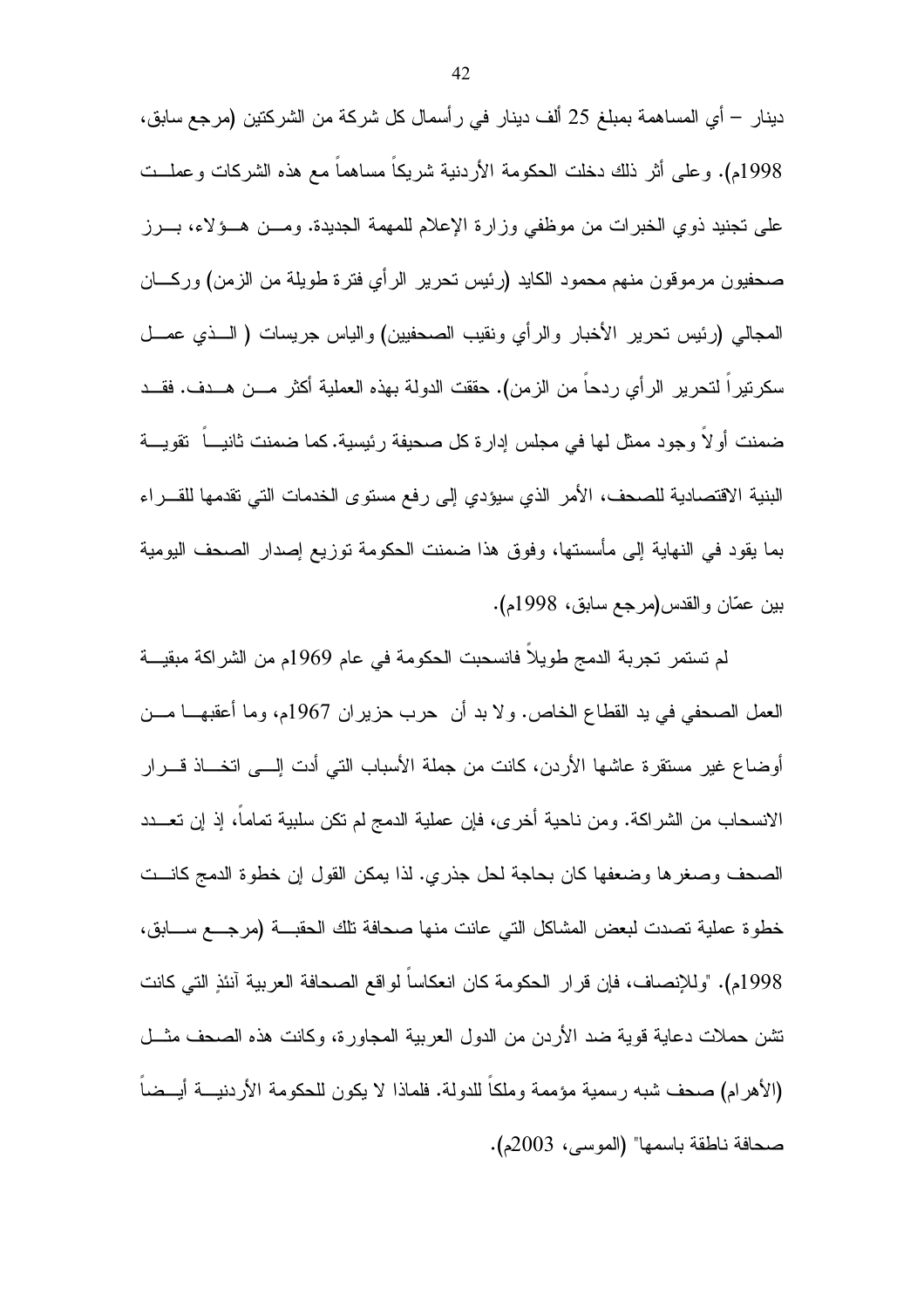المرحلة الثالثة: صحافة المؤسسات.

تميزت مرحلة السبعينيات بالنطوير والنحديث وظهور صحافة مؤسسية قوية، لعبــت الدولة دورا في نطوير مستواها الفني وإمكاناتها المادية، خضعت الصحافة في هذه المرحلة لأحكام قانون المطبو عات والنشر العام 1973م، الذي يتشابه في بنوده مع قانون المطبو عات لعام 1967م، عدا أنه اشترط تو افر عشر ة آلاف دينار كر أسمال لإصدار الصحيفة اليوميـــة، وثلاثة ألاف دينار للصحيفة الأسبوعية. كما أعطت المادة (23) من القانون لمجلس الوزراء صلاحية إلغاء رخصة المطبوعة، أو تعطيلها مدة لا نقل عن أسبوع أو بغرامة لا نقل عـــن 150 ديناراً ولا نزيد على 500 دينار (مرجع سابق، 1998م).

أُنشئت المؤسسة الصحفية الأردنية (الرأي) في عام 1971م كمؤسسة حكومية وناطقة باسم الاتحاد الوطني العربي، ورغم صدور صحيفة الرأى في ذلك الوفت بإمكانـــات فنيـــة وصحفية جيدة فإنها كانت تعانى من التبعية الحكومية من حيث الاستقلال المالي والإداري في ذلك الوقت (ندوة الصحافة والإعلام في الأردن،1997م). وفي عام 1974م بــدأت ملامـــح المؤسسات الصحفية تظهر بشكل أكثر وضوحا ونتظيما من خلال قبسول القطساع الخساص للتحدي بعد بيع الحكومة حصتها في صحيفة الرأي، حيث اقتسمت جريدتا الرأي والدســــتور السوق الإعلامي والإعلاني والنوزيعي وبدأت المنافسة المؤسسية بينهما لنطــوير المطـــابـع والتجهيزات الفنية الأخرى مما أدى إلى تطوير قطاع الصحافة في الأردن بشكل عام. وفسى عام 1975م صدرت جريسدة الجسوردان تسابمز (THE JORDAN TIMES) باللغسة الإنجليزية، كما صدرت في نفس العام صحيفة الأخبار اليومية التي توقفت بعد 4 سنوات من الصدور غير المنتظم، وصدرت صحيفة الشعب في عام 1976م، إلا أن عدة عوامل أدت إلى عدم نجاح النجر بة، ومن أهمها النغيير ات المنو اصلة على إدار نها ور ئاسة نحر بر ها، نتيجـــة الندخلات الحكومية فيها مما أدى إلى إضعاف نطورها ونقدمها، وعدم القدرة علـــي اقتحــــام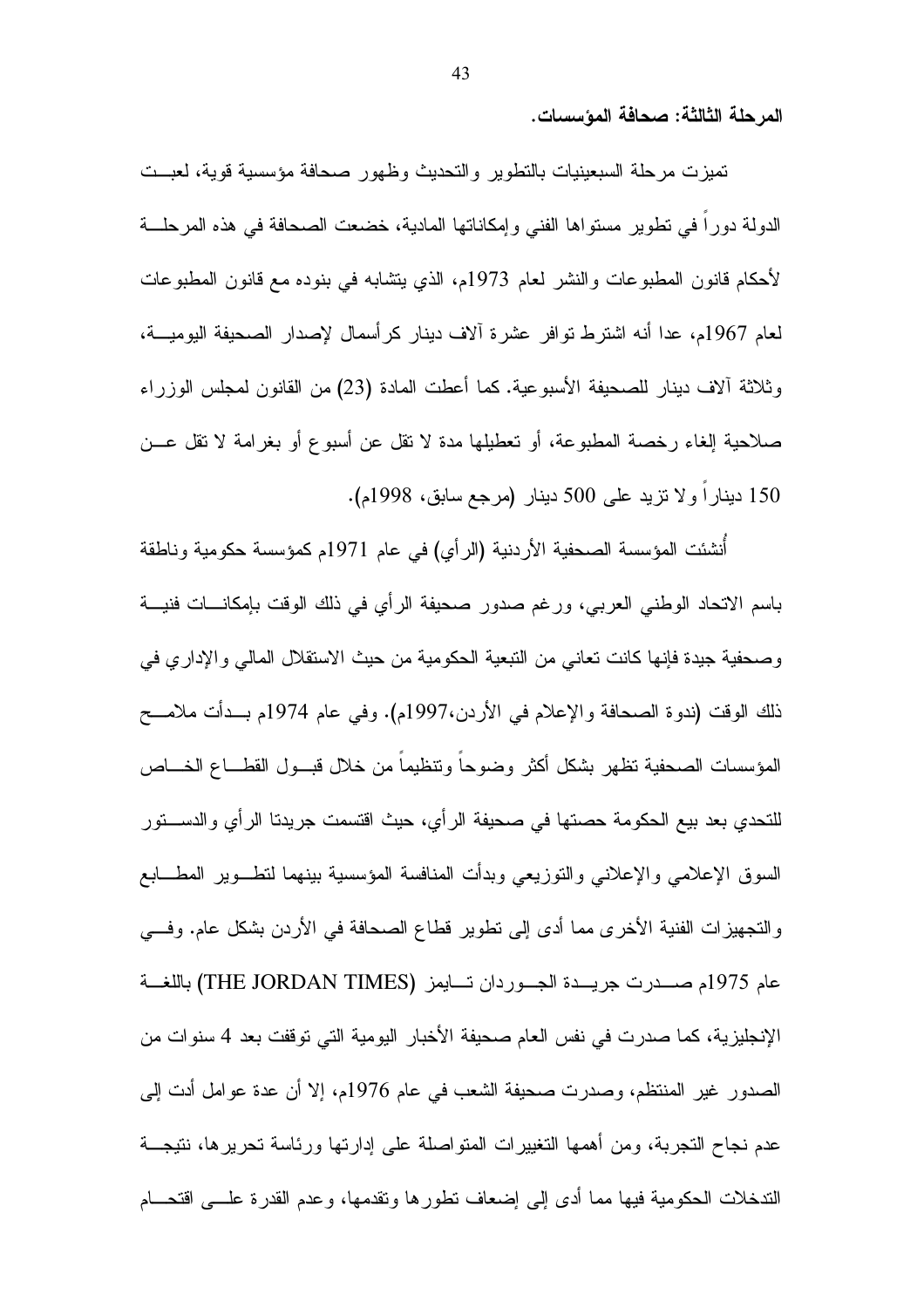السوق الأردنـي الموز ع بين الـجريدتين الكبيرتين فـي ذلك الوقت (الرأي والدستور) ومن ثـــم نوقفت الصحيفة عن الصدور في 1977م (ندوة الصحافة والإعسلام فسي الأردن، 1997م). وجاء صدور صوت الشعب في عام 1983م كتجربة فريدة في تاريخ الــصحافة الأردنيـــة، باعتبار ها جريدة شعبية بإدارة رسمية، تعمل بتوجيه مجلس إدارتها الذي كان معظمــــه مـــن القطاع العام (الموسى، 1998م). وفي عام 1986م عملت الحكومة على إعادة النظــر فـــي ملكية الصحف اليومية الكبرى مثل الرأي والدستور ونحويلها إلىي شركات مساهمة عامــــة، تساهم فيها الدولة من خلال المؤسسة الأردنية للاستثمار (حمّاد، 1992م).

"في مطلع عام 1986م نحولت الدستور إلى شركة مساهمة عامة، نمتلك الدولـــة ممثلـــة بصندوق النقاعد والمؤسسة الأردنية للاستثمار ما بعادل 55% من رأسمالها، وأصبح لها ممثلون بالمجلس الإدار ي" (الموسى، 1998م). "وعلى الرغم من أن الرأى والدســـــنور مــــن الـــصـحف الموالَّية – بحسب رأي وليم روو – فإن هذا لم يمنع الحاكم العسكري، ومجلس الوزراء، بنتسيب من وزير الإعلام – من تعطيلهما، مما يعطي فكرة واضحة عن سلطوية الأحكام العرفية وقانون المطبوعات الصادر عام 1973م، وتمكينه الوزير من تعطيل الصحيفة لأوهى الأسباب" (مرجـــع سابق، 1998م).

#### المرحلة الرابعة: صحافة المرحلة الديمقراطية.

جرت الانتخابات النيابية في الثامن من تشرين الثاني 1989م إيذاناً ببدء مرحلة جديدة في الحياة السياسية الأردنية بعد نوقف زاد على عشرين عاماً من الأحكام العرفية, وبدأت المسيرة الإعلامية مرحلة جديدة بصدور قانون المطبوعات رقم (10) لعام 1993 الذي اعتبر منقدما وليبراليا موازنة مع قوانين المطبوعات السابقة واللاحقة، إذ ضمن عدم وجود الرقابة على الصحف، وإمكانية إي مواطن من امتلاكها، وإصدار الرخص خلال ثلاثين بوما،وإن يكون الرفض مبررا، وخاضعا للطعن أمام المحكمة، ومنع الحكومة من إصدار الصحف السياسية،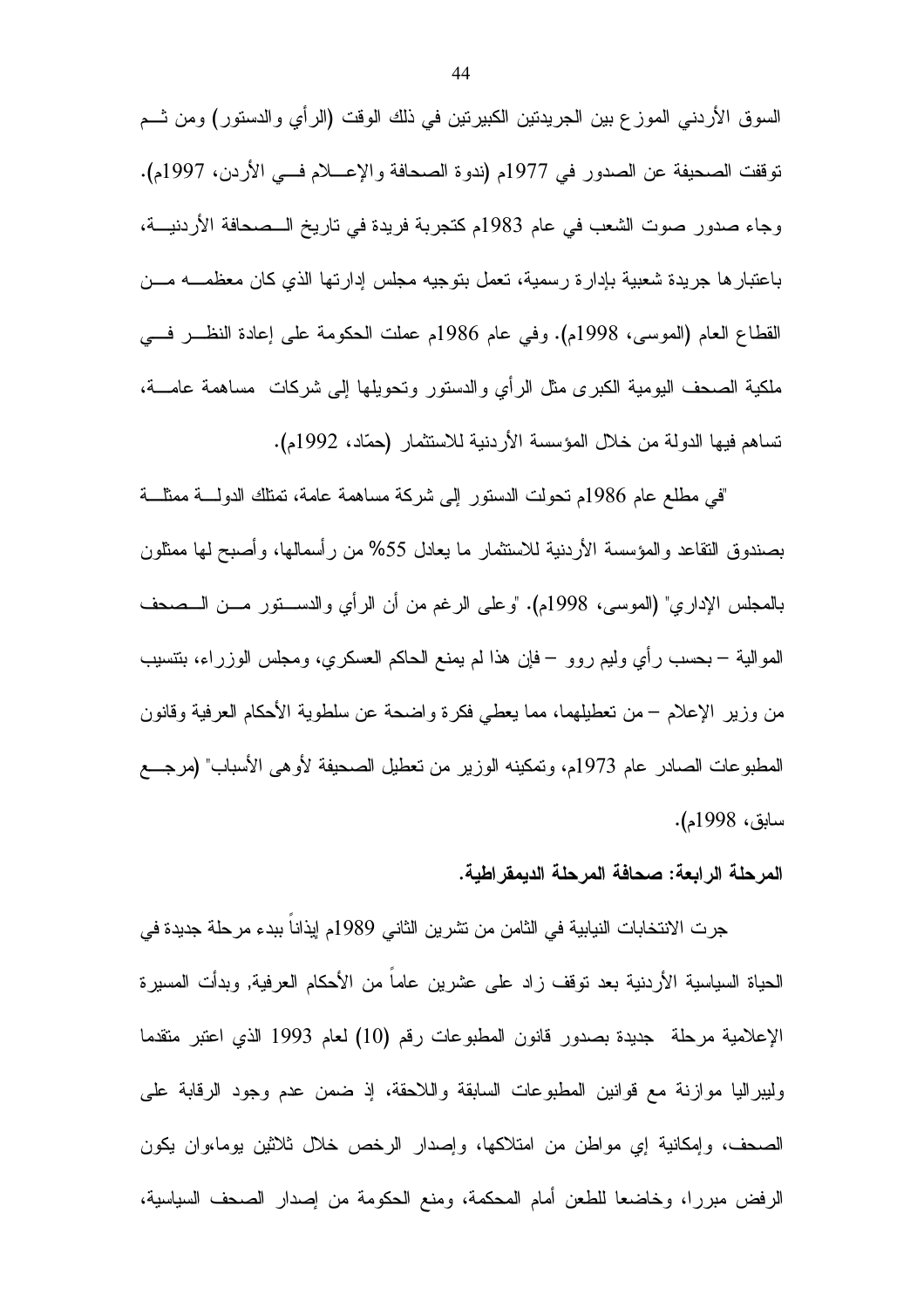وحدد نسبة اسهامها في الصحف بما لا يزيد على30%، وجرد السلطة التتفيذية من صلاحية سحب الرخصة، أو إيقاف الصحيفة، ولو مؤقتا ونقلها للسلطة القضائية (عادل زيادات، 1997م).

رغم رفع شعار الحريات العامة خضعت الحريات الإعلامية، والصحفية للقيود التشريعية المتناقضة مع نلك الشعارات، ولم تشهد قوانين المطبوعات استقرارا كغيرها من القوانين، بل تعرضت للتعديل والإلغاء والإيقاف وفق الظروف التبي مر بها الأردن، ونتيجة تخفيف قيود الترخيص في قانون 1993 صدر العديد من الصحف الأسبوعية التي يمكن نقسيمها إلى صحف: مستقلة، وحزبية، وشعبية، فاستغلت هامش الحرية ونبنت قضايا المواطنين، وسلطت الضوء على قضايا الفساد، ونقد السلطنين النشريعية والنتفيذية بجرأة لم نعتد عليها الحكومة، إلا أن صحف الإثارة الشعبية لجأت للمبالغة، والتهويل في معالجة القضايا، ونشر الصور التبي نتنافى مع نقاليد المجتمع الأردني؛ مما أزعج الحكومة؛ ونقابة الصحفيين؛ وخلق مشاكل دفعت للمطالبة بوضع حد لمهذا النوع من الصحافة؛ فوظفت الحكومة ذلك؛ واستغلت تلك المطالبات فلجأت إلى سن التشريعات التي حدت من الحريات العامة، والعمل الحزبي، وغالت بتطبيق بنود نلك القوانين،ودفعت وزارة الإعلام لنحريك دعاوى ضد نلك الصحف إلا أنها خسرتها، فظهر أن قانون 1993 لا يخدمها (أبوعرجه، 1996م).

أوقفت الحكومة العمل بقانون المطبوعات لعام 1993م، وأصدرت القانون المؤقت رقم (27) لعام1997م كرد فعل على التغطية الإعلامية التي مارستها الصحف الأسبوعية، فاتخذت الحكومة من ذلك مبرراً لاتخاذ إجراءات تحد من الحريات الصحفية؛ بحجة أن الصحف الأسبوعية نتال من هيبة الدولة، والأمن الوطني والاقتصادي (أبوعرجه، 2000م).

أدى القانون الجديد إلى نشديد القيود على وسائل الصحافة والإعلام، ونضبيق الحريات؛ مما أدى إلى نوقف ثلاث عشرة صحيفة أسبوعية عن العمل؛ لعدم قدرتها على تصويب أوضاعها وفق القانون الجديد الذي أوقفته محكمة العدل العليا عام 1998م اثر الطعن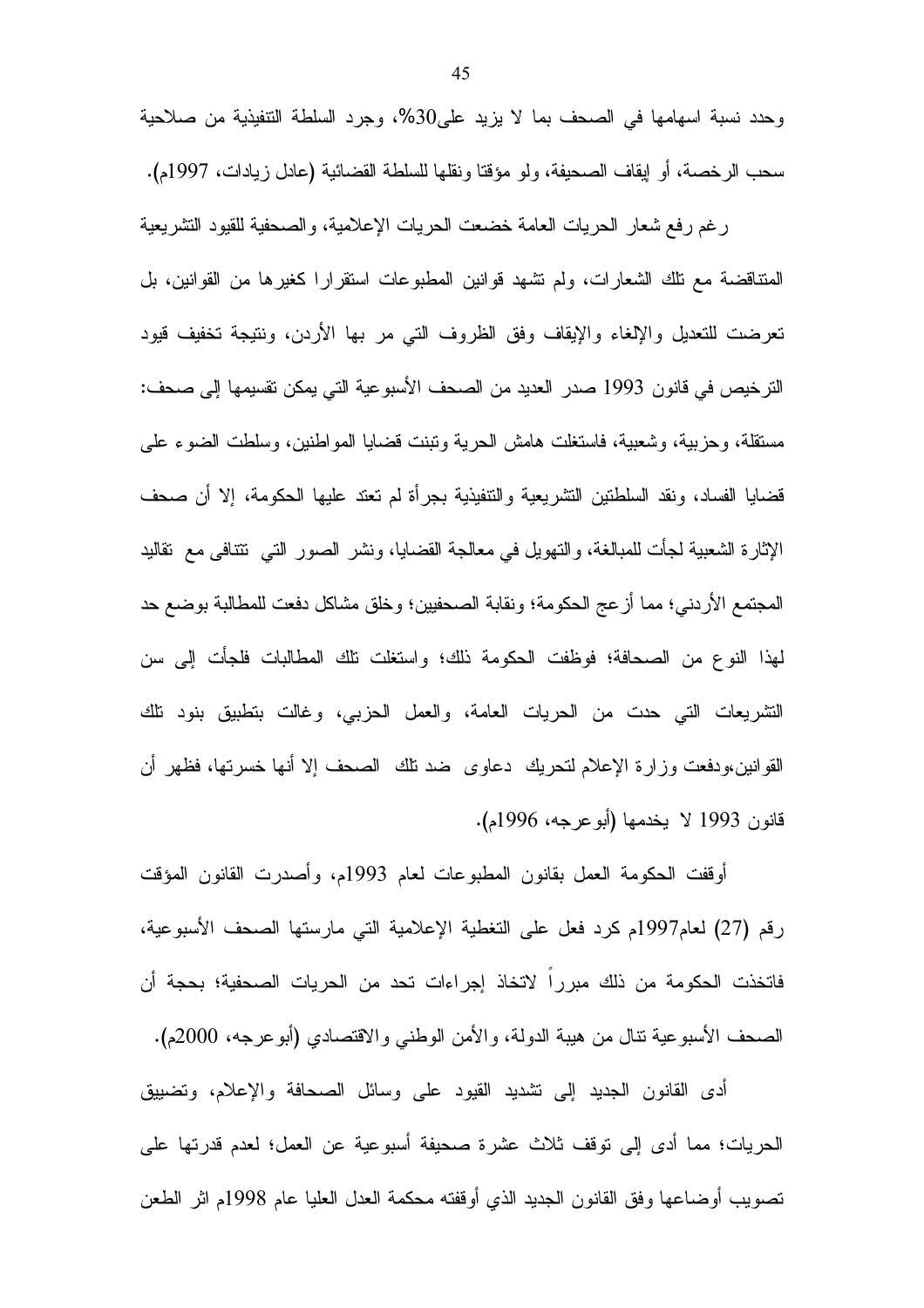بدستوريته من قبل نقابة الصحفيين، وبعض الصحف الأسبوعية، فصدر عام 1998م قانون المطبوعات والنشر المؤقت رقم (8) الذي جاء أفضل من سابقه، لكنه دون المسنوى المأمول، فأثار شكوك الوسط الصحفى حول نوجهات الحكومة للسيطرة على الإعلام، والحد من الحريات الصحفية والإعلامية، وبخاصة تلك المتعلقة برأسمال الصحف اليومية والأسبوعية، وتعليق صدور الصحيفة في أثناء النظر في القضايا الصحفية أمام المحاكم، وفي عام 1999م أصدرت الحكومة القانون المعدل لقانون المطبوعات والنشر رقم(30)، الذي أسهم في رفع سقف الحرية، ومنح الصحفي فرصة للعمل في بيئة قانونية، وإدارية أقل صعوبة،وعزز الحماية القانونية للصحافة والصحفيين، وألزم الجهات الرسمية، والمؤسسات العامة نسهيل مهمة الصحفي (مرجع سابق، 2000م).

يلاحظ أن المرحلة التي نلت النحول الديمقراطي انسمت بالتشنجات الحكومية، وردود الفعل الغاضبة إزاء المؤسسات الصحفية والإعلامية، والتجاذبات بين السلطة والصحف الأسبوعية، وتقييد حرية بعض الفضائيات في حين نجد أن المؤسسات الصحفية الكبرى كالرأي والدستور لم تستغل هامش الحرية الذي توفر في تلك المرحلة؛ كونها نتأثر مباشرة برأي الحكومة، وندور في فلكها علاوة على أنها صحف مزدهرة اقتصاديا، ولا نواجه أية منافسة تدفعها للتغبير .

حاولت جريدة العرب اليوم التي صدرت عام 1997م أن نقدم نكهة صحفية مختلفة للمعالجات الصحفية. وفجرت عددا من القضايا الصحفية الهامة التي كان لها تأثيراتها في الحياة السياسية والاجتماعية في المجتمع الأردنبي، ورفعت حدة انتقادها للحكومات وخاصة حكومة عبدالرؤوف الروابدة وقبله حكومة الدكتور عبدالسلام المجالي، وعرضت قضايا محلية كشف فيها ما يهم الشعب الأردنبي، كالمياه الملوثة في محطة زي، وأنابيب النفط القديمة التي عرضتها الحكومة للبيع (عبيدات، 2003م). ومن الصحف اليومية أيضاً صحيفة الديار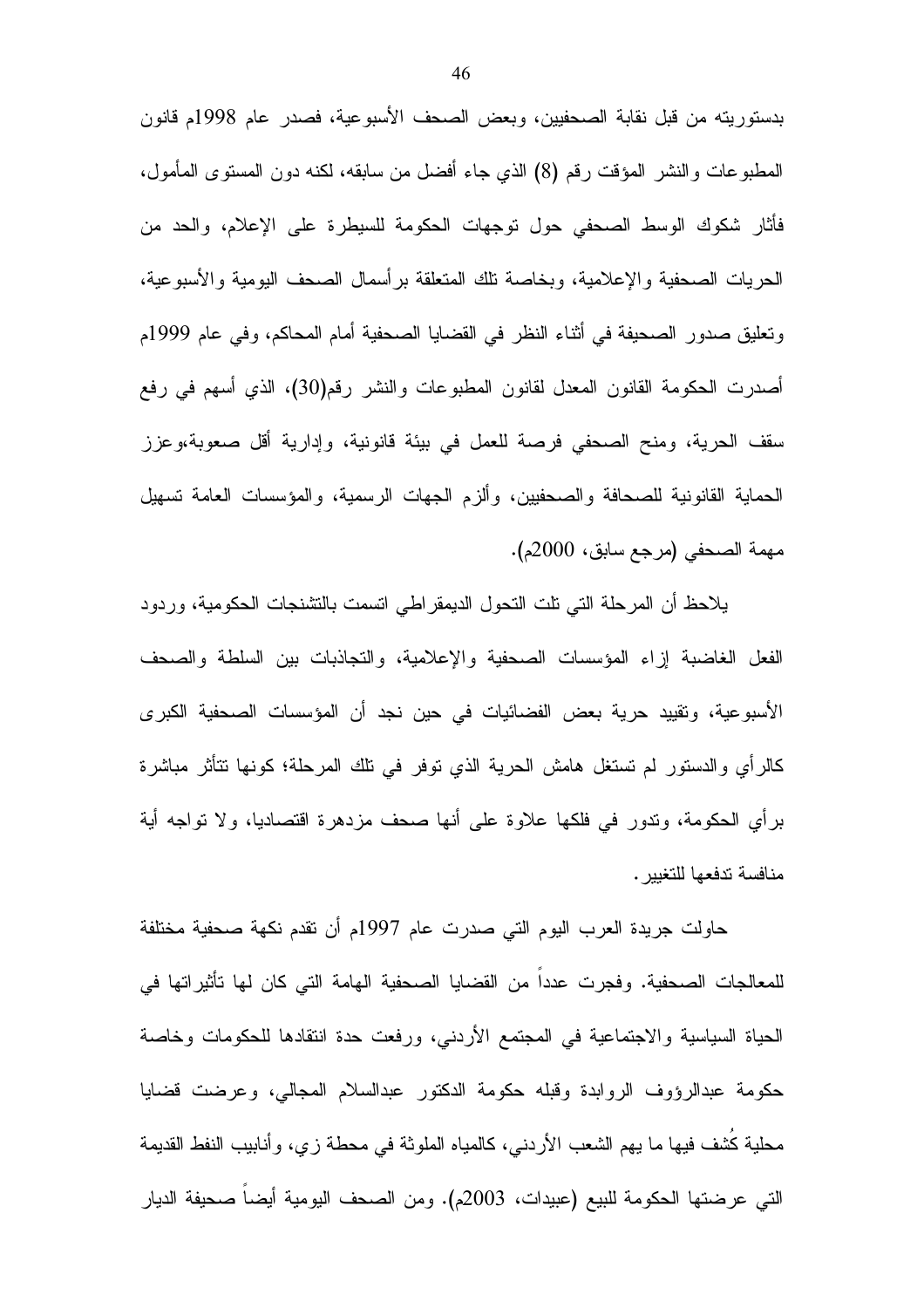والتسي صدرت عام 2003م وهي إخبارية شاملة اقتصادية اجتماعية. وكذلك صحيفة الغد (صحيفة بومية سياسية اقتصادية اجتماعية منوعة) صدرت في عام 2004م وهي منوعة شاملة (حواتمة، مقابلة شخصبة، 2008م).

ير ي الباحث أنه على الرغم من نوجيهات جلالة الملك عبد الله الثاني بالانفتاح على وسائل الصحافة والإعلام إلا انه لم يحدث أى نطور بذكر على التشريعات الإعلامية المتعلقة بالحريات الصحفية باستثناء إقرار قانون المطبوعات والنشر رقم (27) لعام 2007 المعدل لْقَانُونَ الْمُطْبُوعَاتِ وَالنَّشْرِ رَقْمَ (8) لسنة 1998 وتَعْدِيلاتَه لعام 2004 والذي لم يرق لمستوى قانون عام 1993 من حيث الحريات، وإقرار قانون ضمان حق الحصول على المعلومات رقم (47) لسنة 2007م الذي يتيح للصحفيين الوصول للمعلومة بسهولة ويسر .

### الصحافة الأسبوعية:

شهد الأردن عبر المراحل المختلفة ظهور عدد من الصحف الأسبوعية، التي تباينـــت في دورية صدورها، وكان أغلبها بصدر أسبوعياً، وقد عاشت هذه الصحف ظروف ٌمتقلبة كانت انعكاسا للأوضاع السياسية والاقتصادية والتعليمية. وكان واضحا أيضا أن نلك الصحف كانت انعكاساً للهم الوطني والقومي، أو نعبيراً عن الأحزاب وطموحاتها. كما شهدت الساحة الأردنية إصدارات متتالية من الصحف الأسبوعية خاصة بعد صــــدور قــــانون المطبوعــــات والنشر عام 1993م، الذي خفف من فيود الترخيص الصحفية. ويمكـــن نقـــسيم الـــصحف الأسبو عية إلى الفئات التالية (أبو عرجة، 2000م):

#### أ. الصحافة المستقلة:

ومنها أخبار الأسبوع لعبد الحفيظ محمــد، صـــدرت فـــي 1959/10/14م، وانتقلت ملكيتها في 22/8/1991م إلى عيسى الريموني. وجريدة الصحفي لضيف الله الحمود التي صدرت عام 1964م، والرأى لمحمد محمود الخطيب في عـــام 1965م،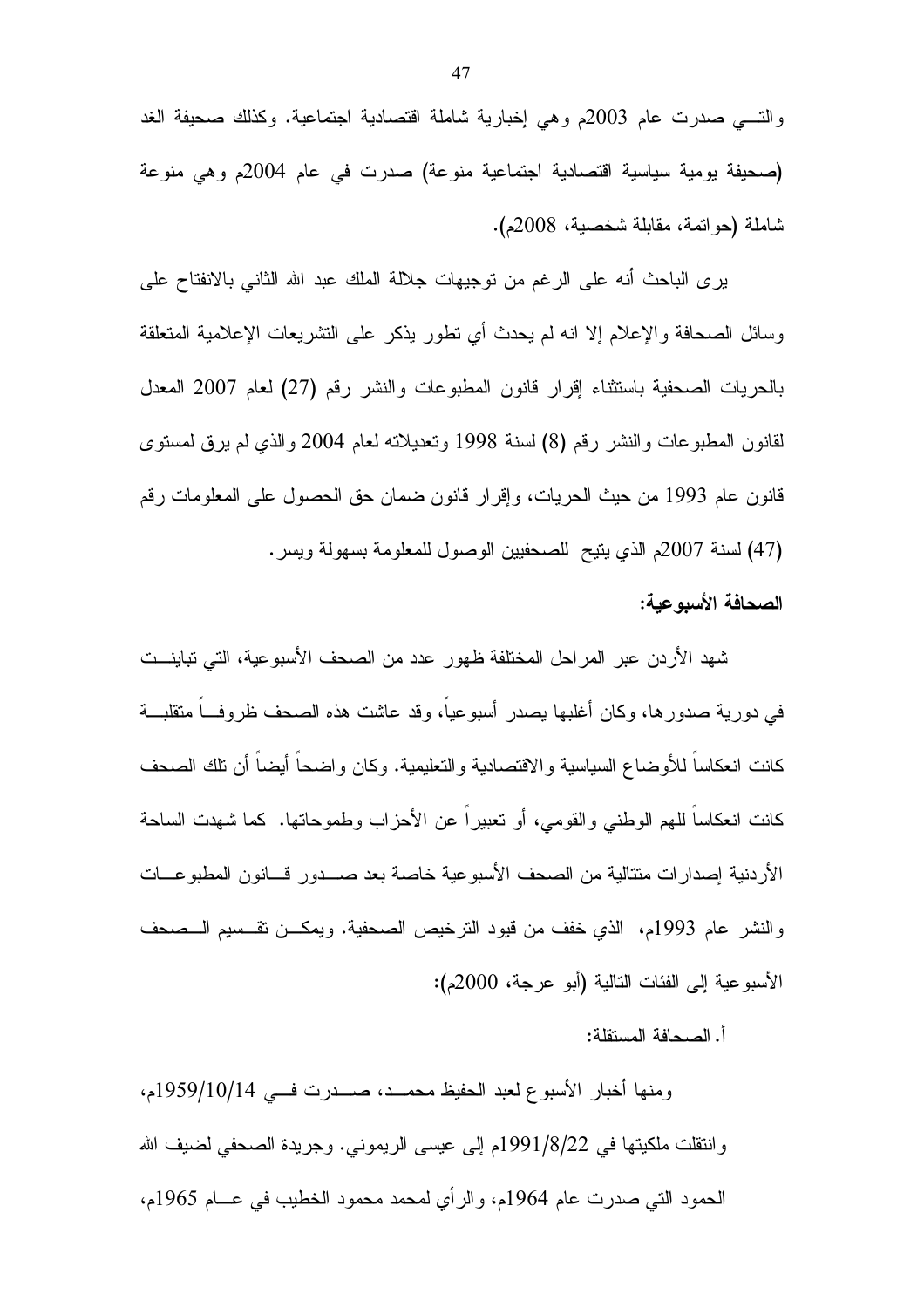قبل أن توقف عام 1967م بسبب قانون المطبوعات المؤقــت لــسنة 1967م الـــذي اشترط رأسمال مرتفع للجريدة الأسبوعية واليومية. كما صدرت أخبار اليسوم بسين عامي 1962م و 1964م لعرفات حجازي ومحسن سعيد اشكنتنا قبل أن ينضم اليهما جمعة حماد. وأصدر عرفات حجازي جريدة عمّان المساء عـــام 1962م، قبـــل أن توقف عن الصدور فسي 1975/8/13م (الموسي، 1998م). واللَّــواء والــسبيل وصحيفة(ذا ستار) تصدر باللغة الإنجليزية وهذه السصحافة منهسا الفكريسة ومنهسا السياسية ومنها الدينية والثقافية ومنها الرياضية ومنها الأدبية ومنها الفنية وما يجمعها ابتعادها عن أسلوب النهويل والإثارة، وتعكس على صفحاتها روح التعددية الفكريسة السياسية والاعتدال والوسطية(نصار، 2002م).

ب. الصحافة الحز بية:

لقد سعت الأحزاب الأردنية التي تأسست في إطار التعددية الحزبية والسياسية الَّتِي شهدها الأردن ابتداءً من عام 1992م إلى امتلاك المطبوعات والصـحف الخاصـة بها، والتي واجهت ونواجه كما هو الحال مع الأحزاب نفسها، مصاعب جمــــة فــــي طريقها، مما أثر سلباً على أداء هذه الأحزاب وأفقدها القدرة على تمويل مطبوعاتهـــا بما يمكنها من أداء رسالتها الصحفية على الوجه الصحيح. ومن البديهي القـــول: إن أى حزب لا يستطيع الاستغناء عن صحيفة أو مجلة نتطق باسمه ونكـــون واســـطة الاتصال بينه وبين جماهير ه الحزبية بحيث تشرح بر امجه وأنشطته ومواقفه ونظــرا لأهمية الصحيفة بالنسبة للحزب فهي تعبر بأدائها سواء بالقوة أو الضعف عــن أداء الحزب نفسه، ومما تجدر الإشارة له أن من العوائق التي تواجهه الصحافة في الأردن غالبًا هي العوائق المالية وافتقارها إلى المعلومات بالإضـــافة إلــــى افتقارهـــا إلـــــى الصحفيين المحترفين وضعف الإعلانات ومحدودية التوزيع(أبو عرجـــة، 2006م).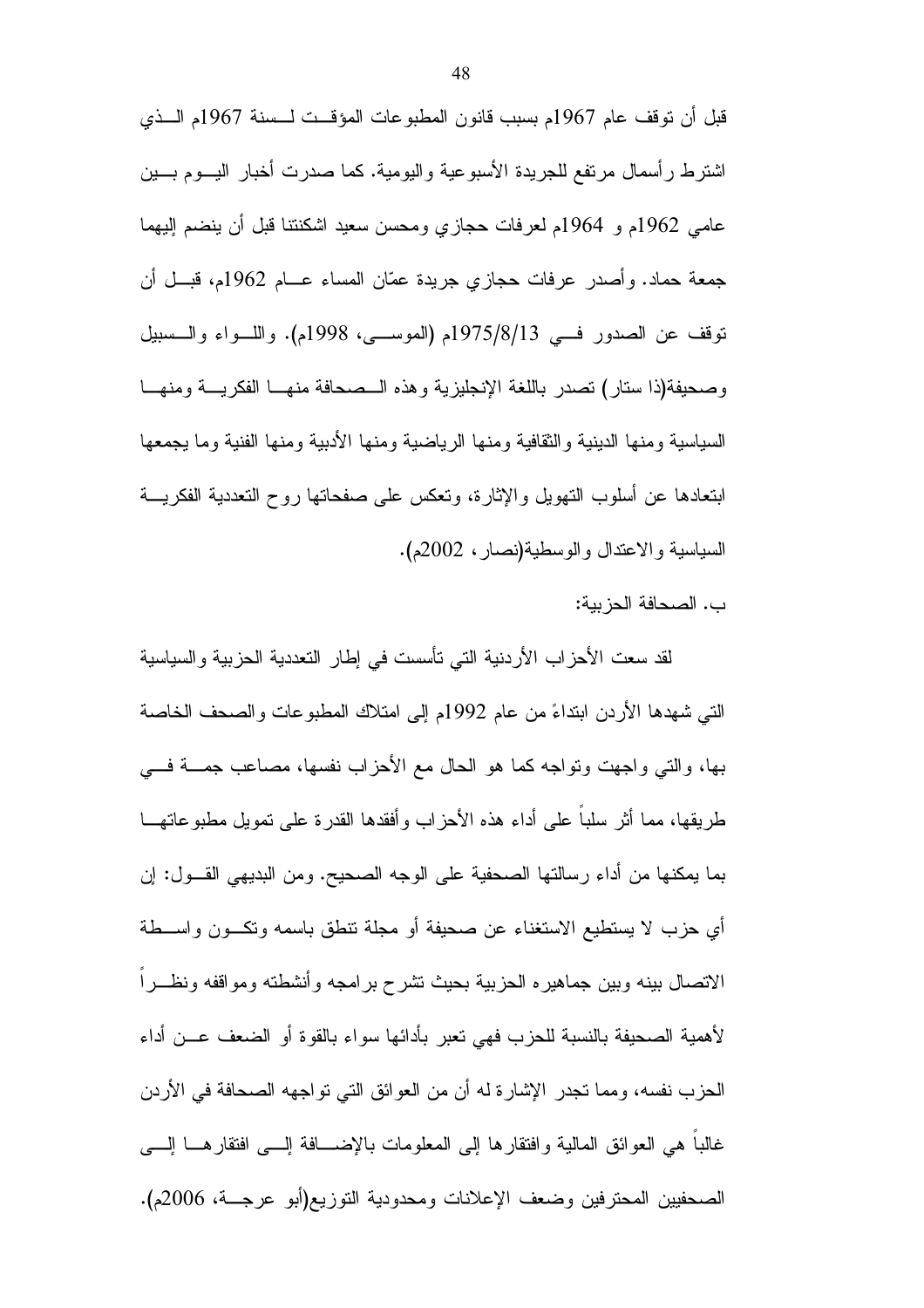تتمثّل هذه الصحافة بعدد من الصحف الأسبوعية التي تميـــل إلـــي الإثــــارة الصحفية، متبعة في سبيل ذلك عدداً من الأساليب منها: المبالغة والتهويل في طـــرح القضايا والمشكلات التي تعرضها في أخبارها وتحقيقاتها الصحفية، كذلك لجوئها إلى النوسع والمبالغة، من عرض لأخبار الجرائم المحلية، وكذلك نشر أخبـــار الجــــرائم المنقولة عن الصحف العربية والعالمية، وكذلك لجوئها إلى العناوين الضخمة التي لا تتطلب الموضوعات المتصلة بها مثل تلك العناوين وكذلك اهتمامها بإثار ة المعسارك الصحفية داخل الحياة السياسة والاجتماعية، بالإضافة إلى نشر صور نتتسافى مسع الأخلاق والأعراف الأردنية. لقد كانت هذه الصحف موضوع جدل داخل الأوســـاط الصحفية والإعلامية حول أساليبها ومدى مراعاتها للقواعد الصحفية المتعارف عليها داخل المجتمع الأردنبي. وهناك من اعتبرها خارجة ومتجاوزة للحدود العقلانية فـــي ممارسة حرية الصحافة وكون هذا النوع من الإثارة والنهيج يتعارض مع مـــصلحة الوطن. وقد نادي عدد كبير من الصحفيين بوجوب معالجة مشاكل هــذه الــصحافة بتطبيق قانون المطبوعات والنشر لأن مواده نغطي النجاوزات التي نقع فيهـــا هـــذه الصحف كما يجب تفعيل قانون نقابة الصحفيين مع ضرورة إعادة النظر فسى أليسة لِيجاد محكمة خاصة نتظر بجرائم المطبوعات والنشر (نصار، 2002م).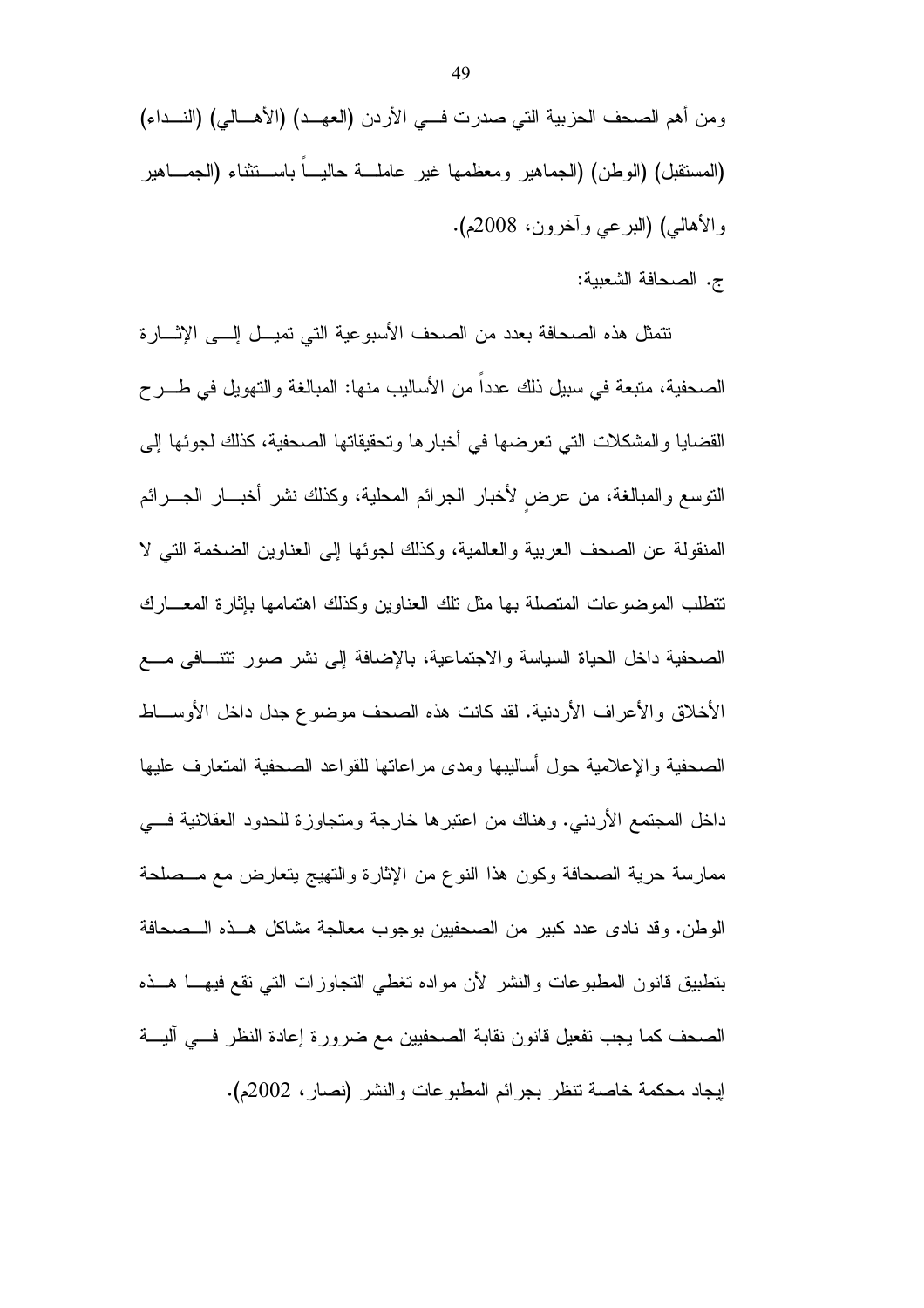الصحافة العسكر بة:

الصحافة العسكرية كما يعرفها العميد الركن محمد الرقاد مدير التوجيه المعنوي فسي القوات المسلحة الأردنية هي:"الممارسة الحقيقية لعملية إعلاميـــة **(صـــحفية)** تأخـــذ صـــفة العسكر بة أي أن هذه العملية الإعلامية الصحفية تهتم بالشؤون ذات الصبغة العسكر بة ولمهـــا صلة بنشاطات وإنجازات القوات المسلحة"، فهي ممارسة للكتابة الصحفية بأشكالها المختلفة بدءً من تحرير الأخبار العسكر بـة وكتابة التحقيقات الصـحفية التي تتناول التحليلات العسكر بـة أو كتابة المقالات ذات الأبعاد العسكرية سواء أكانت نعبوية أم نفسية أم اجتماعية أم غير هـــا (الرقاد، مقابلة شخصية، 29 حزير ان 2008م).

أما الصحافة العسكرية الأردنية، فإذا أردنا البحث في جذورها فتعود إلى المنشورات الني بثها الشريف الحسين بن علي طيب الله ثراه حيث الاساس الأول للـــصـحافة العـــسكرية، على اعتبار أن المنشور هو إحدى الوسائل الإعلامية حيث حمـــل المنـــشور الأول للثـــورة العربية الكبرى الأسباب والمبررات التي حدت بالشريف الحسين بن علـــي القيــــام بــــالثورة العربية الكبرى، كما كانت صحيفة القبلة التي كانت تصدر في مكة عن الشريف الحسين بـــن على أول صحيفة لها علاقة بالإعلام العسكري على اعتبار أن الجـــبش العربـــي بإعلامــــه العسكري القديم والحالبي هو وارث مبادىء رسالة الثورة العربية الكبرى، حيث كانت صحيفة القبلة نتشر أخبار العمليات العسكرية لجيوش الثورة العربية، ويمكننا القول هنا بسأن أولسي أساسيات الخطاب الإعلامي العسكري الأردني نعود بجذورها إلى صحيفة القبلة كان هنساك إدراك مبكر من الأمير عبدالله بن الحسين لأهمية الإعلام فقام بإصدار صحيفة "الحق يعلـــو" في عام 1920م/1921م حينما وصل إلى معان، وصدر منها خمسة أعداد حينما كان الأمير عبدالله معسكر ا في معان (الر فاد، مقابلة شخصية، 29 حز بر ان 2008م).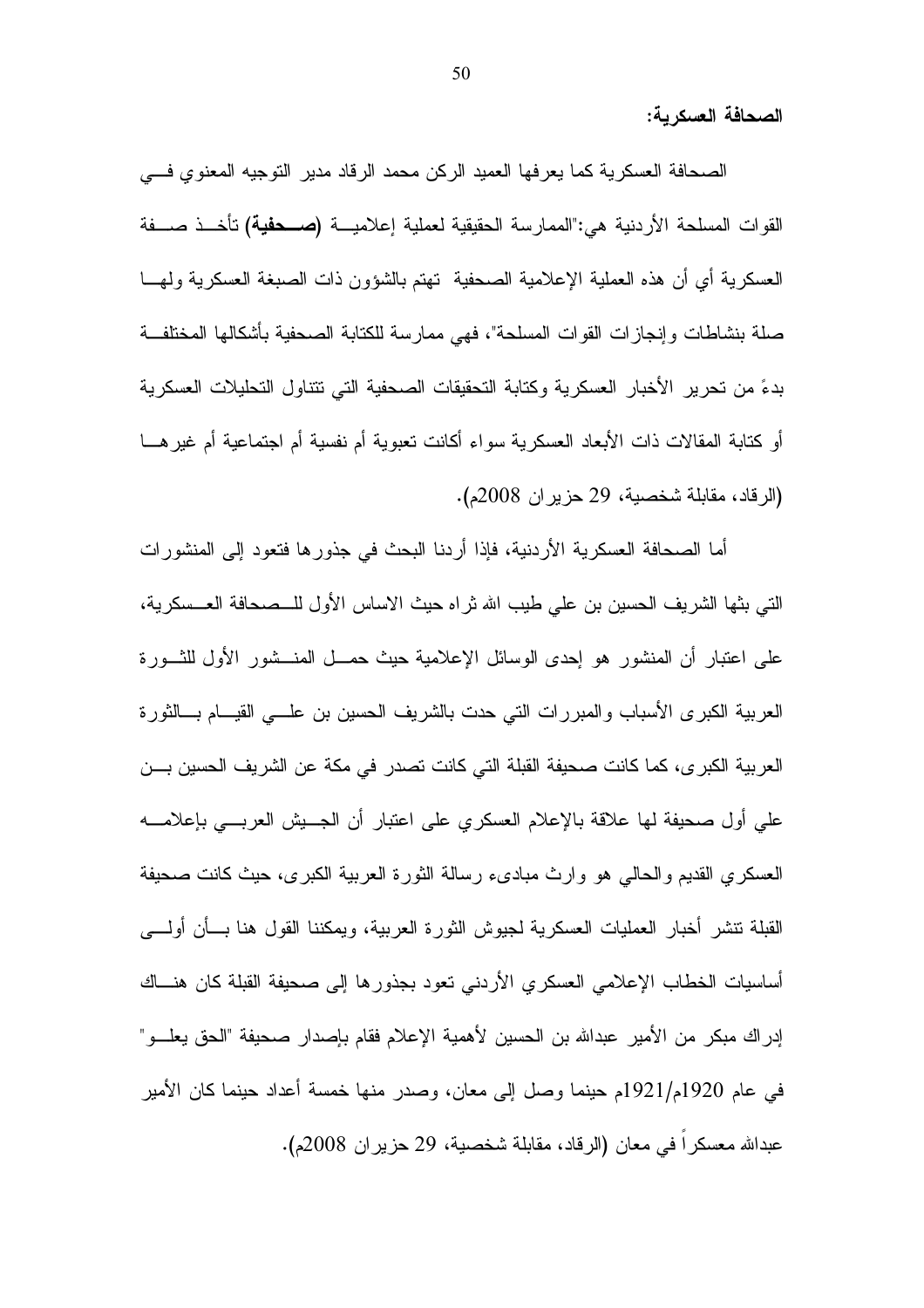الصحافة العسكرية في القوات المسلحة الأردنية /الجيش العربي(الرقاد، 2006م):

- الصحف العسكر بـة: <u>أ.</u>
- صحيفة "العاق يعلو": صدرت عام 1920م هــي أول صــحيفة  $(1)$ صدر ت في الأر دن تحتو ي مقالات تتعلق بالأو ضاع السياسية وشؤون الحر ب في ذلك الوقت وهي أول صحيفة تحمل أخبار الحرب ومعارك الثورة العربية الكبر ى.
- مجلة "الجيش العربي ": صدرت عـــام 1940م تعنـــي بالمواضـــبع  $(2)$ العلمية والعسكرية التبي تهم رجال القوات المسلحة والأمن العام وقد استمرت إلى عام 1949م إلى ان حلت محلها مجلة الوثبة.
- مجلة "السوتسبة " : أصدرتها فيادة الجيش العربي في حزيران عام  $(3)$ 1949م اهتمت بالمواضيع التي تعالج القضايا العسكرية الأردنية ثم توقفــت عام 1951م ثم عادت باسم **وثبة الجيش** بإشــــراف مــــن المكتـــب الثقـــافي العسكري.
- "المجلة العسكرية": صدر العدد الأول منها فــي 15 شــباط عــام  $(4)$ 1955م لتحل محل مجلة "وثبة الجيش " بعدد صفحات وصل إلى المئة بقياس (24 x17) نطبع في مطابع الجيش العربي بمواضيع متنوعـــة واســـنمرت بالصدور حتى أصبحت في عام 1982م مجلة ربعية تقتصر على الدراسات والأبحاث العسكرية واستمرت حتى عام 1986م.
- مجلة "الأردن العسكرية ": صدرت عـــن إدارة التوجيـــه المعنـــوى  $(5)$ بمديرية التعبئة والعلاقات العامة عام 1965م وهي نعني بالأبحاث والدراسات العسكر بة والمقالات الأدببة.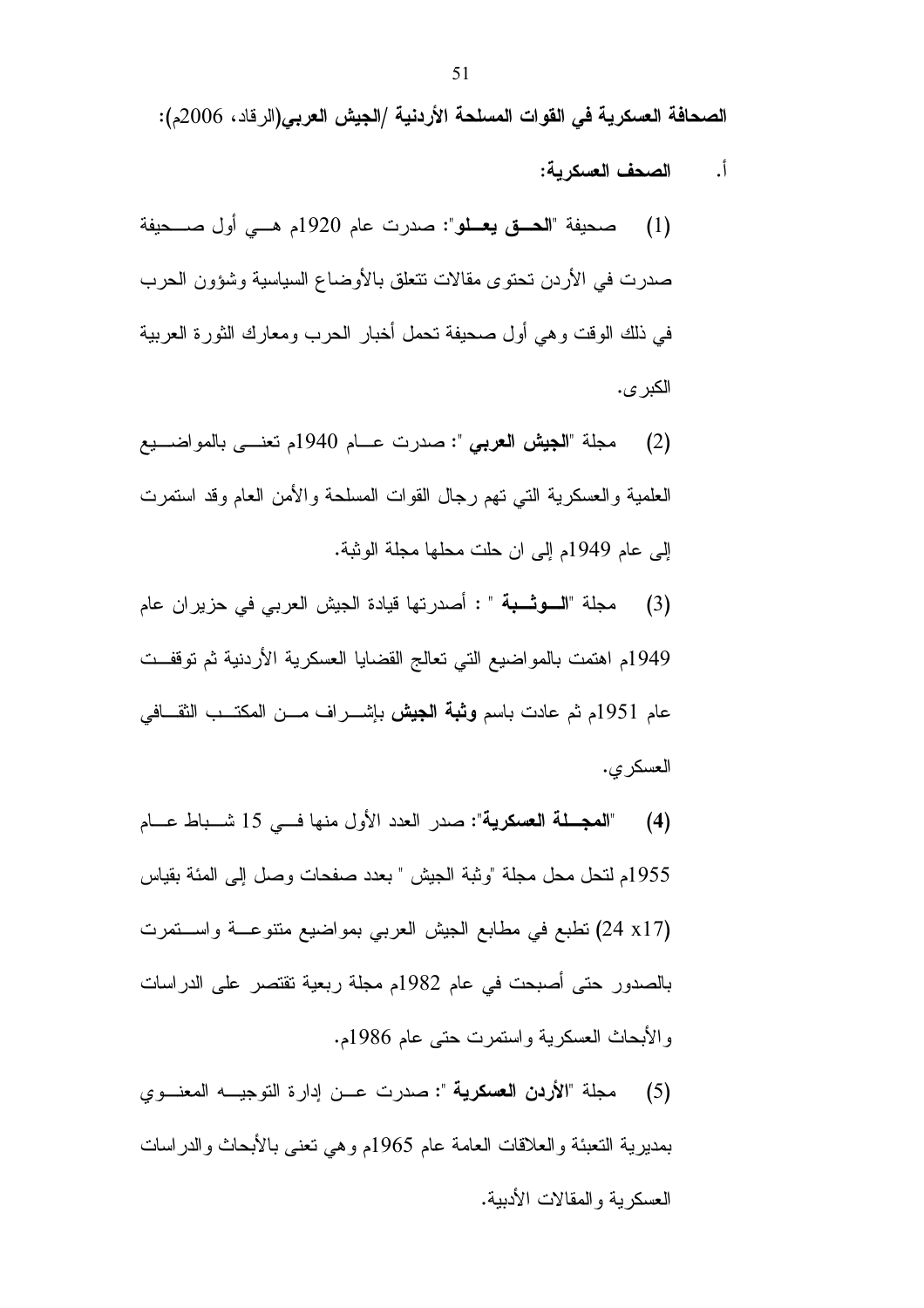جريدة "**الجندي الأردني** ": صدرت عـــام 1965م كمجلـــة شــــهرية  $(6)$ لمخاطبة الجندي من خلال المواضيع والدراسات إلا أن حرب عـــام 1967م حتمت ابقافها.

ً مجلَّة "الأقصى": صدر العدد الأول منها في 8 تشرين ثـــانـي 1969م  $(7)$ كصحبفة عسكرية أسبو عبة تركز على نشاطات الجبش العريسي الأسب عبة وكانت تصدر كل أربعاء من كل أسبوع ونوزع علـــي نـــشكيلات القـــوات المسلحة. نعتبر مجلة الأقصىي إحدى قنوات الإعلام الرائدة في حمل رســالة الأردن، ونقل مبادئه السامية إلى كافة منسوبي القـــوات المـــسلحة. تحولـــت صحيفة الأقصى إلى مجلة عسكرية أسبوعية صدر العدد الأول منها فسي 4 أيار 1977م وفي عام 1985م تحولت إلى مجلة نصف شهرية، وفسى عـــام 1986م أصبحت الأقصىي تصدر بشكل شهري وبصفحات ملونسة. تسشتمل المجلة على العديد من الموضوعات العسكرية والثقافية المختلفــة، ومتابعـــة نشاطات جلالة القائد الأعلى العسكرية، والفعاليات العسكرية المختلفة.

برى الباحث أن الفترة الحالية وما تشهده من دعوات للإصلاح السياسي ومنح مزيد من الحريات توفر بيئة مناسبة لممارسة حرية الصحافة بنزاهة وحيادية بما يخدم المصلحة العامة للدولة, إلا أن الإجراءات والخطوات المتخذة لا نزال متواضعة مقارنة مع الطموحات الْمَلَّكِيَّة الَّتَّـى أَكَد عليها جلالة الْمَلْك عبدالله الثَّاني في رسالته الموجهة إلى رئيس الوزراء المهندس نادر الذهبي في اليوم العالمي للصحافة في 3 أيار 2008م, حيث جاء فيها:"وهنا نؤكد حرصنا على أن يبقى فضاء الحرية المسؤولة للصحافة بلا سقف، لتمكينها وتعزيز دورها في التعبير عن ضمير الوطن وطموحات بناته وأبنائه، في إطار يستند إلى الدقة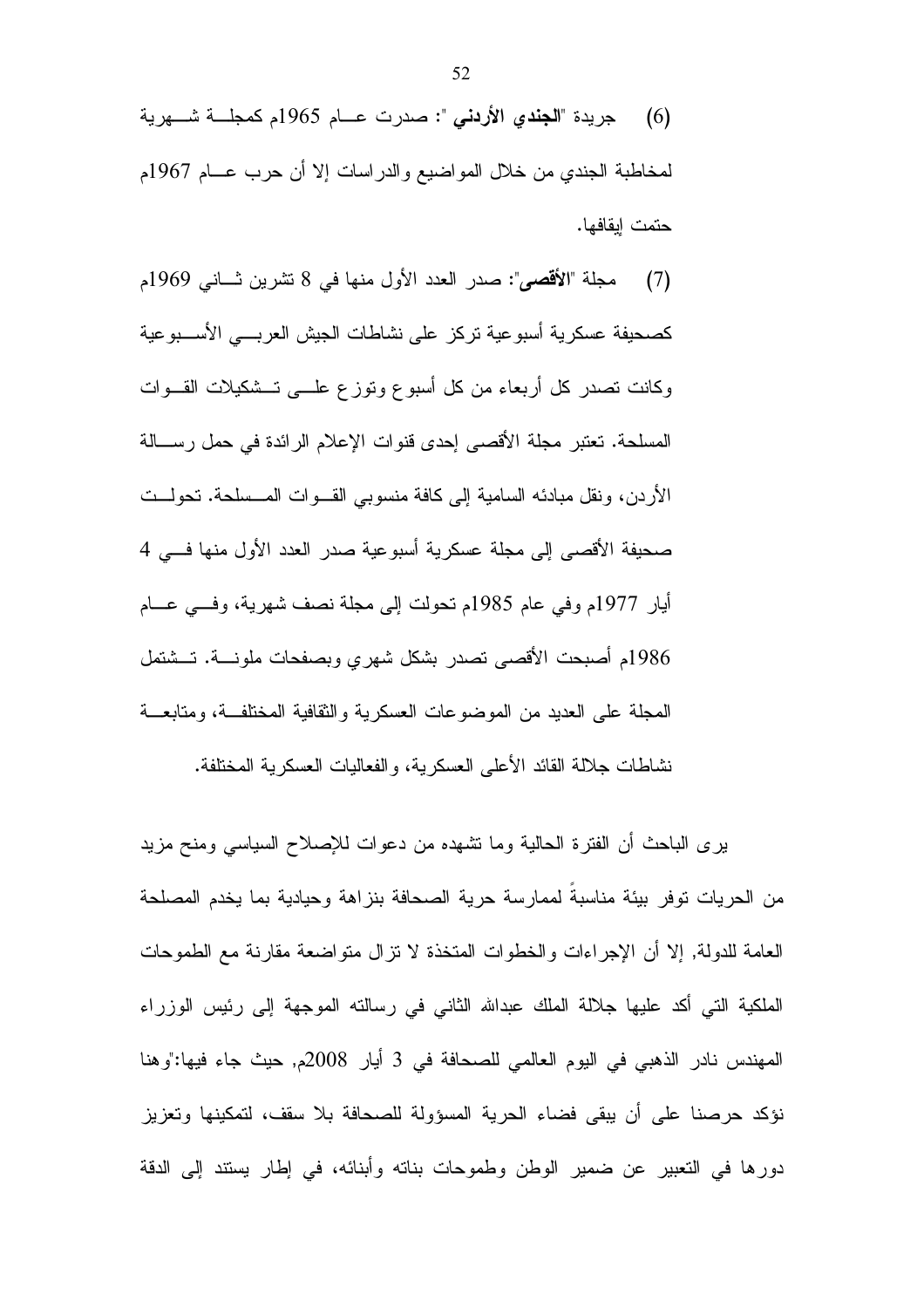والموضوعية والمهنية العالية" (رسالة جلالة الملك عبدالله الثاني, 2008م).

يصل عدد قوانين المطبوعات والنشر التي صدرت منذ عام 1928م حتى عام 2007م إلى ثلاثة عشر قانوناً حملت في الثلاثينيات من القرن الماضي اسم نظام الدفاع وفي الأربعينيات نظام مراقبة المطبوعات وفي الخمسينيات قانون المطبوعات وفي الستينيات قانون الصحافة والمطبوعات إلى أن جاءت فترة السبعينيات التي شهدت صدور قانون المطبوعات والنشر وبقى يحمل هذا الاسم حتى وقتنا الحاضر( دائرة المطبوعات والنشر، 1998م).

ظهرت التشريعات الإعلامية وقوانين الرقابة في الأردن مع ظهور الصحافة، وجاءت مناقضة للدستور، والمبادرات المرجعية، واحتفظت السلطة التنفيذية بحق المراقبة، والتدخل، والمصادرة، والتوقيف للصحفيين، ولوسائل الإعلام، وتقييد ما ينشر، مما أدى إلى ظهور صراع بين السلطة التنفيذية التي تحاول فرض قبضتها وأحكامها على وسائل الإعلام، وبين وسائل الإعلام التبي لم تستطع الإفلات من نلك الهيمنة، والتأثير في السلطة التتفيذية، مما أفقدها جزءا من أهميتها، وقلل من تأثيرها في المجتمع الأردنبي، فأصبحت غير قادرة على أداء دورها في الرقابة، والنوجيه، وبالنالي النَّاثير الايجابي في الرأي العام، ونحولت إلى أداة طيعة في يد السلطة التنفيذية. استمرت الحكومات الأردنية رغم التحول الديمقراطي، ووقف الأحكام العرفية نعطل ونوقف الصحافة والإعلام، ونضبِّق عليها، ونتجاوز على النشريعات الإعلامية باستثناء فترة (1993م إلى 1997م)، وبدت السلطة التتفيذية وكأنها غير جادة بالتعامل الإيجابي مع الديمقر اطية، فنشأت حالة من عدم الثقة بين الحكومة، ووسائل الإعلام، مما هز ثقة المواطن بكليهما، فأصبح متشككا في أداء الإعلام وفي مصداقية الحكومة.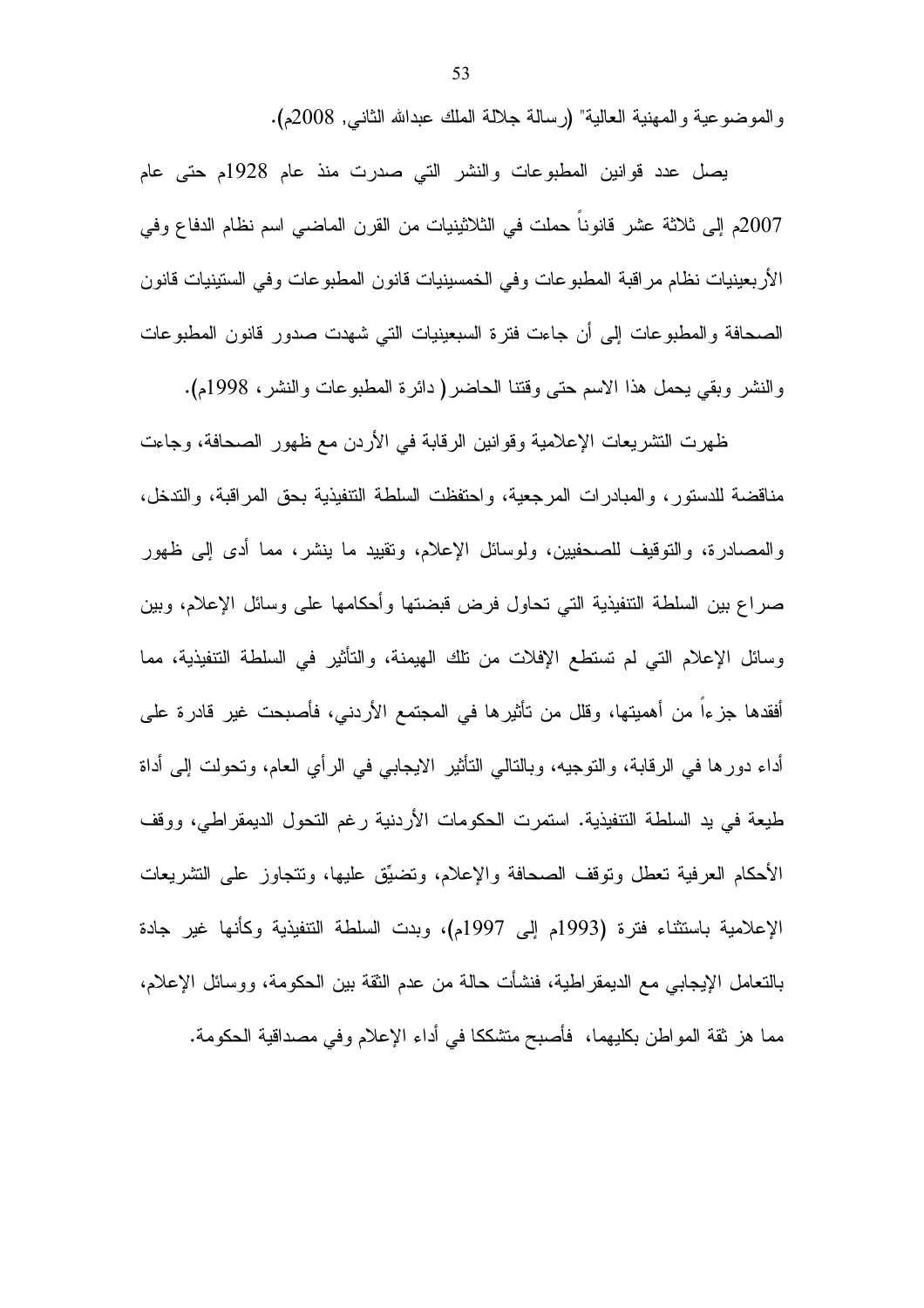#### المبحث الثالث

التشريعات والقوانين المتعلقة فى الصحافة الأردنية:

نعتمد النشريعات الحالية فيما يتعلق بالصحافة الأردنية بشكل عسام علسى مسصادر مرجعية أهمها الدستور الأردنبي الصادر عام 1952م، والميثاق الوطنبي الأردنبي الصادر عام 1991م، وقانون المطبوعات والنشر رقم 8 لسنة 1998م وتعديلاته والرسالة الملكية حــول تشكيل المجلس الأعلى للإعلام، والاتفاقيات الدولية النبي وقعها الأردن ولها صلة بالحريسات العامة وحقوق الإنسان وحرية نداول المعلومات وحقوق الملكية الفكرية.

ويناقش هذا المبحث التشريعات والقوانين المتعلقة في الصحافة الأردنية. حيث يحكم الصحافة في الأردن إضافة إلى قانون المطبوعات والنشر قوانين أخرى كثيرة منها "قـــانون العقوبات رقم (16) لسنة 1960م وتعديلاته، وقانون انتهاك حرمة المحاكم رقــم (9) لـــسنة 1959م، وقانون الأحداث رقم (24) لسنة 1968م، ورقم (6) لسنة 1983م، وقانون العقوبات العسكري رقم (13) لسنة 1992م، وقانون الدفاع رقم (13) لسنة 1992م، وقسانون حمايـــة أسرار ووثائق الدولة رقم (50) لسنة 1971م، وقانون محكمة أمن الدولة رقـــم (17) لــــسنة 1959م، ورقم (30) لسنة 1959م، ورقم (6) لسنة 1993م، وقسانون أصـــول المحاكمـــات الجزائية رقم (9) لسنة 1991م وتعديلاته، وقانون محاكم الصلح رقــم (15) لـــسنة 1952م المعدل بموجب القانون رقم (25) لسنة 1998م، وقانون محكمة العدل العليا رقم (12) لـــسنة 1992م، وقانون الأحزاب السياسية رقم (32) لسنة 1992م، وقانون البلديات رقم (29) لسنة 1955م وتعديلاته" (المجلس الأعلى للإعلام، 2003م)

54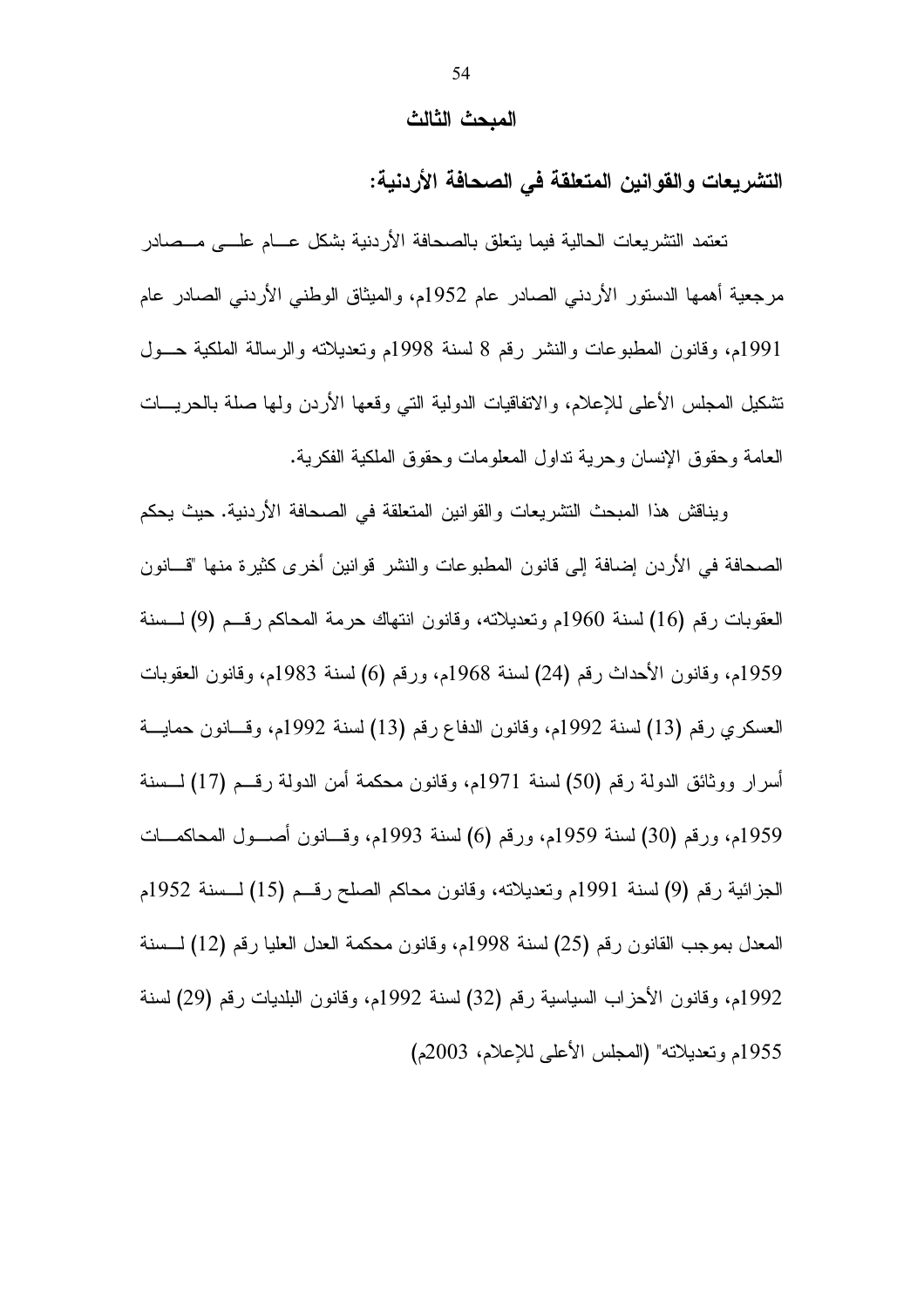تطور القوانين والتشريعات الإعلامية الأردنية:

أو لا : قوانين المطبوعات والنشر 1921م – 1952م.

اعتمدت الإدارة الأردنية منذ إنشاء الإمارة وحتى عام 1953م في نتظيم شؤون الصحافة والنشر على قانون المطبوعات العثماني الصادر بناريخ 11 رجب عام 1327هـــ الموافق (1909م) وعلى تعديلاته الأردنية الرئيسية التي تمت في عامي1928م و1933م، وكذلك على النعديل الجوهري الذي طرأ على القانون في عام1945م والذي أجاز لمجلس الوزراء إصدار قرار بتعطيل الجريدة لدى مخالفتها القوانين (الموسى، 1998م). كما اعتمدت الإدارة أيضًا وحتى عام 1953م في معالجتها لقضايا المطبوعات والنشر على قانون المطبوعات الفلسطيني رقم (3) لسنة 1933 مع ما أدخل عليه من تعديلات، إضافة إلى قانون المطبوعات العثماني وتعديلاته. أما قانون حق التأليف العثماني والذي اعتمدته الإدارة أيضاً فقد استمر ساري المفعول لحين صدور قانون حماية حق المؤلف لعام 1992م هذا بالنسبة للقوانين العادية، أما بالنسبة للتشريعات الاستثنائية والتي صدرت في تلك المرحلة فقد نشرت الحكومة في عام 1939م نظام مراقبة المطبوعات رقم (3) والصادر بموجب قانون الدفاع لسنة 1935م والذي أخضعت بموجبه كافة المواد المطبوعة والمنشورة للرقابة الدقيقة. كما صدر بموجب قانون الدفاع أيضًا نظام أخر لمراقبة المطبوعات يحمل رقم (5) لعام 1948م، ولعل أبرز ما يحيط بهذا النظام وتعديلاته أنه ظل ساري المفعول حتى عام 1992م ولحين انتهاء الأحكام العرفية وإلغاء قانون الدفاع لعام 1935م (المجلس الأعلمي للإعلام، 2003م).

انبثقت جميع التشريعات المتعلقة بالمطبوعات في هذه المرحلة عن قوانين المطبوعات والمطابع العثمانية التي تميزت بسلطويتها، حيث عملت هذه القوانين على تكبيل حريات المواطنين والصحافة (الموسى، 1998م). كان صدور الدستور الأردني في 8 كانون الثاني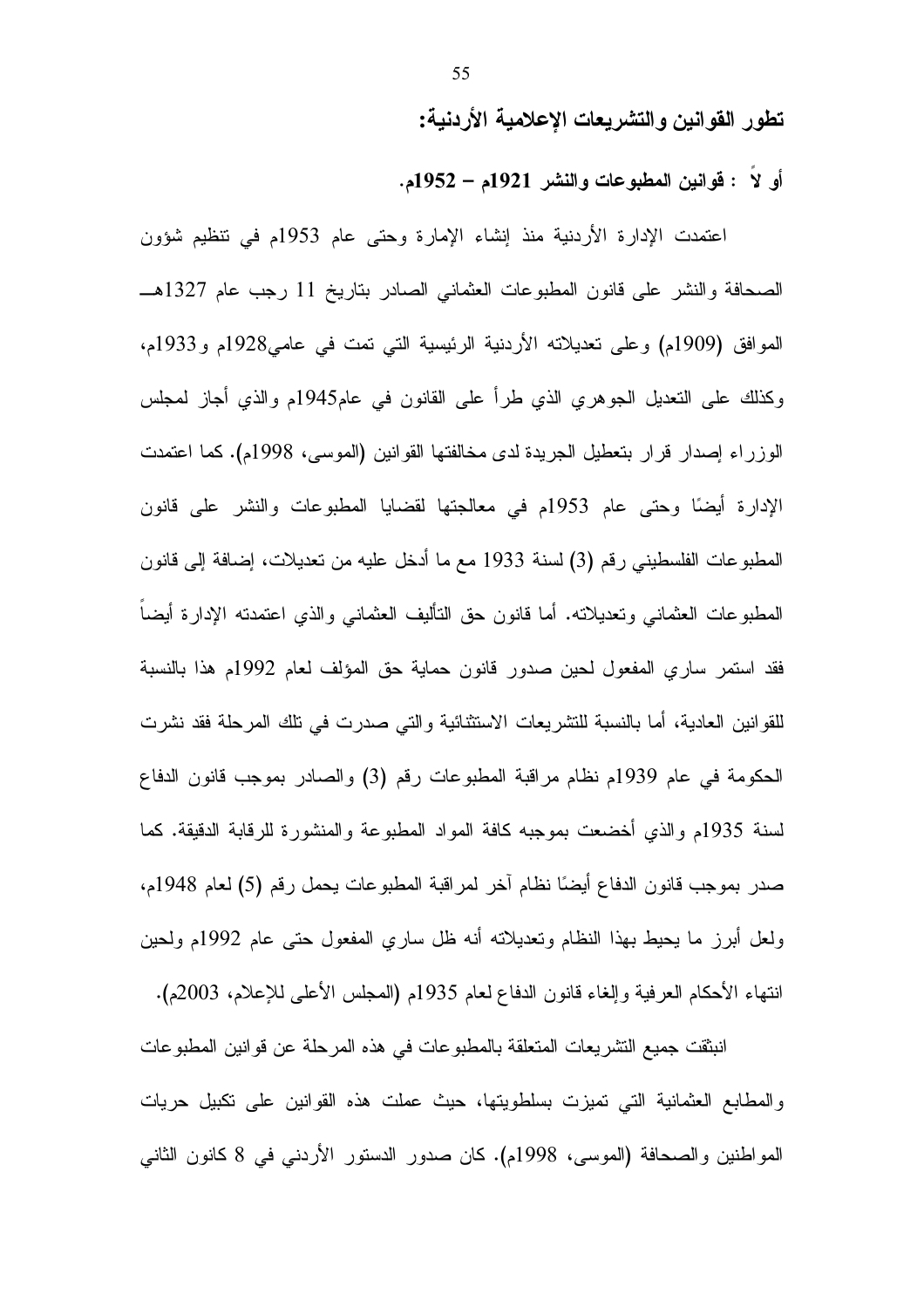1952م نقطة تحول مهمة لقوانين المطبوعات والنشر في الأردن، حيث كفل الدستور الجديد حرية الرأي والصحافة والطباعة (الموسى، 1998م). ثانيا : قوانين المطبوعات والنشر 1952م – 1999م.

صدر أول قانون حديث للمطبوعات في عام 1953م باسم "نظام المطبوعات رقم 6 لسنة 1953م" في 65 مادة بتاريخ 1953/9/26م، وقد جاء إصدار هذا القانون إثر إعلان دستور عام 1952م، وقد أنهى صدوره حقبة طويلة وممندة من الأثر العثماني وتأثير الانتداب البريطاني في التشريعات المتصلة بالرأي في الأردن وذلك من خلال مراعاة نص الدستور وروحه خاصة في إخضاع القرار الإداري المتصل بترخيص الصحيفة للطعن أمام القضاء في حالة رفض الترخيص خلال مدة زمنية محددة حيث جاء في المادة الثامنة من القانون : "على وزير الداخلية عندما يكون طلب الرخصة مستوفيًا لجميع الشروط القانونية أن يمنح الرخصة في خلال شهر على الأكثر من تاريخ تقديم الطلب، أما الرفض فيجب أن يصدر خلال شهر من تاريخ تقديم الطلب بقرار معلل يخضع للطعن أمام محكمة التمييز بصفتها محكمة عدل عليا" (الموسى، 1998م). ولم يعمر هذا القانون طويلا حيث صدر قانون أخر للمطبوعات بتاريخ 1955/3/30م أعاد للإدارة صلاحياتها السابقة في ترخيص الصحف أو رفض هذا الترخيص دون إبداء الأسباب، ودون إفساح المجال للطعن القانوني حيث نصت المادة الثامنة من القانون : " على وزير الداخلية عندما يكون طلب الرخصة مستوفيا جميع الشروط القانونية أن يرفع الطلب إلى مجلس الوزراء الأردني الذي له الحق إما أن يمنح الرخصة وإما أن يرفض الطلب دون أن يكون قراره نابعا لأي طريق من طرق المراجعة" (الموسى، 1998م). وهكذا حصر القانون الجديد صلاحية إصدار الصحف بمجلس الوزراء معطلا بذلك دور القضاء، "ممهدا بذلك السبيل أمام مرحلة قادمة نسود فيها قوانين سلطوية نتصاعد فيها العقوبات" (مرجع سابق، 1998م).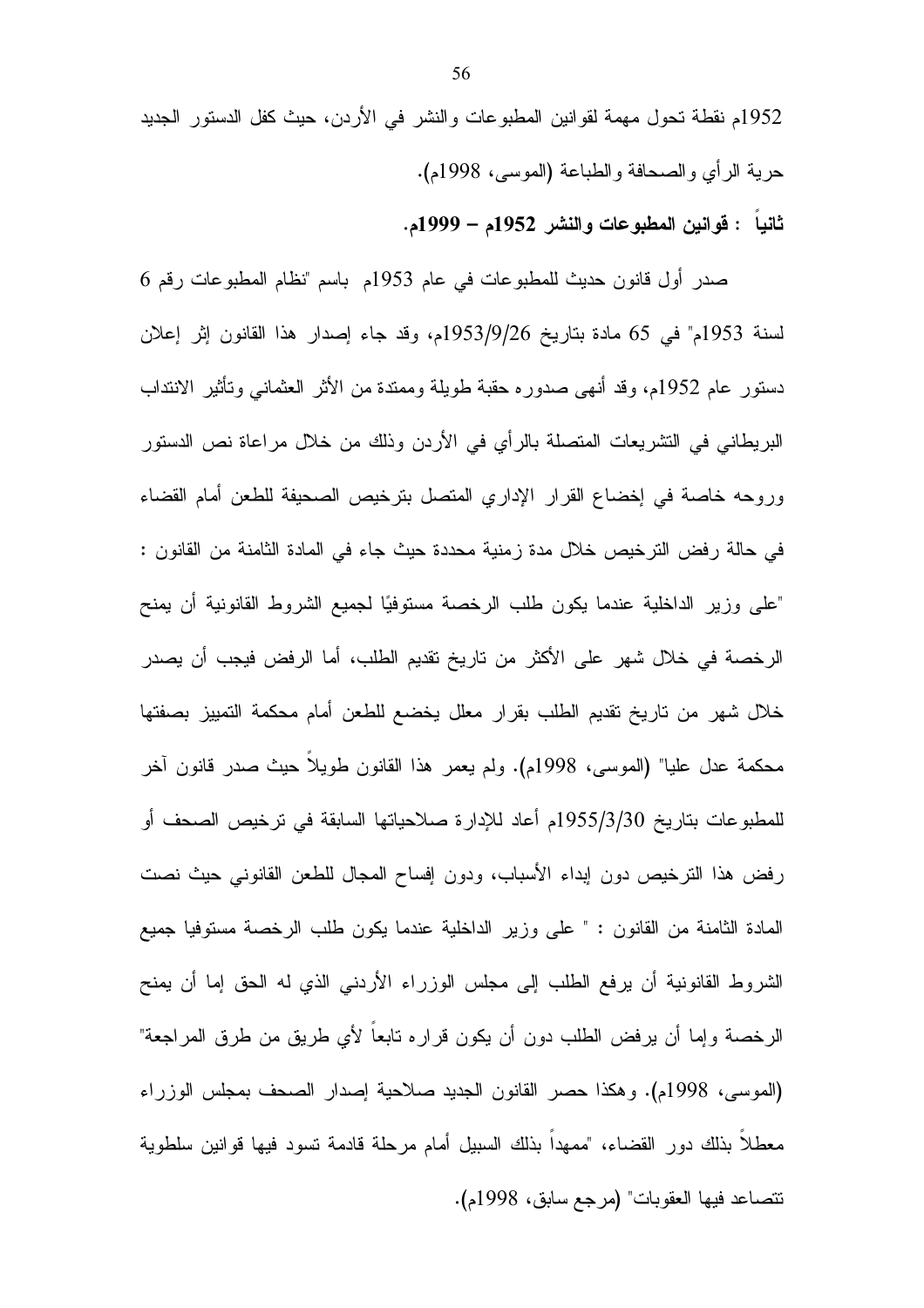بتاريخ 1967/2/10م صدر قانون الصحافة والمطبوعات لسنة 1967م في 73 مادة. حيث تم توسيع صلاحيات مجلس الوزراء في إلغاء رخصة الصحيفة أو تعطيلها دون أن يكون هذا القرار خاضعا للطعن القانوني وذلك إذا ما نهجت المطبوعةالصحفية : "نهجًا يهدد الكيان الوطني أو يعرض سلامة الدولة للخطر أو يعتبر مساسًا بالأسس الدستورية للمملكة أو يسيء إلى الشعور القومي أوالأخلاق العام" (المجلس الأعلى للإعلام، 2003م). وبعد أن رفض مجلس الأمة التصديق على القانون، أعيد العمل بقانون (1955م) (الموسى، 1998م).

وفي عام1973م صدر قانون جديد للمطبوعات والنشر بقي ساري المفعول حتى عام 1993م وقد أصبحت صلاحيات مجلس الوزر اء بموجب هذا القانون تشمل منح الرخصة بإصدار المطبوعة الصحفية أو بإعادة ترخيصها أو برفض منحها أو بسحبها أو بإلغائها على أن يقترن قرار المجلس بإصدار الرخصة أو بإعادة النرخيص بالإرادة الملكية السامية، كما نص القانون أيضًا على تحصين قرارات مجلس الوزراء بهذا الخصوص من الطعن أمام أية جهة إدارية أو قضائية. واحتفظ مجلس الوزراء كذلك بصلاحية إلغاء الرخصة بإصدار المطبوعة الصحفية أو تعطيل المطبوعة مدة لا نقل عن أسبو ع. كما منح القانون المجلس صىلاحية فرض غرامة على الصحيفة يقررها رئيس الوزراء على أن لا نقل عن ( 150 ) دينارا ولا نزيد عن ) ( 500دينار ، وقد تم تحصين قرارات مجلس الوزراء بهذا الشان من الطعن أمام أية جهة كانت (المجلس الأعلى للإعلام، 2003م).

بتاريخ 1993/3/29م صدر قانون المطبوعات والنشر رقم 10 لسنة 1993م في 54 مادة. وجاء هذا لقانون في أعقاب الانتخابات النيابية عام 1989م، وصدور الميثاق الوطني في عام 1991م (الموسى، 1998م). تعرض قانون المطبوعات والنشر رقم 10 لسنة 1993م منذ إقراره وحتى عام 1999م لتعديلات وتبديلات كثيرة تم أولمها في عام 1997م حيث أجريت تعديلات أساسية على القانون وذلك بموجب قانون مؤقت نشر في الجريدة الرسمية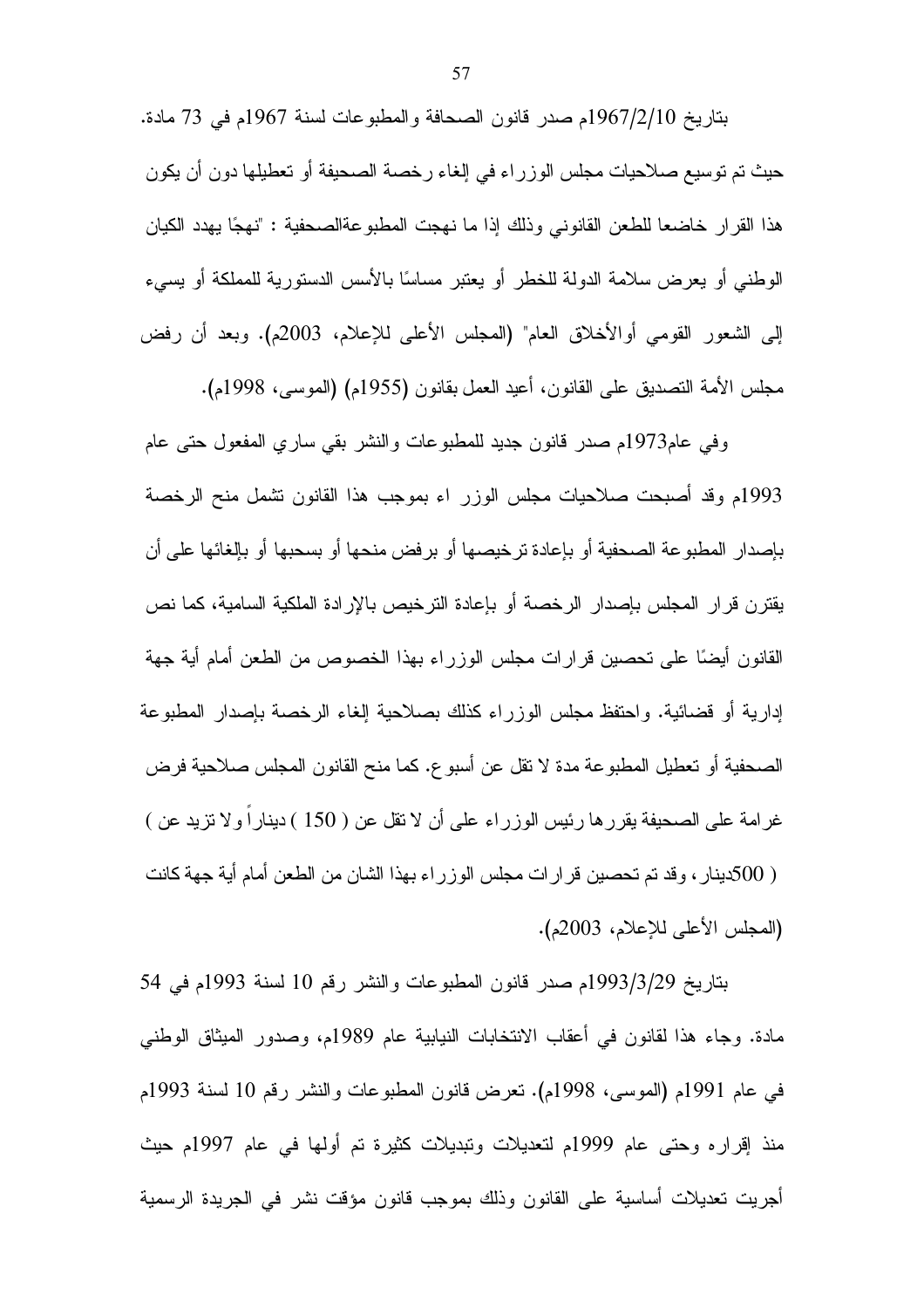الصـادرة بتاريخ 1997/5/18م. إلا أن العمل بهذا القانون المعدل أوقف بموجب قرار من محكمة العدل العليا بتاريخ 1998/1/26م، مما أدى إلى عودة العمل بالقانون الأصلي الصادر عام 1993م. وفي عام 1998 أقر قانون جديد للمطبوعات والنشر بتاريخ 1998/9/1م، وقد أدخلت على هذا القانون بعض النعد يلات الأساسية بتاريخ 1999/9/22م (المجلس الأعلى للإعلام، 2003م).

#### قانون المطبوعات والنشر رقم 8 لسنة 1998م وتعديلاته:

يعاقب قانون المطبوعات والنشر رقم 8 لسنة 1998م وتعديلاته، علـــي المخالفـــات المرتكبة في قضايا المطبوعات والنشر بفرض غرامات مالية، "ينضمن القانون اثنين وثلاثين جرما يعاقب عليها الصحفي أو الدورية الصحفية، ثمانية منها محددة بصور صــــريحة و24 جرما ندخل ضمن أحكام الفقرة (ج) من المادة 46 من قانون المطبوعات والنشر والتي نصت على أن كل مخالفة لأحكام القانون لم يرد نص على عقوبة عليها فيعاقب مرتكبها بغرامــــة لا تزيد عن ألف دينار " (كناكرية، 2005م). أما أهم الجرائم المنصوص عليها في هذا القـــانون بصورة صريحة فهي:

ا. اعتماد المطبوعة الصحفية والمتخصصة في مواردها على مصادر غير مشروعة أو نلقيها دعما ماديا من أي دولة أو جهة أردنية، "ونصل عقوبتها إلى غرامة لا نقل عن ضعفي المبلغ الذي تم الحصول عليه" (قانون المطبوعات والنشر رقم (8) لسنة 1998م، المادة 45/أ).

ب. التخلف عن نزويد الوزير بنسخة عن ميزانية المطبوعة السنوية خلال الأشهر الأربعة الأولى من السنة التالية، "وعقوبتها غرامة لا نزيد على مائة دينار وإذا استمرت حالة التخلف فللمحكمة تعليق صدور المطبوعة للمدة التي تراها مناسبة"(قانون المطبوعات والنشر ، نفس المرجع / المادة 45/ب).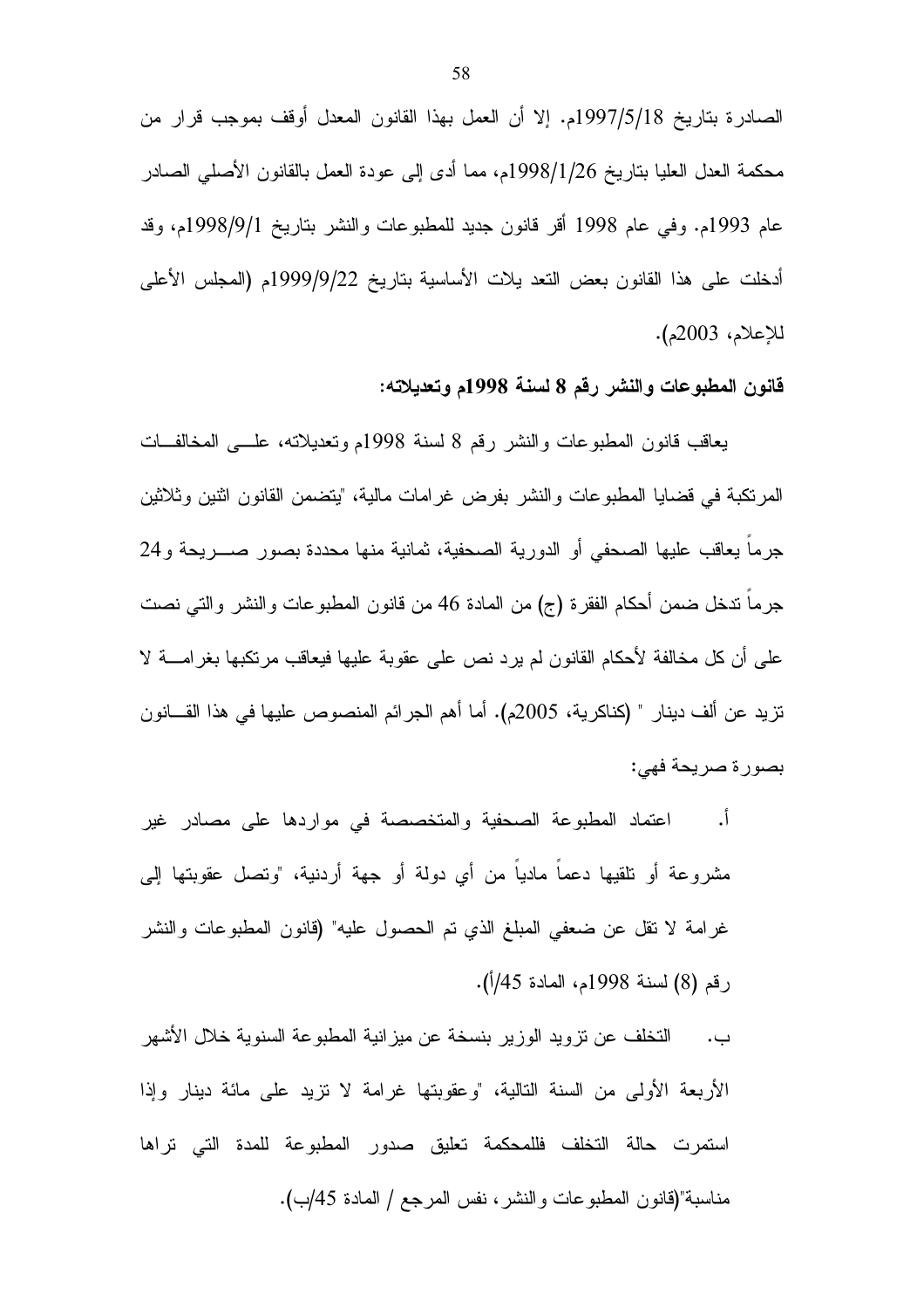جـــ. نشر كل ما يتعلق بمراحل التحقيق حول أي قضية أو جريمة تقع في المملكة دون إجازة النيابة العامة، "وعقوبتها غرامة لا نقل عن 100 دينار ولا نزيد على ألف دينار ونشر الحكم على نفقة المحكوم عليه" (قانون المطبوعات والنشر، مرجع سابق، المادة 46/أ).

نشر وتغطية جلسات المحاكمة المقرر منع نشرها، "وعقوبتها غرامة لا نقل د. عن 100 دينار ولا نزيد على ألف دينار ونشر الحكم على نفقة المحكوم عليه" (قانون المطبوعات والنشر، مرجع سابق، المادة 46/أ).

هـــ. تلقي أو قبول معونة أو هبة مالية من أي جهـــة أردنيـــة أو غيـــر أردنيـــة، "وعقوبتها غرامة لا نقل عن ضعفي المبلغ الذي تم الحصول عليه"(قانون المطبوعات و النشر ، مرجع سابق، المادة 45/أ).

الامتناع عن نشر الحكم المكتسب الدرجة القطعية بناءً على قرار المحكمـــة  $\cdot$  , , المختصة، "وعقوبتها غرامة لا نقل عن مئة دينار ولا نزيد على ألف دينار بالإضافة

إلى نشر الحكم على نفقته " (قانون المطبوعات والنشر ، مرجع سابق، المادة 46،أ). إدخال مطبوعة إلى المملكة أو نوزيعها بصورة غير مشروعة، "وعقوبتهــا ز. غرامة لا نزيد على ألف دينار بالإضافة إلى مصادرة النـــسخ المطبوعـــة" (قـــانون المطبوعات والنشر، مرجع سابق، المادة 46/أ).

إصدار مطبوعة دورية أو ممارســـة أي عمـــل مـــن أعمـــال المؤســسات  $\cdot$ ح. المنصوص عليها في الفقرة (أ) من المادة 15 دون ترخيص، "وعقوبتها غرامة لا تقل عن خمسة ألاف دينار ولا نزيد على عشرة ألاف دينار "(قانون المطبوعات والنــــشر ، مرجع سابق، المادة 47).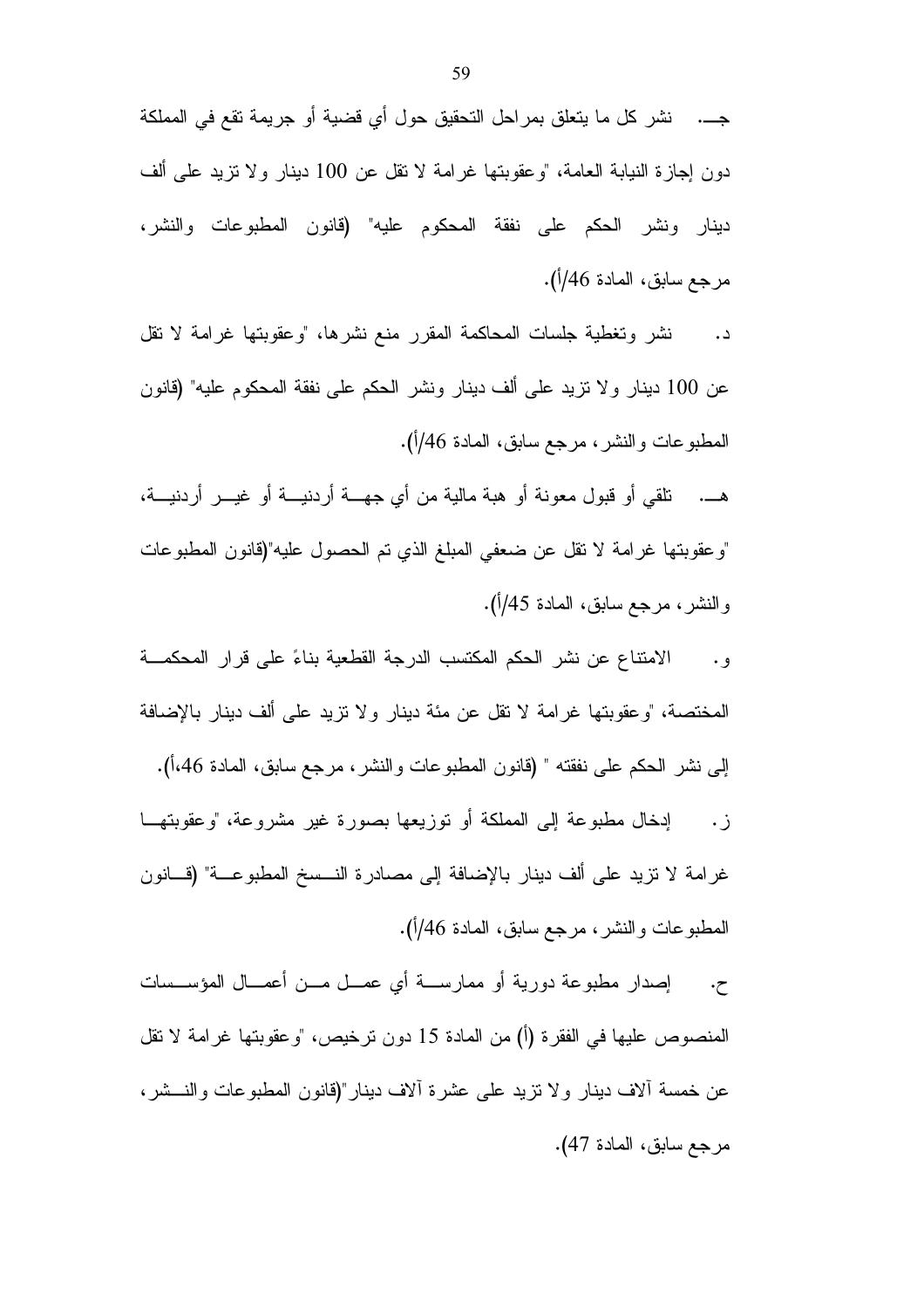اشتمل قانون المطبوعات والنشر رقم 8 لسنة 1998م، على تعديلات أبرزها إلغــاء نعريفي "الوزارة، والوزير" الواردين في القانون الأصلي، والاستعاضة عن وزارة الإعــــلام ووزير الإعلام بـــ"وزارة الصناعة والتجارة، ووزير الصناعة والتجارة"، كما تضمن تعــديلا للمادة السابعة من القانون الأصلبي بالغاء عبارة "أن يثير العنف أو يدعو" بعبارة "التحـــريض على العنف أو الدعوة". ويتضمن التعديل أيضا إضافة فقرة نتص على أنه: "يحظر فرض أي قيود تعيق حرية الصحافة في ضمان تدفق المعلومات إلى المواطن أو فرض إجراءات تؤدي إلى نعطيل حقه في الحصول عليها" وينضمن فقرة نتص على أنــــه: "مــــع مراعــــاة أحكــــام النشريعات النافذة لا يجوز النوقيف أو صدور عقوبة الحبس نتيجة إبداء الرأي بالقول والكتابة وغيرها"، وإضافة فقرة تنص على أنه: "لا يشترط حضور المشتكي عليه بقضايا المطبوعات شخصيا أمام المحكمة، ولمحاميه حضور جميع مراحل المحاكمة بالوكالة عنه ما لــــم تــــأمر المحكمة بوجوب حضوره شخصيا".

تضمن قانون المطبوعات والنشر رقم 8 لسنة 1998م المادة 38 التبي نتعلق بحظـــر نشر ما يشتمل على نحقير أو قدح أو ذم إحدى الديانات المكفولة حريتها بالدستور أو الإساءة إليها أو الإساءة لأرباب الشرائع من الأنبياء بالرمز أو بالرسم أو بالصورة أو بـــأي وســـيلة أخرى أو ما بِشكل إهانة الشعور أو المعتقد الدينبي أو إثارة النعرات المذهبية أو العنصرية أو ما يسئ لكرامة الأفراد وحرياتهم الشخصية أو ما يتضمن معلومات أو إشاعات كاذبة بحقهم.

مما سبق يرى الباحث أن القانون المعدل أثار تحفظا في الوســـط الإعلامـــي كونــــه ضاعف العقوبات المالية المحددة في أحكام القانون والتي تراوحــت بـــين خمـــسمائة دينــــار وعشرين ألف دينار ، بينما نتراوح في قانون المطبوعات والنشر – السابق – بين مئة دينــــار وعشرة ألاف دينار في أقصاها. وهذا بحد ذاته يعتبر نقييداً لحرية الرأى والتعبير .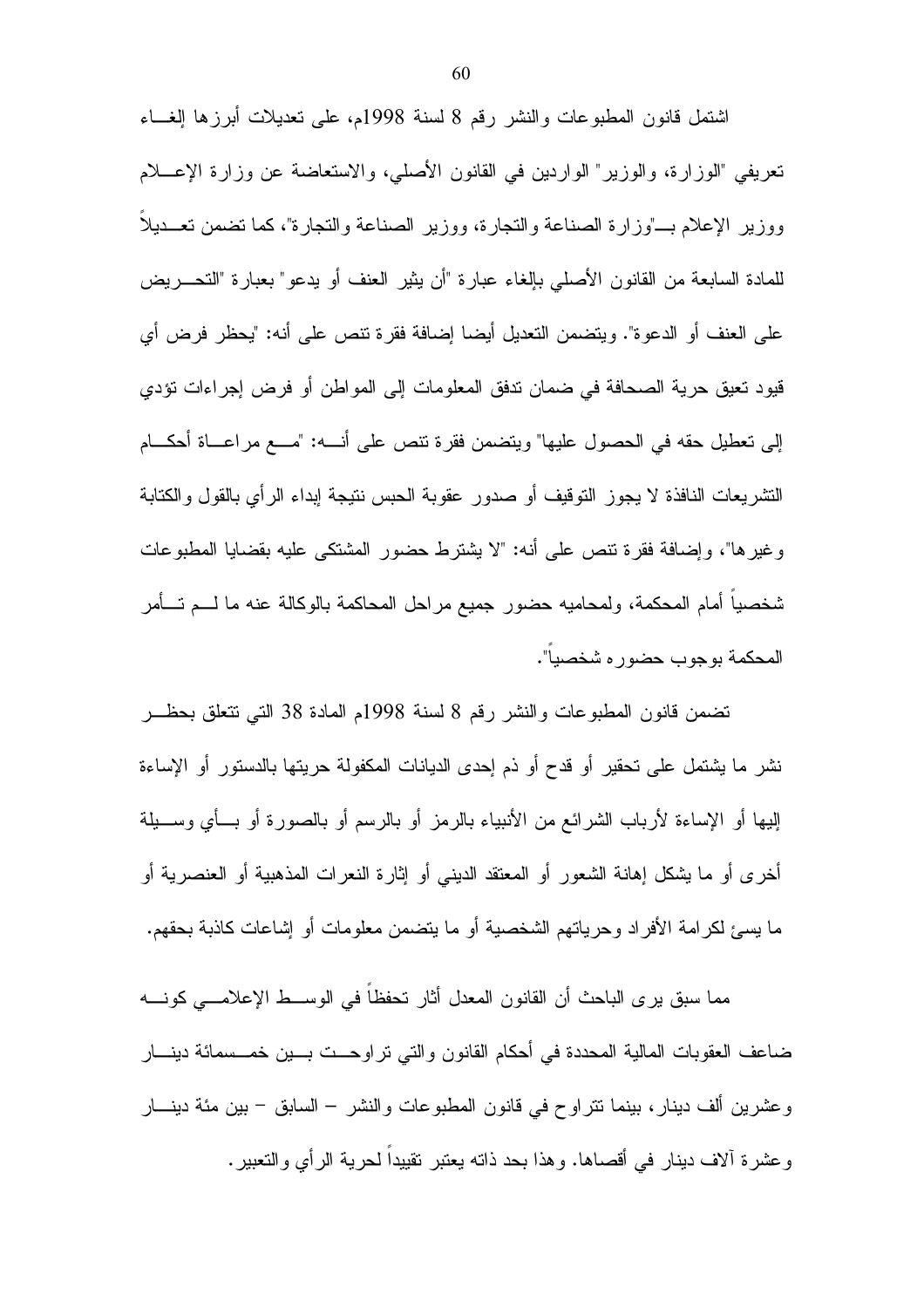قانون نقابة الصحفيين الأردنيين رقم 15 لسنة 1998م:

يُعِّرف قانون المطبوعات والنشر النافذ حالياً، الصحفي بأنه "عضو النقابة المسجل في سجلها واتخذ الصحافة مهنة له وفق أحكام قانونها"(قانون المطبوعات والنشر رقم 8 لسنة 1998م، المادة 2/ج)، وبذلك فإن أي نصوص نشير في القوانين المرتبطة بالصحافة إلى كلمة الصحفي تعني لزاماً أن هناك ضرورة للعودة إلى قانون نقابة الصحفيين الأردنيين عند البت بالقضايا التي نتعلق بالصحفيين، ويحظر قانون النقابة الحالي على أية مؤسسة إعلامية أو إخبارية في المملكة استخدام أي صحفي لا يكون عضوا مسجلا في نقابة الصحفيين الأردنيين (قانون نقابة الصحفيين الأردنيين، رقم 15 لسنة 1998م، المادة16).يعتبر قانون نقابة الصحفيين الأردنيين قانوناً ذا سلطة تأديبية، إذ ورد في المادة 33 منه أن مجلس النقابة هو صاحب الصلاحية في تأديب الصحفيين ومحاكمتهم على نصرفاتهم المسلكية عند إخلالهم بواجبات المهنة أو عند سلوك الصحفى سلوكا شائنا بمس شرف المهنة التي بنتمي إليها أو يسيء إلى كرامتها، وتصل عقوبة الصحفي الذي يخل بواجبات مهنته المبينة في القانون إلى التتبيه ثم التوبيخ فشطب اسمه من سجل الصحفيين الممارسين ومنعه نهائيا من ممارسة المهنة الصحفية (قانون نقابة الصحفيين رقم 15 لسنة 1998م).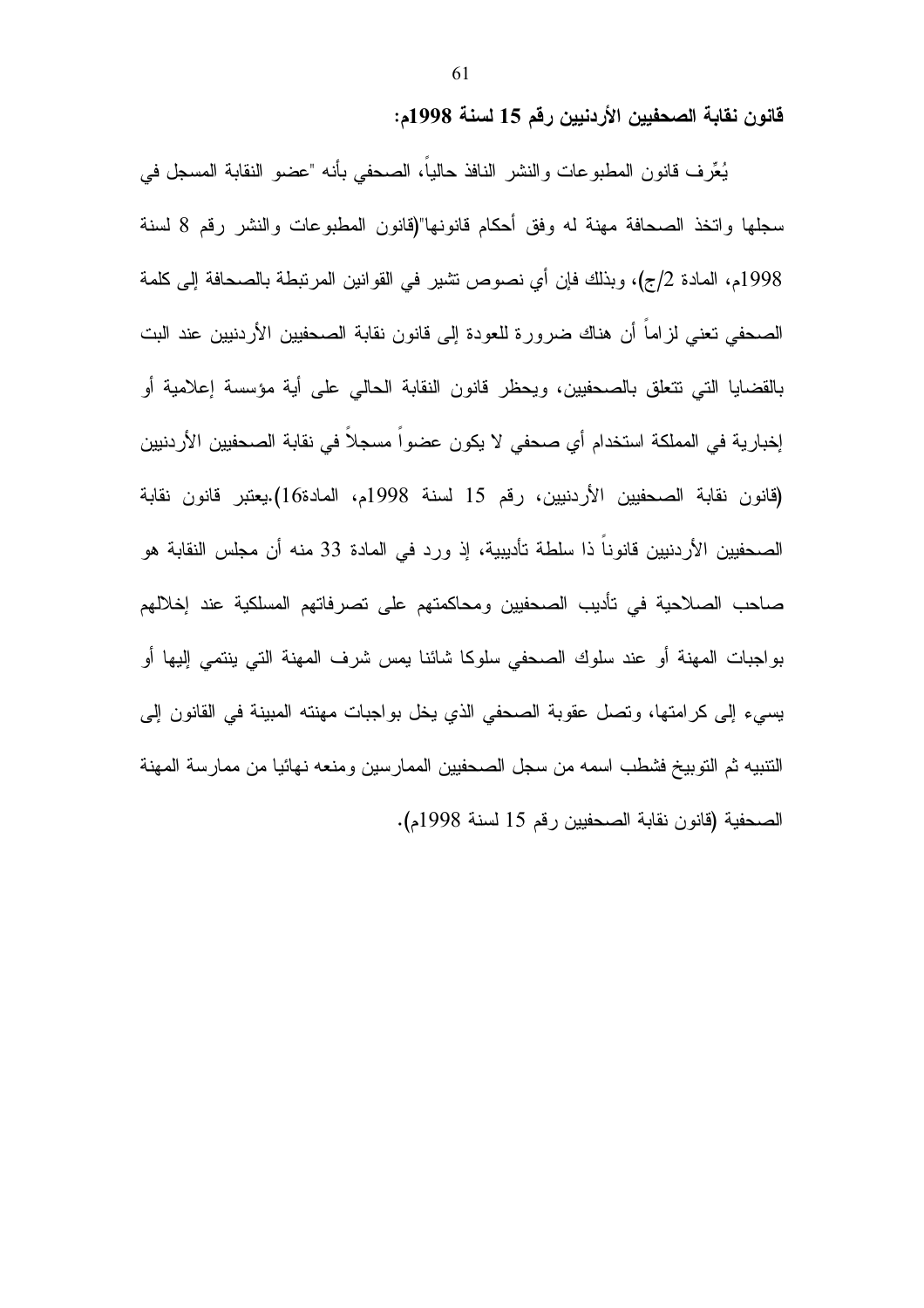ميثاق الشرف الصحفى:

جاء في هذا الميثاق انه صدر "انطلاقاً من المبادئ التي أقرها الدســــتور والقــــوانين والضوابط الناظمة لممارسة مهنة الصحافة واسترشادا بالرؤية الملكية حول الإعلام الأردنسي بضمان حرية التعبير عن الرأي ونأكيداً للنهج الديمقراطي واحترام عقل الإنـــسان وكرامتــــه و عدم المس بحر بنه أو الإساءة لحياته الخاصة، حيث أن الصحافة ر سالة و طنية لا سلعة فقط، وأن ثقة القراء والبحث عن الحقيقة والمعلومة الصادقة هي الغاية والهدف"(ميثـــاق الـــشرف الصحفى، 2003م).

أدخل في الفقرة (و) من المادة الرابعة من قانون المطبوعات والنشر رقــم 8 لـــسنة 1998م وتعديلاته نص العبارة التالية: "الالتزام بأحكام ومبادئ ميثـــاق الـــشرف الـــصـحفي الصادر عن النقابة"، ويعد هذا نعبيراً واضحاً عن أهمية ودور ميثــاق الـــشرف الـــصـحفي الأردنبي في إيجاد حالة من النوازن والالنزام الذاتي للحيلولة دون إســـاءة اســـنخدام حريــــة الصحافة نظر ا لأن مو اده نشتمل الكثير من النصوص الداعية إلى ذلك.

بلتزم الصحفيون الاردنيون بموجب هذا الميثاق بالعديد من المبادئ التي يصعب على أي قانون إجمالها، فيحقق المقولة التي تشير إلى أن الرقابة على النفس أشد من رقابة القانون، وعليه فإنه من المفترض أن يدرك الصحفيون أنهم مسؤولون عن الأخطاء المهنية والمسلكية التي تعني مخالفة القوانين والأنظمة مما يلحق ضرراً مادياً أو معنوياً بالآخرين ومن أبرز ما يلتز م به الصحفيون في ميثاق الشرف المنبثق عن الهيئة العامة لنقابتهم:

- الدفاع عن قضايا الحرية وتعميق ممارسة الديمقراطية وتأكيد حق المسواطن أ. في المشاركة إيجابياً في أمور وطنه.
	- مساندة عدالة القضاء وتأكيد سيادة القانون. ب.
- الالتزام بالموضوعية والدقة والمهنية العالية وعدم استغلال المهنة للحــصول جـــ.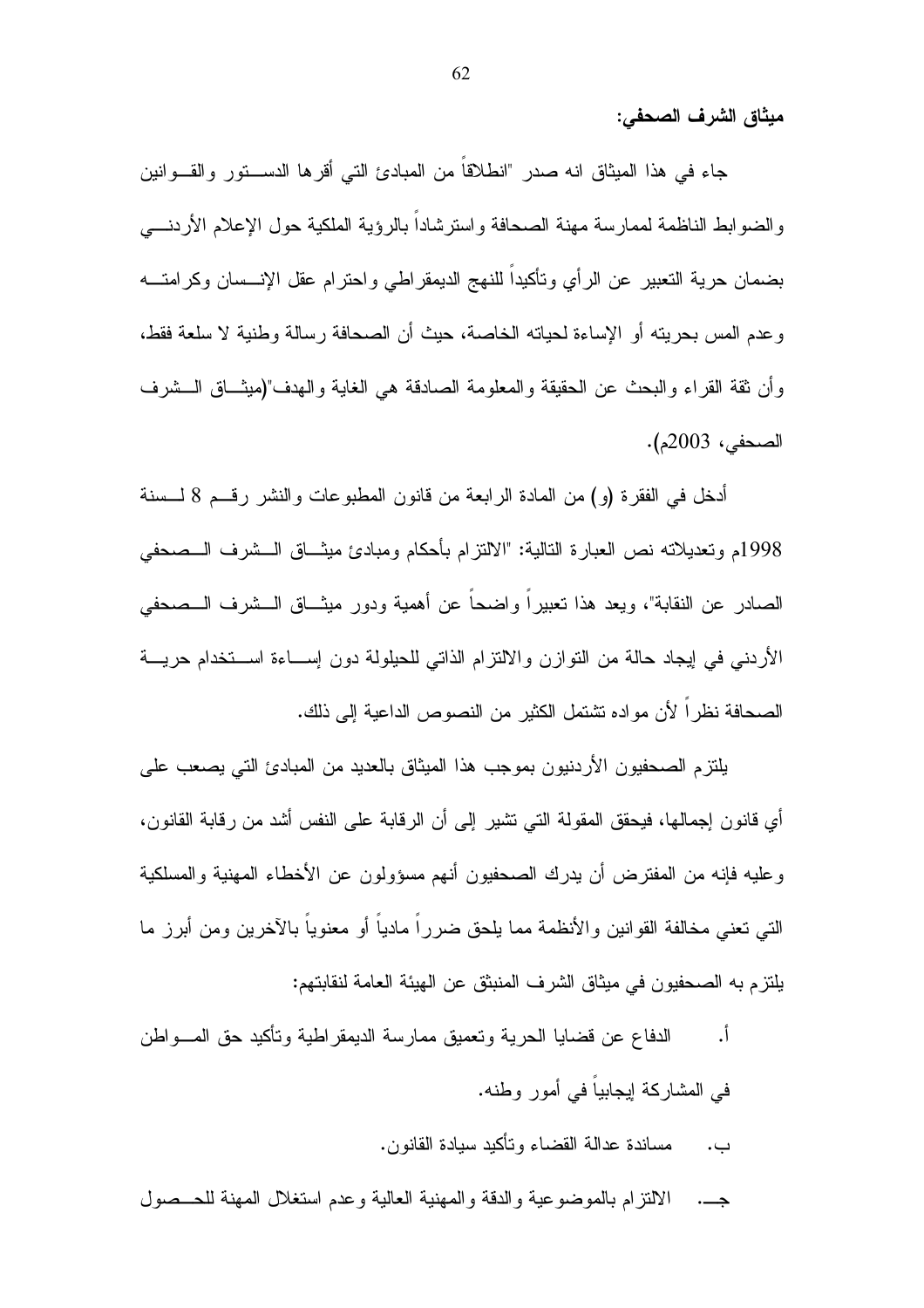على مكاسب شخصبة.

احترام الأديان والعمل على عدم إثارة النعرات العنصرية أو الطائفية وعـــدم  $\overline{\phantom{a}}$ الإساءة إلى قيم المجتمع أو التحريض على العصبيان أو ارتكاب الجـــر ائم أو تحقيـــر السلطات والترويج لمناهضة المبادئ التي يقوم عليها الدستور الأردنبي. تأكيد الوحدة الوطنية والدعوة للتضامن الاجتماعي. 

> احتر ام الحقوق الأدبية للنشر والملكية الفكرية.  $\ddot{\cdot}$

حماية مصادر معلوماتهم وعدم نشر المعلومات التبي حصلوا عليها باعتبارها ز . غبر قابلة للنشر .

- عدم نشر الأعمال ذات المستوى الفني الهابط.  $\cdot$ ح.
- احتر ام سمعة الأسر والعائلات و الأفر اد و سر يـة الأمور الـخـاصـة بـالمو اطنين. ط.
- عدم قبول أي هبات أو نبرعات مادية أو عينية أو مساعدات أخرى مهما كان ي. نو عها أو صورتها.
- الدفاع عن حرية المرأة وحقوقها ومسؤولياتها والدفاع عن قضايا الطفولة وحقــوقهم ك . الأساسية.

### ثالثاً : قوانين المطبوعات والنشر 1999م – 2008م.

لم يحدث أي تطور يذكر على التشريعات الإعلامية، باستثناء إقرار قانون المطبوعات والنشر رقم (27) لعام 2007م (قانون المطبوعات رقم(27) لعام2007م) المعدل لقانون المطبوعات والنشر رقم (8) لسنة 1998م وتعديلاته لعام 2004م. وإقرار قانون ضمان حق الحصول على المعلومات رقم (47) لسنة 2007م، الذي يتيح للصحفيين الوصول للمعلومة بسهولة ويسر. ويعد قانون ضمان حق الحصول على المعلومات، سابقة في قوانين الدول العربية للحاجة لتوسيع الحق في الحصول على المعلومات وتتظيم عملية تدفقها، مع الحفاظ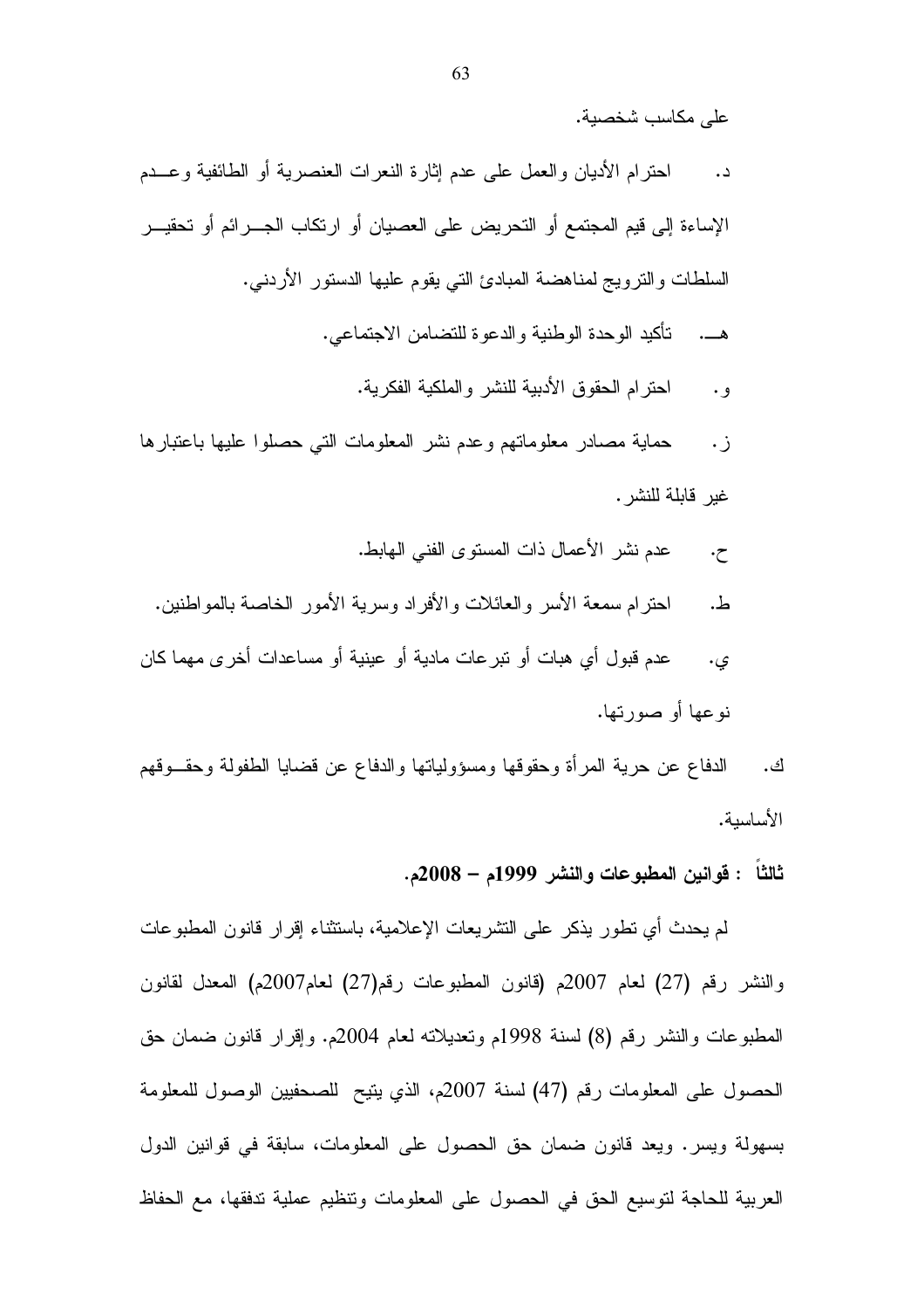على حق الدولة في حفاظها على سرية بعض الوثائق التي نتعلق بالأمن الوطني أو النظام العام.

وضم القانون موادا تصنف معظم وثائق الدولة كوثائق لا يجب الاقتراب منها وأبرز مو إد هذا القانون نقيبدا للصحافة هي : المادة السادسة والتي تنص على: "يُقدم طلب الحصول على المعلومات كتابة وفق النموذج المعتمد متضمنا اسم مقدم الطلب ومكان إقامتـــه وعملـــه والبيانات الأخرى الضرورية" و" يحدد مقدم الطلب موضوع المعلومات التي يرغب بالحصول عليها بدقة ووضوح" و" على المسؤول الرد على الطلب سلبا أو إيجابا خلال ثلاثين بوما من اليوم النالي لناريخ نقديمه" (قانون ضمان حق الحصول على المعلومات ، 2007م).

نتص المادة رقم 10 من القانون على أنه لا يجوز طلب المعلومات التي تحمل طابع التمييز الديني أو العنصر ي أو العرقي أو التمييز بسبب اللون أو الجـــنس. و هـــذا يعنــــي أن المواطن لن يتمكن من الحصول على المعلومات نقريبا في جميع مناحي الحياة وفي القضايا التي تهمه.

تعد المادة 13 من القانون أكثر المواد نقييدا لحرية الصحافة حيث نتص على أنه مــــع مراعاة أحكام القوانين النافذة الأخرى للمسؤول أن يمتنع عن الكشف عن المعلومات المتعلقة و منها:

 $\overline{1}$ الأسرار والوثائق المحمية بموجب أى نشريع أخر . المعلومات المصنفة التي يتم الحصول عليها بانفاق مع دولة أخرى. ب. جـــ. الأسرار الخاصة بالدفاع الوطني أو أمن الدولة، أو سياستها الخارجية. المراسلات ذات الطبيعة الشخصية والسرية سواء أكانت بريدية أو برقيسة أو  $\overline{\phantom{a}}$ . هاتفية أو عبر أية وسيلة تقنية أخرى مع الدوائر الحكومية والإجابات عليها.

المعلومات التي يؤدي الكشف عنها إلى التأثير في المفاوضات بين المملكـــة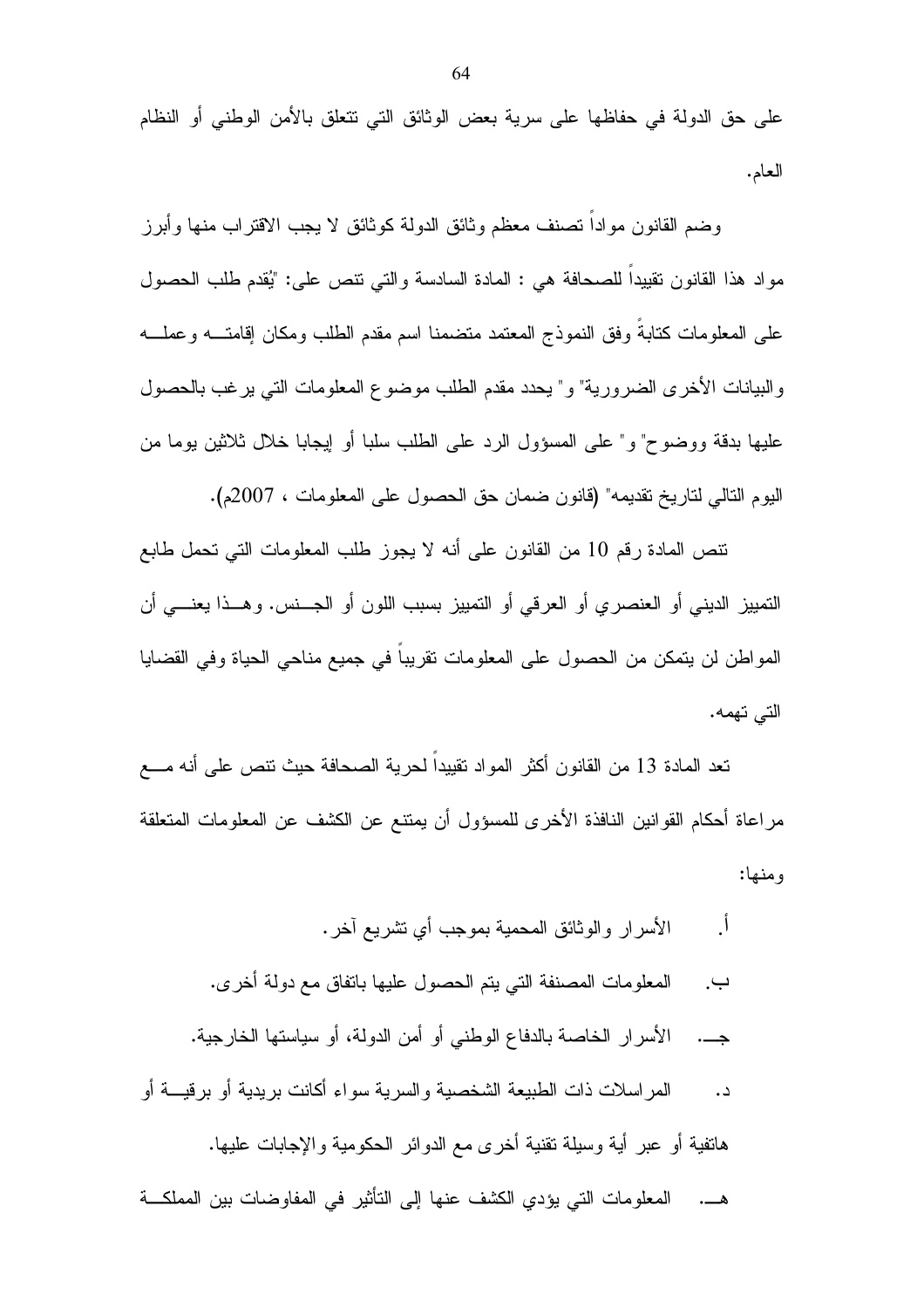وأي دولة أو جهة أخرى.

التحقيقات التي تجريها النيابة العامة أو الضابطة العدلية أو الأجهزة الأمنيـــة  $\cdot$  ,  $\cdot$ بشأن أية جريمة أو فضية ضمن اختصاصها وكذلك التحقيقات التي تقوم بها السلطات المختصة للكشف عن المخالفات المالية أو الجمركية أو البنكية ما لـــم تـــأذن الجهـــة المختصة بالكشف عنها.

يرى الباحث أن هذا القانون يعد سابقة في قوانين الدول العربية لتوسيع الحق في الحصول على المعلومات ونتظيم عملية ندفقها، مع الحفاظ على حق الدولة في حفاظها على سرية بعض الوثائق التي نتعلق بالأمن الوطني أو النظام العام. وينص قانون ضمان حق الحصول على المعلومات على أنه عندما نرفض الإدارة أو الحكومة إعطاء المعلومة للصحفى أو المواطن، فانه يستطيع أن يلجأ إلى محكمة العدل العليا. إلا أن التقييدات الواردة في مواد القانون نتشكل عائقاً أمام حصول المواطن أو الصحفى على المعلومات، كما في المو اد (10،6) 13،10... وغير ها).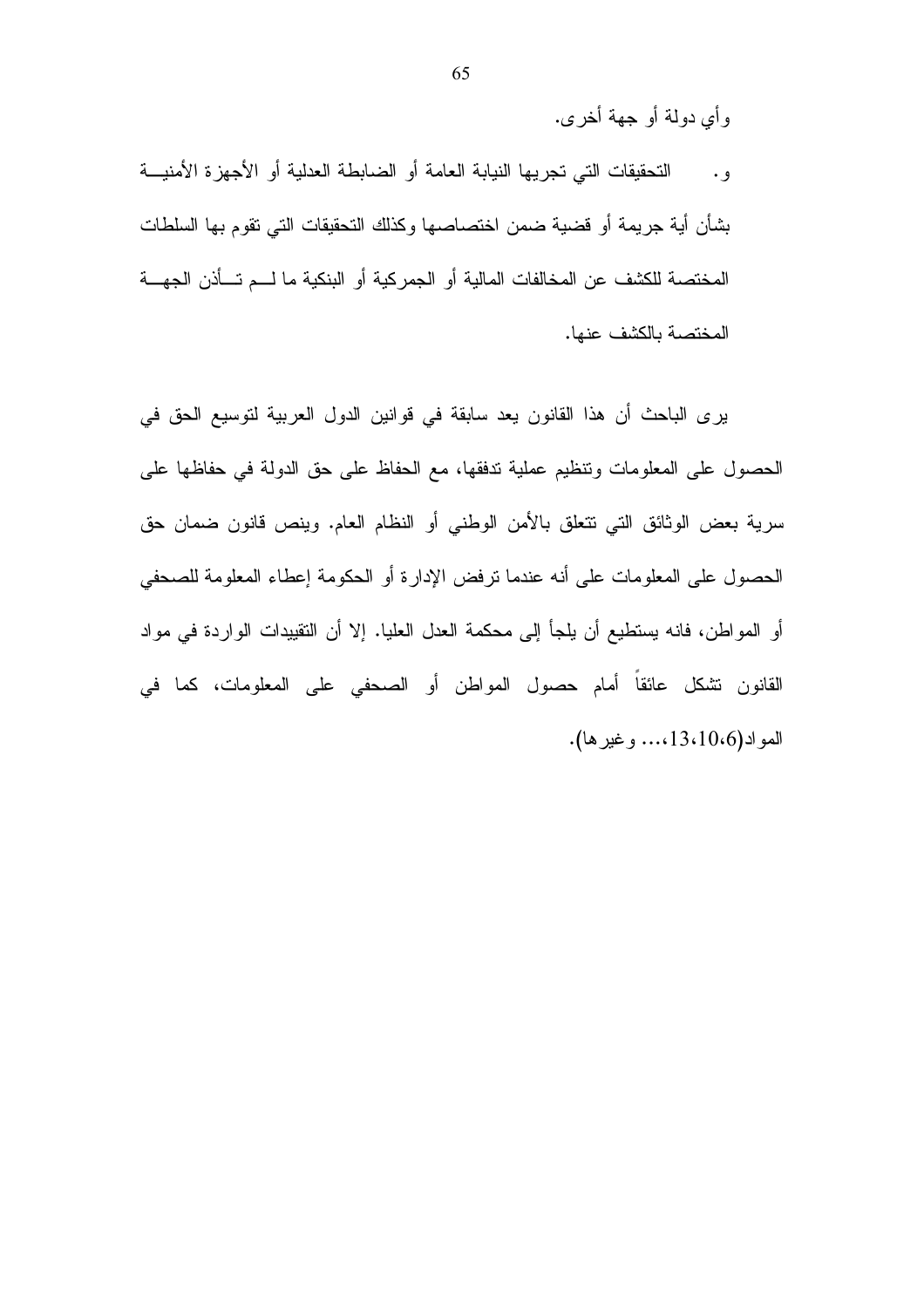القضاء الأردني وقضايا المطبوعات والنشر في الفتـــرة (7 شـــباط 1999م – 7 شباط 2008م):

وضع المشرع الأردنبي نصوصا عدة نجرم النجاوزات التبي مـــن شـــأنها المـــساس بمصلحة المجتمع وحريات الآخرين، إلا أن تعدد القوانين الناظمة للصحافة وكثرة التعـــديلات التبي طرأت على قوانين المطبوعات والنشر ونداخل نصوصه ألقت بظلالها على اجتهـــادات القضاء الأردني في قضايا النشر والمطبوعات وخاصة ما يتعلق بحرية التعبير عن الرأي.

ورد على سبيل المثال في نص المادة 41 من قانون المطبوعات والنشر: "تختص محكمة البداية بالنظر في جرائم المطبوعات التي ترتكب خلافاً لأحكام هذا القانون أو أي قانون ذي علاقة وتعطي قضايا المطبوعات صفة الاستعجال"، وتضمن قانون المطبوعات والنشر رقم 8 لسنة 1998م وتعديلاته إدخال عبارة "بالرغم مما ورد في أي قانون أخر"، ولكن اجتهادات محكمة التمييز الأردنية منعت المحاكم النظامية النظر بأى جريمة داخلة ضمن اختصاص محكمة أمن الدولة حيث اعتبرت فانونها خاص أولى بالتطبيق من فانون المطبوعات والنشر (وليد كناكرية، 2005م).

استطاع القضاء الأردني على الرغم من تعدد مصادر التشريع المتعلقة بقضايا المطبوعات والنشر الانتصار لحرية الصحافة في الكثير من القضايا، وحقق حالة من النوازن بين حقوق وحرية الصحافة وواجباتها ومسؤولياتها، ومن بين هذه الأحكام:"اعتبار رئيس تحرير الصحيفة فاعلا أصليا في جرائم المطبوعات مخالف للدستور وبذلك يتعين على المحكمة الامتناع عن نطبيق المادة 41 من قانون المطبوعات والنشر الساري المفعول لمخالفتها أحكام الدستور" (محكمـــة بدايـــة عمـــان، قـــرار رقــم 2002/876م تاريــخ  $. (2000/10/30)$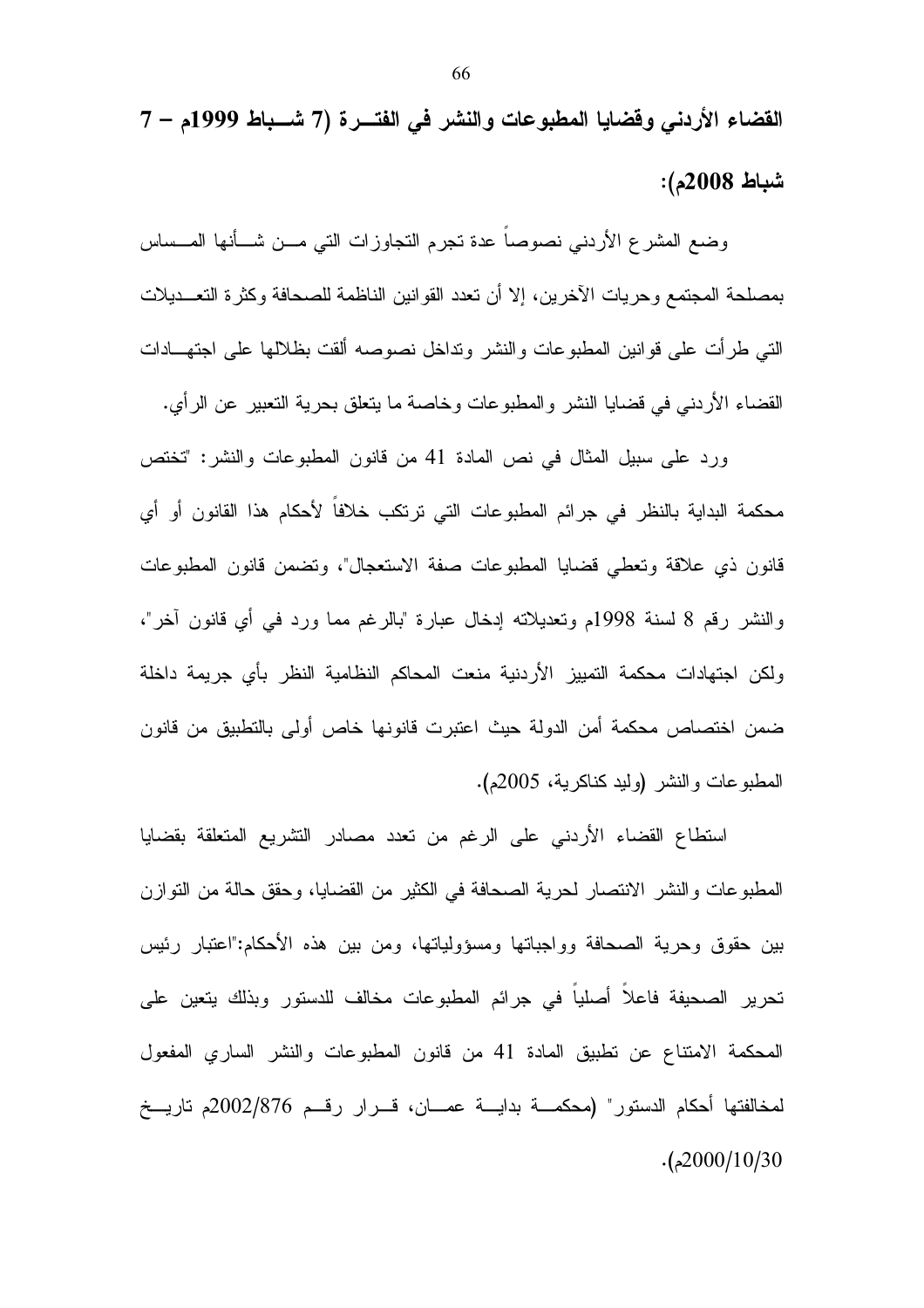فَضايا المطبوعات في الفترة من(7 شباط 1999م – 7 شباط 2008م):

يظهر الجدول التالي عدد القضايا التي رفعت على صحفيين خلال في الفترة من7 شباط 1999م – 7 شباط 2008م ( دائرة المطبوعات والنشر، سجل قضايا المطبوعات والنشر 1999م-2008م).

| 2008 |  |  |  |  | 2007    2006    2005    2004    2003    2002    2001    2000    1999    تلبيذية    2007    200 |
|------|--|--|--|--|------------------------------------------------------------------------------------------------|
| صفر  |  |  |  |  | القضايا                                                                                        |

يشار إلى انه "لم يتم رفع فضية واحدة لها صلة بالمطبوعات والنشر من قبل رئيس الحكومة أو أي من الوزراء منذ عام 1998م، إضافة إلى أن معظم القضايا المتعلقة بالمطبوعات والنشر والتي تم رفعها خلال العشرة أعوام الماضية كانت بسبب الإساءة إلىي الأديان السماوية أو مخالفة المطبوعة الصحفية لشروط الترخيص أو الكتابة بغير تخصصها"( عثمان،مقابلة شخصية، 2008م).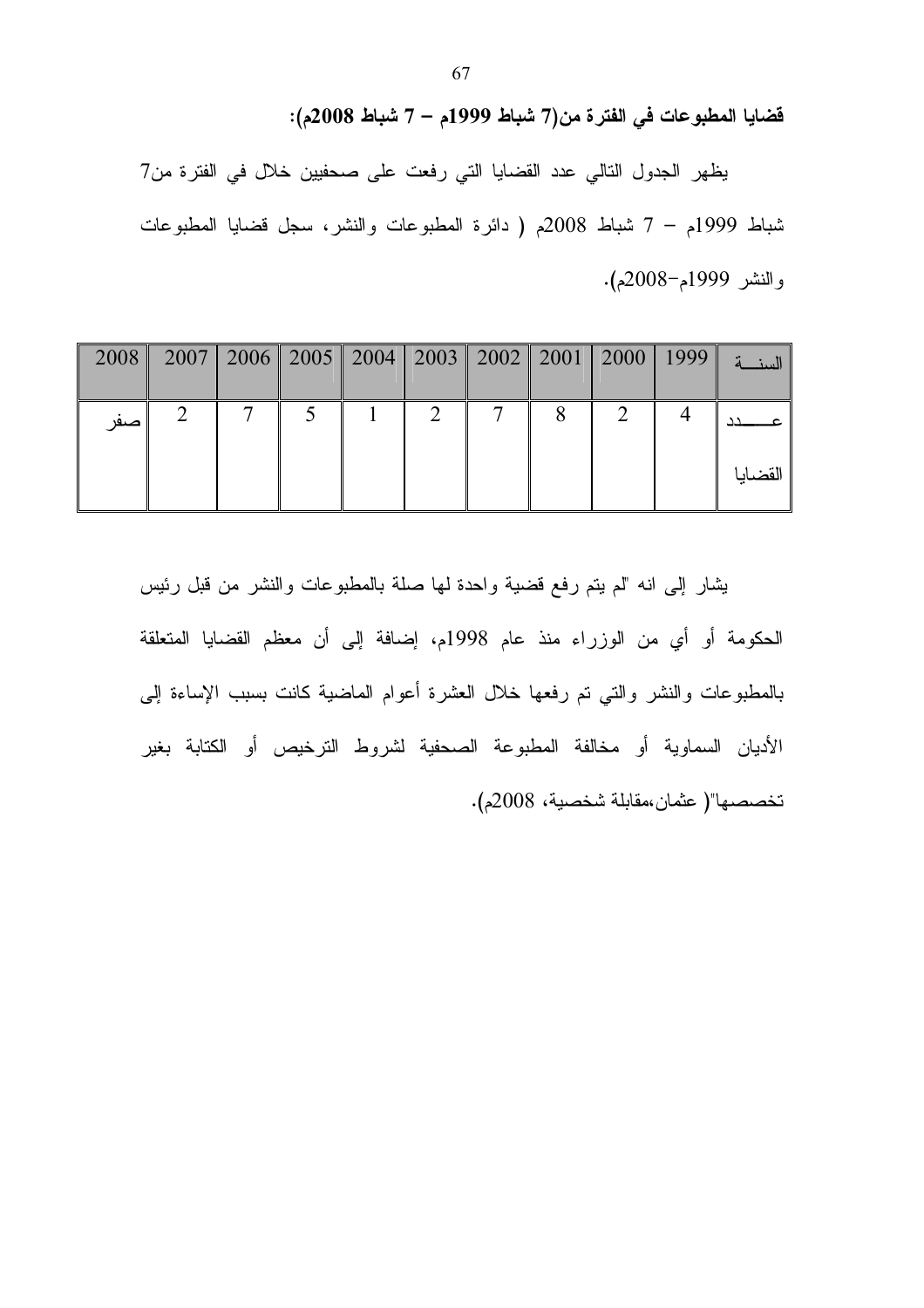مما سبق پر ي الباحث:

أن قوانين المطبوعات والنشر شهدت تغييرات وتعديلات كثيـــرة إلــــى أن اســـنقرت بصدور فانون المطبوعات والنشر رقم 8 لسنة 1998م وتعديلاته، وأثر ذلك علـــي تـــداخل النصوص القانونية، وعلى مفهوم حرية الصحافة في الأردن وفتح البساب أمسام اجتهسادات القضاء، إلا أن ذلك اظهر جانباً ابجابياً حيث أنصف القضاء الأردني حرية الـــصحافة فـــي غالبية القضايا وبت فيها لصالح الصحفيين والمؤسسات الصحفية.

نتيح عبارة "مع مراعاة الأحكام في القوانين الأخرى "أو "مع مراعاة أحكام القانون " في قانون المطبوعات والنشر النافذ حالياً المجال لنطبيق أحكام القوانين الأخرى التي قد تصل إلى عقوبة الحبس في قضايا الصحافة والنشر ويلغي ذلك نطبيق النصوص القانونية السواردة في قانون المطبوعات والنشر والتبي لا تجيز إنزال عقوبة الحبس أو التوقيــف فـــي قـــضايا التعبير عن الرأي.

أن قانون المطبوعات والنشر الحالي يتضمن العديد من النصوص الداعمـــة لحريـــة الصحافة، ويدل على ذلك إشادة اتحاد الصحفيين العرب بالإجراءات التي اتخـــذتها الحكومـــة الأردنية للحد من القوانين السالبة لحرية الصحافة، إلا أن رفع قيمة الغرامات المالية أضــــعافا مضاعفة قد يؤثر سلبا على حرية الصحافة ويسهم في ندخل رؤساء النحرير أنفسهم وزيـــادة رقابتهم على المواد المنشورة في مؤسساتهم الصحفية بهدف تجنب نلك الغرامات التي قــد لا نقوى العديد من المؤسسات الصحفية على تحملها.

أن قانون الحصول على المعلومات يتضمن العديد من المواد التي تعد مقيدة لحريسة  $\sim$   $-$ الصحافة ولا يؤدي بمواده التي أقرت غايته والهدف منه في إتاحة المجـــال أمــــام الـــصحافة للحصول على المعلومة وبالتالي رفع مستوى حريتها، إذ يتضمن العديد من المواد المقيدة وقد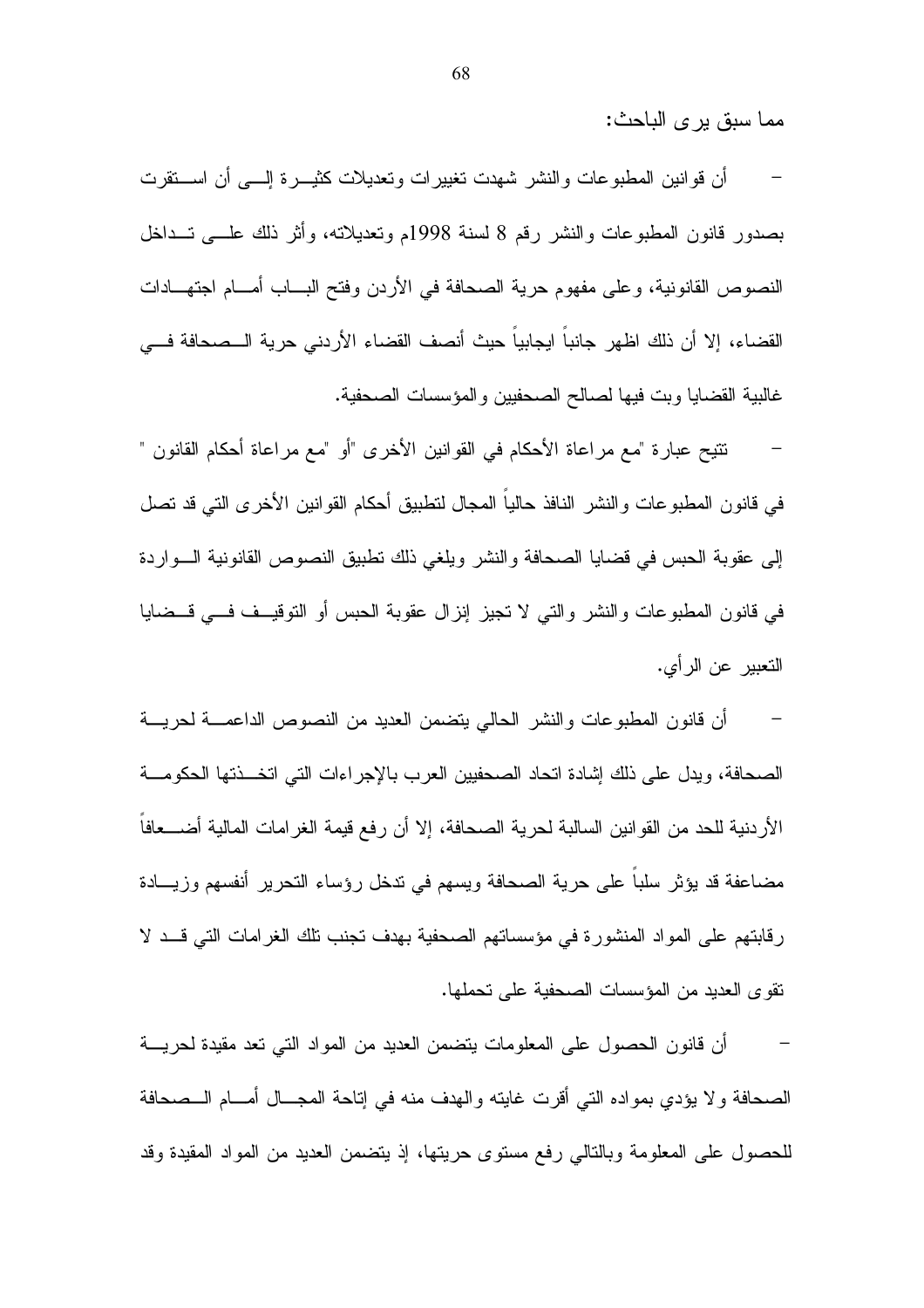يكون هذا القانون أكثر نشددا من قانون المطبوعات والنشر لما يحتويه من مواد نعيق الحصول على المعلومة بدل نيسير ها.

أن النزام الأردن بالمواثيق الدولية المتعلقة بحقوق الإنسان يعتبر خطوة حـــضارية لا ينبغي النراجع عنها، إلا أن النزام الأردن بهذه المواثيق لا يعني أن سعيه لإقرار التـــشريعات المعنية بالحريات العامة بما فيها حرية الصحافة يأتي تحقيقاً والنز اماً بهذه المواثيق فقط، بل لا بد وأن يكون ذلك نابع من إدراكه لمصالحه الوطنية واهتمامه بتطبيق حقوق الإنسان بما ينسجم مع الأولويات الوطنية دون السماح بالمساس بأمنه الوطني نحت حجة مراعاة حقوق الإنسان. أن تعدد القوانين ذات العلاقة بحرية الصحافة وقضايا الأمن الوطني يؤدي إلى غياب رؤية واضحة حول مفهوم الأمن الوطني والقضايا التبي نعتبر ماسة به ويؤثر ذلك على مـــدى النزام الصحفيين في تحقيق المصلحة الوطنية ومدى قدرتهم على الموائمة بين حـــريتهم فــــى النعبير دون الإخلال بالأمن الوطني ويعيق ذلك أداء الصحفي لمهامه ويخلــق مـــساحة مـــن الضبابية حول علاقة حرية الصحافة بالأمن الوطني.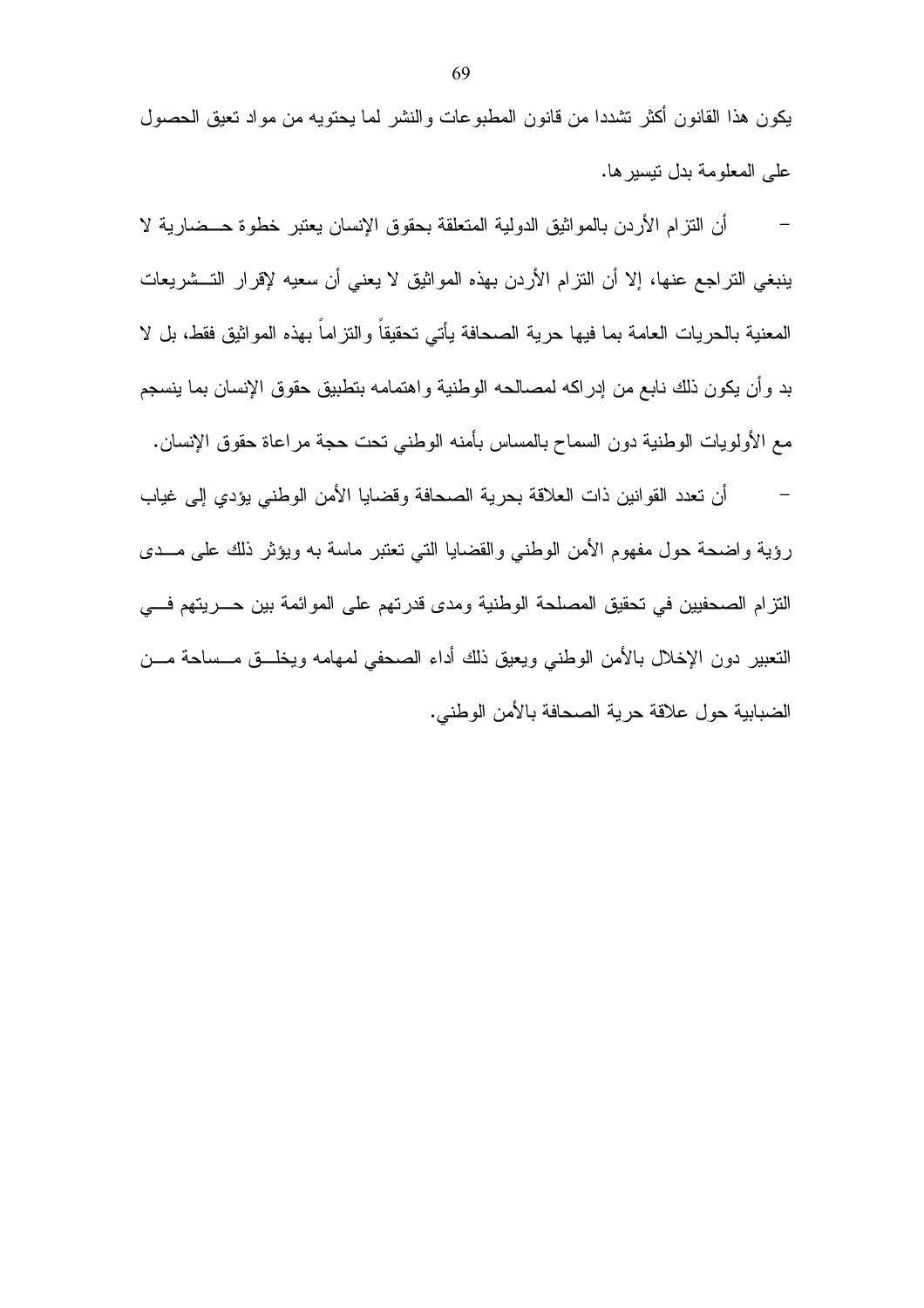## الفصل الثالث

# الأمن الوطنبي

المبحث الأول

مفهوم الأمن الوطني:

قَال تعالى: "وَقُلْنَا يَاآدَمُ اسْكُنْ أَنْتَ وَزَوَجُكَ الْجَنَّةَ وَكُلاَ مِنْهَا رَغَدًا حَيْثُ شئْتُمَا وَلاَ تَقْرِيَا هَذِهِ الشَّجَرَةَ فَتَكُونَا مِنَ الظَّالمِينَ فَأَرْلَّهُمَا الشَّيْطَانُ عَنْهَا فَأَخْرَجَهُمَا مِمَّا كَانَا فِيهِ وَقُلْنَا اهْبِطُوا بَعْضُكُمْ لبَعْض عَدُوٌّ وَلَكُمْ فِى الأرْض مُسْتَقَرٌّ وَمَتَاعٌ إِلَى حِين". صدق الله العظيم

ونفسر قصة خلق أدم، عليه السلام، ثم هبوطه إلى الأرض، المفهوم البسيط للأمن: فهو مكان يؤوي الإنسان، وزوجه نؤنسه، وفيه مأكله ومشربه. وفي الأرض، على الإنسان أن يسعى لتحقيق أمنه بالحصول على نلك الحاجات. ومن يحصل على نلك الحاجات الأولية، يحقق أولى درجات الأمن المتمثلة بالاستقرار . ثم عليه أن يسعى لتحقيق درجات أخرى من الأمن، بالسعى للاستحواذ على متطلبات أخرى ليست ضرورية، ولكنها زيادة في مناع الدنيا. ونلك هي سنة الحياة الجارية في الكون، إلى أن نقوم الساعة.

وبين ذلك الرسول الكريم، صلى الله عليه وسلم، بقوله: "مَنْ أَصبْحَ مِنْكُمْ مُعَافَى فِي جَسَدِهِ آمِنًا فِي سرِبْهِ عِنْدَهُ قُوتُ يَوْمِهِ فَكَأَنَّمَا حِيزَتْ لَهُ الدُّنْيَا".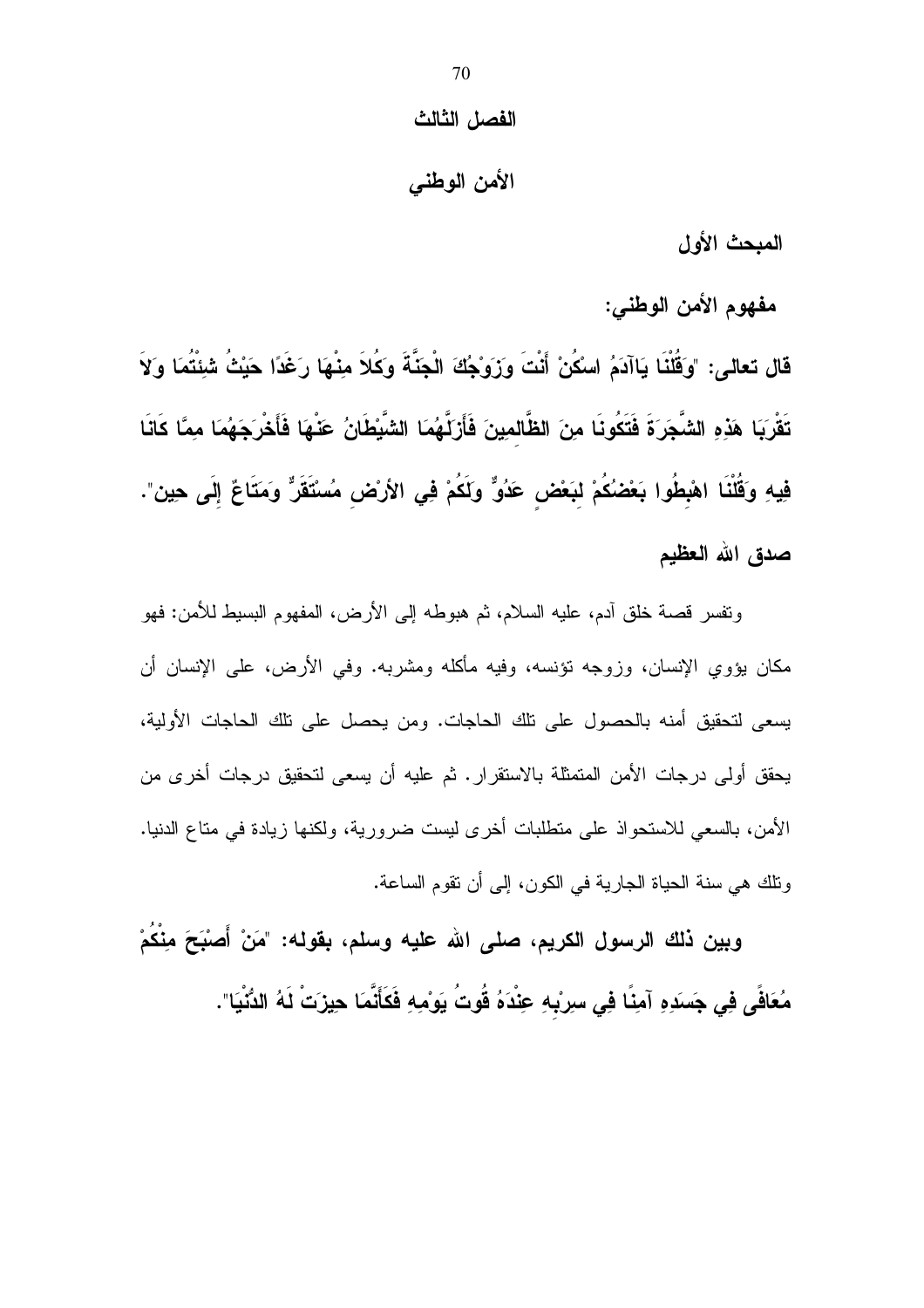ظهور مصطلح الأمن الوطني:

الأمن الوطني مصطلح جديد في علم السياسة ظهر بعد نهاية الحرب العالميـــة الثانيـــة خاصة في الولايات المتحدة الأمريكية ودول أوروبا الغربية، وكان هدفه الرئيسي هو السدفاع الوطني ضد التهديدات الخارجية وخاصة التهديدات العسكرية وقد برز ضعف وقصور الدفاع الوطنبي فأثر ذلك على النتمية والإصلاح والازدهار الداخلي الاقتصادي والاجتماعي والثقــافي وغيره، وثبت أن مزيدًا من القوة العسكرية لا يعني مزيدًا من الأمن الوطني بل قد يزيد مـــن المخاطر على الإنسان والبيئة والمجتمع كما حــدث هــذا فـــى الاتحـــاد الــسوفيتي الــسابق (المشاط، 1993م).

اكتسب مفهوم الأمن الوطني في الآونة الأخيرة اهتماماً بالغاً لدى الدول في شتى أنحاء العالم. وتجاوز مسألة النتظير إلى النطبيق الإجرائي وانتقل من الممارسات الجزئية المتفرقـــة إلى النوظيف الشمولي النكاملي لهذا المفهوم على أرض الواقـــع، وفــق منظـــور مؤســـسي استراتيجي يعالج القضايا والتحــديات الداخليـــة والخارجيـــة للـــدول، ويقتـــرح الـــسياسات والاستراتيجيات والخطط التبي تعزز الأمن الوطنبي لأنظمة الدول وشعوبها بمسا يكفسل لمهسا الاستقرار ويحقق لمها النماء والرخاء والرفاهية (Terrill, 2008) .

إن الأمن الوطني بمفهومه الشامل لم يعد مقصور أ على "الأمن العسكري" الذي يركز على الدفاع عن نراب الوطن وحماية حدوده، أو الحفاظ على السلامة والأمن وحفــظ النظـــام الداخلي، بل تعداه ليشمل شتى مناحى الحياة بما يكفل الطمأنينة والراحة للمواطنين والمقيمـــين على حد سواء (ابراهيم وأخرون،2007م).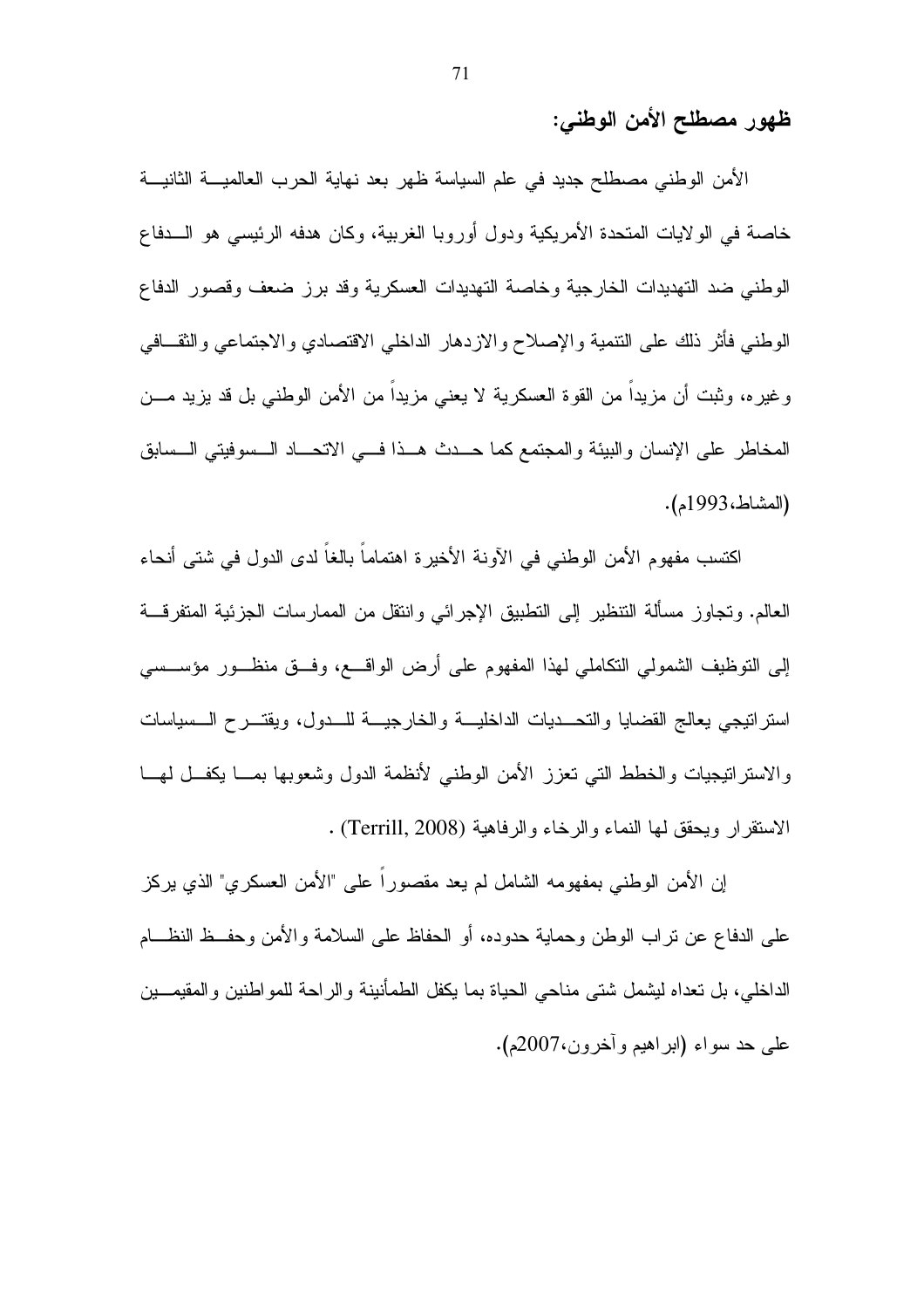تطور مفهوم الأمن:

أدى نطور المجتمعات من الأسرة إلى العشيرة، فالقبيلة، فالدولة، إلى إنابة آخرين لتأمين الطمأنينة والأمن. ففي الأسرة يحس الطفل بالطمأنينة، لوجوده بجوار أمه وأبيه، فهما يوفران له إشباع حاجياته المادية والمعنوية، في درجاته الأولى، وبعضاً من الدرجات الأخرى (أي في حدها الأدني على الأقل).

ثم أصبحت العشيرة والقبيلة توفر الأمن لأعضائها. وباستقرار الإنسان، بعد اكتــشافه الزراعة واستئناسه الحيوان، زادت مطالبه للمعيشة. فلم نعد حدوده هي أفراد أسرته وأدوات صيده، ولم تعد العشيرة أو القبلية مجرد عدد من الأسر، وإنما أصبح لديه ملكية مـــن أرض وحيوان، ومخزون من الحبوب والأطعمة، ونهر أو فرع منه أو بئر للمياه، وأصبح للملكيـــة حدود. وكان لابد أن يتكانف الجميع لحماية أنفسهم وأسرهم وممتلكاتهم التي كثرت ونتوعت، وتعدد الطامعين فيها. وأصبح مفهومه للأمن أوسع، وإدراكه لما يهدده أكبر . فظهرت الدولة، وأصبح لها قانونها الخاص، وحاكمها وجيشها، بتولون حماية أمن المسواطنين فسي دولستهم و خار حها.

وبذلك يصبح مفهوم الأمن الوطنبي، هو كل ما يبعد الأخطار عن مكان وسبل العيش، ويصبح تحديد هذه الأخطار وما يتأثر بها، هو المعضلة التي يجب البحث والدراســـة فيهـــا، لتحقبق السّلامة و الأمن.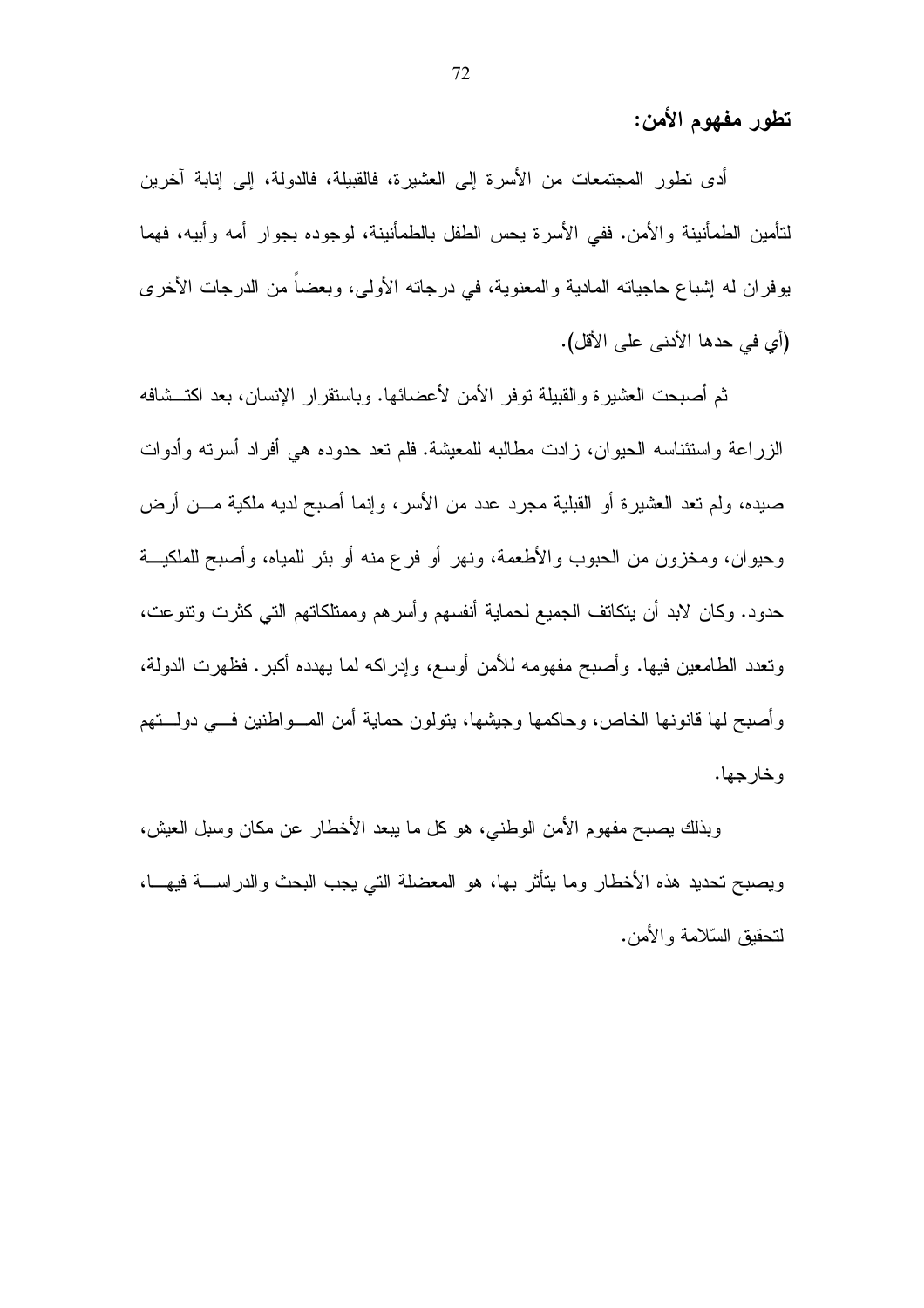مرتكزات الأمن الوطني:

الأمن الوطنبي بمعناه النقليدي ينتاول الإنسان وضمان قونسه واسستقراره وشسعوره بالأمان والاطمئنان وعدم الإحساس بالخطر (الرقاد، مقابلة شخصية، 29 حزيــــران2008م). وللأمن صور أخرى منها الأمن السياسي والأمن الاقتصادي والأمـــن الاجتمـــاعبي والأمـــن الغذائبي... الخ (العسيري، 2000م).

وقد فهم الإنسان منذ القدم، أن أمنه هو أساس أمن أسرته، التي أمنها هو أساس أمن المجتمع والدولة. فتحقيق أدنى درجات الأمن، أساس لتحقيق الدرجات الأعلى، ولا يمكن الحصول على أمن الدرجات العليا، مع فقد درجات الأمن الدنيا، وليس هناك مثالية في الأمن، بل صراع مع قوى أخرى، كالمجتمعات، أو الأفراد، لتحقيق الأمن الخاص.

تحسب فوة الدولة، بتجميع كافة الإمكانات، وتأثيراتها الإيجابية والسلبية. وهو ما تعارف عليه بأنه ناتج تجميع القوى المختلفة للدولة، السياسية والاقتصادية والعسكرية والاجتماعية، والجيوسياسية بكل سماتها وخصائصها (قوتها وضعفها)، وهو ما بنتج عنه تأثير ات ايجابية للسمات القوية فتحسب بالإضافة، و أخر ي سلبية للسمات الضعيفة يتم حسابها بالخصم، ويكون الناتج النهائي هي محصلة كَمْيّة تسمى "قدرة الدولة على تحقيق مصالحها في المجتمع الدولي وفي التأثير على غير ها" (المصاروة، مقابلة شخصية،29 حزير إن 2008م).

ويشترط عند قياس قوة الدولة الشاملة، ثبات معيار القياس المستخدم، حتى تكون نتائج المقارنة صحيحة، وذات دلالة هادفة. وهناك عدة معايير للقياس، والاختلاف بينها، هو اختلاف العناصر الأساسية المستخدمة في القياس، كما و نوعا، باختلاف العلماء المُنظِّرين. حدد العالم فوكس Fucks متغيرين لحساب قوة الدولة الشاملة من خلال العلاقة بينهما، بينما وضع العالم جيرمان German مصفوفة رياضية من 26 متغير أ، في أربعة عناصر أساسية،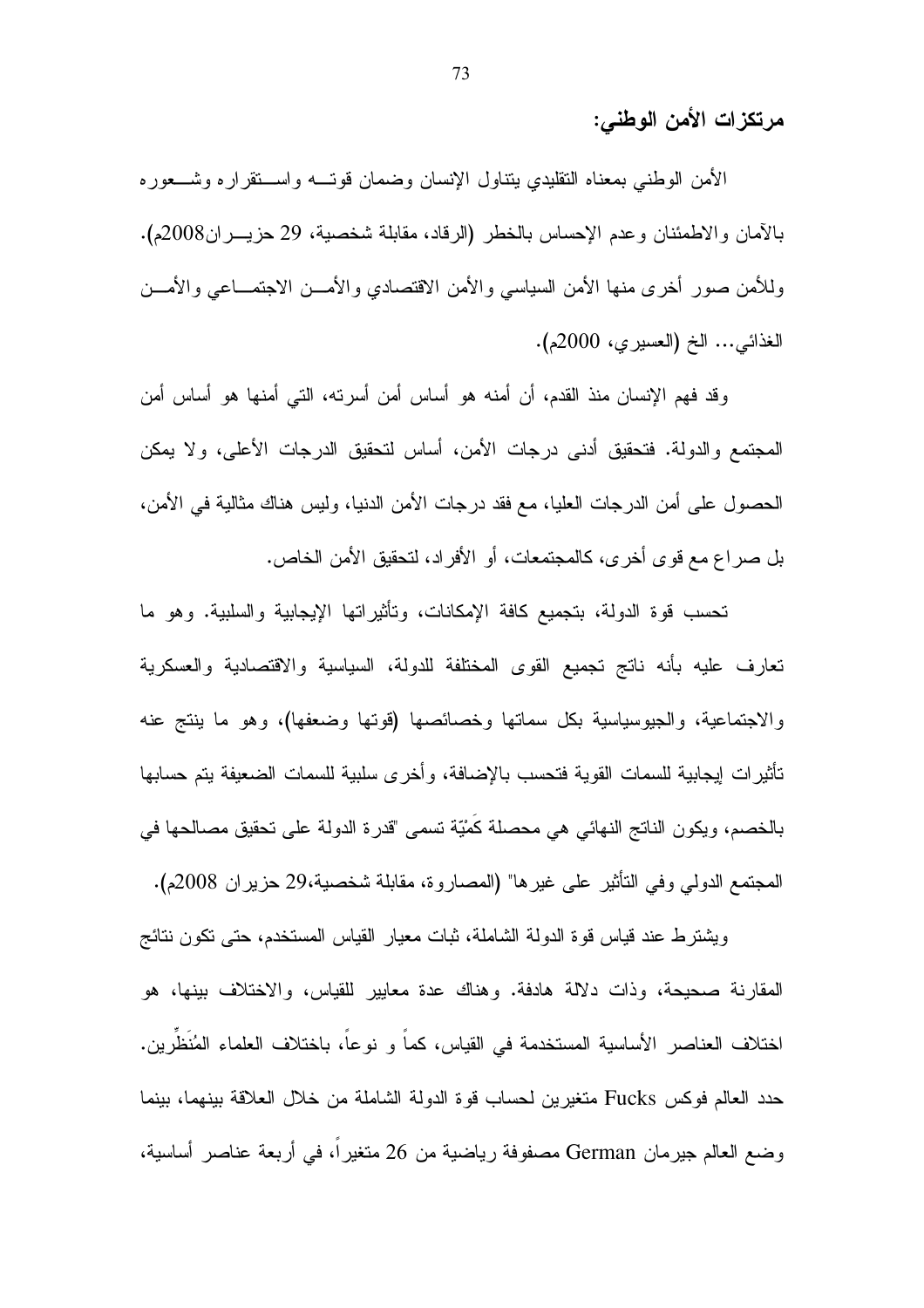هي: السكان، والموارد، والمساحة، وقوة العمل. واعتمد العالم الأمريكي راي كلاين Ray Cline على خمسة متغيرات، هي: الكتلة الحيوية والقدرة الاقتصادية، والقدرة العسكرية، والهدف الإستر انتيجي والإرادة القومية ويضيف بعض الأكاديميين العسكريين متغيرين آخرين، هما القدرة الدبلوماسية، وقدرة ممارسة النفوذ، دوليا وإقليميا (Terrill, 2008).

يتطلب إعداد الدولة للدفاع عن حدودها وتأمين أر اضبيها ومقدر اتها ومكتساباتها تتفيذ خطة عامة (مركزية)، وخطط مرحلية تخصصية، تهدف جميعها إلى تأمين قطاعات الدولة المختلفة. ويشمل إعداد الدولة، عدة عناصر أساسية، هي (Terrill, 2008) : إعداد السياسة الخارجية للدولة وإعداد القوات المسلحة وإعداد الاقتصاد الوطنى وإعداد أراضبي الدولة وإعداد أجهزة الدولة وإعداد الشعب.

وتهدف خطط الإعداد، إلى تأمين نلك العناصر، وكذلك ردع الاعتداء ومجابهته بحسم، والانتصار عليه في أقصر وقت، وبأقل خسائر . ونلك الخطط، هي استخدام آمن لقوى الدولة الشاملة، التبي هي – كما سبق القول – مرتكزات الأمن الوطنبي (سياسية واقتصادية وعسكرية واجتماعية، وجيوسياسية). فيكون إعدادها للدفاع وتأمينها، هو تأمين لمرتكزات الأمن الوطني في إطار إستراتيجية وطنية شاملة (Terrill, 2008) .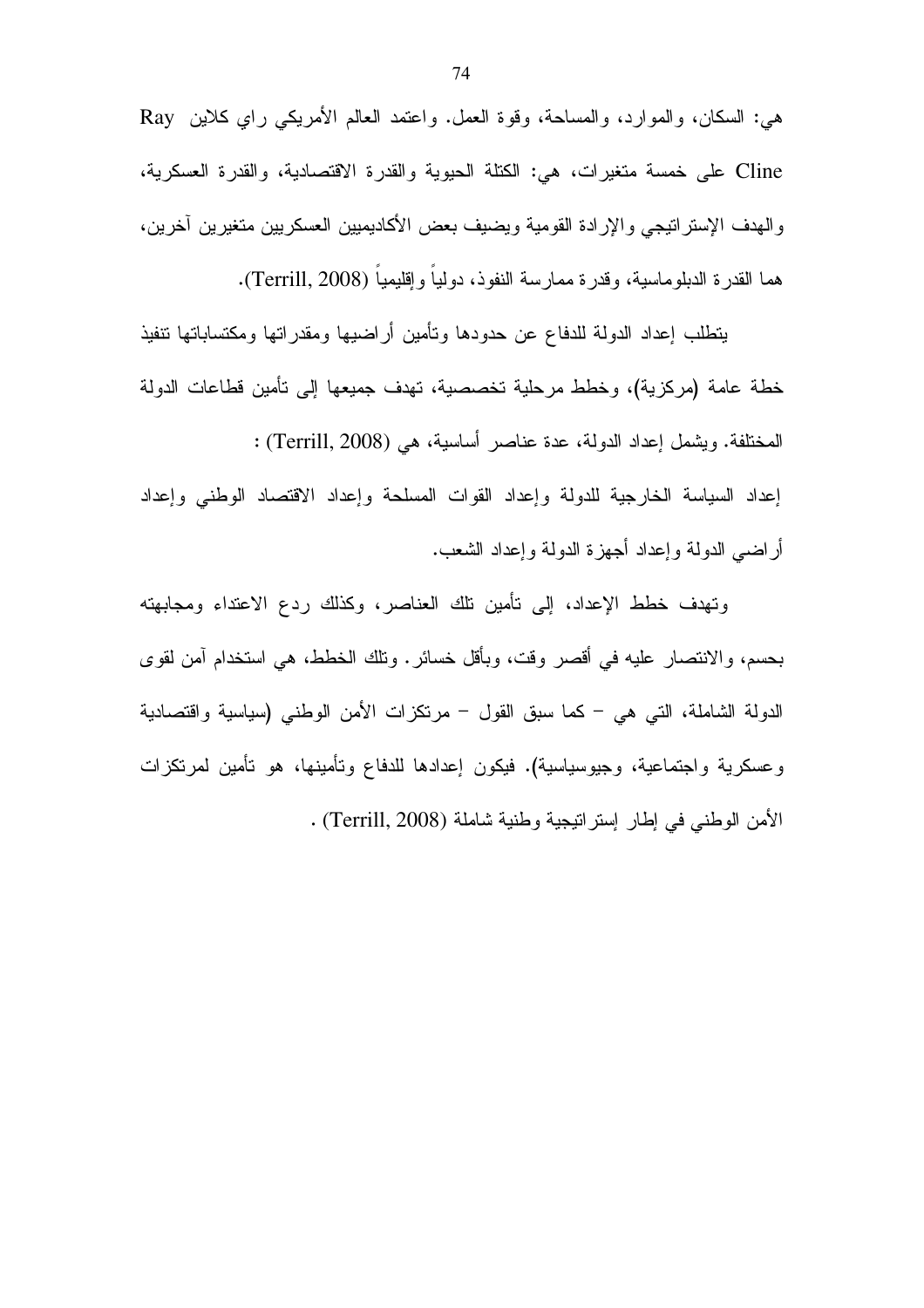## المبحث الثاني

# الأمن الوطنى الأردنى

نظرية الأمن الوطني الأردني:

اختلف المهتمون بالأمن الوطني في تعريفهم له، واقتصر بعضهم على محاولة تحديد مفهوم له، وليس نعريفًا، بينما حاول أخرون وضع نعريفٍ جامع مـــانـع. والثابـــت أن كـــل النعريفات والمفاهيم، تأثرت، بدرجة أو أخرى، بشخصية قائلها، من جهة تخصصه الوظيفي، و انتمائه الوطني، و المناسبة التي استدعته لتحديد التعريف أو المفهوم. وتؤكد الاختلافات في النَّعر بفات و المفاهيم، أن الأمن الوطني منغير ، بنغير العصر ، و الظر و ف المحيطة، و و ســـائل تحقيق الأمن المشار إليه، والمنظور الذي يتحدد من خلاله أبعاد التعريف والمفهوم. ومن جهة أخر ي، فإن تعريفات الأمن الوطني قد نشتمل على كل أبعاده، أو نقتصر على بعض منهـــا، وأحياناً نكون قاصرة على بعد واحد فقط. ومرجع ذلك إلى الأولويات والأهداف الأمنية، التي يرجع الباحثون وخبراء الأمن الوطني الوصول إليها، من خلال نعريفهم للمفهوم.

إن جوهر نظرية الأمن الوطني يكمن في حماية مصالح الدولـــة، أو كمـــا عرفهـــا (بيترسون) " الادر اك الجمعي للإحساس بـــالأمن" (Devost,1995). لـــذلك فـــان "المهمـــة الرئيسية للدولة يجب أن نكون حماية مصـالـح الدولـة، وإن أساس حمايـة مصـالـح الدولــــة هــــو سيادة مصلحة الدولة فوق كل مصلحة" (ذياب، مقابلة شخصية، 21 حزير إن 2008م).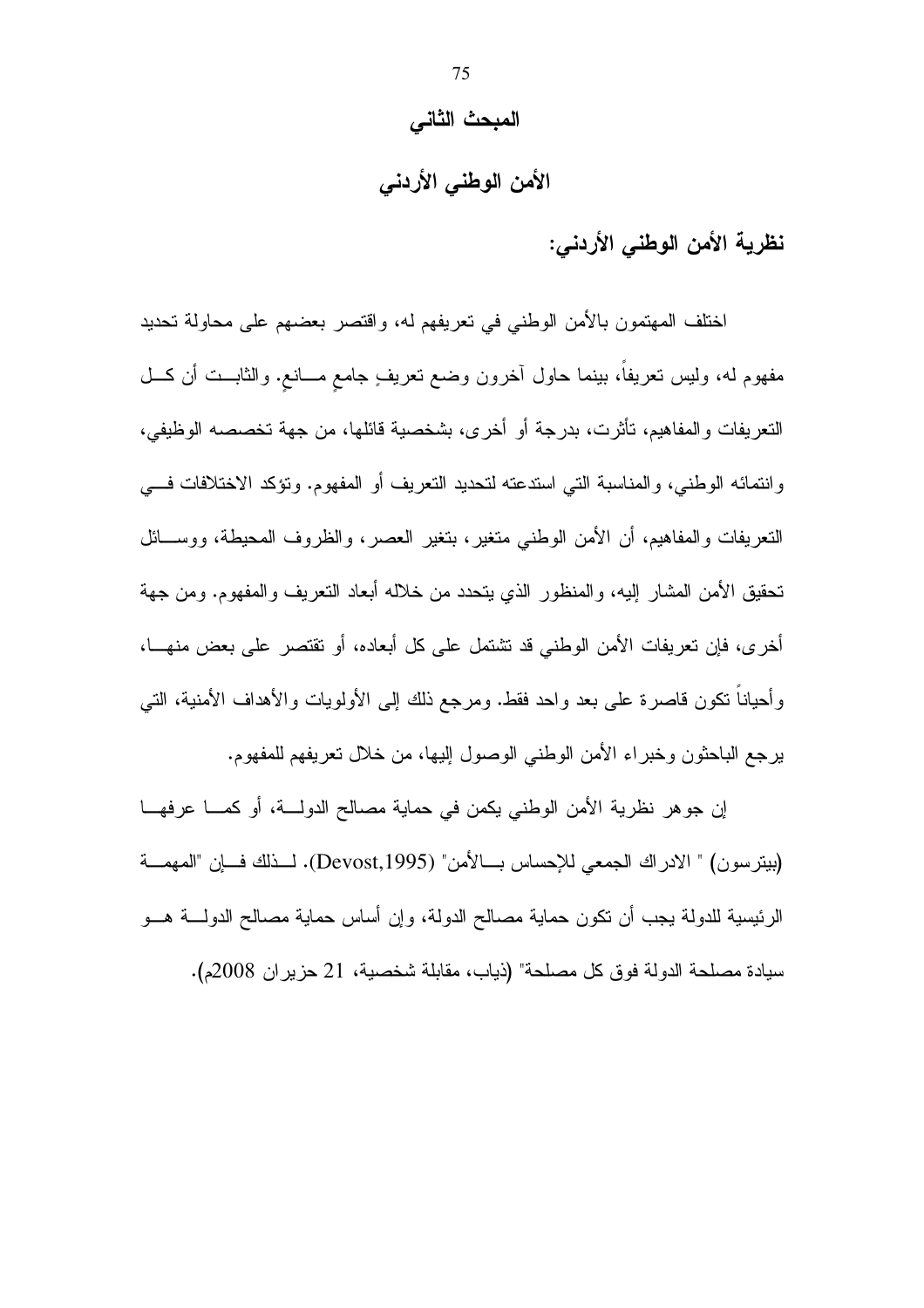ومصالح الدولة هي الأمور الحيوية والمصيرية الني لها علاقة بسيادة وأمن وسلامة ودستور وقوانين واستقرار وقوة وقدرات وإمكانات ونتمية وموارد وأركان الدولة والمجتمع، وكل ما يتعلق بقوة الدولة السياسية والاقتصادية والدفاعية والاجتماعية والتجارية والصناعية والنقافية وغيرها سواء في الوقت الحاضر أم في المستقبل القريب أم المنوسط أم البعيد (ذياب، مقابلة شخصية، 21 حزير ان 2008م).

في ظل هذا المفهوم الذي يتلاءم والنحو لات الجديدة في المفاهيم الأمنية، وما يـــشهده من نوسع في ضوء المتغيرات والمستجدات على الساحة الدولية منذ بداية التسعينات وحتـــي اليوم، يــــرى الأردن أن الأمن بمفهومه الشامل لــــم يعـــد مقصـــــورا علــــي قضـايــــا الأمــــن الصلب في بعدها الأمني، وإنما نعداها إلى قضايا الأمن اللَّيْن، في أبعادها غير الأمنية والَّتي نزكز علمي الإنسان واحتياجاته الأساسية المنداخلة مثل الطعام، الماء والطاقسة والتكنولوجيــا والدواء والنمويل والنقل والانصالات وكافة الأبعاد الأخرى النبي نشكل البنبة النحنية لمفهــوم الأمن الشامل. ونلعب السياسة الخارجية دورا مهما في التخطيط والنتسيق ومتابعـــة النتفيـــذ، ويمكن إجمال العوامل المؤثرة على الأمن الوطني الأردني بمـــا يلـــي (مــصاروة، مقابلـــة شخصية، 29 حزير ان 2008م):

في الأردن بمثل الاســـنقرار والازدهـــار فـــي المجـــالات الـــسياسية والاقتـــصادية والاجتماعية والنقنية والإعلامية والبيئية، مرتكزات حقيقية للأمن الوطنبي، وأي خرق لمهــذه الحالة يعبّر عن تهديدات وتحديات جدية نواجه الدولة والمجتمع. ومن هذا المنظور فإن قضايا نطرح من خلال الصحافة كالفقر والبطالة ونراجع نسبة النمو المستدام فسي مجمــل النـــانـج المحلي والنضخم والنزايد السكاني ومشكلة المياه نصبح بمجملها أو بصورتها الفردية مواضيع تهديد نسبية لحالة الاستقرار والازدهار الداخلي المرغوبة وتؤسس بالتالي لتحسديات حقيقيسة للأمن الوطني. وذلك لأن للأمن الوطني وظيفتان: (الأمن والدفاع) حيث يقوم بوظيفة الدفاع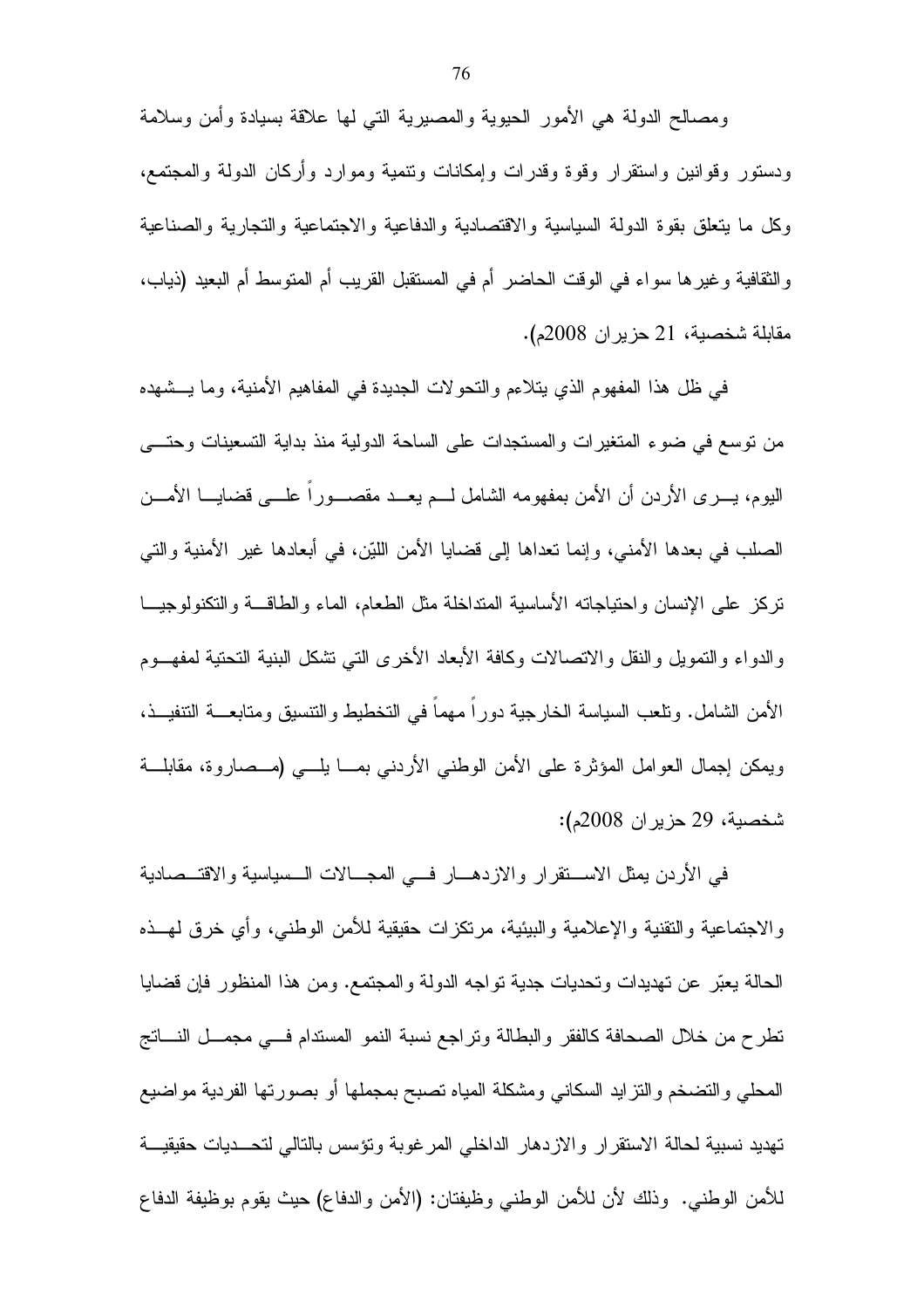القوات المسلحة والأجهزة الأمنية بشكل رئيس ونسهم أجهزة الدولة بدور ثانوي، فسي حسين بقوم بوظيفة الأمن مؤسسات الدولة بشكل رئيس ونؤدي القوات المسلحة والأجهـــزة الأمنيــــة دور ثانوي في ذلك. بهذا المفهوم تصبح كافة العناصر في أجهزة الدولة ومؤسسات المجتمع المدنى أدوات عضوية في المنظومة العامة للأمن الوطني الأردني، وبــذلك تخـــرج قــضايا تخصصية نقليدية (كالصحة والتعليم والنتمية) عن إطارها التخصصبي وندخل منطقة الأمـــن الوطني الأردني. ضمن هذه المعايير فإن الأمن الوطني الأردني يكمن في الاستقرار السياسي والنتمية الاقتصادية والاجتماعية وفي علاقات السسياسة الخارجيــة وفـــي الإدراك العميــق لديناميكيات البيئة الدولية والإقليمية والمعالجة الدقيقة لمها والسلوك السياسي في إطسار هــذه الرؤية (المصاروة، مقابلة شخصية، 29 حزير ان 2008م).

مما سبق ير ي الباحث أن الأمن الوطني الأردني لا يتوقــف عنــد حــدود القــدر ة العسكرية، فالحماية العسكرية للحدود السيادية للدولة هي الحد الأدنى للتعبير عن الأمن الوطني الأردنـي، والقوة الـعسكرية الأردنية ليست هي الإجابة الوحيدة لقضـايا الأمن الوطنـي الأردنــــي. والأمن المعاصر للدول إنما هو مزيج وطني ومركب ديناميكي ومنغير، يتضمن سيادة الدولــــة والحرية النسبية لقرارها السياسي واستقرارها الأمنبي والاجتماعي السداخلبي وقسدرتها علسي النهوض بمنطلبات مجتمعها التتموبة والاقتصادية والسباسبة والاجتماعية والعلميسة والتقنيسة، وقدر نها على ابتكار حلول اقتصادية علمية سياسية لقضايا الأمن الوطني للمجتمع.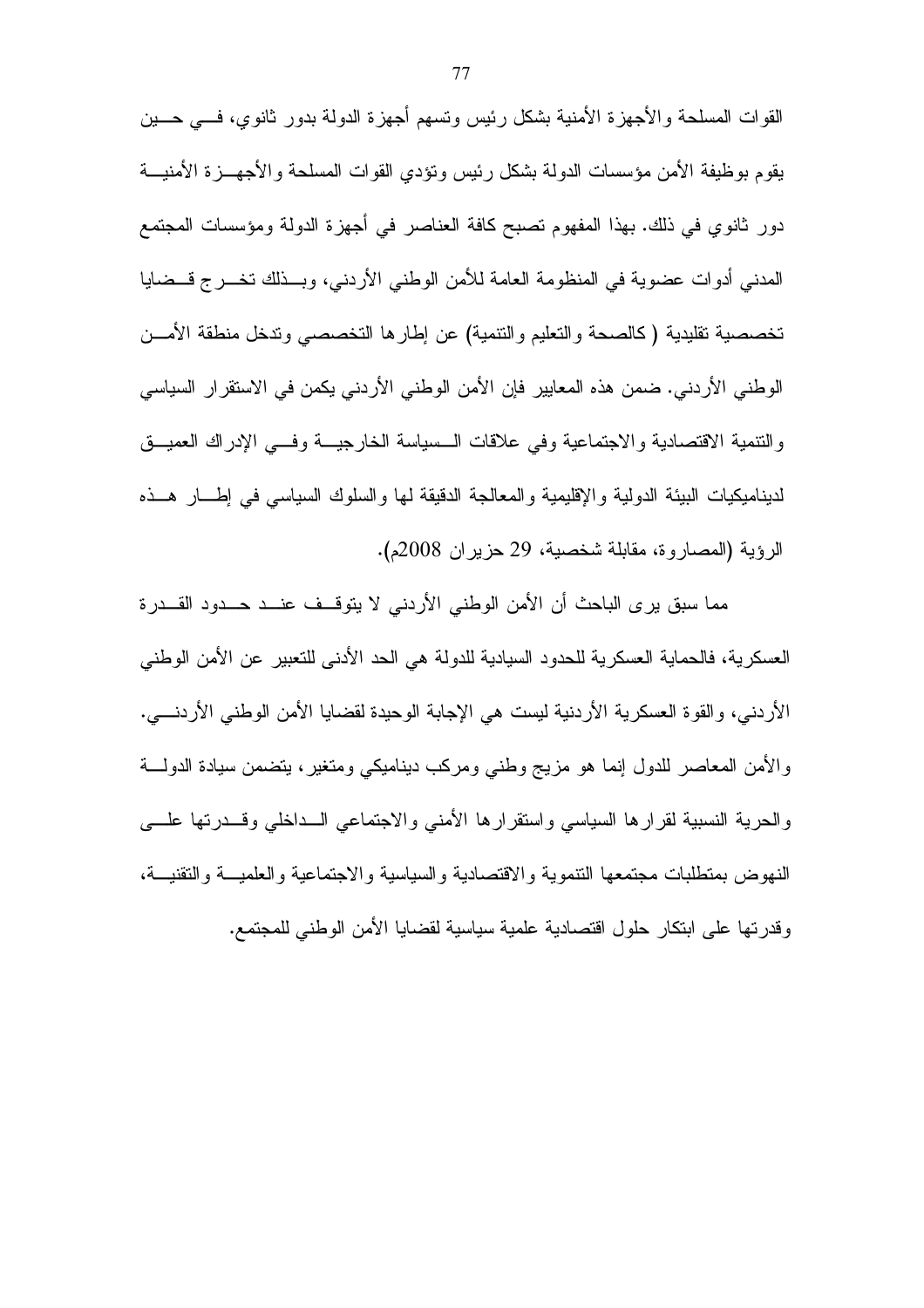# أولويات الأمن الوطنى الأردني:

لكل دولة في العالم أمور تعتبرها في غاية الأهمية، ولا تسمح لأحد بالمـــساس بهـــا، ونعتبر إجراءات ضمانها وسلامتها من الأهداف العليا للدولة، فمن أولويات الأمـــن الـــوطنبي الأردنبي، حماية أركان الدولة (الشعب والأرض والسيادة والقانون)، وحماية مصالح الدولــــة الحيوية وحماية الاستقرار الداخلي للدولة، وحماية موارد وشـروات الدولـــة، وحمايـــة قــوة وقدر ات وتتمية الدولة، وحماية معلومات الدولة الحيوية، وحماية استقلالية سياســـة الدولـــة. ويمكن إجمال هذه الأولويات بما يلي (المصاروة، مقابلة شخصية، 29 حزير إن 2008م):

- الشرعية الرياسخة للقيادة الهاشمية ونظام الحكم الملكي في الأردن.
- الرسالة القومية للدولة الأردنية وعروبة هويتها باعتبارها وريثـــة الشــورة العربيـــة الكبر ي.
	- النتاغم والانسجام الوطني الأردني وتماسك جبهته الداخلية ورسوخ وحدته الوطنية.
		- رسوخ ونأصل مفهوم دولة المؤسسات ونجذر حكم القانون.
- رفض أي مساومة على استقرار وأمن الأردن، وطناً ومواطنين (مصلحة الأردن فوق أى اعتبار).
- وسطبة الدولة الأردنية ووسطبة طرحها وموقفها الثابت الرافض للغلسو والتطسرف وإنكار الأخر ونبذ الإرهاب في كل صوره وتجلياته.
	- النقة والاعتزاز بوعي وقدرات وإمكانيات المواطن الأردنبي.
- السعى نحو تحقيق النتمية الشاملة وتوزيع مكتسبات هذه النتمية بعدالة بين المواطنين.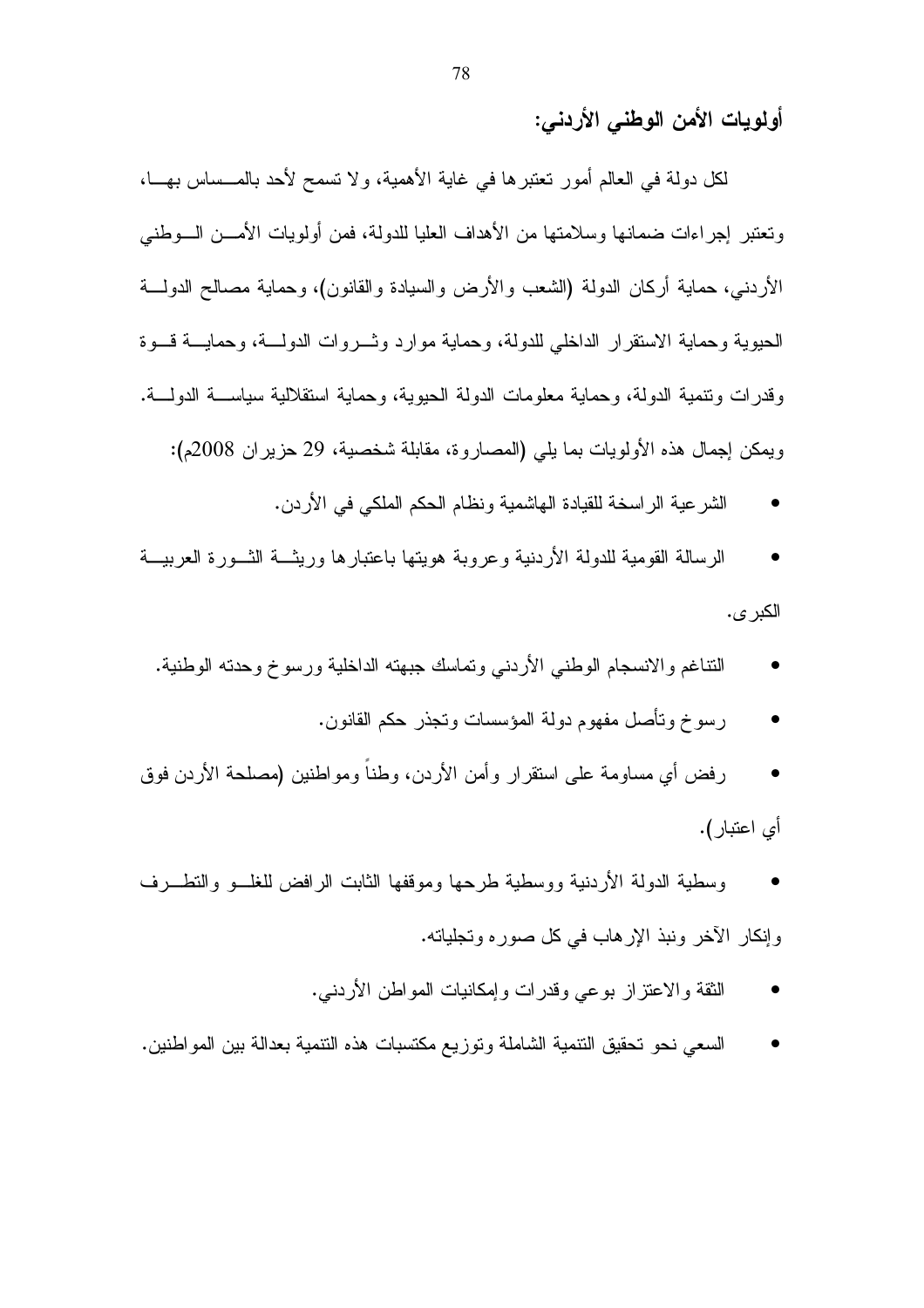النزام الأردن الكامل بالقضايا العادلة لأمته العربية وفي مقدمتها القضية الفلسطينية والالنزام بضرورة العمل علىي إقامة الدولة الفلسطينية المستقلة والقابلة للحيـــاه وعاصــــمتها القدس.

مما سبق ير ي الباحث أن الأمن الوطني الأردني يتطلب توفر مبدأين أساسيين هما: أ– مبدأ ثابت نفرضه الظروف الجيوسياسية للأردن ونرنبط بأمن وسلامة الدولة. ب– مبدأ متحرك أو متغير ويرتبط بالأهداف السياسية للدولة وما تضعه القيادة من أهداف ومبادئ ووسائل لنحقيق هذه الأهداف.

ونجاح الأمن الوطني يتطلب التتسيق بشكل جيد بين عناصره الأساسية في مختلف المجالات. في المجال العسكري والأمني يجب أن نعمل الدولة على بناء قوات مسلحة قادرة على حماية القيم الحيوية فيها وفي المقدمة منها أمن الدولة الداخلي والخارجي. وتشمل القوة العسكرية إطارا عاما يوفر الأمن والحماية لقدرات الدولة المختلفة كي نتمكن من النمو والنطور وتحقيق أهداف الأمن الوطني بمفهومه الشامل. فإذا كان الأمن الخارجي للدولة يشمل إقامة منظومة عسكرية متكاملة للدفاع عنه فإن الأمن الداخلي يشمل إشباع حاجة المواطن للشعور بالطمأنينة في الداخل لحماية حقه داخل الجماعة وتأمين حقوقه المشروعة في البيئة الاجتماعية المحيطة والدفاع عنها وحمايتها.

أما في مجال السياسة الخارجية، فعلى الدولة أن تعمل على استخدام الجهاز الدبلوماسي وكفاءته، وكذلك استخدام الدولة لمصادر قوتها، والمنظمات الدولية والإقليمية، وحشد الرأي العام، واستخدام القوى السياسية للدول الأخرى ذات المصىالح الحيوية في المنطقة، من أجل شرح أهداف الدولة، ومد نفوذها في المجتمع الدولي، وتحديد وإدارة السياسة الخارجية للدولة. ويمكن في إطار هذا البعد، إقامة علاقات دولية وإقليمية، وعضوية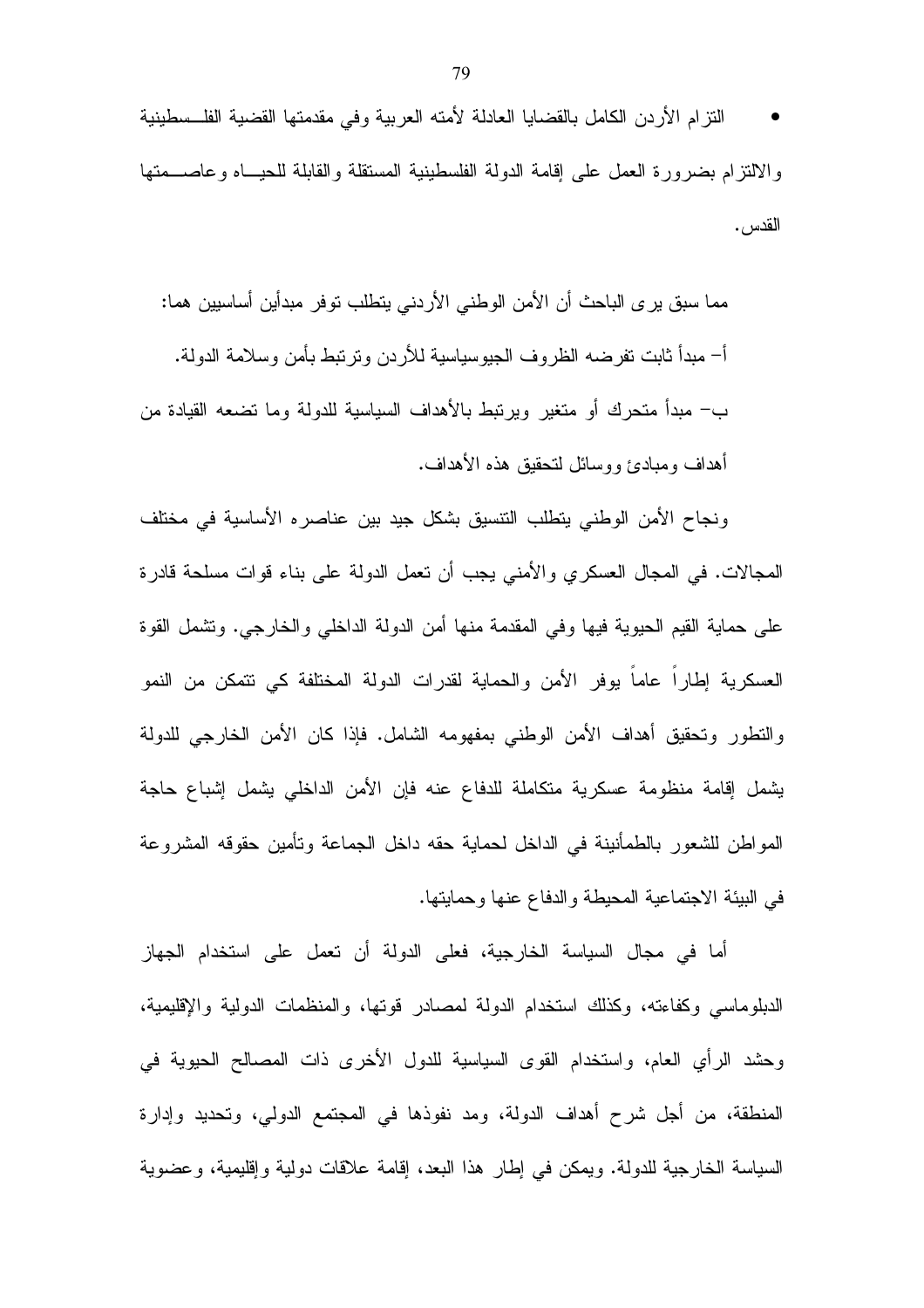أحلاف، وعقد معاهدات واتفاقيات، بما يخدم الأهداف الوطنية للدولة. ومن الضروري أن يساند هذا البعد، باقي أبعاد الأمن الوطنبي، ويدعمها. فمن غير المتصور وجود اقتصاد قوي، أو قوة عسكرية ذات فاعلية، من دون أن ندعمها سياسة قوية.

# خصائص الأمن الوطني الأردني:

يتميز الأمن الوطني الأردني بعدة سمات، هي الخصائص المميزة لمفهومه، ليصبح الأسلوب الأمثل لتأمين كيان الدولة والمجتمع، والحفاظ على سلامة وسيادة الوطن وبقائه. أولا: الأمن الوطني الأردني ذو مفهوم إستراتيجي، يتكون من جانبين:

الجانب الأول مادي يمكن تحديد مكوناته وعناصره بدقة، ويمكن التعبير عنه كميا. ويمكن حسابه وتقديره بسهولة. كما يمكن إجراء مقارنة بينه وبين نظرائه لدى الدول والمجتمعات الأخرى. ويمكن النفرقة بين عناصر قوته ومسببات ضعفه. وما يمكن تقديره يمكن وقايته بما يعد من إجراءات مناسبة لذلك التقدير .

الْجَانَبِ النَّانِي مَعْنُوي يَخْصُ مَعْنُويَاتِ الْمَجْتَمَعِ، ومَدَّى ارْتَبَاطَهُ بِالنَّظَامِ السياسي القائم. فهو غير ملموس ويصعب النعبير عنه كميا بدقة. ويستعاض عن الحساب الدقيق بالنقدير لما ينتج عنه من أثار؛ أي نقدير قوة وقدرة غير الملموس بما يحدثه من أثار ونتائج ملموسة. فتكون الوحدة المقاتلة محبَطة ومُنْخَفِضَة المعنويات بدرجة كبيرة عندما نفشل في تحقيق مهامها القتالية. على الرغم من جاهزيتها العالية ندريباً وتسليحاً. أو أن الإنتاج الزراعي للدولة دون الهدف المحدد كما وجودة. على الرغم من نوفر كل عناصر الإنتاج. فيكون المجتمع الزراعي خاصة والدولة عامة، مُنْخَفِضَ المعنويات من جراء ممارسات سياسية أو فشل في قطاع آخر .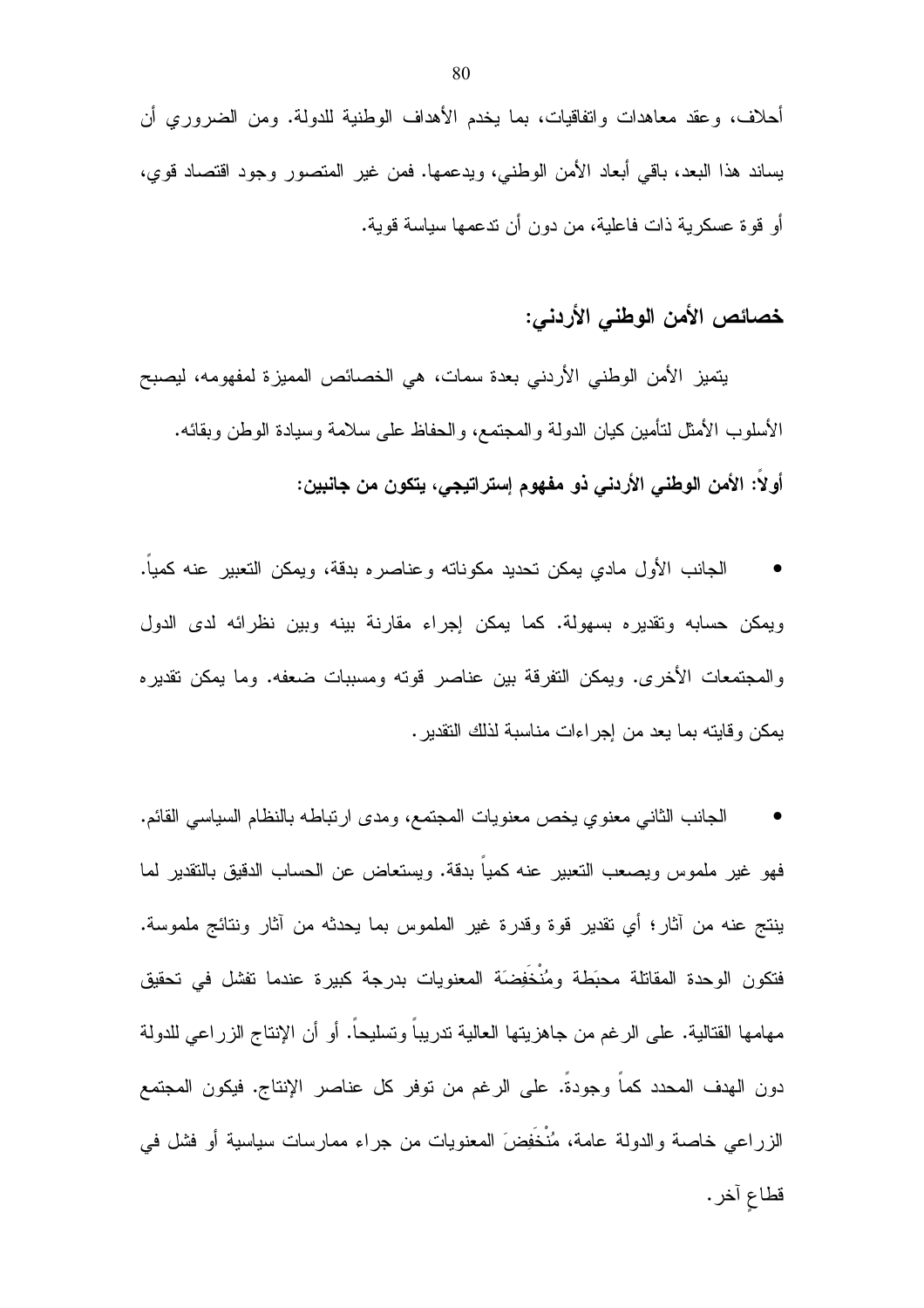وعلى الرغم من صعوبة نقدير الجانب المعنوى كميّاً، فإن أي دراسة أمنيـــة، لكـــي نتصف بالشمول والدقة، يجب أن نُعبِّر عن كلا الجانبين، نقديراً أو كماً. وعندما يُعبِّر مفهـــوم الأمن الوطني عن جانبيه ويتصف ذلك بالشمول، يصبح ذا مفهوم إسترانيجي، جوهره يتلخص في تلمس عناصر الضعف الإستراتيجية للدولة أو الإقليم أو القومية، والعمل على تخطيهـــا، بإجر اءات و قائية، تهدف إلى ضمان ألا يصدر ٍ عن الضعف تمز ق قاتل للأمة. لذلك، يجب أن يتعاون "المُنْظِرِ السياسي" مع "المُخَطِّطْ العسكرِ ي"، في صياغة المبادئ الـسياسية وتخط يط الإجر اءات الو قائية، للحفاظ على كيان الأمة و أمنها.

ثانياً: الأمن الوطني ينبع من خصائص الإقليم الجيوسياسية، لذلك فهو محصلة للتفاعل بين عو امله المحلبة و الاقليمية و الدو لبـة.

إن عوامل الأمن الوطني في المستويات الثلاثة (المحلي والإقليمي والسدولي) ليسست بمعزل عن بعضها، ولكن نؤثر عوامل كل مستوى، ونتأثر، بعوامل المستويين الآخرين:

أ. العوامل المحلية، نتعلَّق بحماية المجتمع من التهديدات الداخلية، التبي غالبا ما نكـــون بمساندة خارجية، ونتعارض مع أهداف النظام السياسي القائم، ومسع مبـــادئ الـــشعب الحقبقبة.

ب. العوامل الإقليمية، نَمس علاقة الدولة مع الدول الأخرى في الإقليم نفـــسه، الـــذي نتنمي إليه، خاصة دول الجوار الجغرافي.

ج. العوامل الدولية، علاقات نرتبط بها الدولة بالمحيط الدولبي، وطبيعة تحالفاتها مـــع الأخرين، وعلاقاتها بالنظام العالمي (درجة نبعيتها للدول العظمى والكبرى بالنظام).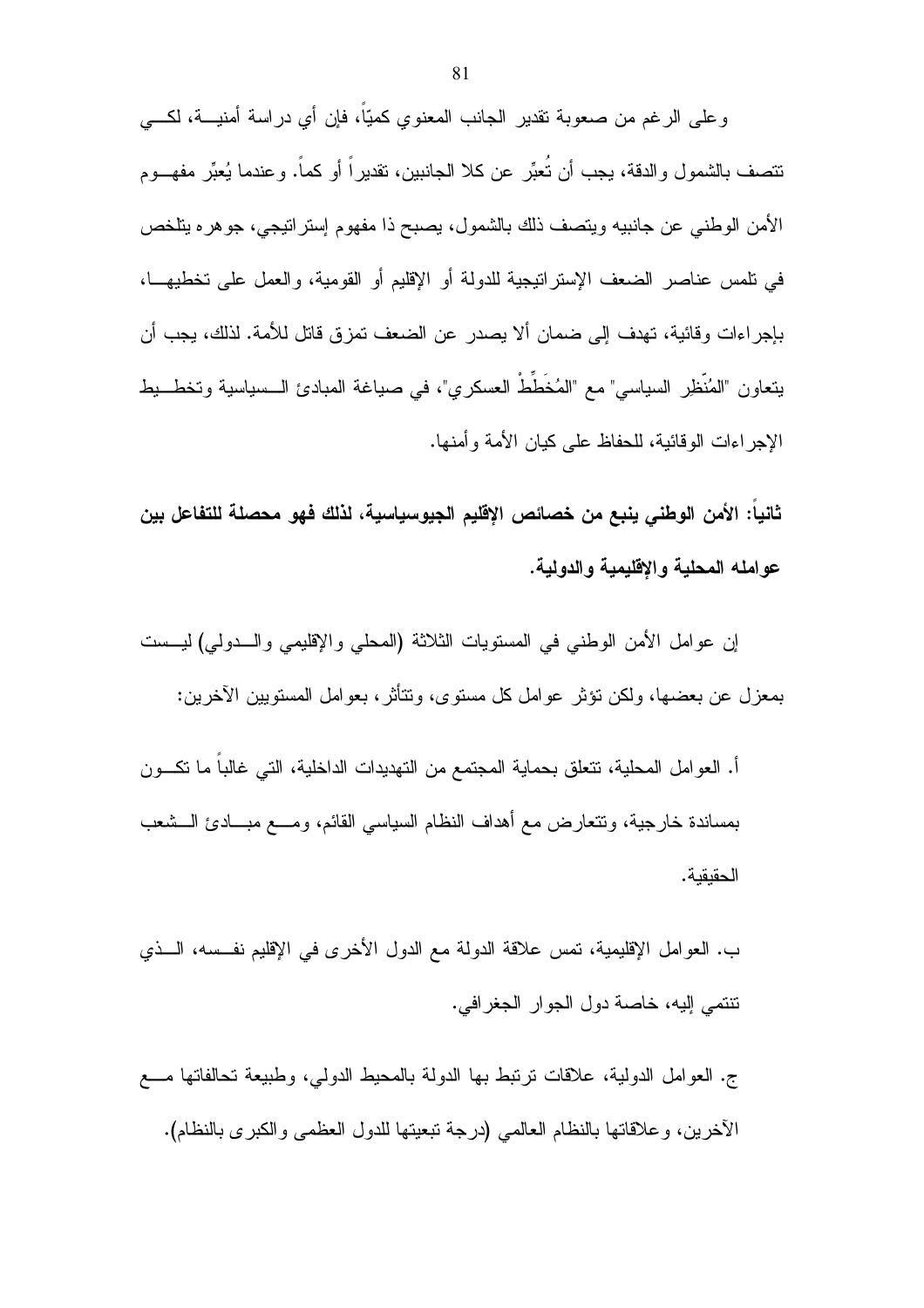لذلك، فإن مفهوم الأمن الوطني، يتجه إلى قواعد النكامل الدولي والإقليمـــي، النابعـــة أصلاً من خصائص الإقليم الجيوسياسية، من موقع وظـواهر جغرافيـــة، وطبيعـــة أرض، ومجتمع، وموارد، متضمناً شكلاً من أشكال النوازن، بين الذانية (المحلية) لحمايــــة القوميــــة والوطنية، من جهة، وما يفرضه الجوار الجغرافي من سياسة للنعايش والنعامل السلمي، من جهة أخرى. وهو بذلك (أي مفهوم الأمن الوطني لدى دولة ما)، قد يصبح الــدافع لـــسياسة استفزازية نوسعية (النظام النازي لألمانيا في العقدين الثالث والرابع من القـــرن العـــشرين، والمفهوم الإسرائيلي للأمن الوطني)، أو دافعاً لسياسة استقلالية قومية (النمـــوذج الفرنـــسي للسياسة الخارجية عقب الحرب العالمية الثانية). ولا يجوز المقارنة بين المفهــومين، علـــي الرغم من أنهما ينبعان من قاعدة (خاصية) واحدة لمفهوم الأمن الوطني.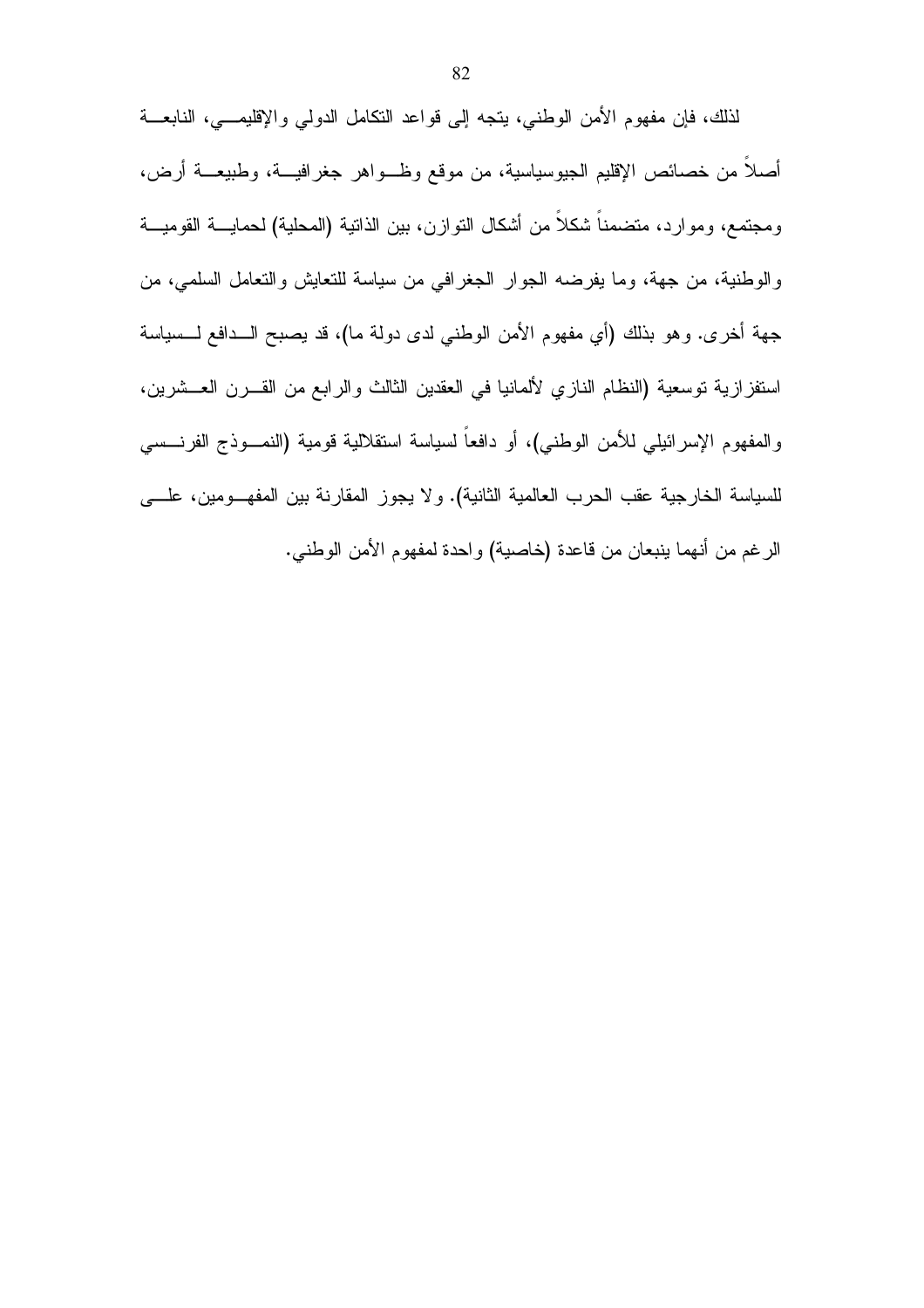#### المبحث الثالث

فضايا الأمن الوطني في الصحافة الأردنية:

يرى الدكتور (مونرو برايس) استاذ الصحافة في جامعة بنسلفانيا أن توجيه النقد من قبل الصحافة لمؤسسات الدولة الأمنية يؤدي بهذه المؤسسات إلى أن تعمل على تحسين أدائها، وأن هذا النقد يأتي من باب أن من حق المواطن أن يعرف ماذا نفعل مؤسسات الدولة الأمنية وما هي برامجها وقدراتها. ويؤكد (برايس) أن من حق المؤسسات الأمنية أن تعمل بـــسرية، وفي المقابل فإن وظيفة الصحافة هي البحث وكشف الأسرار (برايس، مقابلة شخــصية، 25 آذار 2008م).

نتاولت الصحافة الأردنية في ظل الإصلاح السياسي الذي يعمل الأردن على تعزيزه حاليا موضوعات لمها علاقة مباشرة بالأمن الوطنبي، واستطاع عدد من الصحف والـــصحفيين أن يستثمر مناخ حرية الصحافة المتاح وتمكنت بعض الأقلام من إثارة موضـــوعات هامـــة تتعلق بالفساد واستغلال المنصب العام، حتى أن بعضها نتاول قضايا نرنبط ارنباطا مباشـــرا بالقوات المسلحة الأردنية، وبعلاقات الأردن مع الدول العربية، وهما موضوعان كانا يُعــدان من المحرمات التي تسئ إلى الأمن الوطني. وأدى نتاول نلك الموضوعات في الصحافة إلى الكشف عن معلومات نفيد الوطن والمواطن، إلا أن بعضها حمل في طيانه إســـاءة لا يمكـــن أخذها على محمل حسن النوابا.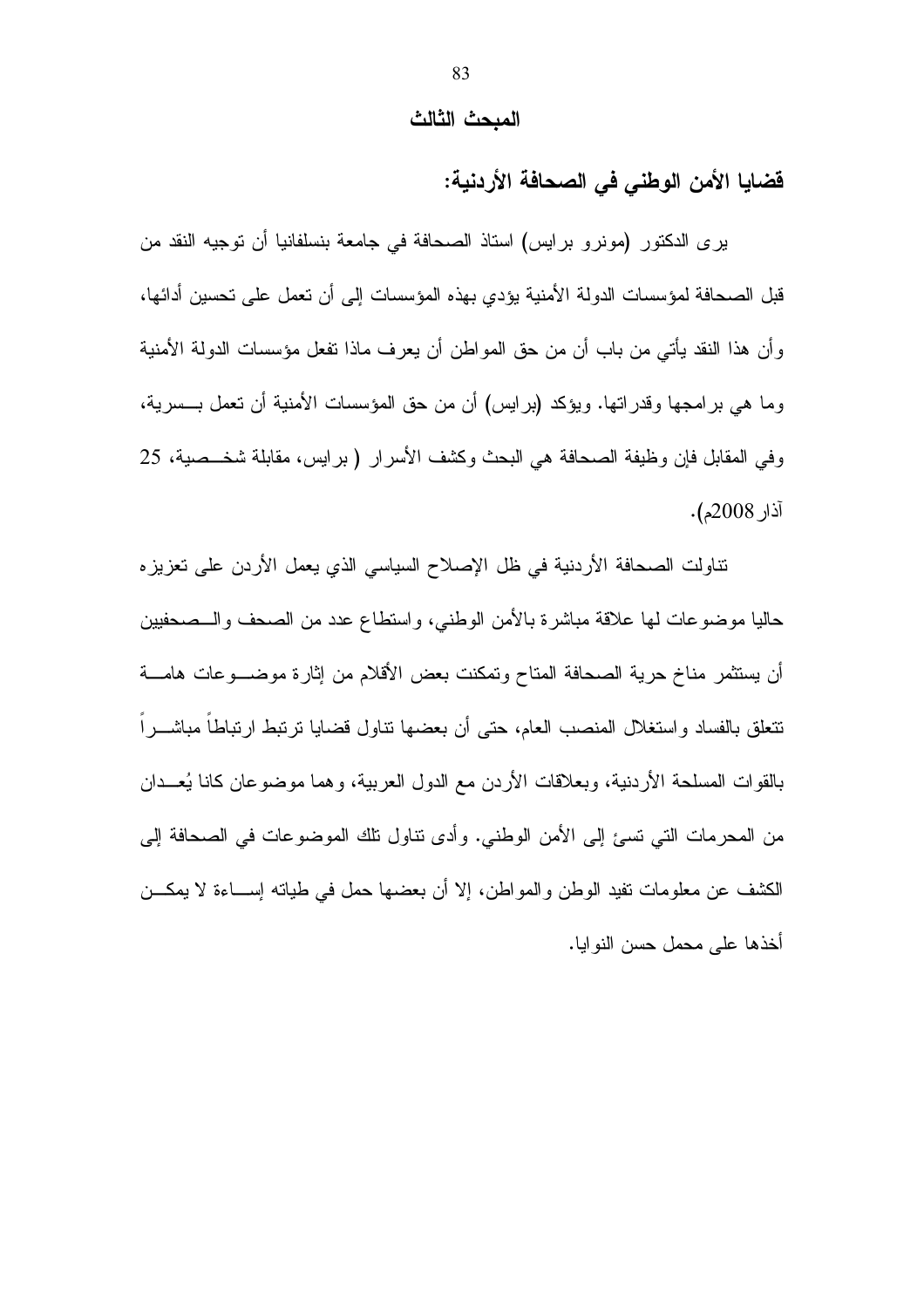وضعت بعض الصحف لنفسها قيودا ومحظورات لا ينص عليها أي قانون وارتضت أن نعالج بعض القضايا الوطنية الهامة بحذر فتناولت على سبيل المثال موضوع التغييـــرات التي أجراها جلالة الملك عبد الله الثاني في القيادات العليا للأجهزة الأمنية فــي آذار 2005م، ومنها استحداث وكالة الأمن الوطني حيث اكتفت الصحف المحلية بنشر الخبر نقلا عن وكالة الأنباء الرسمية (بتر ا).

نتاولت بعض الصحف قضايا أمنية وطنية مهمة نتعلق بعلاقة الأردن بالدول العربية ونسببت في إحداث نوع من النوتر في هذه العلاقة ومنها على سبيل المثال ما نتاولته صحيفة الغد بتاريخ 11 آذار 2005م بأن عائلة المواطن الأردني الذي اتهم في آذار 2005م بتنفيذ عملية تفجير الحلة جنوب العراق وراح ضحيتها عشرات القتلى العراقيين احتفلت به، وأنها نلقت التهاني بدلا من النعازي، وأثار نشر نلك الواقعة ردود فعل غاضبة في المجتمع العراقي أدت إلى قيام مظاهرات ضد الأردن، واعتداءات على السفارة الأردنية وعلى الرموز الوطنية بما فيها حرق العلم الأردنبي، مما أدى بالأردن إلى استدعاء سفيره في بغداد للتشاور وفعل العراق الشيئ نفسه مما ادخل علاقة البلدين في شبه أزمة دبلوماسية.

نص الخبر كما نشرته صحيفة الغد اليومية في الحادي عشر من شهر آذار 2005م تحت عنوان "عائلة البنا في السلط تتقبل التهاني باستشهاد ابنها رائد بعملية للمقاومة العر اقبة".

"السلط – أقامت عائلة البنا في مدينة السلط يوم امس عرس شهيد لابنها رائد منصور البنا الذي فجر نفسه بسيارة مفخخة كان يقودها في بغداد في منطقة الحلة في الاول من اذار(مارس) الحالبي. ووقف والد الشهيد بنقبل النهاني باستشهاد ابنه بفخر واعتزاز في ديوان العشيرة في منطقة الجدعة الوسطى وسط مدينة السلط. وقصة رائد نتشابه مع معظم قصص شباب المدينة الذين خرجوا للجهاد في شتى بقاع الارض، حيث كان موعده مع الاستشهاد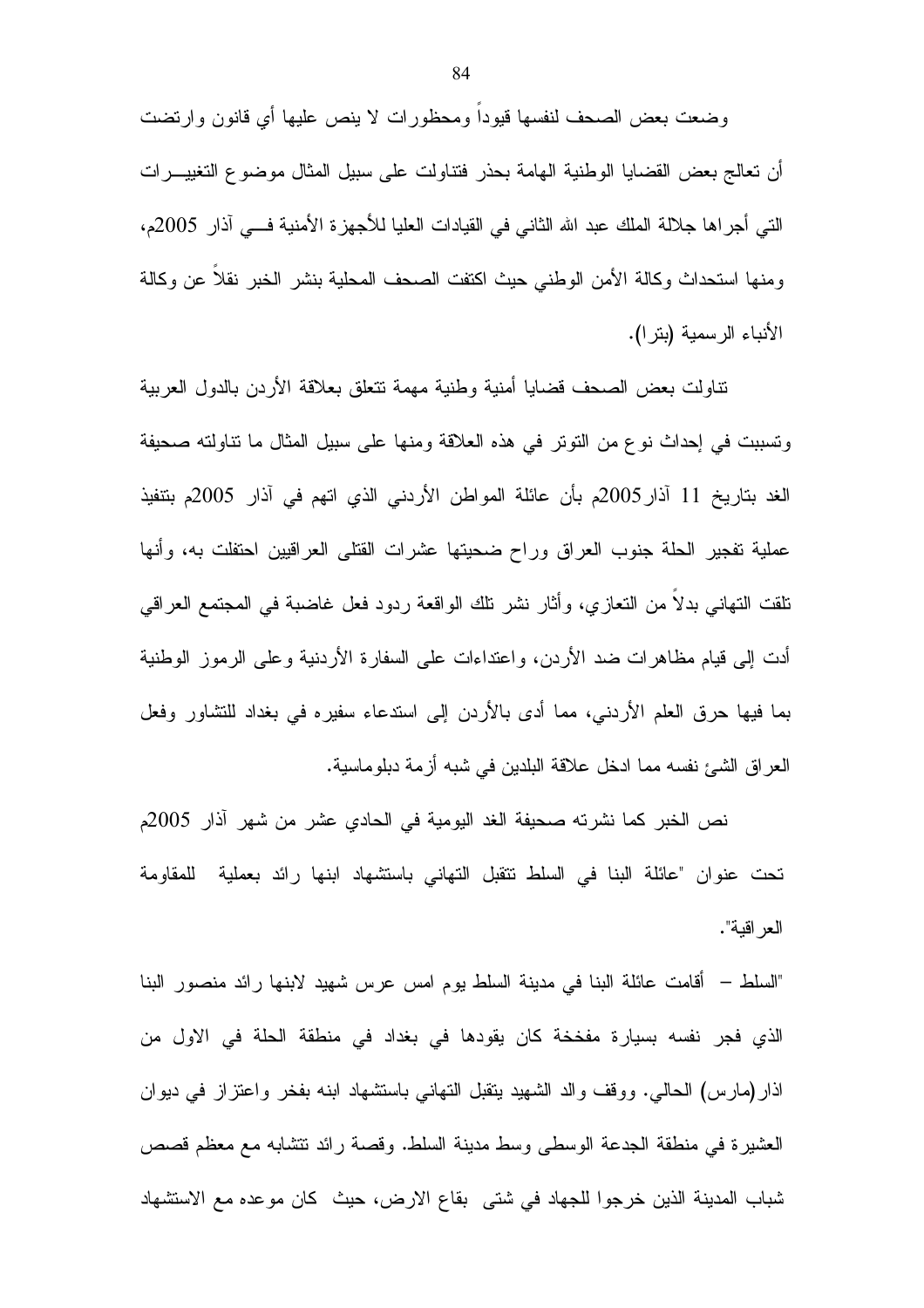في الاول من اذار (مارس) الحالي، عندما فجر نفسه في سيارة مفخخة كان يقودها في منطقة الحلة في بغداد واسفرت عن مقتل ما يزيد عن 132 شخصا معظمهم من الاميركيين. وخرج رائد من منزله قبل ثلاثة اشهر واخبر اهله حينها انه ذاهب الى السعودية لأداء العمرة، وخاصة انه كان قد عاد منها قبل ذلك بعدة اسابيع بعد ان ادى العمرة هناك وخرج حينها للخضبوع الى الدورة التي نظمتها الحكومة السعودية والمتعلقة بمكافحة الار هاب وذلك بحسب ما قاله أخوه احمد منصور البنا. وكان رائد، المولود في عام (1973م) والحاصل على شهادة البكالوريوس في القانون من جامعة مؤنَّة عام (1995م)، وقت أحداث الحادي عشر من أيلول (سبنَمبر) يعمل في و لاية كاليفورنيا، كما قال شقيقه أحمد، وأشار إلى أن نلك الحادثة غيرت شخصيته من شاب عادي إلى شخص ملتزم بالدين، مواظب على الصلاة في المسجد ويقف جنبا إلى جنب مع الداعية المصري وجدي غنيم في مساجد كاليفورنيا. وجاء خبر استشهاده بعد قيامه بالعملية الاستشهادية بيومين، عندما اتصل شخص بشقيقه احمد ادعى أنه من شباب الجزيرة زف إليه نبأ استشهاد أخيه رائد مع شخص آخر من الأردن يدعى صفوان العبادي، قائلاً له إن اخاه استشهد قبل يومين في إحدى العمليات التي نفذتها المقاومة في بغداد. وقال المنصل إنه ولكي يؤكد أن رائد قام بالعملية أخبر شقيقه عن أسماء قارب رائد وأنه سافر إلى الولايات المتحدة وبريطانيا وأنه حاصل على شهادة البكالوريوس في القانون وأنه مارس المحاماة في الأردن مدة ثلاث سنوات، وأن اخاه رائد أوصبي بدفع 100 دولار لأحد الاشخاص كان رائد قد قام بعملية تجارية معه خلال وجوده في الولايات المتحدة، غير أن المتصل قال له حينها إنه لابد من النريث وعدم الاعلان حينها عن استشهاده للتأكد من ذلك، ونيقنا من الخبر قبل يومين. هادي النسور" (صحيفة الغد، http://www.alghad.jo).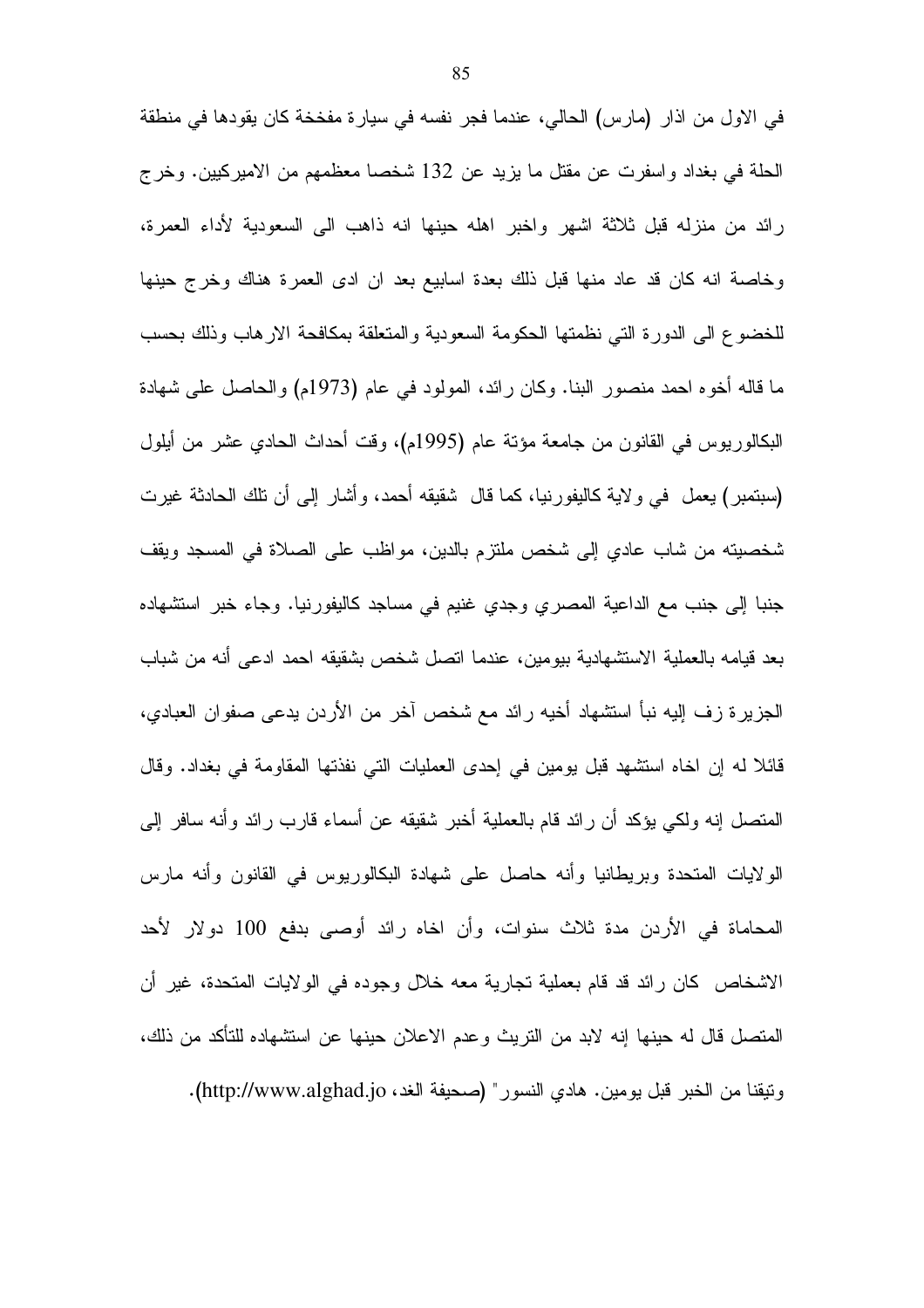و أُقيل رئيس تحرير صحيفة "الغد" اليومية، عماد الحمود، على خلفية النقرير الصحفي الذي نشرته الغد بوم الحادي عشر من شهر أذار 2005م، حول المنفذ المفتـــرض العمليــــة الانتحارية في مدينة الحلة بالعراق، والتي جاءت تحت عنوان "عائلة البنا في السسلط نتقبـل النهاني باستشهاد أبنها رائد بعملية للمقاومة العراقية" (http://www.ammannet.net).

وقالت مصادر من صحيفة الغد لــــ"عمان نت"، أن رئيس تحريـــر الـــصحيفة عمــــاد الحمود قد أقيل، وأن المدير العام السابق لمؤسسة الإذاعة والنلفزيون أيمـــن الـــصفدي، هـــو المرشح لنولي رئاسة النحرير . كما نقلت المصادر أن محرر قسم المحليات باســـل رفايعـــة، استقال ليحل محله صحفي لبناني. ويجري الحديث عن إعادة هيكلة للصحيفة، سبتم خلالهــا، جلب صحفيين من لبنان. وكان كاتب التقرير المذكور ، الصحافي هادي عبد اللطيف النـــسور من صحيفة "الغد"، قد أوقف بتهمة "تلفيق خبر كاذب والز عم" بأن مر تكب العملية الانتحار بِـــة في الحلة أردني (http://www.ammannet.net).

وكانت الصحيفة قد أثارت بخبر ها المثير للجدل أزمة سياســـية كبـــرى بـــين الأردن والعراق. حيث استدعى البلدان سفيريهما، وأنزل متظاهرون شيعة العلم الأردنـي مـــن علــــي مبني السفارة الأردنية في بغداد، وداسوه بأرجلهم قبل أن يضرموا فيه النار وسط صـــــيحات استنكار ٍ من آلاف المو اطنين خر جو ا في نظاهر ات بجنوب العر اق .

ونعتبر تفجيرات عمان 9 تشرين ثاني2005م من أبرز القضايا المرتبطــة مباشـــرة بالأمن الوطني، حيث نناولتها الصحافة الأردنية ونابعتها باهتمام بالغ، تضمَّنَ نـــشر صـــور الحادثة وتقارير وتحقيقات صحفية ومقابلات مع أسر الضحايا، وأصبحت مفــاهيم الإرهـــاب تفرض نفسها على الصحافة الأردنية، كما أدت تلك الحادثة إلى اتخاذ إجراءات أمنية تتعلـــق بحضور ِ جلسات محكمة أمن الدولة أو بتغطية الأحداث الطارئة من قبل الصحفيين.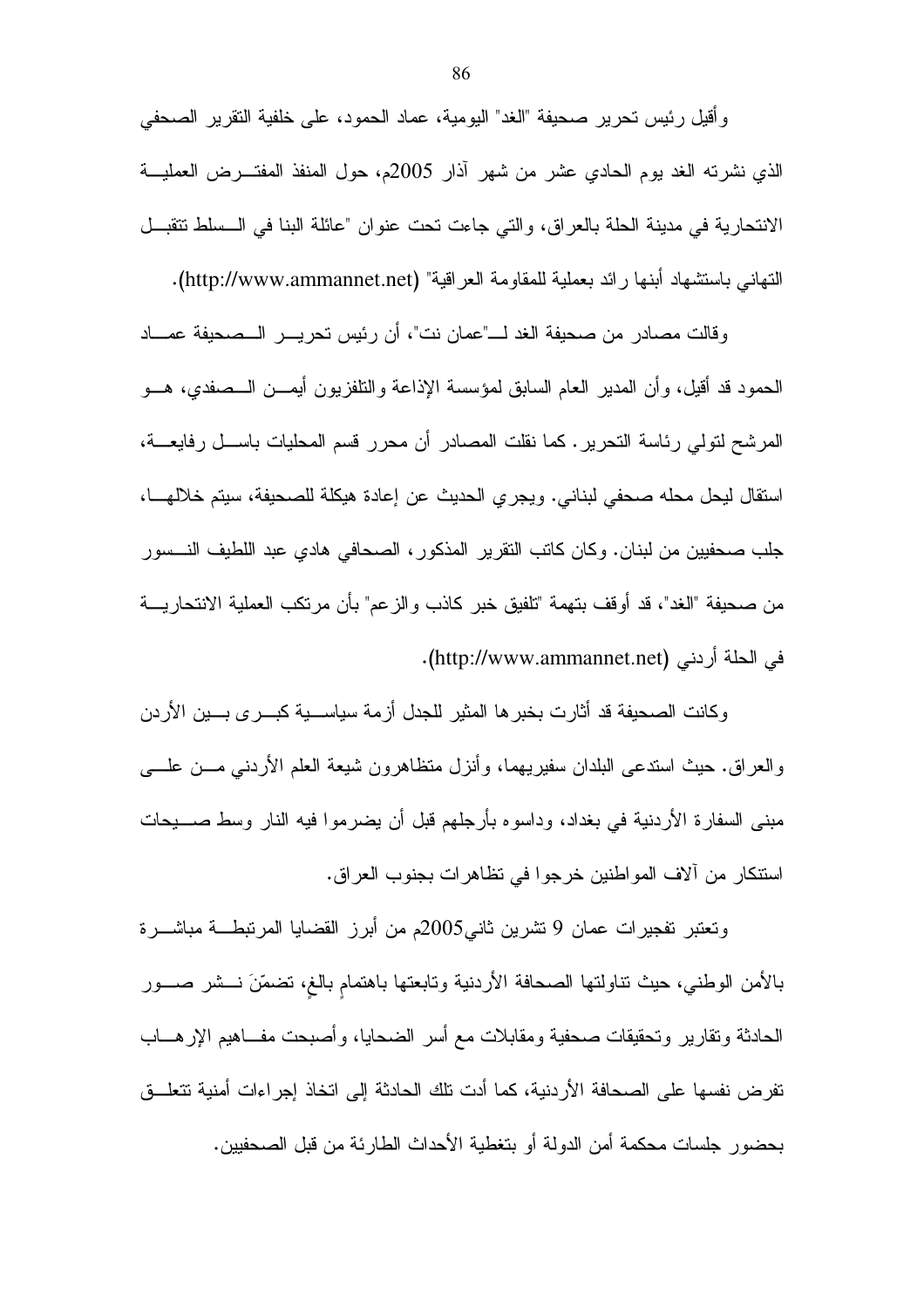من أبرز القضايا التي نعرض فيها صحفيون للحبس، قيام جريدة شــــيحان والمحـــور بنشر الصور الكاريكانورية المسيئة للرسول صلبي الله عليه وسلم، بعد أن نــــشرتها صـــــحيفة (يو لاندسن بوست) الدنماركية في أيلول عام2005م، بتاريخ 2006/5/30م قــضت محكمـــة صلح جزاء عمان بسجن رئيس تحرير صحيفة الحوار الأسبوعية "هاشم الخالدي"، ورئـــيس تحرير صحيفة شيحان الأسبوعية السابق "جهاد المومني" لمدة شهرين، بتهمة إهانة الـــشعور الديني للمواطنين بعد أن أعاد نشر صور الرسوم الكاريكاتورية التي اعتبرت مــسيئة للنبـــي الكريم محمد صلَّى الله عليه وسلَّم، والَّتي نشرتها لأول مرة صحيفة دنماركية في أيلول مـــن عام 2005م (تقرير حقوق الانسان في الاردن، 2006م).

زيارة النواب الأربعة إلى بيت عزاء أبو مصعب الزرقاوي. حيــث اعتبـــر رئـــيس الوزراء الأردنبي أنذاك معروف البخيت "أن الحكومة ليست لديها مشكلة سياسية مـــع حـــزب جبهة العمل الإسلامي، وإنما مشكلة قانونية مع النواب الأربعة الذين خالفوا الثوابت الأردنية وحتى العقيدة الإسلامية بإصدار أحدهم لفتوى من شأنها التأثير على أمننا الاجتماعي" (الرأي، العدد 13049، 2006/6/18م، ص2) وأدانت الصحافة المحلية في مجملها ذلك الحدث إلا أن بعض مقالات الصحف البومية أشارت بصورة مباشرة أو غير مباشرة إلى أهميـــة احتـــواء الأزمة وتطويقها وعدم التأثير على النهج الديمقراطي الذي اتخذه الأردن وأعلن مرارا أن لا عودة عنه.

قانون منع الإرهاب نال نغطية واسعة في الصحف المحلية، باعتباره واحدا من أبرز القوانين ذات الشأن بالأمن الوطنبي وعلاقات الأردن مع الدول المجاورة، وأشــــارت بعـــض المقالات إلى الندخل الخارجي في صياغة هذا القانون، ووصل الأمر إلى مطالبة النواب بعدم إقراره واتهامهم فيما بعد بعقد صفقة مع الحكومة للإسراع في إقراره.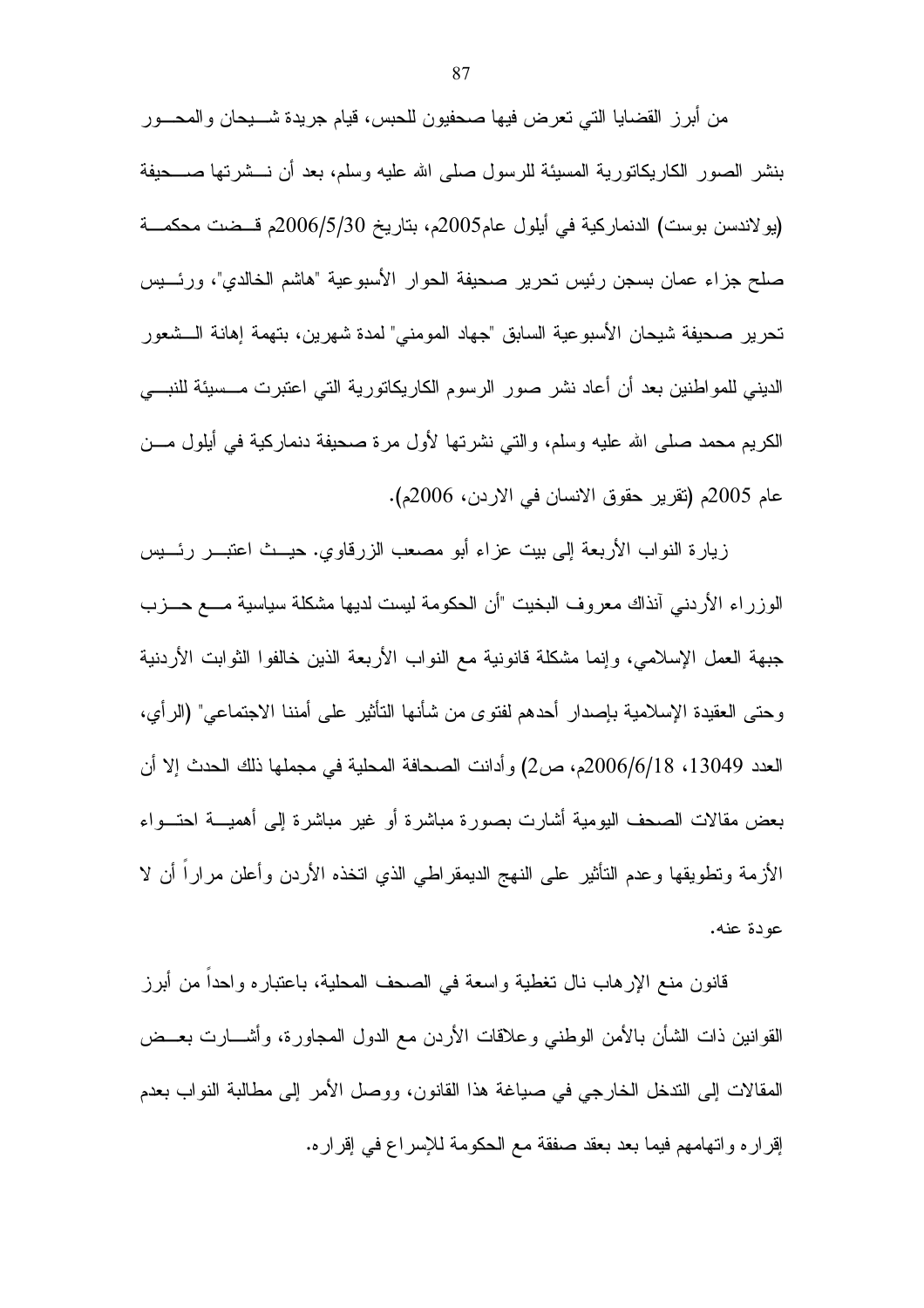انتقدت بعض المقالات مشروع القانون المعدل للمطبوعات والنشر رقسم 8 لسسنة 1998م، وقالت عنه: إنه قانون منشدد لصحافة بدون نزاهة، وأن المبادئ والقيم التي رفعت الـــصـحافة لسنوات لم نعد موجودة الآن ولذلك فإنها نعود للوراء لبس مهنيا وحسب وإنما أخلاقيا، وبمـــا يهدد بنيان المجتمع وقيمه الأساسية وكذلك عقائده التاريخية (تقرير حقوق الانسان في الاردن،  $. (2006)$ 

نشير الاحصاءات الرسمية المبينة في نقرير الحريات الصحفية 2006م، إلى أن عدد الاعتداءات الجسدية التبي وقعت خلال عام 2006م بلغت (11) اعتداء، وقد جاء الاعتداء الذي وقع على ثلاثة مصورين صحافيين تحت قبة مجلس الأمة أنثاء انعقاد جلسة مجلس النواب بتاريخ 2006/12/11م، بسبب تصويرهم عراكا بين نائبين، ليشكل انتهاكا صارخاً لحرية الصحافة. وقد أثار هذا الاعتداء استهجانا و غضبا في الأسر ة الصحفية التي قبلت اعتذار ا من المجلس، حفاظا على المصلحة الوطنية بعد أن كانت قد هددت بوقف تغطية نشاطات المجلس عقب هذا الاعتداء.

انتقدت الصحافة أداء حكومة المهندس نادر الذهبي وقالــت إن حكومـــة الـــذهبي لا تختلف عن باقي الحكومات التي سبقتها كونها حكومات جـــاءت لرفــــع الأســـعار أولا، وان إنجازات حكومة الذهبي ما زالت في كل المجالات متواضعة، وأنها لم تحدث مراجعة للقضية المركزية الخاصة بالفشل المتراكم لسياسات الخصخصة. وحدثت في عهد حكومــــة الــــذهبي قضيتان أثارتا الرأي العام الأردنبي، هما قضية الكازينو، وقضية بيع مباني القيـــادة العامــــة الجديدة والمدينة الطبية، وتصاعدت أصداء هذه القضايا وكثر الحديث حولها الأمر الذي أدى إلى تدخل جلالة الملك عبدالله الثاني، حيث بيَّنَ في حديثه لوكالة الأنباء الأردنية(بتـــرا) فـــي الأول من نموز 2008م أن على الصحافة أن نكون مسؤولة ومهنية، تلتزم الـــصدق والدقـــة والموضوعية، ونبتعد عن الاشاعات والتضليل واغتيال الشخصية والإساءة لمنجزات السوطن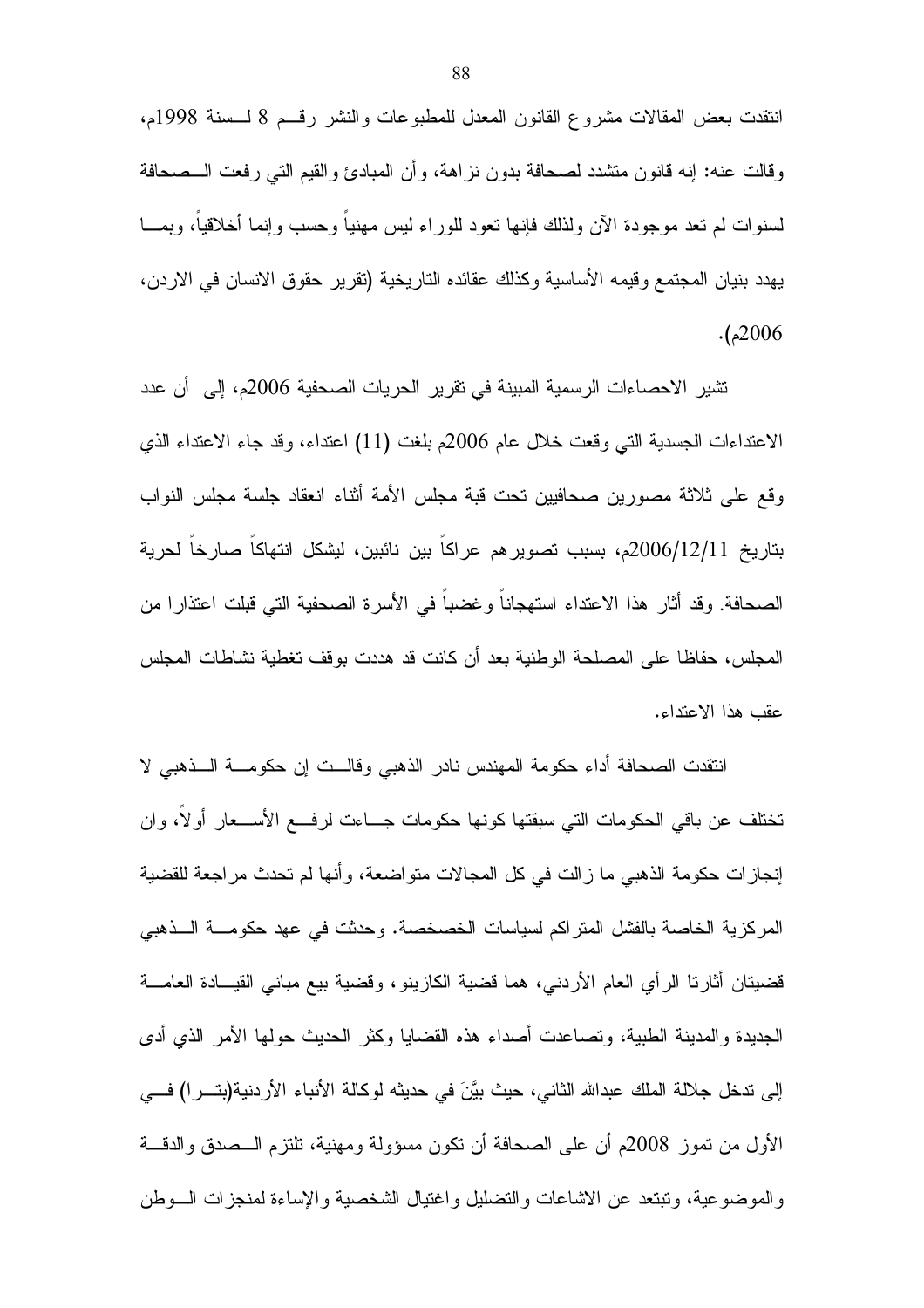ومكتسباته (حديث جلالة الملك عبدالله الثاني لوكالة الأنباء الأردنية (بترا) 1 تموز 2008م).

كتبت رنا الصباغ مقالاً في صحيفة العرب اليوم بتاريخ 2008/3/9م بعنوان" حكومة الذهبي بعد 100 يوم? ما لها وما عليها" جاء فيه:".. قبل أيام أكملت حكومة نادر الذهبي مئة يوم لجنازت بجدار ة امتحان تمرير حزمة القرارات الاقتصادية الأصـــعب خــــلال الـــسنوات العشر الماضية بما فيها رفع الدعم عن السلع ونعويم أسعار المحروفات ونفعيل ألية إشـــكالية لتقديم الدعم المباشر للموظفين والأقل دخلا بأقل الأضرار السياسية أو الأمنية... اليوم يستمر النحدي الاقتصادي الاجتماعي الأمنى مع كرة ثلج الأسعار التي تتدحرج بلا توقــف رافعـــة أسعار غالبية مكونات سلة الاستهلاك بين 10 و25 % قبل أن ندخل الوجبة الثانية من رفسع أسعار الكهرباء وغيرها حيز النتفيذ. أتبي الغلاء على الأخضر واليابس، بدءا بقرص الفلافــل وحبة البصل والبندورة ومرورا بالحليب وانتهاء بالحديد والاسمنت وأسعار النقــل. منواليـــة ارتفاع الأسعار طحنت أكثر من 60.000 بعائلة تصنف أساسا في خانة الجائعين، مــــا عـــدا أصحاب الدخل المحدود وغالبية موظفي القطاع الخاص ممن ينتظرون زيادة فسى الرواتــب أسوة بموظفى الحكومة، وبقايا ما يسمى بالطبقة الوسطى – أساس الاستقرار في أي مجتمع" (العرب اليوم، http://www.alarabalyawm.net ).

يرى الباحث أن الأمن الوطني يتأثر بشكل كبير بما تتشره الصحافة من أخبار ومعلومات، فقد يكون هذا النَّاثير إيجابياً على الأمن الوطني، وقد يكون العكس بإحداث نأثير سلبـي لا يخدم الأمن الوطنـي بل يؤدي إلـى زعزعته وإلـى إثارة الفتن والنعرات والبلبلة. فالحاجة إذا نقتضيي من الصحافة الحرص على استقاء الأخبار والمعلومات من مصادرها الأصلية، وأن نتحرى الصحافة ما يصل إليها من أخبار ومعلومات، وأن نتاقش وتحلل هذه المعلومات وصولا إلى الحقيقة التي تهم المجتمع. وكما قال جلالة الملك عبدالله الثاني في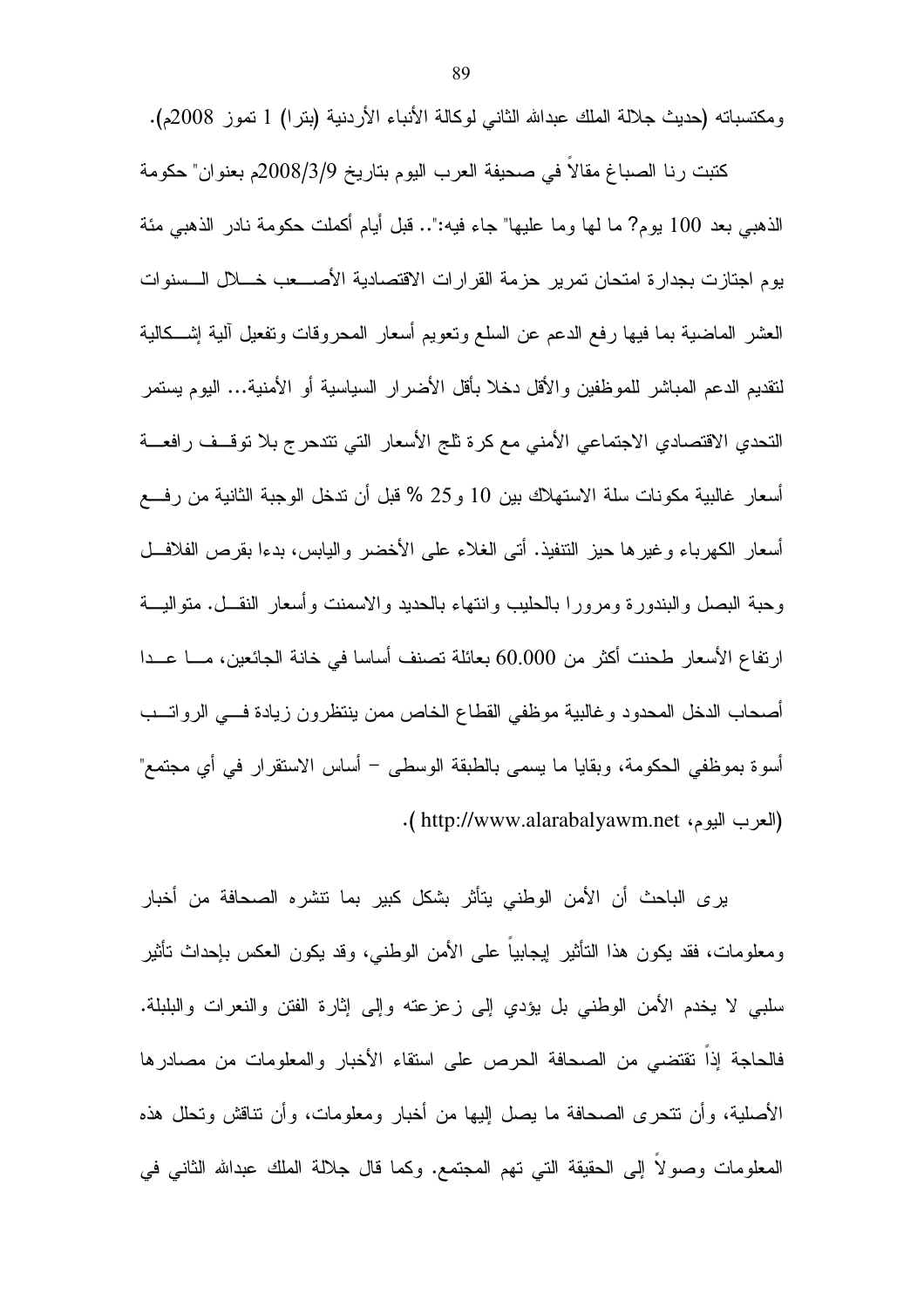رسالته إلى رئيس الوزراء بمناسبة اليوم العالمي للصحافة:"سيبقى الإعلام راسخاً في نظرنا سلطة رابعة نتوخى الوقوف على ذات المسافة من جميع المؤسسات والأفراد، وتكشف الحقيقة، وتحذَّر من الخطأ، ونتثبير إلى الصواب، وتجترح الأصوب، وتحرص على مصالح الوطن، فتتبري للدفاع عن حقوق الأردن والأردنيين، وتضع مصلحتهم أولاً ودائماً فوق كل المصـالح وقبل جميع الاعتبارات" (رسالة جلالة الملك عبدالله الثاني بمناسبة اليوم العالمي للصحافة، 2 آيار 2008م).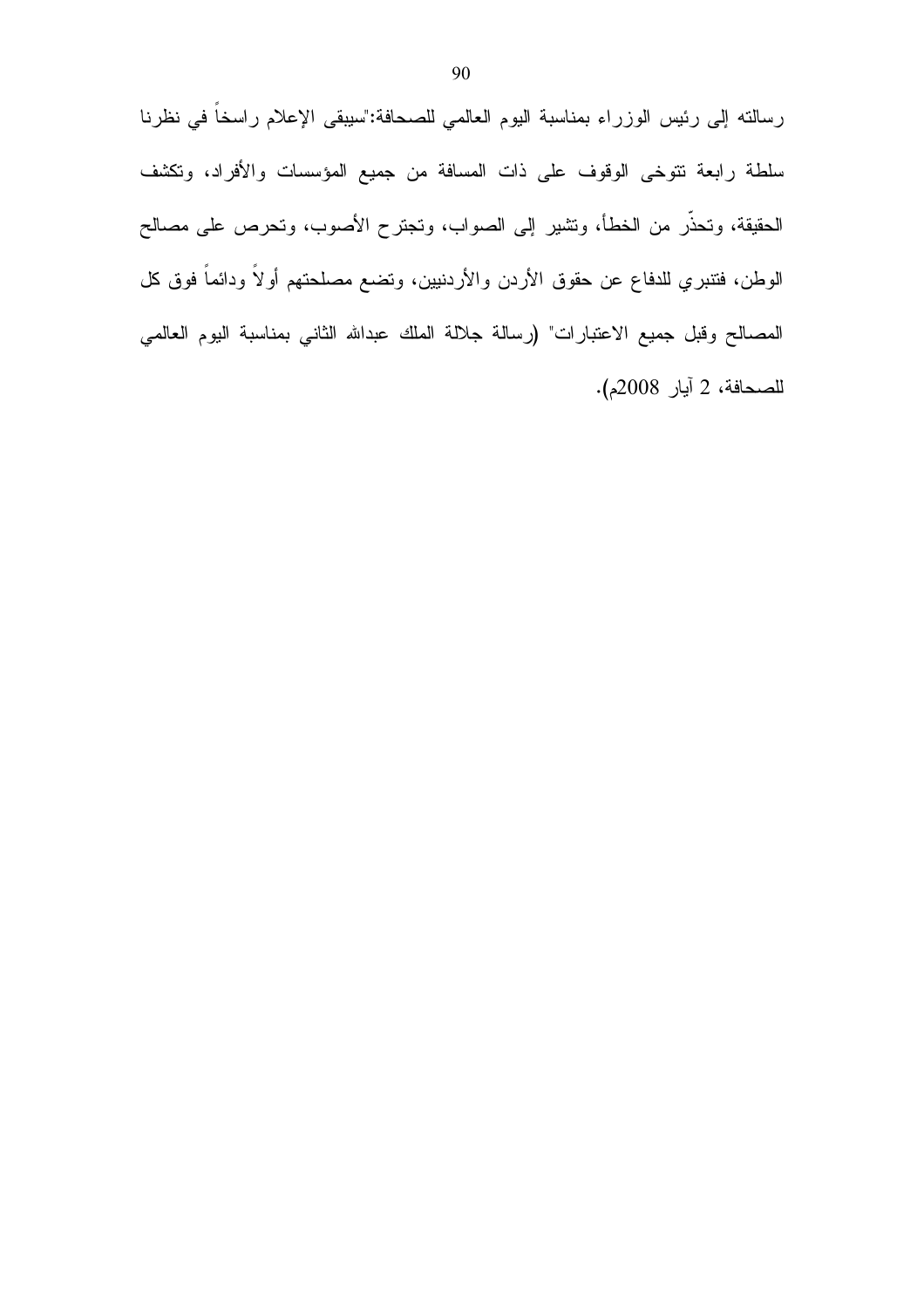## الفصل الرابع

## الإجراءات المنهجية

تمهيد:

بناءً على ما نقدم من نأصيل نظري ومعرفي في موضوع الصحافة والأمن الوطني، وحتى نعكس بدقة علمية طبيعة العلاقة بين الصحافة ومؤسسات الأمن الوطني، أجريت هذه الدراسة التي نتاولت البيئة القانونية والمهنية كأساس لممارسة صحافة حرة ومسؤولة، ومدى تأثرها بالقوانين المتعلقة بعمل الصحافة الأردنية وانعكاسها على أداء الصحافة المحلية اليومية و الأسبو عبة.

ومن ثم فإن لهذه الدراسة أهمية خاصة في إطار البحوث الصحفية كونها تعد من الدراسات الريادية في هذا المجال، فهي من الموضوعات التي لم نطرق من قبل وهي أول تطبيق أردني في مجال العلاقة بين الصحافة الأردنية والأمن الوطني.

مرت هذه الدراسة بعدة مراحل إجرائية انتهت برصد المؤشرات والنتائج التبي أجابت على أسئلة الدر اسة و التي تستهدف التوصل إلى معر فة طبيعة العلاقة بين الصحافة الأر دنية و الأمن الوطني.

يشتمل هذا الفصل على وصف لمجتمع الدراسة، وعينتها، وطريقة اختيارها، والأداة المستخدمة، والمراحل التي مرت بها عملية نطوير الأداة، وصدقها وثباتها، والطرق الإحصائية التي استخدمت في تحليل البيانات واستخراج النتائج.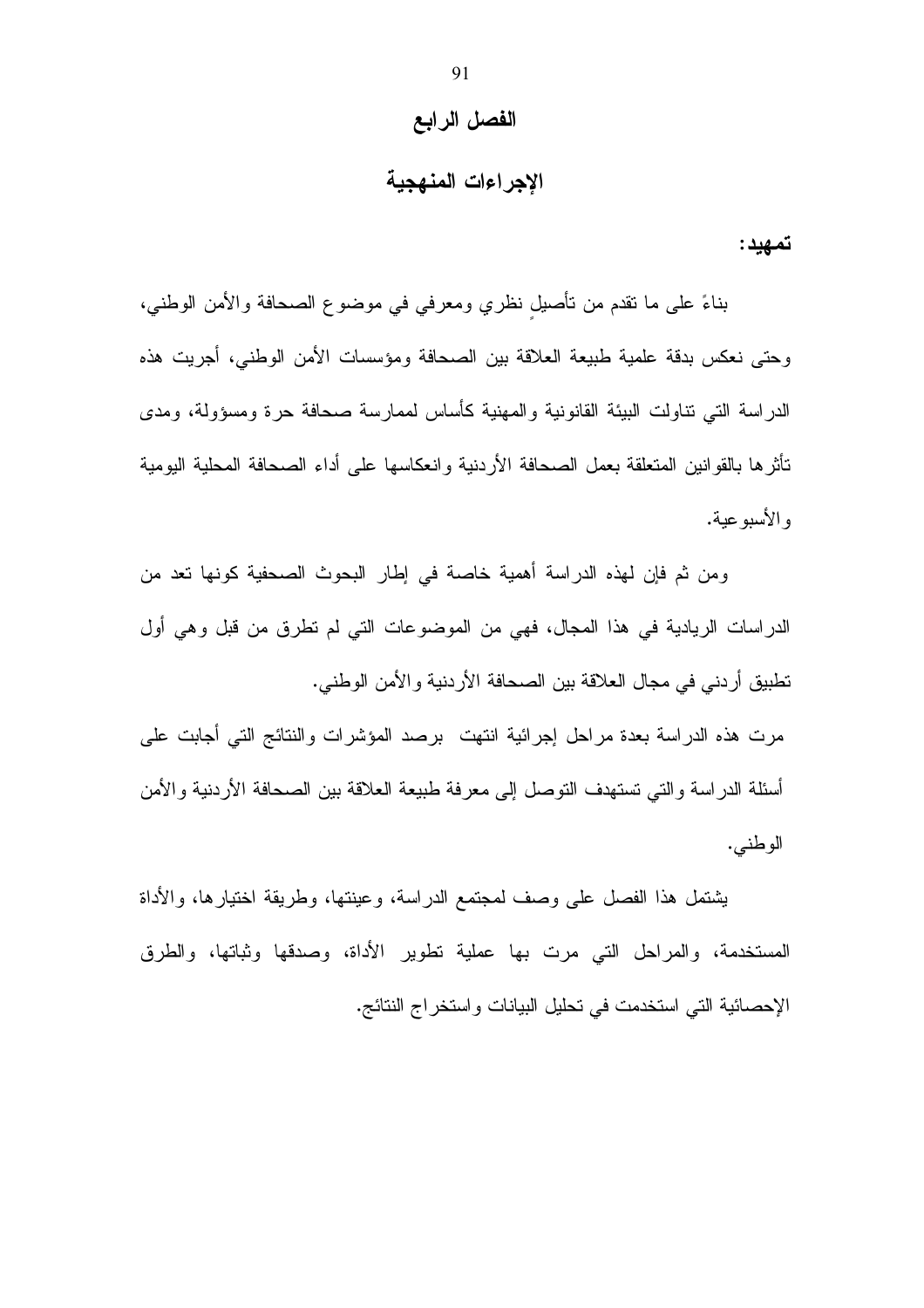منهجبة البحث:

استخدم الباحث المنهج الوصفى التحليلي الذي يهتم بدراسة الحقائق المتعلقة بطبيعة ظاهرة أو موقف أو مجموعة من الأحداث والأوضاع (Selitiz, 1988)، واعتمد الباحث على وصف موضوع الدر اسة وتفسير ه، من خلال استعر اض الادبيات المتعلقة بموضوعي الصحافة و الأمن الوطني، وما ير نبط بهما من قضايا ومشكلات من خلال:

الدستور الأردنبي والقوانين ذات العلاقة بقضايا المطبوعات والنشر ودراسات <u>أ.</u> المجلس الأعلى للإعلام.

الكتب والدر اسات والنشرات المتعلقة بحرية الصحافة في الأردن من جهسة، ب . والأمن الوطني من جهة أخرى.

المقابلات الشخصية مع ذوى الاختصاص والخبرة في مجــالات الــصحافة والأمن الوطنبي والقوانين المنعلقة بالصحافة.

- محور الإعلام في الأجندة الوطنية والميثاق الوطني. د.
- الرسالة الملكية حول نشكيل المجلس الأعلى للإعلام.

قانون نقابة الصحفيين الأردنيين وميثاق الشرف الصحفى المنبثق عن الهيئـــة ي. العامة.

كما استخدم الباحث المنهج الوصفي الارتباطي لإيجاد العلاقة بين الصحافة الأردنية والأمن الوطني، من خلال تحليل بيانات الدراسة الميدانية والمقابلات الشخصية للخروج بالنتائج المناسبة (العساف، 2003م).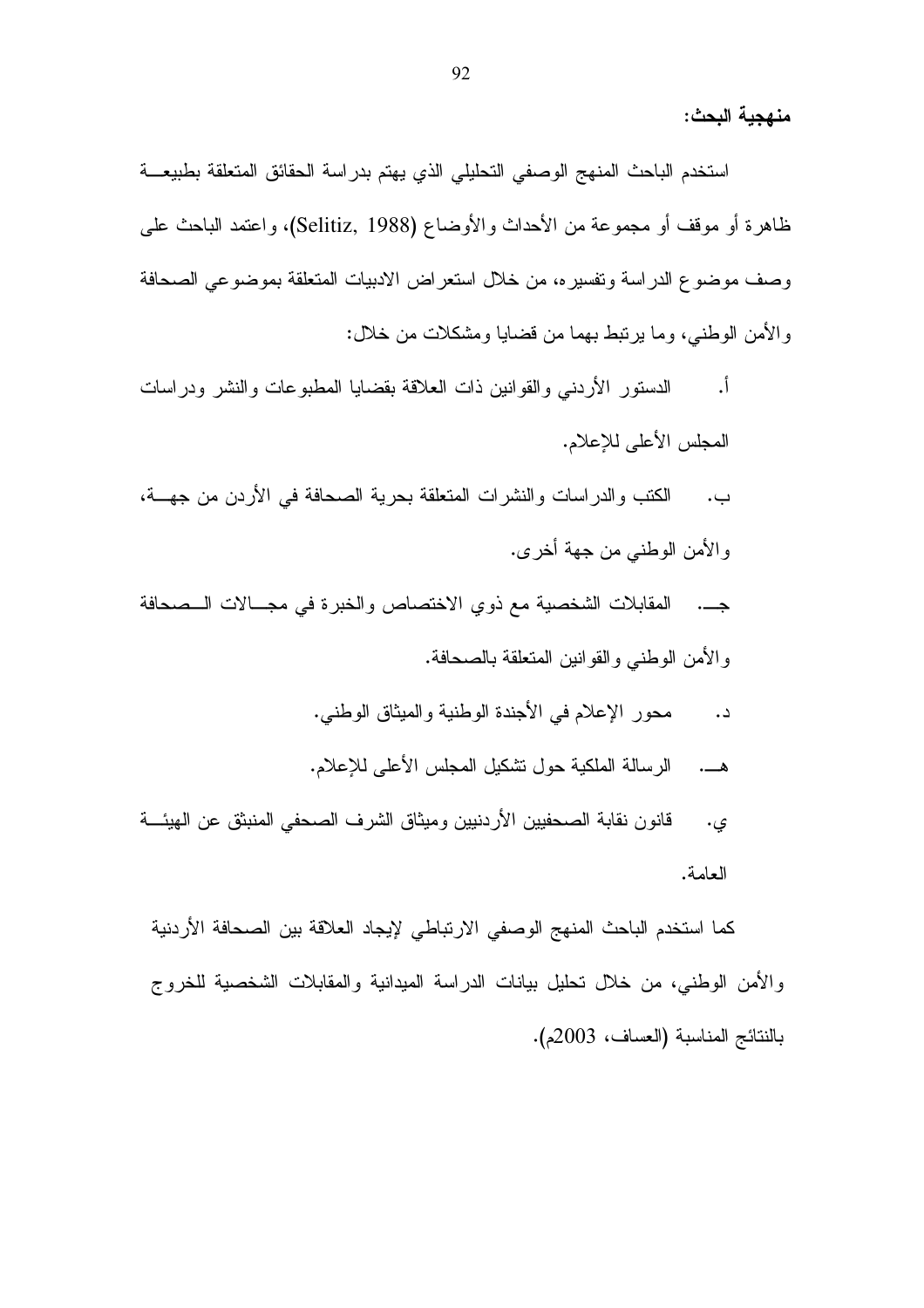مجتمع الدراسة وعينتها:

ترتكز نظرية حارس البوابة الإعلامية على أن الرسالة في مسارها من المصدر إلى المتلقى تمر في مراحل متعددة، وتشبه هذه المراحل السلسلة المكونة من عدة حلقات، فعمليـــة اختيار معلومات بعينها من الكم الـهائل الذي يرد إلى الإعلامـي، وإعداده بصبغة مناســـبة، ثـــم نمريره عبر البوابة الأخيرة إلى الجمهور المتلقى، يعني أن الإعلامي قد مارس عملاً ســـيكون له أثَّره في حياة الناس وأذواقهم (الموسى، 1998م). وبناءً على ما سبق قام الباحث باختيـــار مجتمع الدراسة وعينتها من العاملين في مواقع إدارية مــسؤولة الــصحف المحليـــة اليوميـــة والأسبوعية (رئيس تحرير، ومدير تحرير, سكرتير تحرير) بالإضافة إلى إجراء مقابلات مع جميع المسؤولين في مؤسسات الأمن الوطني الأردنية (القوات المسلحة والأجهزة الأمنية).

قام الباحث باختيار عينة الدراسة من رؤساء ومديري وسكرنيري التحرير في بعض الصحف المحلية اليومية والأسبوعية، ومن جميع المسؤولين في مؤسسات الأمن الوطني الأردنية، باستخدام أسلوب العينة العمدية أو القصدية. ويعرف سيركن Sirkin العينة العمدية بأنها "الطريقة المتعمدة أو الاختيار بالخبرة، وهي تعني أن اساس الاختيار خبرة الباحث ومعرفته بأن هذه المفردة أو نلك نمثل مجتمع البحث". والعينة العمدية هي إحدى أنواع العينات غير الاحتمالية، وعندما نستخدم العينة العمدية فيعنى ذلك أن الباحث سوف يتعمد دراسة مجتمع ما عن طريق عينة، والتعمد هنا هو بداية البحث فكيف لباحث أن يدرس مشكلة ما أو ظاهرة ما إلا إذا قصد مجتمع ما وبالتالي فإن لم يقم بمسح شامل فهو سوف يتجه إلى عينة تمثِّل مجتمع الدراسة (Sirkin,1995). كما أن اختيار الباحث للعينة جاء نتيجة لعوامل كثيرة منها: نوفير الوفت والجهد والإمكانات التي يتطلبها دراسة المجتمع بكامله، لذا ابتكر العلماء في التخصصات المتعددة طريقة العينات لمعالجة ذلك (عبد الحميد، 1987م).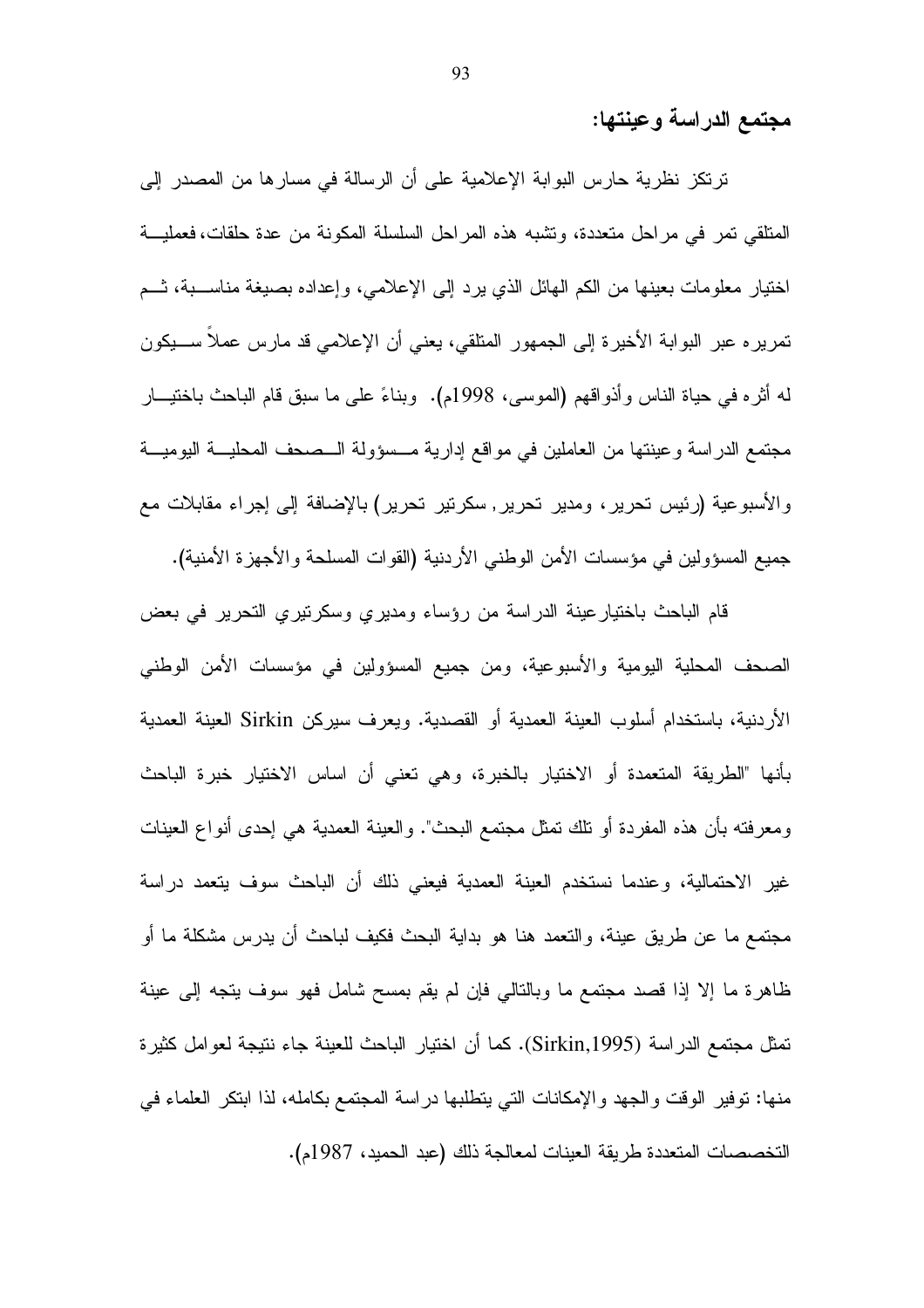قام الباحث باختيار عينة تمثل رؤساء ومديري وسكرتيري التحرير في ثلاث صحف بومية هي: ( الرأي والعرب اليوم والغد)، وثلاث صحف أسبوعية هـــي: (الـــسبيل وشــــيحان والشاهد). وذلك للمبررات النالية:

 $\cdot$ , صحيفة الرأى، أنشئت لتعبر عن وجهة نظر الحكومة وتكون الناطقة باسمها، إلا ان ذلك لم يمنع من ابقافها عدة مر ات من قبل الحاكم العــسكر ي، ومجلــس الــوزر اء، بتتسيب من وزير الإعلام (الموسى، 1998م).

صحيفة العرب اليوم، أول صحيفة يومية أردنية مملوكة بالكامل من قبل القطاع ب. الخاص، ومنذ تأسيسها أخذت العرب اليوم على نفسها أن نكون صحيفة الرأي والرأي الآخر، وتميزت العرب اليوم بأنها الصحيفة اليومية التي باشرت بعملية نقــد ومراقبـــة ومساءلة للقر ار ات و السياسات الحكومية (العبدوان، مقابلة شخبصية، 19 حزيي ران  $. (2008$ 

جـــ. صحيفة الغد، نقدم نموذجا جديدا للصحافة اليومية، من ناحية الموضوعية والدقة والنزاهة والمهنية، لنقول إن القطاع الخاص قادر على إخراج صحيفة متميزة من ناحية الشكل والمضمون، ومن ناحية الاستمرارية، اعتمادا على مواردها الخاصة، وأن نفسح الصحيفة المجال للرأى والرأى الآخر ونعمل على إظهار الحقيقـــة (حواتمــــة، مقابلــــة شخصية، 21 حزير ان 2008م).

صحيفة السبيل، أسبوعية، ذات نوجه سياسي وفكري إسلامي، ومنـــذ اللحظـــة  $\overline{\phantom{a}}$ الأولى لتأسيسها عرفت نفسها على أنها صحيفة وطنية تهتم بقــضايا الأردن وقــضايا الأمة، وتعتقد بأن الأمرين متلازمان، إذ لايمكن الفصل بينهما. ومنذ اللحظـــة الأولــــي قررت الصحيفة الانحياز إلىي مصالح المواطن والمصالح العليا للوطن والامسة، وقسد غلب على نغطياتها جانب المعارضة، لكن الموضوعية والبعيدة عن المناكفة، وحرصت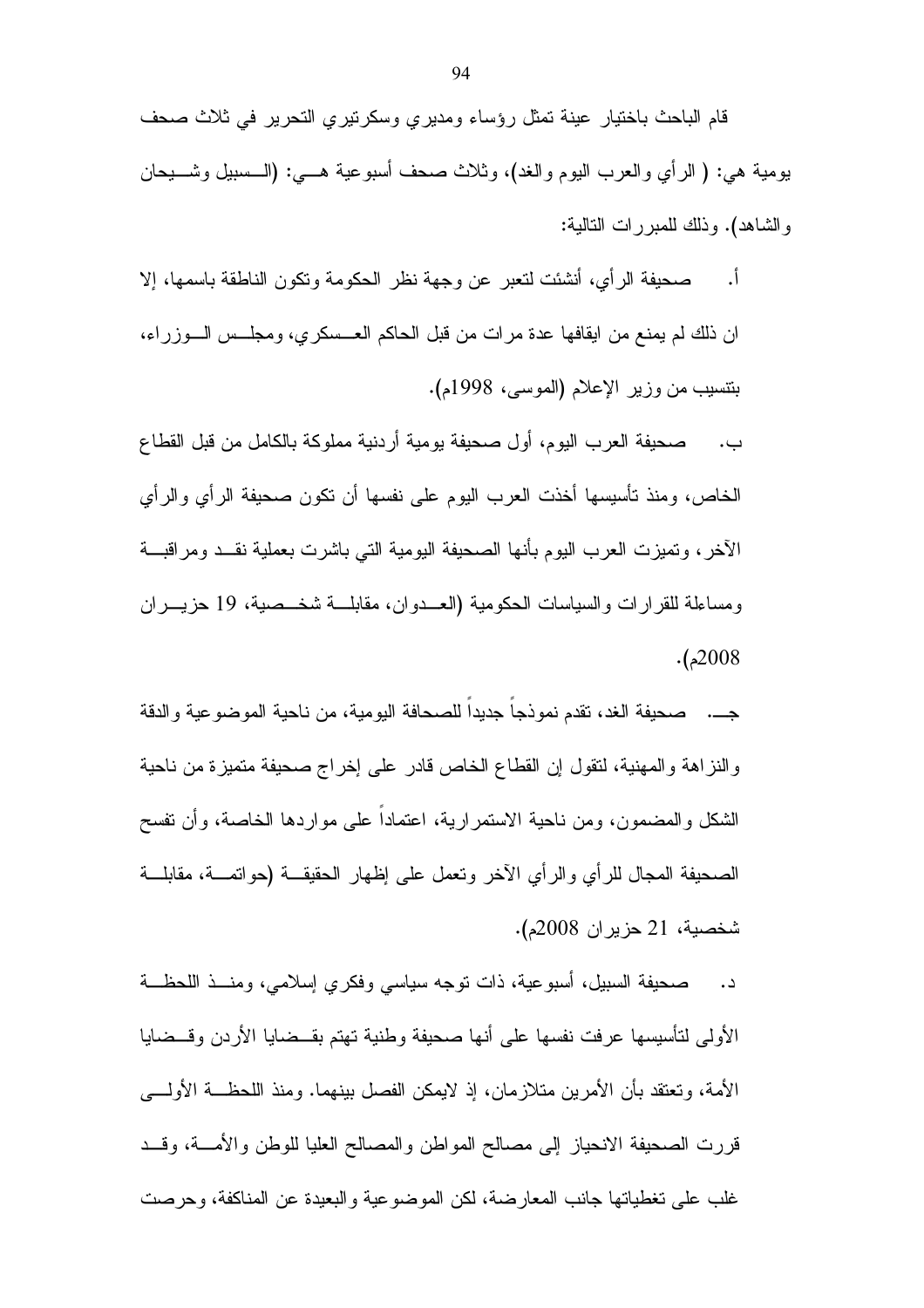الصحيفة على تجنب الشخصنة وسياسة اغتيال الشخصية وتعمد الإساءة، وركزت على

نقد السياسات لا نقد الأشخاص (الجولاني، مقابلة شخصية، 18 حزير ان 2008م). صحيفة شيحان الأسبو عية، تعتبر ٍ من الصحف الرائدة في المملكة الأر دنيــــة الْهَاشْمِيةْ، ۖ وَأُولَ صَحْيِفَةَ أَسْبَوْ عِيَّةٌ شَامِلَةٌ مَسْتَقَلَّةٌ، وَقَدْ تَأْسَسْتَ فَي عام 1984م كصحيفة تركز على البعد الاجتماعي من خلال ما يسمى بالصحافة الساخرة وذلــك مـــن أجـــل ايصال الموضوع للقارئ بأبسط وأسهل طريقة. سلطت شيحان الضوء على عدة قضايا منها، الغذاء والدواء، فضيحة بنك البتراء (ابو بيدر، مقابلة شخــصية، 21 حزيـــران  $. (2008$ 

صحيفة الشاهد الأسبوعية، منذ البداية أسست لتكون شــــاهدا علــــي الحقيقـــة و . وباحثة عنها من خلال تقصبي الحقائق ومتابعتها. وسميت الشاهد بهذا الاســـم لتكـــون شاهدًا على ما يُجرِّي ويُحدِّث في الساحة المُعلِّبة واﻹقليمية والدوليـــة، ولكـــن يـــأتـي الاهتمام بقضايا الوطن والمواطن أولا (السيد، مقابلة شخصية، 16 حزيران 2008م). كما أن صحيفة الشاهد تأتي في مقدمة الصحف التي تعرضـــت للملاحقـــة القـــضائية (البرعي وأخرون،2008م).

أما بالنسبة لمؤسسات الأمن الوطني الأر دنبة قام الباحث باختبار كلبة الـــدفاع الـــوطني الملكية الأردنية في القوات المسلحة الأردنية، ومديرية التوجيه المعنوى فسي القيسادة العامسة للقوات المسلحة الأردنية، ومديرية الإعلام والعلاقات العامة في المديرية العامة للدفاع المدني، و المكتب الإعلامي في مديرية الأمن العام:

كلية الدفاع الوطني الملكية الأردنية. مؤسسة علمية أردنية، تُعنى بـــالأمن <u>أ.</u>

الوطني الأردني في عصر العولمة والمعلومات والإنصالات وثورة النقنيات،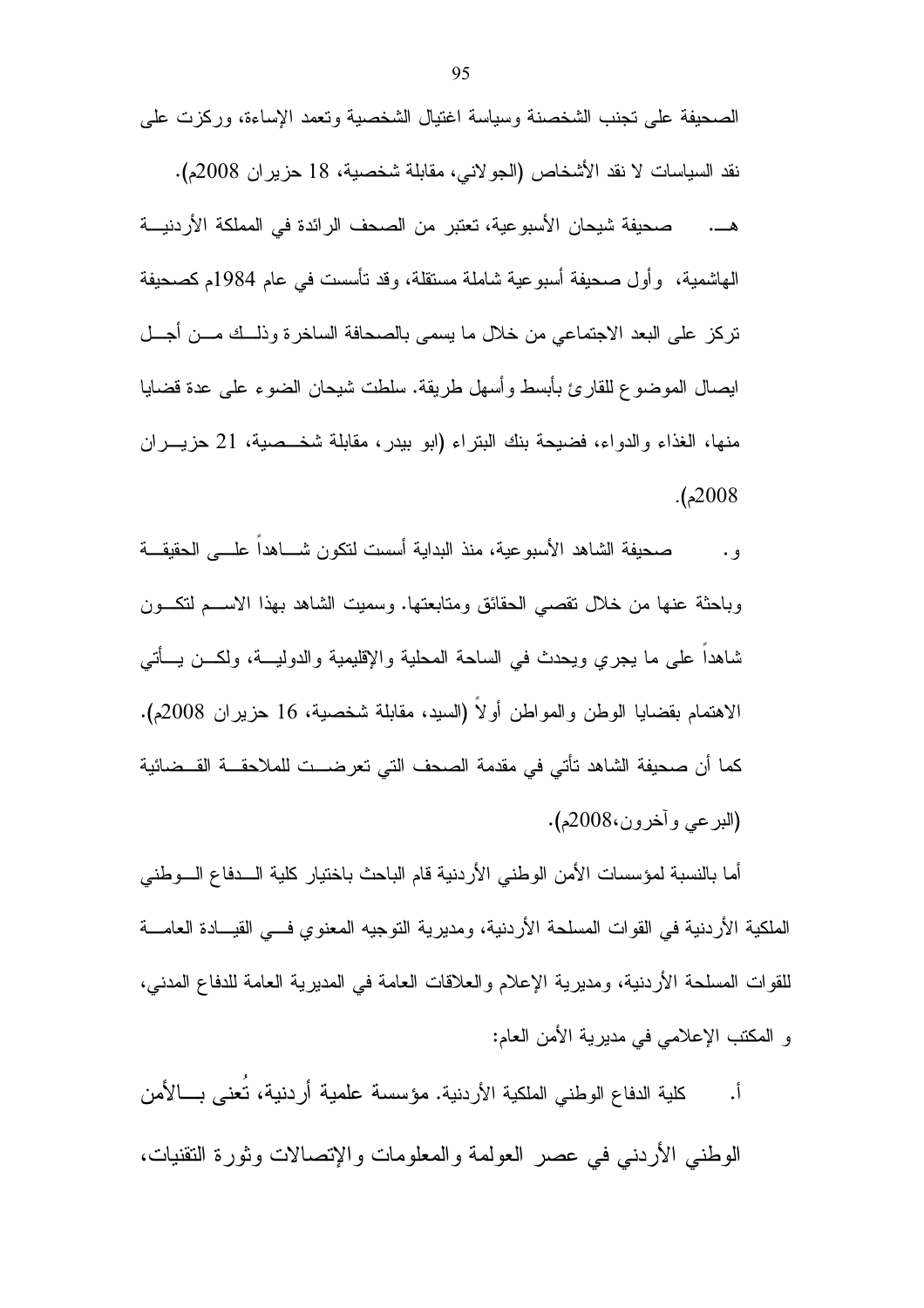مديرية النوجيه المعنوي في القيادة العامة للقوات المسلحة الأردنيـــة. وهـــي ب. الجهة المسؤولة عن النعامل مع المؤسسات الإعلامية المحلية والإقليمية والدولية، ومدير النوجيه المعنوي هو الناطق الرسمي باسم القوات المسلحة الأردنيـــة (الرفـــاد، مقابلـــة شخصية، 29 حزير ان 2008).

مديرية الإعلام والعلاقات العامة في المديرية العامة للدفاع المسدني. وهــي الجهة المسؤولة عن النعامل مع المؤسسات الإعلامية المحلية والإقليمية والدولية، ومدير الإعلام والعلاقات العامة هو الناطق الإعلامي باسم المديرية العامـــة للـــدفاع المـــدنبي (الشرع، مقابلة شخصية، 17 تموز 2008م).

المكتب الإعلامي في مديرية الأمن العام. وهو الجهة المسؤولة عن النعامـــل د. مع المؤسسات الإعلامية المحلية والإقليمية والدولية، ورئيس المكتب الإعلامـــي هـــو الناطق الإعلامي باسم مديرية الأمن العام (الخطيب، مقابلة شخــصية، 30 حزيـــران  $. (2008)$ 

أدوات جمع البيانات:

وزع الباحث 57 استمارة على رؤساء ومديري وسكرنيري التحرير في ثلاث صحف يومية هي: ( الرأي والعرب اليوم والغد)، وثلاث صحف أسبوعية هي: (السبيل وشيحان والشاهد) استرجعها كاملة بنسبة (100%) وهي نسبة مرتفعة جدا. وقد أجري التحليل باستخدام نظام spss الاحصائي للوصول الى النتائج.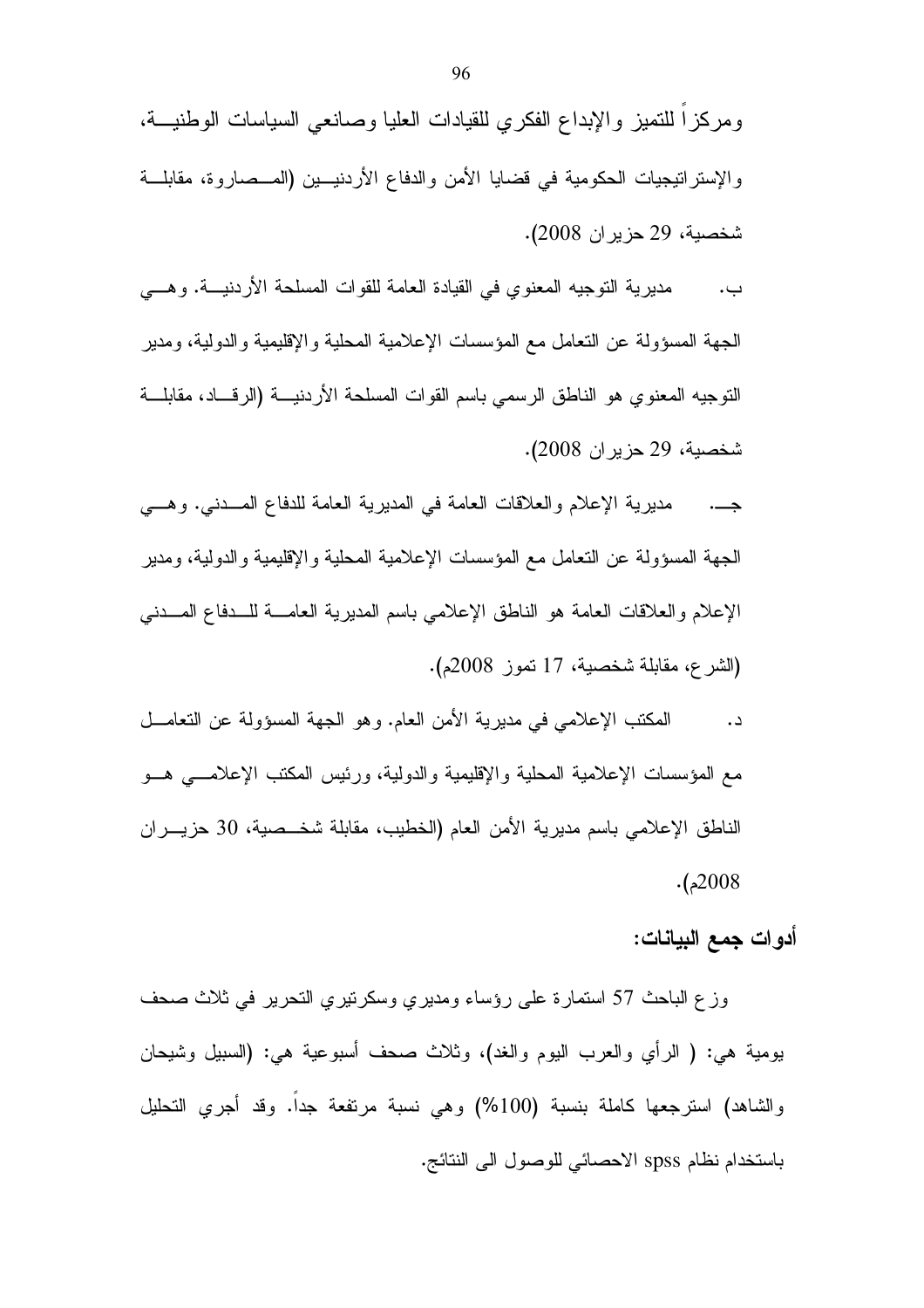كما قام الباحث بإجراء مقابلات مع أمر كلية الدفاع الوطني الملكيـــة الأردنيـــة فـــي القوات المسلحة الأردنية، ومع مدير النوجيه المعنوي في القيـــادة العامــــة للقـــوات المـــسلحة الأردنية، ومع مدير الإعلام والعلاقات العامة في المديرية العامة للدفاع المدني، ومع رئـــيس المكتب الإعلامي في مديرية الأمن العام، للوقوف على طبيعة علاقة مؤسسات الأمن السوطني مع الصحافة الأردنية.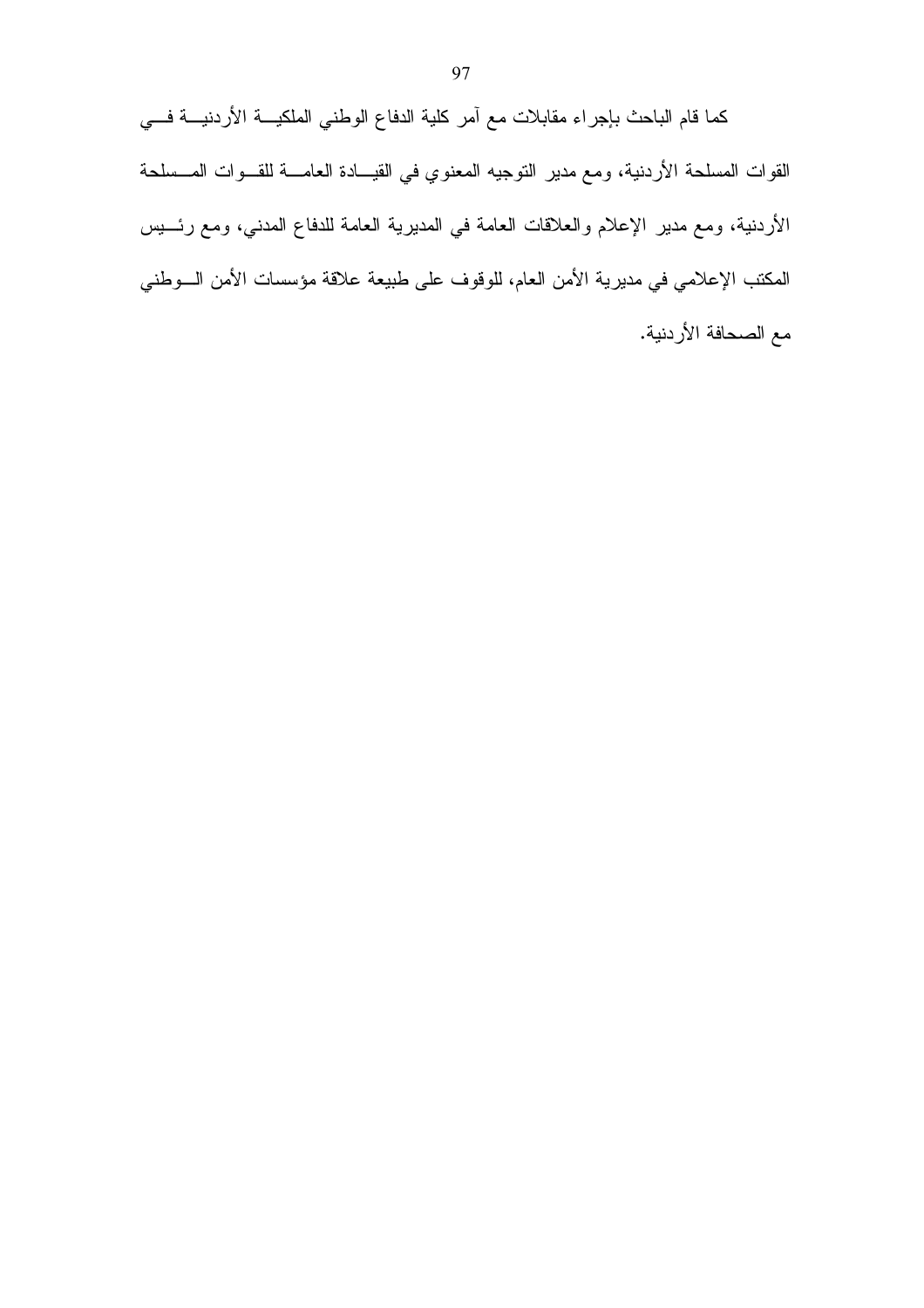النسبة المئوية التكرار المتغير ذكور 92.9 52 الجنس اناث 5  $7.1$ 30سنة فاقل 5.3  $\mathbf{3}$ 39 - 31سنة 26.3 15 العمر 49 - 40 سنة  $42.1$ 24 50سنة فاكثر 26.3 15 ثانوية فما دون  $\overline{7}$  $\overline{4}$ كلية مجتمع  $\overline{3}$ 5.3 جامعي 52.6 30 المسنوى النعليمي دبلوم عال  $28.1$ 16 ماجستير  $\overline{4}$  $\overline{7}$ دكتور اة  $\mathbf 0$  $\mathbf 0$ صحافة واعلام 52.8 28 لغة عربية 9  $17$ لغة انجليزية 5 9.4 در اسات سكانية 1.9  $\mathbf{1}$ ادارة عمال  $\mathbf{2}$  $3.8$ التخصص العلمى اقتصاد  $3.8$  $\overline{c}$ علاقات دولية 3.8  $\overline{2}$ علوم سياسية  $\overline{2}$ 3.8 مكتبات ومعلومات 1.9  $\mathbf{1}$ حقوق 1.9  $\mathbf{1}$ 5 سنوات فأقل  $\overline{7}$  $\overline{4}$ 6 -10سنوات  $\overline{4}$  $\overline{7}$ عدد سنو ات الخبر ة 15-11سنة 20  $12$ 16سنة فاكثر

37

66

جدول رقم (1) توزيع عينة الدراسة حسب الخصائص الشخصية والوظيفية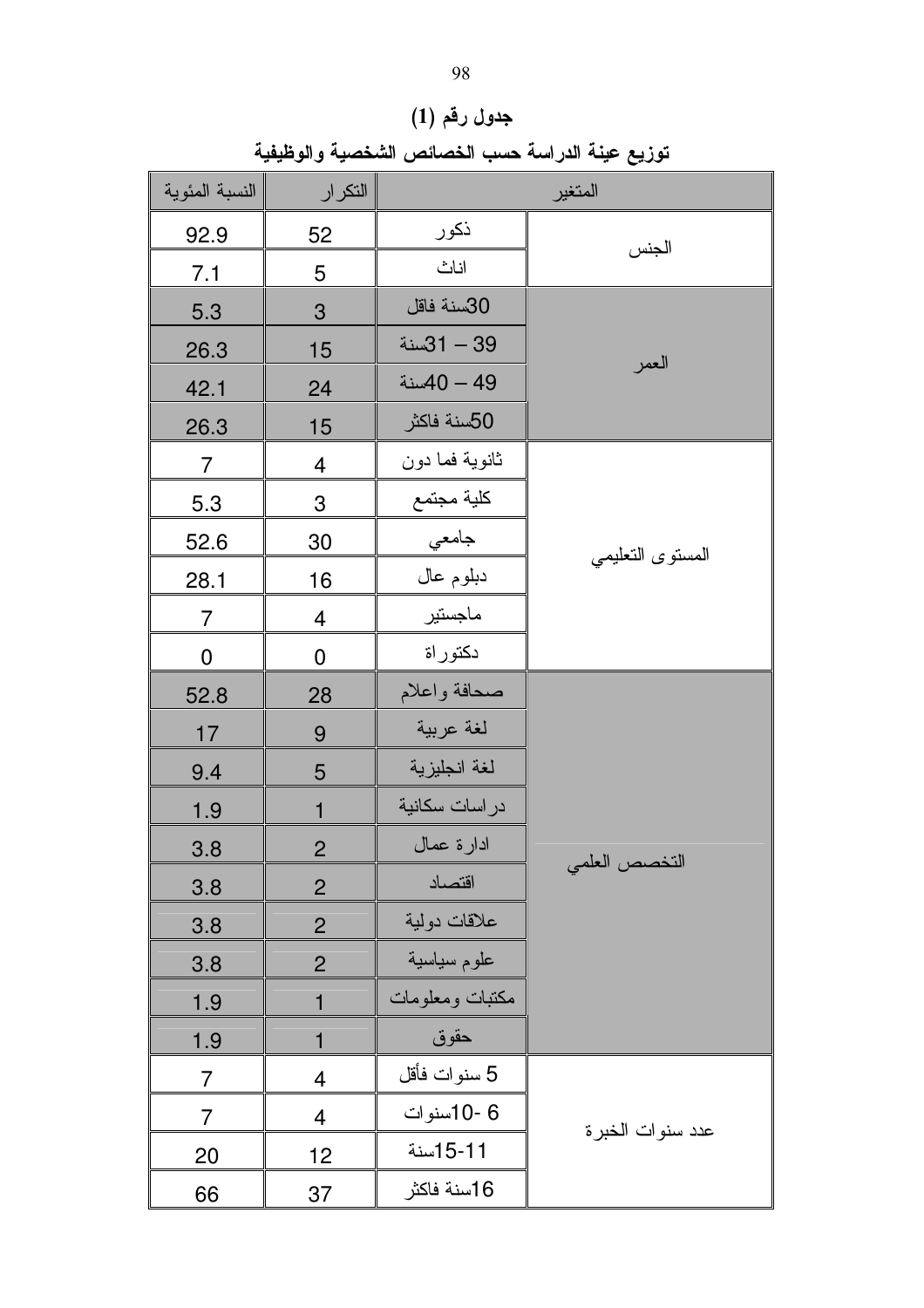| 80.7 | 46 | يومية        | المؤسسة الصحفية        |
|------|----|--------------|------------------------|
| 19.3 | 11 | اسبوعية      |                        |
| 10.5 | 6  | رئيس تحرير   |                        |
| 36.8 | 21 | مدير تحرير   | طبيعة العمل في المؤسسة |
| 52.6 | 30 | سكرتير تحرير |                        |

بين الجدول رقم (1) أن متغير الجنس ذكور قد حصل على نـــسبة مئويــــة قـــدرها (92.9)، تلاه متغير الجنس إناث حصل على نسبة مئوية قدرها(7.1) وهذا يعني أن عنـــصر الذكور يتولَّى مسؤوليات (رئيس تحرير ومدير تحرير وسكرتير تحرير) بنسبة عالية مقارنة بعنصر الإناث. أما متغير العمر فتم تقسيمه إلى أربع فئات، حصلت الفئة العمرية 30 ســـنة فأقل على نسبة مئوية قدرها (5.3)، وحصلت الفئة العمرية 31–39 سنة على نسبة مئويـــة قدر ها (26.3)، فيما حصلت الفئة العمرية 40–49 سنة على نسبة مئوية قدر ها (42.1)، أما الفئة العمرية 50 سنة فأكثر فقد حصلت على نسبة مئوية قدرها(26.3). منغيـــر المـــستوى النعليمي فئة الثانوية فما دون حصلت على نسبة مئوية قدرها(7)، فيما حصلت فئــــة كليــــات المجتمع على نسبة مئوية قدر ها(5.3)، فئة التعليم الجامعي حصلت على نسبة مئوية قـــدر ها (52.6)، تلتها فئة الدبلوم العالي التي حصلت على نسبة مئوية قـــدرها (28.1)، أمــــا فئـــة الماجستير فحصلت على نسبة مئوية قدرها (7). في متغير التخصص العلمي جـــاءت فئـــة الصحافة والإعلام في مقدمة التخصصات بنسبة مئوية قدرها (52.8)، تلتها فئة اللغة العربية بنسبة مئوية قدر ها(17)، واللغة الإنجليزية بنسبة مئوية قدر ها (9ز 4)، أما فئات إدارة الأعمال والاقتصاد والعلاقات الدولية والعلوم السياسية فقد حصل كل منها على نسبة مئويــــة قــــدرها (3ز 8) لكل منها أيضا. وحصلت فئة الدراسات السكانية والمكتبات والمعلومات والحقوق على نسبة مئوية (1.9) لكل منها أيضا وهذا يدل على أن تخصص الصحافة والإعلام يـــأتي فـــي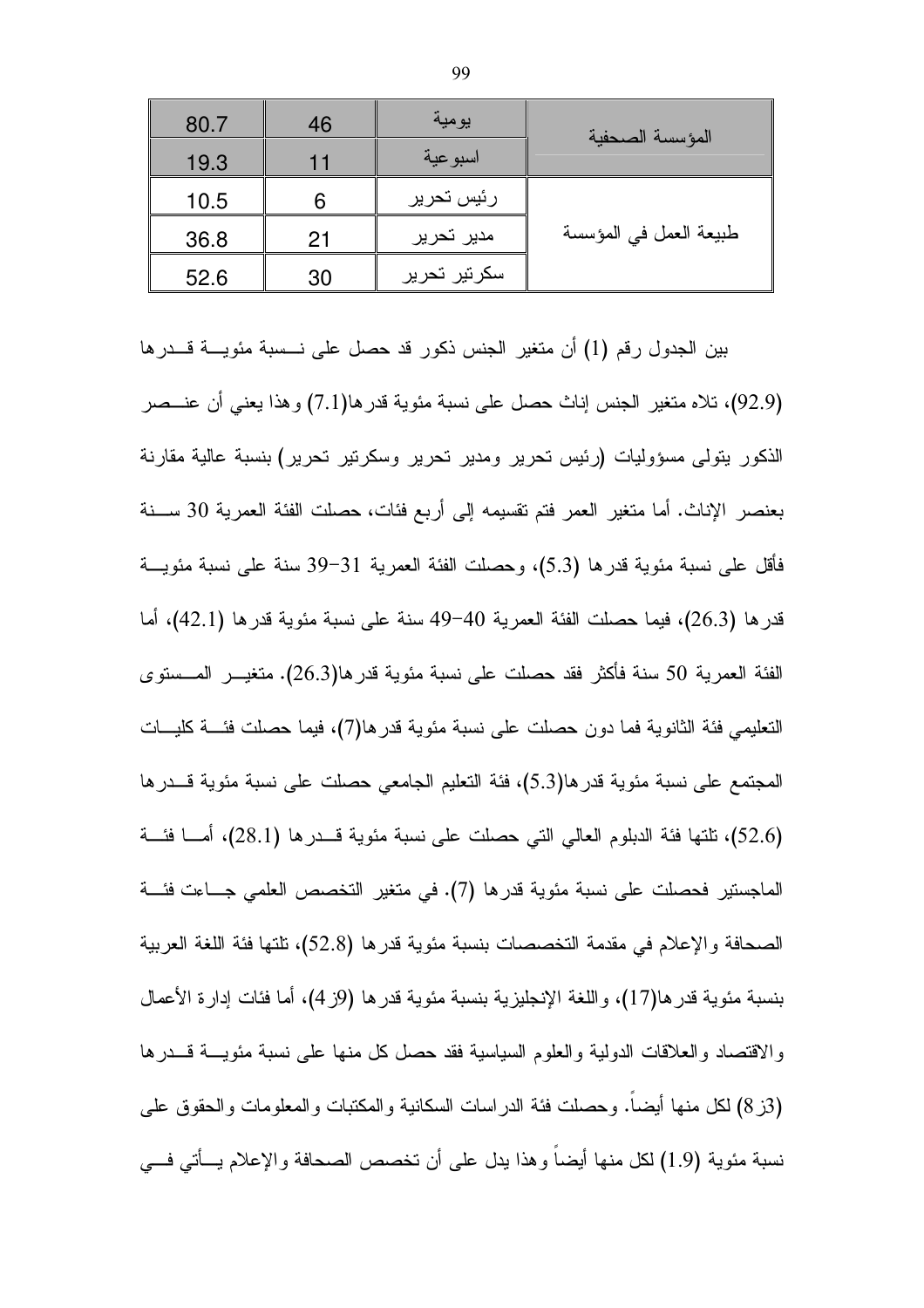مقدمة التخصصات يليه اللغة العربية ثم اللغة الإنجليزية. متغير سنوات الخبرة للفئة 5 سنوات فأقل حصل على نسبة مئوية قدر ها (7)، الفئة من 6 – 10 سنوات حصلت على نسبة مئوية  $16$  فيما حصلت الفئة من  $11\, -11$  سنة على نسبة مئوية قدر ها  $(20)$ ، الفئــــة  $16$ سنة فأكثر حصلت على نسبة مئوية قدرها (66) وهنا نجد أن نسبة الذين خبرتهم أكثر مـــن 16 سنة هي الأكبر في مقابل نسبة متدنية لكل من فئة الخبر ة 5 سنوات فأقل و 6–10 سنوات. منغير المؤسسة الصحفية الفئة يومية حصلت على نسبة مئوية (80.7)، أما الفئـــة أســــبوعية فحصلت على (11) تكرار بنسبة مئوية (19.3). المتغير الأخير طبيعة العمل في المؤســسة حصلت فئة رئيس تحرير على نسبة مئوية قدرها (10.5)، فيما حصلت فئة مدير تحرير على نسبة مئوية قدرها (36.8)، أما فئة سكرتير تحرير فقد حصلت على نـــسبة مئويــــة قـــدرها  $(52.6)$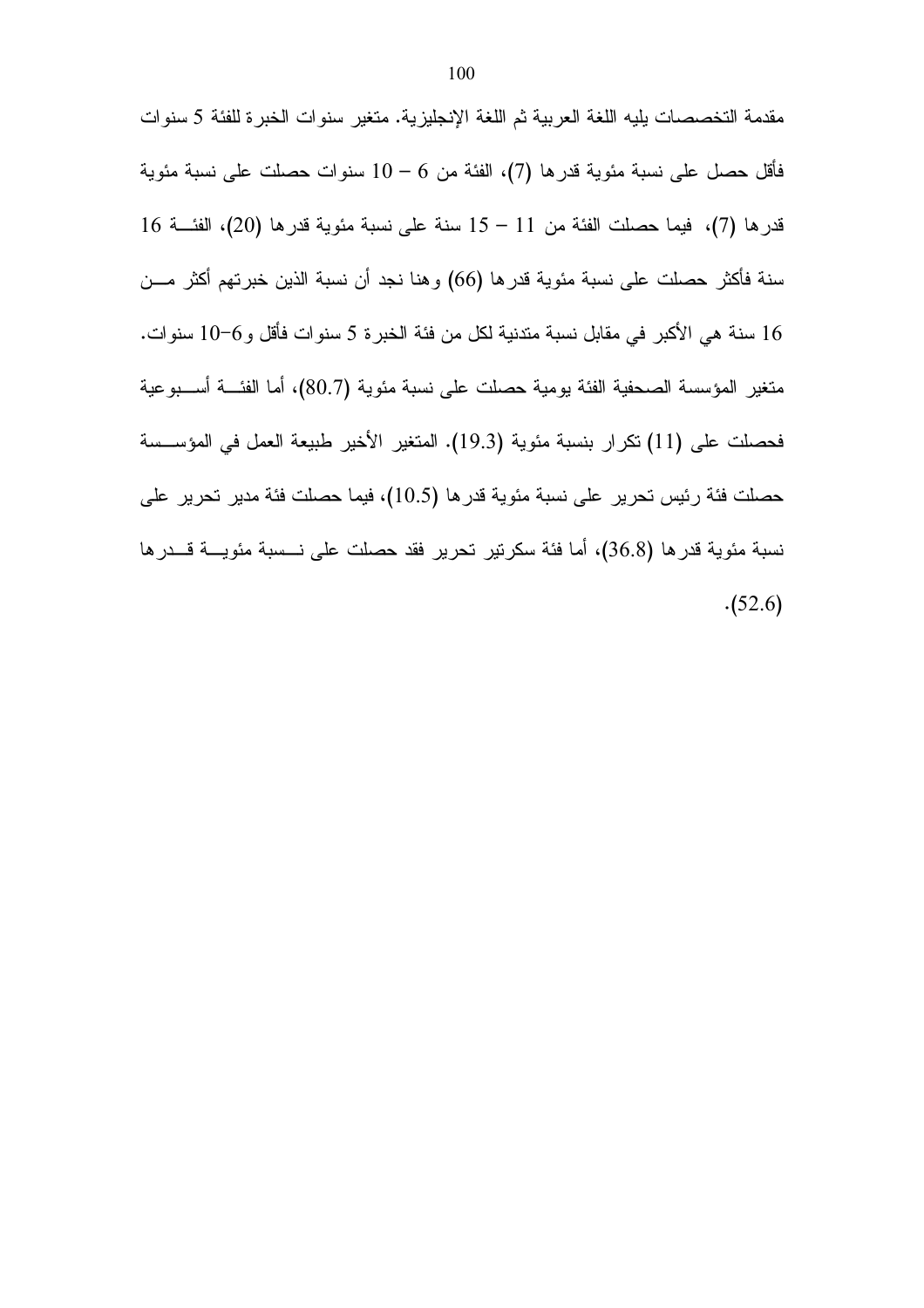أدوات الدراسة:

اعتمدت الدراسة على أداتين أساسيتين في جمع بياناتها.

أداة الاستبانة، تم تطوير استبانه خاصة لهذا الغرض في ضــوء أســئلة الدراســة  $\cdot$ 1 وأهدافها وفروضها، وتم التحقق من صدق أداة الدراسة من خلال عرضها على مجموعة من المحكمين من ذوى الاختصاص والخبرة وعدددهم (5) محكمين، وهم الاستاذ الدكتور عباس الشريقي والاستاذ الدكتور جودت سعادة والدكتور عبدالرؤوف زهــدي والـــدكتور محمـــود الحديدي والدكتور إبراهيم أبو عرفوب، وقد طُلب إلى المحكمين إبداء رأيهــم حــول مــدي صلاحية كل سؤال وانتمائه لموضوع الدراسة، وسلامة صـــياغته اللغويـــة، وفـــي ضـــوء اقتراحات المحكمين وأرائهم، قام الباحث بإجراء التعديلات اللازمة، إذ تم حذف عـــدد مـــن الأسئلة، وإضافة أسئلة أخرى رأى المحكمون ضرورة إضافتها، وبذلك اعتبر الباحــث أراء المحكمين وتعديلاتهم فيما يتصل بأسئلة الاستبانة دلالة صدق كافية لأغراض الدراسة.

قام الباحث بإجراء اختبار قبلي(Pre - Test) للاستبانة على عينة مكونة مـــن (12) فردا من مجتمع الدراسة، للتعرف إذا ما كان فيها عبارات غير واضـــحة أو غيـــر مفهومـــة للمبحوث تحتاج إلى تعديل أو إعادة صياغة، أو إذا وجد فيها أسئلة معادة، حتى يتم تـــدعيمها بِأَسِئلَة جِدِيدة أَو تَعْدِيلٍ بِعِض الأَسِئلَةِ وِ تَوضِيحِهَا.

وللتأكد من الثبات قام الباحث بانباع أسلوب إعادة الاختبار على عينة قوامهـــا 20% من حجم العينة الأصلية، وتم استخدام اختبار (كروبناخ ألفا) لقياس مدى ثبات أداة القيـــاس، حيث بلغت قيمة معامل الثبات 22.85% وهي قيمة عالية ندل على صلاحية المقياس وثبات البيانات، كونها أعلى من النسبة المقبولة 60% (Sekaran, 1984).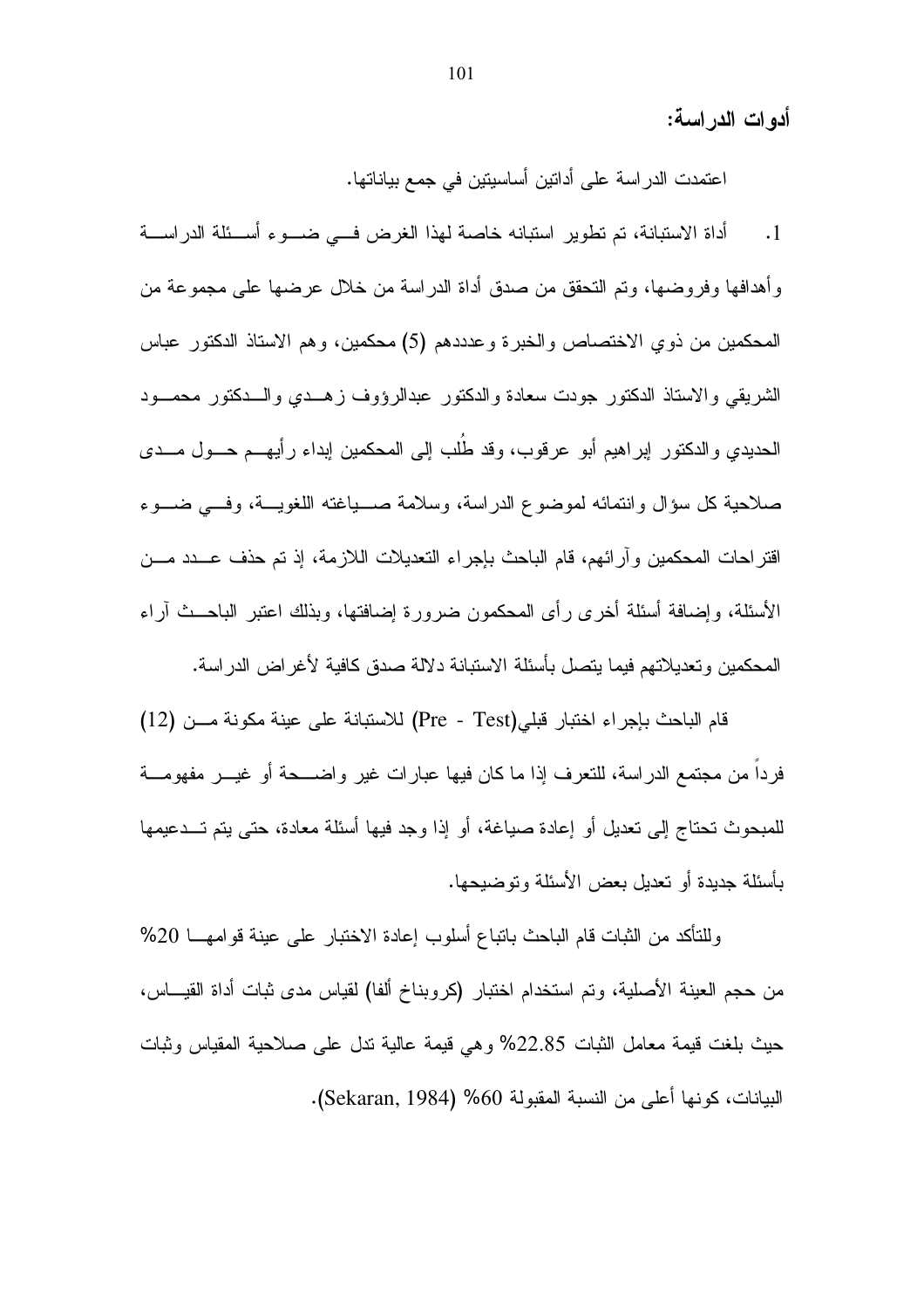- أداة المقابلة، لاستطلاع آراء عينة من المتخصصين في مجـــالي الــصحافة والأمـــن  $\cdot$ .2 الوطني للتعرف على وجهة نظرهم حول طبيعة العلاقة بين الــصحافة الأردنيـــة والأمـــن الوطني، وما هي أهم المشكلات التي تعترض سبل تحقيق صحافة حرة ونزيهة وايجاد توازن مع خصوصية الأمن الوطني الأردني.
	- تصحيح الاستبانة:

إعطاء الدرجة حسب الوسط الحسابي:

- اذا كان ما بين (1– 1.7) فهو مندن.  $\cdot$ 1
- اذا كان ما بين(1.7 2.3) فهو متوسط.  $\cdot$ .2
- وإذا كان ما بين (2.3- 3) فهو عال أو مرتفع. .3

مستوى الحرية الصحفية حسب النسبة المئوية:

- إذا كانت ما بين (0.00 33.33) فهي متدنية.  $\cdot$ 1
- إذا كانت ما بين (33.33– 66.66) فهي نسبية.  $\cdot$ 2
- إذا كانت ما بين (66.66 −100.00) فهي عالية.  $\cdot$ 3

متغيرات الدراسة:

الجنس، وله فئتان: ذكر ، أنثى.

السن، وله أربعة مستويات: 30 سنة فأقل، 31–39 سنة، 40–49 سنة، 50 سنة فأكثر . المستوى الأكاديمي، وله ستة مستويات: ثانوي فما دون، كلية مجتمع، جامعي، دبلوم عـــالـي، ماحستير ، دکتور اه.

التخصص العلمي، مفتوح.

الخبرة: ولـها أربعة مستويات: 5 سنوات فأقل، 6–10 سنوات، 11–15 سنة، 16 سنة فأكثر .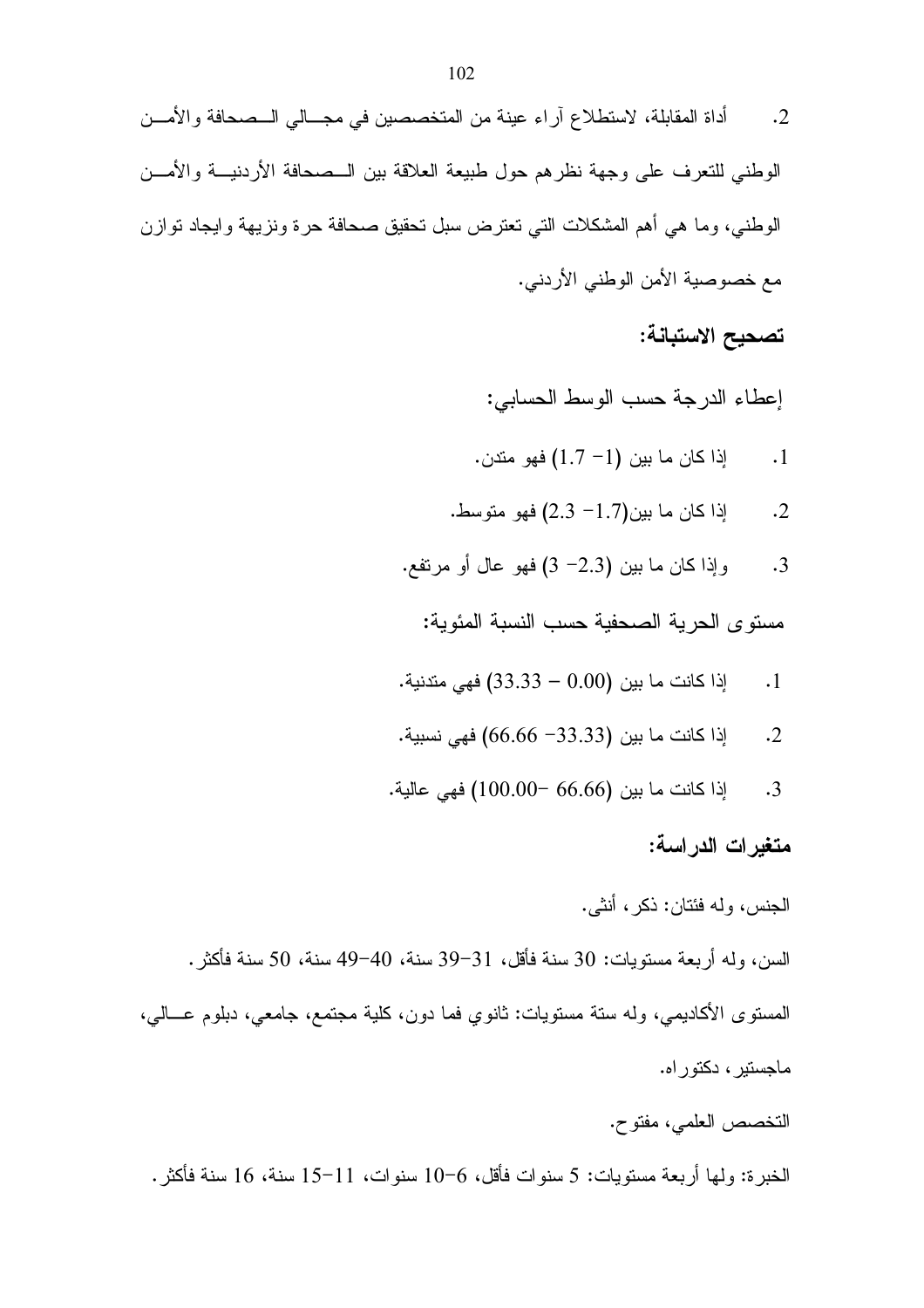مكان العمل، وله مستويان: صحيفة يومية، صحيفة أسبوعية. المسمى الوظيفي، وله ثلاثة مستويات: رئيس نحرير ، مدير نحرير ، سكرتير نحرير . اجر اءات الدر اسبة: – تم الرجوع إلى الأدب النظري والدراسات السابقة المتعلقة بموضوع الدراسة، حيـــث قــــام الباحث بتحليل هذه الدراسات، لاستخلاص الأسئلة التي نتتاسب ومجالات أداة الدراسة. – تم إعداد أداة الدراسة، بعد الأخذ بآراء المحكمين، ونكونت من 17 سؤال، موزعــــة علــــي مجالين هما: مجال ظروف العمل الصحفي، ومجال التشريعات. – قام الباحث بأخذ إذن مسبق من الصحف اليومية والأسبوعية المشمولة في الدراسة.

– قام الباحث بالإشراف على جميع إجراءات نطبيق أداة الدراسة في جميع الصحف المشمولة في الدر اسة.

– للوقوف على قضايا الأمن الوطني في الصحافة الأردنية قام الباحث بالرجوع إلى ســـجلات محكمة البداية في قصر العدل في مدينة عمان، وسجل قضايا دائرة المطبوعات والنـــشر فـــي الفترة من 7 شباط 1999م إلى 7 شباط 2008م.

– قام الباحث بإجراء مقابلات مع رؤساء تحرير الصحف اليومية والأسبوعية المشمولة فسي الدر اسة.

– قام الباحث بإجراء مقابلات مع أمر كلية الدفاع الوطني الملكية الأردنية في القوات المسلحة الأردنية، ومع مدير النوجيه المعنوي في القيادة العامة للقوات المسلحة الأردنية، ومـــع مـــدير الإعلام والعلاقات العامة في المديرية العامة للدفاع المدنى، ومع رئيس المكتب الإعلامي فسي مديرية الأمن العام، للوقوف على طبيعة علاقة القوات المسلحة والأجهزة الأمنية مع الصحافة الأر دنية.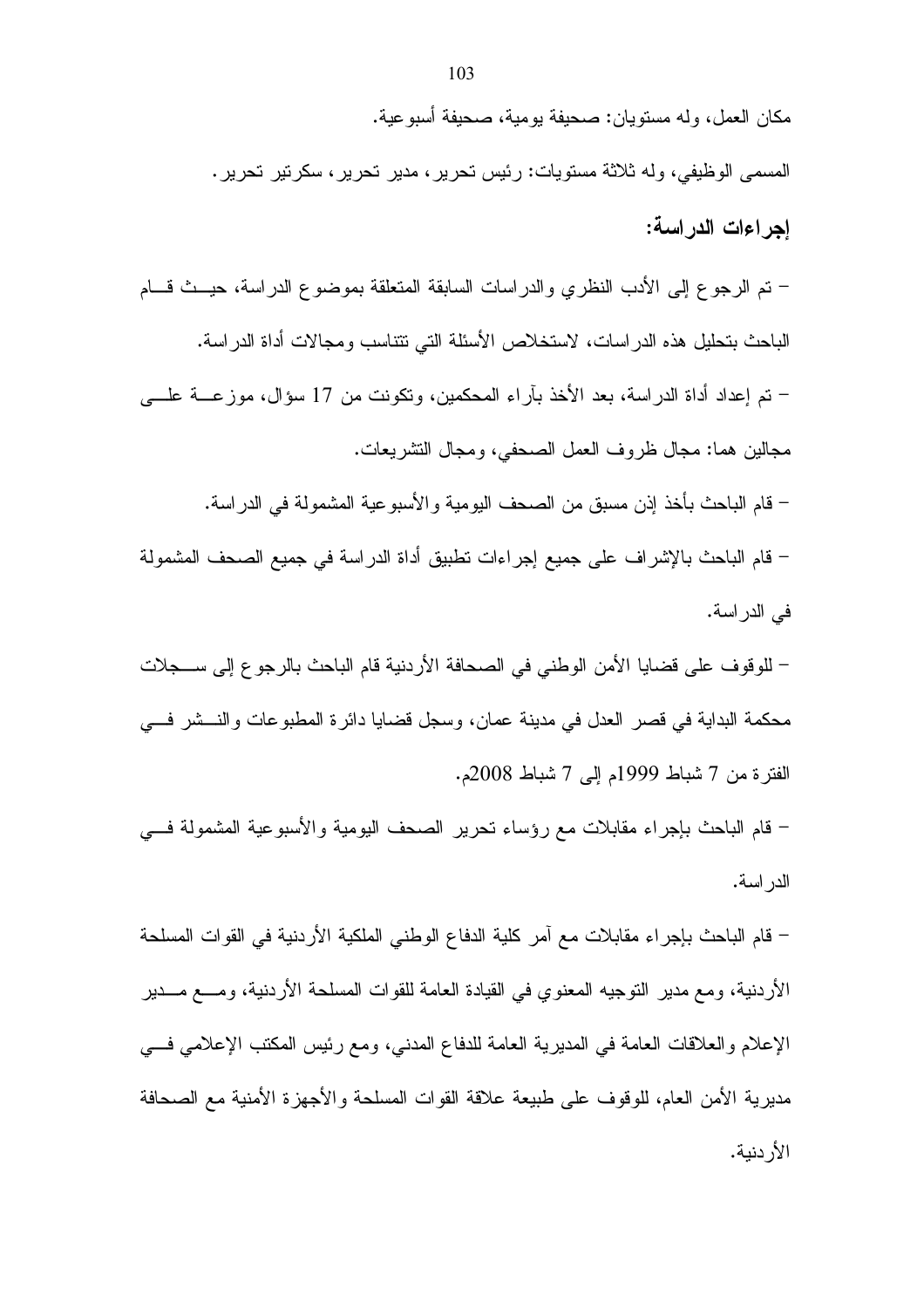## المعالجة الاحصائية للبيانات:

استخدم الباحث برنامج الحاسب الآلي SPSS لتفريغ البيانات وجدولتها، وتم استخدام اختبارات الوسط الحسابي والانحراف المعياري، واعتماد طريقة TUKEY باستخراج قيمة (ت) ودلالة (ت) إذا كنا نتعامل مع متغيرين وقيمة (ف) ودلالة (ف) إذا كنا نتعامل مع أكثر من متغيرين.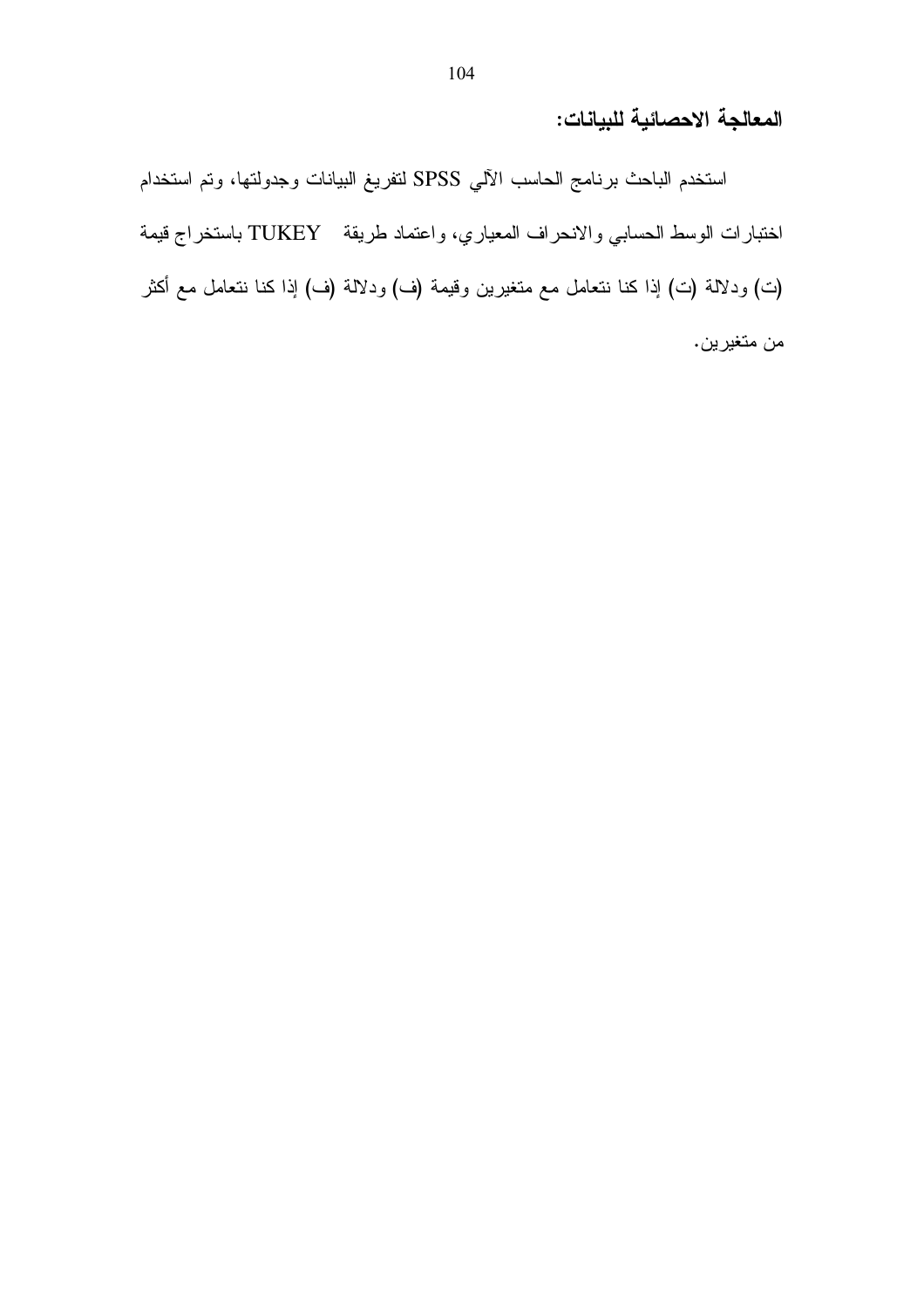## الفصل الخامس

نتائج الدراسة

يتضمن هذا الفصل عرضاً للنتائج التي تم التوصل إليها، بعد أن قام الباحـــث بجمــــع البيانات بواسطة أدوات الدراسة للتعرف على طبيعة العلاقة بين الصحافة الأردنيـــة والأمـــن الوطني، وقام بعرضها وفقاً لأسئلة الدراسة والمقابلات التي أجريت مـــع رؤســـاء تحريـــر الصحف اليومية والأسبوعية، والخبراء والمتخصصين في موضوع الأمن الوطني. وكانــت النتائج على النحو التالي:

أولاً: النتائج المتعلقة بالسوّال الأول: " ما درجة حرية الصحافة في الأردن؟"

للإجابة عن هذا السؤال تم حساب النسب المئوية لمؤشرات حرية الصحافة كما في الجدول رقم(2). وتم أيضاً حساب الوسط الحسابي والانحراف المعياري والدرجة، كما هـــو مبين في الجدول رقم (3).

| جدول رقم (2) |  |
|--------------|--|
|--------------|--|

| $\lambda$ | لا رأي         | نعم   | السؤال                                                      |
|-----------|----------------|-------|-------------------------------------------------------------|
| 71.9      | 19.3           | 8.8   | هل تعرض أي صحفي من مؤسستكم للمنع من مزاولة المهنة؟          |
| 93        | 5.3            | 1.8   | هل تعرضت مؤسستكم للإغلاق؟                                   |
| 22.8      | 21.1           | 56.1  | هل تعرضت مؤسستكم لأي شكل من أشكال الرقابة؟                  |
| 19.6      | 23.2           | 57.1  | هل هناك تدخل في عمل مؤسستكم؟                                |
| 45.6      | 22.8           | 31.6  | هل تعرضت مؤسستكم للضغط من أجل الكشف عن مصادر<br> المعلومات؟ |
| 73.1      | $\overline{0}$ | 26.9  | هل قدمت للمحاكمة خلال عملك؟                                 |
|           |                |       | هل تعتقد أن القوانين والأنظمة الخاصة بالإعلام الأردني       |
| 12.3      | 3.5            | 84.2  | المعمول بها حالياً تحد من حرية الرأي والتعبير في الصحافة؟   |
| 48.33     | 13.60          | 38.07 | الوسط الحسابي للنسب المئوية؟                                |
|           |                |       | أشراه والمساوية والمحافية أكاملا والمحاول والمحافظ          |

جدول الوسط الحسابي للنسب المئوية لمؤشرات حرية الصحافة

كانت نتائج الإجابة على أسئلة مؤشرات الحرية الصحفية بالنسب المئوية في الجدول

رقم(2) على النحو التالي: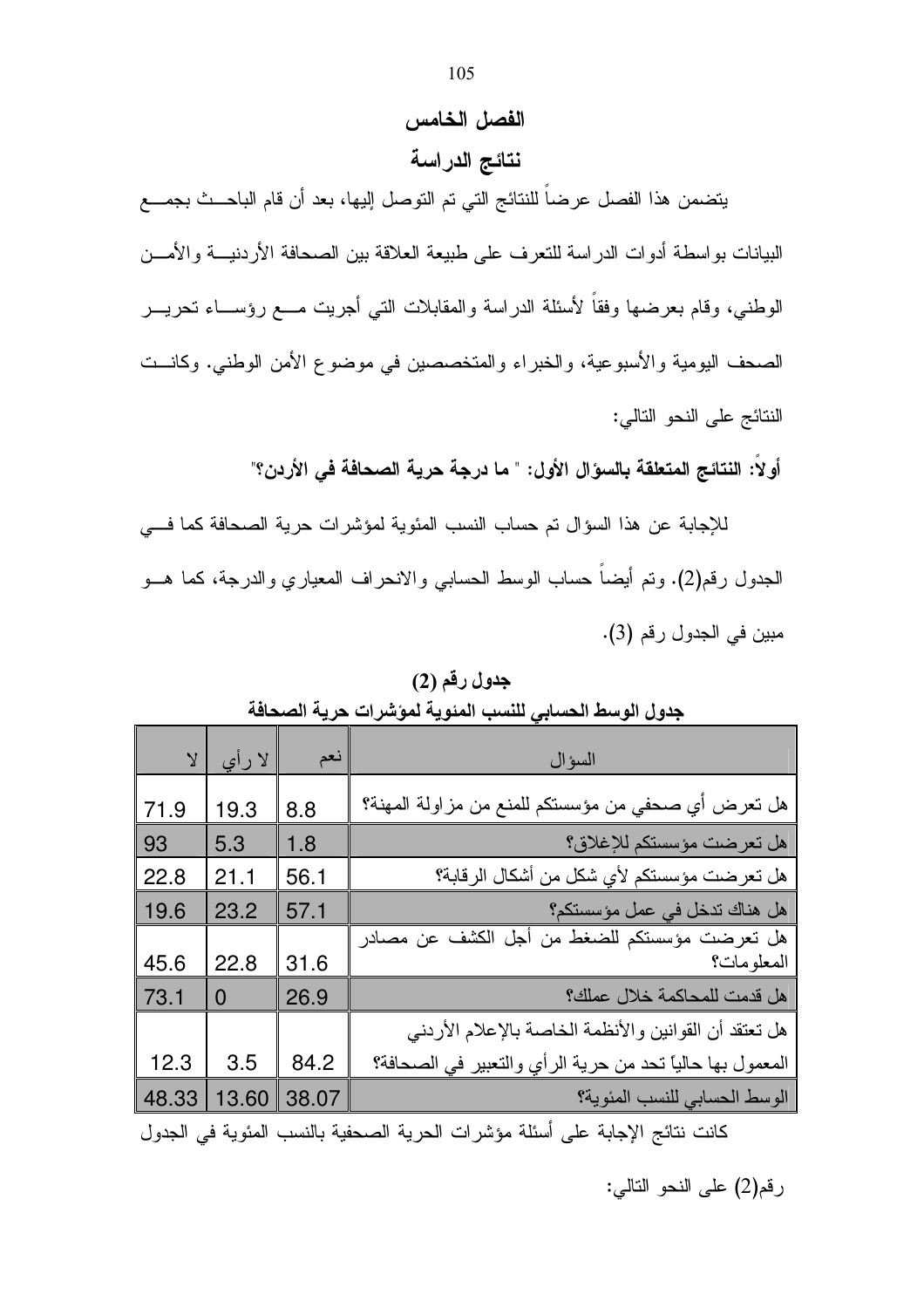هل تعرضت مؤسستكم للإغلاق؟ كانت نسبة الإجابة بنعم 1.8% وكانت نسبة الإجابة  $-2$ (لار أي) 5.3%، فيما كانت نسبة الإجابة (لا) 93%.

هل تعرضت مؤسستكم لأى شكل من أشكال الرقابة؟ كانت نسبة الإجابة (نعم)  $-3$ 56.1%، وكانت نسبة الإجابة (لا رأي)21.1%، فيما كانت نسبة الإجابة (لا) 22.8%.

هل هناك ندخل في عمل مؤسستكم؟ كانت نسبة الإجابة (نعم)57.1%، وكانت نسبة  $-4$ الإجابة (لا رأى) 23.2%، فيما كانت نسبة الإجابة (لا) 19.6%.

هل تعر ضت مؤسستكم للضغط من أجل الكشف عن مصادر المعلومات؟ كانت نسبة  $-5$ الإجابة (نعم) 31.6%، وكانت نسبة الإجابة (لا رأي) 22.8%، فيما كانت نسبة الإجابة (لا)  $. \%45.6$ 

هل قدمت للمحاكمة خلال عملك؟ كانت نسبة الإجابة (نعم) 26.9%، وكانت نسبة  $-6$ الإجابة (لا رأي) 0%، فيما كانت نسبة الإجابة (لا) 73.1%.

هل نعتقد أن القوانين والأنظمة الخاصة بالإعلام الأردني المعمول بها حاليًا تحد من  $-7$ حرية الرأي والتعبير في الصحافة؟ كانت نسبة الإجابة (نعم) 84.2%، وكانت نسبة الإجابة (لا رأى) 3.5%، فيما كانت نسبة الإجابة (لا) 12.3%.

كانت نتائج الإجابة على أسئلة مؤشرات الحرية الصحفية بحساب الوسط الحسابي والانحراف المعباري والدرجة في الجدول رقم(3) على النحو النالي: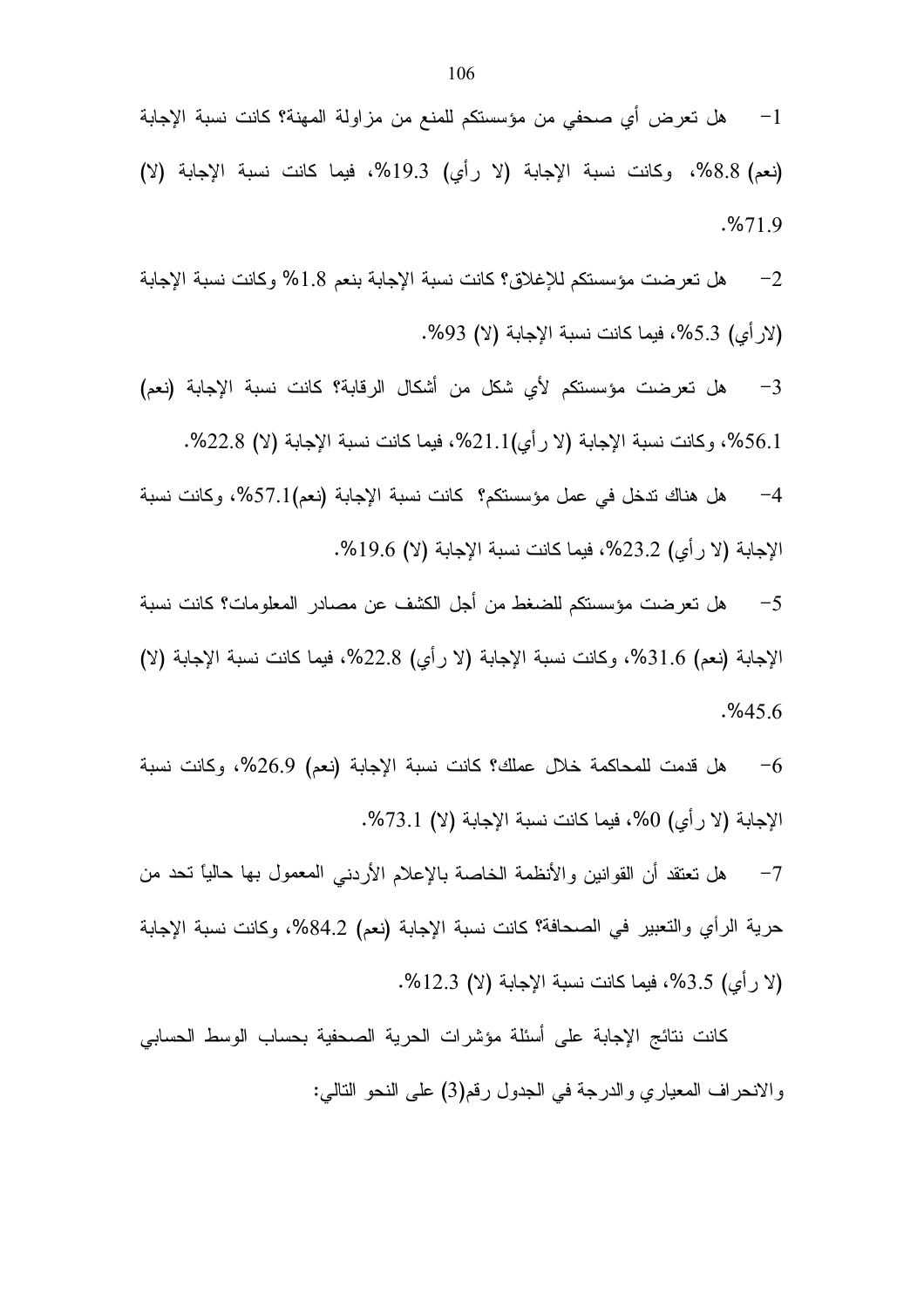جدول رقم (3) جدول قياس المؤشرات الفرعية لحرية الصحافة حسب الدرجات

| الدرجة | الانحراف | الوسط   | المؤشر                                                         |
|--------|----------|---------|----------------------------------------------------------------|
|        | المعياري | الحسابى |                                                                |
| مرتفع  | 0.645    | 2.63    | هل تعرض أي صحفي من مؤسستكم للمنع من مزاولة المهنة؟             |
| مرتفع  | 0.342    | 2.91    | هل تعرضت مؤسستكم للإغلاق؟                                      |
| متدنى  | 0.831    | 1.67    | هل تعرضت مؤسستكم لأي شكل من أشكال الرقابة؟                     |
| متدنى  | 0.799    | 1.63    | هل هناك ندخل في عمل مؤسستكم؟                                   |
| متوسط  | 0.875    | 2.14    | هل تعرضت مؤسستكم للضغط من أجل الكشف عن مصادر المعلومات؟        |
| مرتفع  | 0.896    | 2.46    | هل قدمت للمحاكمة خلال عملك؟                                    |
|        |          |         | هل نعتقد أن القوانين والأنظمة الخاصة بالإعلام الأردنبي المعمول |
| متدنى  | 0.675    | 1.28    | بها حالياً تحد من حرية الرأي والتعبير في الصحافة؟              |
| متوسط  | 0.72     | 2.10    | المنوسط الحسابي لجميع الاسئلة                                  |
|        |          |         |                                                                |

تم إعطاء الدرجة حسب الوسط الحسابي، فإذا كان ما بين (1− 1.7) فهو مندن، وإذا

كان ما بين(1.7– 2.3) فهو متوسط، وإذا كان ما بين (2.3– 3) فهو مرتفع.

بِبِينِ الْجِدْوِلِ رِقْمِ (3) أن السؤالِ الذي نص على "هل تعرِضت مؤسستكم للإغلاقِ؟" قد احتل المرتبة الأولى بمتوسط حسابي (2.91) وانحراف معياري(0.342) وهو يقابل النقدير مرتفع، وجاء السؤال الذي نص على "هل تعرض أي صحفي من مؤسستكم للمنع من مزاولة المهنة؟" في المرتبة الثانية بمتوسط حسابي(2.63) وانحراف معياري(0.645) وهو يقابل التقدير مرتفع، أما السؤال الذي نص على "هل قدمت للمحاكمة خلال عملك؟ فجاء في المرتبة الثالثة بمتوسط حسابي(2.46) وانحراف معياري(0.896) وهو يقابل التقدير مرتفع، فيما احتل السؤال الذي نص على "هل تعتقد أن القوانين والأنظمة الخاصة بالإعلام الأردنبي المعمول بها حالياً تحد من حرية الرأي والتعبير في الصحافة؟ المرتبة الأخيرة بمتوسط حسابي(1.28) وانحراف معياري(0.675) وهو يقابل النقدير مندني، وقد بلغ المنوسط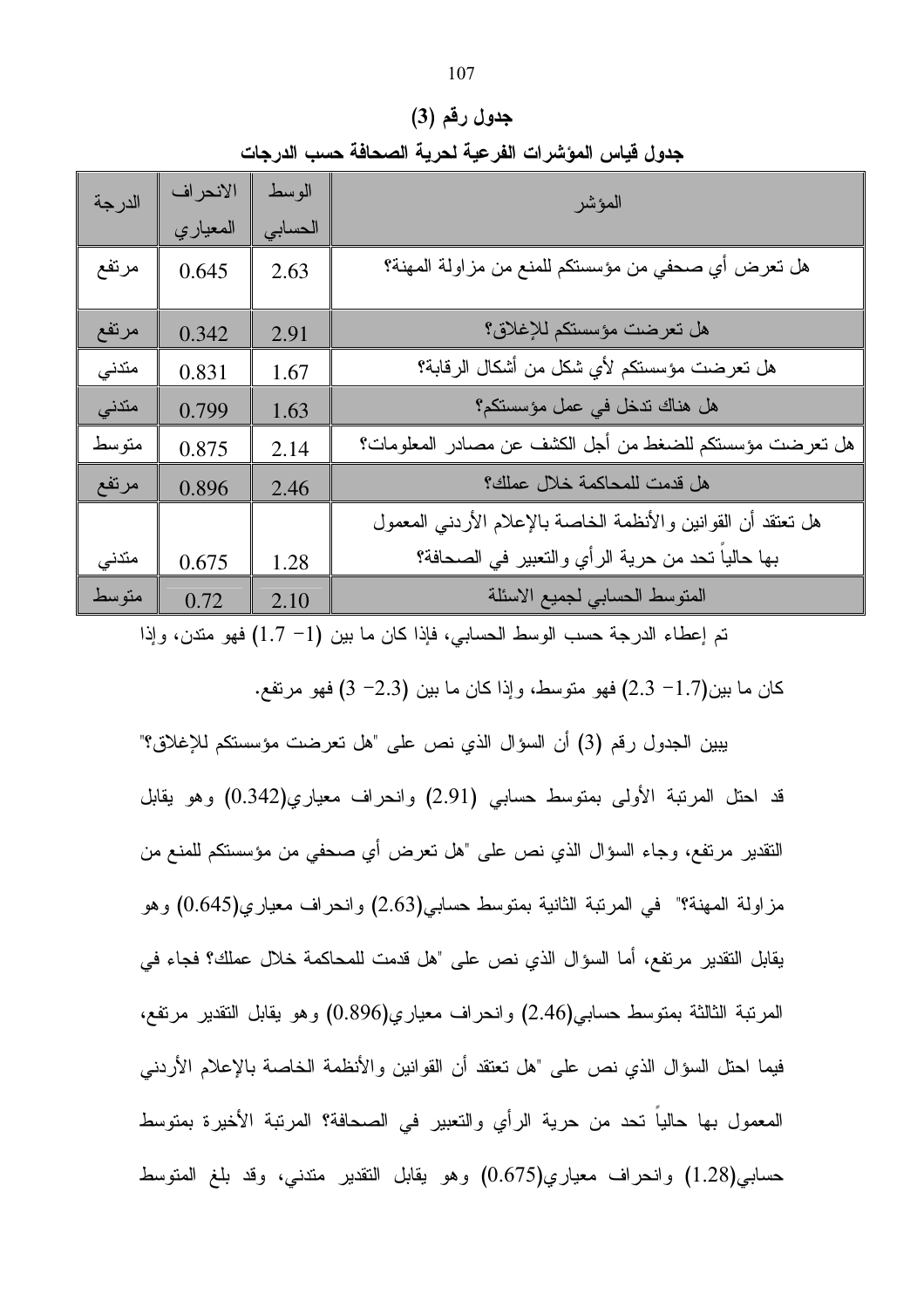الحسابي لجميع الأسئلة (2.10) والانحراف المعياري(0.72) وهو يقابل النقدير منوسط. ثانياً: النتائج المتعلقة بالسوّال الثانى:" هل هناك علاقة ارتباطية ذات دلالة إحـــصائية بـــين حرية الصحافة ومتغيرات: الجنس، السن، المستوى العلمي، التخصص العلمـــي، ســـنوات الخبرة، المسمى الوظيفي؟"

للإجابة عن هذا السؤال، تم حساب الانحراف المعياري وقيمة (ت) ودلالة (ت) وقيمة (ف) ودلالة (ف)، لتحديد مستويات الدلالة الإحصائية لتلك الفروق.

|           |          | الانحراف       |       |                                                               |
|-----------|----------|----------------|-------|---------------------------------------------------------------|
| دلالة (ت) | قيمة (ت) | المعياري       | الجنس | السؤال                                                        |
| لا يوجد   |          | 0.623          | ذكر   | هل تعرض أي صحفي من مؤسستكم للمنع من مزاولة المهنة؟            |
| علاقة     | 0.65     |                | انٹی  |                                                               |
| لا يوجد   |          | 0.334          | ذكر   | هل تعرضت مؤسستكم للإغلاق؟                                     |
| علاقة     | 0.338    | 0.5            | انٹی  |                                                               |
| لا يوجد   |          | 0.843          | ذكر   | هل تعرضت مؤسستكم لأي شكل من أشكال الرقابة؟                    |
| علاقة     | 0.091    | $\Omega$       | انٹی  |                                                               |
| لا يوجد   |          | 0.824          | ذكر   | هل هناك تدخل في عمل مؤسستكم؟                                  |
| علاقة     | 0.764    | 0.577          | انڈی  |                                                               |
| لا يوجد   |          | 0.872          | ذكر   | هل تعرضت مؤسستكم للضغط من أجل الكشف عن مصادر                  |
| علاقة     | 0.379    | 0.957          | انٹی  | المعلومات؟                                                    |
| لا يوجد   |          | 0.898          | نكر   | هل قدمت للمحاكمة خلال عملك؟                                   |
| علاقة     | 0.93     | 1              | انٹی  |                                                               |
| لا يوجد   |          | 0.701          | ذكر   | هل تعتقد أن القوانين والأنظمة الخاصة بالإعلام الأردني المعمول |
| علاقة     | 0.388    | $\overline{0}$ | انٹی  | بها حالياً تحد من حرية الإعلام؟                               |

جدول رقم (4)<br>جدول قياس مؤشرات حرية الصحافة مع متغير الجنس

عند مقارنة قيمة (ت) مع مستوى الدلالة 0.05، إذا كانت قيمة (ت) أكبر من 0.05 لا بوجد فروق ذات دلالة احصائية، أما إذا كانت قيمة (ت) أقل من 0.05 فيوجد فروق ذات دلالة إحصائية. في الجدول رقم(4) أعلاه نجد أنه لا نوجد فروق ذات دلالة احصائية عند مستوى الدلالة 0.05 تعزى لمتغير الجنس.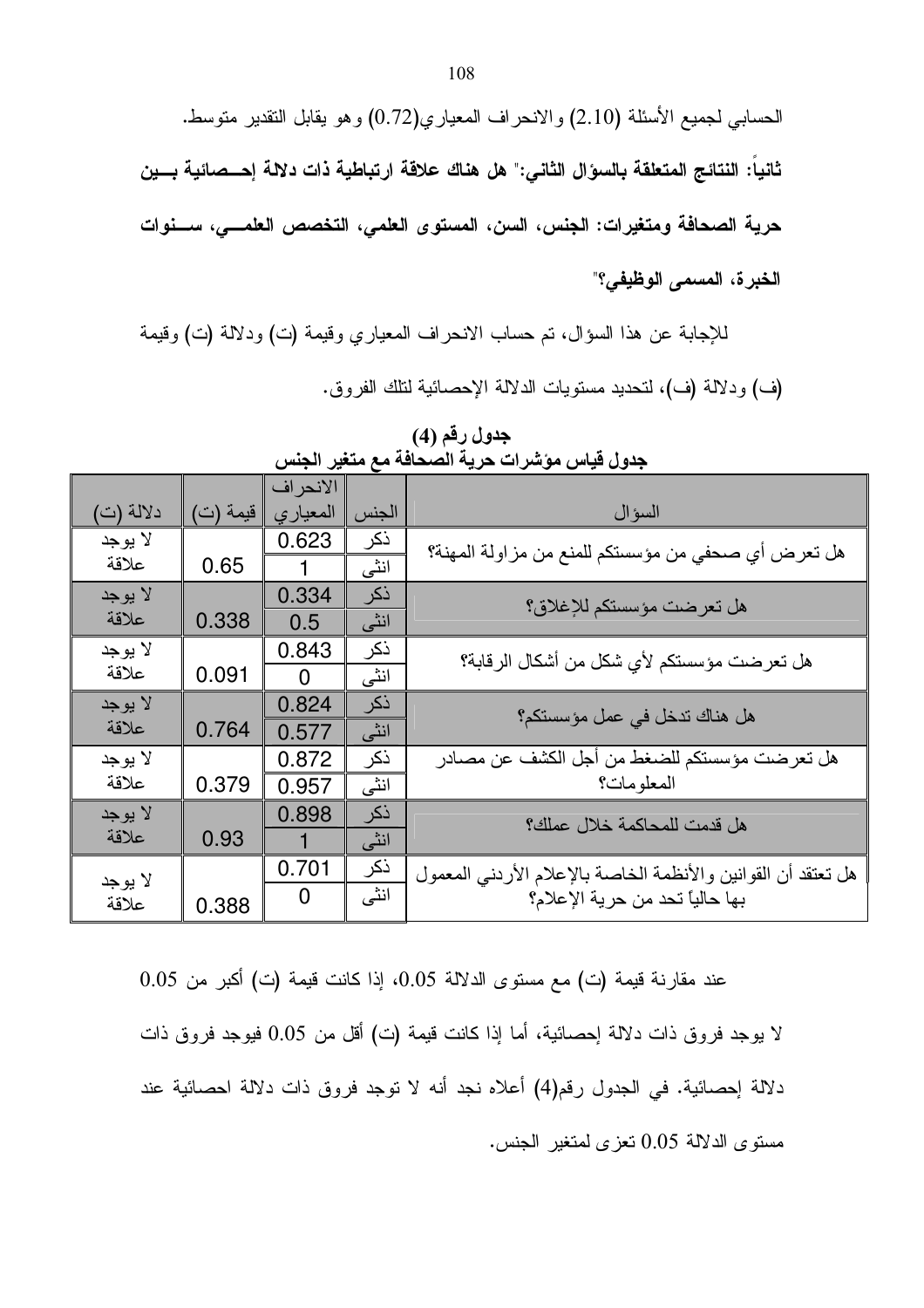| I<br>۰.<br>I |
|--------------|
| ٠<br>۰.<br>× |

جدول رقم (5) جدول قياس مؤشرات حرية الصحافة مع متغير العمر

| دلالة   | قيمة        | الوسط          | الانحراف       |              |                                            |
|---------|-------------|----------------|----------------|--------------|--------------------------------------------|
| (ف)     | (ف)         | الحسابى        | المعياري       | العمر        | السؤال                                     |
|         | 2.67        | 0.577          | 30 سنة فأقل    |              |                                            |
| لا يوجد | 0.167       | 2.60           | 0.737          | 39-31 سنة    | هل تعرض أي صحفي من مؤسستكم للمنع           |
|         |             | 2.46           | 0.721          | 40- 49 سنة   | من مزاولة المهنة؟                          |
|         |             | 2.93           | 0.258          | 50 سنة فاكثر |                                            |
|         |             | 2.00           |                | 30 سنة فأقل  |                                            |
|         | $\mathbf 0$ | 2.93           | 0.258          | 39-31 سنة    | هل تعرضت مؤسستكم للإغلاق؟                  |
| يوجد    |             | 2.96           | 0.204          | 40- 49 سنة   |                                            |
|         |             | 3.00           | $\overline{0}$ | 50 سنة فاكثر |                                            |
|         |             | 2.91           | 0.577          | 30 سنة فأقل  |                                            |
|         | 0.01        | 1.33           | 0.352          | 39-31 سنة    | هل تعرضت مؤسستكم لأي شكل من أشكال          |
| يوجد    |             | 1.13           | 0.884          | 40- 49 سنة   | الر قابة؟                                  |
|         |             | 1.79           | 0.884          | 50 سنة فاكثر |                                            |
|         |             | 2.07           | $\overline{0}$ | 30 سنة فأقل  |                                            |
| لا يوجد | 0.112       | 1.67           | 0.737          | 39-31 سنة    | هل هناك تدخل في عمل مؤسستكم؟               |
|         |             | 1.00           | 0.73           | 40- 49 سنة   |                                            |
|         |             | 1.60           | 0.926          | 50 سنة فاكثر |                                            |
|         |             | 1.48           | $\mathbf 0$    | 30 سنة فأقل  |                                            |
| لا يوجد | 0.384       | 2.00           | 0.884          | 39-30 سنة    | هل تعرضت مؤسستكم للضغط من أجل              |
|         |             | 1.63           | 0.83           | 40- 49 سنة   | الكشف عن مصـادر المعلومات؟                 |
|         |             | 3.00           | 0.99           | 50 سنة فاكثر |                                            |
|         | 2.07        | $\overline{0}$ | 30 سنة فأقل    |              |                                            |
| لا يوجد | 0.362       | 2.08           | 0.751          | 39-31 سنة    | هل قدمت للمحاكمة خلال عملك؟                |
|         |             | 2.13           | 0.926          | 40- 49 سنة   |                                            |
|         |             | 2.14           | 1.014          | 50 سنة فاكثر |                                            |
|         |             | 3.00           | $\mathbf 0$    | 30 سنة فأقل  | هل تعتقد أن القوانين والأنظمة الخاصة       |
| لا يوجد | 0.057       | 2.69           | 0.91           | 39-31 سنة    | بالإعلام الأردني المعمول بها حالياً تحد من |
|         |             | 2.43           | 0.204          | 40- 49 سنة   | حرية الإعلام؟                              |
|         |             | 2.20           | 0.828          | 50 سنة فاكثر |                                            |

يبين الجدول رقم(5) أنه لا نوجد فروق ذات دلالة إحصائية عند مستوى الدلالة

(0.05) عند جميع أسئلة الدراسة تعزى لمتغير السن، ما عدا السؤال الذي نص على" هل تعرضت مؤسستكم للإغلاق؟ والسؤال الذي نص على "هل تعرضت مؤسستكم لأي شكل من أشكال الرقابة؟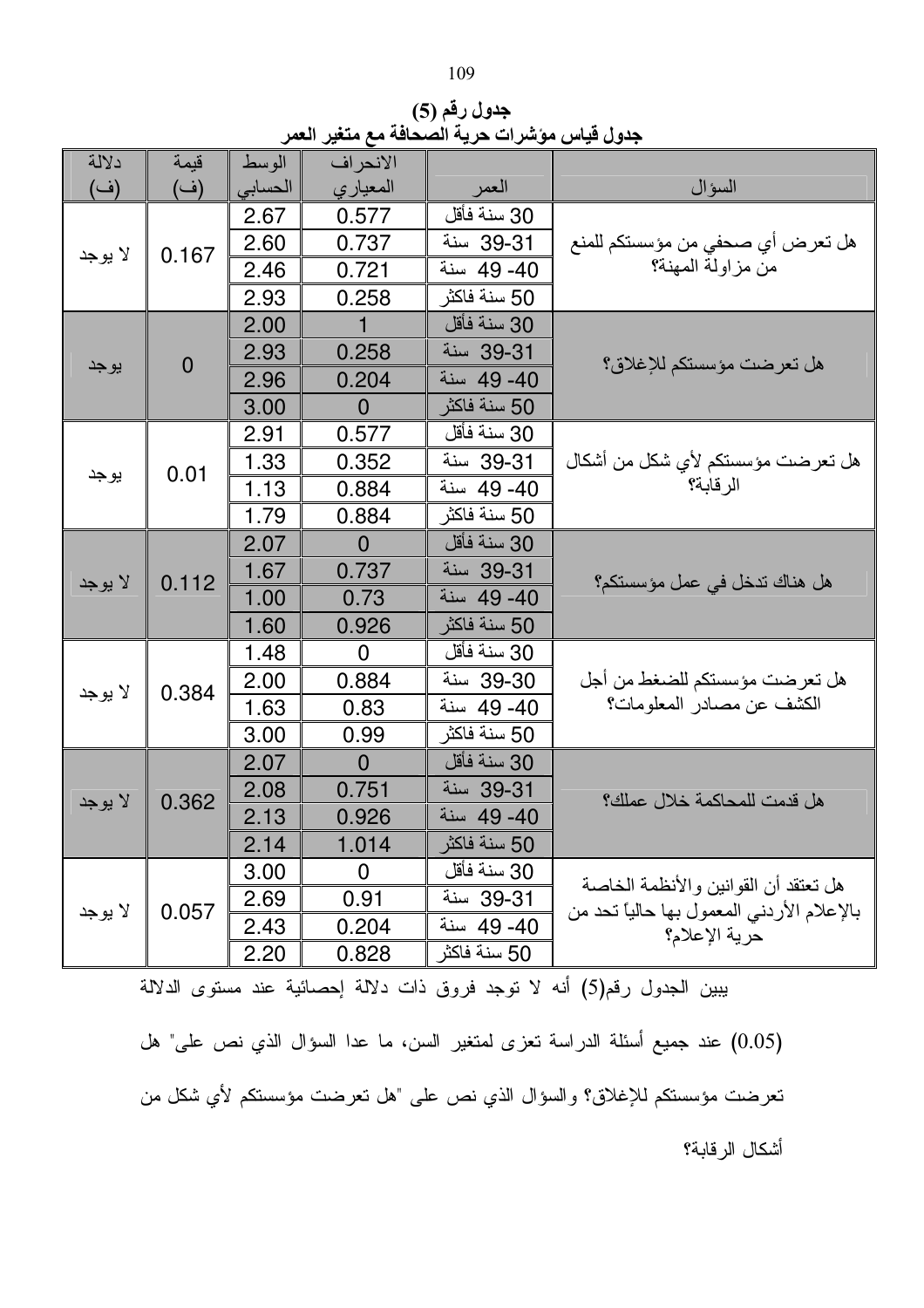|  | جدول رقم (6)                                                |  |
|--|-------------------------------------------------------------|--|
|  | استخدام طريقة Tukey للتعرف على الفروق ذات الدلالة الإحصائية |  |

| سنة $50$ | $40 - 49$ | $39 - 31$ | 30 سنة |               |                  |
|----------|-----------|-----------|--------|---------------|------------------|
| فاكثر    | سنة       | سنة       | فأقل   | الفئة العمرية | السؤال           |
|          |           |           |        | 30 سنة        |                  |
| $\ast$   | ₩         | ₩         |        | فأقل          |                  |
|          |           |           |        | $39 - 31$     |                  |
|          |           |           |        | سنة           | هل تعرضت مؤسستكم |
|          |           |           |        | 40-49         | للإغلاق؟         |
|          |           |           |        | سنة           |                  |
|          |           |           |        | سنة $50$      |                  |
|          |           |           |        | فأكثر         |                  |

\* توجد فروق ذات دلالة إحصائية.

بالاعتماد على طريقة Tukey تبين وجود فروق ذات دلالة إحصائية بين:

 $-31$  - الفئة العمرية (30 سنة فأقل والفئة العمرية 31 $-39$  سنة) لصالح الفئة العمرية  $-1$ 

39 سنة وذلك بسبب أن الوسط الحسابي لهذه الفئة أعلى من الوسط الحسابي للفئة 30 سنة فأقل .

−2 الفئة العمرية (30 سنة فأقل والفئة العمرية 40−49 سنة) لصـالح الفئة العمرية 40− 49 سنة وذلك بسبب أن الوسط الحسابي لهذه الفئة أعلى من الوسط الحسابي للفئة 30 سنة فأقل.

3− الفئة العمرية (30 سنة فأقل والفئة العمرية 50 سنة فأكثر) لصىالح الفئة العمرية 50 سنة فأكثر وذلك بسبب أن الوسط الحسابي لهذه الفئة أعلى من الوسط الحسابي للفئة 30 سنة فأقل .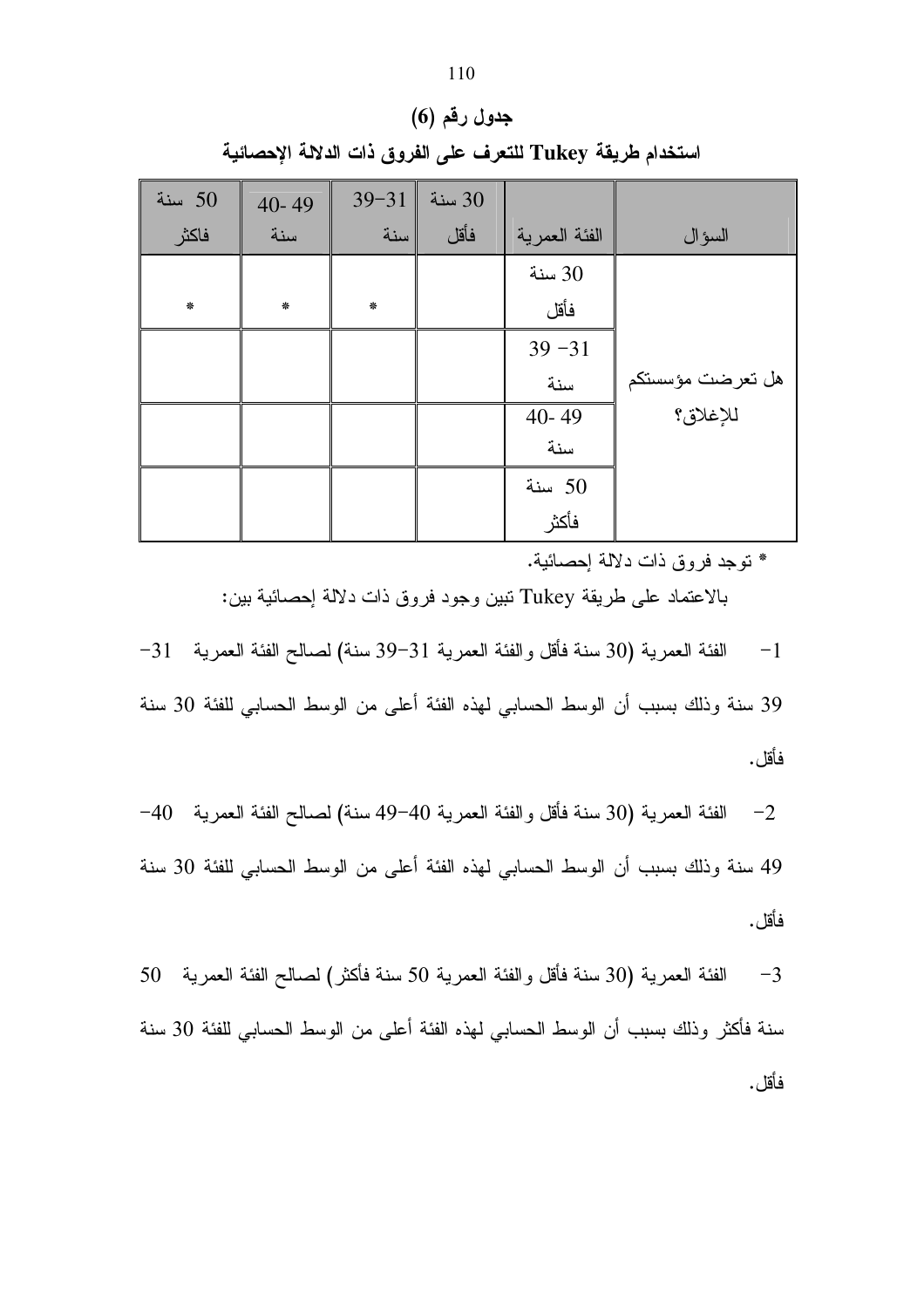| جدول رقم(7)                                                |  |
|------------------------------------------------------------|--|
| استخدام طريقة Tukey للتعرف على الفروق ذات الدلالة الإحصائي |  |

| 50 سنة<br>فاكثر | 40-49<br>سنة | $39 - 31$<br>سنة | 30 سنة<br>فأقل | الفئة العمر ية  | السو ال                   |
|-----------------|--------------|------------------|----------------|-----------------|---------------------------|
| ₩               | ☀            | ₩                |                | 30 سنة<br>فأقل  |                           |
|                 |              |                  |                | 31- 39 سنة      | هل تعرضت<br>مؤسستكم لأي   |
|                 |              |                  |                | 40-49<br>سنة    | شكل من أشكال<br>الر قابة؟ |
|                 |              |                  |                | 50 سنة<br>فاكثر |                           |

\* توجد فروق ذات دلالة إحصائية.

بالاعتماد على طريقة Tukey تبين وجود فروق ذات دلالة إحصائية بين:

1− الفئة العمرية (30 سنة فأقل والفئة العمرية 31−39 سنة) لصـالح الفئة العمرية 30 سنة فأقل وذلك بسبب أن الوسط الحسابي لهذه الفئة أعلى من الوسط الحسابي للفئة31-39 سنة.

2− الفئة العمرية (30 سنة فأقل والفئة العمرية 40−49 سنة) لصـالح الفئة العمرية 30 سنة فأقل وذلك بسبب أن الوسط الحسابي لهذه الفئة أعلى من الوسط الحسابي للفئة40–49 سنة.

30 – الفئة العمرية (30 سنة فأقل والفئة العمرية 50 سنة فأكثر) لصـالح الفئة الـعمرية 30  $\,$ سنة فأقل وذلك بسبب أن الوسط الحسابي لهذه الفئة أعلى من الوسط الحسابي للفئة50 سنة فأكثر .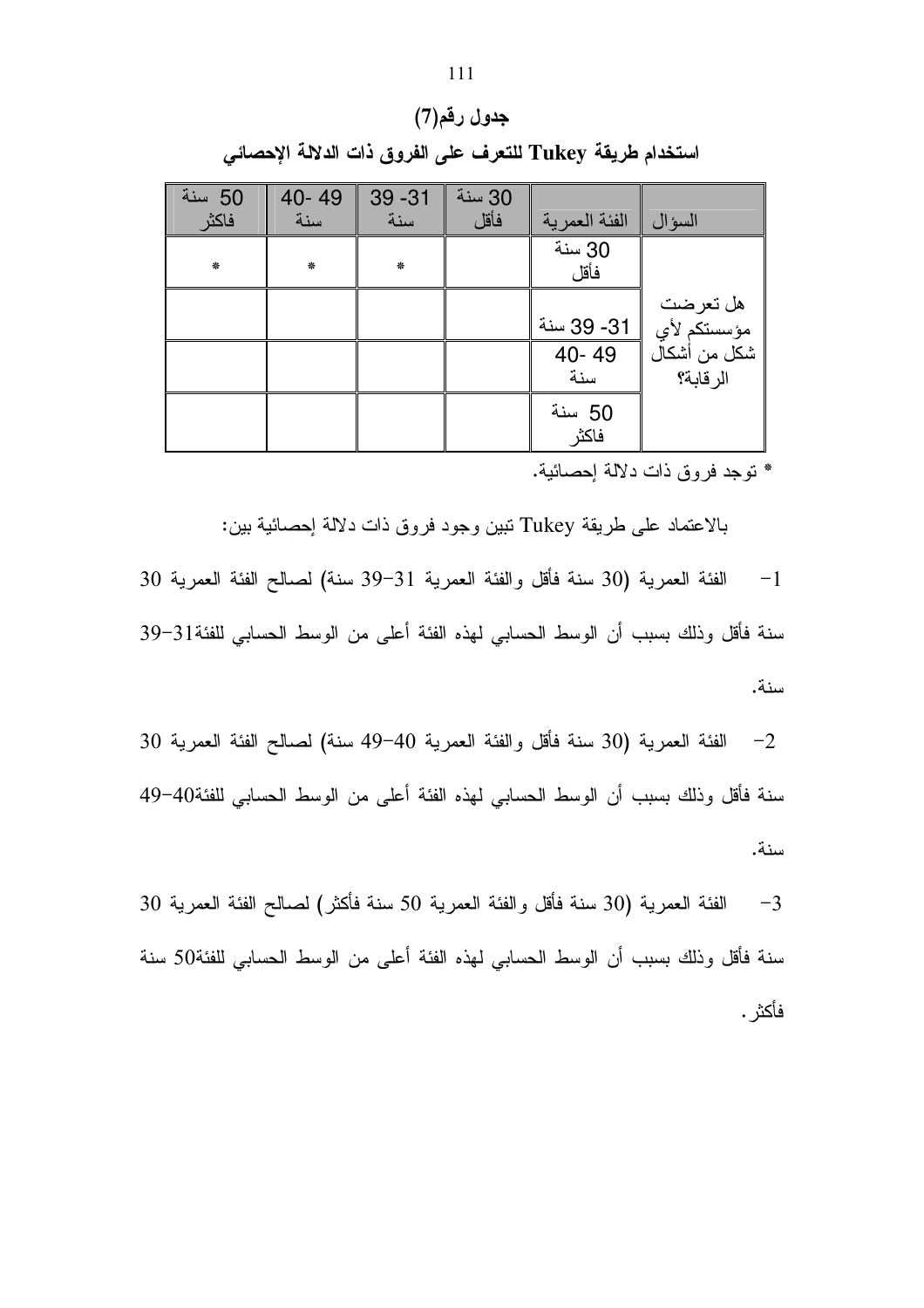جدول رقم (8) جدول قياس موشرات حرية الصحافة مع متغير المستوى التعليمي

| دلالة<br>(ف) | قيمة (ف) | الانحراف<br>المعياري                                       | المستوى<br>التعليمي                                                                | السؤال                                                     |
|--------------|----------|------------------------------------------------------------|------------------------------------------------------------------------------------|------------------------------------------------------------|
| لايوجد       | 0.189    | $\boldsymbol{0}$<br>1.155<br>0.535<br>0.806<br>$\mathbf 0$ | ثانوية فما<br>دون<br>كلية مجتمع<br>۔<br>جامعی<br>دبلوم عال<br>ماجستير<br>دكتوراة   | هل تعرض أي صحفي من مؤسستكم للمنع من<br>مزاولة المهنة؟      |
| لايوجد       | 0.923    | $\mathbf 0$<br>$\overline{0}$<br>0.403<br>0.342<br>0       | ثانوية فما<br>دون<br>كلية مجتمع<br>جامعی<br>دبلوم عال<br>ماجستير<br>دكتوراة        | هل تعرضت مؤسستكم للإغلاق؟                                  |
| لايوجد       | 0.577    | 1.155<br>1.155<br>0.814<br>0.719<br>1                      | ثانوية فما<br>دون<br>كلية مجتمع<br>جامعى<br>دبلوم عال<br>ماجستير<br>دكتوراة        | هل تعرضت مؤسستكم لأي شكل من أشكال<br>الرقابة؟              |
| لايوجد       | 0.322    | $\mathbf{1}$<br>0.679<br>0.834<br>1.155                    | ثانوية فما<br><u>دون</u><br>كلية مجتمع<br>جامعى<br>دبلوم عال<br>ماجستير<br>دكتوراة | هل هناك تدخل في عمل مؤسستكم؟                               |
| لايوجد       | 0.184    | $\mathbf 0$<br>0.577<br>0.928<br>0.806<br>0.957            | ثانوية فما<br>دون<br>كلية مجتمع<br>جامعي<br>دبلوم عال<br>ماجستير<br>دكتوراة        | هل تعرضت مؤسستكم للضغط من أجل الكشف<br>عن مصادر المعلومات؟ |
|              | 0.986    | $\overline{1}$                                             | ثانوية فما<br>دون                                                                  | هل قدمت للمحاكمة خلال عملك؟                                |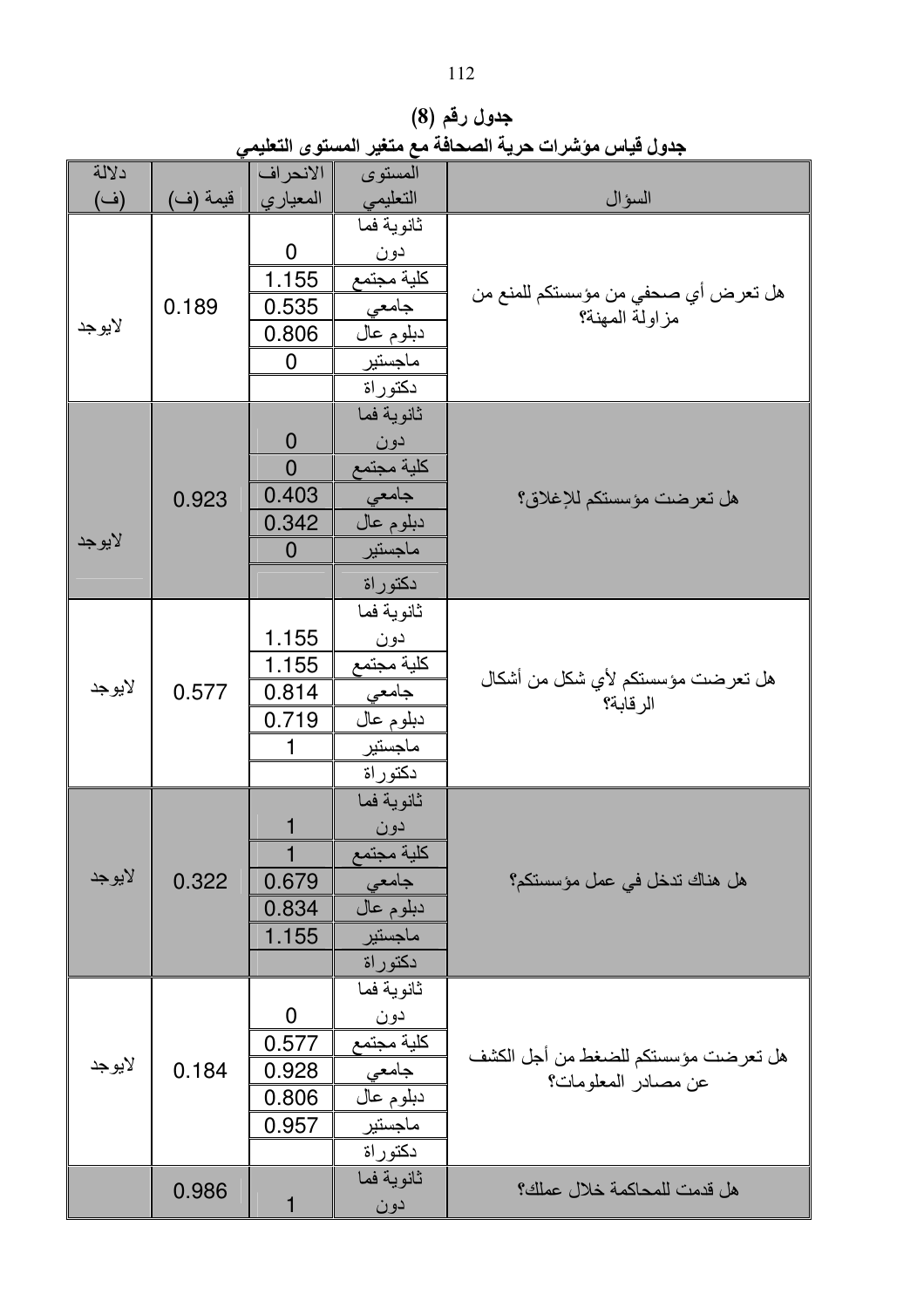|        |       | 1.155 | كلية مجتمع |                                                                                                  |
|--------|-------|-------|------------|--------------------------------------------------------------------------------------------------|
| لايوجد |       | 0.92  | جامعى      |                                                                                                  |
|        |       | 0.852 | دبلوم عال  |                                                                                                  |
|        |       | 1.155 | ماجستير    |                                                                                                  |
|        |       |       | دكتوراة    |                                                                                                  |
|        |       |       | ثانوية فما |                                                                                                  |
|        |       |       | دون        |                                                                                                  |
|        |       |       | كلية مجتمع |                                                                                                  |
| لايوجد | 0.776 | 0.711 | جامعى      | هل تعتقد أن القوانين والأنظمة الخاصة بالإعلام<br>الأردني المعمول بها حالياً تحد من حرية الإعلام؟ |
|        |       | 0.683 | دبلوم عال  |                                                                                                  |
|        |       |       | ماجستير    |                                                                                                  |
|        |       |       | دکتو ر اة  |                                                                                                  |

يبين الجدول رقم(8) أنه لا نوجد فروق ذات دلالة إحصائية عند مستوى الدلالة

(0.05) عند جميع أسئلة الدراسة نعزى لمتغير المستوى التعليمي.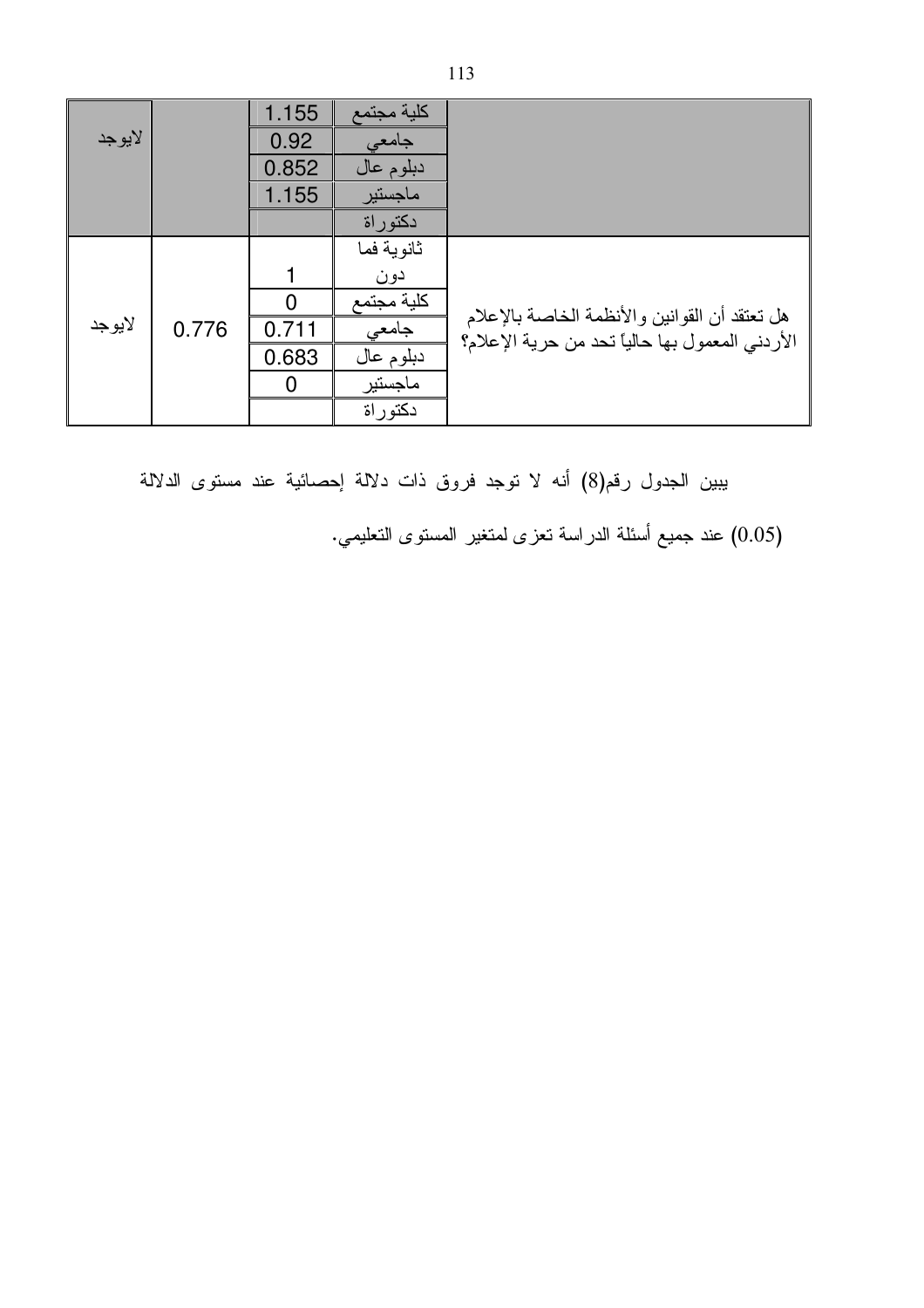جدول رقم (9) جدول قياس موَشرات حرية الصحافة مع متغير التخصص العل*مي* 

| دلالة<br>(ف) | قيمة (ف) | الانحراف<br>المعياري | التخصص العلمي  | السؤال                                                |
|--------------|----------|----------------------|----------------|-------------------------------------------------------|
|              |          | 0.612                | صحافة واعلام   |                                                       |
|              |          | 0.882                | لغة عربية      |                                                       |
|              |          | 0.548                | لغة انجليزية   |                                                       |
|              |          |                      | در اسات سكانية |                                                       |
|              |          | $\overline{0}$       | ادارة عمال     |                                                       |
| لايوجد       | 0.404    | $\overline{0}$       | اقتصاد         | هل تعرض أي صحفي من مؤسستكم<br>للمنع من مزاولة المهنة؟ |
|              |          | 0.707                | علاقات دولية   |                                                       |
|              |          | 0.707                | علوم سياسية    |                                                       |
|              |          |                      | مكتبات         |                                                       |
|              |          |                      | ومعلومات       |                                                       |
|              |          |                      | حقوق           |                                                       |
|              |          | 0.262                | صحافة واعلام   |                                                       |
|              |          | $\overline{0}$       | لغة عربية      |                                                       |
|              |          | $\overline{0}$       | لغة انجليزية   |                                                       |
|              | 0.028    |                      | در اسات سكانية |                                                       |
|              |          | $\overline{0}$       | ادارة عمال     |                                                       |
| يوجد         |          | $\overline{0}$       | اقتصاد         | هل تعرضت مؤسستكم للإغلاق؟                             |
|              |          | 1.414                | علاقات دولية   |                                                       |
|              |          | 0.707                | علوم سياسية    |                                                       |
|              |          |                      | مكتبات         |                                                       |
|              |          |                      | ومعلومات       |                                                       |
|              |          |                      | حقوق           |                                                       |
|              |          | 0.838                | صحافة واعلام   |                                                       |
|              |          | 0.601                | لغة عربية      |                                                       |
|              |          | 1.000                | لغة انجليزية   |                                                       |
|              |          |                      | در اسات سكانية |                                                       |
| لا يوجد      |          | $\overline{0}$       | ادارة عمال     | هل تعرضت مؤسستكم لأي شكل من                           |
|              | 1270.    | $\overline{0}$       | اقتصاد         | أشكال الر قابة؟                                       |
|              |          | 0                    | علاقات دولية   |                                                       |
|              |          | 0.707                | علوم سياسية    |                                                       |
|              |          |                      | مكتبات         |                                                       |
|              |          |                      | ومعلومات       |                                                       |
|              |          |                      | حقوق           |                                                       |
| لا يوجد      | 0.103    | 0.744                | صحافة واعلام   | هل هناك تدخل في عمل مؤسستكم؟                          |
|              |          | 0.527                | الغة عربية     |                                                       |
|              |          | 1.000                | لغة انجليزية   |                                                       |
|              |          |                      | در اسات سكانية |                                                       |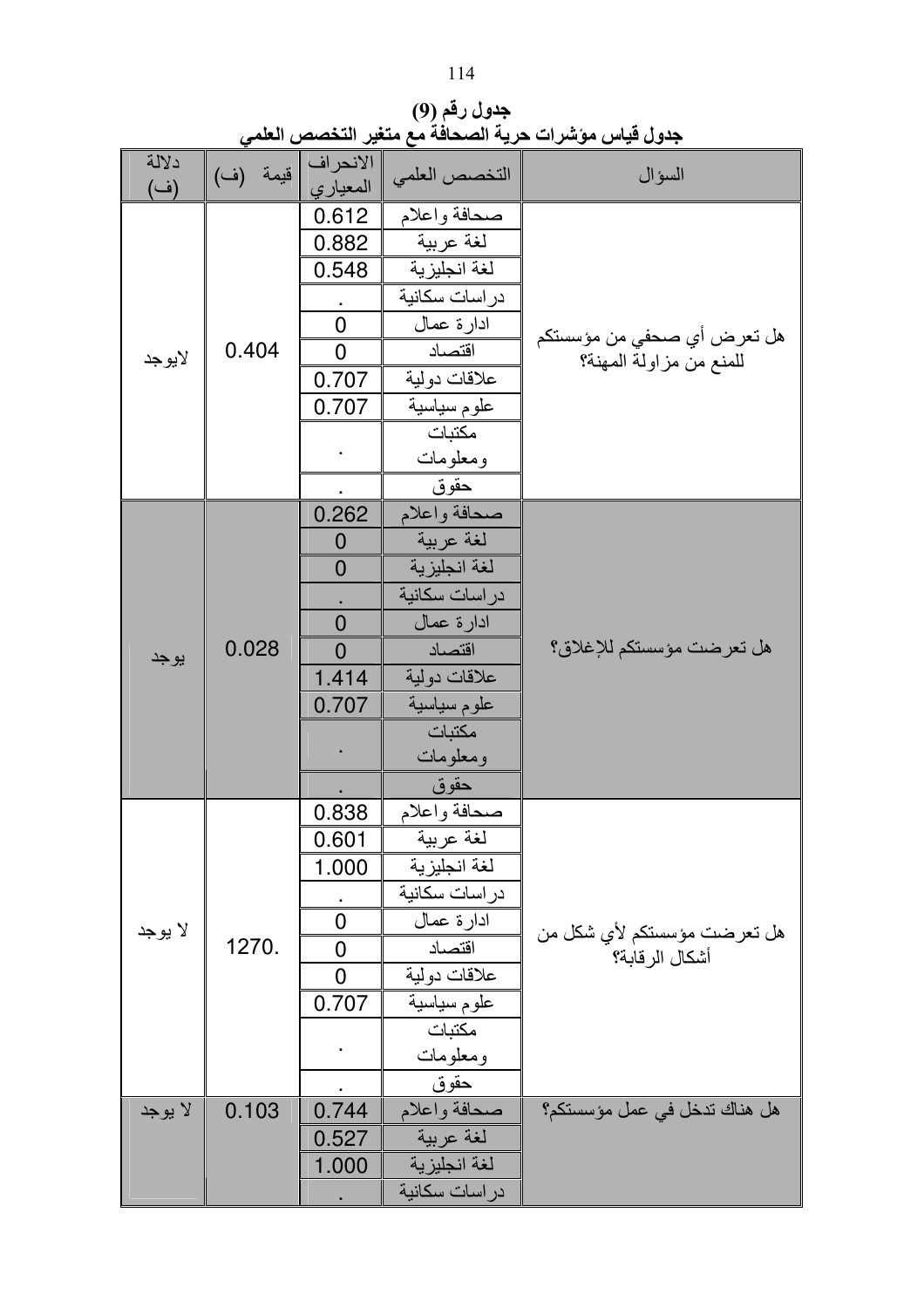|         |       | 1.414          | ادارة عمال     |                                                             |
|---------|-------|----------------|----------------|-------------------------------------------------------------|
|         |       | 0              | اقتصاد         |                                                             |
|         |       | $\overline{0}$ | علاقات دولية   |                                                             |
|         |       | 0.707          | علوم سياسية    |                                                             |
|         |       |                | مكتبات         |                                                             |
|         |       |                | ومعلومات       |                                                             |
|         |       |                | حقوق           |                                                             |
|         |       | 0.863          | صحافة واعلام   |                                                             |
|         |       | 0.928          | لغة عربية      |                                                             |
|         |       | 1.095          | لغة انجليزية   |                                                             |
|         |       |                | در اسات سكانية |                                                             |
|         |       | $\overline{0}$ | ادار ة عمال    |                                                             |
| لايوجد  | 0.738 | 1.414          | اقتصاد         | هل تعرضت مؤسستكم للضغط من<br>أجل الكشف عن مصـادر المعلومات؟ |
|         |       | 1.414          | علاقات دولية   |                                                             |
|         |       | 0.707          | علوم سياسية    |                                                             |
|         |       |                | مكتبات         |                                                             |
|         |       |                | ومعلومات       |                                                             |
|         |       |                | حقوق           |                                                             |
|         |       | 0.980          | صحافة واعلام   |                                                             |
|         |       | 0.667          | لغة عربية      |                                                             |
|         |       | 1.155          | لغة انجليزية   |                                                             |
|         |       |                | در اسات سكانية |                                                             |
|         |       | 1.414          | ادارة عمال     |                                                             |
| لا يوجد | 0.725 | 1.414          | اقتصاد         | هل قدمت للمحاكمة خلال عملك؟                                 |
|         |       | 0              | علاقات دولية   |                                                             |
|         |       | 0.707          | علوم سياسية    |                                                             |
|         |       |                | مكتبات         |                                                             |
|         |       |                | ومعلومات       |                                                             |
|         |       |                | حقوق           |                                                             |
|         |       | 0.630          | صحافة واعلام   |                                                             |
|         |       | 0.441          | لغة عربية      |                                                             |
|         |       | 1.155          | لغة انجليزية   |                                                             |
|         |       |                | در اسات سكانية |                                                             |
|         |       | 1.414          | ادارة عمال     | هل تعتقد أن القوانين والأنظمة الخاصة                        |
|         | 0.017 | 0              | اقتصاد         | بالإعلام الأردني المعمول بها حالياً                         |
|         |       | 1.414          | علاقات دولية   | تحد من حرية الإعلام؟                                        |
|         |       | 0              | علوم سياسية    |                                                             |
| يوجد    |       |                | مكتبات         |                                                             |
|         |       |                | ومعلومات       |                                                             |
|         |       |                | حقوق           |                                                             |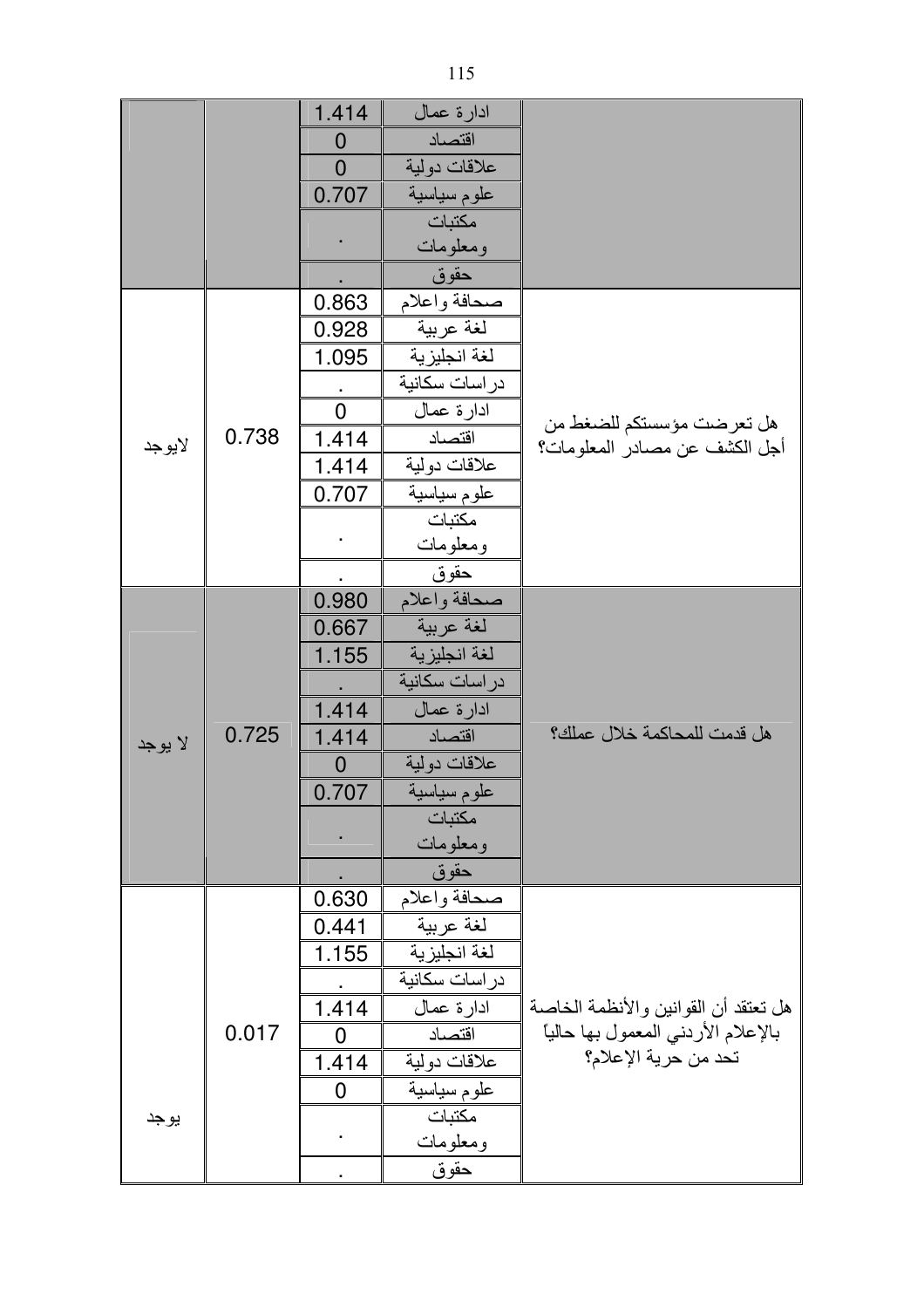يبين الجدول رقم(9) أنه لا نوجد فروق ذات دلالة إحصائية عند مستوى الدلالة (0.05) عند جميع أسئلة الدراسة تعزى لمتغير التخصص العلمي، ما عدا السؤال الذي نص على" هل تعرضت مؤسستكم للإعلاق؟ "، والسؤال الذي نص على "هل تعتقد أن القوانين والأنظمة الخاصة بالإعلام الأردني المعمول بها حالياً تحد من حرية الإعلام؟ ".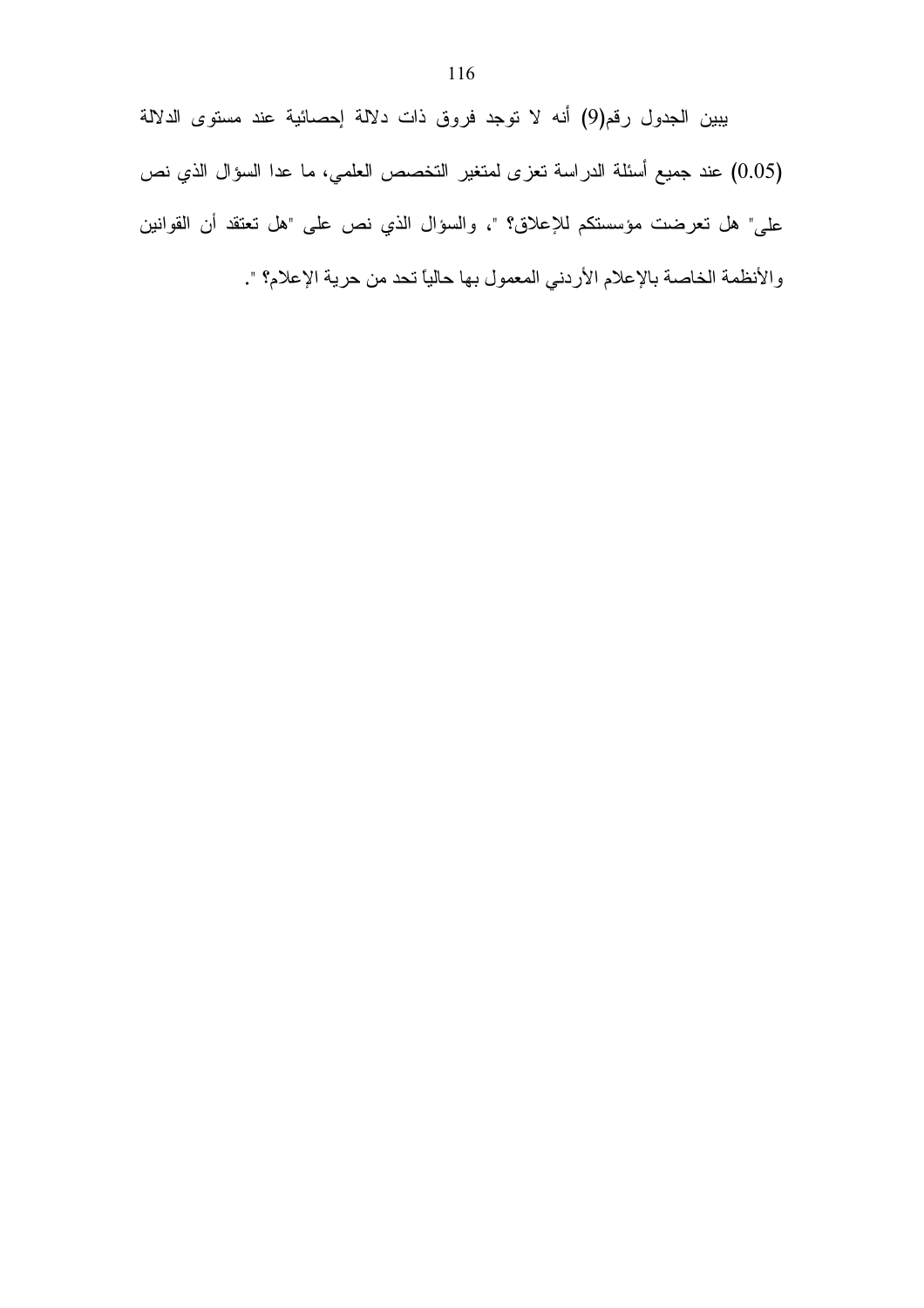جدول رقم(10) جدول قياس موشرات حرية الصحافة مع متغير سنوات الخبرة

| دلالة (ف) | قيمة (ف)       | الوسط<br>الحسابي | الانحراف<br>المعياري | سنوات الخبرة | السؤال                                         |
|-----------|----------------|------------------|----------------------|--------------|------------------------------------------------|
|           |                | 2.75             | 0.5                  | 5 سنوات فأقل |                                                |
| 0.53      |                | 3.00             | $\mathbf 0$          | 6 – 10 سنوات | هل تعرض أي صحفي من مؤسستكم للمنع من            |
| لا يوجد   |                | 2.45             | 0.82                 | 11 – 15 سنة  | مز اولة المهنة؟                                |
|           |                | 2.62             | 0.64                 | 16سنة فأكثر  |                                                |
|           |                | 2.63             | 0.96                 | 5 سنوات فأقل |                                                |
|           | $\overline{0}$ | 2.25             | $\mathbf 0$          | 6 – 10 سنوات | هل تعرضت مؤسستكم للإغلاق؟                      |
| يوجد      |                | 3.00             | 0.3                  | 11 – 15 سنة  |                                                |
|           |                | 2.91             | 0.16                 | 16سنة فأكثر  |                                                |
|           |                | 2.97             | $\mathbf 0$          | 5 سنوات فأقل |                                                |
|           | 0.09           | 2.91             | 0.5                  | 6 – 10 سنوات | هل تعرضت مؤسستكم لأي شكل من أشكال الرقابة؟     |
| لا بوجد   |                | 1.00             | 0.69                 | 11 – 15 سنة  |                                                |
|           |                | 1.25             | 0.89                 | 16سنة فأكثر  |                                                |
|           |                | 1.45             | $\mathbf 0$          | 5 سنوات فأقل |                                                |
| لا يوجد   | 0.33           | 1.86             | 1.16                 | 6 – 10 سنوات | هل هناك ندخل في عمل مؤسستكم؟                   |
|           |                | 1.68             | 0.52                 | 11 - 15 سنة  |                                                |
|           |                | 1.00             | 0.85                 | 16سنة فأكثر  |                                                |
|           |                | 2.00             | 0                    | 5 سنوات فأقل |                                                |
|           | 0.1            | 1.60             | $\mathbf{1}$         | 6 – 10 سنوات | هل تعرضت مؤسستكم للضغط من أجل الكشف عن         |
| لا يوجد   |                | 1.68             | 0.75                 | 11 – 15 سنة  | مصادر المعلومات؟                               |
|           |                | 1.64             | 0.89                 | 16سنة فأكثر  |                                                |
|           |                | 3.00             | $\mathbf{1}$         | 5 سنوات فأقل |                                                |
|           | 0.58           | 2.50             | $\mathbf 0$          | 6 – 10 سنوات | هل قدمت للمحاكمة خلال عملك؟                    |
| لا يوجد   |                | 1.82             | 0.88                 | 11 – 15 سنة  |                                                |
|           |                | 2.08             | 0.95                 | 16سنة فأكثر  |                                                |
|           |                | 2.13             | 1                    | 5 سنوات فأقل |                                                |
|           | 0.82           | 2.50             | 1                    | 10 – 6 سنوات | هل نعتقد أن القوانين والأنظمة الخاصة بالإعلام  |
| لا بوجد   |                | 3.00             | 0.65                 | 11 – 15 سنة  | الأردني المعمول بها حاليا نحد من حرية الإعلام؟ |
|           |                | 2.56             | 0.64                 | 16سنة فأكثر  |                                                |

يتضح من الجدول رقم (10) أنه توجد فروق ذات دلالة إحصائية بين متغير سنوات

الخبرة والسؤال الذي نص على"هل تعرضت مؤسستكم للإغلاق؟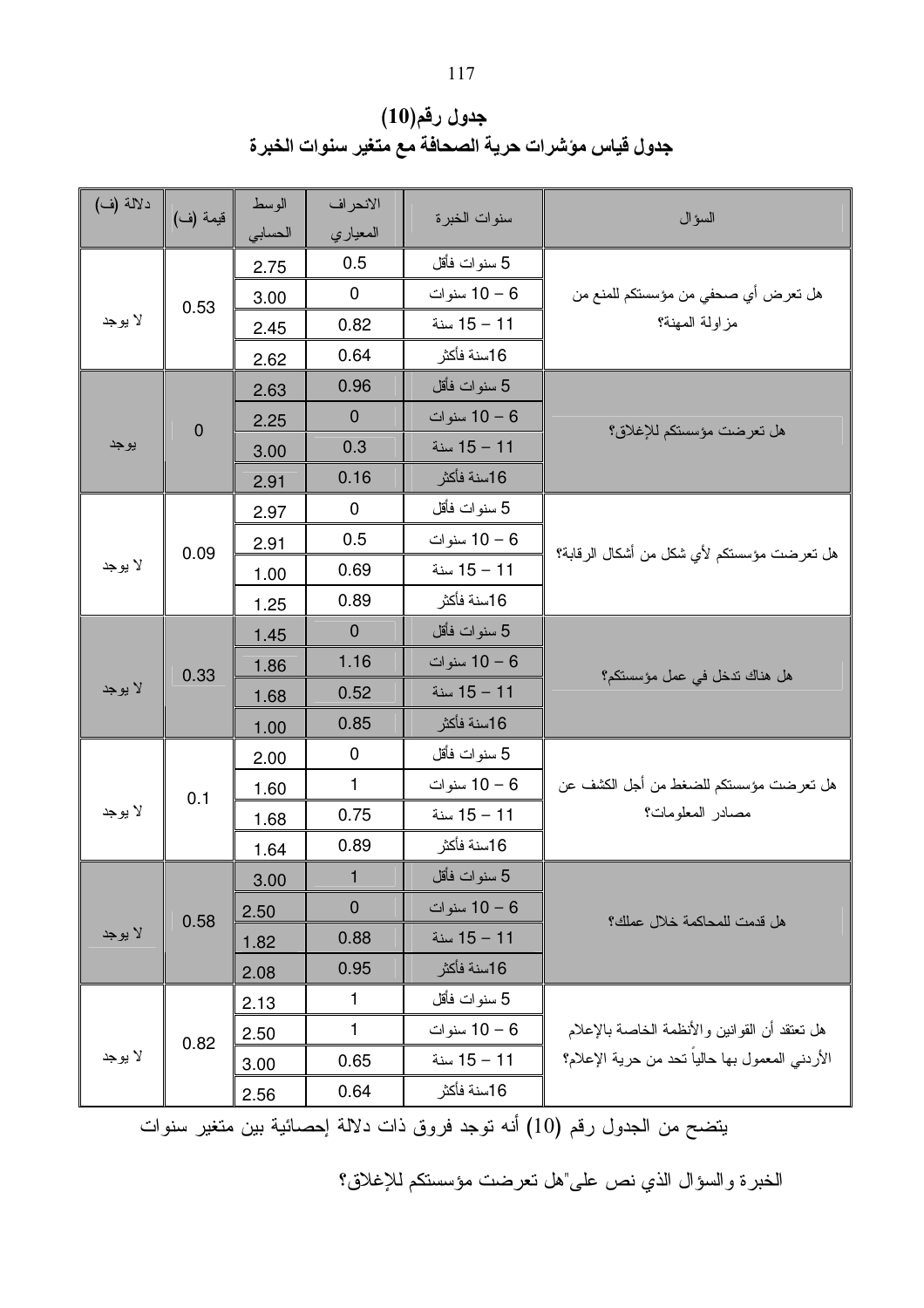| 16سنة  | $15 - 11$ | $10 - 6$ | 5 سنوات | سنوات     | السؤال                          |
|--------|-----------|----------|---------|-----------|---------------------------------|
| فاكثر  | سنة       | سنوات    | فأقل    | الخبرة    |                                 |
|        |           |          |         | 5 سنوات   |                                 |
| $\ast$ | $\ast$    | ₩        |         | فاقل      |                                 |
|        |           |          |         | $10 - 6$  |                                 |
|        |           |          |         | سنوات     | هل تعرضت<br>مؤسستكم<br>للإغلاق؟ |
|        |           |          |         | $15 - 11$ |                                 |
|        |           |          |         | سنة       |                                 |
|        |           |          |         | 16سنة     |                                 |
|        |           |          |         | فاكثر     |                                 |

جدول رقم (11) استخدام طريقة Tukey للنعرف على الفروق ذات الدلالة الإحصائية

\* توجد فروق ذات دلالة إحصائية.

بالاعتماد على طريقة Tukey نبين وجود فروق ذات دلالة إحصائية ببن:

فئة سنوات الخبرة (5 سنوات فأقل والفئة 6–10 سنوات) لصالح الفئة 5 سنوات فأقل  $-1$ 

وذلك بسبب أن الوسط الحسابي لهذه الفئة أعلى من الوسط الحسابي للفئة 6–10 سنوات.

فئة سنوات الخبرة (5 سنوات فأقل والفئة 11-15 سنة) لصالح الفئة 11-15 سنة  $-2$ وذلك بسبب أن الوسط الحسابي لهذه الفئة أعلى من الوسط الحسابي للفئة 5 سنوات فأقل.

فئة سنوات الخبرة (5 سنوات فأقل والفئة أكثرمن 16 سنة) لصالح الفئة أكثر من 16  $-3$ 

سنة وذلك بسبب أن الوسط الحسابي لهذه الفئة أعلى من الوسط الحسابي للفئة 5 سنوات فأقل.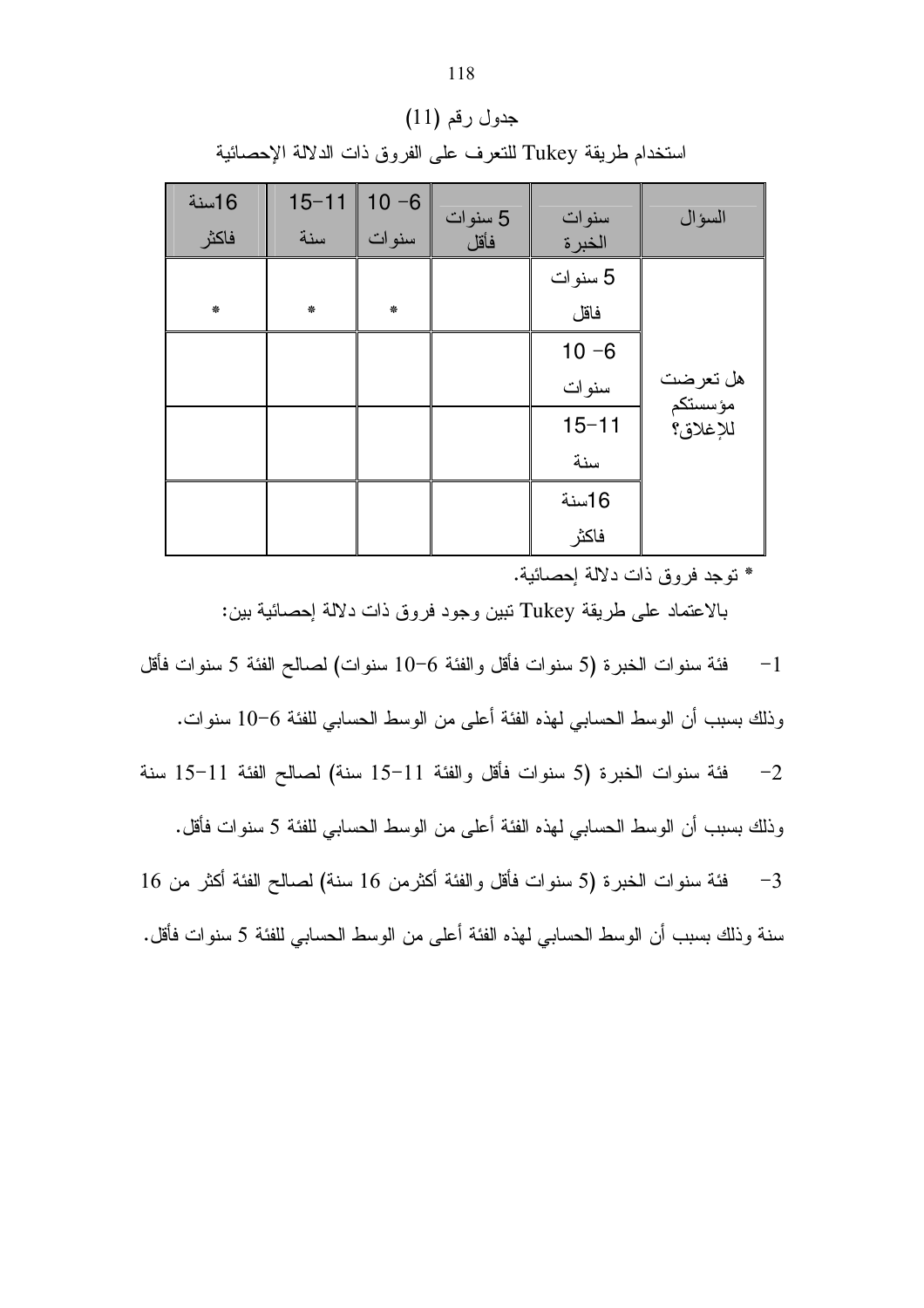|  |  |  | دول قياس مؤشرات حرية الصحافة مع متغير المؤسسة التي تعمل فيها (يومية، أسبو عية) |  |  |
|--|--|--|--------------------------------------------------------------------------------|--|--|
|  |  |  |                                                                                |  |  |

جدول رقم (12)

|                  | جدول قياس مؤشرات حرية الصحافة مع متغير المؤسسة التي تعمل فيها (يومية، اسبو عية) |          |         |                             |                                                        |  |  |  |  |
|------------------|---------------------------------------------------------------------------------|----------|---------|-----------------------------|--------------------------------------------------------|--|--|--|--|
| دلالة            | قبمة                                                                            | الانحراف | الوسط   | الصحيفة                     | السؤاال                                                |  |  |  |  |
| (宀)              | (؎)                                                                             | المعياري | الحسابي |                             |                                                        |  |  |  |  |
| لا يوجد          | 0.113                                                                           | 0.7      | 2.57    | يومية                       | هل تعرض أي صحفي من مؤسستكم للمنع من مزاولة             |  |  |  |  |
|                  |                                                                                 | 0.3      | 2.91    | اسبوعية                     | المهنة؟                                                |  |  |  |  |
| يوجد             | 0.045                                                                           | 0.2      | 2.96    | يومية                       | هل تعرضت مؤسستكم للإغلاق؟                              |  |  |  |  |
|                  |                                                                                 | 0.6      | 2.73    | اسبوعية                     |                                                        |  |  |  |  |
| لا يوجد          | 0.08                                                                            | 0.8      | 1.76    | يومية                       | هل تعرضت مؤسستكم لأي شكل من أشكال الرقابة؟             |  |  |  |  |
|                  |                                                                                 | 0.6      | 1.27    | اسبوعية                     |                                                        |  |  |  |  |
| لا يوجد          | 0.33                                                                            | 0.8      | 1.67    | يومية                       | هل هناك ندخل في عمل مؤسستكم؟                           |  |  |  |  |
|                  |                                                                                 | 0.8      | 1.40    | اسبو عية                    |                                                        |  |  |  |  |
| لا يوجد          | 0.087                                                                           | 0.9      | 2.04    | يومية                       | هل تعرضت مؤسستكم للضغط من أجل الكشف عن مصادر           |  |  |  |  |
|                  |                                                                                 | 0.8      | 2.55    | اسبو عية                    | المعلومات؟                                             |  |  |  |  |
| لا يوجد<br>0.437 | 0.9                                                                             | 2.51     | يومية   | هل قدمت للمحاكمة خلال عملك؟ |                                                        |  |  |  |  |
|                  |                                                                                 | 1        | 2.27    | اسبو عية                    |                                                        |  |  |  |  |
| لا يوجد          |                                                                                 | 0.7      | 1.30    | يومية                       | هل تعتقد أن القوانين والأنظمة الخاصة بالإعلام الأردنبي |  |  |  |  |
| 0.593            |                                                                                 | 0.6      | 1.18    | اسبوعية                     | المعمول بها حاليا نحد من حرية الإعلام؟                 |  |  |  |  |

يتضح من الجدول رقم(12) أنه توجد فروق ذات دلالة إحصائية بين متغير الصحيفة(يومية، أسبوعية) والسؤال الذي نص على"هل تعرضت مؤسستكم للإغلاق؟ لصالح الصحف اليومية، وذلك لأن الوسط الحسابي للصحف اليومية أعلى من الوسط الحسابي للصحف الأسبوعية.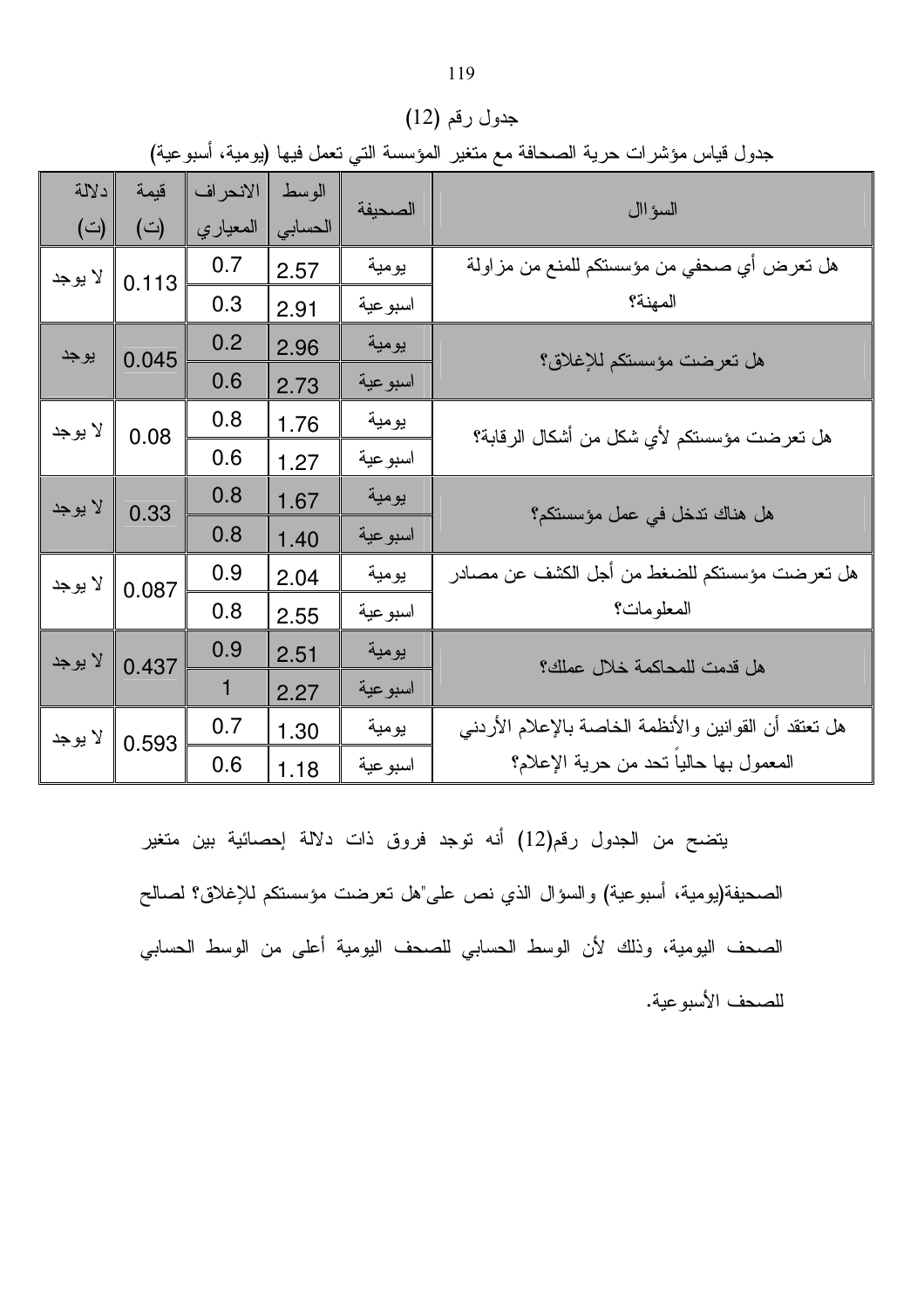|         | جدول قياس مؤشرات حرية الصحافة مع متغير طبيعة العمل في المؤسسة |                |         |              |                                                            |  |  |  |  |
|---------|---------------------------------------------------------------|----------------|---------|--------------|------------------------------------------------------------|--|--|--|--|
| دلالة   | قيمة                                                          | الانحراف       | الوسط   | طبيعة العمل  |                                                            |  |  |  |  |
| (ف)     | (ف)                                                           | المعياري       | الحسابي | في المؤسسة   | السؤال                                                     |  |  |  |  |
|         |                                                               | 0.41           | 2.83    | رئيس تحرير   |                                                            |  |  |  |  |
| لا يوجد | 0.125                                                         | 0.51           | 2.81    | مدير تحرير   | هل تعرض أي صحفي من مؤسستكم<br>للمنع من مزاولة المهنة؟      |  |  |  |  |
|         |                                                               | 0.73           | 2.47    | سكرتير تحرير |                                                            |  |  |  |  |
|         |                                                               | $\mathbf{0}$   | 2.63    | رئيس تحرير   |                                                            |  |  |  |  |
| لا يوجد | 0.553                                                         | 0.22           | 3.00    | مدبر تحرير   | هل تعرضت مؤسستكم للإغلاق؟                                  |  |  |  |  |
|         |                                                               | 0.43           | 2.95    | سكرتير تحرير |                                                            |  |  |  |  |
|         |                                                               | 1.03           | 2.87    | رئيس تحرير   |                                                            |  |  |  |  |
| يو جد   | 0.015                                                         | 0.85           | 2.91    | مدير تحرير   | هل تعرضت مؤسستكم لأي شكل من<br>أشكال الرقابة؟              |  |  |  |  |
|         |                                                               | 0.68           | 2.33    | سكرتير تحرير |                                                            |  |  |  |  |
|         |                                                               | 0.98           | 1.86    | رئيس تحرير   |                                                            |  |  |  |  |
| لا يوجد | 0.197                                                         | 0.76           | 1.40    | مدير تحرير   | هل هناك ندخل في عمل مؤسستكم؟                               |  |  |  |  |
|         |                                                               | 0.77           | 1.67    | سكرتير تحرير |                                                            |  |  |  |  |
|         |                                                               | 1.03           | 2.17    | رئيس تحرير   |                                                            |  |  |  |  |
| لا يوجد | 0.3                                                           | 0.89           | 1.50    | مدير تحرير   | هل تعرضت مؤسستكم للضغط من أجل<br>الكشف عن مصادر المعلومات؟ |  |  |  |  |
|         |                                                               | 0.83           | 1.60    | سكرتير تحرير |                                                            |  |  |  |  |
|         |                                                               | $\overline{0}$ | 1.63    | رئيس تحرير   |                                                            |  |  |  |  |
| يو جد   | $\boldsymbol{0}$                                              | 0.87           | 1.67    | مدير تحرير   | هل قدمت للمحاكمة خلال عملك؟                                |  |  |  |  |
|         |                                                               | 0.66           | 2.10    | سکرتیر تحریر |                                                            |  |  |  |  |
|         |                                                               | 0.82           | 2.27    | رئيس تحرير   | هل تعتقد أن القوانين والأنظمة الخاصة                       |  |  |  |  |
| لا يوجد | 0.75                                                          | 0.6            | 2.14    | مدير تحرير   | بالإعلام الأردني المعمول بها حاليا نحد                     |  |  |  |  |
|         |                                                               | 0.71           | 1.00    | سكرتير تحرير | من حرية الإعلام؟                                           |  |  |  |  |

جدول رقم (13)

يتضح من الجدول رقم(13) أنه لا توجد فروق ذات دلالة إحصائية بين متغير طبيعة العمل في المؤسسة(رئيس تحرير ، مدير تحرير ، سكرتير تحرير) مع أسئلة الدراسة، ماعدا السؤال الذي نص على"هل تعرضت مؤسستكم لأي شكل من أشكال الرقابة؟". والسؤال الذي نص على" هل قدمت للمحاكمة خلال عملك؟".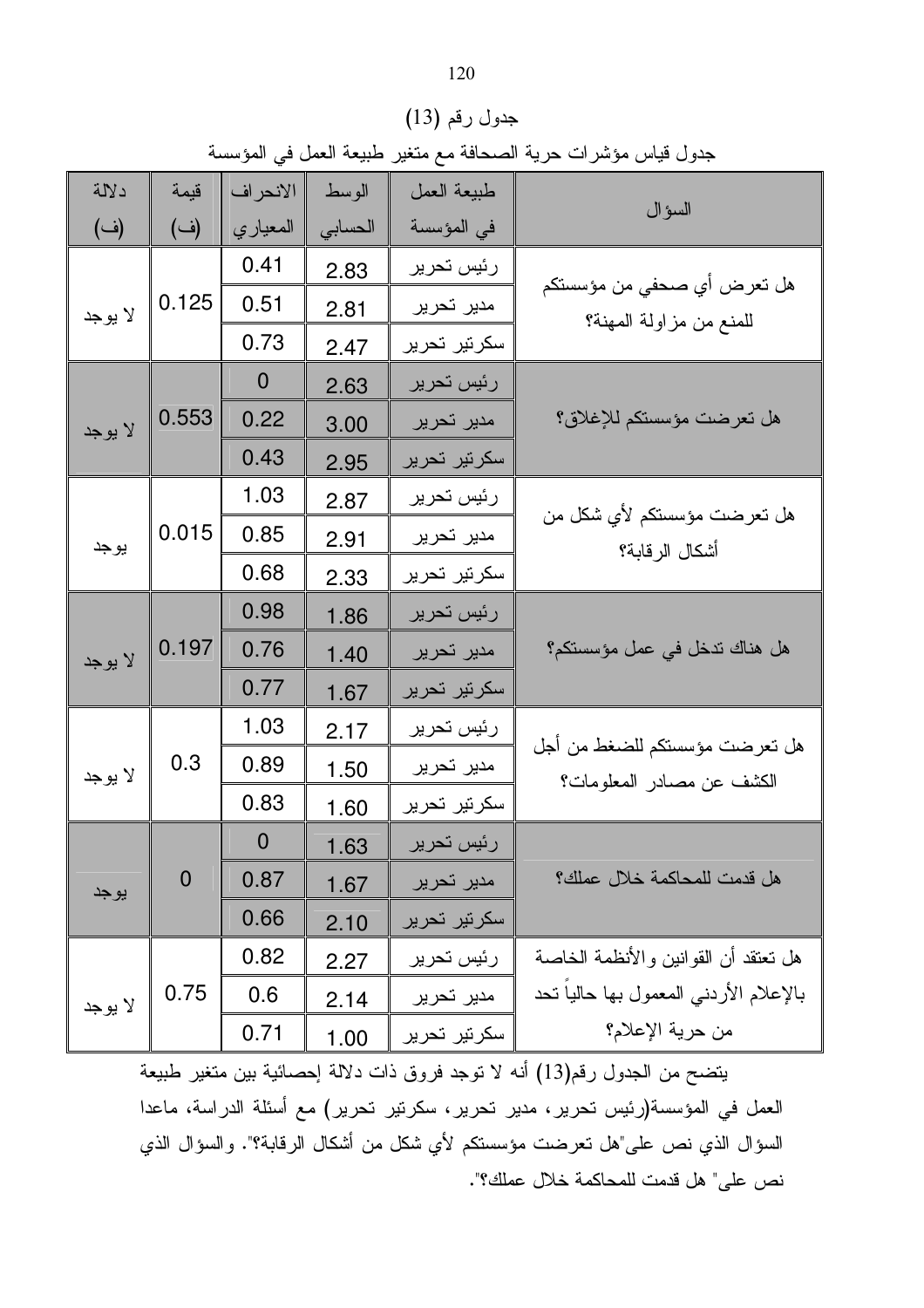## جدول رقم (14)

استخدام طريقة Tukey للنعرف على الفروق ذات الدلالة الإحصائية

| سكرتير<br>تحرير | مدير<br>تحرير | رئيس<br>تحرير | طبيعة العمل في<br>المؤسسة | السؤال                               |
|-----------------|---------------|---------------|---------------------------|--------------------------------------|
|                 |               |               |                           |                                      |
| *               | *             |               | رئيس تحرير                |                                      |
|                 |               |               |                           | هل تعرضت                             |
|                 |               |               | مدير تحرير                | مؤسستكم لأي شكل<br>من أشكال الرقابة؟ |
|                 |               |               |                           |                                      |
|                 |               |               | سكرتيرتحرير               |                                      |

\* نوجد فروق ذات دلالة إحصائية.

بالاعتماد على طريقة Tukey تبين وجود فروق ذات دلالة إحصائية بين:

فئة طبيعة العمل في المؤسسة (رئيس تحرير مع مدير تحرير) لصالح مدير تحرير  $-1$ 

وذلك بسبب أن الوسط الحسابي لهذه الفئة أعلى من الوسط الحسابي للفئة رئيس تحرير .

2– فئة طبيعة العمل في المؤسسة (رئيس تحرير مع سكرنير تحرير) لصالح رئيس تحرير وذلك بسبب أن الوسط الحسابي لهذه الفئة أعلى من الوسط الحسابي للفئة سکر تیں تحریں .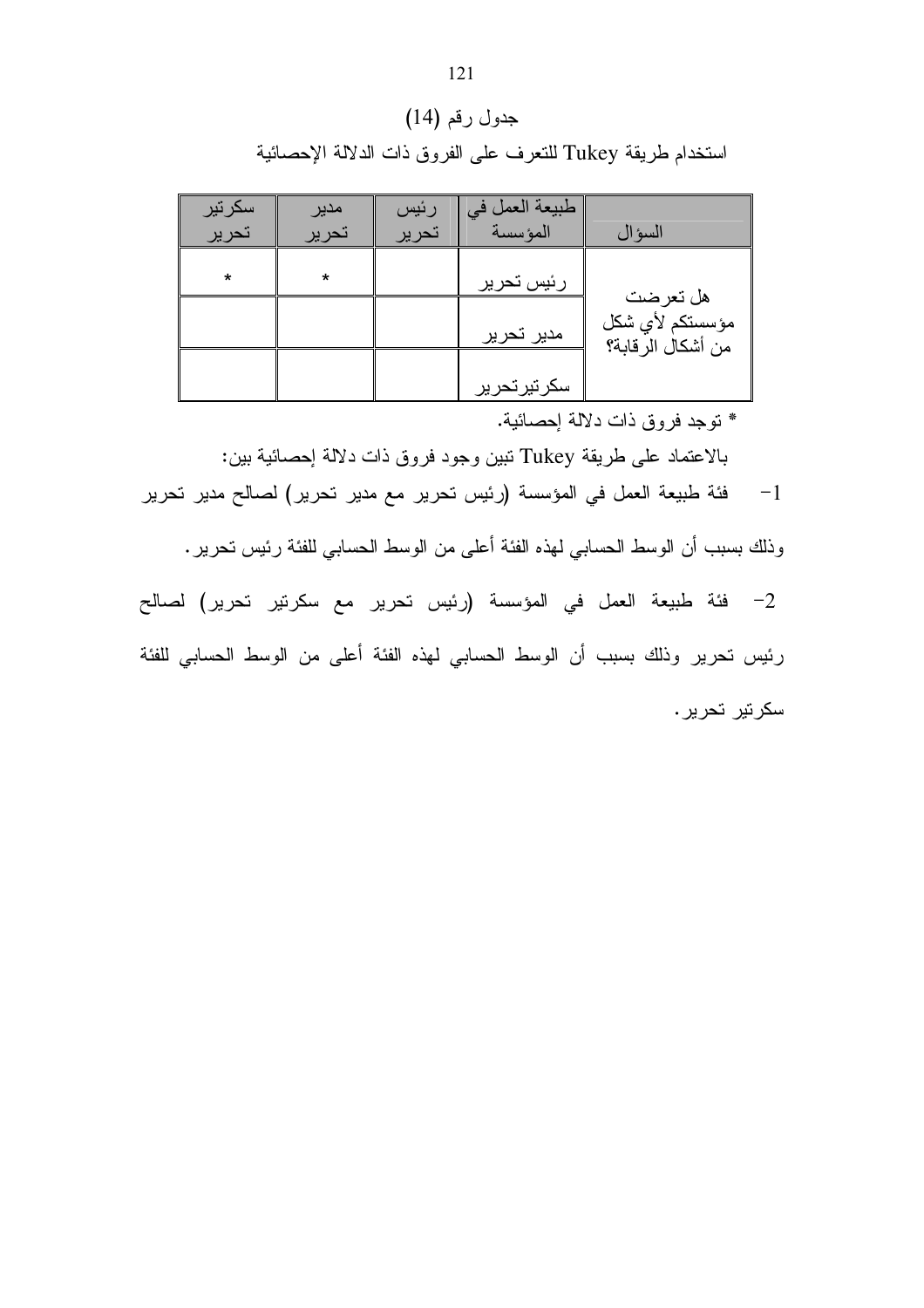## جدول رقم (15)

استخدام طريقة Tukey للنعرف على الفروق ذات الدلالة الإحصائية

| سكرتير  | مدير    | رئيس  | طبيعة العمل |                  |
|---------|---------|-------|-------------|------------------|
| تحرير   | تحرير   | تحرير | في المؤسسة  | السؤال           |
|         |         |       |             |                  |
| $\star$ | $\star$ |       | رئيس تحرير  |                  |
|         |         |       |             | هل قدمت للمحاكمة |
|         |         |       | مدير تحرير  | خلال عملك؟       |
|         |         |       |             |                  |
|         |         |       | سكرتيرتحرير |                  |

\* توجد فروق ذات دلالة إحصائية.

بالاعتماد على طريقة Tukey تبين وجود فروق ذات دلالة إحصائية ببين:

فئة طبيعة العمل في المؤسسة (رئيس تحرير مع مدير تحرير) لصالح مدير تحرير  $-1$ 

وذلك بسبب أن الوسط الحسابي لهذه الفئة أعلى من الوسط الحسابي للفئة رئيس تحرير .

2- فئة طبيعة العمل في المؤسسة (رئيس تحرير مع سكرتير تحرير) لصالح سكرتير تحرير وذلك بسبب أن الوسط الحسابي لهذه الفئة أعلى من الوسط الحسابي للفئة ر ئېس تحرير .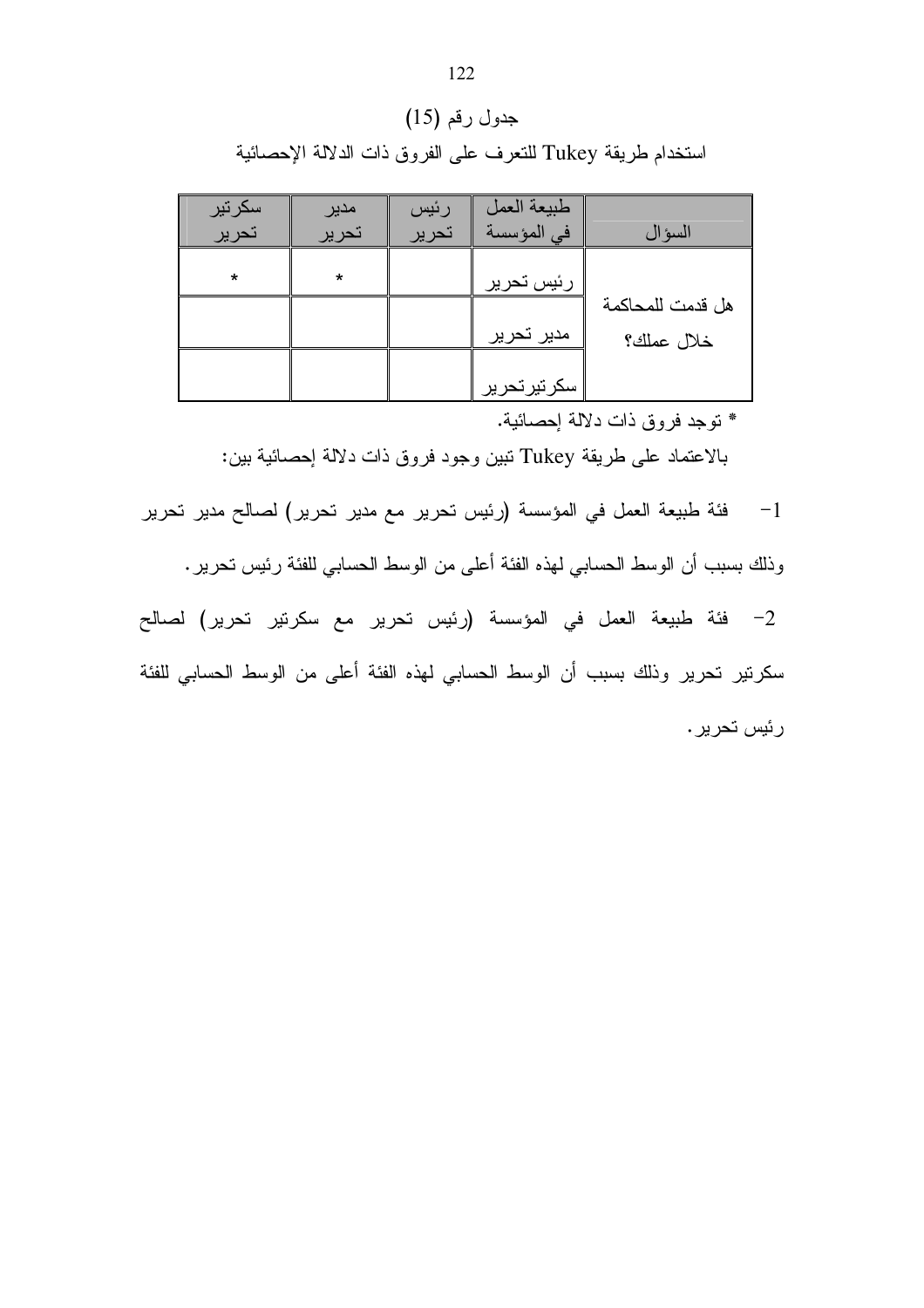ثالثا: النتائج المتعلقة بالسوَال الثالث:" ما طبيعة العلاقة بين الـــصحافة الأردنيــــة والأمـــن الوطني من وجهة نظر الصحفيين والمسؤولين في مؤسسات الأمن الوطني(القوات المسلحة و الأجهز ة الأمنية)؟"

للإجابة عن هذا السؤال، قام الباحث بإجراء مقــابلات مـــع نخبـــة مـــن الخبـــراء والمتخصصين في مجالي الصحافة والأمن الوطني. أولا: رأي الخبراء والمتخصصين في الأمن الوطني في العلاقة بسين السصحافة الأردنيسة

و الأمن الوطني.

العميد الركن أحمد عيد المصاروة، أمر كلية الدفاع الوطني الملكية الأردنيـــة، لـــدى سؤاله عن طبيعة العلاقة بين الصحافة الأردنية والأمن الوطني قال: إن العلاقة بين الصحافة الأردنية والأمن الوطنبي علاقة إيجابية، على الرغم من وجود بعض الأمثلة علـــي إشـــكالية العلاقة بين الصحافة الأردنية والأمن الوطني، مثل حادثة تفجير الحلة، وزيارة النواب لبيــت عز اء الزرقاوي، ومياه الخربة السمر اء، وأحيانا بصل الأمر إلى مهاجمة دول شقيقة تربطنا بها علاقات مميزة، إلا أن هذه الإشكالية تتتهي تماماً إذا سأل الصحفي نفسه السؤال التالي، ما الذي أريده من وراء نشر هذه المعلومة؟ ولماذا؟ وهل بتعارض هذا مـــع الأمـــن الـــوطنـي بمفهومه الشامل؟ وهنا على الصحفي أن يلجأ إلى الحق الأجدر بالرعاية وهو أمـــن الـــوطن واستقراره وعدم المساس به. وكما قال جلالة الملك عبدالله الثانبي القائـــد الأعلــــي للقـــوات المسلحة خلال رعايته يوم الأربعاء الموافق 11 حزيران 2008م حفل تخريج الفوج الحادي والعشرين من جامعة مؤنة الجناح العسكري:"..أمن السوطن واستقراره، هــو فــوق كــل الاعتبارات، وأن الأولوية الأولى بالنسبة لنا جميعاً، هي حماية هذا الوطن، والحفــاظ علـــي مسبر ته ومنجز اته" (المصار و ة، مقابلة شخصبة، 29 حز بر ان 2008م).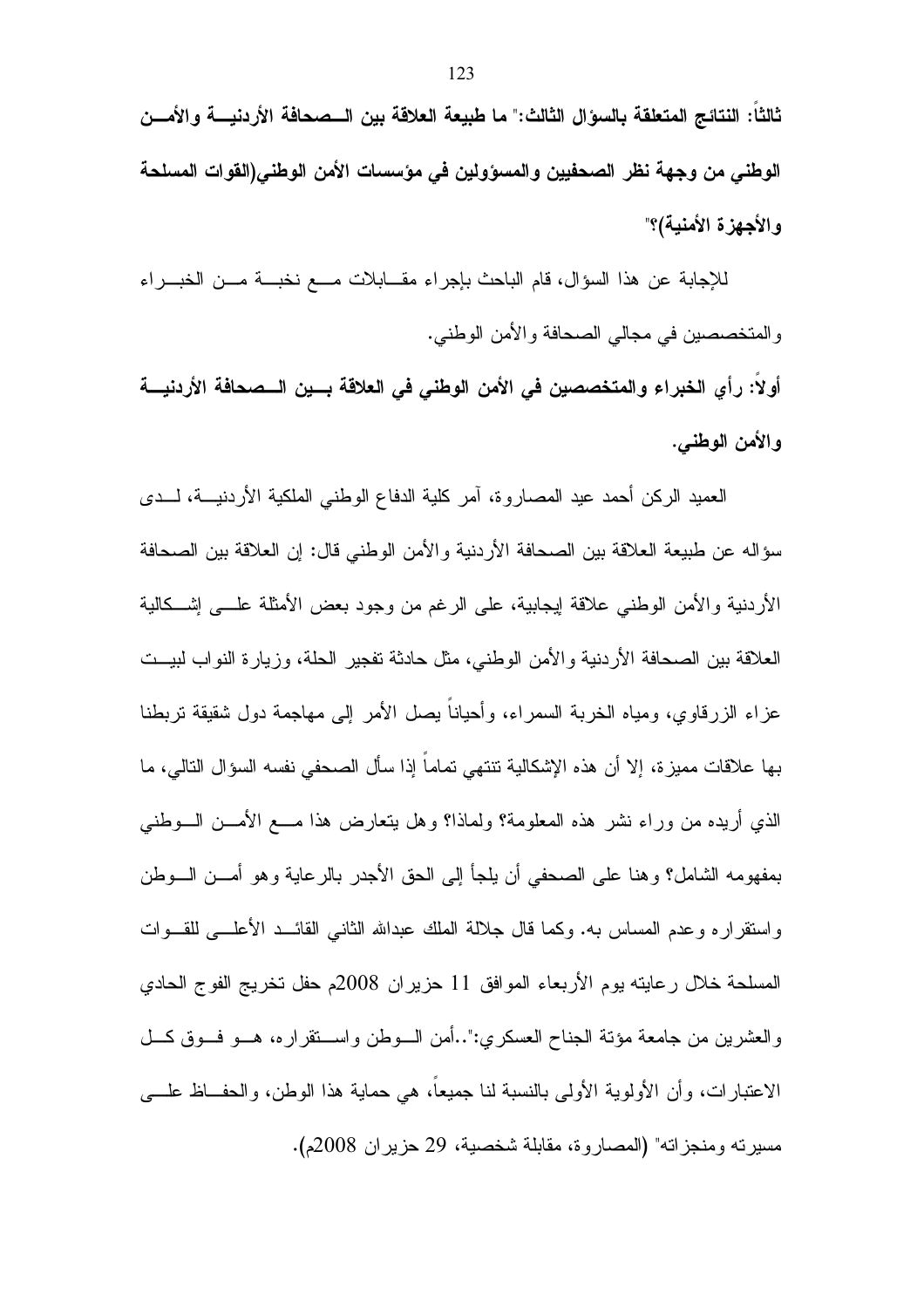العميد الركن محمد الرقاد، مدير النوجيه المعنوى في القيادة العامة للقوات المــسلحة الأردنية قال: "تطور مفهوم الأمن الوطنبي ليصبح، قدرة الدولة على حماية قيمها ومقـــدراتها من أية تهديدات بغض النظر ٍ عن شكل هذه التهديدات ومصـادر ه". أي أن الأمن الوطنبي بمعنـاه التقليدي بتناول الانسان وضمان قوته، واستقراره، وشـــعوره بالأمـــان والاطمئنـــان وعـــدم الاحساس بالخطر ، و هذا لن يتحقق في الدولة الحديثة إلا بمعناه المجتمعي، حيث يتــسع هــذا المفهوم لندخل في النأنير عليه كافة مؤسسات الوطن والبيئات المحلية والإقليميـــة والدوليـــة، والأمن الوطني بهذا المفهوم لا يتحقق إلا من خلال نحقيق أمن الدولة كوحدة متكاملة مهمـــا بلغت درجة نقدم هذه الدولة وقونها، فالأمن بمفهومه العام بمثل الركيزة الأساسية لأي مجتمع بغض النظر عن درجة نطور ونبدل مرتكزاته وتعدد مفاهيمه. وهنا يؤكد العميد الرقاد إن ما تضمّنه تعريف مفهوم الأمن الوطني يقودنا بسهولة إلى وضوح العلاقة بين الأمـــن الـــوطني والصحافة، فالصحافة التبي لا تحافظ على ممتلكات المواطن الأردنبي وإرثه الثقافي وهويتــه الدينية والتاريخية ومعتقداته وسيادته وسلامة جغرافية الدولة هي صحافة ذات تـــأثير ســـلبي على الأمن الوطنبي.

أما فيما يتعلَّق في العلاقة ما بين الصحافة الأردنية والأمن الوطني فيرى الرقاد أنهـــا علاقة متبنة وإبجابية تسهم من خلالها الصحافة الأردنية في تعميق مفهوم الأمـــن الـــشامل، ونسليط الضوء على فضايا الوطن والمواطن من أجل وضع الحلول الناجعة لها، وأيضاً مـــن خلال مراعاة مصلحة الوطن والمواطن فيما يتعلق براحته النفسية ومعنوياته والمحافظة على التماسك المجتمعي والوحدة الوطنية (الرقاد، مقابلة شخصية، 29 حزير ان 2008م).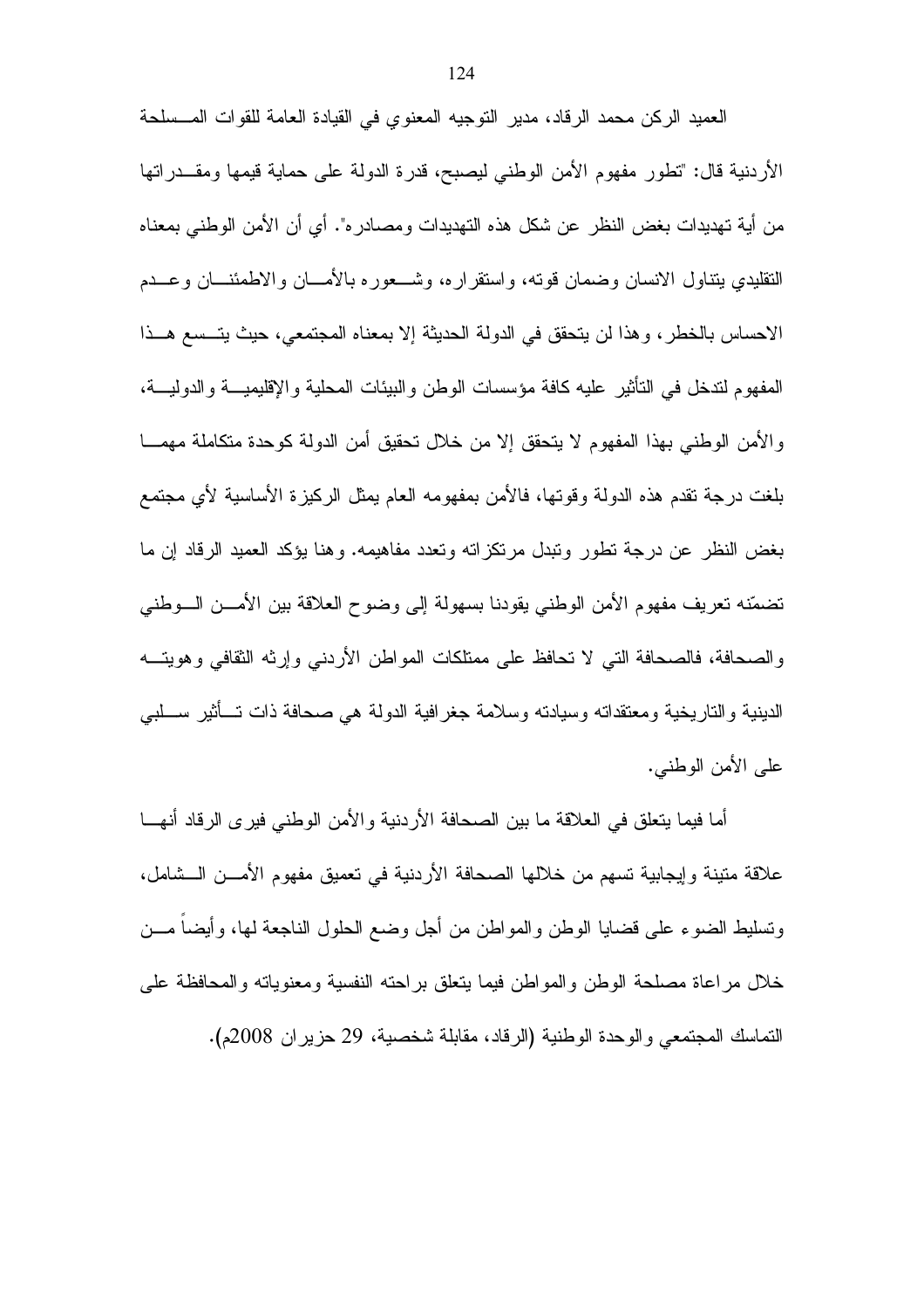العقيد فريد الشرع مدير الإعلام والعلاقات العامة في المديرية العامة للدفاع المــــدني، قال: يعد الأمن الوطنبي من أبرز مهام الدولة الحديثة، وقد كان مفهوم الأمن يقتــصر علــــي الأمن العسكري، أو الشعور بالمنعة والقوة وعدم النعرض لأخطار الغزو الخـــارجي، إلا أن مفهوم الأمن نطور ليشمل الأمن المادي والمعنوي، والأمن الغذائبي، والأمن الوظيفي والنفسي وجميع المجالات النبي نهم المواطن والمجتمع جميعا لنشكل بمجموعها الأمن الوطنبي.

وقد أكد ويؤكد جلالة الملك عبدالله الثانبي خلال كتب التكليف الموجهة الــــى رؤســــاء الحكومات على ضرورة ايلاء مرتكزات الأمن الوطنبي والنتمية جل عنايتهم لما تعنيـــه مـــن أردن قوى ومنيع.

أما العلاقة بين الصحافة الأردنية والأمن الوطني فهي علاقة نكاملية تهدف إلى الوصول لكل ما من شأنه أن يعمق ويرسخ الولاء للقيادة الهاشمية والانتماء للأردن والصحافة المسؤولة هي التي نقوم بنشر الأخبار والمعلومات بما يحقق حرية الصحافة والرأي ولكن بالشكل الذي لا يؤثر على الأمن الوطني، فالمطلوب هنا صحافة مسؤولة، يشكل الأمن الوطني الأردني فيها، المحور الأساس على اعتبار أنه الركبزة الأساسيـــة في عمليـــة النتميـــة في الأردن على جميـــع الصعـــد، السياسيـــة والاقتصاديـــة والاجتماعيـــة والإنسانيـــة والثقافيـــة والعسكريـــة (الشرع، مقابلة شخصية، 17 نموز 2008م).

الرائد محمد الخطيب، رئيس المكتب الإعلامي في مديرية الأمن العام، اعتبر أن الأمن الوطني بشكل محور العمل الأمنى، وأخذاً بالمفهوم الشامل للأمن الوطني، نعمل الأجهزة الأمنية على توفير مظلة أمنية تدعم استراتيجيات الدولة في مختلف المجالات، الاقتصادية، والاجتماعية، والسياحية، والثقافية، لتحقيق التطور والتقدم في مجالات الحياة المختلفة.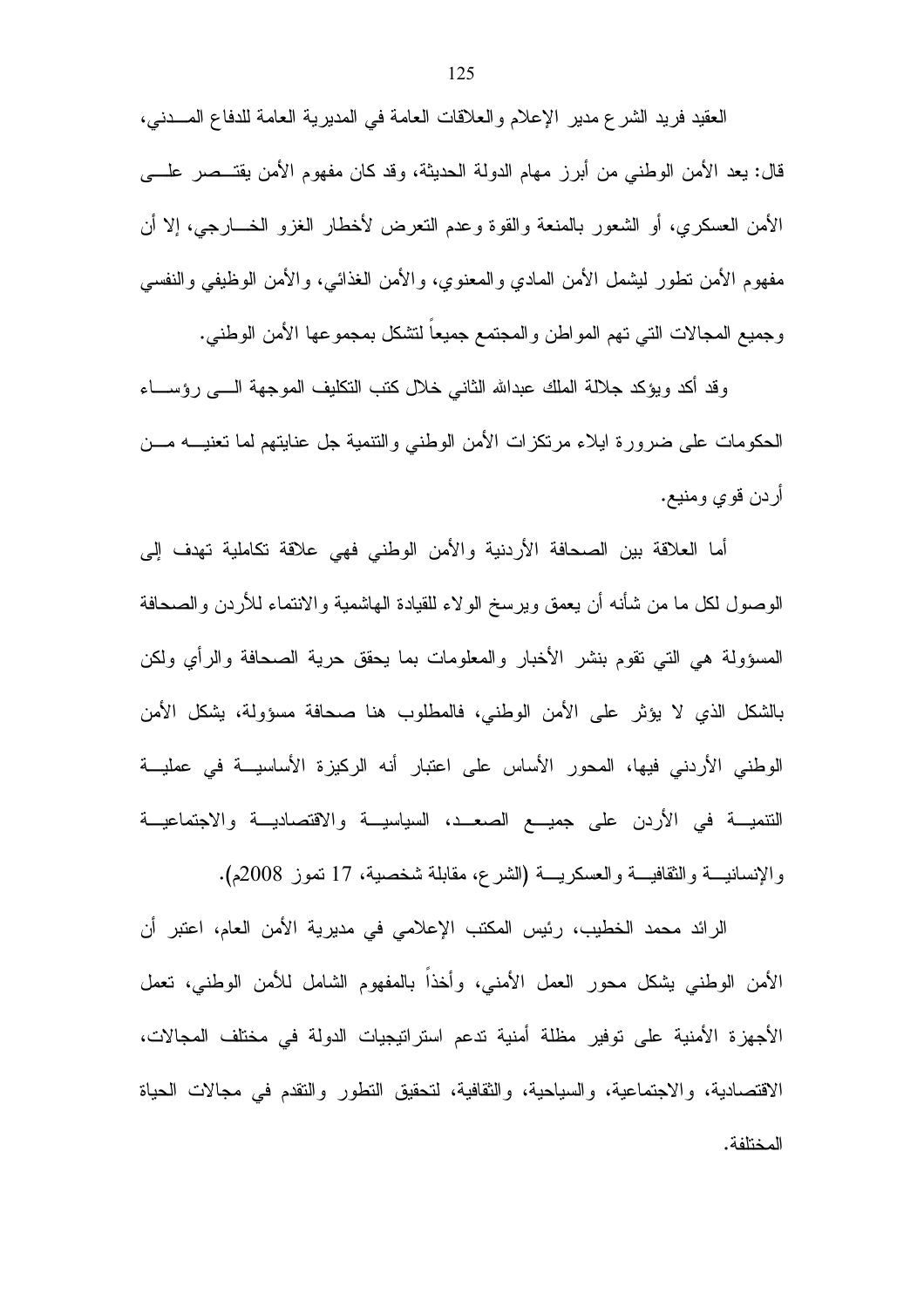ويرى الخطيب أن للصحافة دورا يُعتد به في تحقيق الوعي بـــالأمن الـــوطني، لمــــا للصحافة من قدرات تأثيرية تحمل الأفراد على التصرف في هــذا الاتجـــاه أو ذاك. ويعتقــد الخطيب أن العلاقة بين الصحافة الأردنية والأمن الوطني، علاقة إيجابية نسهم مـــن خلالهــــا الصحافة في تعميق روح الانتماء للوطن، من خلال دعم الشعور بالوطنية، وإذكاء مـــشاعر الانتماء الوطني لدى جمهور الصحافة (الخطيب، مقابلة شخصية، 30 حزير ان 2008م).

العميد الركن المتقاعد على ذياب، يرى أن الهدف النهائي للأمن الوطني هو حمايـــة النظام الدستوري للدولة، وحماية كيانها وازدهار شعبها والحفاظ على مصالح الاردنبين ضد التهديدات الداخلية والخارجية، بما في ذلك المخاطر المحتملة. وهذا بالطبع، ما تــسعى إليـــه الصحافة الأردنية، بشقيها اليومية والأسبوعية (ذياب، مقابلة شخصية، 21 حزير ان 2008م). ثانيا: رأى الخبراء والمتخصصين في الصحافة في العلاقة بين الصحافة الأردنيــــة والأمــــن الوطني.

عبد الوهاب زغيلات، نقيب الصحفيين ورئيس التحرير المسؤول في صحيفة الــــرأي اليومية، يرى أن الصحافة الأردنية ساهمت وتسهم في نعزيز الأمن الوطني الأردني، يـــأتـي ذلك من خلال إشاعة أجواء الثقة والاطمئنان والتأكيد على الوحدة الوطنية، حيث يؤدي ذلـــك إلىي تعزيز الأمن والاستقرار، ويعمل على نشجيع وجذب الاستثمارات بما يعود بالخير علسي الوطن والمواطن.

وفي العلاقة بين الصحافة الأردنية والأمن الوطنبي، يوضح الزغيلات إن الــصحافة الأردنية هي أول من يستجيب لنداءات مواجهة الأخطار التي تهدد الأمن الوطني، من خــــلال نشر الوعي والتصدي لمن يقف خلف هذه التهديدات، وهذا الأمر أثبتتـــه الأيــــام والـــسنوات الماضية، حيث كانت الصحافة دائما في خندق الوطن، من أجل حماية الأر دن و المحافظة على منجزاته ومكتسباته (زغيلات، مقابلة شخصية، 27 حزيران 2008م).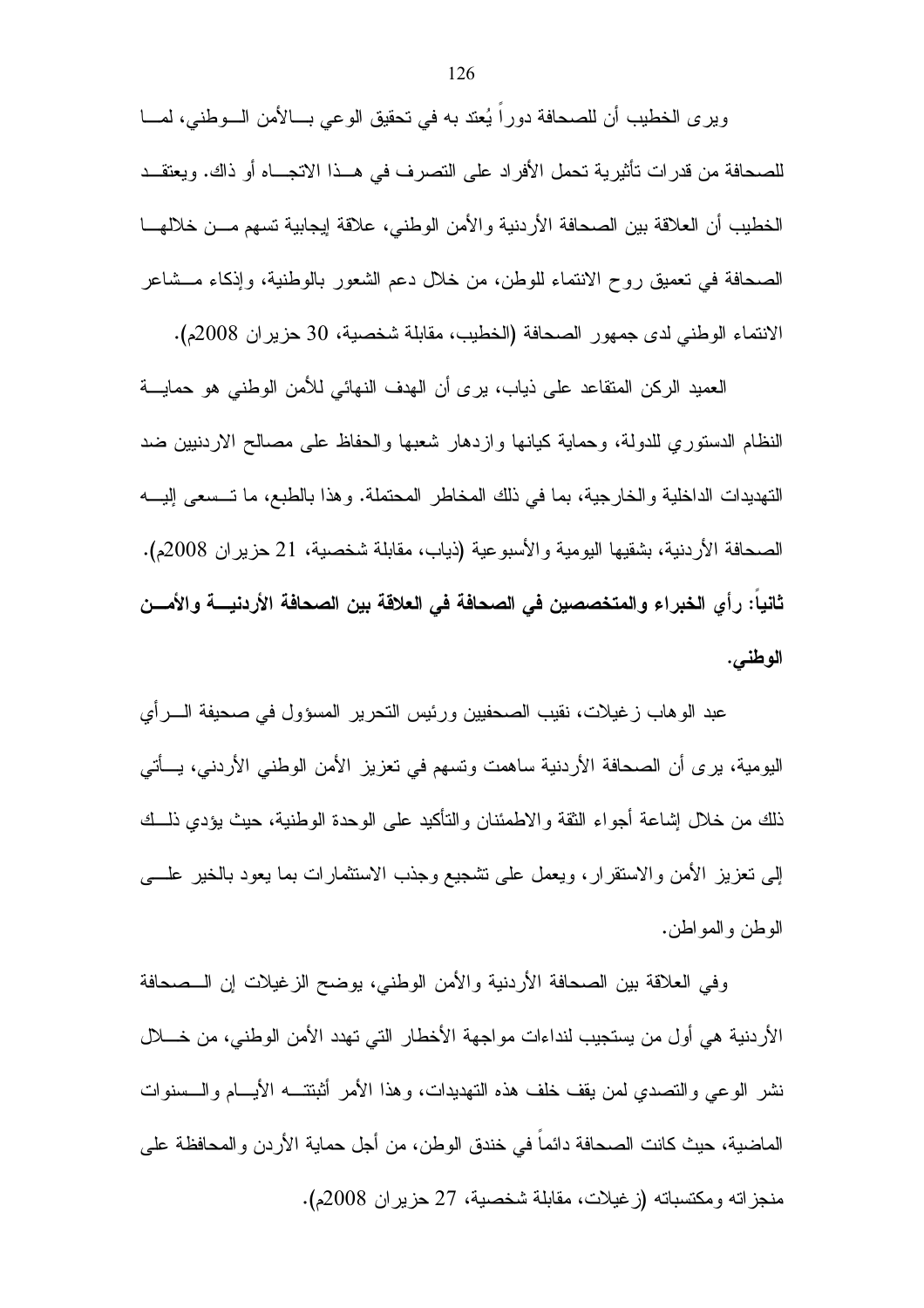طاهر العدوان، رئيس التحرير المسؤول في صحيفة العرب اليوم اليومية، يـــرى أن هناك جدلا بين الصحافة من جهة وبين الحكومات من جهة أخـــرى، حـــول مـــدى حريــــة الصحافة، وحدود الأمن الوطني، ويبين العدوان أن الاحتكام في هذه المسألة يجب أن يكـــون بالرجوع إلى الدستور ، القوانين التي تنظم عمل الصحافة. ويؤكد العدوان أن حرية الصحافة تصب في خدمة الأمن الوطني أكثر مما نقدمه الرقابة الحكومية باسم المسصلحة الوطنيــة (العدوان، مقابلة شخصية، 19 حزيران 2008م).

جورج حواتمة رئيس النحرير المسؤول في صحيفة الغد اليومية، يرى أن العلاقة بين الصحافة الأردنية والأمن الوطنبي علاقة جدلية بشوبها عدم الوضـــوح أحيانــــاً، ويؤكـــد أن الصحافة تسهم في خدمة الأمن الوطني من خلال نقديم الحقيقة للمواطن (حواتمـــة، مقابلـــة شخصية، 21 حزير ان 2008م).

عاطف الجو لاني رئيس التحرير المسؤول في صحيفة السبيل الأســـبوعية، يـــرى أن الحديث عن الأمن الوطني بمفهومه الشامل قضية نهم جميع شرائح المجتمع، وتفرض عليهم جميعا مسؤوليات في القيام بأدوار هم المطلوبة نجاه حاضر الوطن ومستقبله.

وعن طبيعة العلاقة بين الصحافة الأردنية والأمن الوطنبي، يقول الجولانبي: إن عملية النكامل بين الجسم الصحفي وبقبة المؤسسات خاصة الرسمية، تمكن الصحافة من أن تكــون ذات نأثير بالغ الأهمية. من جهة أخرى فإن أخطاء الصحافة وانعكاساتها السلبية على الأمـــن الوطني أخطر بكثير من أخطاء المؤسسات الأخرى، لأن أي خبر أو معلومة لا نُقــدِّر فيهـــا المصلحة الوطنية، ربما نعود بأضرار كبيرة على الأمن الوطني، سواء نعلق ذلك بالجانـــب الأمني المباشر أم بالجانب الأمني غير المباشر، مثل الإضرار فـــي الجانـــب الاقتـــصـادي، والاجتماعي، والسياسي. ويخلص الجولاني إلى أن العلاقة بين الصحافة الأردنيـــة والأمـــن الوطني يجب أن تكون إيجابية، وأن تسود الثقة بين الصحافة من جهة وبين الأطراف التسي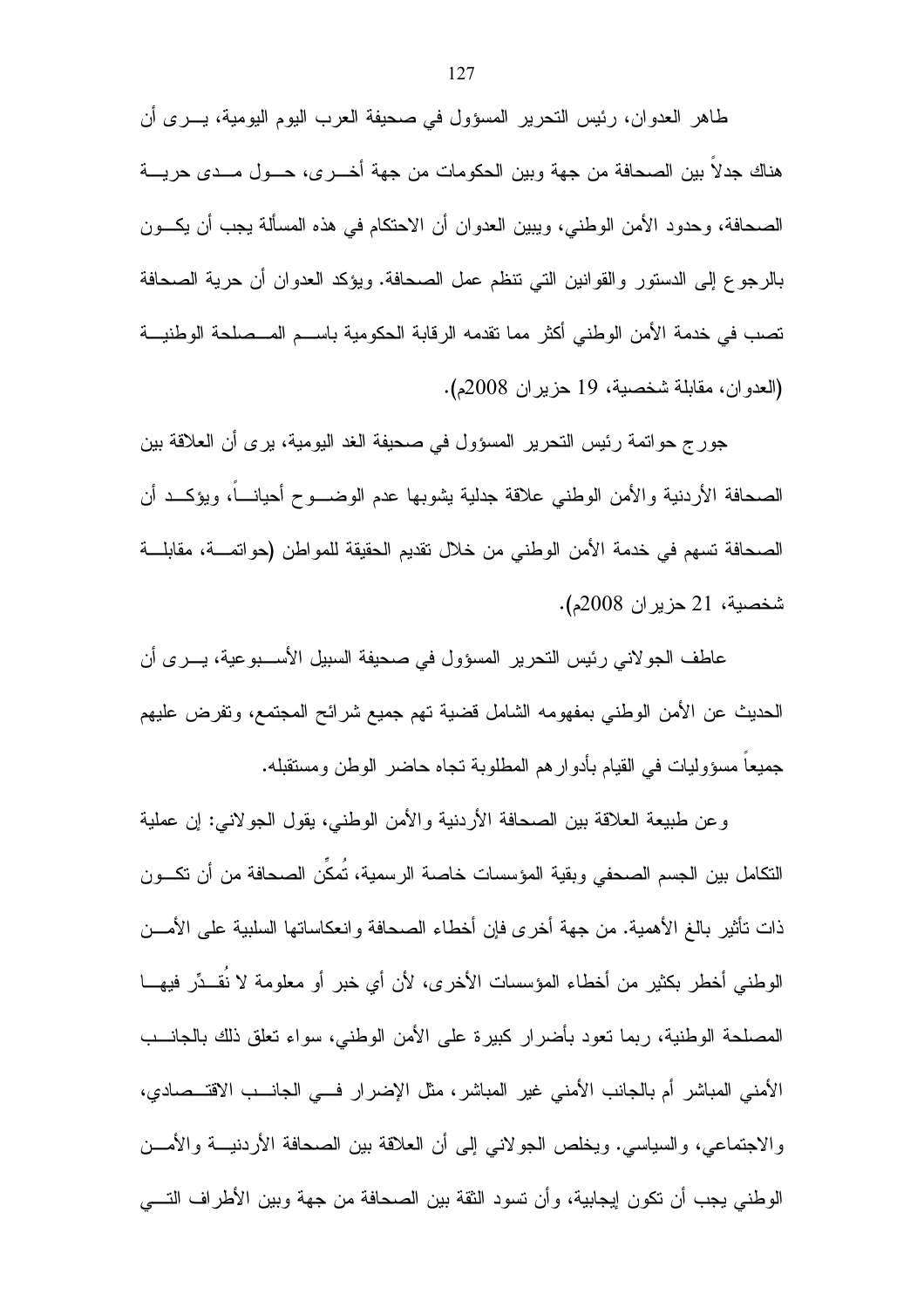تمارس أدواراً مهمة في تحقيق الأمن الوطني من جهة أخرى. ويضيف الجولاني، لا أقول إن العلاقة سلبية بالضرورة، ولكن أعتقد أن هناك الكثير من العمل والنتسيق يجب النوصل إليــــه بين الصحافة والأجهزة التي تعمل على تحقيق الأمن الوطني (الجولاني، مقابلة شخصية، 18 **حزير ان 2008م).** 

جهاد أبو بيدر، رئيس التحرير المسؤول في صحيفة شيحان الأســـبوعية، يـــر ي أن العلاقة بين الصحافة الأردنية والأمن الوطني علاقة إيجابية تحكمها القوانين التي تنظم عمسل الصحافة، وعلى رأسها الدستور الأردني الذي نص على حرية الــصحافة وحريـــة الــــرأي والنعبير ضمن حدود القانون. أما الناظم الرئيسي لعمل الصحافة فيتحدد من خــــلال قــــانون المطبوعات والنشر، وفانون نقابة الصحفيين، والأهم من ذلك الأخلاقيات التي يجب أن يتحلَّى بها الصـحفي، فبدون الأخلاق لا يستطيع أي قانون أن يسيطر ِ على عمل الصـحافة (أبو بيدر ، مقابلة شخصية، 21 حزير ان 2008م).

نظيرة السيد، رئيس النحرير المسؤول في صحيفة الشاهد الأسبوعية، نرى أن علـــي الصحفي أن يتأكد من الخبر والمعلومة قبل نشرها، وهذا من أساسيات العمل الصحفي. وفيما يخص العلاقة بين الصحافة الأردنية والأمن الوطني، تعتقد السيد أن العلاقة إيجابية، ويجــب أن يتم الأخذ بمبدأ الحق الأجدر بالرعاية، بمعنى أن يكون هناك توازن ما بين حق الصحفي في النشر، وحق المواطن في معرفة الحقيقة، وحق الدولة في حماية أمنها الـــوطني مـــن أي اختراق (السيد، مقابلة شخصية، 16 حزير ان 2008م).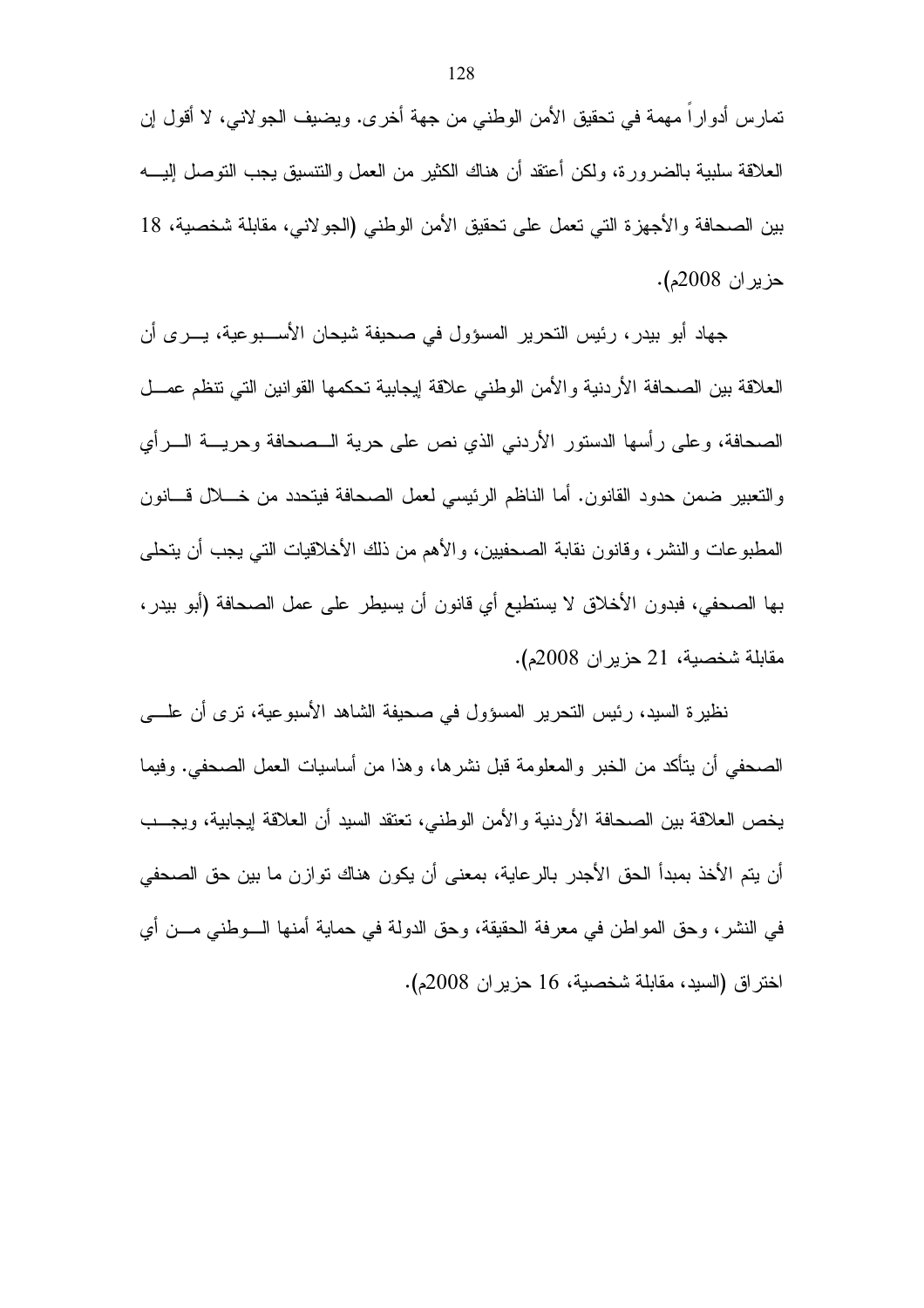رابعاً: النتائج المتعلقة بالسؤال الرابع:" ما الحالات التي تستطيع فيها الصحافة الأردنية أن تطالب مؤسسات الأمن الوطني الأردني أن تعمل في إطار الشفافية والوضوح؟"

للإجابة عن هذا السؤال، قام الباحث بإجراء مقـــابلات مـــع نخبـــة مـــن الخبـــراء والمتخصصين في مجالي الصحافة والأمن الوطني.

أولاً: رأى الخبراء والمتخصصين في الأمن الوطني في العلاقة بسين السصحافة الأردنيسة والأمن الوطني.

العميد الركن أحمد عيد المصاروة، آمر كلية الدفاع الوطني الملكية الأردنية قـــال:إن الدستور الأردنبي يعد الضامن الأهم لحرية الرأى والتعبيـــر (المــــادة 15)، كمــــا أن قــــانون المطبوعات والنشر ، وقانون ضمان حق الحصول على المعلومات، وقانون نقابة الـــصـحفيين الأردنبين، وقانون حماية أسرار ووثائق الدولة، كل هذه القوانين نتظم العلاقة بين الـــصحافة الأردنية والأجهزة التي تعمل على تحقيق وتعزيز الأمن الوطني الأردني(القــوات المــسلحة والأجهزة الأمنية) (المصاروة، مقابلة شخصية، 29 حزيران 2008م).

العميد الركن محمد الرقاد، مدير النوجيه المعنوى في القيادة العامة للقوات المــسلحة الأردنية قال:"يتعامل الإعلام بشكل عام مع المعلومة فما بالك حينما يتعامـــل الإعــــلام مــــع معلومة عسكرية التي قد بؤدي ذكرها أو نتاولها إلى كشف أمور عـــسكرية ويكـــشف ظهـــر القوات المسلحة وقد يلحق ضرراً بمصالحها أو بمصالح الدولة العليا، وبالتسالمي فسإن هسذا الأمرسيؤثر بالتأكيد على الأمن الوطني". وفي مجال الحريات الإعلامية المفتوحــــة تحــــرص القوات المسلحة على عدم حدوث أي انكشاف أمنى من خــــلال نتفيـــذ مهامهــــا وواجباتهـــا وبرامجها بحيث لا يؤثر ذلك على استراتيجية الأمن الوطنبي، ولا يجوز فرض قيـــود علــــي الإعلام والصحافة إلا بالقدر الذي يحفظ الأمن الوطنبي وبموجب الدستور والقانون. ويضيف الرقاد:"إن ما نضمّنه نعريف مفهوم الأمن الوطني يقودنا بسهولة إلى وضوح العلاقـــة بـــين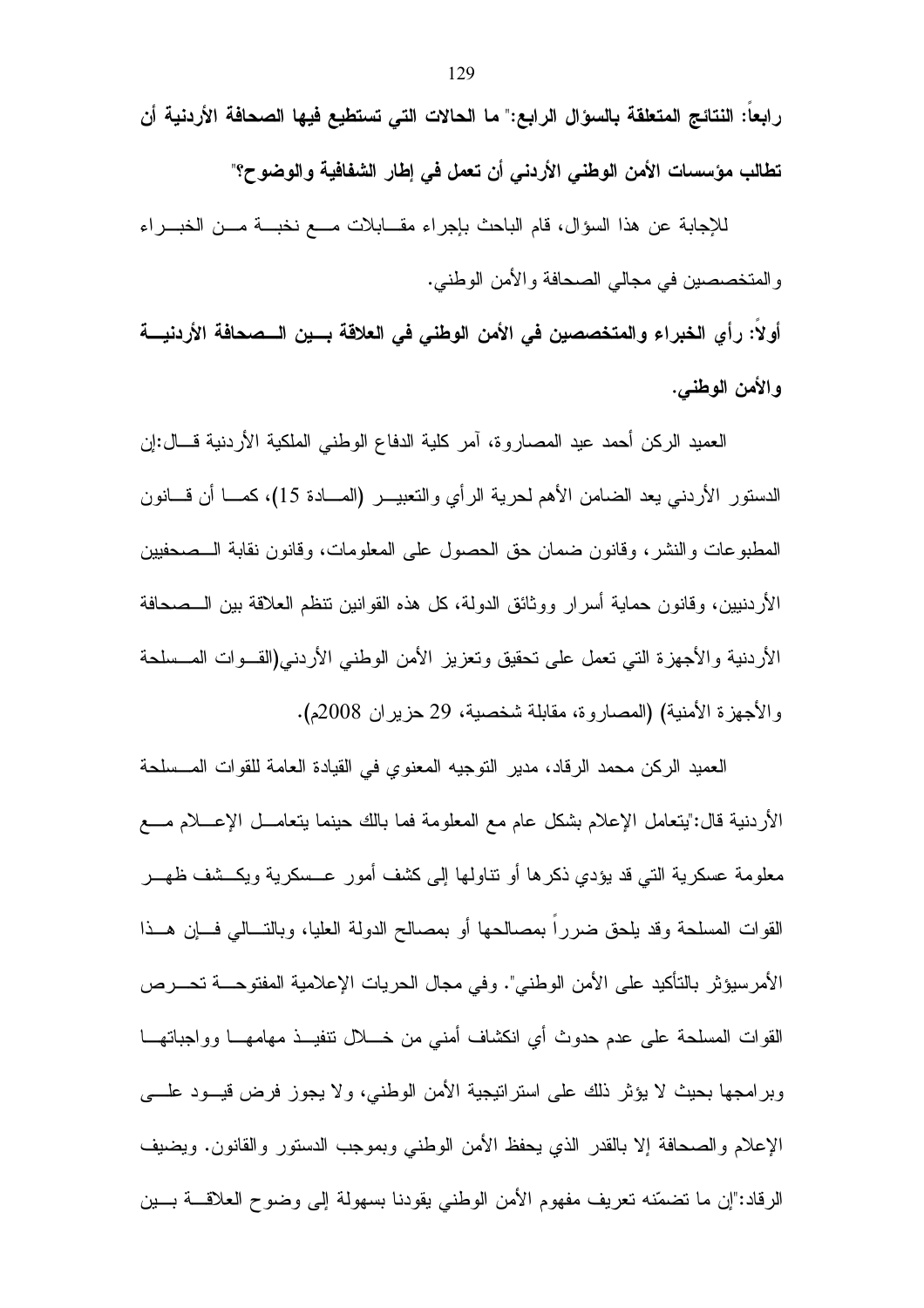الأمن الوطني والإعلام، فالإعلام الذي لا يحافظ على ممتلكات المواطن الأردنــــي، وإرثــــه النقافي، وهويته الدينية والتاريخية ومعتقداته وسيادته وسلامة جغرافية الدولة هو إعـــلام ذو تأثير سلبي على الأمن الوطني. ومن جهة نظري علينا أن لا نعطي معلومة قد يقود تحليلهـــا إلى نتائج تضر بالأمن الوطني " (الرقاد، مقابلة شخصية، 29 حزير ان 2008م).

العقيد فريد الشرع مدير الإعلام والعلاقات العامة في المديرية العامة للدفاع المسدني، قال: "أعتقد أن حماية الوطن ودفع الأخطار عنه مرتكز أساسي للأمن الوطني، بإمكاننا التعبير عن أرائنا وأفكارنا ولكن بالطريقة التبي لا نعرِّض الوطن للخطــــر ولا تــــؤثر علـــــي أمنـــــه واستقراره، وأيضا بما يحقق حرية الصحافة والرأي، ولكن بالشكل الذي لا يؤثر على الأمن الوطني. هنا نبرز أهمية الإعلام العسكري عندما نظهر الأزمات ونتعقد، خاصة عندما يكون هناك حروب، يعمل الإعلام العسكري على نشر الأخبار والمعلومات أو يحجبها لدواع تتعلق بِأمن العمليات العسكرية والأمن الوطنبي بشكل عام (الشرع، مقابلــــة شخـــصية، 17 نَمـــوز  $. (2008$ 

الرائد محمد الخطيب، رئيس المكتب الإعلامي في مديرية الأمن العام، قال:" لم يعـــد المفهوم الكلاسيكي للأمن هو السائد في العصر الحالبي، وإنما ظهر إلى حيز الوجود مفهـــوم جديد للأمن هو الأمن الشامل الذي يعني المحافظة على حدود الدولة وحمايتها، إضافة إلــــي المحافظة على سلامة الوطن واستقراره من الداخل بما يحقق الأمن والطمأنينة للمجتمع فسي شتى مناحي الحياة". بناءً على ذلك يرى الخطيب أن الحاجة تقتضي نتسيق المصلحة المتبادلة بين الصحافة من جهة والقوات المسلحة والأجهزة الأمنية من جهة أخرى، ويتجلى هذا الأمر في محافظة الصحافةعلى استقاء المعلومات من المصدر الأصـــلي فـــي القــوات المــسلحة والأجهزة الأمنية، وأن نتحرى أيضا ما يصل إليها من معلومات من خارج هــذه الأجهـــزة بهدف النأكد ليس إلا بما يحقق حرية الصحافة في الحـــصول علـــي الأخبـــار والمعلومـــات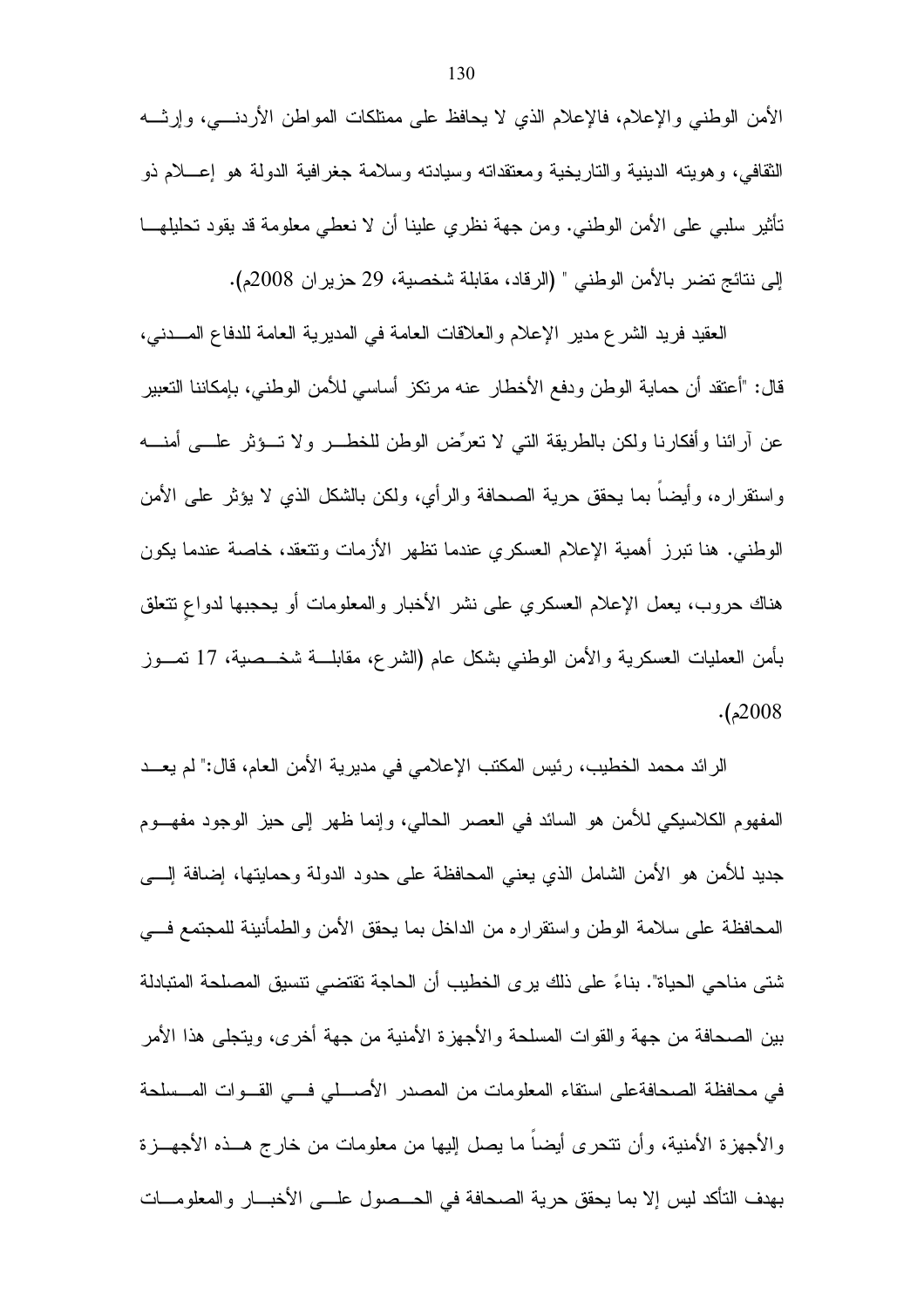ونشرها، لكن هذه الحرية لابد أن نكون مسؤولة، وأن نوظف لخدمة المجتمع والنهوض بـــه ونطويره، وهذا ما نأمله من الصحافة الأردنية (الخطيب، مقابلـــة شخـــصية، 30 حزيــــران  $. (2008$ 

العميد الركن المنقاعد على ذياب، قال: إن سلاح الصحافة هو " الكلمة "، والكلمة إذا تخلقت بالتتسيق مع الأجهزة المختصة تفتح ذراعيها لكل ما هو جديد و لا تخاف من أي شـــئ طالما أنها نعرف حدود دورها: أين نبدأ وأين نتنهى وماذا نقول، بشرط نوافر الموضـــوعية والنزاهة، بما لا يؤثِّر على الأمن الوطني (ذياب، مقابلة شخصية، 21 حزيران 2008م).

ثانياً: رأي الخبراء والمتخصصين في الصحافة في العلاقة بين الـــصحافة الأردنيــــة والأمن الوطنبي.

عبد الوهاب زغيلات، نقيب الصحفيين ورئيس التحرير المسؤول في صحيفة الــــرأي اليومية، يؤكد على إيمانه بالحرية المسؤولة التي تعني حق الجمهور في معرفة الحقيقة، لكن دون نعد على صلاحيات السلطات الثلاث(التنفيذية، والتشريعية، والقضائية). والابتعاد عـــن الفوضي واغتيال الشخصية، وأن الفيصل في أي خلاف بين الصحافة وهذه السلطات أو مــــع مؤسسات الدولة ومؤسسات المجتمع المدنبي والمواطنين هو القضاء وليس أي أســـلوب آخــــر (زغيلات، مقابلة شخصية، 27 حزير ان 2008م).

طاهر العدوان، رئيس النحرير المسؤول في صحيفة العرب اليوم اليومية، يـــرى أن الذي يحكم عمل الصحافة في الأردن هو قانون المطبوعات والنشر فـــي الدرجـــة الأولــــي، والقوانين الأردنية الأخرى التي تتعلق بالصحافة في الدرجة الثانية. قانون المطبوعات والنشر عالج مسألة الأمن الوطني من خلال النأكيد على عدم المساس بالثوابت، كما حـــدد القــــانون الإطار العام لعمل الصحافة الأردنية فيما يتعلق بمفهوم الأمن الوطني. ويضيف العدوان أنسه في حالة الحرب، أو في حالة اندلاع أعمال عنف، تخضع الصحافة في حدود القانون لرقابـــة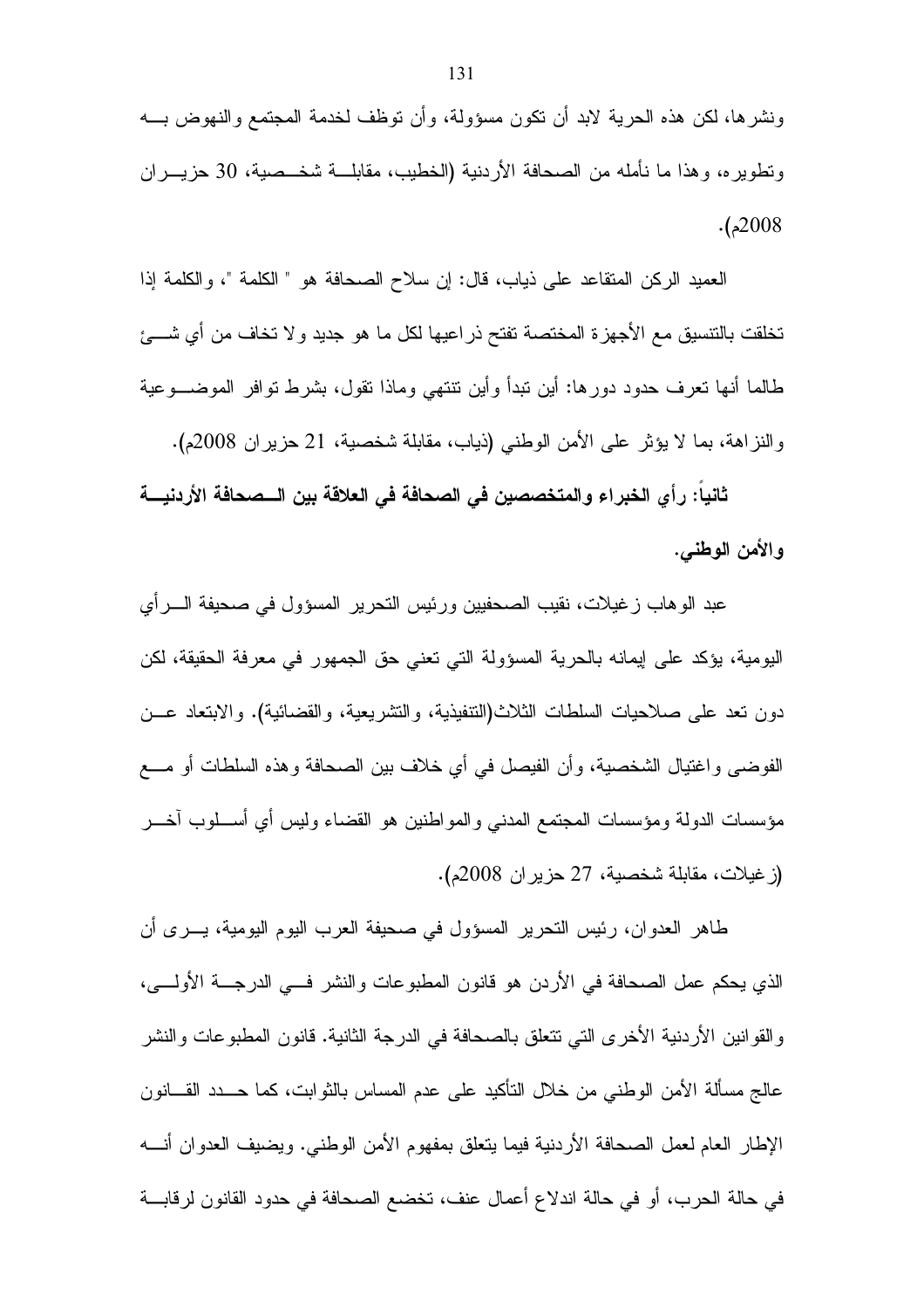القيادة العسكرية ثم تعود الأمور لحالتها الطبيعية بعد انتهاء الحرب أو أعمال العنف (العدوان، مقابلة شخصية، 19 حزير ان 2008م).

جور ج حواتمة رئيس التحرير المسؤول في صحيفة الغد اليومية، يرى أن عملية تقديم الأخبار و المعلومات للمواطن يجب أن تكون متوازنة، بمعنى أن يسعى الصحفى في بحثه عن الأخبار والمعلومات للوصول إلى الحقيقة، وعليه أيضاً أن يضع المصلحة العامة في اعتبار ه قبل نشر الأخبار والمعلومات على صفحات الجريدة (حواتمة، مقابلة شخصية، 21 حزيـــران  $. (2008$ 

عاطف الجولاني رئيس النحرير المسؤول في صحيفة السبيل الأسبوعية، يتفق مـــع المفهوم الشامل للأمن الوطني، ويؤكد أن الصحافة كجزء من الحالة الإعلامية عليها مسؤولية كبير ة في تحقيق الأمن بمفهومه الشامل، ويأتي ذلك من قدرتها على التأثير فـــي الجمــــاهير ، حيث نملك الصحافة أدوات مهمة للنوجيه والنغيير بانجاه ما يحقق الأمن الشامل (الـــسياسي، والاقتصادي، والاجتماعي) (الجولانبي، مقابلة شخصية، 18 حزيران 2008م).

جهاد أبو بيدر ، رئيس التحرير المسؤول في صحيفة شيحان الأسبوعية، يتبنى مقولة" تنتهي حريتك عندما تبدأ حرية الآخرين"، ويؤكد أن الصحافة رسالة وطنية، وأمن الوطن فيها فوق كل اعتبار (أبو بيدر ، مقابلة شخصية، 21 حزير ان 2008م).

نظيرة السيد، رئيس النحرير المسؤول في صحيفة الشاهد الأسبوعية، نرى أن علـــي الصحفي أن يتأكد من الخبر والمعلومة قبل نشرها، وهذا من أساسيات العمل الصحفي. وفي التعامل مع المعلومات التي قد تمس الأمن الوطني يجب الرجوع إلى الجهات المختصة فسي هذا المجال قبل النشر (السيد، مقابلة شخصية، 16 حزير ان 2008م).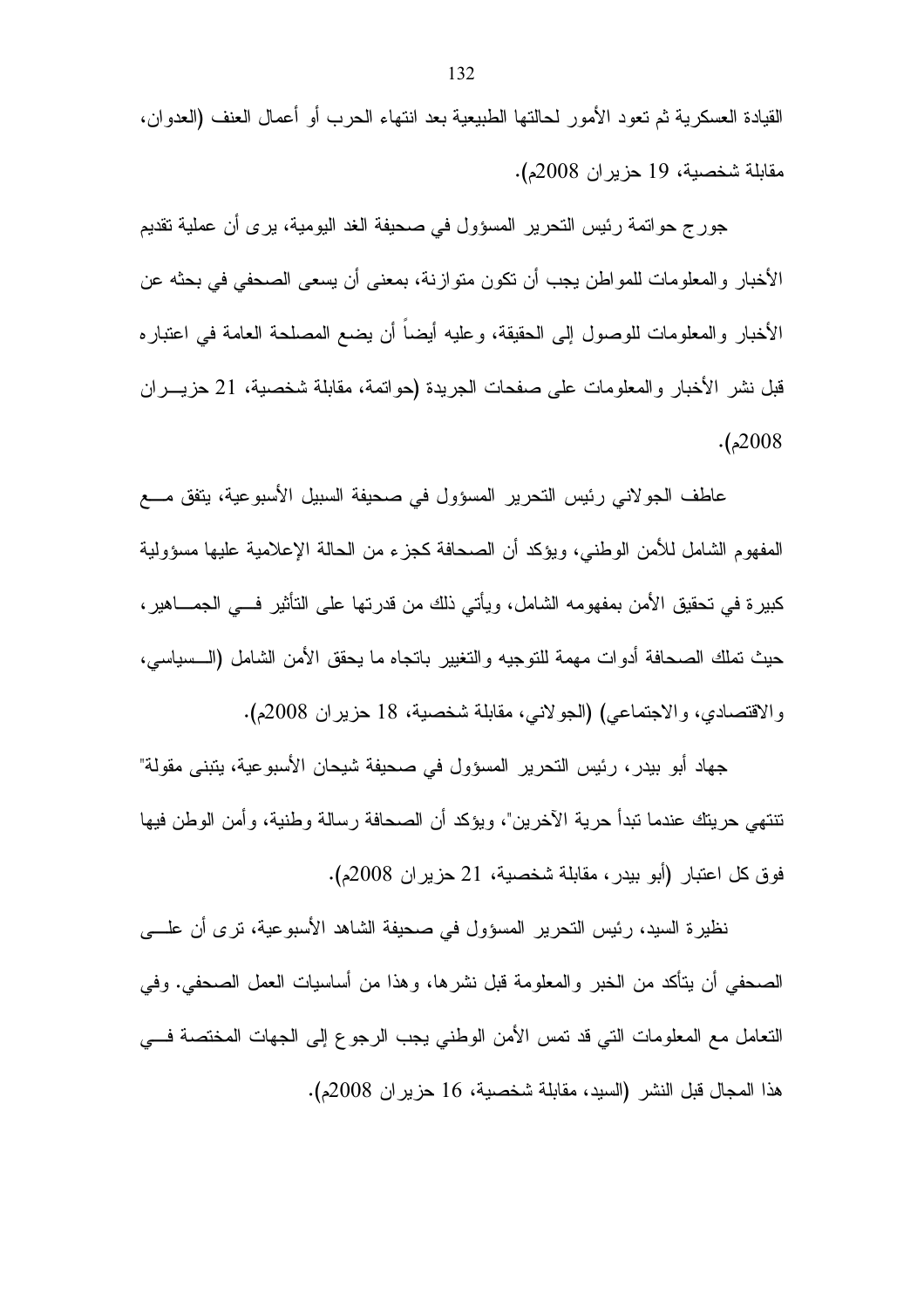#### الفصل السادس

### مناقشة النتائج والتوصيات

أولاً: النتائج

قام الباحث بمناقشة النتائج التي أسفرت عنها الدراسة، وتم تصنيفها وفقاً لأسئلة الدر اسة.

مناقشة النتائج المتعلقة بالسوّال الأول: " ما درجة حرية الصحافة في الأردن؟"  $\cdot$ ,

أظهرت نتائج الدراسة أن الوسط الحسابي لنسبة حرية الـــصحافة فـــي الأردن بلــــغ 48.33% أي أنها تقع ضمن فئة الحرية النسبية (علما أن الحرية النـــسبية تقـــع مــــا بـــين  $. (%66.66 - %33.33)$ 

أجاب9.19% من عينة الدراسة (لا) على السؤال، هل تعرض أي صحفي من مؤسستكم للمنع من مزاولة المهنة؟، وهذه نسبة عالية وندل على مناخ جيد جداً من الحرية الصحفية في مجال مزاولة المهنة.

كما أجاب 93% من عينة الدراسة (لا) على السؤال، هل تعرضت مؤسستكم للإغلاق؟، و هي أيضاً نسبة عالية حسب مقياس الدر اسة في مجال الحريات الصحفية.

أما السؤال، هل تعتقد أن القوانين والأنظمة الخاصة بالإعلام الأردنبي المعمول بها حاليًا تحد من حرية الرأي والتعبير في الصحافة؟ فكانت نسبة الإجابة (لا) 12.3%، وهي نسبة متدنية تدل على أن القوانين والأنظمة نشكل عائقاً في وجه الحريات الصحفية في الأر دن.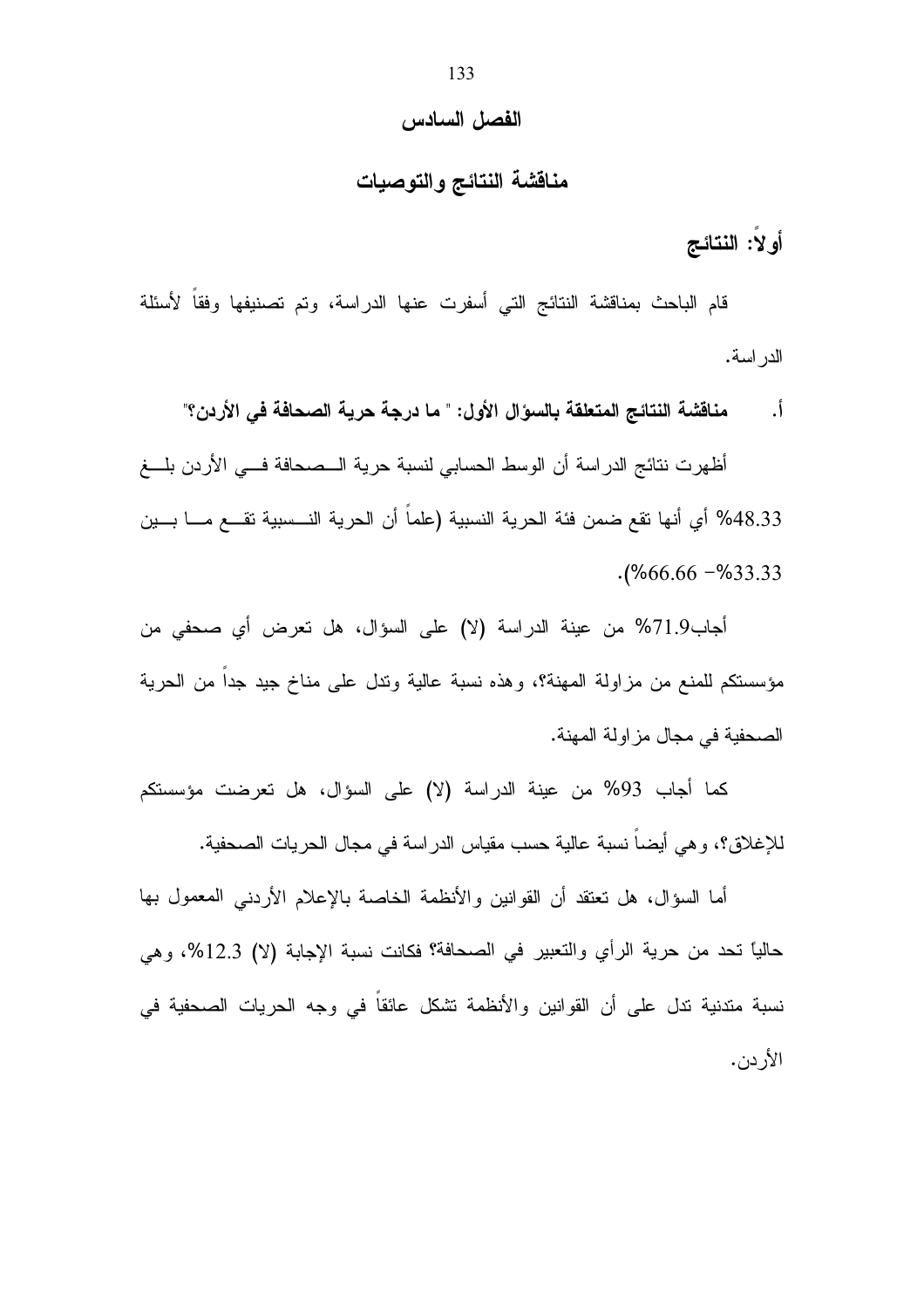مناقشة النتائج المتعلقة بالسوال الثاني:"هل هناك علاقة ارتباطية ذات دلالة  $\overline{\phantom{a}}$  .  $\overline{\phantom{a}}$ إحصائية بين حرية الصحافة ومتغيرات: الجنس، السن، المستوى العلمي، التخصص العلمي، سنوات الخبرة، المسمى الوظيفي؟"

أظهرت نتائج الدراسة أنه لا نوجد فروق ذات دلالة احصائية عند مستوى الدلالة 0.05 عند أسئلة الدراسة النبي نعزى لمنغير الجنس. ويعزو الباحث ذلك إلىي أن ظروف العمل في الصحافة منشابهة بالنسبة للإناث والذكور، كما أن القوانين نطبق على الجميع بنفس الدر جة.

كما أظهرت نتائج الدراسة أنه لا نوجد فروق ذات دلالة إحصائية عند مستوى الدلالة (0.05) عند جميع أسئلة الدراسة التي تعزى لمتغير السن، ما عدا تعرض المؤسسة الصحفية للإغلاق، حيث كانت الفروق لصـالح الفئة العمرية (31– 39 سنة) أولا، ثم جاءت الفئة العمرية(40 – 49 سنة) ثانيا، تلتها الفئة العمرية (50 سنة فأكثر). ويعزو الباحث ذلك إلى أنه كلما نقدم الصحفي في السن ازداد تعرضه لقضايا بنسبة أكبر. أما بالنسبة لتعرُّض المؤسسة الصحفية للرقابة، كانت الفروق لصالح الفئة العمرية 30 سنة فأقل دائما. ويعزو الباحث ذلك إلى أن الفئات العمرية الأصغر تستشعر الرقابة أكثر من الفئات العمرية الأكبر .

وبينت الدراسة أيضاً أنه لا نوجد فروق ذات دلالة إحصائية عند مستوى الدلالة (0.05) عند جميع أسئلة الدراسة التي تعزى لمتغير المستوى التعليمي. ويعزو الباحث ذلك إلىي أن الصحفيين يعملون في ظروف عمل متشابهة، وضمن أسس وقوانين نؤدي بهم إلىي النقيد بسياسة المؤسسات الصحفية التي يعملون فيها.

أظهرت الدراسة أنه لا نوجد فروق ذات دلالة إحصائية عند مستوى الدلالة (0.05) عند جميع أسئلة الدراسة نعز ي لمنغير النخصص العلمي، ما عدا السؤال الذي نص على" هل هناك ندخل في عمل مؤسستكم؟ "، والسؤال الذي نص على "هل تعتقد أن القوانين والأنظمة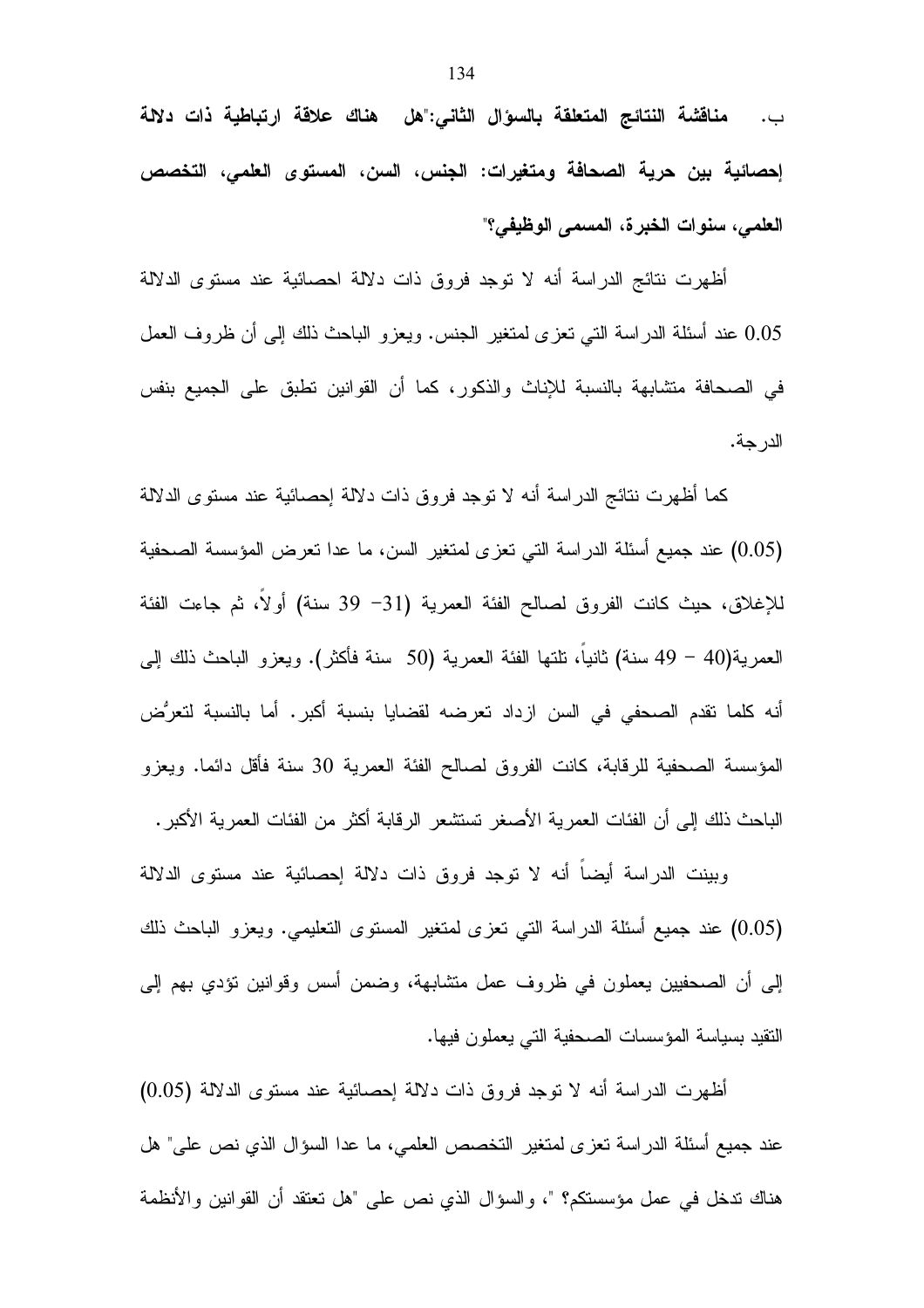الخاصة بالإعلام الأردنـي المعمول بـها حالياً تـحد من حرية الإعلام؟ ". ولم يتمكن الباحث من الحصول على نتائج باستخدام طريقة Tukey للتعرف على الفروق ذات الدلالة الإحصائية بين المنغيرات، والسبب في ذلك أن ( عدد الاجابات لكل تخصص كانت اجابنين أو أقل ونتيجة للعمليات الحسابية التي يقوم بها البرنامج فان القيمة تتلاشى) الفروق بسيطة جدا لدرجة أن البرنامج المستخدم SPSS قام بتجاهلها.

بينت الدر اسة أنه لا توجد فروق ذات دلالة إحصائية بين متغير سنوات الخبر ة وأسئلة الدراسة، ما عدا السؤال الذي نص على "هل تعرضت مؤسستكم للإغلاق؟، حيث كانت الفروق لصـالح الفئة (11–15 سنة) في المرنبة الأولى، تليها الفئة(16 سنة فأكثر). ويعزو الباحث ذلك إلى أن هذه الفئات تمتلك من الخبر ة ما يمكنها من التمييز بين الأسباب التي قد نؤدي إلى الإغلاق.

أظهرت نتائج الدراسة أنه لا توجد فروق ذات دلالة إحصائية بين متغير الصحيفة (يومية، أسبوعية) وأسئلة الدراسة، ماعدا السؤال الذي نص على"هل تعرضت مؤسستكم للإغلاق؟ لصالح الصحف اليومية، ويعزو الباحث إلى أن عدد الصحفيين العاملين في الصـحف اليومية أكبر من عدد الصـحفيين الـعاملين في الصـحف الأسبو عية.

أظهرت نتائج الدراسة أنه لا نوجد فروق ذات دلالة إحصائية بين متغير طبيعة العمل في المؤسسة(رئيس تحرير ، مدير تحرير ، سكرتير تحرير) مع أسئلة الدراسة، ماعدا السؤال الذي نص على"هل تعرضت مؤسستكم لأي شكل من أشكال الرفابة؟"، لصالح مدير التحرير أولا، ورئيس النحرير ثانيا. أما السؤال الذي نص على" هل قدمت للمحاكمة خلال عملك؟"، فجاءت النتائج لصالح مدير التحرير أولاً، وسكرتير التحرير ثانياً.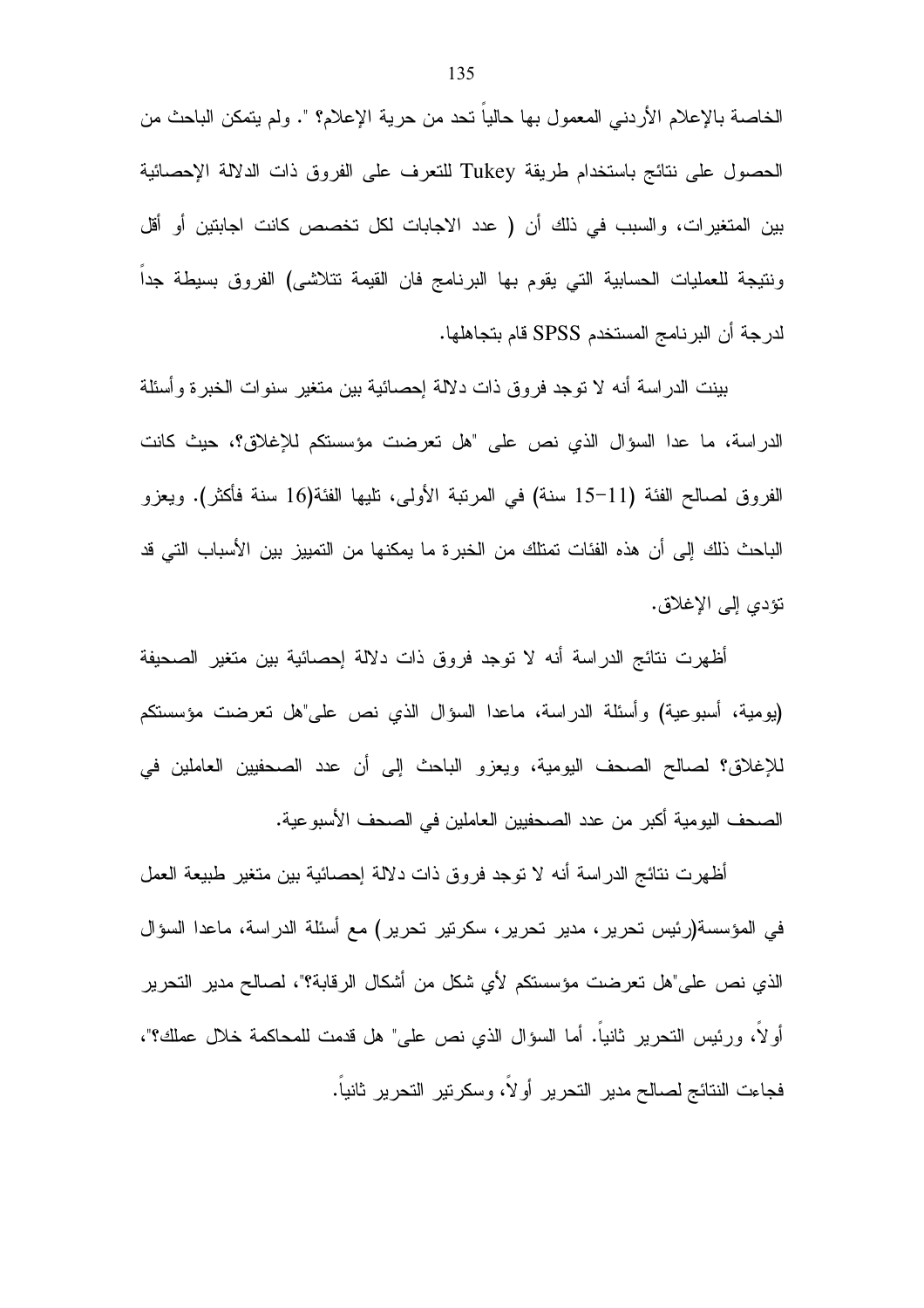جـــ. مناقشة النتائج المتعلقة بـالسوَال الثالث:" ما طبيعة العلاقة بين الصحافة الأر دنية والأمن الوطني من وجهة نظر الصحفيين والمسؤولين في مؤسسات الأمن الوطني (القوات المسلحة والأجهزة الأمنية)؟"

أظهرت نتائج المقابلات مع الخبراء والمتخصصين في موضوع الصحافة الأردنيـــة والأمن الوطني، أن العلاقة بين الصحافة الأردنية والأمن الوطني إيجابية وتعاونية. العميــد الركن أحمد عيد المصاروة، آمر كلية الدفاع الوطني الملكية الأردنية، قـــال: "العلاقـــة بـــين الصحافة الأردنية والأمن الوطني علاقة إيجابية، وعمل الصحافة في جو من الحرية المسؤولة يؤدي إلى تعزيز الأمن الوطني"، كما قال العميد الركن محمد خلف الرقـــاد مـــدير التوجيـــه المعنوى: "أما فيما يتعلَّق في العلاقة ما بين الصحافة الأردنية والأمن الوطني فهـــي علاقـــة متينة وإيجابية تسهم من خلالها الصحافة الأردنية في تعميق مفهوم الأمن الـــشامل ". العقيـــد فريد الشرع مدير الإعلام والعلاقات العامة في المديرية العامة للدفاع المـــدني، قـــال: "أمــــا العلاقة بين الصحافة الأردنية والأمن الوطني فهي علاقة تكاملية تهدف إلى الوصول لكل ما من شأنه أن يعمق ويرسخ الولاء للقيادة الهاشمية والانتماء للأردن والصحافة المسؤولة هـــي التبي نقوم بنشر الأخبار والمعلومات بما يحقق حرية الصحافة والرأى ولكن بالشكل السذى لا يؤثِّر على الأمن الوطني". فالمطلوب هنا صحافة مسؤولة، يشكل الأمن الوطني الأردني فيها، المحور الأساس على اعتبار أنه الركيزة الأساسيـــة في عمليـــة النتميـــة فـــي الأردن علـــي جميـــع الصعـــد، السياسيـــة والاقتصاديـــة والاجتماعيـــة. الرائد محمد الخطيـــب رئـــيس المكتب الإعلامي في مديرية الأمن العام قال:"العلاقة بين الصحافة الأردنية والأمن الوطني، علاقة إيجابية تسهم من خلالها الصحافة في تعميق روح الانتماء للوطن، مـــن خــــلال دعـــم الشعور بالوطنية، وإذكاء مشاعر الانتماء الوطني لدى جمهور الصحافة". أما العميد الــــركن المتقاعد على ذياب، يرى أن الهدف النهائي للأمن الوطني هو حماية النظام الدستوري للدولة،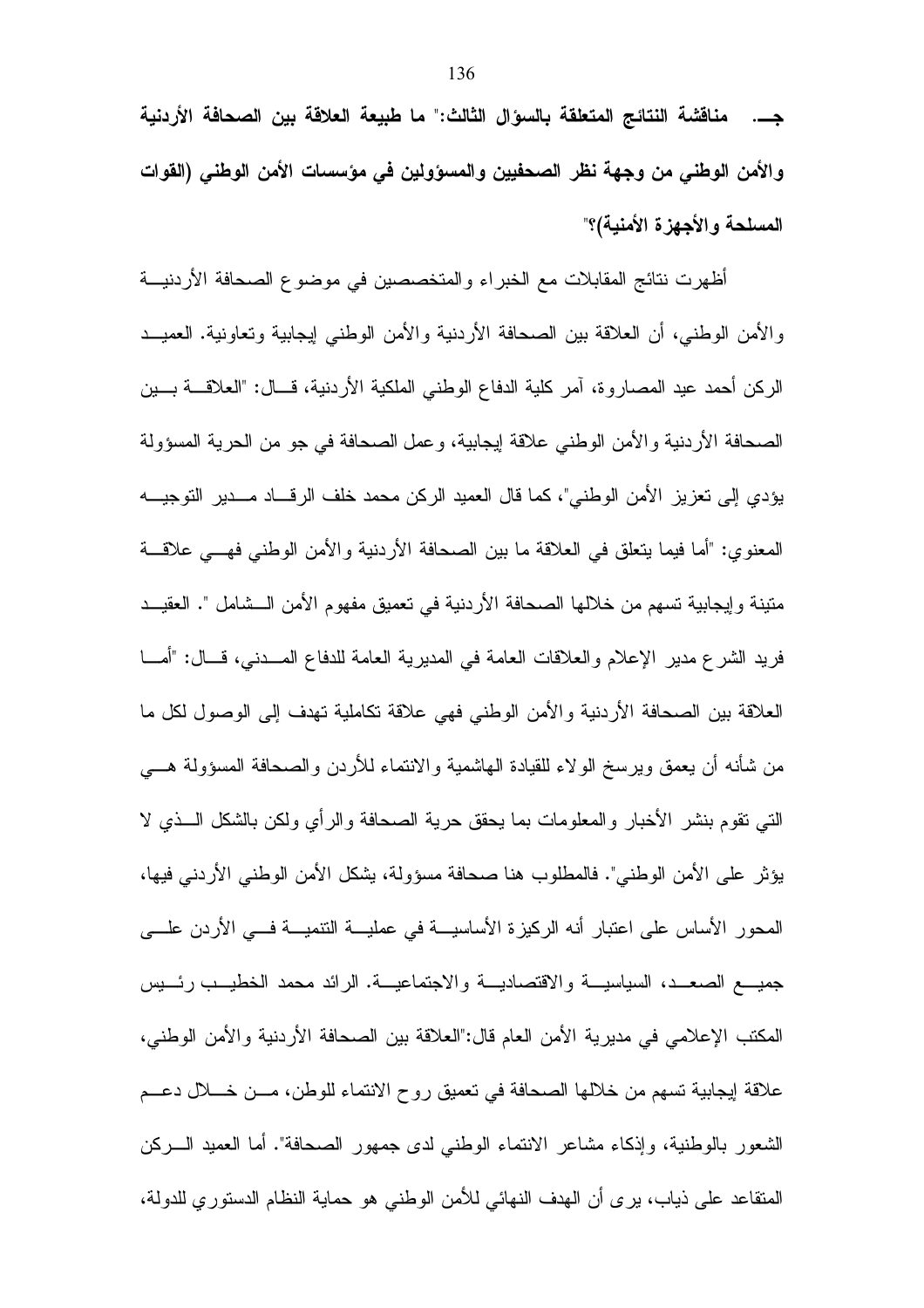وحماية كيانها وازدهار شعبها والحفاظ على مصالح الاردنيسين ضسد التهديسدات الداخلية والخارجية، بما في ذلك المخاطر المحتملة. وهذا بالطبع، ما تسعى إليه الصحافة الأردنيـــة، بشقيها اليومية والأسبوعية.

وفي العلاقة بين الصحافة الأردنية والأمن الوطني، يقول عبــدالوهاب الـــزغيلات، رئيس التحرير السؤول في صحيفة الرأي اليومية: "إن الــصحافة الأردنيـــة هـــي أول مـــن يستجيب لنداءات مواجهة الأخطار التي تهدد الأمن الوطني، من خلال نشر الوعي والتصدي لمن يقف خلف هذه التهديدات، وهذا الأمر أثبتته الأيام والسنوات الماضــــبة، حيـــث كانـــت الصحافة دائماً في خندق الوطن، من أجل حماية الأردن والمحافظة على منجزاته ومكتسباته". طاهر العدوان، رئيس التحرير المسؤول في صحيفة العرب اليوم اليومية، يرى أن هناك جدلا بين الصحافة من جهة وبين الحكومات من جهة أخرى، حول مدى حرية الصحافة، وحـــدود الأمن الوطني، ويبين العدوان أن الاحتكام في هذه المسألة يجب أن يكـــون بــــالرجو ع إلــــي الدستور والقوانين التي تنظم عمل الصحافة. ويؤكد العدوان أن حرية الصحافة تـــصب فـــي خدمة الأمن الوطني أكثر مما نقدمه الرقابة الحكومية باسم المصلحة الوطنية. رئيس التحرير المسؤول في صحيفة الغد اليومية جورج حواتمة، يرى أن العلاقة بين الــصحافة الأردنيـــة والأمن الوطني علاقة جدلية يشوبها عدم الوضوح أحيانا، ويؤكد أن الصحافة تسهم في خدمة الأمن الوطني من خلال نقديم الحقيقة للمواطن. أما رئيس التحرير المسؤول فسي صـــحيفة السبيل الأسبو عية عاطف الجو لانبي فيقول:" إن عملية النكامل بين الجسم السصحفي وبقيسة المؤسسات خاصــة الرسمية، تُمكِّن الصـحافة من أن تكون ذات تأثير بـالـغ الأهمية. مـــن جهـــة أخرى فإن أخطاء الصحافة وانعكاساتها السلببة على الأمن الوطنبي أخطر بكثير من أخطـــاء المؤسسات الأخرى، لأن أي خبرٍ أو معلومة لا نُقدِّر فيها المصلحة الوطنيـــة، ربمــــا تعـــود بأضرار كبيرة على الأمن الوطني، سواء نعلق ذلك بالجانب الأمنـــي المباشـــر أم بالجانـــب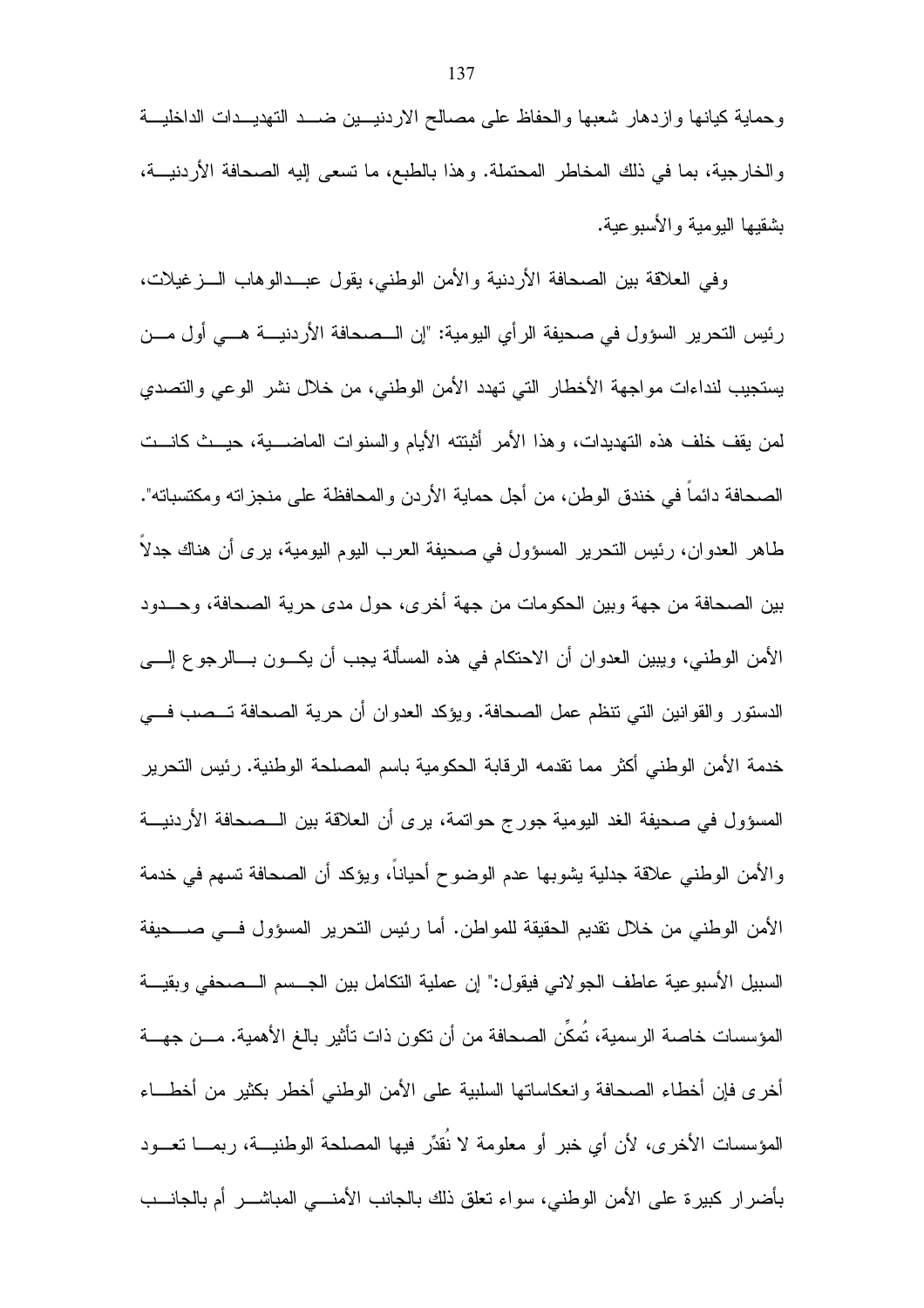الأمني غير المباشر، مثل الإضرار في الجانـــب الاقتـــصـادي، والاجتمـــاعي، والـــسياسي". ويخلص الجولاني إلىي أن العلاقة بين الصحافة الأردنية والأمن السوطني يجسب أن تكسون إيجابية، وأن نسود الثقة بين الصحافة من جهة وبين الأطراف التي نمارس أدوارا مهمة فسي تحقيق الأمن الوطني من جهة أخر ي. رئيس التحرير المسؤول في صحيفة شيحان الأسبو عية جهاد أبو بيدر ،، يرى أن العلاقة بين الصحافة الأردنية والأمن الوطني علاقة إيجابية تحكمها القوانين التي نتظم عمل الصحافة، وعلى رأسها الدستور الأردني الذي نـــص علـــي حريــــة الصحافة وحرية الرأي والنعبير ضمن حدود القانون. والأهم من ذلك الأخلاقيات التبي يجـــب أن يتحلَّى بها الصحفي، فبدون الأخلاق لا يستطيع أي قانون أن يسيطر على عمل الصحافة. رئيس التحرير المسؤول في صحيفة الشاهد الأسبوعية نظيرة السيد، نرى أن العلاقــــة بــــين الصحافة الأردنية والأمن الوطني علاقة إيجابية، ويجب أن يتم الأخذ بمبدأ الحـــق الأجـــدر

بالرعاية، بمعنى أن يكون هناك توازن ما بين حق الصحفى في النشر ، وحق المـــواطن فـــي معرفة الحقيقة، وحق الدولة في حماية أمنها الوطني من أي اختراق.

وير ي الباحث أن حالة الاستقرار في الأمن الوطني نؤدي إلى تعزيز حرية الصحافة، ويوطد نلك العلاقة النزام الصحفيين بأخلاقيات وأداب مهنتهم والنزام الحكومة بإفساح المجال أمام المزيد من حرية الصحافة واستعدادها لقبول النقد والرأى الآخر . كما أن ممارسة حريسة الصحافة من قبل بعض الصحفيين والمؤسسات الصحفية بشكل غير مسؤول وخاصــــة فــــى تجاوزها للحدود الاجتماعية والثقافية التي يتمسك بها المجتمع الأردنبي أدت إلىي إحداث أثـــر سلبي على الأمن الوطنبي بأبعاده السياسية والاقتصادية والاجتماعية، وأثر ذلك أيــضا علــــّ ٍ مصداقية وسمعة الصحافة الأردنية التي عرفت دوما بأنها صحافة ملتزمة بعيدة عن الإثـــارة ونشر النقارير المسيئة للذوق العام. أولت الصحافة الأردنية بمجملها اهتمامـــا بالقـــضايا ذات العلاقة بالأمن الوطنبي وأسهمت في كشف بعض مواطن الفساد والنرهـــل فـــي الحكومــــات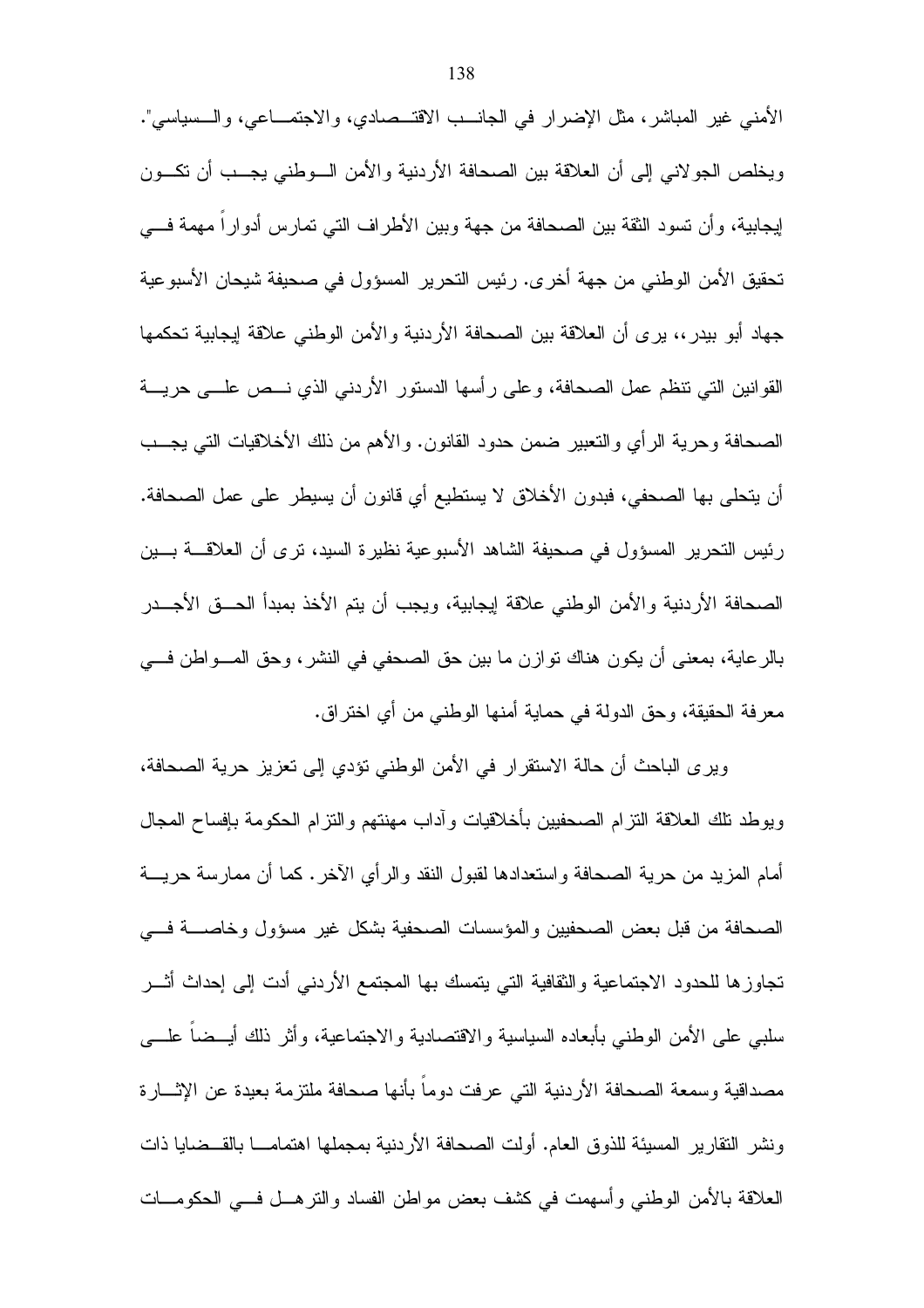المتعاقبة، إلا أن ممارستها لذلك الدور ظل في نطاق ضبق تحكمه مصالحها أحيانا ورقابتهـــا الذاتية أحيانا أخر ي.

مناقشة النتائج المتعلقة بالسؤال الرابع:"ما الحالات التي تستطيع فيها الصحافة د . الأردنية أن تطالب مؤسسات الأمن الوطني الأردني أن تعمل في إطار الشفافية والوضوح؟".

أظهرت نتائج المقابلات مع الخبراء والمتخصصين في موضوع الصحافة الأردنية والأمن الوطني، أن الدستور الأردنبي يعد الضامن الأهم لحرية الرأي والتعبير(المادة 15)، كما أن قانون المطبوعات والنشر، وقانون ضمان حق الحصول على المعلومات، وقانون نقابة الصحفيين الأردنيين، وقانون حماية أسرار ووثائق الدولة، كل هذه القوانين ننظم العلاقة بين الصحافة الأردنية والأجهزة التي تعمل على نحقيق وتعزيز الأمن الوطني الأردنبي.

أكد خبراء الأمن الوطني والصحافة معاً، أنه لا يجوز للصحافة أن تطالب مؤســسات الأمن الوطنبي أن نعمل في إطار الشفافية والوضوح، إلا بالقدر الذي لا يؤثر أو يضر بالأمن الوطني، وأن أمن الوطن ومصلحته فوق أي اعتبار آخر. العميد الركن أحمد عيد المصـاروة، قال: "إن الدستور الأردنبي يعد الضامن الأهم لحرية الرأي والتعبير(المادة 15)، كما أن قانون المطبوعات والنشر، وقانون ضمان حق الحصول على المعلومات، وقانون نقابة الـــصحفيين الأردنبيين، وقانون حماية أسرار ووثائق الدولة، كل هذه القوانين نتظم العلاقة بين الـــصحافة الأردنية والأجهزة التي تعمل على تحقيق وتعزيز الأمن الوطني الأردني(القــوات المــسلحة والأجهزة الأمنية). أما العميد الركن محمد الرقاد، فقال:"يتعامل الإعــــلام بـــشكل عــــام مــــع المعلومة فما بالك حينما يتعامل الإعلام مع معلومة عسكرية التي قد يؤدي ذكرها أو نتاولهـــا إلى كشف أمور عسكرية ويكشف ظهر القوات المسلحة وقد بلحـــق ضــــررا بمـــصـالحها أو بمصـالح الدولـة العليا، وبـالنـّالـي فـإن هذا الأمر سيؤثر بـالنـأكيد علـي الأمن الوطنـي". العقيد فر يـــد الشرع قال: "أعتقد أن حماية الوطن ودفع الأخطار عنه مرتكز أساسبي للأمــن الــوطني،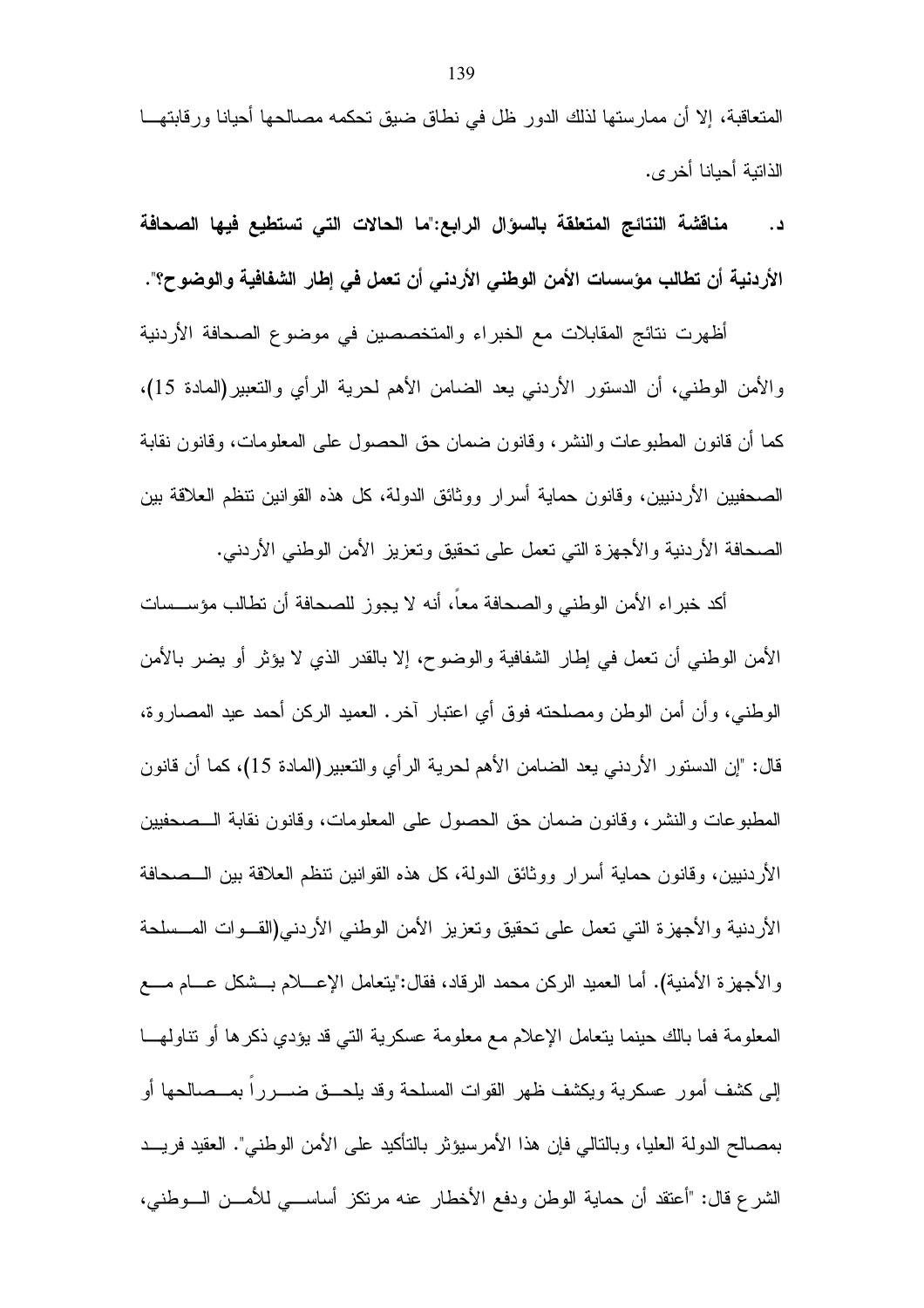بإمكاننا التعبير عن أرائنا وأفكارنا ولكن بالطريقة التي لا تعرِّض الوطن للخطر ولا تسؤثر علَّمي أمنه واستقراره، وأيضا بما يحقق حرية الصحافة والرأي، ولكن بالشكل الذي لا يـــؤثر على الأمن الوطني". الرائد محمد الخطيبقال:" الحاجة تقتضي نتسبق المصلحة المتبادلة بسين الصحافة من جهة والقوات المسلحة والأجهزة الأمنية من جهة أخرى، ويتجلَّى هذا الأمر في محافظة الصحافةعلى استقاء المعلومات من المصدر الأصلي في القوات المسلحة والأجهـــز ة الأمنية، وأن نتحرى أيضاً ما يصل إليها من معلومات من خارج هذه الأجهزة بهدف التأكــد ليس إلا بما يحقق حرية الصحافة في الحصول على الأخبار والمعلومات ونشرها، لكن هــذه الحرية لابد أن نكون مسؤولة، وأن نوظف لخدمة المجتمع والنهوض به ونطويره، وهذا مـــا نأمله من الصحافة الأردنية". العميد الركن المتقاعد على ذياب، قال: "إن ســــلاح الـــصحافة هو الكلمة، و الكلمة إذا تخلقت بالتنسيق مع الأجهز ة المختصة تفتح ذر اعيها لكل ما هو جديــد ولا نخاف من أي شئ طالما أنها نعرف حدود دورها: أين نبدأ وأين نتنهى ومـــاذا نقـــول، بشرط نوافر الموضوعية والنزاهة، بما لا يؤثر على الأمن الوطني".

بِؤكد عبد الوهاب زغيلات على إيمانه بالحرية المسؤولة التي تعني حق الجمهور في معرفة الحقيقة، لكن دون نعد على صلاحيات الــسلطات الـــثلاث(التتفيذيـــة، والتـــشريعية، والقضائية). والابنعاد عن الفوضي واغتيال الشخصية، وأن الفيصل فـــي أي خــــلاف بـــين الصحافة وهذه السلطات أو مع مؤسسات الدولة ومؤسسات المجتمع المدني والمواطنين هــو القضاء وليس أي أسلوب آخر . ويرى طاهر العدوان أن الذي يحكم عمل الصحافة في الأردن هو قانون المطبوعات والنشر في الدرجة الأولى، والقوانين الأردنية الأخرى التسى نتعلَّــق بالصحافة في الدرجة الثانية. قانون المطبوعات والنشر عالج مسألة الأمن الوطنبي من خلال التأكيد على عدم المساس بالثوابت، كما حدد القانون الإطار العام لعمل الصحافة الأردنية فيما يتعلَّق بمفهوم الأمن الوطني. ويضيف العدوان أنه في حالة الحرب، أو في حالة اندلاع أعمال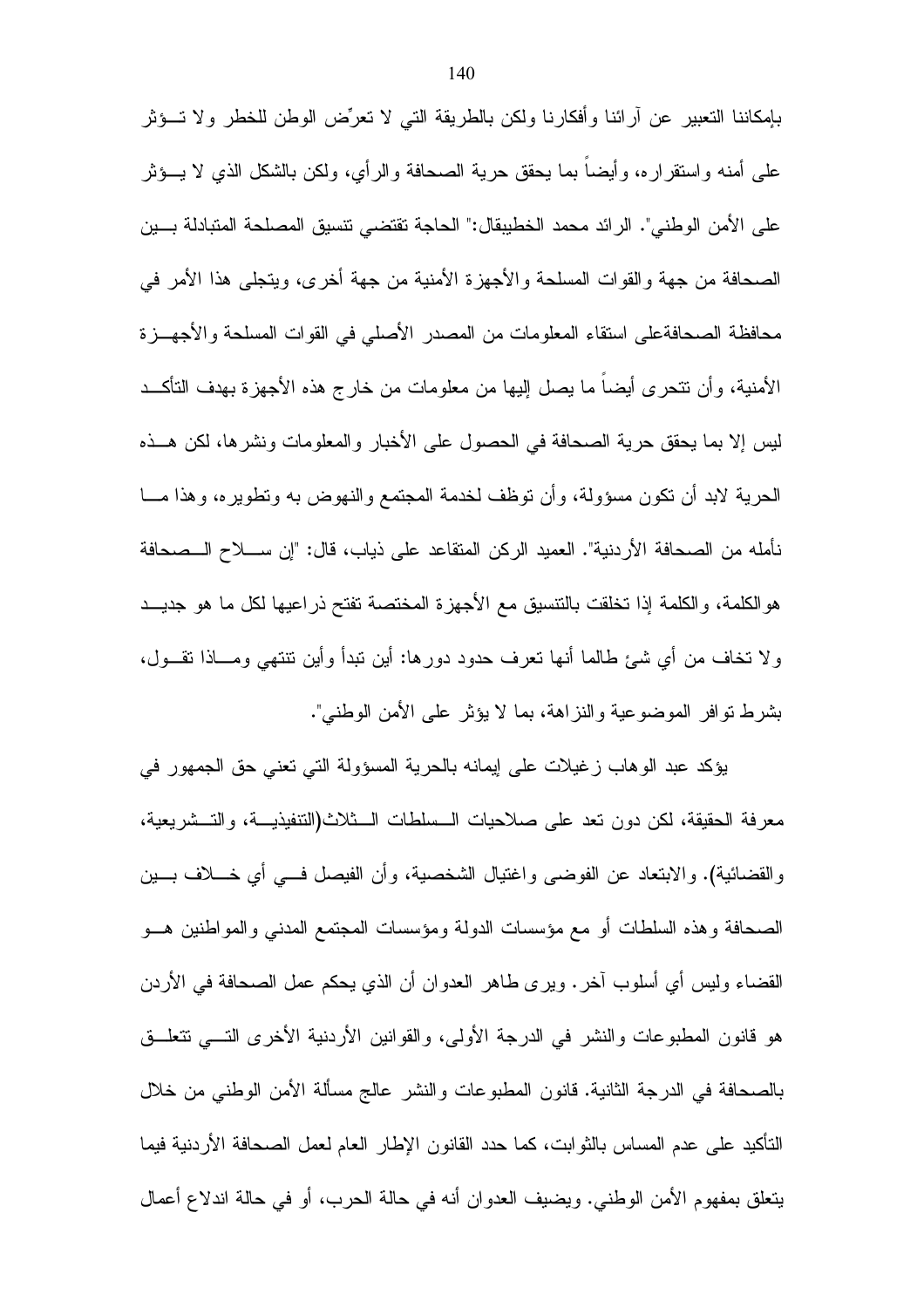عنف، تخضع الصحافة في حدود القانون لرقابة القيادة العسكرية ثم تعسود الأمسور لحالتهـــا الطبيعية بعد انتهاء الحرب أو أعمال العنف. كما يرى جورج حواتمة أن عملية تقديم الأخبار والمعلومات للمواطن يجب أن تكون متوازنة، بمعنى أن يسعى الصحفي في بحثه عن الأخبار و المعلومات للوصول إلى الحقيقة، وعليه أيضا أن يضع المصلحة العامة في اعتبار ه قبل نشر الأخبار والمعلومات على صفحات الجريدة. ويتفق عاطف الجولاني مع المفهوم الشامل للأمن الوطني، ويؤكد أن الصحافة كجزء من الحالة الإعلامية عليها مسؤولية كبيرة فـــى تحقيــق الأمن بمفهومه الشامل، ويأتي ذلك من قدرتها على التأثير في الجماهير، حيث تملك الصحافة أدوات مهمة للنوجيه والتغيير باتجاه ما يحقق الأمن الشامل. ويتبنى جهاد أبو بيـــدر مقولــــة" نتنهي حرينك عندما نبدأ حرية الأخرين"، ويؤكد أن الصحافة رسالة وطنية، وأمن الوطن فيها فوق كل اعتبار . وترى نظير ة السيد أن على الصحفي أن يتأكد من الخبر و المعلومــــة قبـــل نشرها، وهذا من أساسيات العمل الصحفي. وفي النعامل مع المعلومات التبي قد نمس الأمــــن الوطني يجب الرجوع إلى الجهات المختصة في هذا المجال قبل النشر .

مما سبق يرى الباحث:

أن العلاقة بين الصحافة الأردنية والأمن الوطنبي إيجابية ونعاونية، ركَّزتُ على هموم المواطنين وغَطَّتْ أخبارَ الفساد, وعلى الرغم من أن النتثىريعات والقوانين الصحافية ضَمَنت حريةُ الصحافة؛ إلا أن الصحافة الأردنية لم تستفد من أجواء الحرية بالكامل كي تقدم صحافة حرة ومسؤولة لخدْمَة المصالح الوطنية, والسبب في ذلك أن هيئات التحرير في الصحافة الأردنية فرضت على نفسها رقابة ذاتية فيما يتعلق بالأمن الوطني.

أن التشريعات والقوانين الصحفية ضَمَنت حريةَ الصحافة, إلا أن الصحافة الأردنية لم  $\overline{\phantom{0}}$ تستفد من أجواء الحرية بالكامل كي نقدم صحافة حرة ومسؤولة لخدْمَة المصالح الوطنية,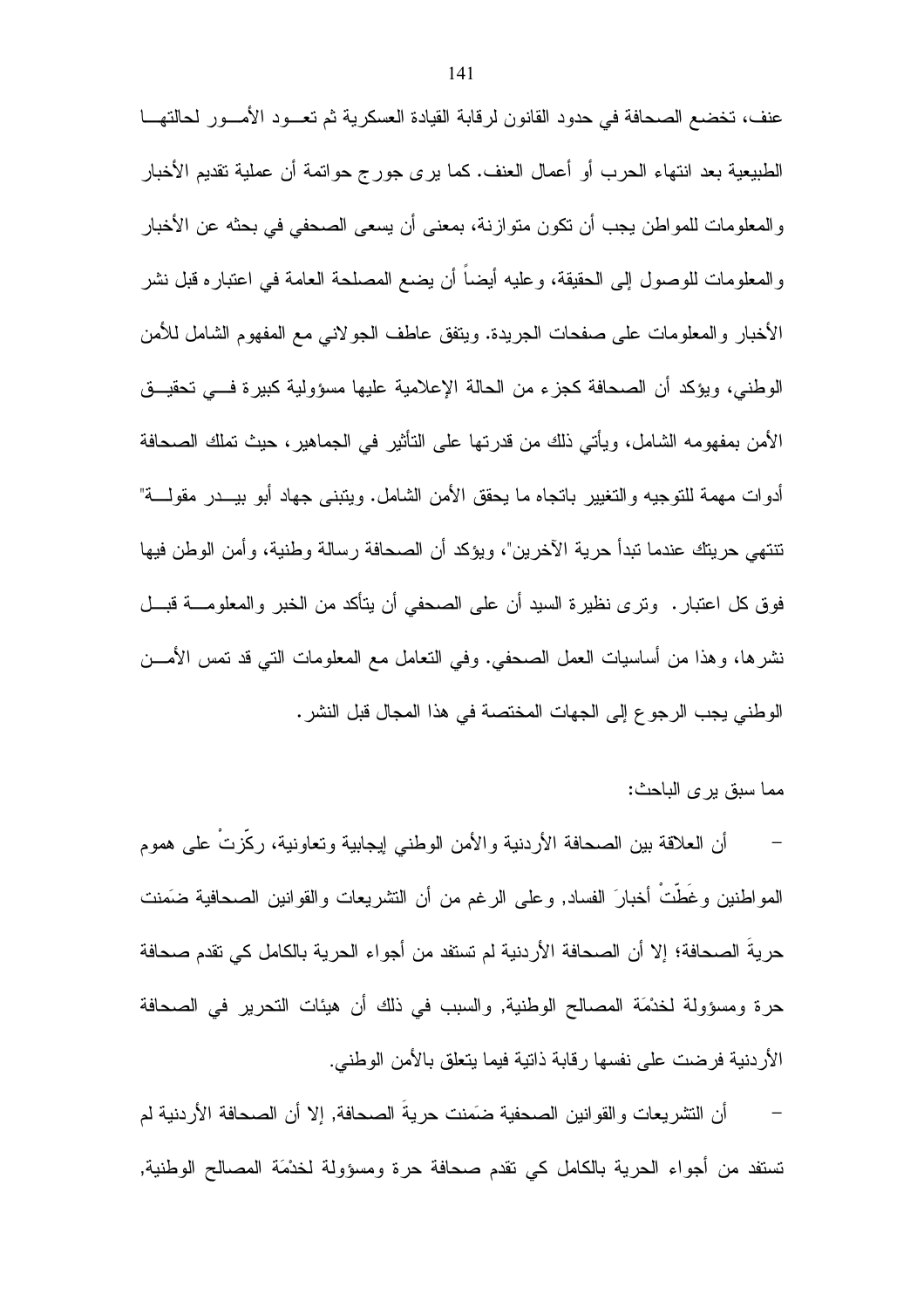والسبب في ذلك أن هيئات التحرير في الصحافة الأردنية فرضت على نفسها رقابة ذاتية فيما يتعلق بالأمن الوطنبي.

أن القاعدة التي يؤكدها الدستور الأردنبي هي حرية الرأي وضمان وسائل التعبير عنه. أما القيود التي وضعت في هذا المجال، فتدخل ضمن حالات خاصة وفي حدود معينة، أي ضمن الاستثناء وليس القاعدة (في حالة الاحكام العرفية وقانون الطواريء) حيث جعل الدستور الأردني الرقابة على الصحافة رقابةً محددة ضمن ما يتعلق بالسلامة العامة والدفاع الوطني، فجاء نص الفقرة الرابعة من المادة (15) على أنه " يجوز في حالة إعلان الأحكام العرفية أو الطواريء أن يفرض القانون على الصحف والنشرات رقابة محددة في الأمور التي نتصل بالسلامة العامة وأغراض الدفاع الوطني" (الدستور الأردني،1952م).

الميثاق الوطني الأردني يؤكد أيضاً ما نص عليه الدستور الأردني من ضمان حرية الرأي والنعبير حيث جاء فيه :"نعتبر حرية الفكر والرأي والنعبير والاطلاع حقا للمواطنيين، كما هي حق للصحافة وغيرها من وسائل الإعلام والانصال الوطنية، وهي حرية ضمنها الدستور ولا يجوز الانتقاص منها أو انتهاكها" (الميثاق الوطنبي الأردنبي،1991م). واستطاع قانون المطبوعات والنشر رقم 8 لسنة 1998م وتعديلاته أن ينهى الرقابة المباشرة للحكومة على المطبوعات الصحفية، بحبث أصبحت هذه الرقابة ذاتبة، ولم بعد بإمكان الجهات المسؤولة إغلاق الصحف أو معاقبة الصحفيين بسبب نشر موضوع معين، وكل ما يمكنها عمله هو رفع ما تعتبر ه مخالفة إلى القضاء للنظر فيه.

مهما حاولت النشريعات والأنظمة أن نكون ضابطة لحرية الصحافة أو داعمة لها، فإن النتظيم الأقوى يبقى ضمير الصحفى نفسه، وإدراكه لأهمية عمله في خدمة مصالح وطنه، ويبقى تقدير كيفية موائمته لحريته ومهنيته المسؤولة مرهون بمدى انتمائه لوطنه و حر صبه علي دعم استقر ار ه و أمنه.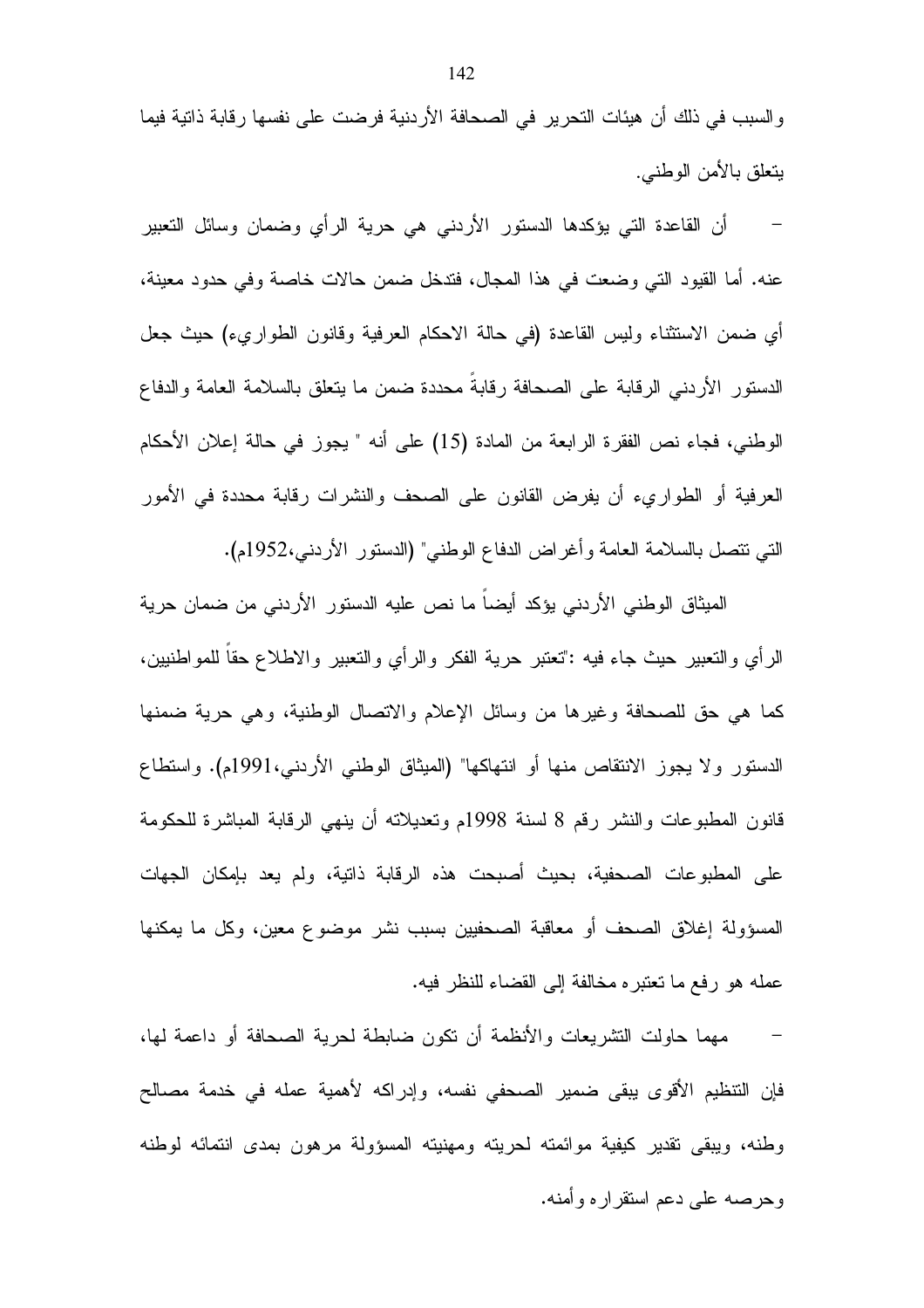## ثانياً: التوصيات

الاستمرار في برامج الإصلاح السياسي الداعية إلى التعددية بما يضمن نوفير السبل  $-1$ الرامية إلى إصدار المزيد من الصحف لنكون منبراً لحرية الرأي والنعبيـــر ونُعـــدد أبـــواب الحوار الوطني.

2– الاستمرار في خطط التدريب الرامية إلى رفع كفاءة المصحفيين فـي المؤسـسات الصحفية، ودعم ذلك من خلال عقد دورات ندريبية بفنون النحرير الــصحفى مـــن ناحيــــة وبالأبعاد المعرفية في مجالات أخلاقيات المهنة والجوانب القانونية من ناحية أخرى. كـــذلك العمل على ندريب العاملين في مؤسسات الأمن الوطني على كيفية التعامل مع الصحفيين. 3- وضع خطة عمل إعلامية نقوم بها مديرية التوجيه المعنوي فسي القـوات المــسلحة الأردنية بهدف رفع مستوى المعرفة لدى الصحفيين فيما يتعلق بقضايا الأمن الوطني وكيفية التعامل معها اعلامبا.

4– الأخذ بعين الاعتبار ما نتقدم به نقابة الصحفيين الأردنيين من آر اء وتوصيات عنـــد تعديل القوانين المتعلقة بالمطبو عات والنشر والعودة إليها قبل رفع أي قضية تتعلق بالصحفيين و المؤسسات الصحفية.

وضع نعريف واضح ومحدد لمفهوم الأمن الوطنبي ونحديد القضايا التبي نعتبر مخلسة  $-5$ به وذلك في كافة التشريعات المتعلقة بحرية التعبير عن الرأي وحرية الصحافة والمطبوعات و النشر .

وضع إستراتيجية لكيفية الانتقال من حالة السلم إلى حالة الحرب في مجــال العمــل  $\hphantom{a}$ الصحفي يكون هدفها الأساسي المحافظة على الأمن الوطني والحيلولة دون المساس به فسي وفت الحرب نحت أي ذريعة كانت نتضمن ما يلي :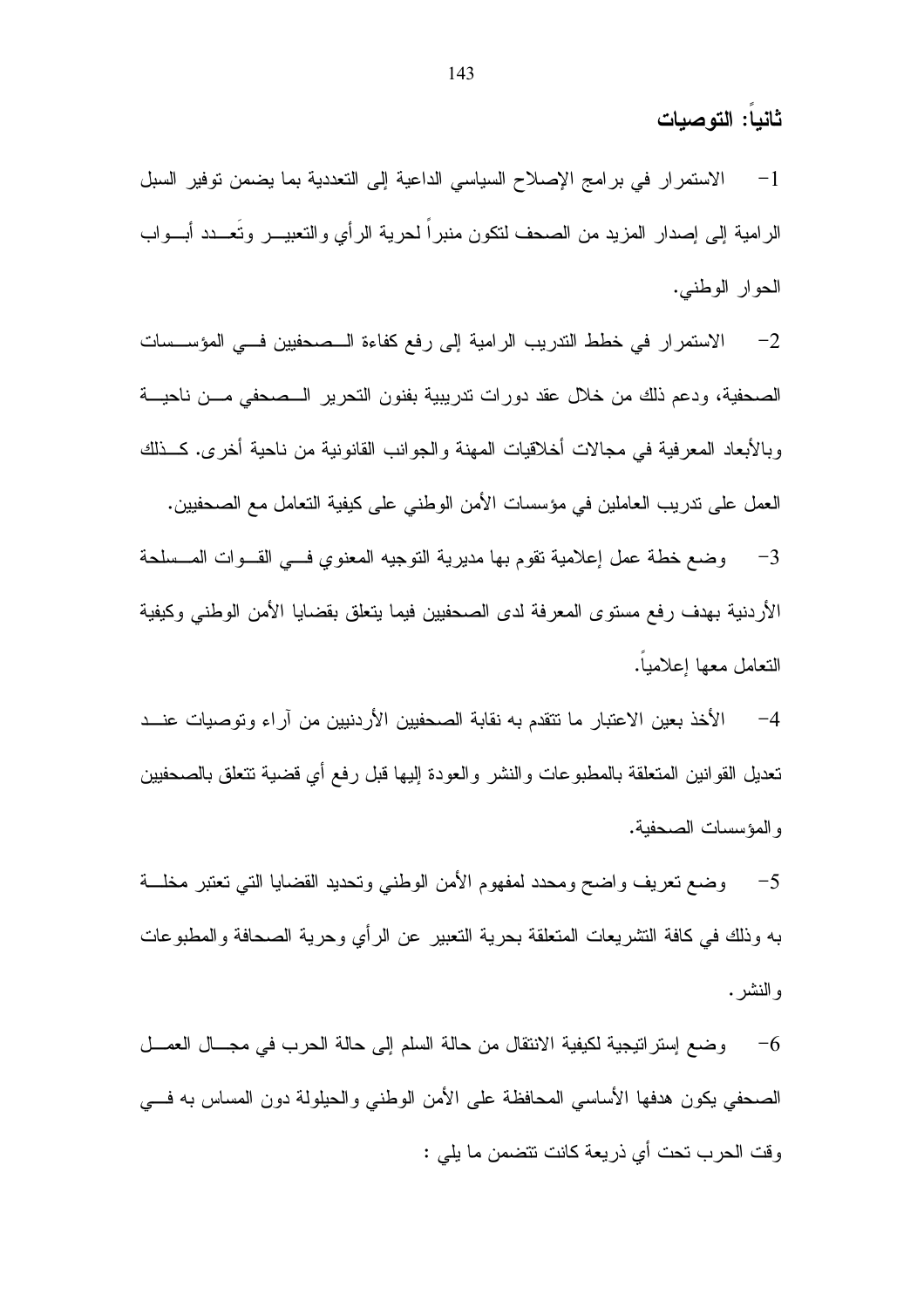مكاتب احتياطية لها تمكنها من إبقاء عملها في حالة تعرض مبانيهـــا الرئيـــسية لأي خطر أو هجوم.

جـــ. العمل على عقد دورات تدريبية للصحفيين بهدف تدريبيهم على كيفية التعامل مع حالة الحرب عند كتابة نقاريرهم وبما يخدم أمن الوطن واستقراره.

الإبقاء على تعزيز حرية الصحافة شرط عدم إخلالها بالأمن الوطني وخاصة  $\overline{\phantom{a}}$ في الظر وف الاستثنائية والبدء بعقد دورات توعوية للصحفيين في كافة المؤسسات الصحفية تركز على أهمية تفضيل المصالح الوطنية على أي مــصلحة شخــصية أو مهنية وخاصة في ظروف الحرب.

هــ. الاستفادة من خبرات كلية الدفاع الوطني الملكية الأردنية وباقى المؤســسات المعنية بالدراسات الدفاعية من أجل وضع خطة إعلامية تسهل عملية الانتقـــال مـــن حالة السلم إلى حالة الحرب من أجل ضمان قيام الصحافة بواجبهــا دون المــساس بـالأمن الوطنـي الذي يأتـي فـي أولـي سلم أولويات الوطن وخاصـة فـي الظروف الطـارئة أو الاستثنائية.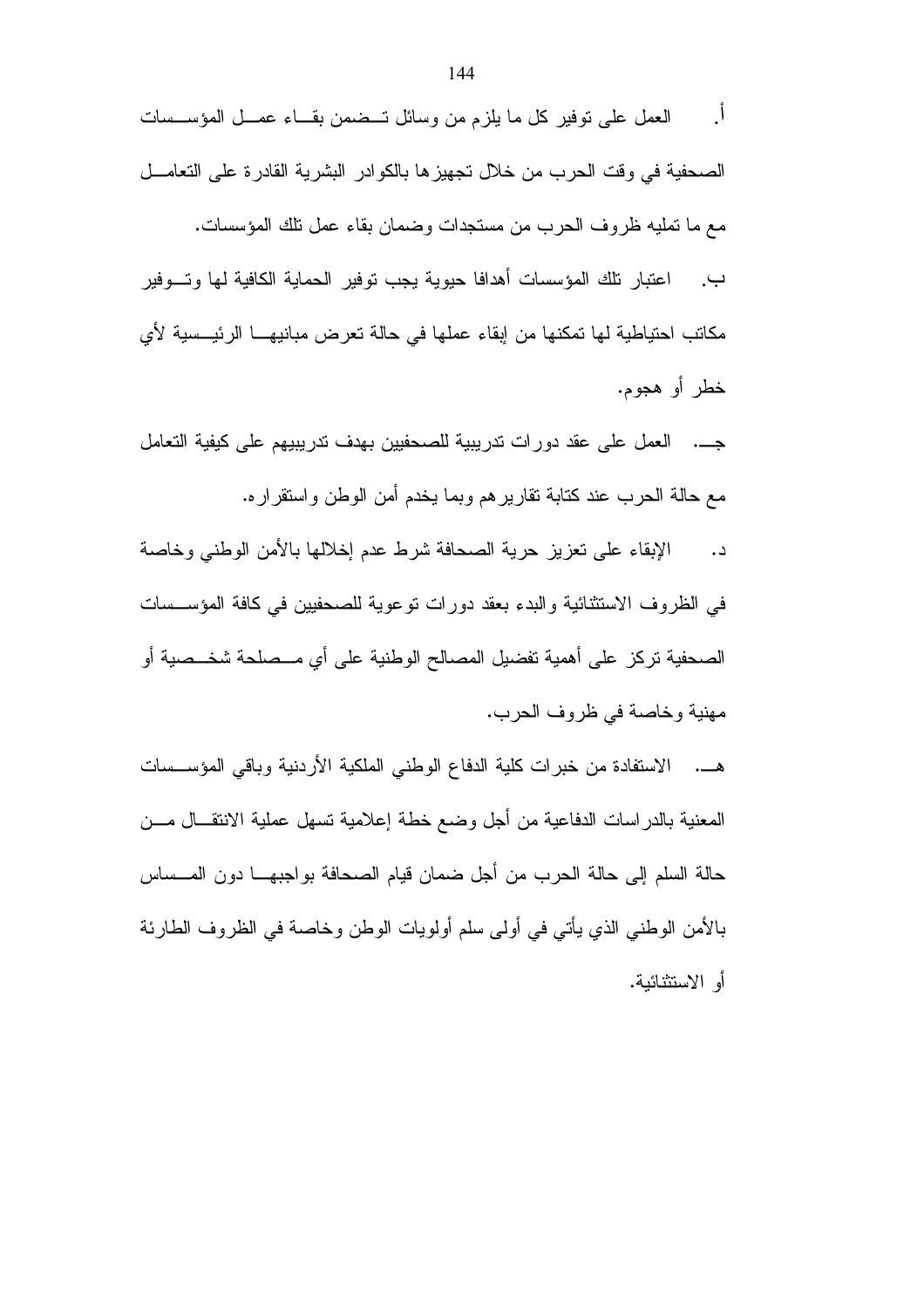القرآن الكريم. إبراهيم، جمال أحمد، وأخرون، (2007م). الأمن السوطني والتنميــة الـــشاملة، سلسلة الأجندة الوطنية، عمّان. أبو أصبع، صالح، (2006م). الاتصال والإعلام في المجتمعات المعاصرة، عمان، دار مجدلاوي للنشر والنوزيع. بدر ، أحمد، (1982م). الاتصال بالجماهير بسين الإعسلام والدعايسة والتنميسة، الكوبت، وكالة المطبو عات. أبو عرجــــة، نيــــسير ، (2000م). دراســــات فــــى الــــصحافة والإعــــلام، عمــــان، دار مجدلاوي للنشر والنوزيع. بدوي، أحمد زكي، (1985م). **معجم مصطلحات الإعلام**،، القـــاهرة، دار الكتـــاب المصرى، وبيروت دار الكتاب اللبناني. البرعي، نجاد، وآخرون، (2008م). القول الفصل: دراسة في اتجاهات القــضاء **الأردني في قضايا المطبوعات والنشر ،** عمان، مطابع الدستور التجارية. الحلو ، ماجد راغب، (2006م). **حرية الإعـــلام والقـــانون**، الاســـكندرية، منــشأة المعار ف. حمادة، بسيوني، (1993م). **دور وسائل الإتصال في صنع القـــرارات**، بيـــروت،

سلسلة مركز در اسات الوحدة العربية.

المصادر والمراجع العربية: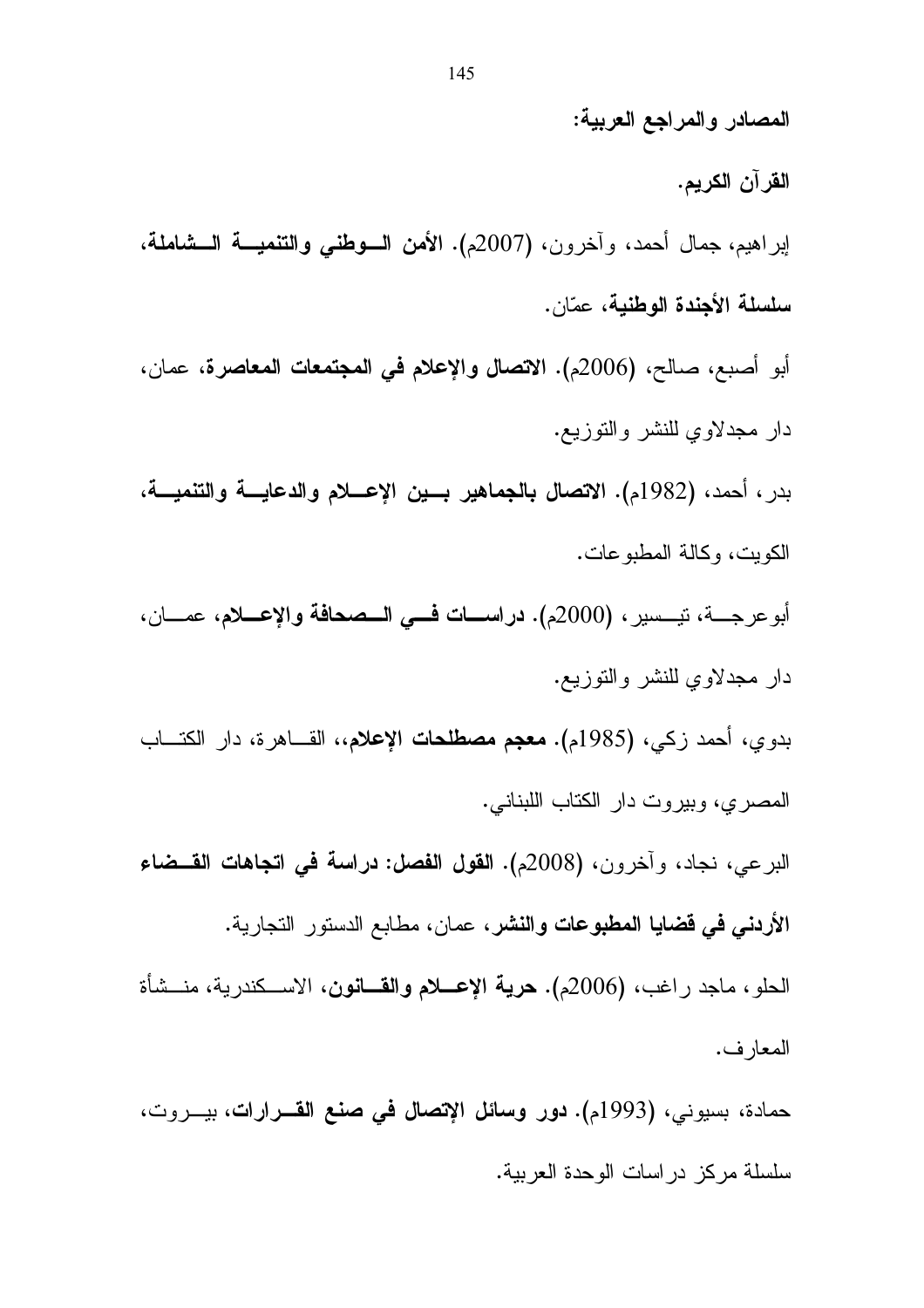| حموري، محمد، (2005م). بحث بعنوان" من الحقوق والحريات الدستورية تبــدأ                        |
|----------------------------------------------------------------------------------------------|
| الخطوة الأولى في الإصلاح والتطوير"، عمان، مجلة نقابة المحـــامين الأردنيـــين،               |
| عدد(12) كانون أول.                                                                           |
| حياري، عادل، (1972م). ا <b>لقانون الدستوري والنظام الدستوري الاردني</b> ، عمان،              |
| مطابع غانم عبده.                                                                             |
| خريسات، صلاح، (2000م). قوانين وأنظمة الإعلام والثقافة الأردنيـــة، عمــــان،                 |
| دار زهران للنشر.                                                                             |
| خليل، عادل عبد الغفار، (2003م). الإعلام والرأي العام، الطبعة الأولى، بيروت،                  |
| الحمراء، مركز دراسات الوحدة العربية.                                                         |
| خليل، عبدالله، (2000م). موسوعة تشريعات الصحافة العربية وحريسة التعبيـــر،                    |
| القاهرة : مركز القاهرة لدراسات حقوق الإنسان.                                                 |
| خوري، طارق، (2004م). أخلاقيات الــصحافة، النظريـــة والواقـــع، الدســـاتير                  |
| ومواثيق الشرف في خمسين دولة، عمان، الطبعة الأولى.                                            |
| دائرة المطبوعات والنشر، (1998م). <b>سبعون عاما من العطـــاء</b> ، أفحــاق إ <b>داريــــة</b> |
| وثقافية.                                                                                     |
| رشتي، جيهان، (1978م). الأ <b>سس العلمية لنظريات الإعلام</b> ، القاهرة، دار الفكـــر          |

العربي، الطبعة الثانية.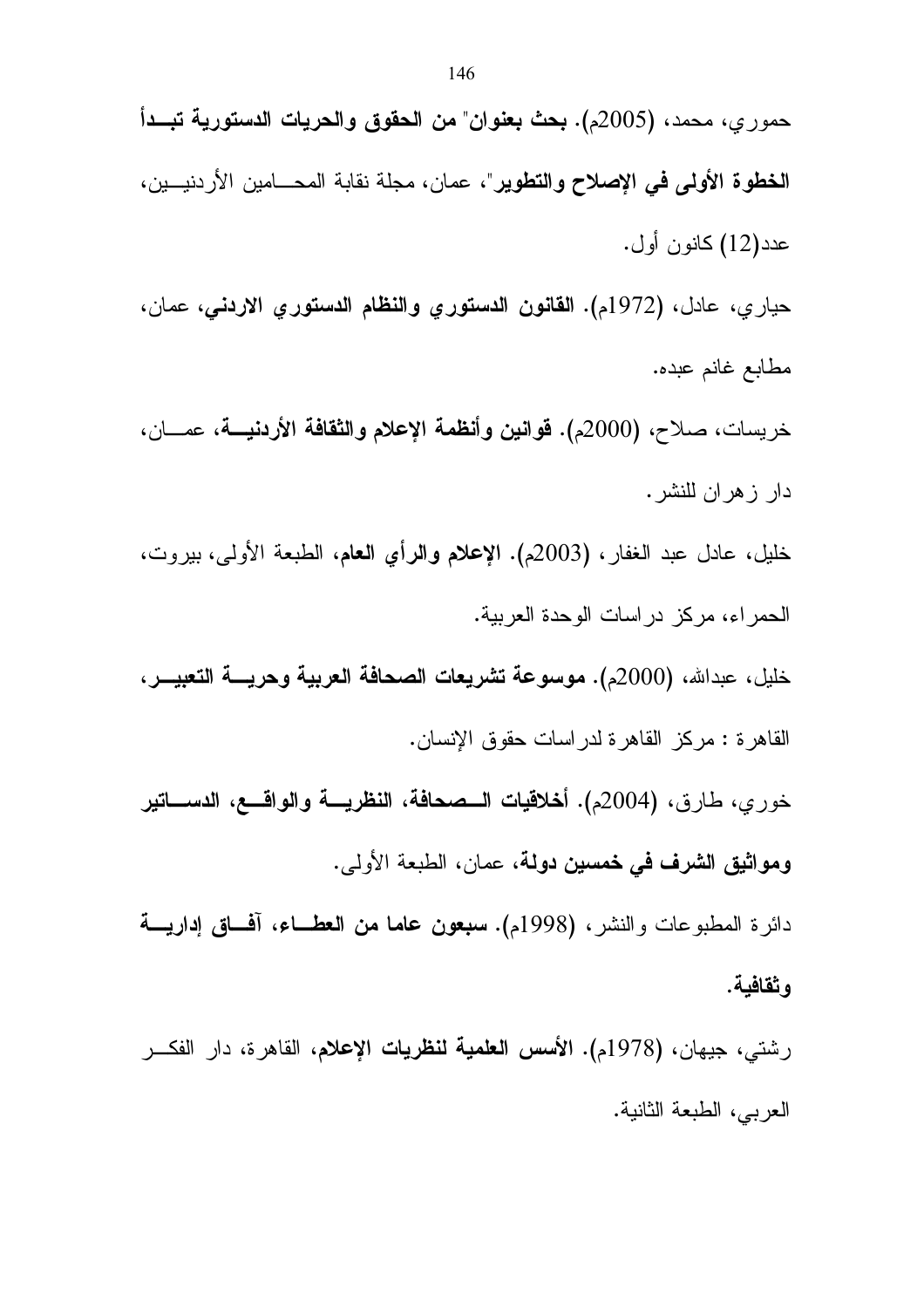الرقــــاد، محمــــد خلـــف، (2006م). الإعــــلام العــــمىكري الأردنــــي الــــمىياسات والا**ستراتيجيات والوسائل،** عما*ن*، المطابع العسكرية. شقير ، يحيى، (2002م). ا**لحريات الصحفية فـــى الأردن**: در اســــة مقارنــــة فــــى التشريعات، عمان، إصدار نقابة الصحفيين الأردنيين. شلبي، جمال، (2000م). التحول السديمقراطي وحريسة السصحافة فسي الأردن، أبو ظبي، مركز الإمار ات للدر اسات و البحوث الاستر انيجية، الطبعة الأولى. صابات،خليل، (1967م). الصحافة رســـالـة واســـتعداد وفـــن وعلـــم، مـــصر ، دار المعارف، طبعة ثانية. صالح، سليمان، (2002م). أ**خلاقيات الإعلام**، الكويــت، مكتبــة الفـــلاح للنـــشر والنوزيع. عبد الحميد، جابر ، وخير ي أحمد، (1987م). **مناهج البحث فـــي التربيــــة وعلـــم** النفس، القاهرة، دار النهضة العربية. عبد المجيد، ليلي، (2002م). حرية الصحافة والتعبير في السدول العربيسة: فسي **ضوع التشريعات الصحفية الواقع وآفاق المستقبل،** عمان: هيئة جـــائز ة ســـليمان عر ار . عبدالو هاب، محمد رفعت، (2002م). م**بادئ واحكام القـــانون الإداري،** بيـــروت،

منشورات الحلبي الحقوقية.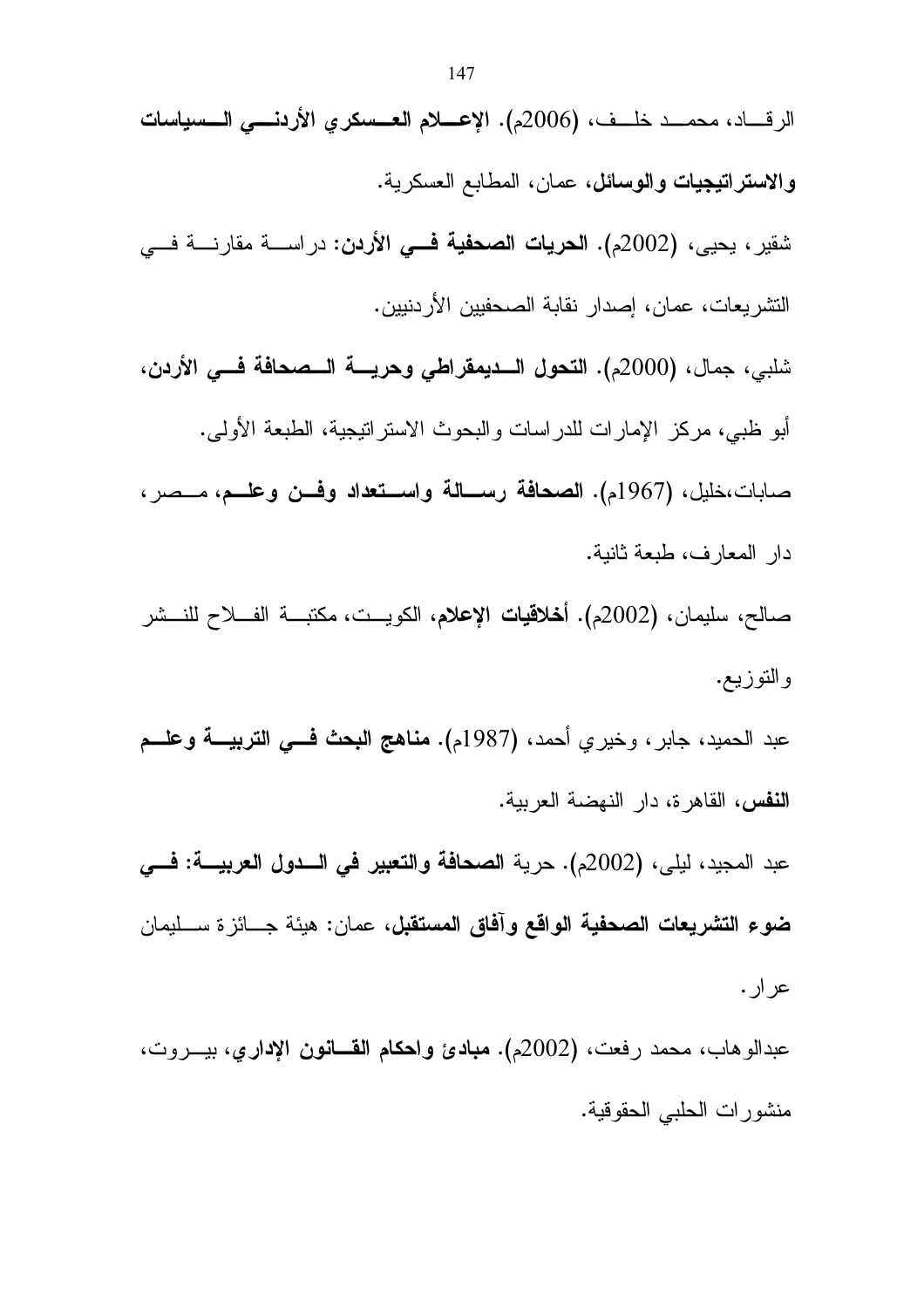منشورات وزارة النقافة. عبيدات، شفيق، وأخرون، (2003م). مسيرة الصحافة الأردنية، 1920م-2000م، عمّان، مطبو عات نقابة الصحفيين. العساف، صـالح بن حمد، (2003م). المدخل إلى البحث فـــى العلـــوم الـــسلوكيه، الر باض، مكتبة العبيكان، الطبعه الثالثة. عسيري، عبدالرحمن، (2000م). العمل الإعلامسي الأمنسي العربسي المسشكلات والحلول، أكاديمية نايف العربية للعلوم الأمنية، الرياض. عمر، فاروق، (2001م). **صناعة القرار والرأي الـعام**، القاهرة، ميريـــت للنـــشر و المعلو مات. قايد، حسين عبدالله، (1994م). حرية ا**لصحافة دراســـة مقارنــــة فــــى القــــانونين** المصرى والفرنسي، القاهرة، دار النهضة العربية. الكيلاني، سائدة، وآخرون، (2005م). **نقابة الصحفيين الأردنيين، تـــاريخ مغيّــب** وواقع غائب، عمان، مؤسسة الأرشيف العربي. ماكفيل، نوماس، (2005م). الإعلام الدولمي: النظريسات والاتجاهسات والملكيسة، العين، دار الكتاب الجامعي. محمصاني، صبحي، (1979م). أ**ركان حقوق الإنسان**، منـــشورات بيـــروت، دار العلم للملايين.

عبيدات، شفيق، (2002م). ا**لصحافة في شرقي الأردن، 1920م–1950م،** عمان،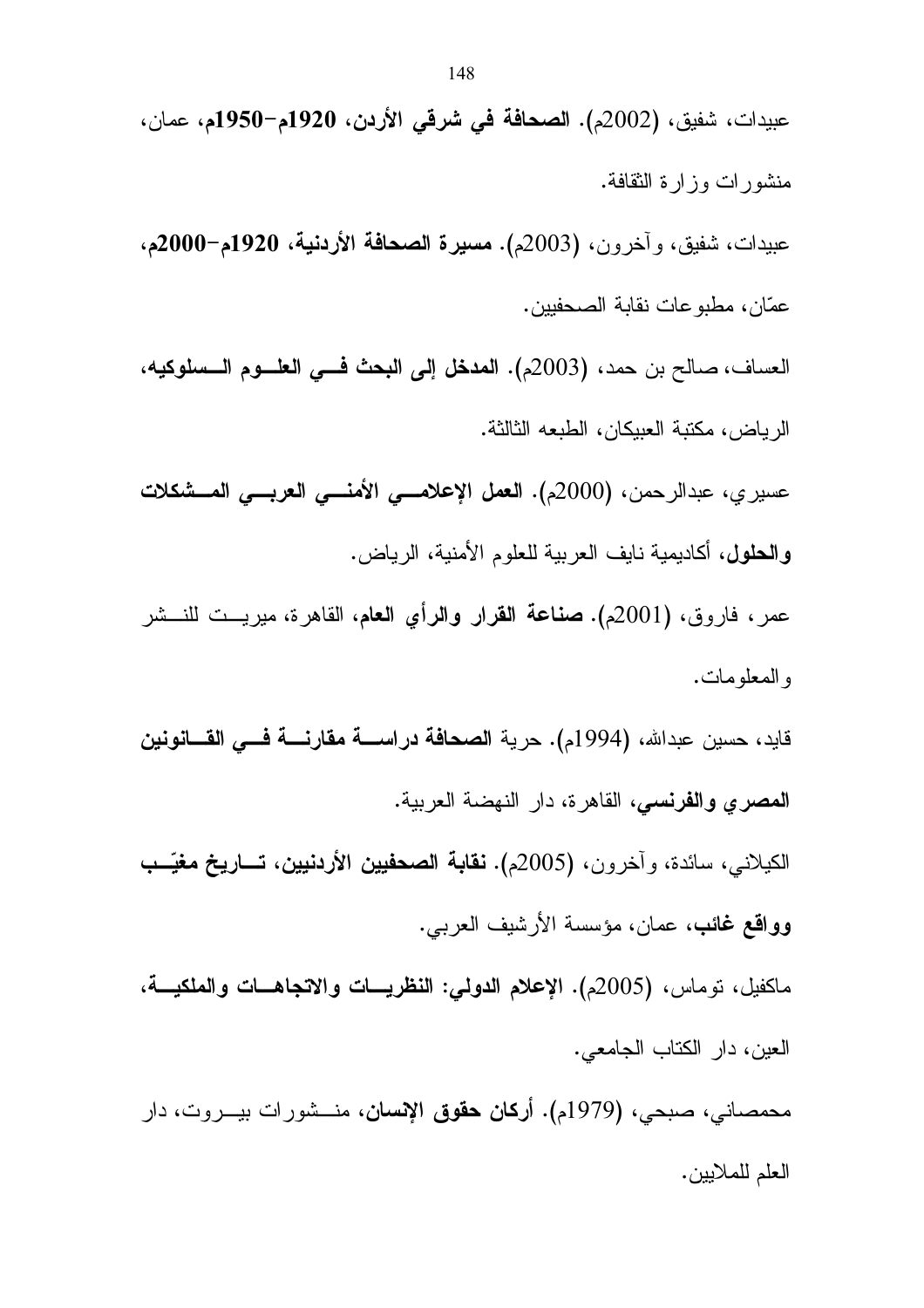مروة، أديب، (1961م). ا**لصحافة العربية نشأتها وتطورها**، بيروت، دار مكتــب الحياة.

مكاوي، حسن عماد، (2003م). أ**خلاقيات العمــل الإعلامـــي، دراســـة مقارنــــة،** القاهر ة، الدار المصرية اللبنانية.

موسى، عصام، (1998م). **تطور الصحافة الأردنية**، الأردن، منشورات الجمعيـــة العلمية الملكية.

موسى، عصـام، (1998م). ا**لمدخل في الاتـــصال الجمــــاهيري**، اربـــد – الأردن، مكتبة الكتاني للنشر والتوزيع.

موسى، عصام، (2003م). الإعلام والمجتمع، دراسات فــي الإعــــلام الأردنـــي والعربي والدولي، عمّان، وزارة الثقافة.

نصار، نركي، (2002م). الإعلام الأر**دني** (دراسة ناريخية وصــــفية)، اربـــد، دار نور الدين للطباعة والنشر والنوزيع.

يعقوب، عبد الحليم، (2003م). **حرية التعبير الصحفي في ظل الأنظمة الـــسياسية** العربية، دراسة تحليلية مقارنة للصحف والقوانين السودانية والأردنية في الفترة من 1989 – 1999. عمّان، دار مجدلاوي للنشر والتوزيع.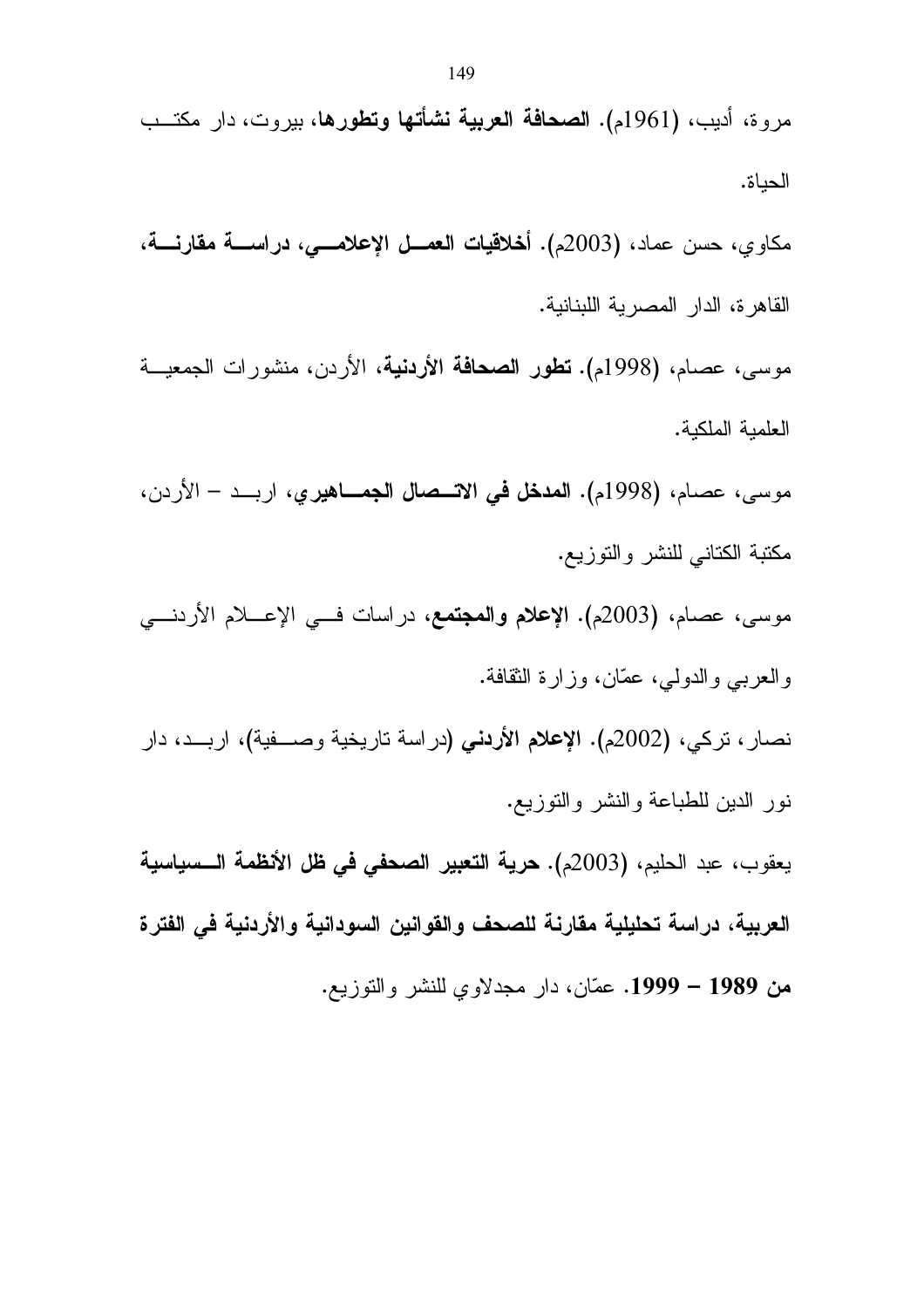- Aubin, Stephen, **Distorting Defense: Network News and National Security**, Praeger Publishers, (November 30, 1998).
- Betrand,Claud-Jean, **Media Accountability Systems**. Hampton Press Communication Series. Communication Alternatives. 23 Broadway, Cresskill, NJ,1998.
- Hiebert,Ray Eldon and Reuss,Carol **Impact of Mass Media**  N.Y.:Longman Inc.,  $2<sup>nd</sup> Ed.$  1988.
- Mcquail.D. **Mass Communication Theory**, London:Sage Publications, 1989.

Rugh.W. **Arab Press, Informational News and Political Circulation in the Arab World**. Amman Jordanian Books Centre, 1989.

Sekaran, Uma, **Research Method for Manegement**,John Wiley & Sons Inc, Somerset, NJ, 1984.

Selitiz Cbair, Mair Jahoda, Morton Dutch and Stuart, W. Cook "**Research Methods In Social Relations**" 3rd Ed. Holt Rinehart and Winston Inc. Austin, Texas, 1988.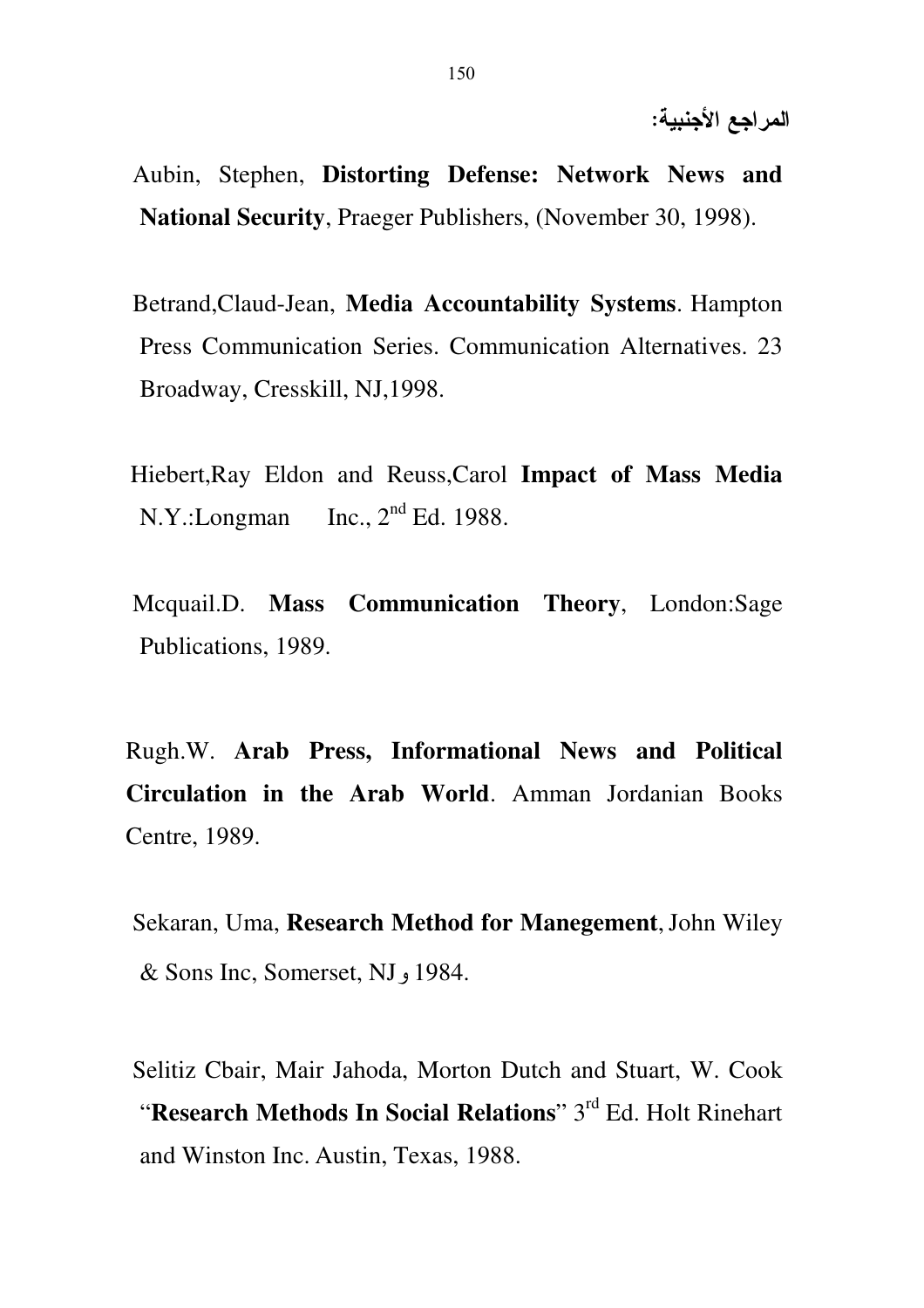Smith, Jeffery, War and Press Freedom: The Problem of **Prerogative Power, New York Oxford University Press, 1999.** 

Sirkin, R.Mark. Statistic for the Social Science, London: SAGE **Publications** International Educational and Professional Publisher, 1995.

Terrill . W. Andrew . Jordanian National Security and the Future of Middle East Stability. Strategic Studies Institute **U.S.Army War College Publications.2008** 

الصحف والمجلات والدوريات:

**جريدة الدستور**, ملك النل, زاوية بعيداً عن السياسة، حوار مع محمود الــشريف،  $.1995/2/20$ 

جريدة الرأى، العدد 13049، 2006/6/18،ص2.

جريدة الرأى العدد 13056، 25حزير ان2006م فهد الفانك، مرتكـــزات الإعــــلام الأر دنے .

**دورية البصائر**، الصحافة الأردنية المعاصرة دراسة في نشأتها وتطورها، تيـــسير أبو عرجة، مج1،ع 1، 1996م.

مجلة أوراق جامعية، مقابلة مع عرفات حجازي، العدد الثاني،، أيار 1995م، ص  $.29 - 28$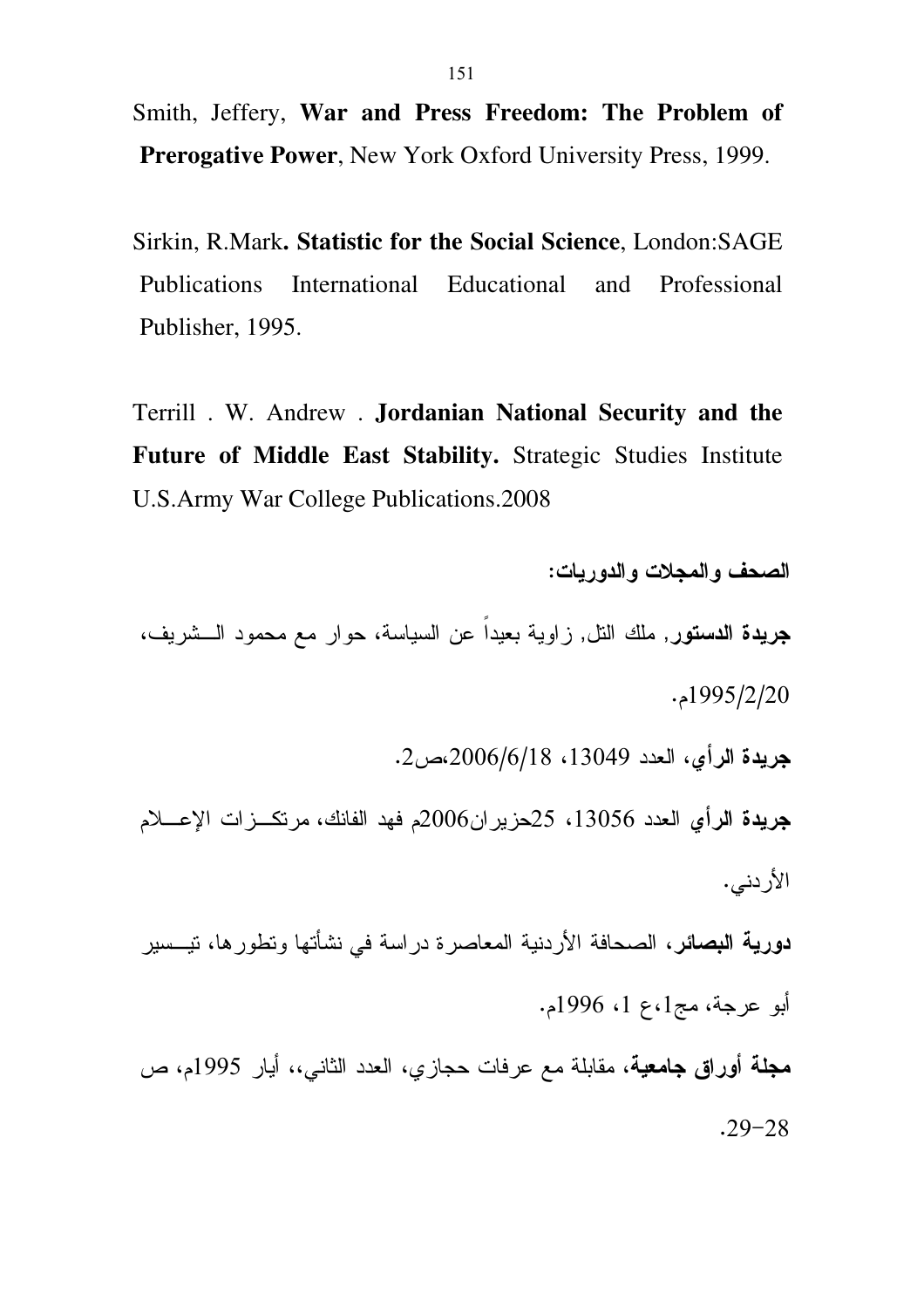**مجلة الدفاع الوطني اللبنانية،** دور وسائل الاعلام في تحولات السلطة والـــسيادة، نسيم خوري العدد 59 كانون الثاني 2007م. **مجلة العلوم الاجتماعية،** أثر حرب الخليج على مفهوم الأمن القومي، د. عبدالمنعم المشاط،المجلد الحادي والعشرون، العدد الثالث والرابع، خريف/شتاء 1993. **مجلة المنارة،** حرية الصحافة في الأردن في عهد الديمقر اطية, د. عادل زيسادات، 1997م، المجلد2.

الدر اسات و الوثائق :

البطوش، عودة الله، (2004م) الإعلام وأثره على الأمن السوطني، دورة السدفاع الوطني 2004/1م، عمان، كلية الدفاع الوطني الملكية الأردنية (رسالة ماجـــستير غير منشورة).

حسن، بسمة، **دراسة عن قانون ضمان حق الوصول إلى المعلومات**، مركز حماية وحرية الصحفيين.

حمّاد، نعيم اســماعيل، تطــور الــصحافة الأردنيـــة، 1967م- 1987م، رســـالـة ماجستير، كلية الإعلام، جامعة القاهرة، 1992م، ص 41–42.

دائرة المطبوعات والنشر، **سجل قضايا المطبوعات والنشر (**2000م-2006م). دائرة المطبوعات والنشر، (2007م) **قانون المطبوعات والنشر** رقــم (8) لـــسنة 1998م مع جميع التعديلات التي طر أت عليه، عمّان، المملكة الأردنية الهاشمية. الرسالة الملكية حول تشكيل المجلس الأعلى للاعلام (2002م).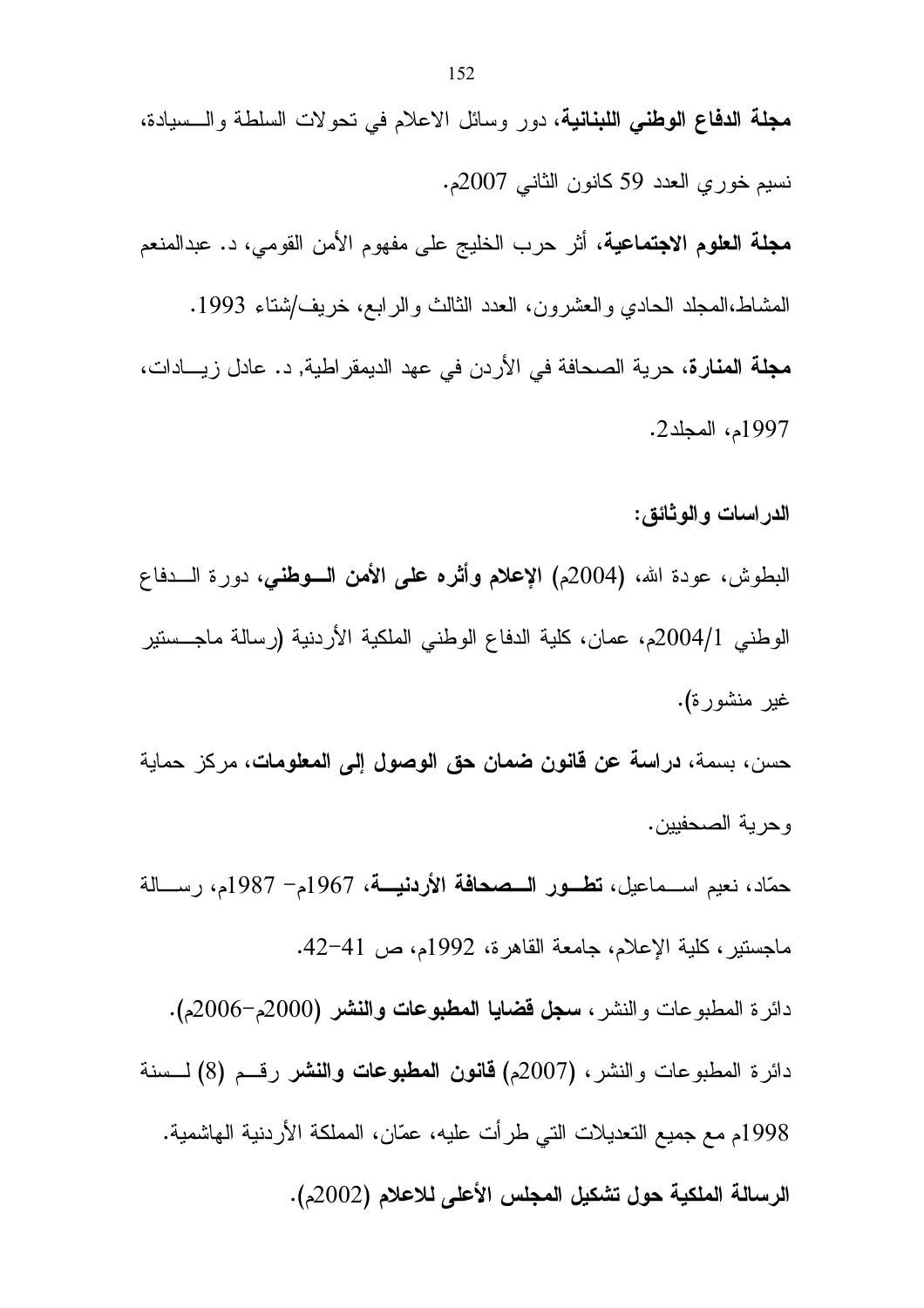سعايدة، مشهور ، (2006م).الإعلام الوطني والإعلام العسكري في ترسيخ قـــضايا

الدفاع الوطني، دورة الدفاع الوطني 2006/3م، عمان، كليـــة الـــدفاع الـــوطني الملكية الأردنية (رسالة ماجستير غير منشورة). شقير ، يحيى:بحث بعنوان"هرية الرأي والتعبير وهرية السصحافة والاعسلام فسي الاردن"، دون تاريخ. الصحافة والإعلام في الأردن الواقع والتطلعات وقائع نسدوة (1997م)، عمّـــان، المركز الأردني للدراسات والمعلومات. علاف، محمد فهد، **الأمن الوطني الأردني**، محاضرة ألقيت في الجامعة الأردنيـــة،

.2004

قانون ضمان حق الحصول على المعلومات رقــم (47) لــسنة 2007م الجريـــدة الرسمية، العدد 4831 لسنة 2007م، صفحة4142.

قانون المطبوعات رقم(27) لعام2007م، الجريدة الرســمية، العــدد 4833 لــسنة 2007م، صفحة 2579.

كناكر بـة، وليد، الجرائم المرتكبة بواسطة المطبوعات فــــى قـــانون المطبوعـــات والنشر ، ندوة الصحافة والمطبوعات والعقوبات الواردة فسى القسوانين النافسذة، المجلس الأعلى للإعلام، 2005م.

المجلس الأعلى للإعلام، (2005م). مرتكزات الإعلام الأردنى.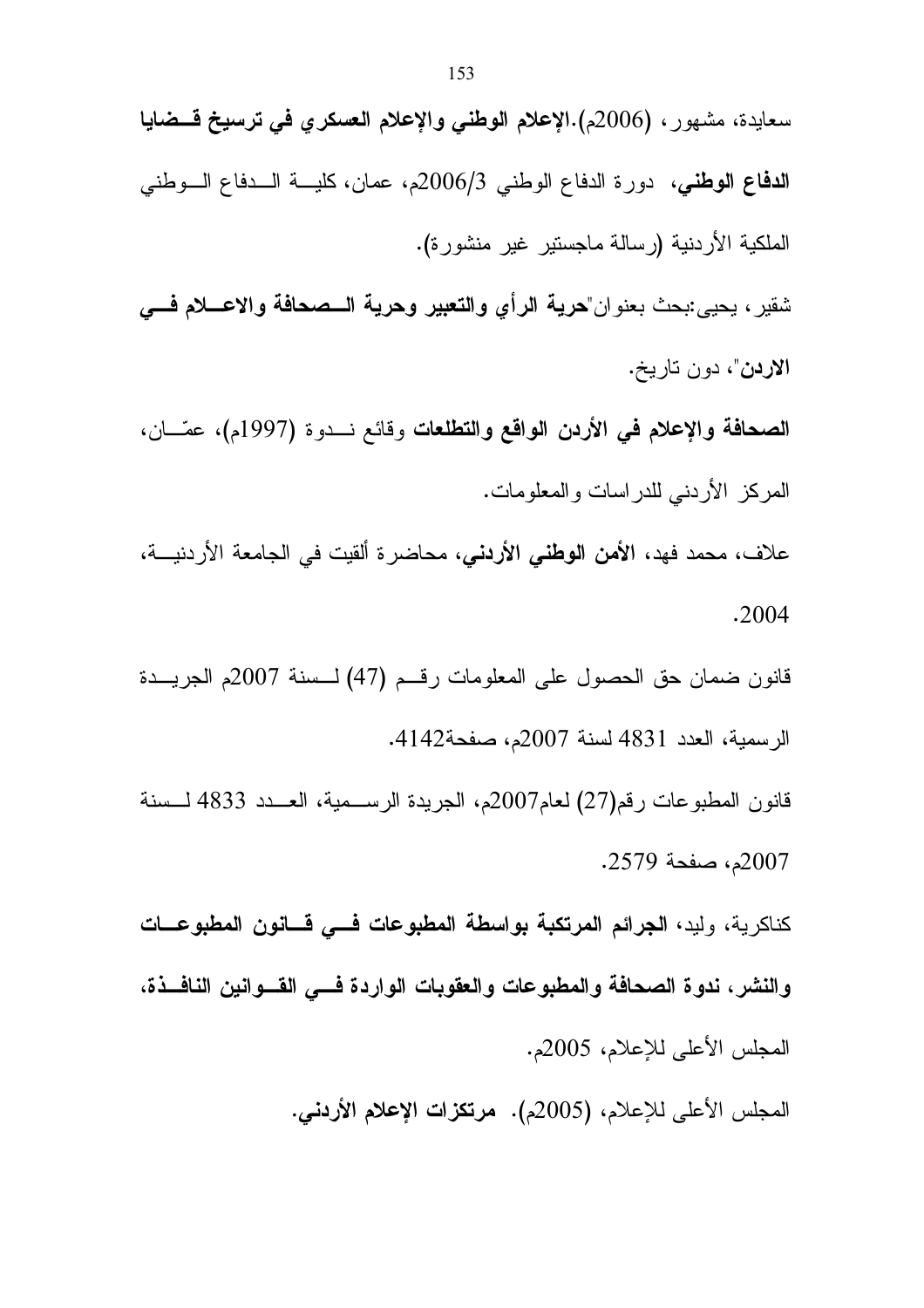محكمة بداية عمان، قرار رقم 876/2002 تاريخ 2000/10/30.

الميثاق العربي لحقوق الانسان الصبادر في تونس عام 2004م.

### الانترنت:

نوار، إبراهيم، رئيس المنظمة العربية لحرية الصحافة، انتهاكات حرية الــصحافة في العسالم العربيبي وكيفيسة مواجهتهـا، 12 شسباط 2004، عسن شسبكة www.apwf.org,دنت بن

http://www.Jordantimes.com جوردان نايمز 3 كانون الأول2007: حرية الصحافة وعلاقتها بالسلطة : www.mor3ben.com/maws الإعلان العالمي لحقوق الانسان: www.un.org/overview/rights.html الاتفاقية الدولية للحقوق المدنية والسياسية 1966م:

www.unhchr.ch/html/menu3/b/a ccpr.htm

# Encarta® 98 Desk Encyclopedia © & 1996-97 Microsoft Corporation

Devost M. G. 1995. Political Aspects of Class III Information Warfare: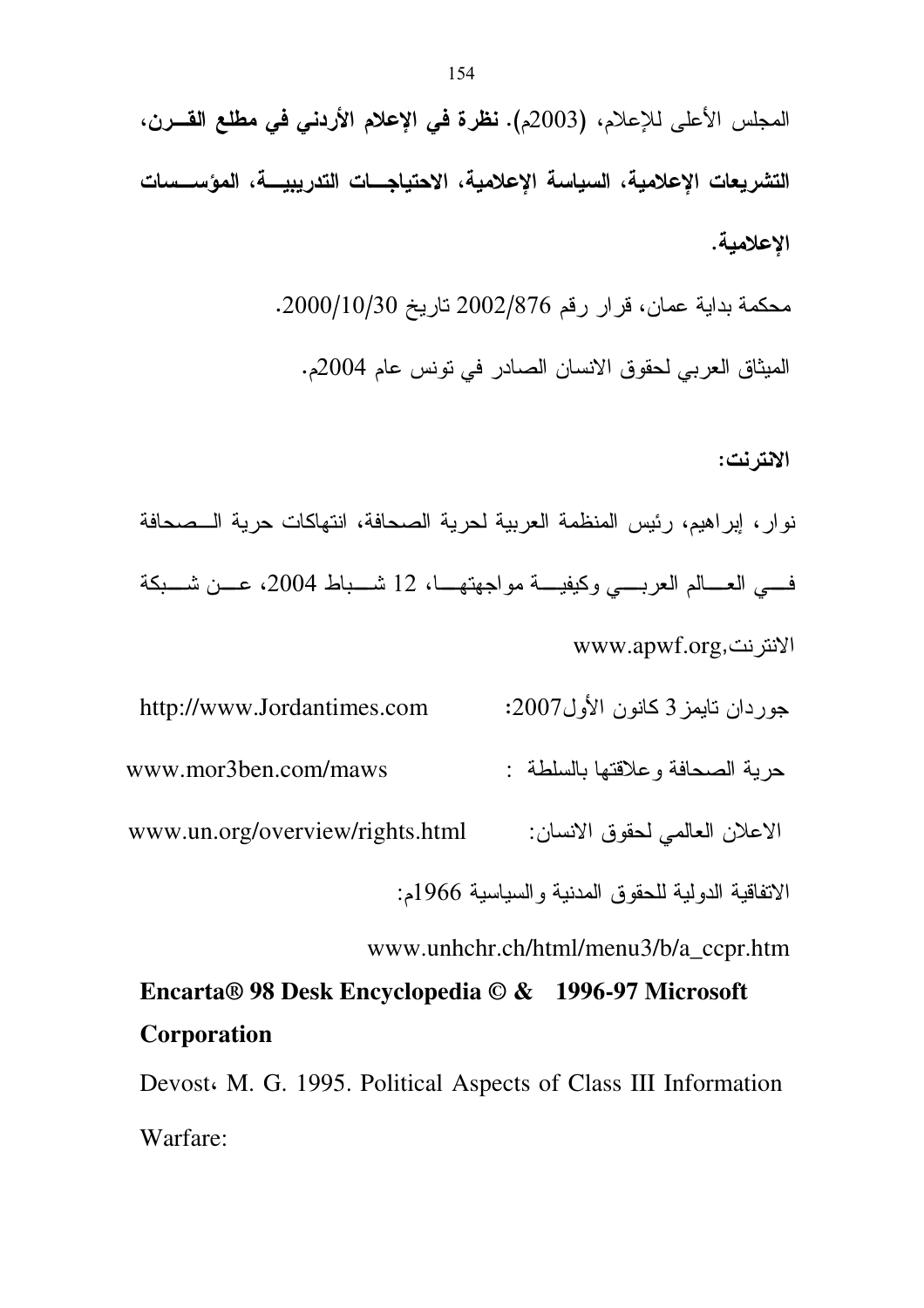GlobalConflictandTerrorism.http://www.ns.okbmei.msk.su/FA Q/Infowars/ Montreal. html

عمان نت:

http://www.ammannet.net/look/article.tpl?IdPublication=3&NrIssue=5& NrSection=1&NrArticle=1760&IdLanguage=18

العرب اليوم مقال لــــ رنـا الصبـاغ 9 آذار 2008م:

http://www.alarabalyawm.net/pages.php?articles\_id=3955

صحيفة الغد:

http://www.alghad.jo/index.php?news=12202

http://www.ammannet.net

### المقابلات:

شبكة أنباء عراقه

أبو بيدر ، جهاد، رئيس التحرير المسؤول، صحيفة شيحان، مقابلة شخصية، عمان، 21 حزير ان 2008م.

برايس، مونرو، استاذ الصحافة في جامعة بنسلفانيا، مقابلــــة شخـــصية، عمــــان، . 2008/03/25

الجولاني، عاطف، رئيس التحرير المسؤول، صحيفة السبيل، مقابلة شخصية، عمان، 18 حزيران 2008م.

حواتمة، جورج، رئيس التحرير المسؤول، صحيفة الغد، مقابلة شخصية، عمان، 21 حزير ان 2008م.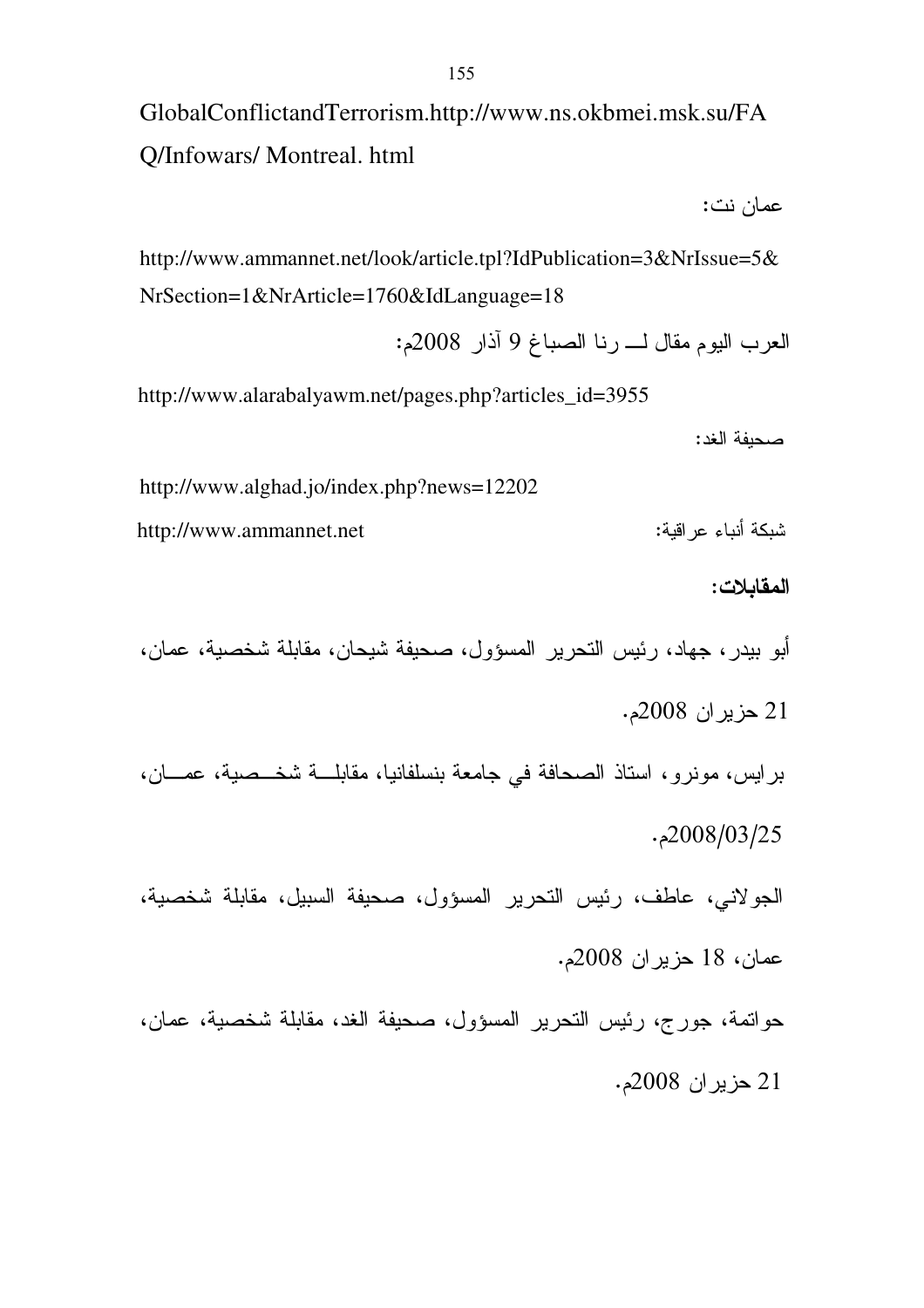ذياب، علي، عميد ركن استخبارات منقاعد، مقابلة شخصية، عمان، 21 حزيران . 2008

الرقاد، محمد خلف، عميد ركن، مدير التوجيه المعنوي/القيادة العامة للقوات المسلحة الأردنية، مقابلة شخصية، عمان، 29 حزير ان 2008م.

ز غيلات، عبد الوهاب، رئيس النحرير المسؤول، صحيفة الرأي، مقابلة شخصية، عمان، 27 حزيران 2008م.

السيـــد، نظيــــرة، رئيس النحرير المسؤول، صحيفة الشاهد، مقابلــــة شخـــصية، عمان، 16 حزيران 2008م.

الشرع، فريد، مدير الإعلام والعلاقات العامة، المديرية العامة للـــدفاع المــــدني، مقابلة شخصية، عمان، 17 نموز 2008م.

عثمان، حسن، مستشار قانوني، دائرة المطبوعات والنشر ، مقابلة شخصية، عمان، 10 حزير ان 2008م.

العدوان، طاهر ، رئيس التحرير المسؤول، صحيفة العرب اليوم، مقابلة شخصية، عمان، 19 حزيران 2008م.

المصاروة، أحمد عيد، عميد ركن، امر كلية الدفاع الوطني الملكية الأردنية، مقابلة شخصية، عمان، 29 حزير ان، 2008م.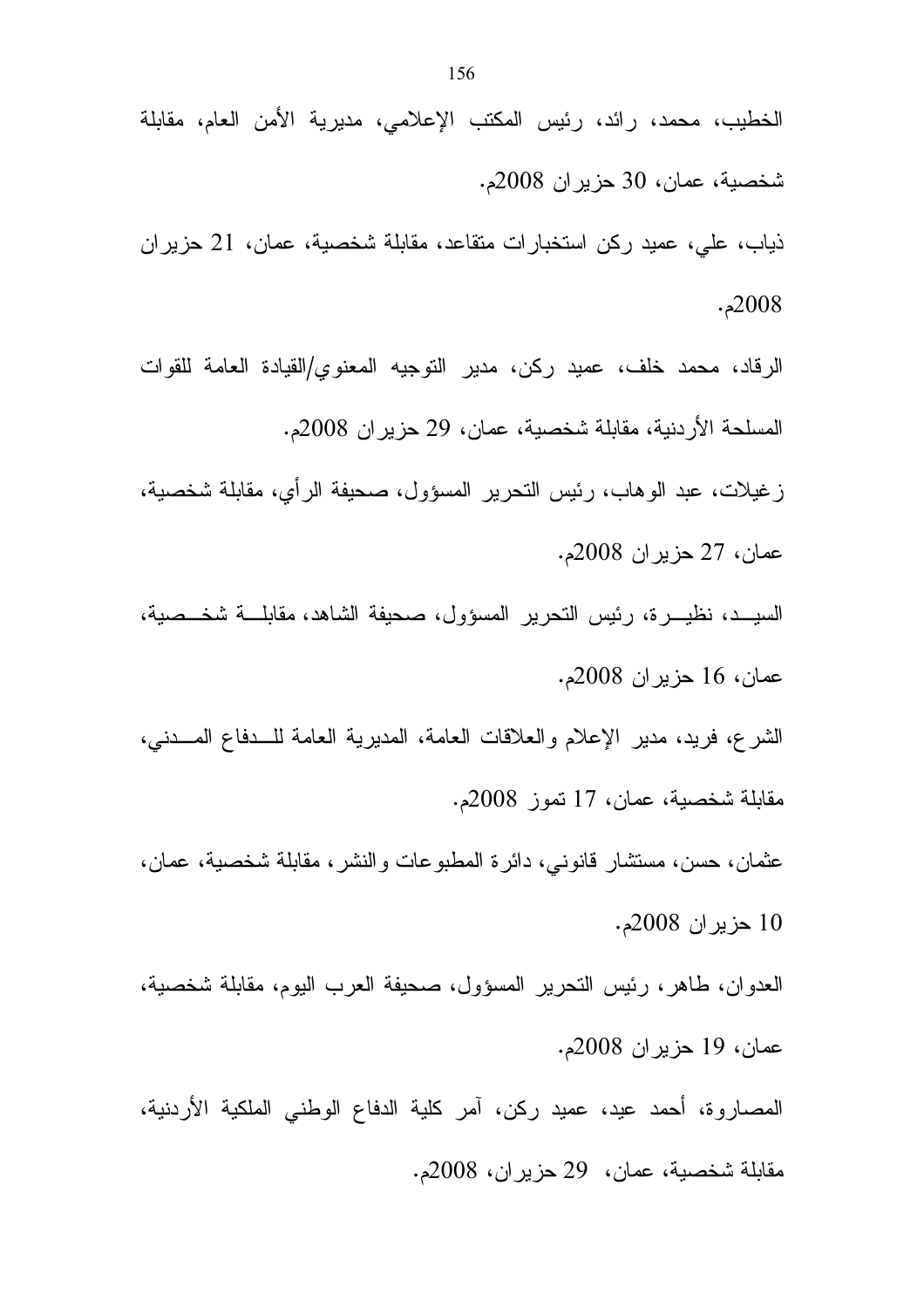### <u>بسم الله الرحمن الرحيم</u>

### جامعة الشرق الأوسط للدراسات العليا

## كلية العلوم الإنسانية/قسم الإعلام

أخي الفاضل / أختي الفاضلة

تهدف هذه الاستبانة إلى البحث في طبيعة العلاقة بين الصحافة الأردنية والأمن الوطني. نرجو النكرم بالإجابة عن أسئلة الاستبانة بدقة وموضوعية وذلك لأهمية إجاباتكم في إعـــداد الدراسة ونتائجها علماً بأن المعلومات الواردة ستستخدم لغايات البحث العلمى فقط.

واقبلوا الاحترام

الباحث: ممدوح سليمان العامري

\* ملاحظة: تغطي الدراسة الفترة من 7 شباط 1999م ولغاية 7 شباط 2008م.

خلـــوي:00962777414166 ص.ب: 144220 عمان – البيادر  $009625817267$  : هاتف

e-mail:mamdoh\_alameri@yahoo.com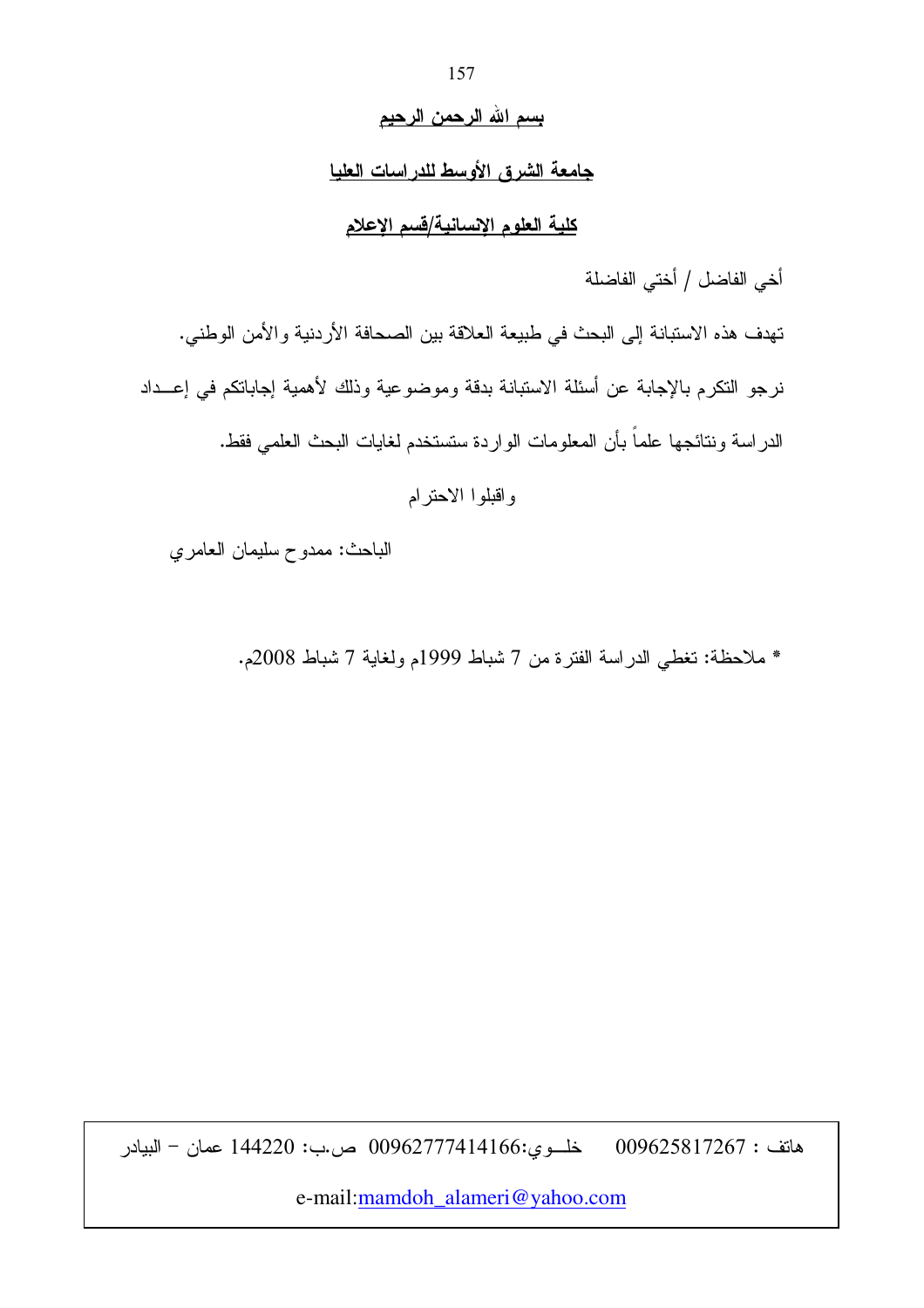|               |                  | برجي الإجابة عن الأسئلة التالية بوضع إشارة( X )مقابل الإجابة المناسبة: |                                      |                                      |               |
|---------------|------------------|------------------------------------------------------------------------|--------------------------------------|--------------------------------------|---------------|
|               |                  | هل نعرض أي صحفي من مؤسستكم للمنع من مزاولة المهنة؟                     |                                      |                                      | $\ddots$      |
| $\mathsf{Y}$  |                  | لا رأي                                                                 |                                      | نعم                                  |               |
|               |                  |                                                                        |                                      | ما سبب المنع؟                        | $\cdot$ .2    |
|               |                  |                                                                        |                                      |                                      |               |
|               |                  |                                                                        |                                      |                                      |               |
| $\mathsf{Y}$  |                  | لا رأي                                                                 |                                      | هل تعرضت مؤسستكم للإغلاق ؟<br>نعم    | $\cdot$ 3     |
|               |                  |                                                                        |                                      | 4. ما سبب الإغلاق؟                   |               |
|               |                  |                                                                        |                                      |                                      |               |
|               |                  |                                                                        |                                      |                                      |               |
| γ             |                  | هل نعرضت مؤسستكم لأي شكل من أشكال الرقابة؟<br>لا رأي                   |                                      | نعم                                  | .5            |
|               |                  |                                                                        |                                      | ما الجهة التي تمارس الرقابة؟         | .6            |
|               |                  | أخرى؛ اذكر ها                                                          | أمنية.                               | رسمية.<br>رئيس التحرير . $\Box$      | $\mathcal{L}$ |
|               |                  |                                                                        | هل هناك ندخل في عمل مؤسستكم؟         |                                      | .7            |
| λ             |                  | لا رأي                                                                 |                                      | نعم                                  |               |
|               |                  |                                                                        |                                      | ما الجهات التي تتدخل في عمل مؤسستكم؟ | .8            |
|               |                  | أمنية.                                                                 |                                      | رسمية.                               |               |
|               |                  | أخرى؛ اذكر ها                                                          |                                      | خاصة.                                |               |
|               |                  |                                                                        |                                      | ما أشكال التدخل؟                     | .9            |
|               | ندخل غير مباشر.  |                                                                        |                                      | تدخل مباشر .                         |               |
|               | ندخل في التعيين. |                                                                        |                                      | تدخل في المضمون الصحفي.              |               |
| أخرى؛ انكر ها |                  |                                                                        |                                      | نقديم الدعم المالي.                  |               |
|               |                  | 10.  هل تعرضت مؤسستكم للضغط من أجل الكشف عن مصادر المعلومات؟           |                                      |                                      |               |
| $\mathsf{Y}$  |                  | لا رأي                                                                 |                                      | نعم                                  |               |
|               |                  |                                                                        | ما هي الجهات التي مارست الضغط عليكم؟ |                                      | .11           |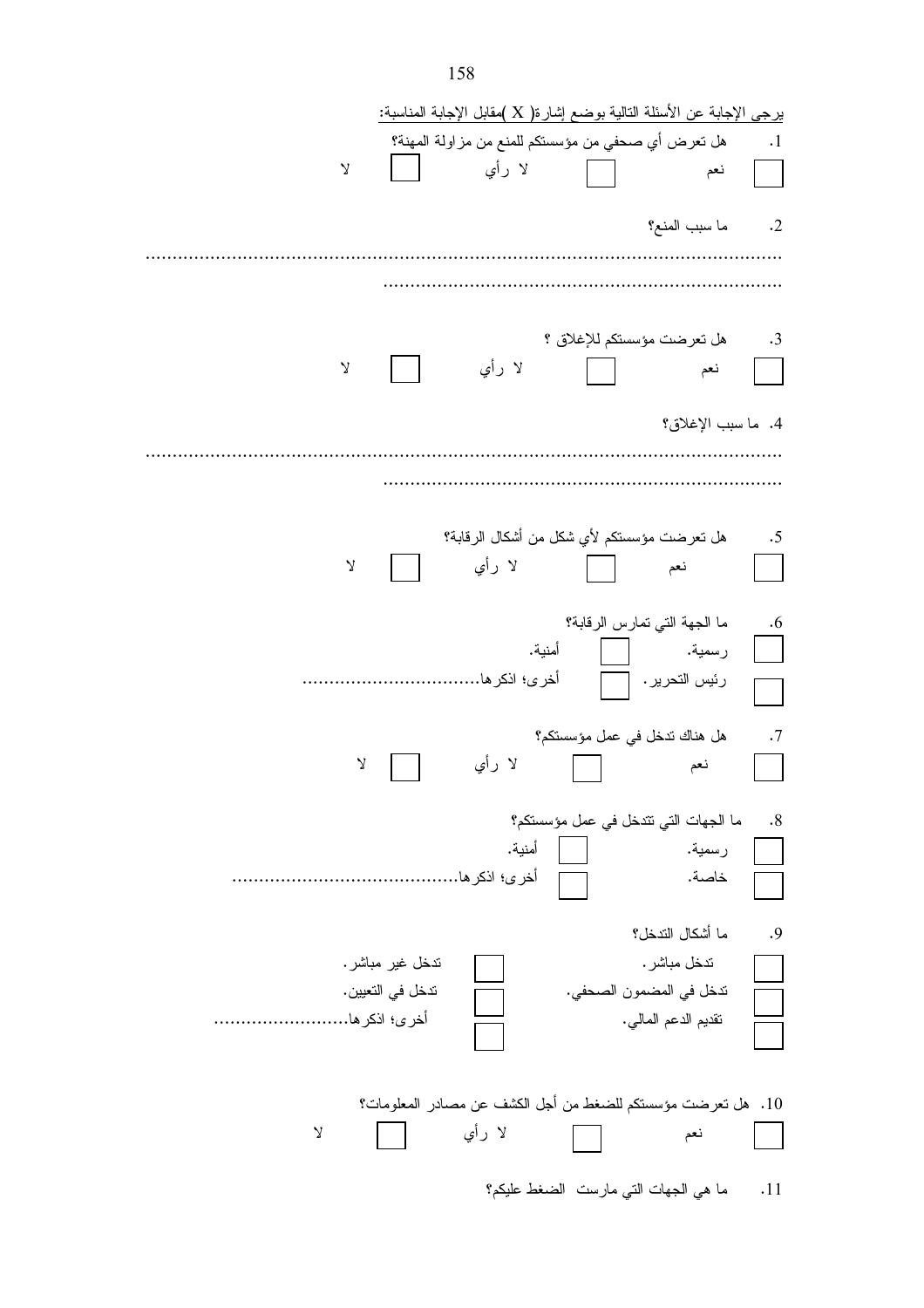| خاصة.<br>رسمية.<br>أخرى؛ اذكر ها<br>أمنية.                                                                                                                                                                                                  |                 |
|---------------------------------------------------------------------------------------------------------------------------------------------------------------------------------------------------------------------------------------------|-----------------|
| هل قدمت للمحاكمة خلال عملك؟<br>لا رأي<br>Y<br>نعم                                                                                                                                                                                           | .12             |
| ما الجهة التي قدمنك للمحاكمة؟<br>أمنية.<br>رسمية.<br>أخرى؛ اذكر ها<br>خاصة.                                                                                                                                                                 | .13             |
| ما المحكمة التي تم محاكمتك من قبلها؟<br>عسكرية.<br>مدنية.                                                                                                                                                                                   | .14             |
| ما النهمة التي وجهت إليك؟<br>المساس بهيبة الدولة.<br>الإساءة لدولة صديقة.<br>أخرى؛ اذكر ها<br>النعرض للأمن الوطنبي.                                                                                                                         | .15             |
| هل تعتقد أن القوانين والأنظمة الخاصة بالإعلام الأردنـي المعمول بـها حاليا نـحد من حرية الرأي والتعبير فـي<br>لا رأي<br>$\mathsf{Y}$<br>نعم                                                                                                  | .16<br>الصحافة؟ |
| ما هي أكثر القوانين النافذة حالياً تقييداً للحريات؟<br>قانون المطبوعات والنشر.<br>قانون العقوبات.<br>قانون محكمة أمن الدولة.<br>قانون حماية أسرار الدولة.<br>قانون نقابة الصحفيين.<br>قانون ضمان حق الحصول على المعلومات.<br>أخر ي؛ اذكر ها | .17             |

159